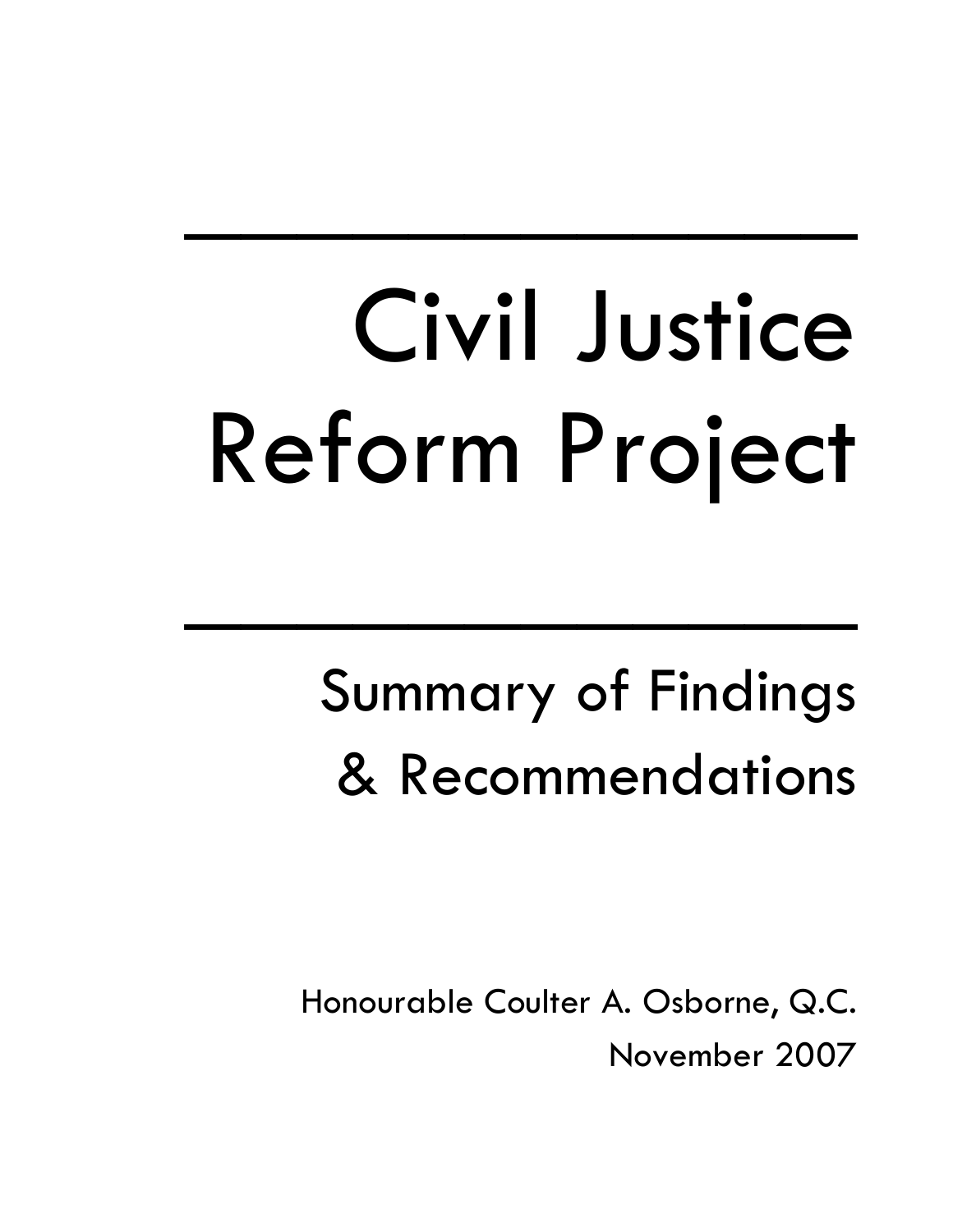This report is available online at: [www.attorneygeneral.jus.gov.on.ca/english/about/pubs/cjrp](http://www.attorneygeneral.jus.gov.on.ca/english/about/pubs/cjrp)



Printed on Recycled Paper

Copyright, 2007

ISBN 978-1-4249-5128-4 (Print – English) ISBN 978-1-4249-5129-1 (HTML – English) ISBN 978-1-4249-5130-7 (PDF – English) ISBN 978-1-4249-5131-4 (Print – French) ISBN 978-1-4249-5132-1 (HTML – French) ISBN 978-1-4249-5133-8 (PDF – French)

**Disponible en français**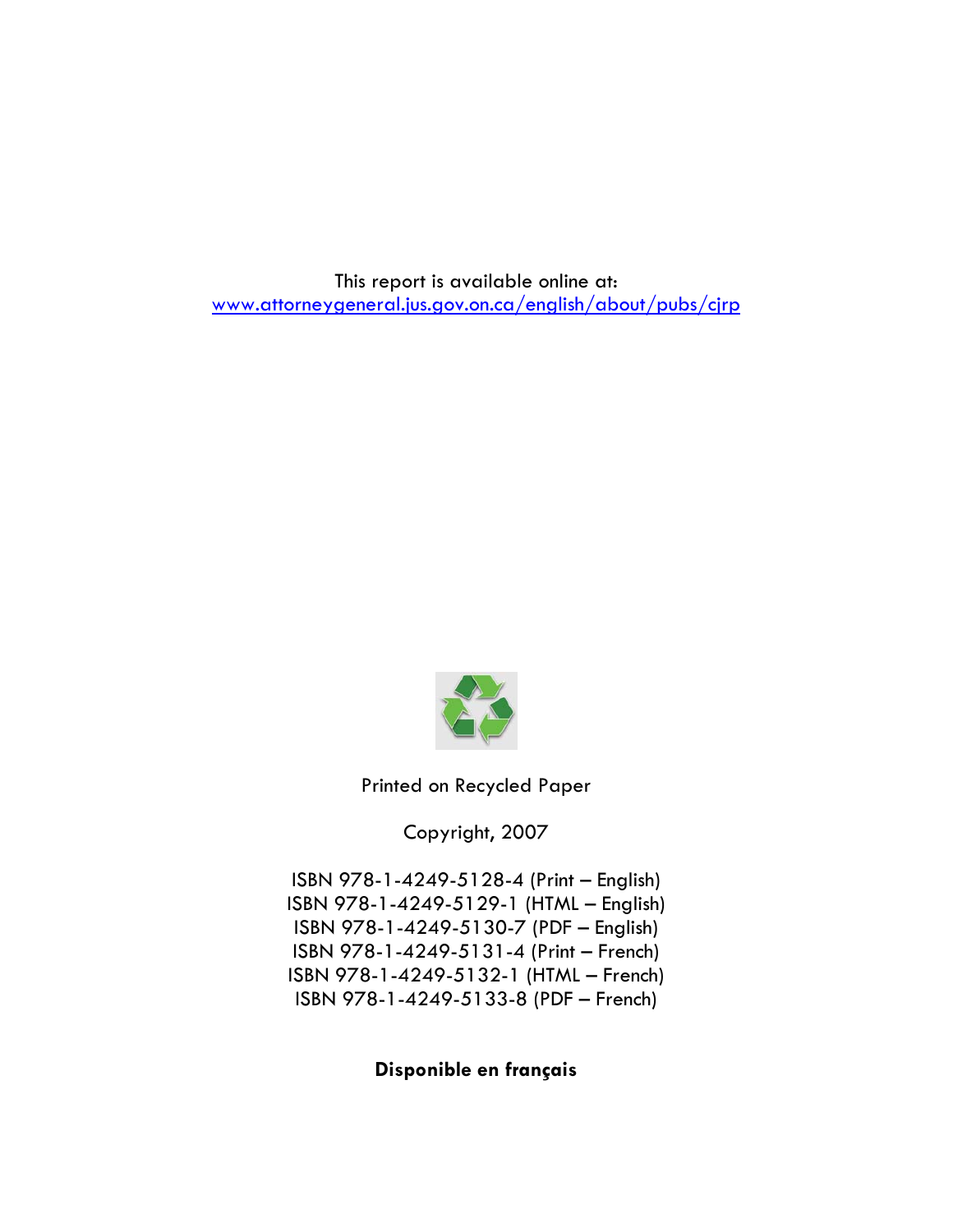\_\_\_\_\_\_\_\_\_\_\_\_

\_\_\_\_\_\_\_\_\_\_\_\_

Summary of Findings & Recommendations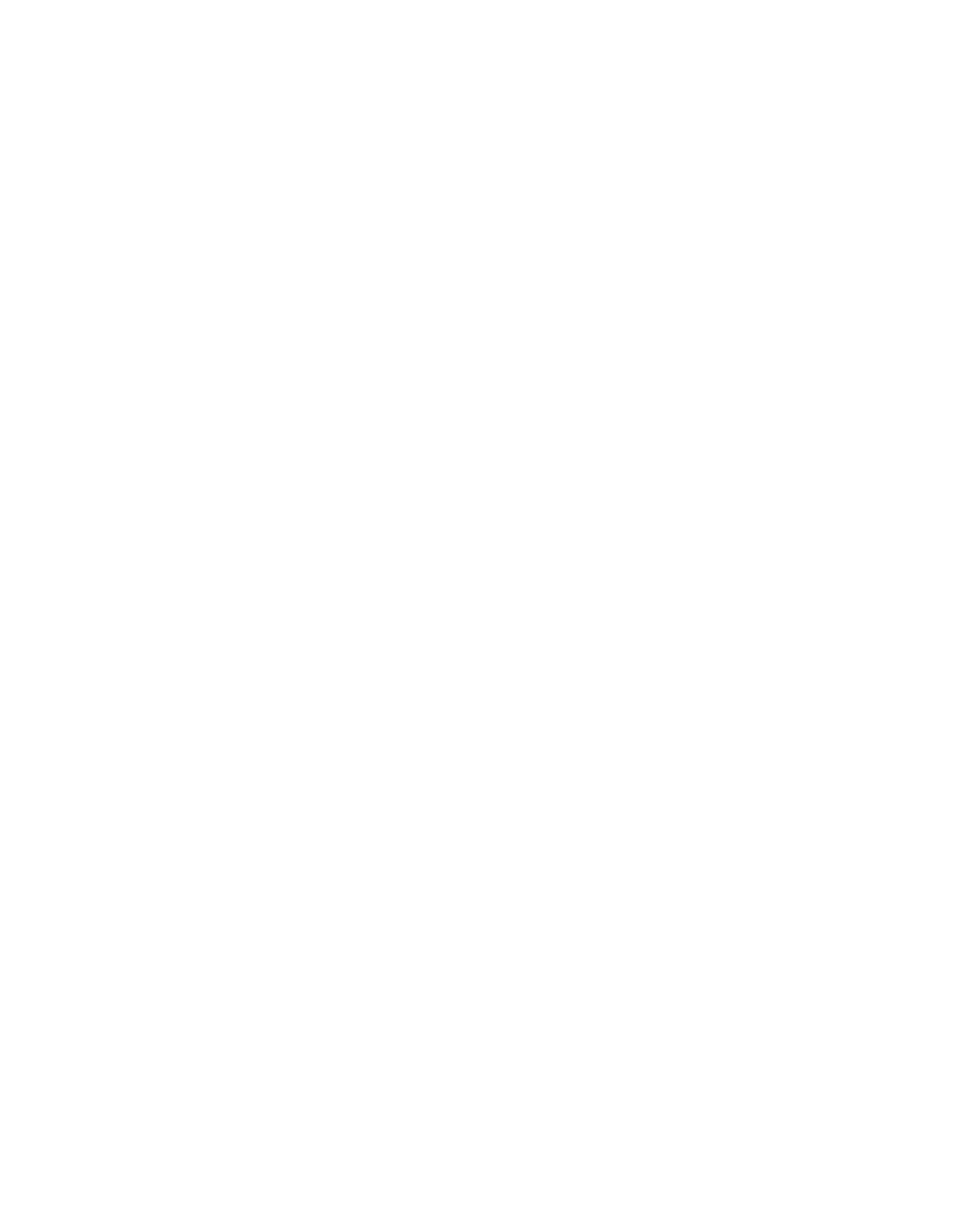### **TABLE OF CONTENTS**

| Letter of Transmittal          |                                              | ii. |
|--------------------------------|----------------------------------------------|-----|
| <b>List of Recommendations</b> |                                              |     |
|                                |                                              |     |
| 1.                             | Introduction                                 | 1   |
| 2.                             | <b>Judicial Resources</b>                    | 9   |
| 3.                             | <b>Small Claims Court</b>                    | 15  |
| 4.                             | <b>Simplified Procedure</b>                  | 22  |
| 5.                             | Summary Disposition of Cases (Rules 20 & 21) | 32  |
| 6.                             | <b>Unrepresented Litigants</b>               | 44  |
| 7.                             | <b>Civil Juries</b>                          | 53  |
| 8.                             | Discovery                                    | 56  |
| 9.                             | <b>Expert Evidence</b>                       | 68  |
| 10.                            | <b>Litigation Management</b>                 | 85  |
| 11.                            | <b>Pre-Trials and Trial Management</b>       | 94  |
| 12.                            | Appeals                                      | 103 |
| 13.                            | Motion and Trial Scheduling                  | 107 |
| 14.                            | Venue                                        | 115 |
| 15.                            | Civility                                     | 117 |
| 16.                            | Technology in the Civil Justice System       | 120 |
| 17.                            | <b>Civil Rules Committee</b>                 | 127 |
| 18.                            | Automobile Negligence Claims                 | 130 |
| 19.                            | Proportionality and Costs of Litigation      | 134 |

#### **Appendices**

| Appendix A – Terms of Reference              | 136 |
|----------------------------------------------|-----|
| Appendix B - Consultation Paper              | 139 |
| Appendix C – List of Organizations Consulted | 147 |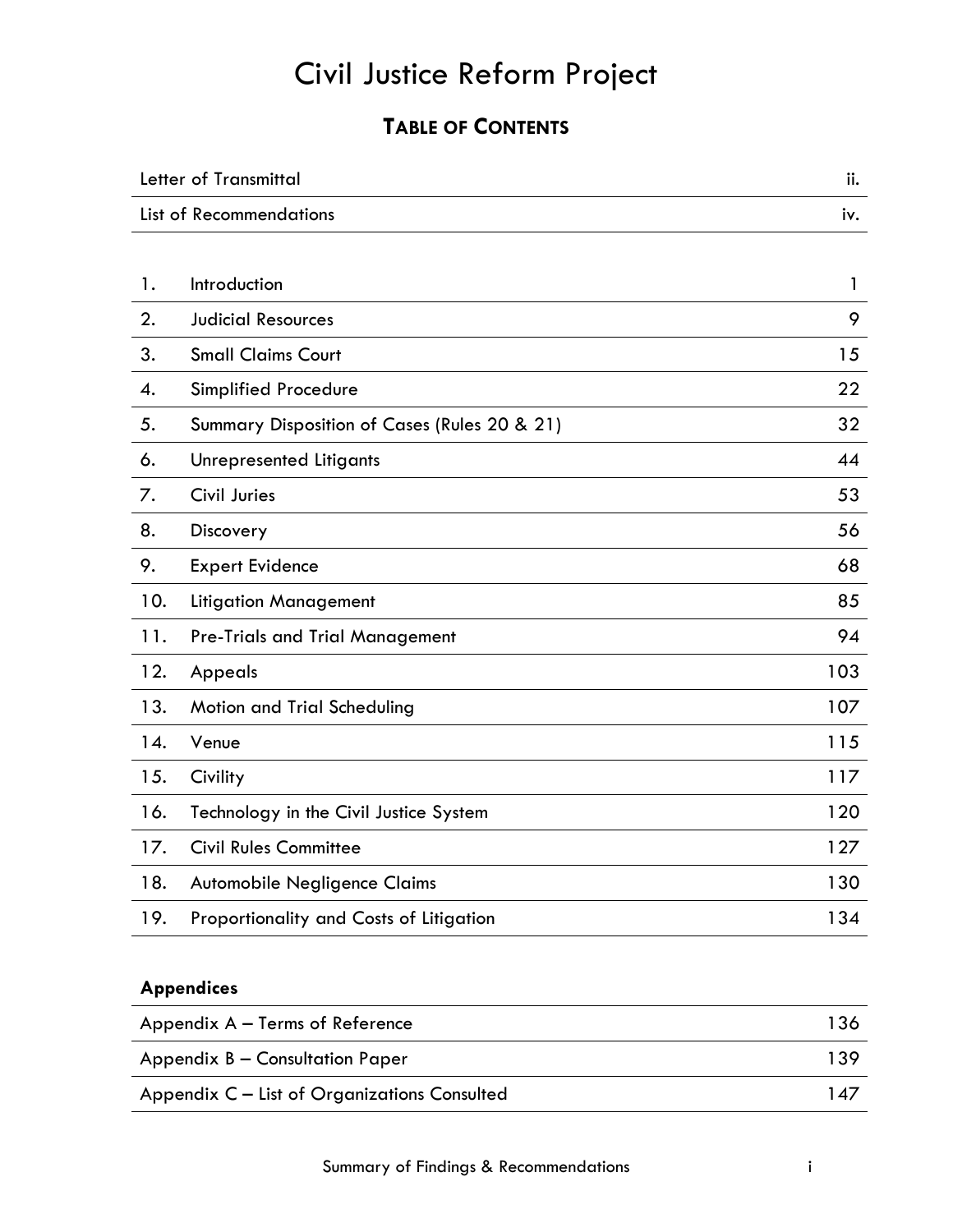Honourable Chris Bentley The Honourable Chris Bentley Attorney General Ministry of the Attorney General 720 Bay St., 11<sup>th</sup> Floor Toronto, ON M5G 2K1

November 20, 2007

Dear Mr. Attorney:

I am pleased to submit for your consideration the Summary of Findings and Recommendations of the Civil Justice Reform Project (the "Review").

The Summary of Findings and Recommendations is the first product of this Review, which I was asked to undertake in June of 2006. The Final Report of the Review will be delivered shortly.

As set out in the Terms of Reference, I have reviewed potential areas of reform and made recommendations to make the civil justice system more accessible and affordable. I believe the bulk of the recommendations are suitable for implementation within a reasonable time and, if implemented, will enhance access to justice for Ontarians.

Access to justice was the overarching issue in this Review, for both represented and unrepresented litigants. Central to my recommendations is the principle that the time and expense of any proceeding should be proportionate to the amount in dispute and the importance of the issues at stake. I have also duly considered the reality of regional differences within the province, in terms of legal culture, and procedural practices that respond to local needs.

With these objectives in mind, I have recommended changes to the Rules of Civil Procedure, several statutory amendments, potential improved scheduling practices for the judiciary, and best practices for the profession.

In gathering background information, comments and proposals for this Review, I have been aided enormously by members of the judiciary, the bar, and the public. I have also been greatly assisted by staff at the Ministry of the Attorney General, who have provided dedicated project management and research support.

I look forward to your considered response to the recommendations in this Summary of Findings and Recommendations.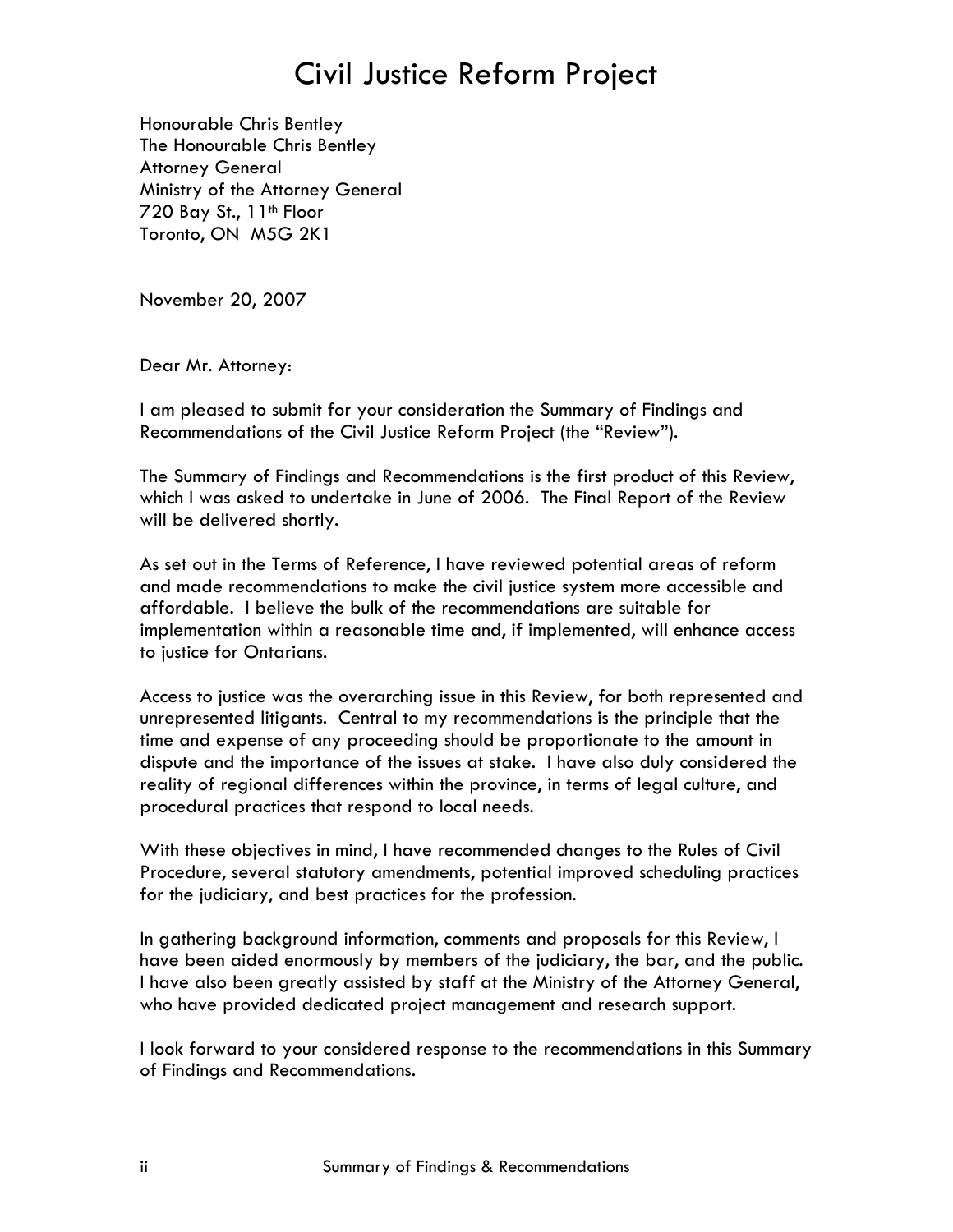Yours truly,

*[original signed]* 

Coulter A. Osborne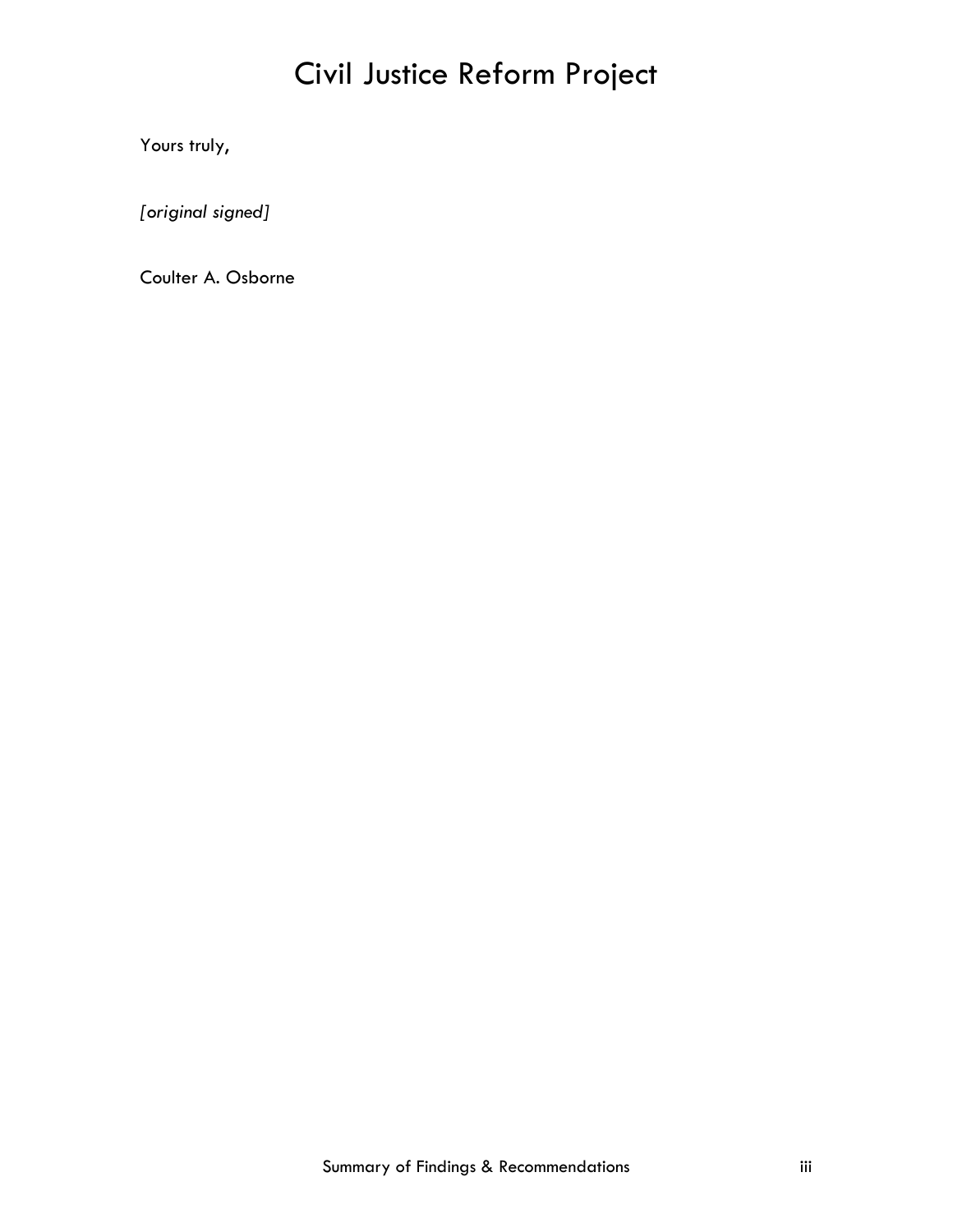#### **LIST OF RECOMMENDATIONS**

#### **Judicial Resources**

- 1. The need for additional Superior Court judicial resources in Central West (Brampton), Central South (Hamilton), Central East (Newmarket), and probably Toronto, is compelling. The federal government should forthwith give immediate consideration to an increase in the complement of Superior Court judges in those judicial centres. Any future appointments should expressly consider the need for bilingual judges within a given region.
- 2. In the longer term, the needs of the civil justice system from the standpoint of number of judges required should be the subject matter of a structured analysis by the federal government. That analysis should be undertaken after broadly based consultation with the Ministry of the Attorney General in Ontario. That consultation is necessary since the Ministry of the Attorney General has much of the evidence to support, or otherwise, the case for more judges. In our constitutional scheme of things, the problems are provincial. The solution in relation to the number of judges reasonably required is a federal matter. The analysis should also take account of the impact of family law and criminal matters in relation to judge time and courtroom availability for civil matters, and the need for bilingual judges.

#### **Small Claims Court**

3. The monetary jurisdiction of the Small Claims Court should be increased to \$25,000. The increase should be staged. The court's monetary jurisdiction should be increased immediately to \$15,000 with a further increase to \$25,000 within two years.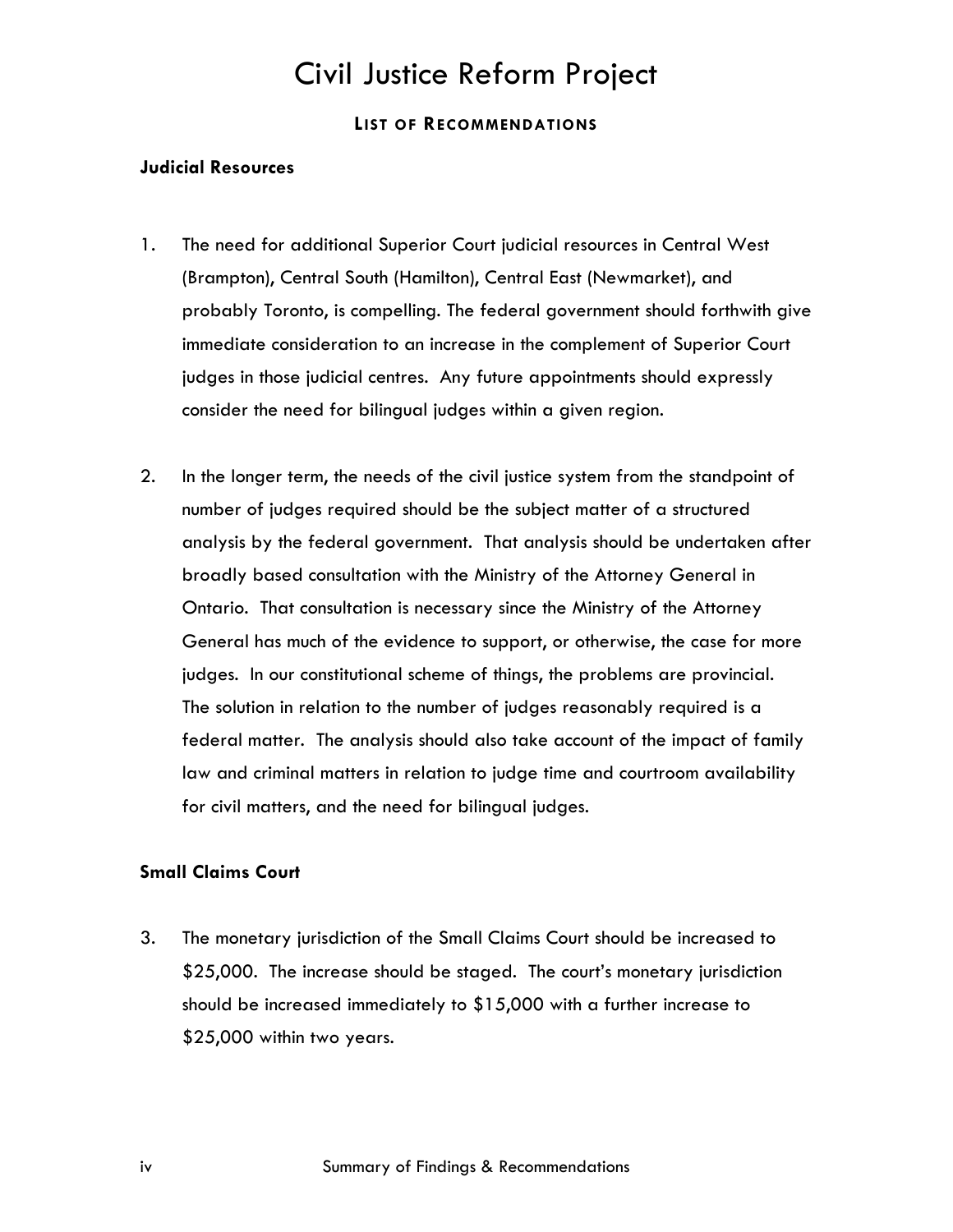- 4. Deputy judges should also be given limited jurisdiction to grant equitable remedies in relation to matters heard by the Small Claims Court.
- 5. If the court's monetary jurisdiction is increased to \$25,000, there should be no right to appeal from a judgment of less than \$1,500.
- 6. I would make no change in the Small Claims Court costs model.
- 7. I would urge the Office of the Chief Justice of the Superior Court, the Civil Rules Committee and the ministry, in consultation with the Law Society of Upper Canada, to consider whether a litigant should be able to be represented by an agent in Small Claims Court appeals and enforcement (contempt) matters in the Superior Court or the Divisional Court. This prospect is more palatable now that paralegals will be regulated by the Law Society. This requires an amendment to the *Courts of Justice Act* (s. 26), which references the *Law Society Act*. Amendment of Law Society by-laws may also be required.
- 8. I recommend that Small Claims Court administrative judges be appointed by the province either on a regional basis or on a basis determined by the volume of Small Claims Court business in particular geographic areas. Short of new judicial appointments, designated Small Claims Court deputy judge administrators should be made part of the Small Claims Court picture. These judges or deputy judge administrators would be responsible for ensuring, among other things, that Small Claims Court trial and settlement conference lists were manageable, i.e., not open-ended.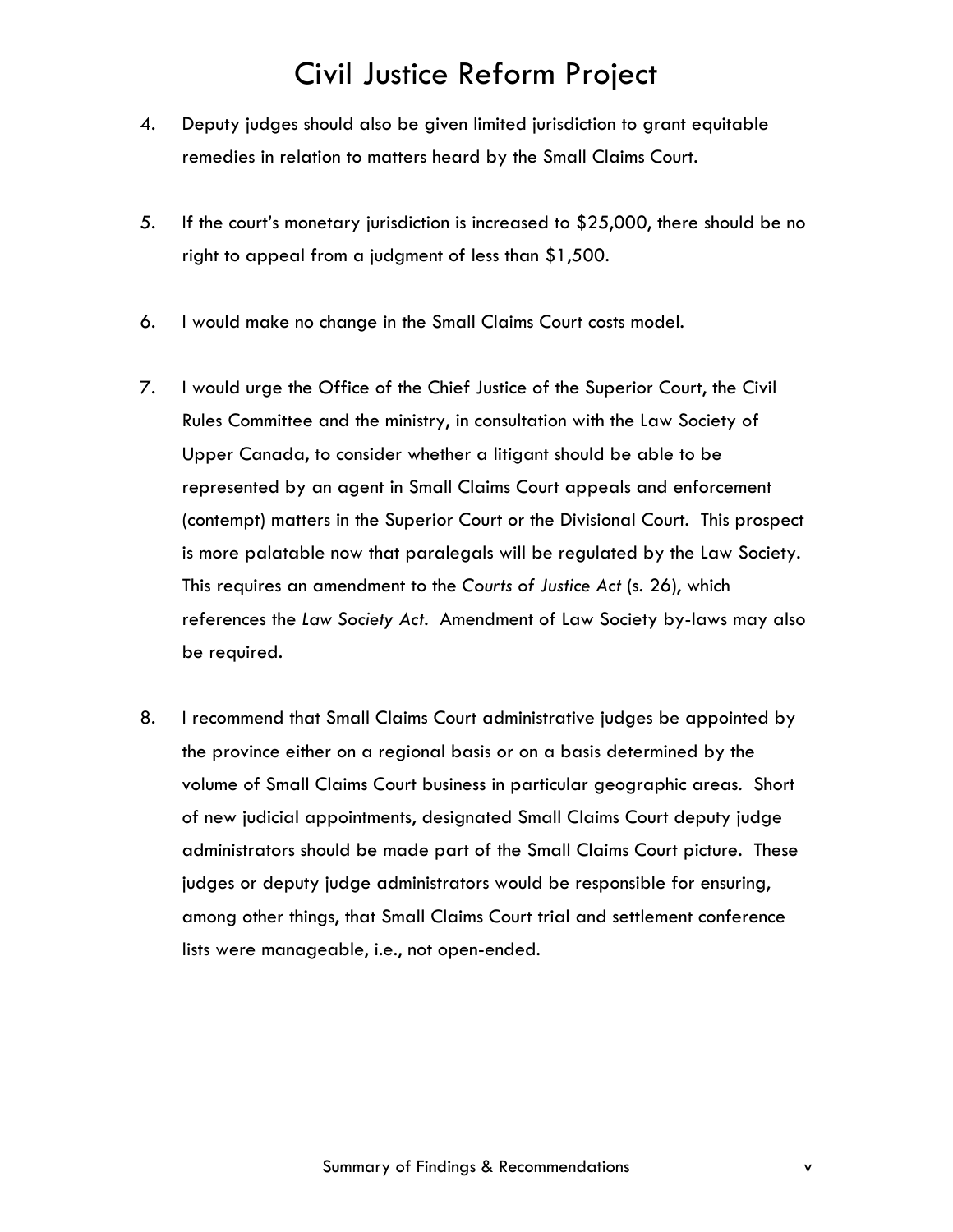#### **Simplified Procedure**

- 9. The monetary jurisdiction of rule 76 should increase to \$100,000 on a province-wide basis, to be implemented as soon as practicable.
- 10. Upon any increase to the monetary limit of rule 76, each party should be permitted to engage in up to two hours of discovery after giving due consideration to the cost of discovery in relation to the amounts or issues at stake.
- 11. The summary trial option should remain in place for all simplified procedure cases. It should, however, be amended to permit a brief opportunity for examination-in-chief or general statement of any party who has sworn an affidavit for the summary trial. I would allocate no more than 10 minutes for this statement or examination-in-chief, subject to an order of the pre-trial judge or master or the trial judge to extend this time.
- 12. The Civil Rules Committee should consider whether and how, in keeping with the principle of proportionality and without compromising procedural fairness, appeals from interlocutory orders made in simplified procedure cases ought to be prohibited or otherwise restricted.

#### **Summary Disposition of Cases**

- 13. Do not amend the test of "no genuine issue for trial" in rule 20.
- 14. Amend rule 20 to expressly confer on a motion judge or master the authority to weigh evidence, evaluate credibility and draw any reasonable inference from the evidence and documents filed, including adverse inferences where a party fails to provide evidence of persons having personal knowledge of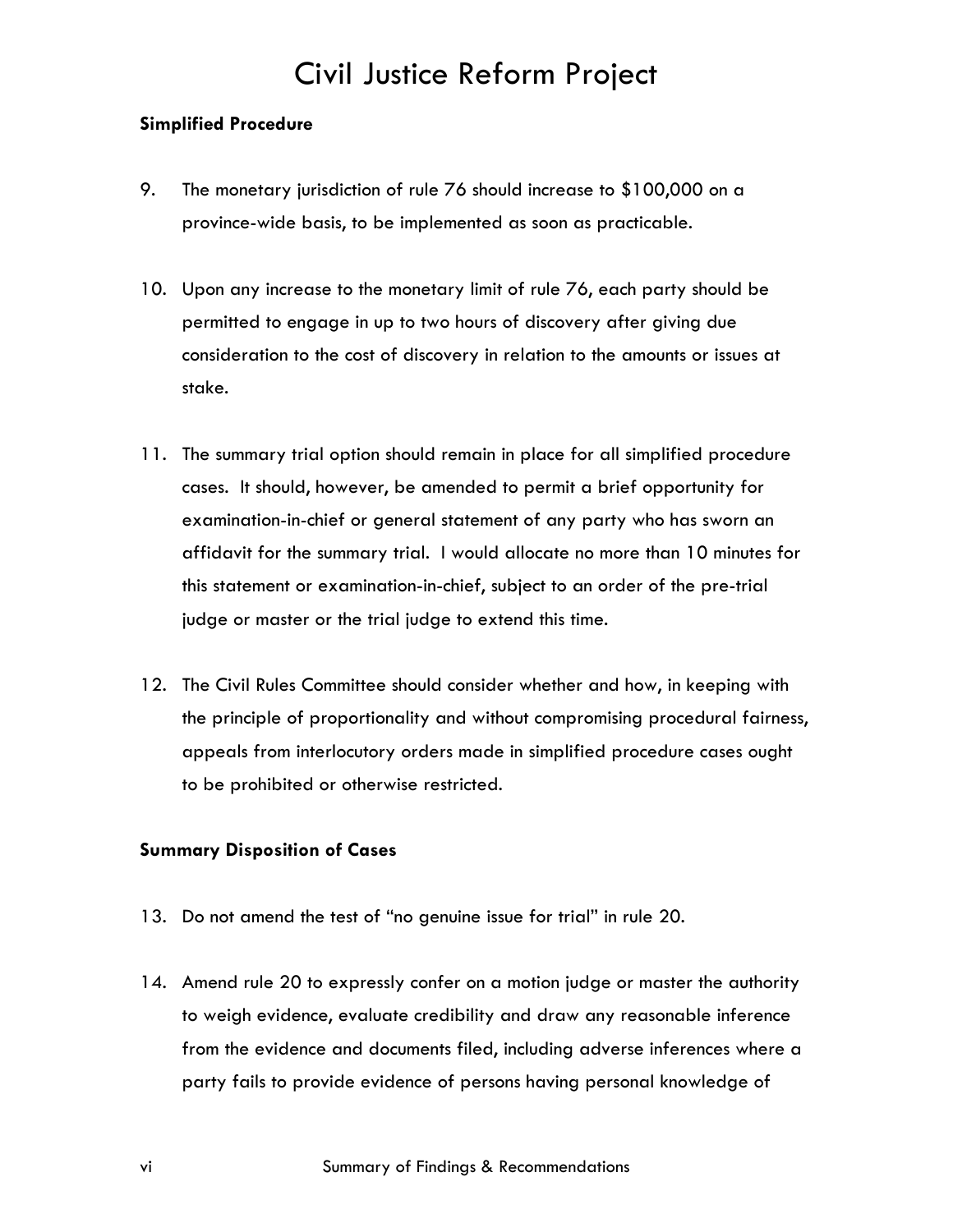contested facts. This power, however, ought not to be exercised where the interests of justice require that the issue be determined at trial.

- 15. Amend rule 20 to permit the court to direct a "mini-trial" on one or more issues, with or without *viva voce* evidence, where the interests of justice require a brief trial to dispose of the summary judgment motion. The same judicial official hearing the summary judgment motion would preside at the "minitrial."
- 16. Eliminate the presumption of substantial indemnity costs against an unsuccessful moving party in a summary judgment motion in rule 20.06. Replace it with a rule conferring permissive authority on the court to impose substantial indemnity costs where it is of the opinion that any party has acted unreasonably in bringing or responding to a summary judgment motion, or where a party has acted in bad faith or for the purpose of delay.
- 17. Adopt a new summary trial mechanism, similar to rule 18A in British Columbia.
- 18. Confer on a judge hearing a summary judgment motion the authority to convert an unsuccessful summary judgment motion to a summary trial application for cases appropriate for summary trial determination. The judge should also be vested with the necessary powers to make appropriate trial management orders so as to get the case ready for summary trial determination.
- 19. Where practicable, the same judicial officer who grants leave to amend a pleading should preside over any subsequent rule 21 motions involving the same pleading.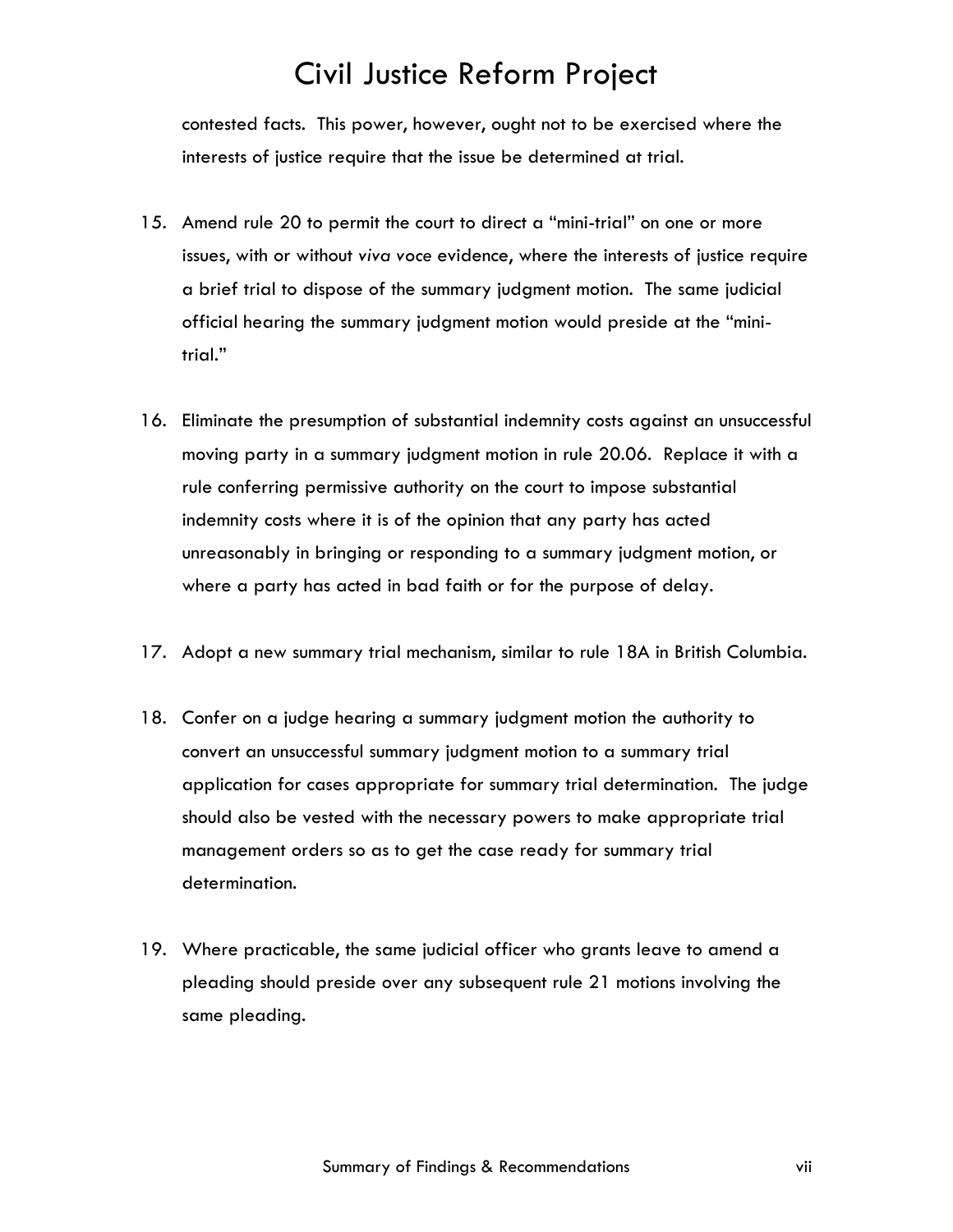#### **Unrepresented Litigants**

- 20. Undertake an independent needs assessment study, guided by a steering committee of civil legal service providers and chaired by PBLO. Funding from possible sources, such as The Law Foundation and the Ministry of the Attorney General ("MAG") should be explored. The objectives of the study should be to:
	- a) Develop a profile of civil unrepresented litigants in Ontario and their points of interaction with the civil justice system that give rise to difficulties for unrepresented litigants themselves, court administrators and the courts;
	- b) Determine the legal needs of unrepresented civil litigants, the scope and accessibility of existing legal services and where additional legal services may be provided to fill service gaps, geographically and in substantive civil practice areas; and
	- c) Recommend the most cost-efficient and -effective means of providing legal information and assistance.
- 21. A committee of providers of legal information and resources (MAG, PBLO, Law Society of Upper Canada, Legal Aid), chaired by PBLO, should meet to coordinate the delivery of improved legal information and resources in the following four areas:
	- a) General information about the civil justice system and its structure;
	- b) Step-by-step procedural information to assist unrepresented litigants;
	- c) Summaries of substantive areas of the law that would be of greatest assistance to most unrepresented litigants in civil proceedings;
	- d) Procedural information on enforcement and compliance with court orders.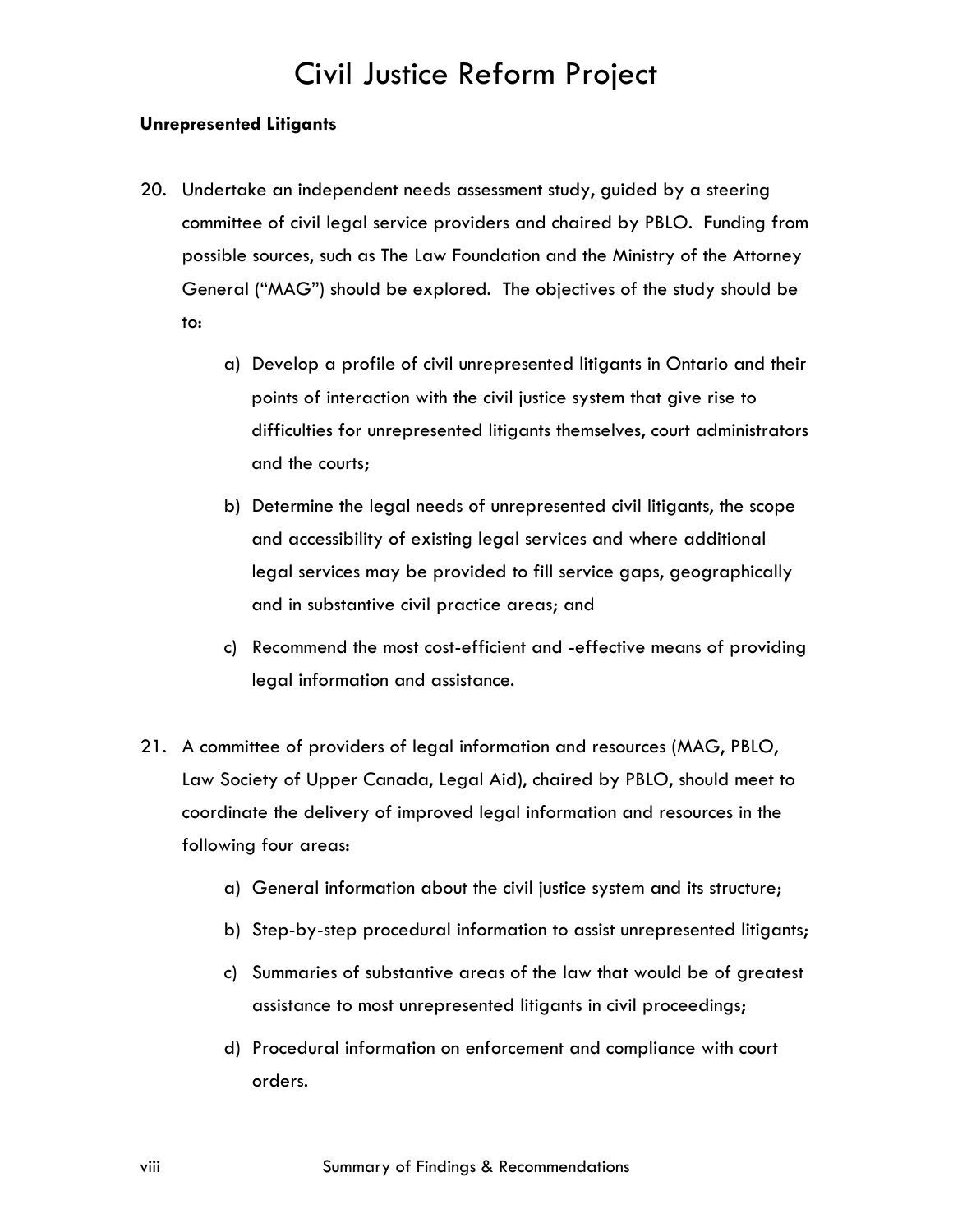- 22. The committee should consider the most effective and accessible media for communicating this information to the public (e.g., printed material available at courts or community legal clinics; electronically through the Internet; or videotaped displays of court processes and acceptable court conduct).
- 23. Bar associations and civil litigators should continue to implement and offer pro bono services and programs where possible.
- 24. Ontario lawyers should be encouraged to consider new and innovative billing methods that promote access to justice for litigants with civil legal issues who would not otherwise be able to afford counsel.
- 25. As part of the review of legal aid announced in 2006, the 1997 McCamus recommendations with respect to civil legal aid should be revisited.
- 26. PBLO's efforts to develop a civil law self-help pilot project in Toronto should continue to be assisted by the Ministry of the Attorney General's Pro Bono Task Force. Funding from possible sources, such as The Law Foundation and MAG, should be explored. Expansion of the pilot project to other regions of the province should be considered pending an evaluation of its success, and after considering cost-effective service delivery options that are responsive to the needs of those who would otherwise be unable to access legal representation.

#### **Civil Juries**

27. The current regime governing the availability of civil juries set out in the *Courts of Justice Act* should be retained, except for simplified rule actions under rule 76 in which \$50,000 or less is claimed. In those cases a party must obtain an order, on motion, to obtain a jury based on broad public interest grounds.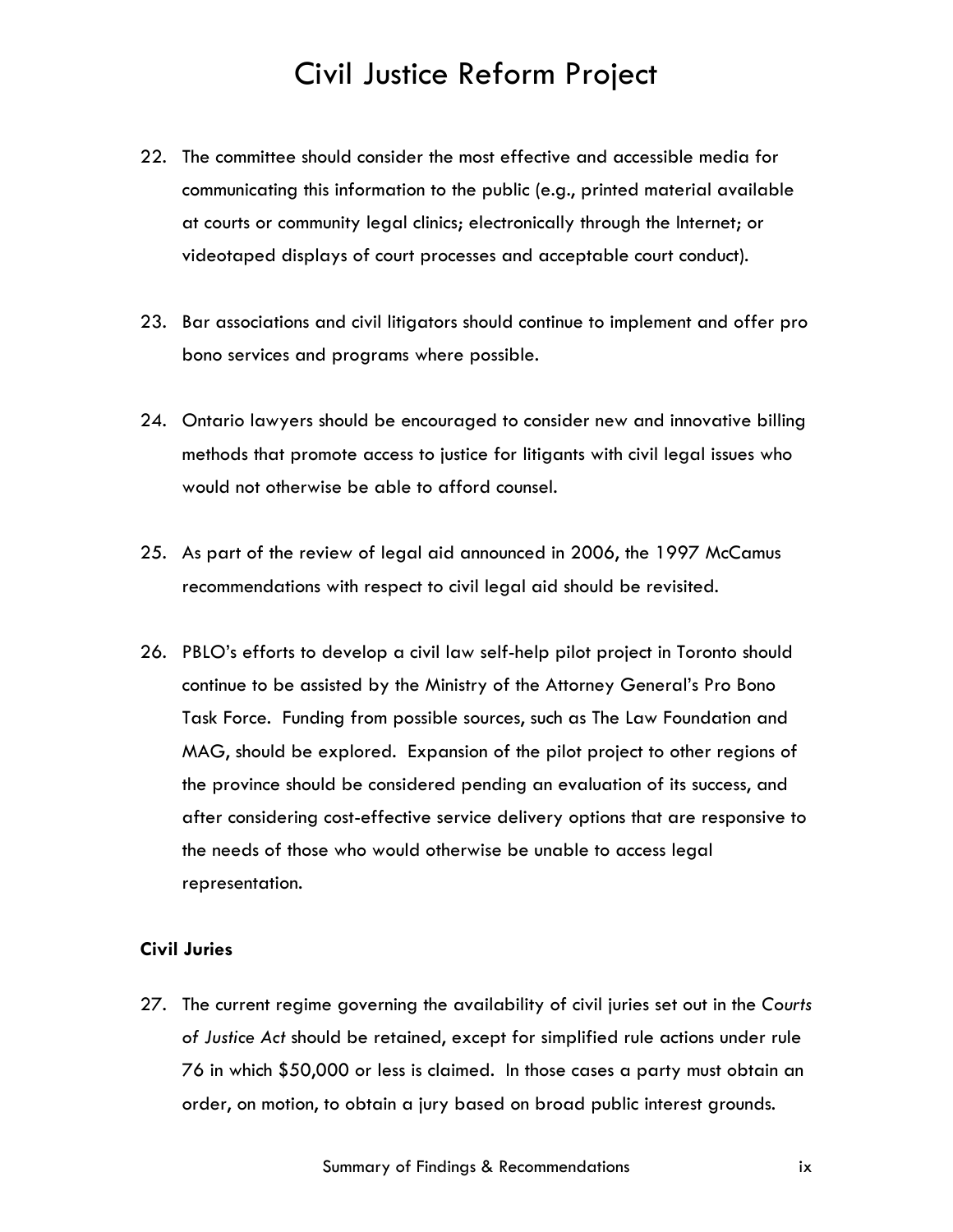- 28. The *Courts of Justice Act* should be amended to permit the court to dispense with a jury on its own motion. It should prescribe the following test to be applied by the court when deciding whether or not to strike a jury notice:
	- a) Whether justice will be served better with or without a jury, after considering all relevant factors, including the facts of the case, the technical nature of the evidence, the complexity or uncertainty of the relevant law, the predominance of substantive legal issues over factual issues, the interwoven issues of fact and law, and counsels' positions;
	- b) Whether a party would be able to obtain a fair trial before a jury;
	- c) Whether jury service would be an unwarranted inconvenience to jurors, considering the value, nature and importance of the matters, the parties' interests in a jury trial, and the likely duration of the trial; and
	- d) Where, in the opinion of the court, inflammatory conduct by a party or counsel or inadmissible evidence has been placed before the jury.

#### **Discovery**

- 29. The phrase "relating to any matter in issue in the action" should be replaced with "relevant to any matter in issue in the action" in all rules relating to discovery. The effect of this recommendation is to discard the "semblance of relevance" test and replace it with a simple relevance test.
- 30. Amend rule 31 to provide that each party have up to a maximum of one day (seven hours) to examine parties adverse in interest, subject to agreement otherwise or a court order.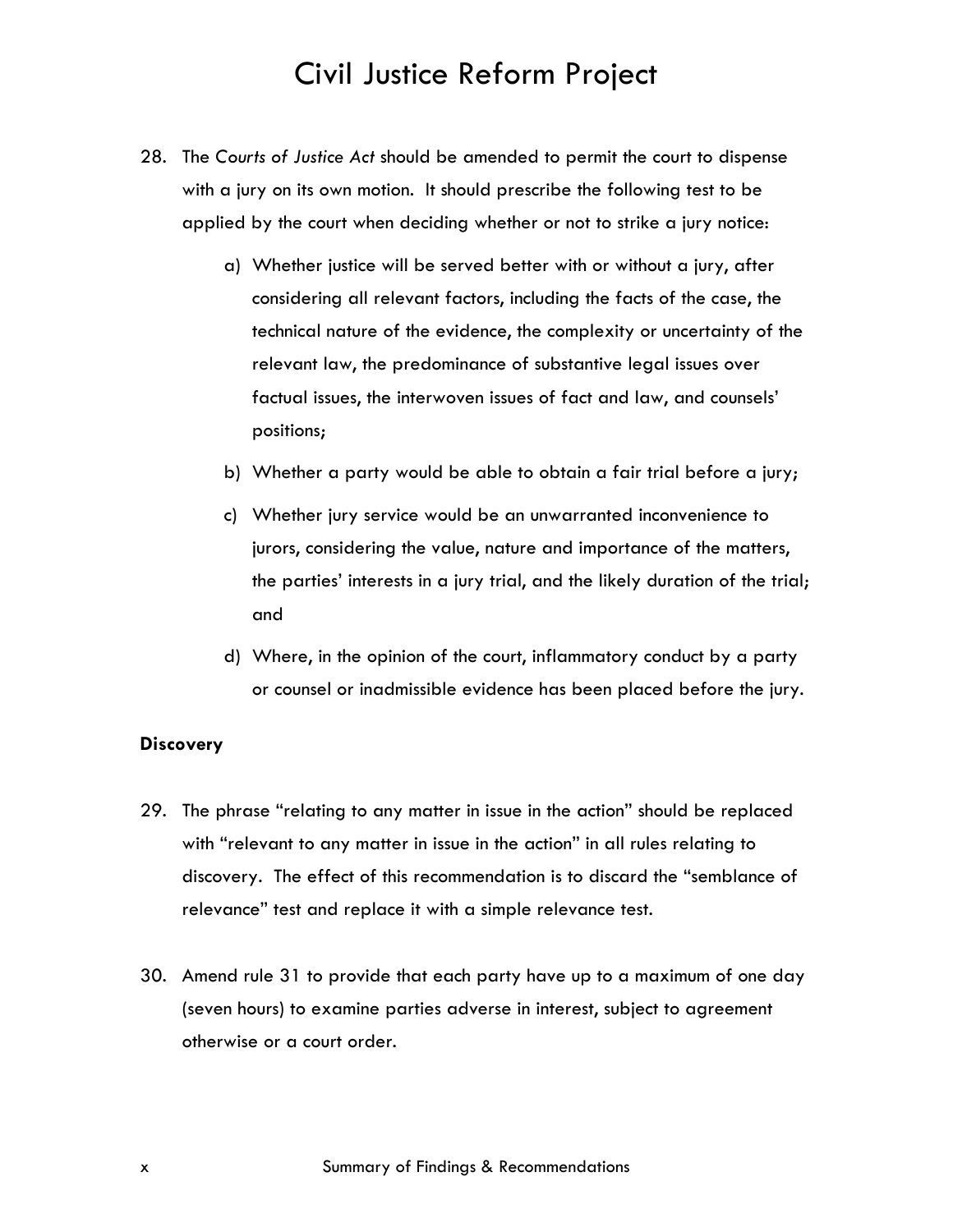- 31. As a best practice, encourage parties to voluntarily answer questions at an examination for discovery that are objected to on the basis of relevance, as permitted under rule 34.12(2). In addition, encourage the court to consider the availability of the process in rule 34.12(2) when making the appropriate cost awards on refusals motions.
- 32. The Office of the Chief Justice of the Superior Court of Justice should consider issuing a Practice Direction that would state the court may refuse to grant any discovery relief, or may make appropriate cost awards on a discovery motion, where parties have failed to:
	- a) Consider and, to the extent reasonable, apply the E-Discovery Guidelines and *The Sedona Canada Principles*, in particular, the requirement to meet and confer regarding the identification, preservation, collection, review and production of electronically stored information;
	- b) Develop a written discovery plan addressing the most expeditious and costeffective means of completing the discovery process in a manner that is proportionate to the needs of the action, including:
		- i. The scope of documents to be preserved as determined by both relevance and application of the principle of proportionality (in the context of the costs associated with document searches and production being balanced with the needs of the particular case);
		- ii. Dates for the exchange of sworn affidavits of documents;
		- iii. Number of experts and timing of delivery of expert reports;
		- iv. Time, cost and manner of production of documents from the parties and any third parties who may have relevant documents; and
		- v. Names of those to be produced for oral discovery (an issue which may be relevant if a party is a corporation) and the dates and length of examinations.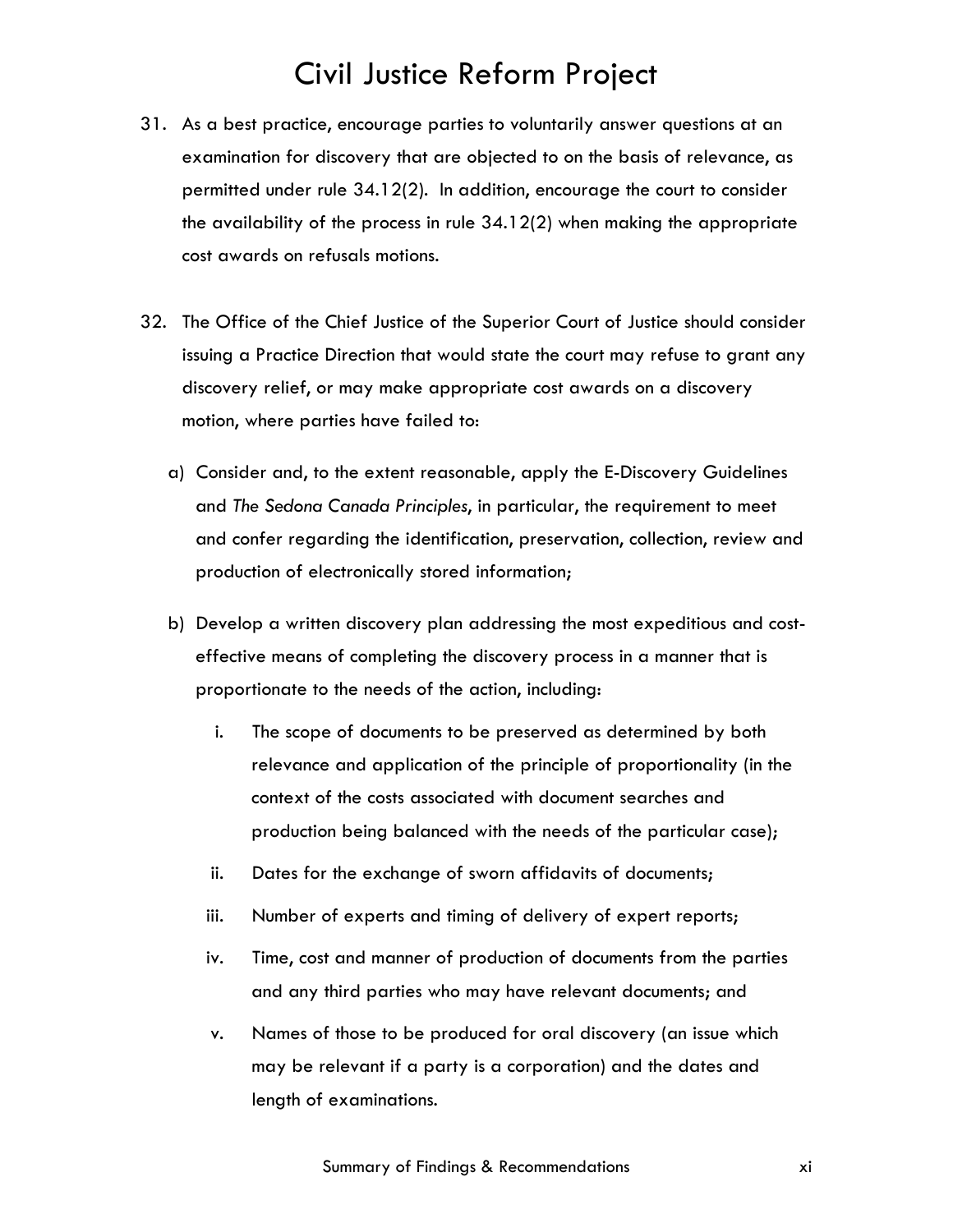#### **Expert Evidence**

- 33. I do not recommend the mandatory use of joint experts. However, in appropriate circumstances, early in the litigation process, parties should discuss jointly retaining a single expert to reduce costs and avoid unnecessary competing expert reports, consistent with the Discovery Task Force's best practices.
- 34. Amend rules 50.01, 76.10, 77.14, 77.15 and 78.10 to require the presiding judicial officer at pre-trials, settlement conferences and trial management conferences to consider and make orders as to the appropriate number of experts that may be called by each side and on particular issues and whether expert evidence is admissible.
- 35. Amend section 12 of the *Evidence Act* to:
	- a) Make clear that a judge (or officer) presiding at pre-trial events (i.e., pre-trials, settlement conferences, trial management conferences), who may or may not be the presiding trial judge, may grant leave to call more than three experts (or fewer in simplified procedure cases). The residual discretion of the trial judge to vary a previous order on the number of experts will, I hope, be limited to situations where there has been a significant change in circumstances, or where manifest unfairness would result to a party at trial should they not be permitted to call additional experts.
	- b) List the following factors for the court to consider in exercising its discretion on the appropriate number of experts:
		- i. Whether the proposed number of experts is reasonably required for the fair and just resolution of the proceeding;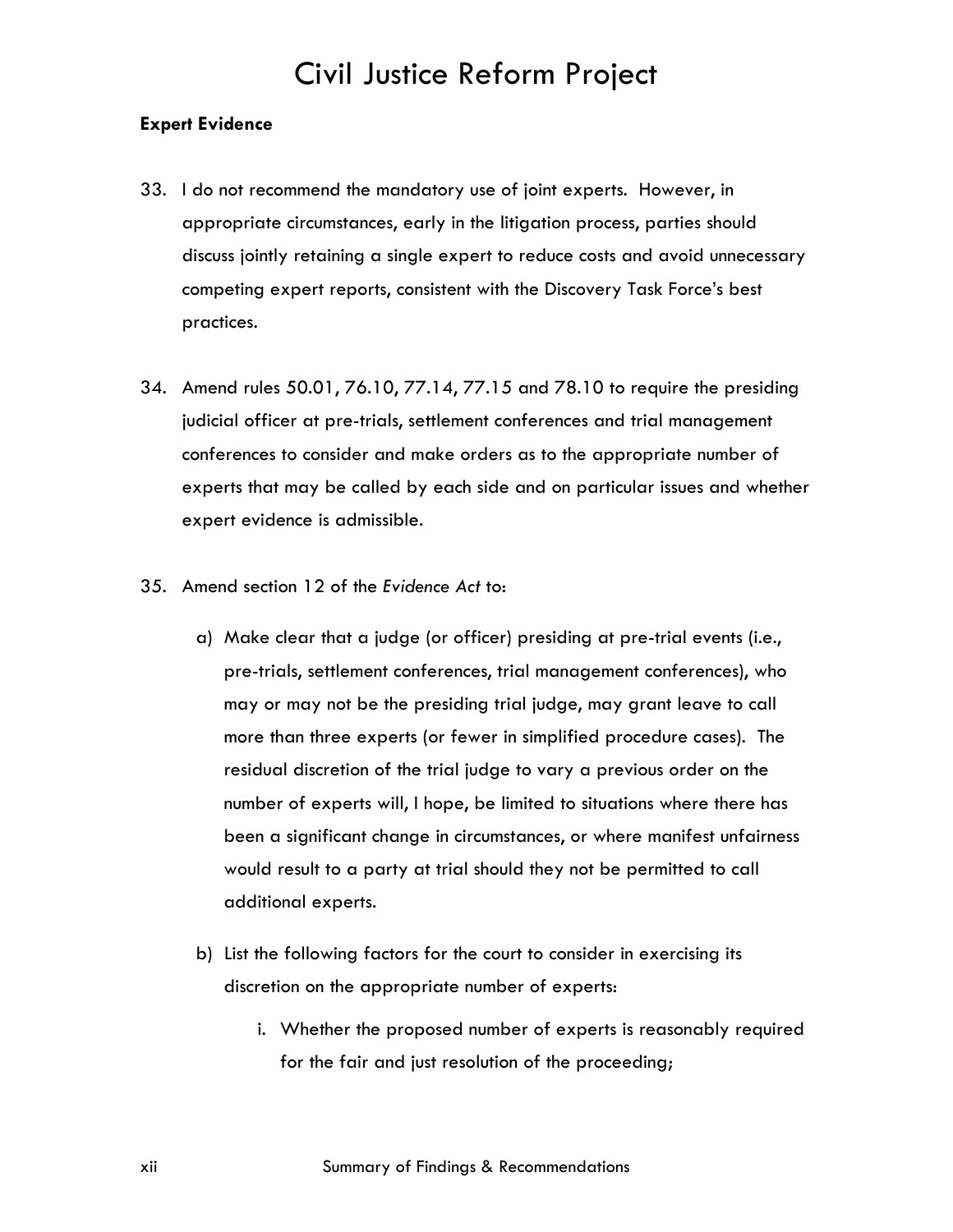- ii. Whether the proposed number of experts is consistent with the principle of keeping costs and the length of the proceeding proportionate to the amount or issues at stake;
- iii. Any other factors relevant to the fair, just, expeditious and costeffective resolution of the proceeding.
- 36. Adopt a new provision (in the Rules of Civil Procedure or *Evidence Act*) to establish that it is the duty of an expert to assist the court on matters within his or her expertise and that this duty overrides any obligation to the person from whom he or she has received instructions or payment. Require the expert, in an expert report, to certify that he or she is aware of and understands this duty.
- 37. Permit the presiding judicial official at pre-trials, settlement conferences and trial management conferences to order opposing experts in appropriate cases to:
	- a) Meet, on a without prejudice basis, to discuss one or more issues in the respective expert reports to identify, clarify and, one would hope, resolve issues on which the experts disagree and
	- b) Prepare a joint statement as to the areas of agreement, or reasons for continued disagreement

where in the opinion of the court

- i. there may be room for agreement on some or all issues,
- ii. the rationale for opposing expert opinions is unknown and clarification on areas of disagreement would assist the parties or the court or
- iii. cost or time savings or other benefits can be achieved proportionate to the amounts at stake or the issues involved in the case.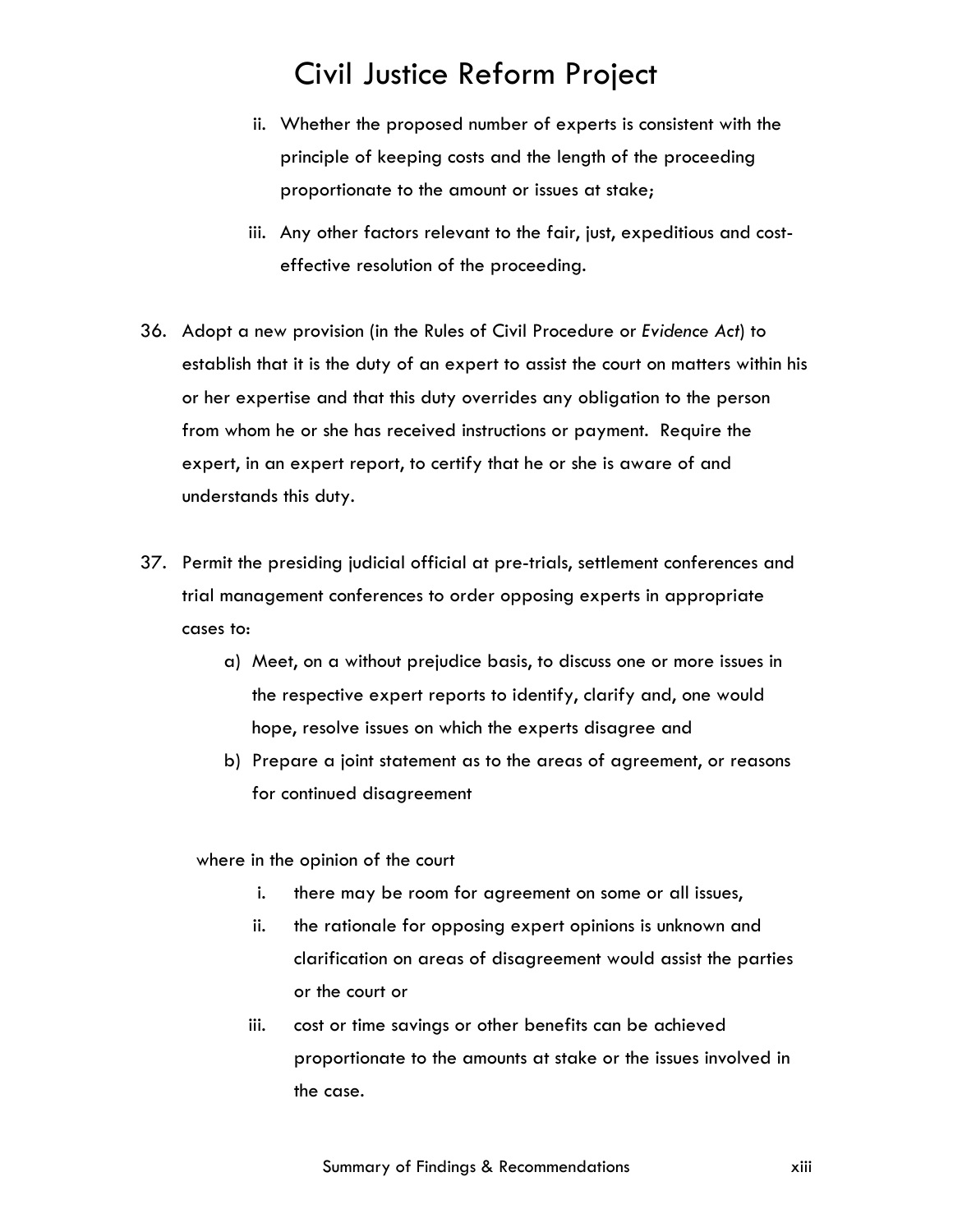- 38. Amend the rules to require parties to discuss the number of experts and the timing for delivery of expert reports within 60 days of the action being set down for trial. As a default, rule 53.03 should be amended to require all expert reports to be exchanged within the 90/60/30 days before pre-trial or settlement conference, subject to the parties' agreement otherwise or court order.
- 39. Amend rule 53.03 to require all expert reports to include the following information:
	- a) Expert's name, address and current curriculum vitae;
	- b) A detailed description of the expert's qualifications and area of expertise;
	- c) A description of the instructions provided to the expert;
	- d) The nature of the opinion being sought and the specific issues to which the opinion relates;
	- e) A description of research conducted by the expert to be able to reach his/her opinion;
	- f) A description of the factual assumptions on which the opinion is based;
	- g) The list of any documents relied upon in formulating the opinion; and
	- h) The opinion and the basis for the opinion. Where there is a range of opinion on the matters dealt with in the report, summarize the range of opinion and give reasons for his/her own opinion.

#### **Litigation Management**

- 40. Amend Rule 37.15 to:
	- a) Permit the court to order that a case be subject to rule 37.15 management by an individual judge, master or case management master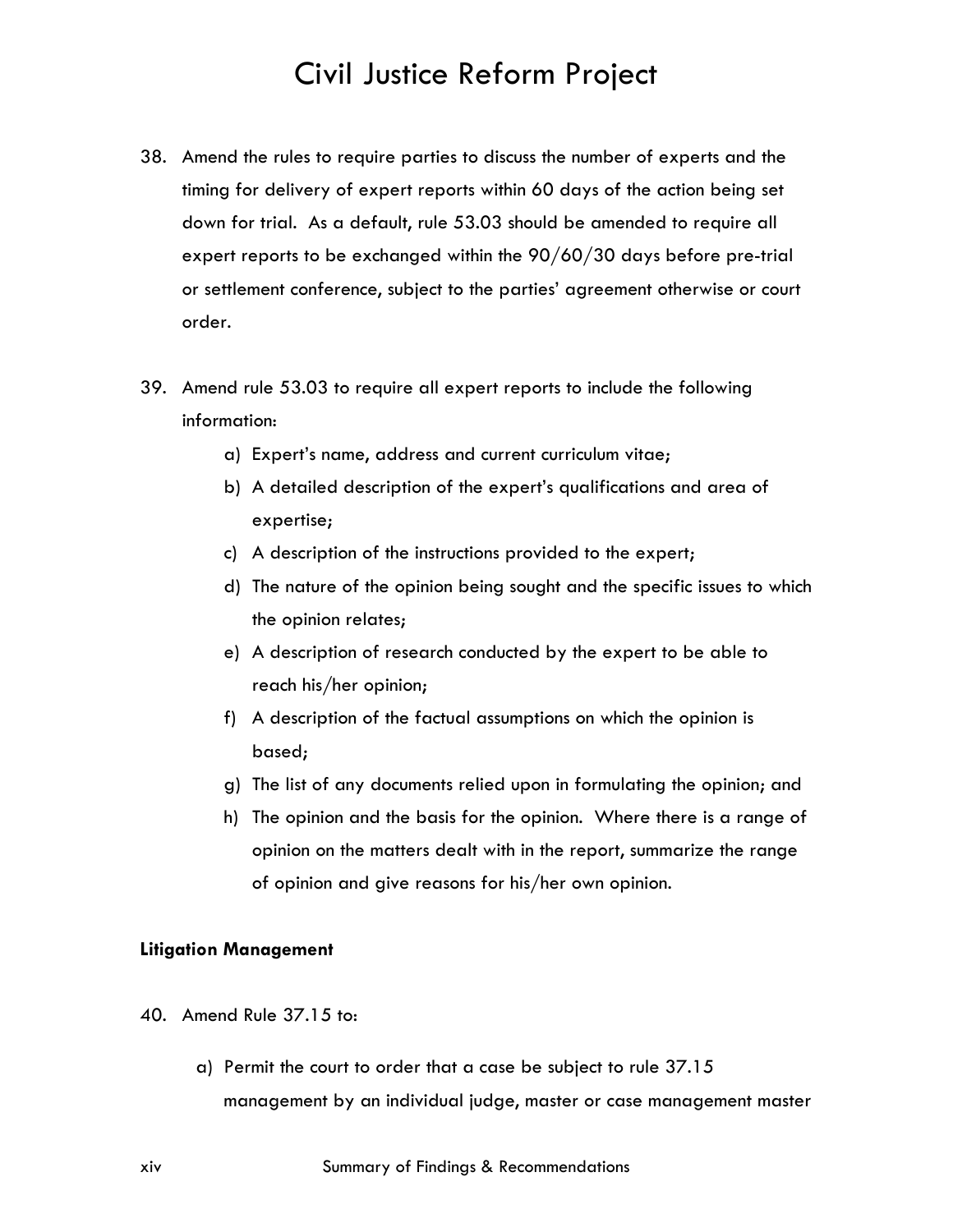where it is of the opinion that the case could benefit from management by a single judicial official, after considering the criteria contained in rule 77.09.1(5). An order to make a case subject to rule 37.15 may be made by the court on its own initiative or on written request to the Regional Senior Judge of the respective judicial region where the case was commenced, copied to all other parties.

- b) Allow for speedy mechanisms to obtain direction and orders on procedural matters from the managing judge, master or case management master for cases that are governed by rule 37.15. These mechanisms may include a telephone or in-person case conference or a simplified process for motions to be made in writing with or without affidavits, similar to the processes in rules 76 and 77.
- 41. In the evaluation of rule 78, consider amending rule 78.12 to make the test and process to have a case subject to rule 77 case management consistent with the recommended process and test to have a case subject to individualized management under rule 37.15.
- 42. The Office of the Chief Justice of the Superior Court of Justice and the Ministry of the Attorney General should monitor access to case management masters for civil case managed actions in Ottawa to ensure that the complement of case management masters is sufficient to meet the civil case management needs there.
- 43. The Windsor Case Management Steering Committee should seek input from the local bench and bar as to whether any reforms to rule 77 in Essex County ought to be made.
- 44. The Civil Rules Committee should consider the future role of rule 77 in the province. Relevant to this investigation would be any plans to expand the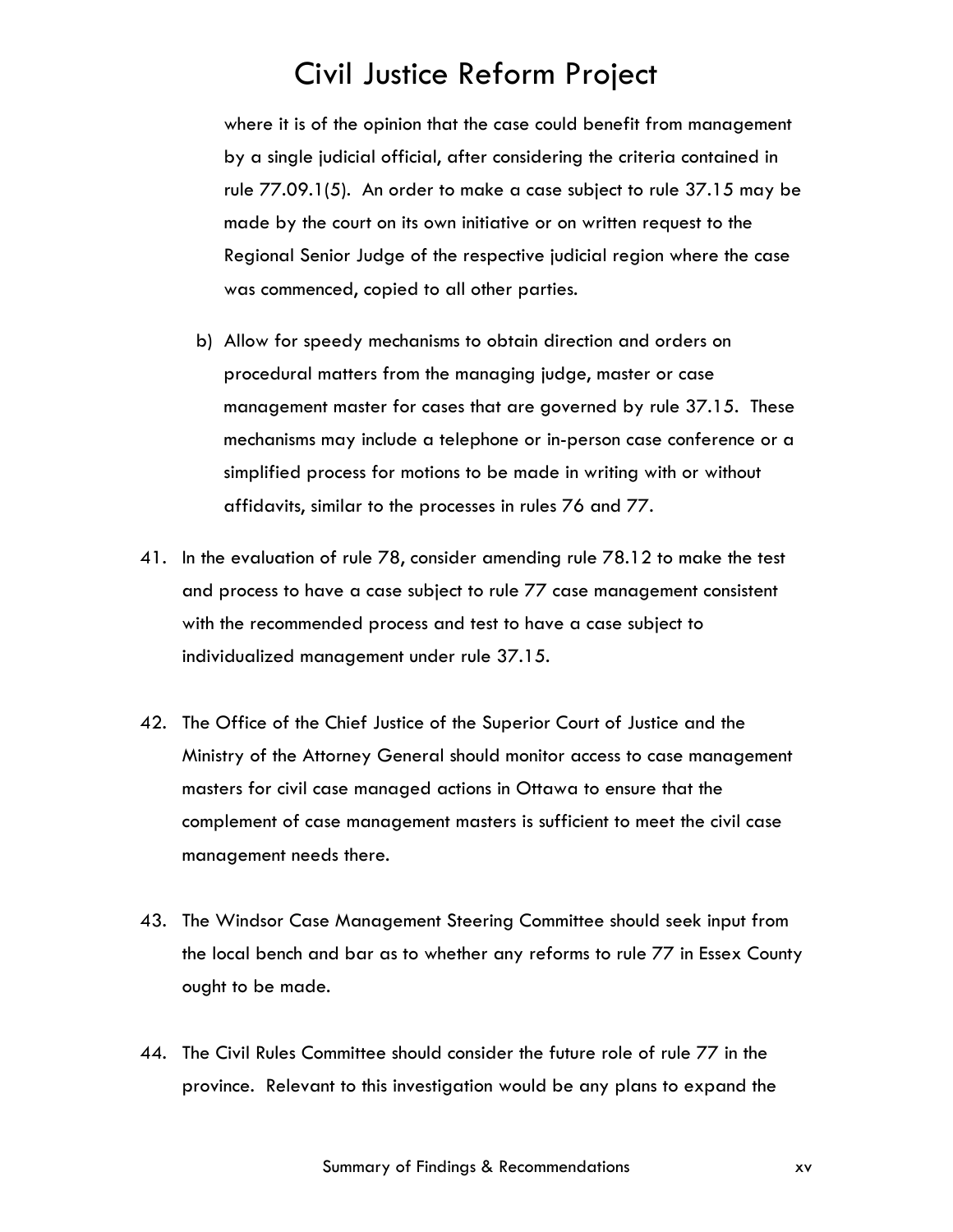operation of rule 77, an assessment of the current operation of rule 77 in Windsor and Ottawa as an effective time- and cost-savings mechanism, the evaluation of rule 78 in Toronto, and alternative case management and noncase management models that may possibly be used to replace rule 77 (e.g., the ordinary procedure, rule 78, other models).

45. Any proceeding in which a party is self-represented should be managed to the extent required, either under an expanded rule 37.15 or under rules 77 and 78.

#### **Pre-trials & Trial Management**

- 46. Amend rule 50 to prescribe the dual purpose of a pre-trial conference: to discuss settlement of some or all of the issues, and to obtain any necessary orders and directions to ensure that the action is ready for trial and that the trial proceeds in an orderly and efficient manner.
- 47. Judges skilled in negotiation and with expertise in the relevant subject matter should, where possible, preside over pre-trial conferences.
- 48. Parties (or those with settlement authority) should be required to attend pretrial conferences (or be available by telephone where physical attendance is not practicable).
- 49. Pre-trial judges should make any necessary trial management orders that promote the most efficient use of trial time and, in particular, should be vested with the authority to impose time limits on the presentation of each side's case, subject to a residual discretion in the trial judge to alter such orders where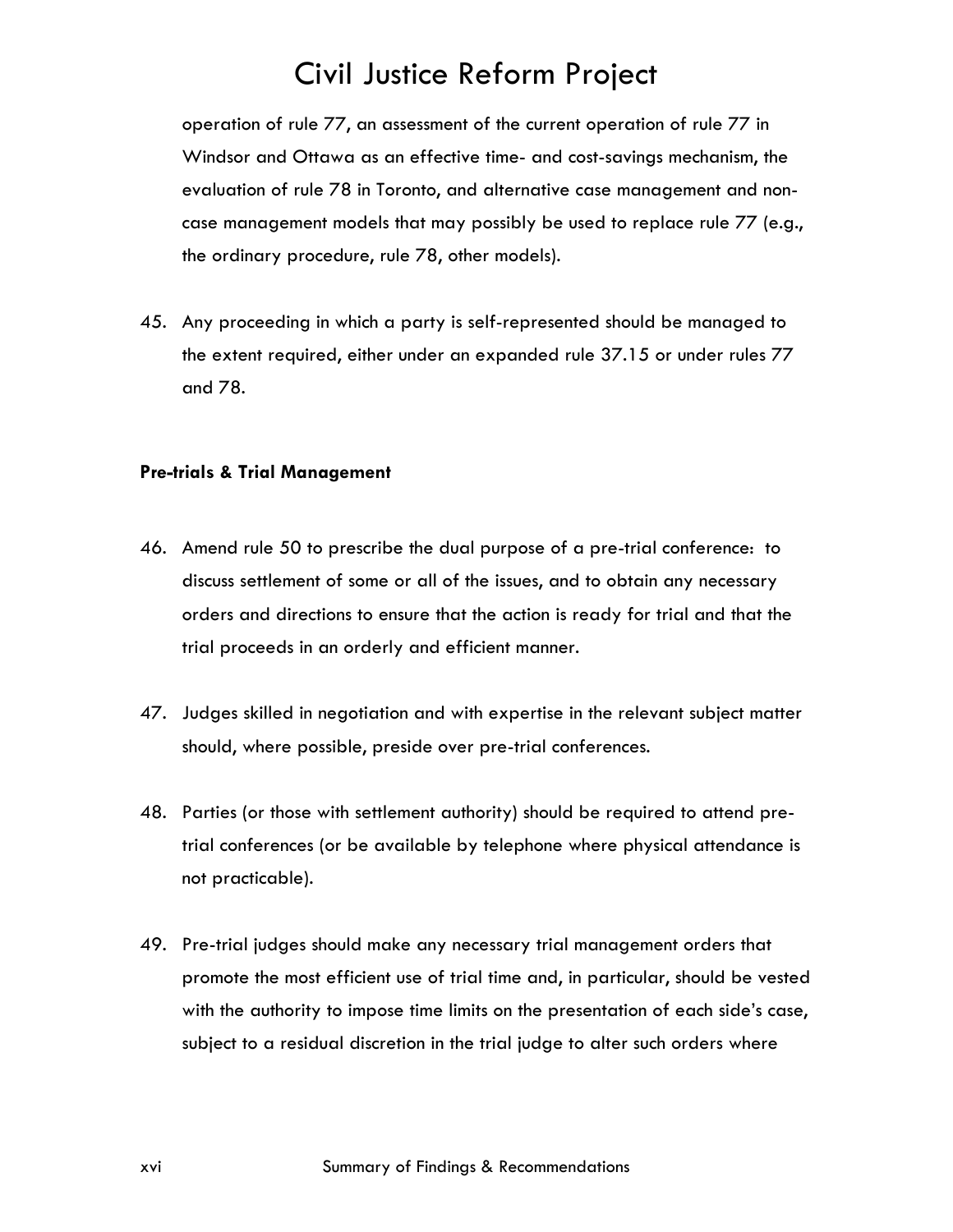unanticipated circumstances arise or in otherwise clear cases where the overall interests of justice require that they be amended.

- 50. Each region should adopt an administrative practice, similar to the approach used in Toronto, for scheduling pre-trials and tentative trial dates, to permit a sufficient block of time to be scheduled for pre-trials and trials and to avoid the necessity of parties having to appear in Assignment Court. Tentative trial dates should be confirmed at the pre-trial.
- 51. Pre-trials should be scheduled within four to six months of the trial.
- 52. The judiciary should be encouraged to use their inherent authority to better regulate the conduct of trials so that trials proceed in an orderly and efficient manner.
- 53. Amend rule 50.04 to permit the pre-trial judge to preside at trial where the parties consent.
- 54. The Civil Rules Committee should consider addressing bifurcation in a rule that would permit an order for bifurcation to be made on motion by any party or on the court's own initiative, after hearing from the parties. Any rule permitting bifurcation could reference some or all of the 14 factors listed in *Bourne v. Saunby*.

#### **Appeals**

55. The Law Commission of Ontario should undertake a review of the role of the Divisional Court as a court of intermediate appellate jurisdiction and make recommendations regarding the court's future role and jurisdiction. This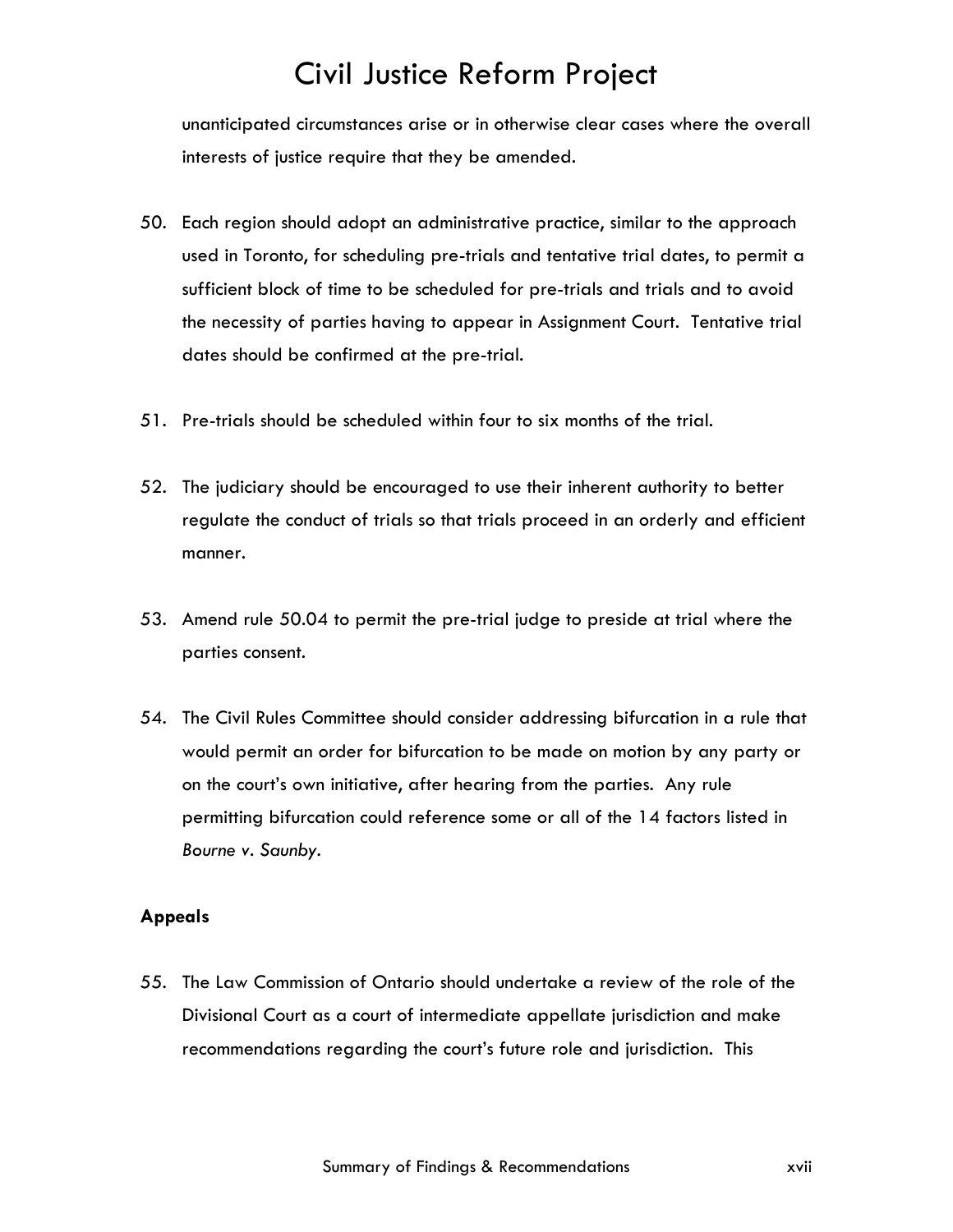review should consider both the judicial review and appellate jurisdiction of the Divisional Court.

- 56. The Civil Rules Committee should consider and recommend to the Attorney General changes to the *Courts of Justice Act* so that only orders finally disposing of an action/application would be appealable to the Court of Appeal. Appeals from all other orders would be to the Divisional Court. The Civil Rules Committee can best determine if leave should be required and, if so, on what basis leave would be granted.
- 57. Appeals from summary judgment orders issued under rule 20 should be to the Court of Appeal if the amount in issue is otherwise within the jurisdiction of the Court of Appeal.
- 58. Appeals from awards through the *Arbitration Act* should be to the Court of Appeal if the amount involved (more than \$50,000) brings the award within the monetary jurisdiction of the Court of Appeal.

#### **Motion and Trial Scheduling**

- 59. The Office of the Chief Justice of the Superior Court and the Regional Senior Justices of each region consider options to:
	- a) Eliminate the requirement of personal attendance at Assignment Court and replace it with a new practice for setting trial dates (e.g., vest trial coordinators with the authority to set trial dates; use of an administrative form, jointly submitted by the parties, to permit trial dates to be set; use of teleconference hearings for Assignment Court; use of the Internet for fixing tentative trial dates).
	- b) Direct and enforce time limits on trials, to ensure greater certainty in trial duration and improved trial scheduling.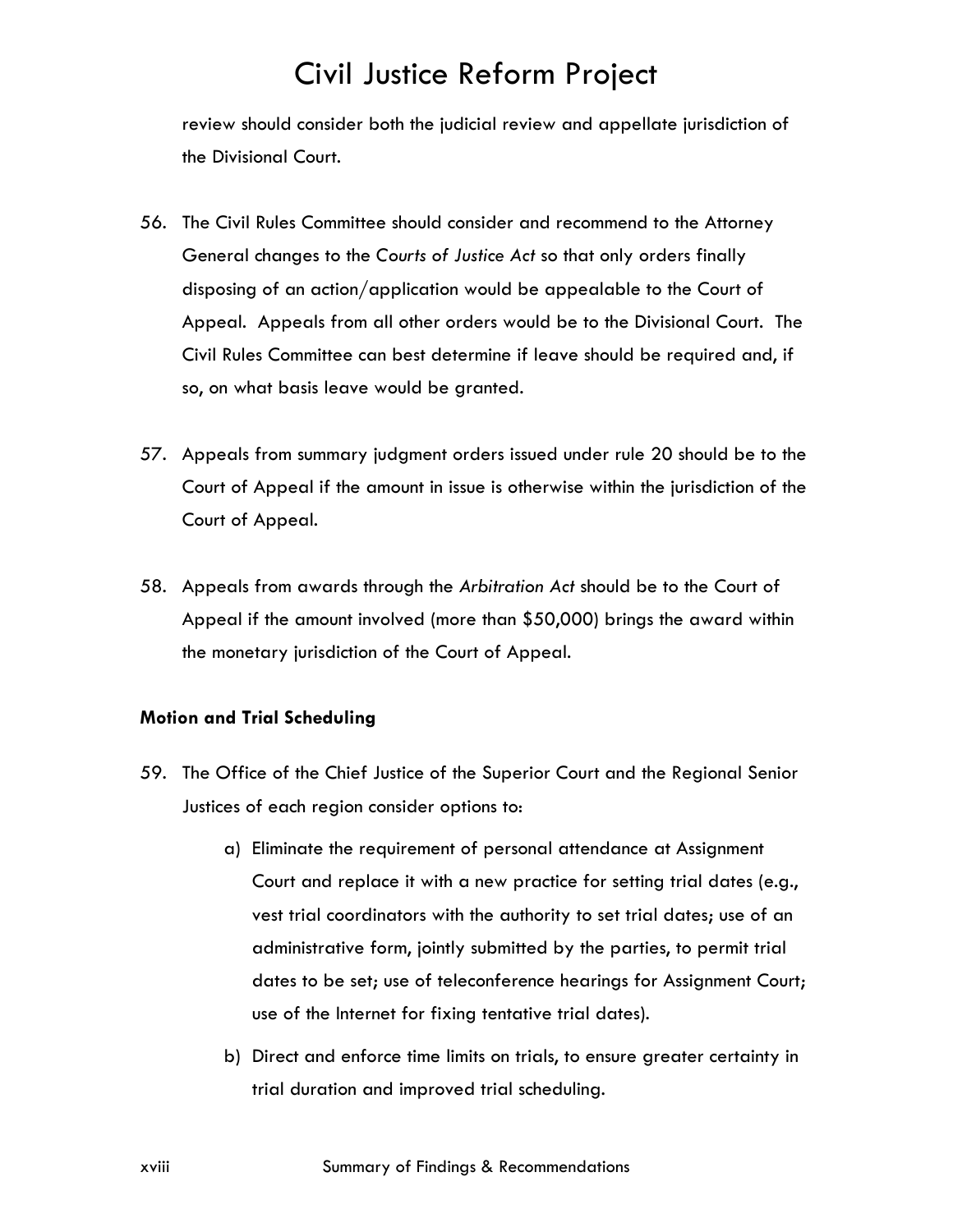- c) Adopt and consistently enforce a policy with respect to adjournments.
- d) Establish outside time standards within which trials ought to be heard, to be considered when scheduling trials and to provide a benchmark for litigants to know when a trial date is likely to be available upon the case being set down for trial.
- 60. The Office of the Chief Justice of the Superior Court and the Regional Senior Justices of each region consider:
	- a) The introduction of 9:00 or 9:30 a.m. chamber hearings to deal with *ex parte*, scheduling, consent or other matters that need less than 10 minutes and that would otherwise appear on motion lists. The chamber hearing would be in person or by teleconference.
	- b) The use of more specific time slots for the hearing of motions (e.g., morning and afternoon slots) to reduce wasted waiting time in court.
	- c) Greater use of teleconferencing for short motions. Amend rules 1.08 and 37 to permit the court to schedule and hear a matter by teleconference on its own initiative, or where requested by a party.
- 61. The Civil Rules Committee should consider changing the times for delivery of motion materials and the motion confirmation form by moving those times further back (e.g., seven and five days, respectively, before the motion is to be heard).
- 62. An early vetting procedure for long motions be introduced in court locations with busy long-motion lists (e.g., Brampton and Newmarket) and other locations as needed. This process would help ensure that the motion will be ready to proceed and would help in allotting an appropriate block of time for the hearing. Time limits for oral argument may also be set.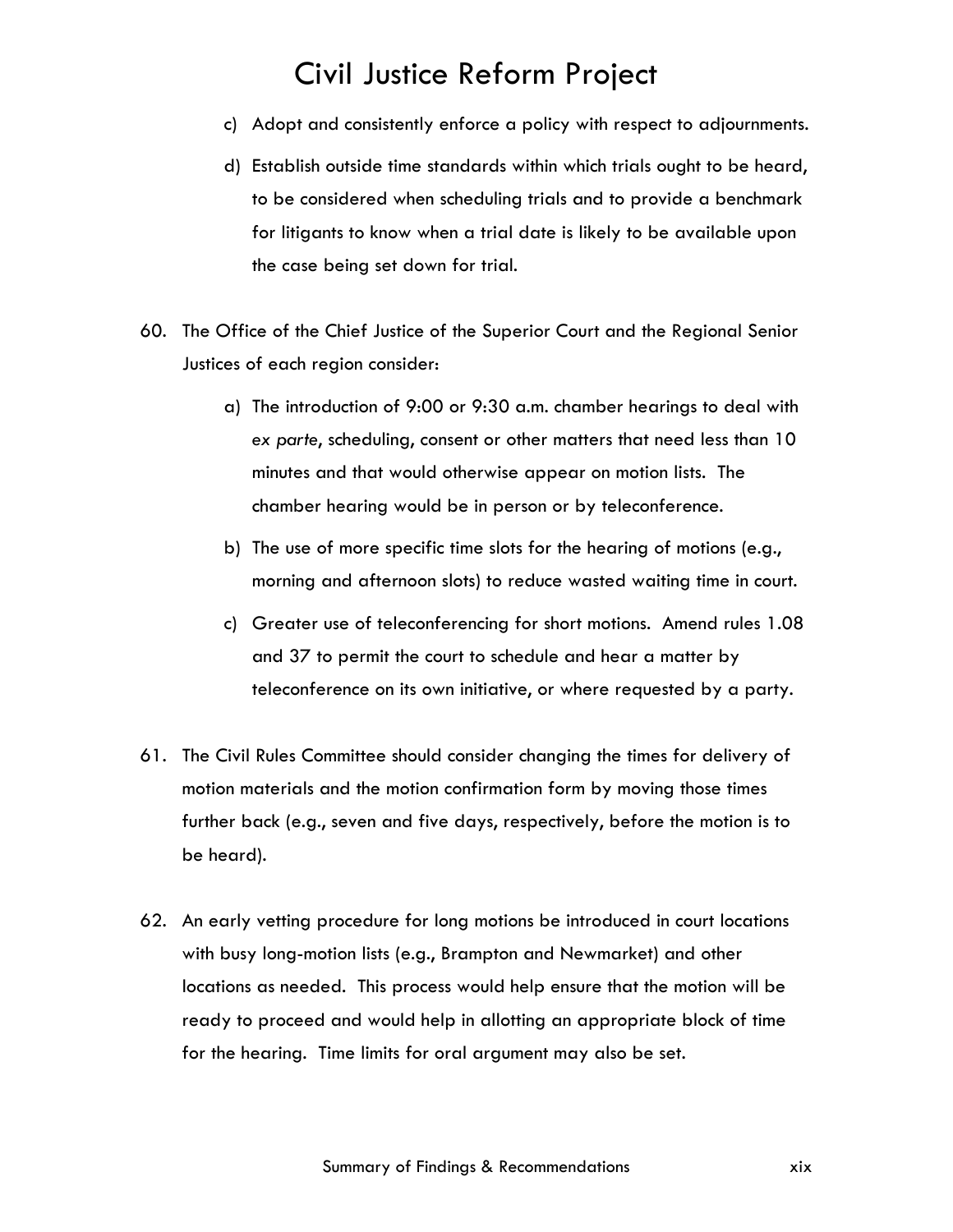#### **Venue**

- 63. It seems to me that in a better world, plaintiffs should be able to start an action anywhere by filing the claim electronically. To the extent feasible, the claim should then electronically be moved to the venue stated in the claim.
- 64. There should be a more streamlined way of securing a change of venue (e.g., by filing a two-page simplified motion form with or without affidavit evidence, modeled after the simplified procedure and case management rules).
- 65. Venue change motions should be heard in writing or by telephone conference call, subject to a direction to the contrary if any oral argument is required. In clear cases, such as in the example cited above, the moving party should receive full indemnity costs payable forthwith.
- 66. In the alternative, amend rules 37.03(1), 38.03(1), 77.01(5) and 76.05(2) to permit a party to bring a motion to change venue at any court location.

#### **Civility**

- 67. The need for ethical behaviour is part of the curriculum in law schools now. Civility is a subset of ethical behaviour that should be emphasized in law schools where this does not now occur.
- 68. Law firms should provide instruction to articling students that would emphasize the importance of civility. Uncivil conduct by articling students should not be tolerated.
- 69. Judges should move to zero tolerance mode when confronted with uncivil behaviour in the courtroom. There is an array of remedies available,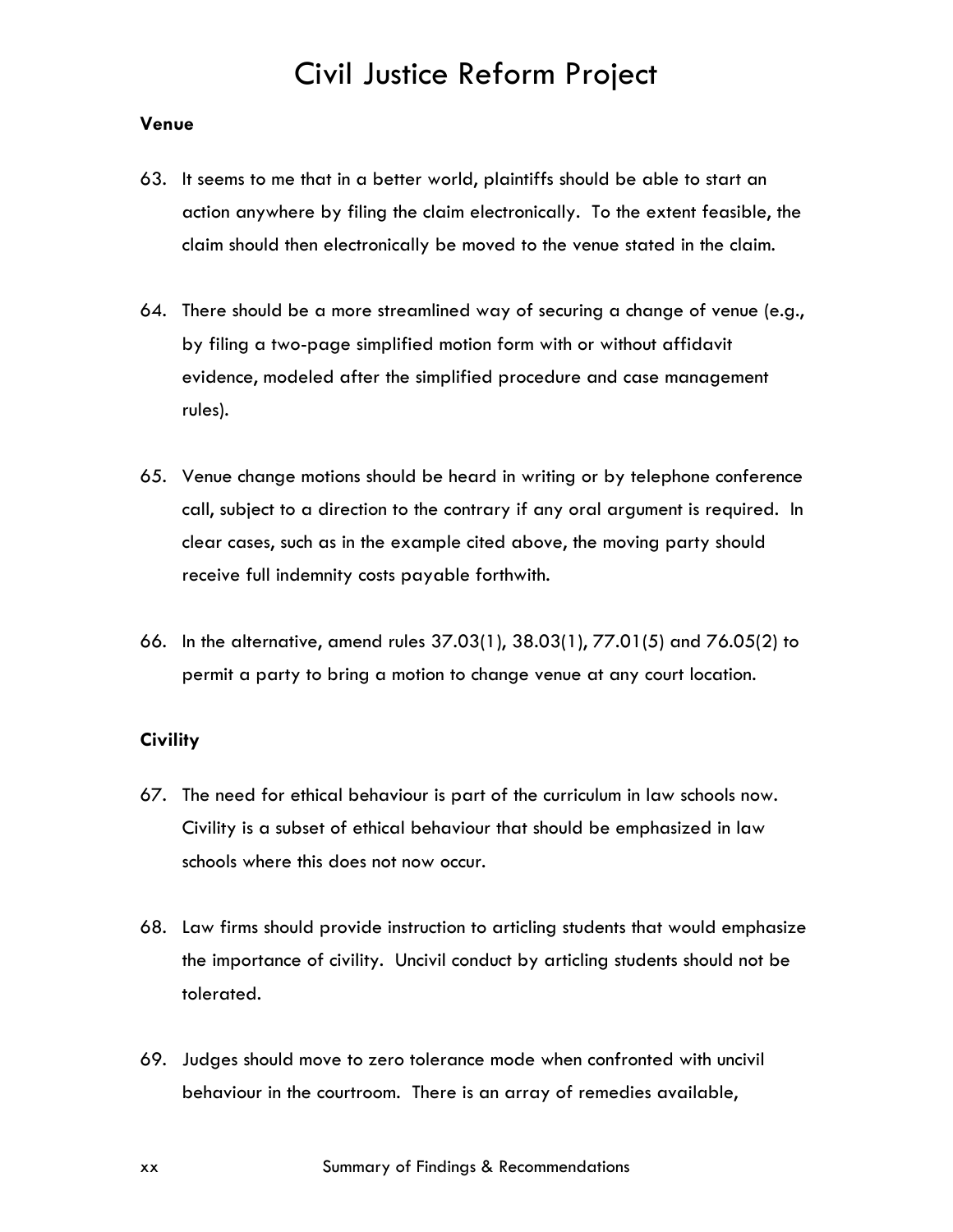including moral suasion, reporting the offending counsel to the Law Society, cost orders and, in egregious circumstances, the contempt process.

70. Lawyers should not be reluctant to report instances of uncivil behaviour to the Law Society. If the Law Society does not know about uncivil conduct, it can hardly be blamed for not responding to it.

#### **Technology in the Civil Justice System**

- 71. Parties and their counsel should be encouraged to explore methods of using technology to share information electronically to achieve time and cost savings. The judiciary and courts administration should make every reasonable effort to accommodate requests for the use of technology in individual cases, where possible.
- 72. Rules 1.08 and 37 should be amended to permit a party to propose, or the court to order on its own initiative, that any matter referred to in rule 1.08 be heard by telephone or video conference.
- 73. A committee of nine comprised of a member of the bench, bar and courts administration from a small, medium and large court location in Ontario – be struck to make recommendations, jointly to the Attorney General, the Chief Justice of the Superior Court of Justice and the Chief Justice of Ontario, on technological improvements that may be made at each of the three court locations. Recommendations should be detailed, taking into consideration policy, legal, cost and operational impacts. They should also include a process to evaluate any improvements implemented.
- 74. Additional training should be provided to judges on all aspects of the use of technology in and out of the courtroom. This is a matter that is being addressed by the Judges' Technology Advisory Committee of the Canadian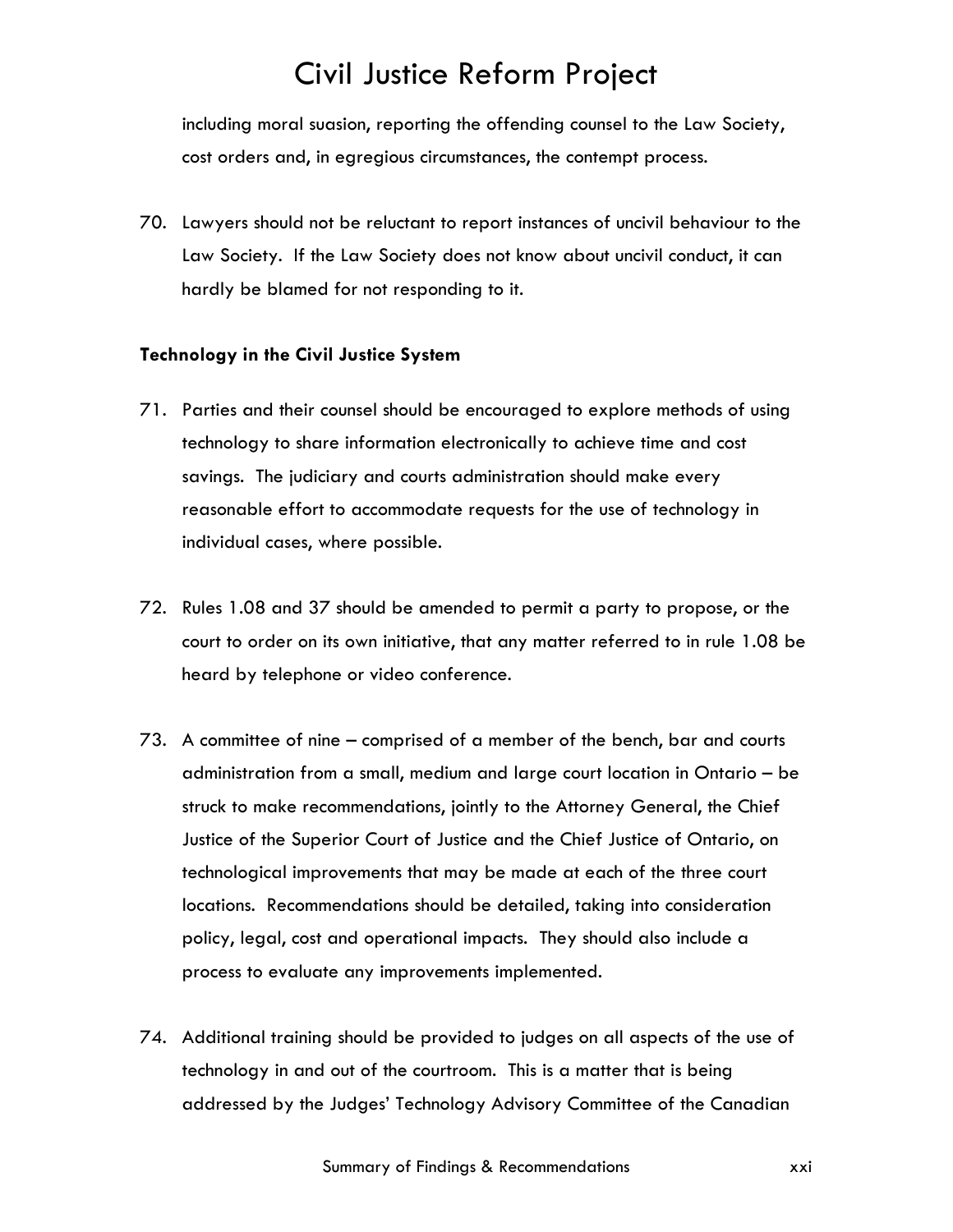Judicial Council. The National Judicial Institute and the Ministry of the Attorney General should participate, where possible, in assisting with such training.

#### **Civil Rules Committee**

- 75. The Civil Rules Committee itself should make recommendations to the Attorney General on the downsizing of the committee.
- 76. Committee membership lists and meeting agendas should be posted on the Ontario Courts website. The Civil Rules Committee should consider whether and to what extent minutes of its meetings might also be posted on the website.
- 77. The Civil Rules Committee, with input from the secretariat, should recommend options to the Attorney General, the Chief Justice of Ontario and the Chief Justice of the Superior Court for a strengthened secretariat mandate that is both responsive to immediate calls for rule reform and proactive in considering and analyzing potential short- and long-term civil justice reforms for Ontario.

#### **Automobile Negligence Claims**

- 78. The Superintendent of Financial Services, in conducting the next review of Part VI of the *Insurance Act* and the regulations under it, should consider the following questions:
	- a) What has been the actual impact on loss costs and premiums of the transition from the earlier verbal threshold to the current threshold?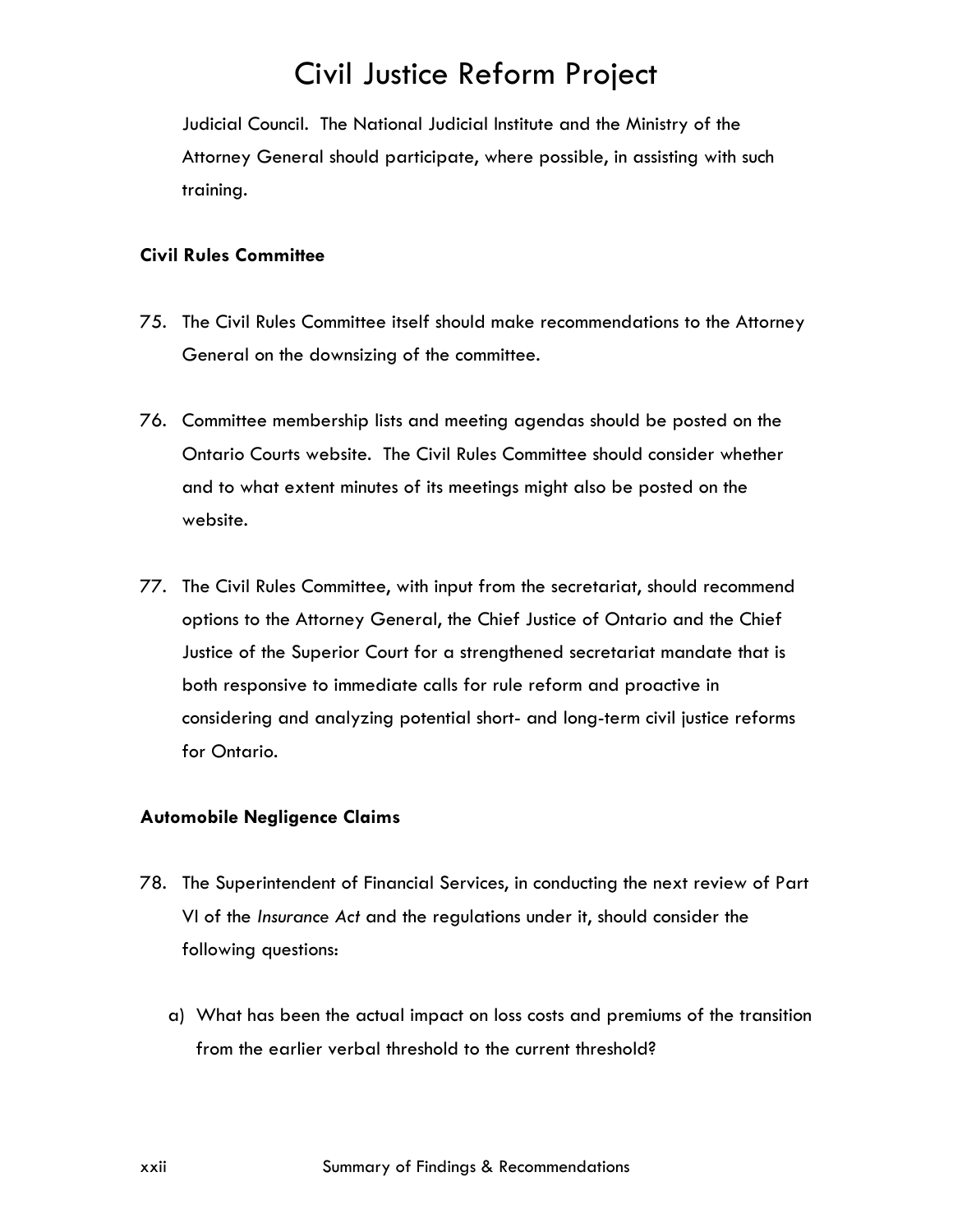- b) If it is found that some claims were excluded by the verbal threshold that would not be excluded by the deductible, who are the claimants excluded from pursuing remedies in the civil justice system and what are their injuries? These are both important public interest considerations; and
- c) Should the deductible, now \$30,000, applicable to some actions be increased, decreased or abandoned?

#### **Proportionality & Cost of Litigation**

- 79. The Rules of Civil Procedure should include, as an overarching principle of interpretation, that the court and the parties must deal with a case in a manner that is proportionate to what is involved, the jurisprudential importance of the case and the complexity of the proceeding.
- 80. Counsel should be required to prepare a litigation budget and review it with a client prior to commencing or defending any proceeding. This budget should be updated at least when examinations for discovery are completed. The Law Society of Upper Canada should also consider making this an express requirement for the profession under the Rules of Professional Conduct.
- 81. The Civil Rules Committee should consider whether rule 57.01 should be amended to add, as a factor for the court to consider when making a cost award, the relative success of a party on one or more issues in the litigation in relation to all matters put in issue by that party. I make this recommendation not in the context of distributive cost orders (a subject on which the Court of Appeal has spoken), but rather in the context of court time which has been wasted in advancing frivolous claims or defences. It is one thing to advance claims or defences that manifestly have no merit. It is another thing to waste time doing it. Perhaps rule 57.01 (1) (e) is broad enough to capture my concern. I leave that to the Rules Committee.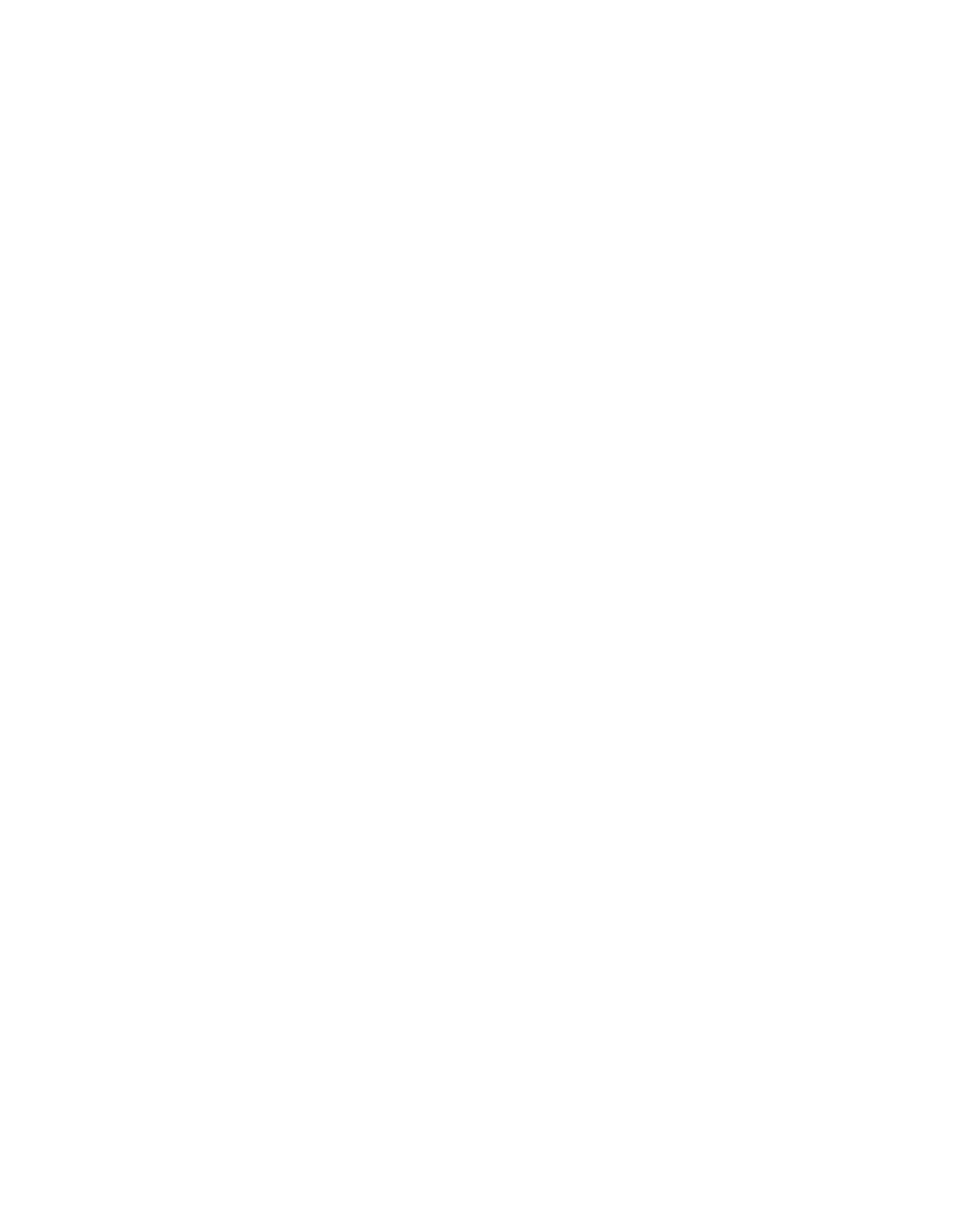#### **1. INTRODUCTION**

#### *Background*

In 1996, the Ontario Civil Justice Review released its final report, which set out an overall strategy to make Ontario's civil justice system speedier, more streamlined and more efficient.[1](#page-28-0) At about the same time, the Canadian Bar Association's (CBA) *Systems of Civil Justice Task Force Report* recommended the development of strategies and mechanisms to assist in the continued modernization of the civil justice system on a national basis.[2](#page-28-1) The Civil Justice Review and the CBA reports triggered significant reforms in Ontario to enhance access to justice. Changes included the introduction of simplified procedures, case management, mandatory mediation and the increase in the monetary jurisdiction of the Small Claims Court to \$10,000 from \$6,000.

More than 10 years have passed since the Civil Justice Review and the CBA released their reports. Many of their recommendations have been implemented in Ontario, and throughout Canada generally, with positive results. Yet cost and delay (two related issues) continue to be cited nationally and provincially as formidable barriers that prevent average Canadians from accessing the civil justice system.

In 2001, the Government of Ontario and the Superior Court of Justice jointly appointed the Task Force on the Discovery Process in Ontario to identify problems with discovery and to make reform recommendations. In its 2003 report, the task force found that cost and delay associated with discovery are barriers to access to justice.<sup>[3](#page-28-2)</sup> Accordingly, it recommended cost- and time-saving rule changes and the development of

<span id="page-28-0"></span><sup>1</sup> *Supplemental and Final Report of the Civil Justice Review* (Toronto: Ontario Civil Justice Review, November 1996) [hereinafter, *Ontario Civil Justice Review*]. 2 *Report of the Task Force on Systems of Civil Justice* (Ottawa: Canadian Bar Association National Task force on

<span id="page-28-1"></span>Systems of Civil Justice, August, 1996) [hereinafter, CBA Systems of Civil Justice Report].<br><sup>3</sup> Report of the Task Force on the Discovery Process in Ontario (Toronto: Task Force on the Discovery Process in Ontario,

<span id="page-28-2"></span><sup>2003) [</sup>hereinafter, *Discovery Task Force Report*].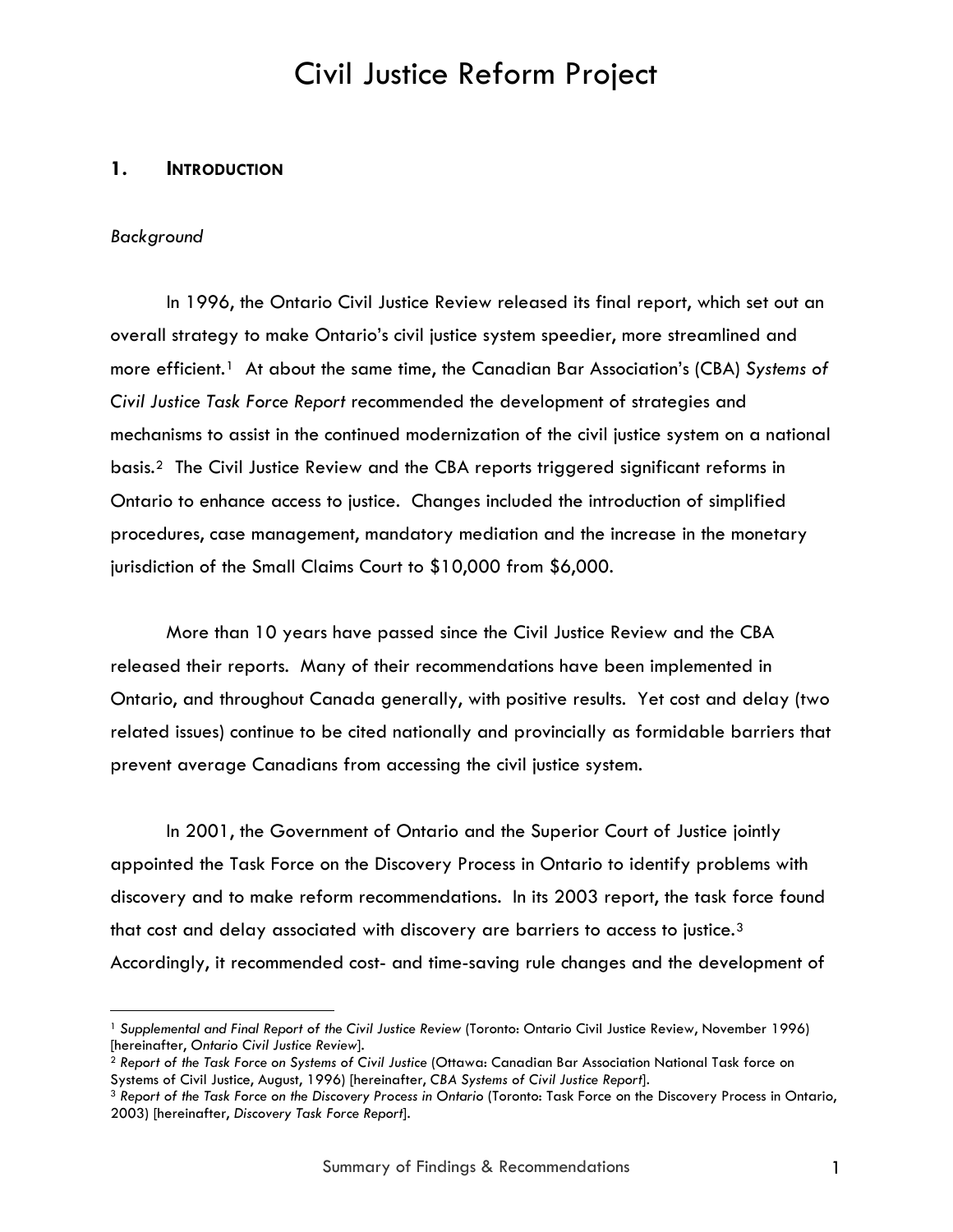best practices or guidelines as norms for the conduct of discoveries. The task force acknowledged that not all discovery problems could be resolved by the imposition of more and new rules. For this reason, the task force's best practices guidelines were intended to address many problems that could be attributed to the adversarial "culture of litigation."

In March 2006, the Advocates' Society held a Policy Forum entitled *Streamlining the Ontario Civil Justice System* to search for creative ways to promote efficient, less expensive dispute resolution in our courts so that access to justice would be enhanced.[4](#page-29-0)

In May and December 2006, the Canadian Forum on Civil Justice hosted a two-part national conference, *Into the Future: the Agenda for Civil Justice Reform*. The conference examined a variety of issues, including the status of civil justice reforms in Canada, impediments to effective reform and the development of a national direction for civil justice systems in the future.<sup>[5](#page-29-1)</sup>

Other jurisdictions in Canada have recently undertaken formal reviews of their civil justice systems. In November 2006, the Civil Justice Reform Working Group of British Columbia's Justice Review Task Force released its report, *Effective and Affordable Civil Justice*.[6](#page-29-2) The working group was formed to explore fundamental change to British Columbia's civil justice system, starting from the time a legal problem develops through the entire B.C. Supreme Court litigation process. The working group made three key recommendations to respond to a system that is said by many to be "[t]oo expensive, too complex, and too slow."[7](#page-29-3)

<span id="page-29-0"></span><sup>4</sup> A copy of a the Advocates' Society report arising from this policy forum, entitled *Streamlining the Ontario Civil Justice System: A Policy Forum, Final Report*, may be accessed online: The Advocates' Society <[http://www.advocates.ca/pdf/Final\\_Report.pdf>](http://www.advocates.ca/pdf/Final_Report.pdf) [hereinafter Advocates' Society, *Streamlining the Ontario Civil* 

<span id="page-29-1"></span>*Justice System*].<br><sup>5</sup> Papers from the Canadian Forum on Civil Justice's *Into the Future Conference may be accessed online: Canadian* Forum on Civil Justice [<http://www.cfcj-fcjc.org/publications/itf-en.php/>](http://www.cfcj-fcjc.org/IntoTheFuture-VersLeFutur/).

<span id="page-29-2"></span><sup>6</sup> Civil Justice Reform Working Group, British Columbia Justice Review Task Force, *Effective and Affordable Civil Justice: Report of the Civil Justice Reform Working Group to the Justice Review Task Force* (November, 2006) online: BC Justice Review Task Force < [http://www.bcjusticereview.org/working\\_groups/civil\\_justice/cjrwg\\_report\\_11\\_06.pdf](http://www.bcjusticereview.org/working_groups/civil_justice/cjrwg_report_11_06.pdf)> [hereinafter, *BC Civil Justice Reform Working Group Report*]. 7 *Ibid.* at v - vii. The three key recommendations were:

<span id="page-29-3"></span>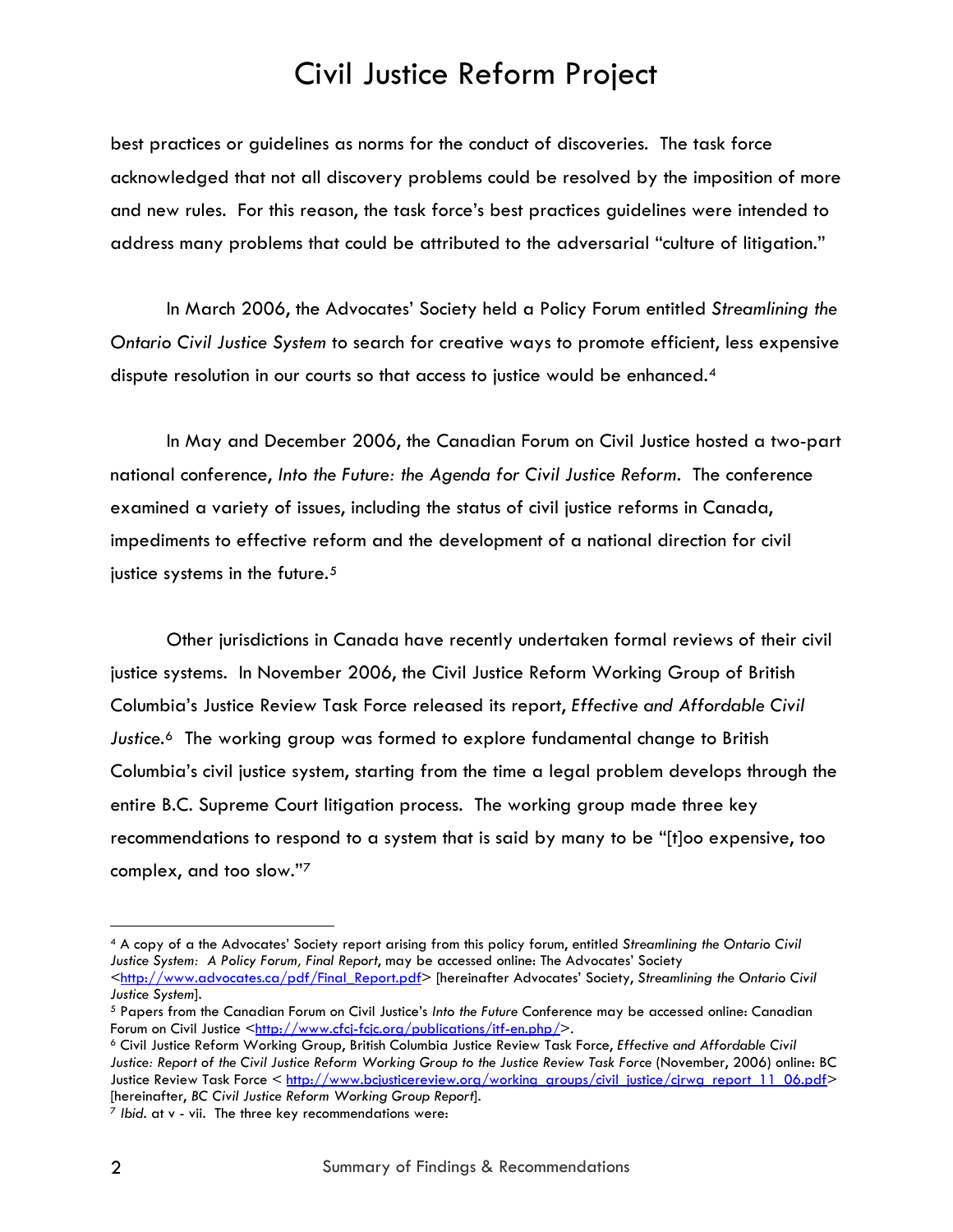And lawyers, judges and, most importantly, members of the public for whom the system exists have all voiced strong views in papers, conferences and the media about the cost of the civil justice system, trial delays and the apparent rise in the number of selfrepresented litigants in recent years.[8](#page-30-0)

#### *Civil Justice Reform Project Mandate and Overview*

In June 2006, the Attorney General of Ontario, the Honourable Michael Bryant, asked that I lead the Civil Justice Reform Project (the "Review") and prepare a report addressing the issues raised in the Terms of Reference. My mandate is to review potential areas of reform and deliver recommendations which, if implemented, would make the civil justice system more accessible and affordable for Ontarians. The recommendations should be suitable for implementation within a reasonable time and provide meaningful results in enhancing access to justice. More specifically, I was asked to (a) identify key areas for reform; (b) develop reform options; and (c) make specific recommendations as to which of the proposed options would best achieve the Review's core objectives.

My Terms of Reference, which are reproduced at **Appendix A**, did not include family law or criminal matters. Nonetheless, I have tried to take reasonable account of the extent to which family and criminal matters consume resources, including judicial resources.

The creation of a central hub to provide people with information, advice, guidance and other services they require to solve their own legal problems;

A requirement that parties personally attend a new case planning conference before they actively engage the system beyond initiating or responding to a claim; and

The creation of new Supreme Court Rules, incorporating several specific rule changes recommended by the working group. 8 See, e.g., G. Cohen, Editorial, "The time has come for civil justice reform" *Law Times* (17 July 2006); K. Makin, "Help

<span id="page-30-0"></span>lawyerless litigants, judges urged: McLachlin expresses concern about flood of people representing themselves in court" *Globe & Mail* (13 December 2006); T. Tyler, "Ordinary citizens, unable to secure legal aid or pay punitive legal bills fight a 'David and Goliath' battle as they argue their own cases in court" *Toronto Star* (7 March 2007); K. Makin, "Top judge sounds alarm on trial delays" *Globe & Mail* (9 March 2007); B. Powell, "Justice summit to audit broken system; Public asked to join lawyers and judges in Ontario Bar Association talks" Toronto Star (13 March 2007) D02; Canadian Judicial Council, "Statement of Principles on Self-represented Litigants and Accused Persons" (September 2006) online: [<http://www.cjc-ccm.gc.ca/cmslib/general/Final-Statement-of-Principles-SRL.pdf.](http://www.cjc-ccm.gc.ca/cmslib/general/Final-Statement-of-Principles-SRL.pdf)>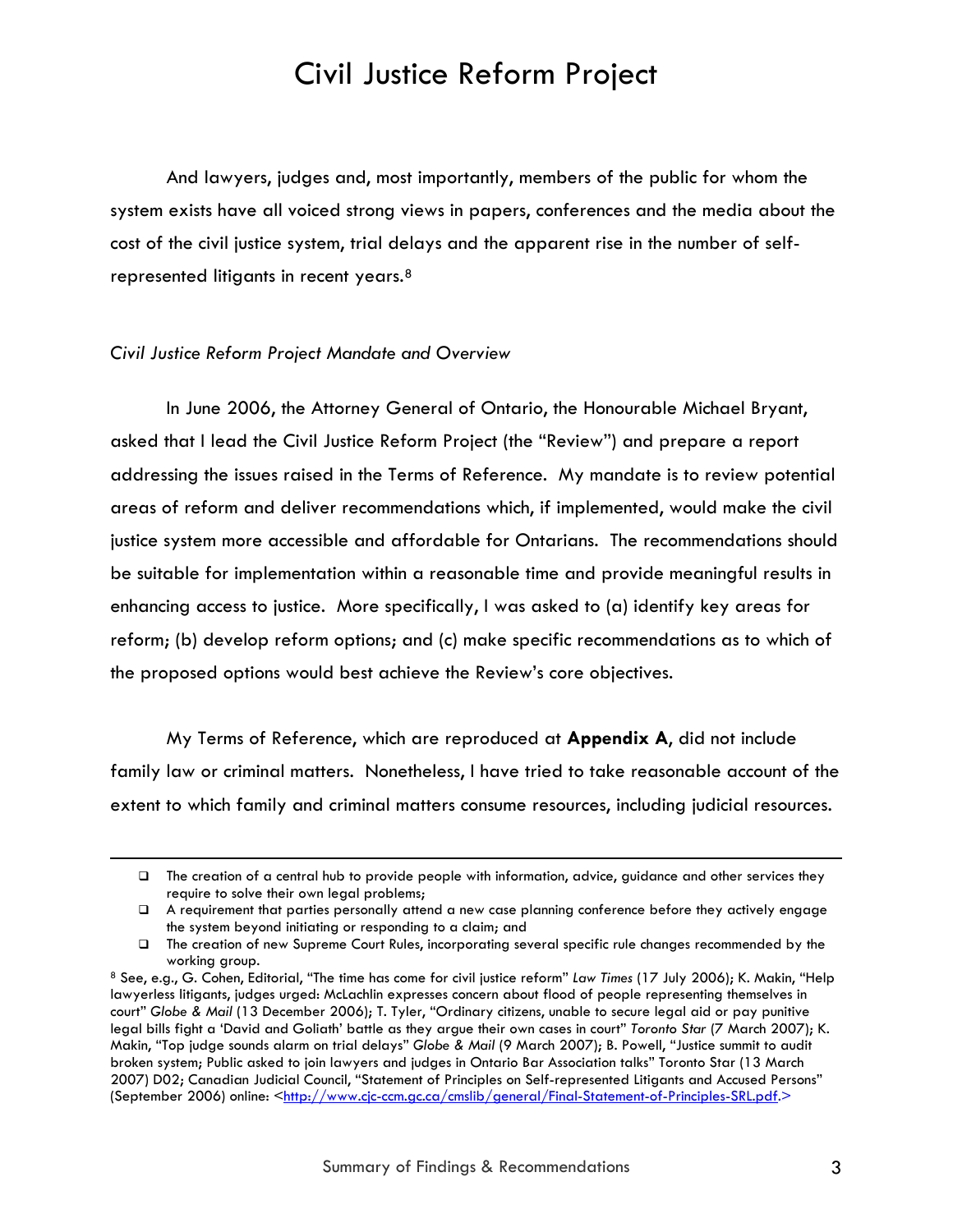Consistent with the Terms of Reference, I have throughout taken into account the following issues and principles, all of which are subsets of the broad access to justice theme:

- **Access:** This is the overarching issue. Both represented and unrepresented litigants must have real access to the civil justice system.
- **Proportionality**: The review that I have undertaken and my recommendations are designed to be responsive to the principle that the time and expense of any proceeding should be proportionate to the amount in dispute and the importance of the issues at stake.
- **Culture of litigation:** Recommendations should recognize that rule and other regulatory reform alone might not adequately respond to problems in the system. Ways to foster cultural change among the bench and bar should be considered. I view cultural change to involve more than civility. It includes the way business is done in the civil justice system, including the role of judges, lawyers and unrepresented litigants.

In framing and calibrating my recommendations, I have also tried to recognize that civil justice related problems differ throughout Ontario. For example, consultations revealed that problems with discovery and production are mainly Toronto problems. In addition, support for a substantial increase in the monetary jurisdiction of the Small Claims Court and the simplified procedure was significantly greater in Toronto than elsewhere. In the end, I concluded that modifying some central recommendations to take account of regional differences was preferable to having different rules in different parts of the province. I concluded that regional procedural refinements can be achieved through appropriate practice directions, that is, practice directions not inconsistent with the rules.

In the early stages of this Review, a consultation paper (reproduced at **Appendix B)** was prepared and distributed widely to judges, major bar groups and other users of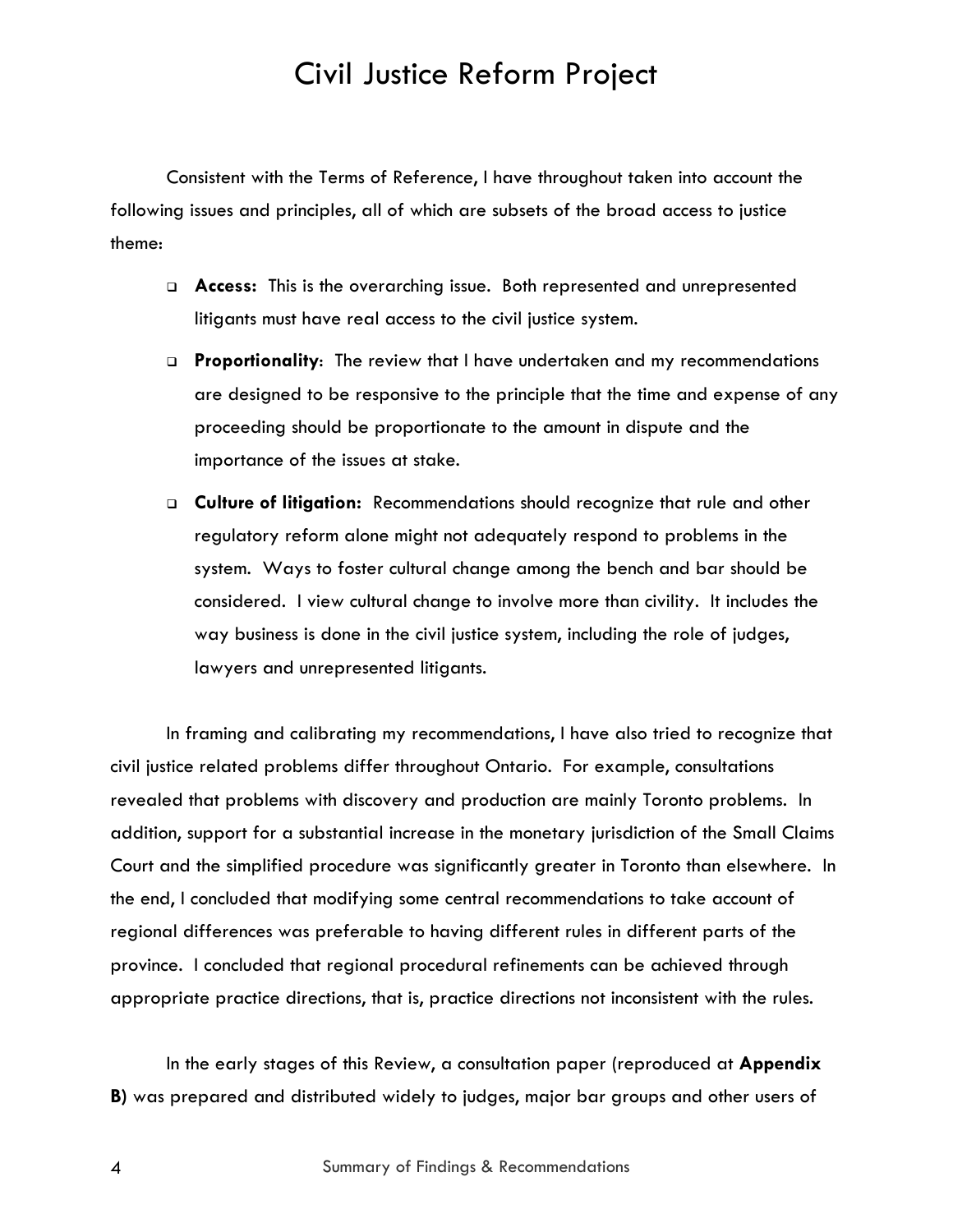the civil justice system. The consultation paper canvassed preliminary areas where reform was needed and options for change had been identified. It was not intended to, and did not, exhaustively list all matters that could be the subject of this Review.

A website was also created to increase awareness about the Review and to seek written submissions broadly from members of the public. General information about the Review and the consultation paper appeared on the website [\(http://www.civiljusticereform.jus.gov.on.ca/english/default.asp\)](http://www.civiljusticereform.jus.gov.on.ca/english/default.asp), which was accessible from the Ministry of the Attorney General's website and websites of various other organizations (e.g., Canadian Forum on Civil Justice, The Advocates' Society, County of Carleton Law Association).

Notices also appeared in the *Ontario Reports* and *The Lawyers Weekly*, inviting written submissions from the legal community. Over 60 written submissions were received from bar associations or other organizations, lawyers, members of the judiciary and members of the public.

In addition to written submissions, consultation meetings were held with bar associations in each region of the province, members of the judiciary, officials at the Ministry of the Attorney General, key litigant organizations, a number of law firms and other users of the civil justice system. A list of those consulted is attached at **Appendix C**. Relevant issues were not limited to those contained in the consultation paper. All submissions that I received were reviewed and, to the extent I thought warranted, taken into account.

As part of the consultation process, I met with the Chief Justice of Ontario – with both Chief Justice Roy McMurtry, as he then was, and Chief Justice Warren Winkler. I also met earlier with Chief Justice Winkler in his capacity as Toronto's Regional Senior Judge and with the Associate Chief Justice of Ontario, the Chief Justice of the Superior Court of Justice, the Associate Chief Justice of the Superior Court of Justice, Ontario's Regional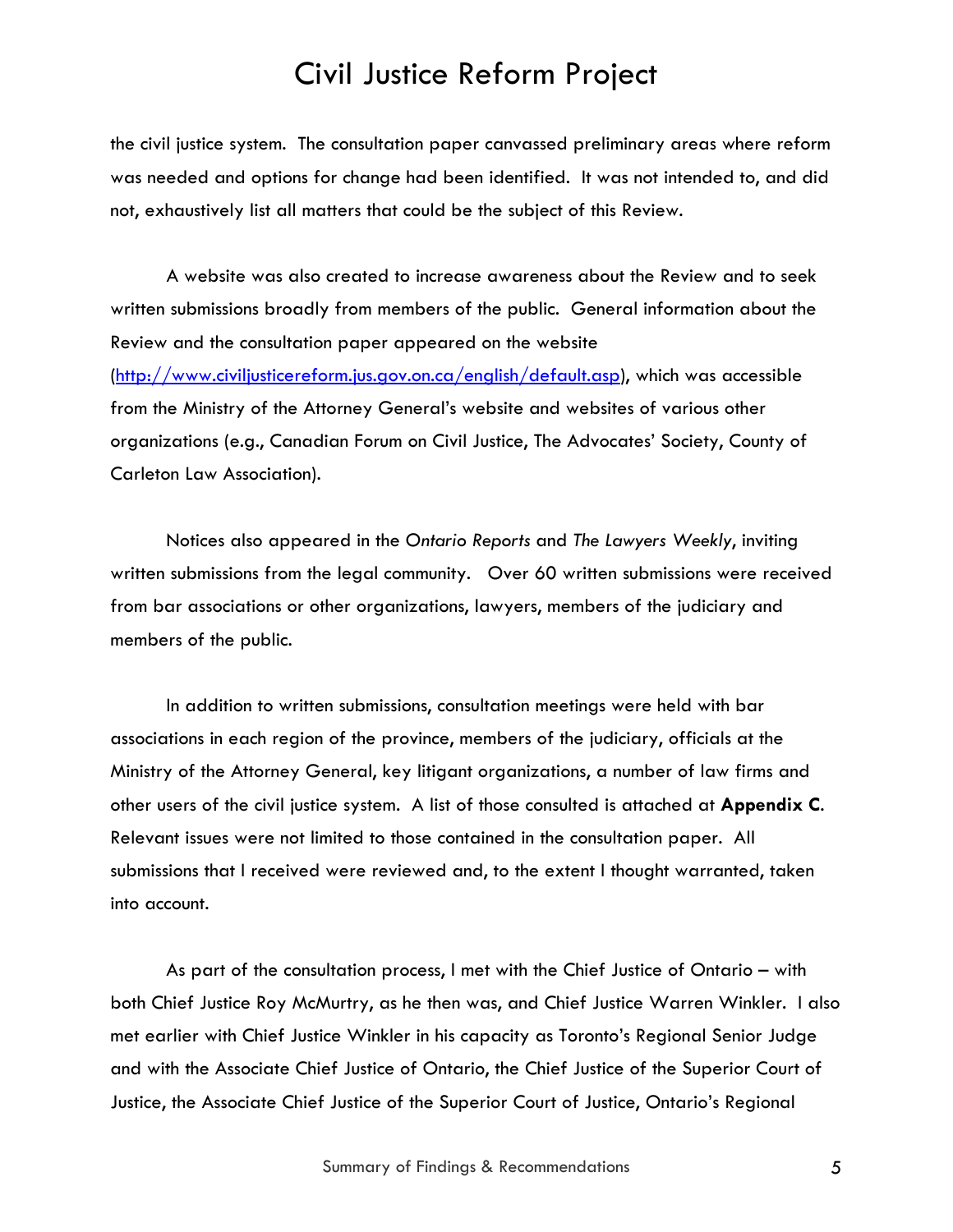Senior Judges, Superior Court judges in each region of the province and masters in Toronto and Ottawa.

I established three bar-bench advisory committees to provide advice in identifying and assessing reform options. These committees included a Toronto Advisory Committee and an Out-of-Toronto Advisory Committee, recognizing the reality that different solutions may be needed for different regions of the province.

Early in the consultation process, it became clear that several reforms were focused around the greater use of technology between parties and within the court. Accordingly, I established a Technology Committee to consider emerging issues including electronic discovery, electronic trials, electronic filing of documents and, most importantly, electronic document production – that is, how the parties and their counsel will share information in circumstances where the use of hard copy is impractical on cost and efficiency grounds.

| <b>Out-of-Toronto Committee</b> | <b>Toronto Committee</b> | <b>Technology Committee</b>     |
|---------------------------------|--------------------------|---------------------------------|
| Tom Conway (Ottawa)             | <b>Earl Cherniak</b>     | <b>Justice Colin Campbell</b>   |
| Peter Cronyn (Ottawa)           | <b>Brian Bellmore</b>    | Honourable James Farley         |
| Carl Fleck (Sarnia)             | John Callaghan           | <b>Justice Thomas Granger</b>   |
| Kristopher Knutsen (Thunder     | Andrew Evangelista       | <b>Justice Russell Juriansz</b> |
| Bay)                            | Peter Griffin            | Glenn Smith                     |
| Peter Kryworuk (London)         | Keith Landy              | Chris Walpole                   |
| Marvin Kurz (Brampton)          | Adrian Lang              | <b>David Wires</b>              |
| William Leslie (Barrie)         | Jeff Leon                | Susan Wortzman                  |
| Michael O'Hara (Sudbury)        | John McLeish             |                                 |
| <b>William Sasso (Windsor)</b>  | <b>Paul Pape</b>         |                                 |
| John Walker (Sault Ste. Marie)  | Neil Rabinovich          |                                 |
|                                 | Joel Richler             |                                 |
|                                 | Linda Rothstein          |                                 |
|                                 | Peter Wardle             |                                 |

Members of each of the Advisory Committees are set out below: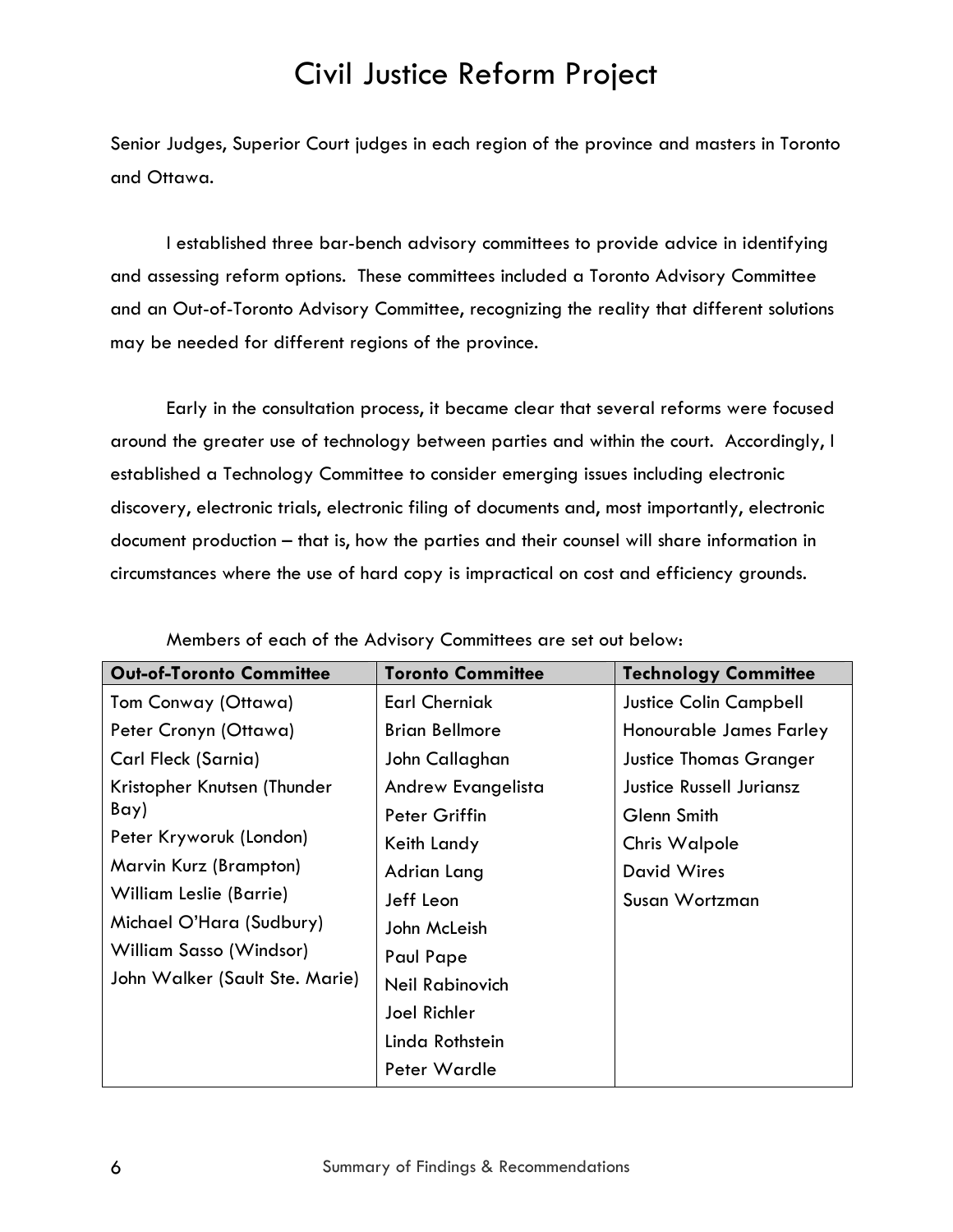I am grateful to all members of the three Advisory Committees for their invaluable contributions, not only in identifying needed changes but also in crafting the content and scope of those changes. Although the Technology Committee frequently spoke in what, to me, was something of a foreign language, I hope I got the message on the need to provide a structure for the cost-efficient sharing of relevant information among counsel and, in those cases which do not settle, in the courtroom.

I was also assisted by staff at the Ministry of the Attorney General, Court Services Division. They provided legal research and administrative support to the Advisory Committees and me. Without their able assistance I would still be at the starting gate. Ministry staff involved were:

#### **Project Director:**

Mohan Sharma, Counsel, Court Services Division

#### **Research Counsel:**

- Caroline Mandell, Counsel, Court Services Division
- Todd Sherman, Counsel, Court Services Division
- Yasmin Shaker, Counsel, Court Services Division
- Brandon Parlette, Counsel, Court Services Division
- Laura Craig, Counsel, Court Services Division
- John Lee, Counsel, Policy Division

#### **Research Assistants**:

- Trish Coyle, Articling Student, Court Services Division
- Vaia Vagenas, Articling Student, Court Services Division

I particularly want to recognize the invaluable contributions of Mohan Sharma, the project's director, who worked efficiently and tirelessly in organizing our extensive consultation process and in collating the many submissions I received, both directly and through the consultations.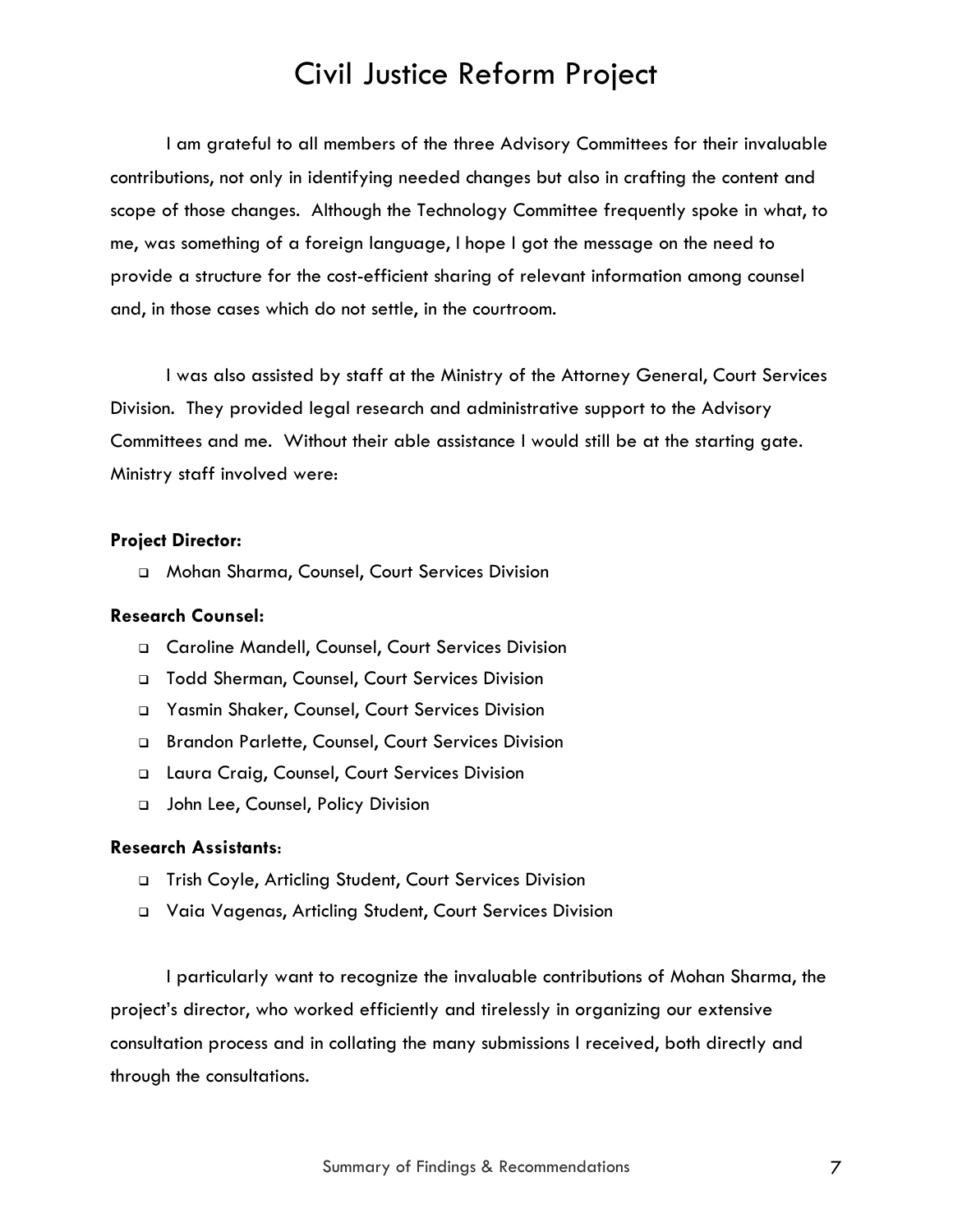I should also express my appreciation to the many judges and lawyers who took the time to provide me with their views on what ails the civil justice system and on how it can be made better without blowing it up and starting all over again. Some made formal submissions; others simply told me what their views were. Both the bench and the bar, I think, are receptive to recommendations which, if implemented, will make the civil justice system work better. Many of their concerns and suggested solutions are shared by unrepresented litigants with whom we met or who made submissions to the Review.

I have tried to recognize that for every plaintiff, there is also a defendant. That is to say, access to justice has to be viewed not only from the standpoint of the party seeking relief, but also from the standpoint of the party from whom the relief is sought.

I think it is reasonable to say that meaningful improvement in access to justice can be achieved only if the justice system can provide mechanisms for the more timely resolution of litigated disputes at a reasonable cost to both the plaintiff and the defendant. That can be achieved only if we develop processes by which resources committed to a particular litigated issue are proportional to what is at stake, however that may be measured.

In addition to trying to recognize the principle of proportionality, I have attempted to develop recommendations that, as I have frequently put it at consultation meetings, will run the serious risk of working if they are implemented. I have also been mindful of the need that my recommendations should be implementable within a reasonable time frame.

On most issues there were competing views. No one suggested that doing nothing was a viable option.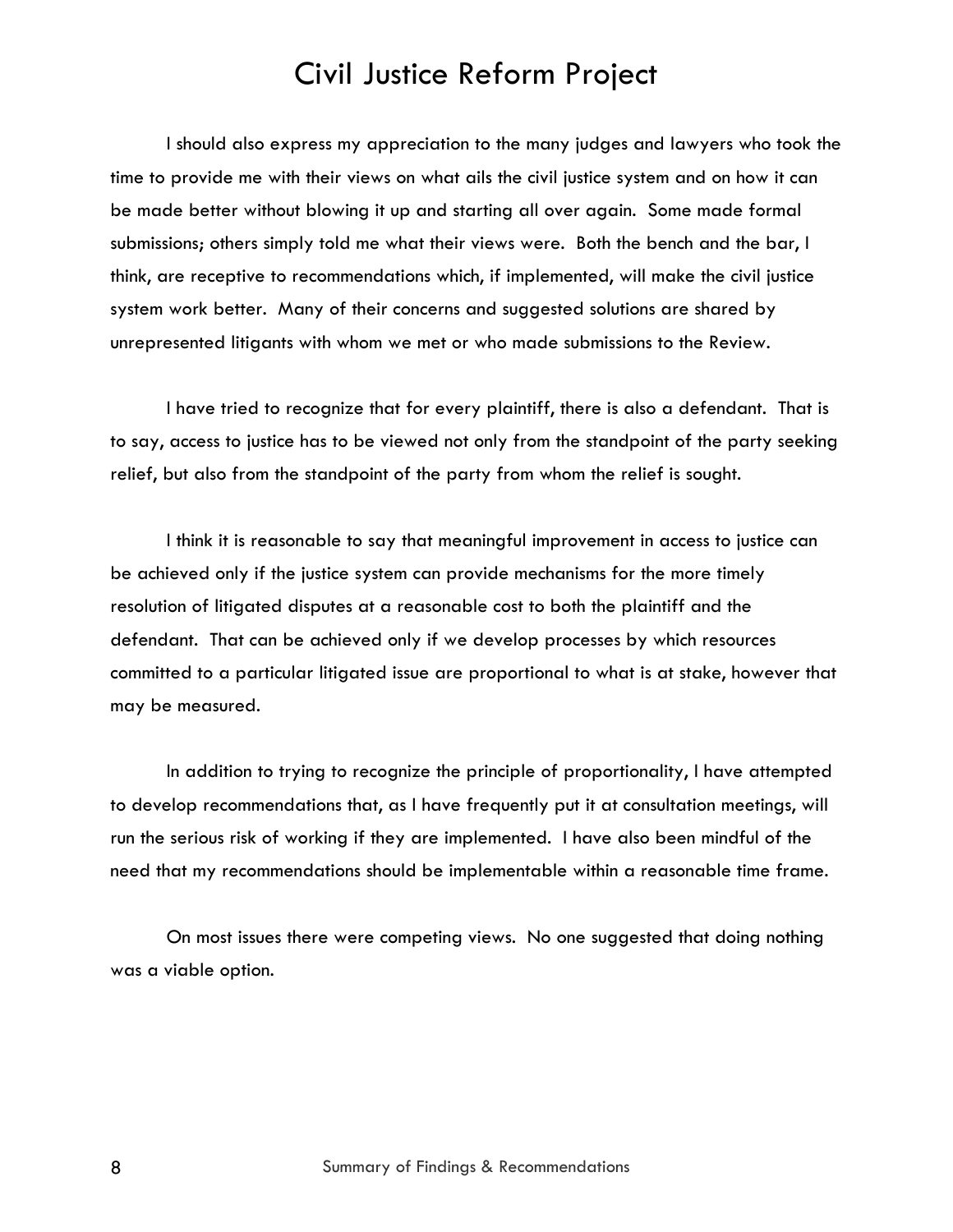#### **2. JUDICIAL RESOURCES**

In the course of this Review the issue of whether Ontario has enough judges in the civil courts was frequently raised, both by judges and members of the bar. The cry for more judges was heard most loudly in the Central West (Brampton), Central East (Newmarket), Central South (Hamilton), Toronto and East (Ottawa) regions.

This issue has also been the subject of comment by Chief Justice Smith, to date without any concurring response from the federal government. The Chief Justice's core rationale in her pursuit of more judges has been the significant increase in Ontario's population since 1990 and the federal government's failure to respond by appointing more Superior Court judges. This issue in our constitutional scheme of things involves the federal government. If there is a judicial complement problem, it is provincial. The solution (appointing more judges) lies with the federal government.

My Terms of Reference do not extend to either family law or criminal law. However, in trying to determine whether there is a case to be made for more federally appointed judges in Ontario, I cannot ignore the extent to which family and criminal matters consume judges' time. This is so because of the constitutional imperative to bring criminal maters to trial within a reasonable time (see s. 11(b) of the *Canadian Charter of Rights and Freedoms*) and the institutional, and sometimes statutory, imperative to assign priority to family law matters, particularly those that involve children.

There is no doubt that Ontario's population has increased since 1990. If all else is held constant, more people will yield more civil action activity and, for that matter, more criminal and family business for the courts.

I expect that if the central recommendations in this Report are implemented, there will be what I hope is a marked reduction in the cost and time required to bring a civil action that does not settle to trial. Thus, access to justice will be enhanced. Any efficiency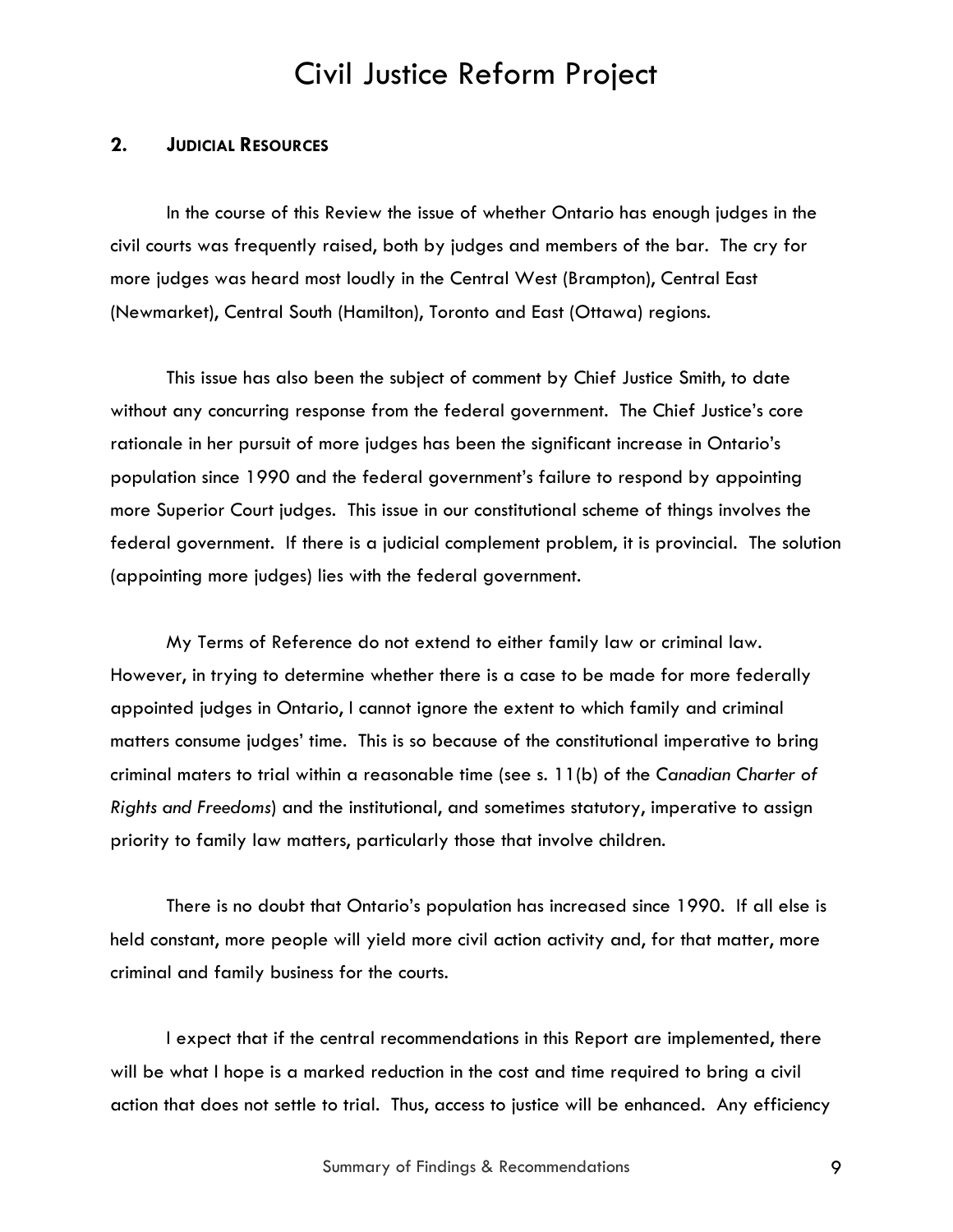gains derived from the implementation of this Review's recommendations will, of course, have to be taken into account in determining whether the complement of Ontario's judges should be increased and if so, where. The "if so, where" aspect of the analysis is important. As I will explain, in some judicial centres in Ontario the need for more judges is palpable to the extent that, I think, an overwhelming case exists for increasing the number of judges there.

Deploying judges by moving them between or within regions is not the answer. No region, with the possible exception of the North West, has a surplus of judges. At best, moving judges (which occurs now) represents a short-term demand-based solution. It is impractical to think that judges can be asked to sit in a region geographically remote from their offices and homes for any extended period.

Since merger of the courts in 1990, the judicial complement of Ontario's Superior Court has increased by 40, to a total of 223 judges<sup>[9](#page-37-0)</sup> (a 22% increase since 1990). All of the increases in the judicial complement have been directly related to the need to bring criminal matters to trial within a reasonable time (the response to *Askov*) and to take account of Family Court expansion. No new resources have been added to specifically address civil caseloads.

According to Statistics Canada, Ontario's population increased by 26% between 1991 (10,084,885) and 2007 (12,726,336). In some discrete areas, population growth between the 1996 and 2001 censuses was significant: in Barrie (31%), Brampton (21%), Mississauga (13%), Whitby (18%) and Newmarket (15%). In other locations, population remained relatively constant over the same time period, either decreasing or increasing slightly – e.g.,  $-7\%$  in Sudbury to  $+7\%$  in Ottawa.

<span id="page-37-0"></span><sup>9</sup> Includes current vacancies, and does not include the executive of the court: the Chief Justice, the Associate Chief Justice, the Senior Family Judges and the Regional Senior Judges (11 judges in total). Based on data available as of June 2007.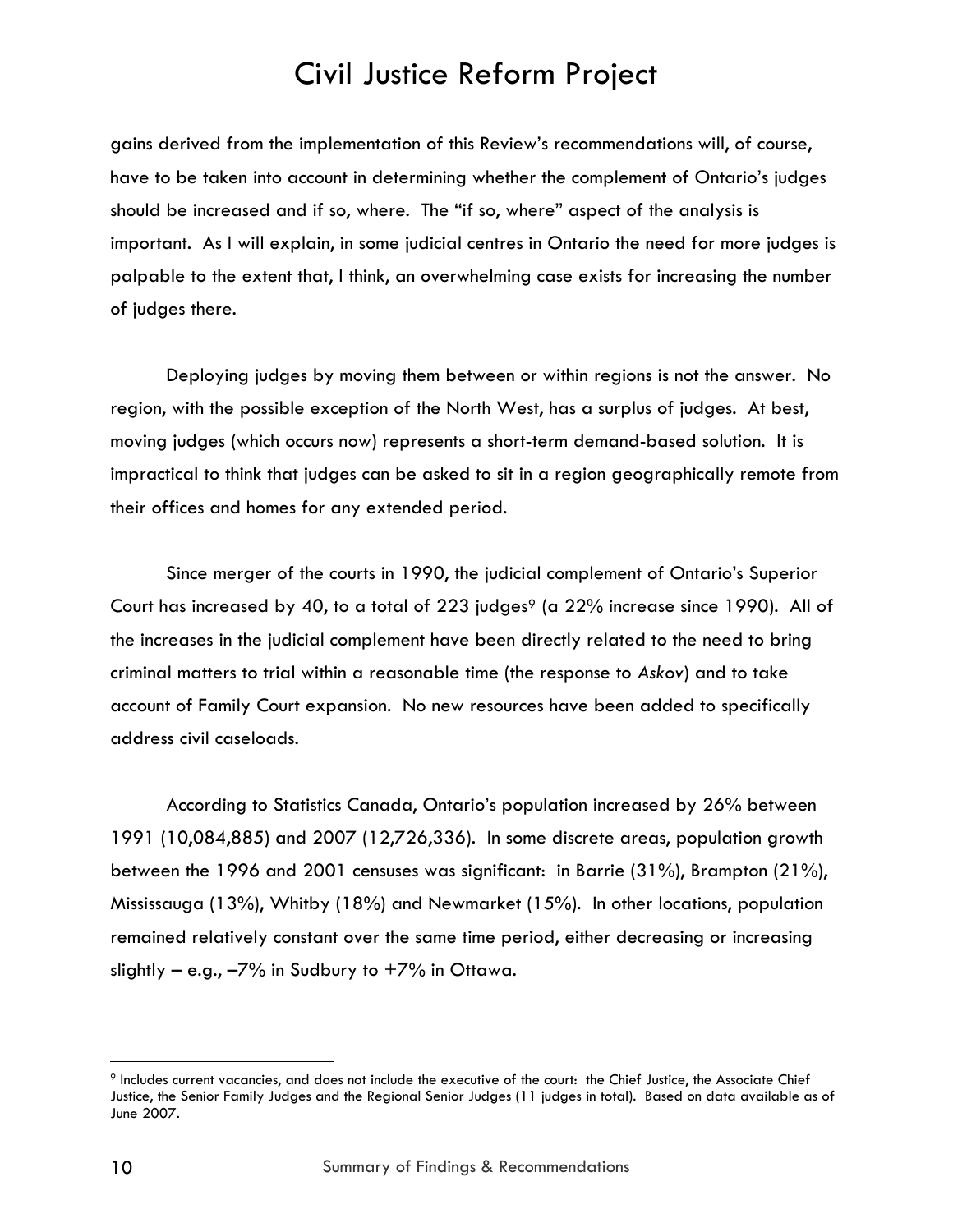Based on the best available data, Ontario has the highest population-to-judge ratio of all Canadian jurisdictions. That is to say, there are more people per judge in Ontario than is the case in any other province or territory in Canada. In addition, unlike Ontario, other provinces do not have Regional Senior Judges or Senior Family Judges.

Supernumerary judges have been statistically viewed as one-half of a regular sitting judge. There is no doubt that some supernumerary judges sit a full schedule or close to it. However, most have a sitting schedule of about half that of a non-supernumerary judge. Because of their reduced schedules, supernumerary judges frequently cannot be expected to preside over long trials.

In addition, although supernumerary judges are essential to the civil justice system, one has to recognize supernumerary status is a product of the judge's age and length of service. The election is that of the judge. The number of supernumerary judges in a particular region or judicial centre is unrelated to caseload demand. An election by a judge for supernumerary status does, however, trigger the appointment of a replacement for the supernumerary judge. As is the case with regular judges, some supernumerary judges deal with criminal and family law matters. To the extent that occurs, it is manifest the supernumerary judge is of no assistance in moving civil matters through the system.

While the statistics on population growth and population-to-judge ratios are compelling, they do not paint a complete picture of the crisis on the ground in some of Ontario's civil courts. In my view, a greater focus is needed on the problems at individual court locations.

A useful way to assess the relevant volume of business in a particular region or courthouse is to determine the number of defended actions there. This approach is based on the premise that judges, for the most part, are not involved in matters that are undefended. It should be noted that looking solely at the number of defended matters, although useful, does not take the length and complexity of those matters into account. In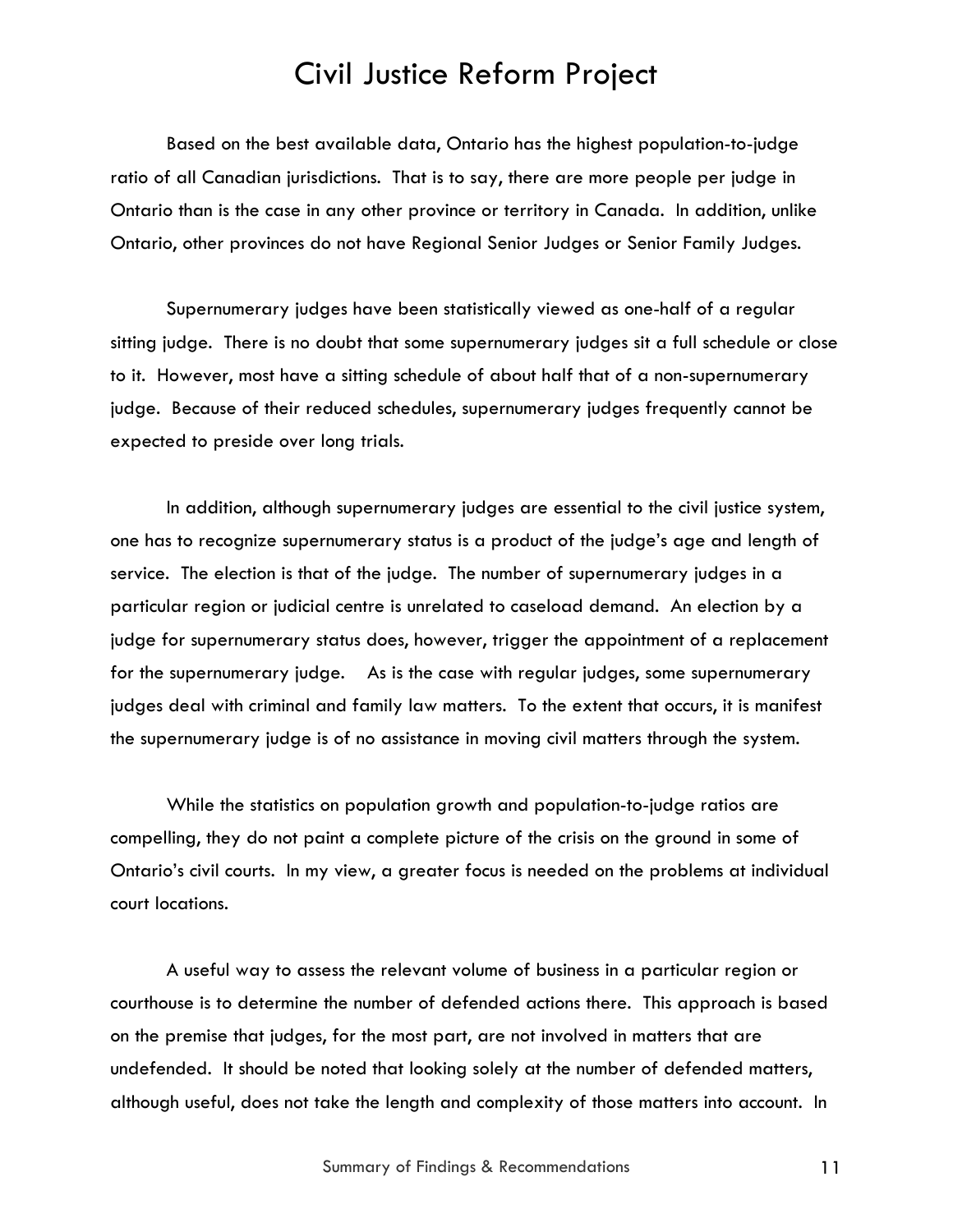that context the number-of-defended-cases analysis is unfair to the Toronto region, which, anecdotally, tends to have longer and more complex cases than do other regions.

Taking the number of defended cases by region, or even by courthouse, and dividing by the number of judges available at a given time sheds some light on the workload of the court measured per judge. It does not, however, take into account the length and complexity of the matters before the court or the number of interlocutory proceedings that have to be accounted for. More significantly, unless judges who are assigned to family and criminal matters are factored out of the calculus, the results will not reasonably reflect the non-family civil work of the court on a per judge basis.

In any event, it is clear to me, based on the ratio of defended cases to judges and other submissions I heard or received, that more judges are urgently needed in the following regions: Central West (Brampton), Central South (Hamilton/Kitchener), Central East (Newmarket) and probably Toronto.

One does not have to spend much time in the Brampton and Newmarket courthouses to realize how busy those judicial centres are. Simply put, there are too many cases per available judge. Coupled with other aspects of the civil justice system, this has led to delays that should no longer be tolerated.

In my view, consideration of any increase should start with consultation at the local level. An analysis of several factors will be required, including local population growth, trends in civil case activity, increases in the volume of work in criminal and family matters, courtroom operating hours for civil matters compared to criminal and family matters, and any available data on the delays in having civil matters heard.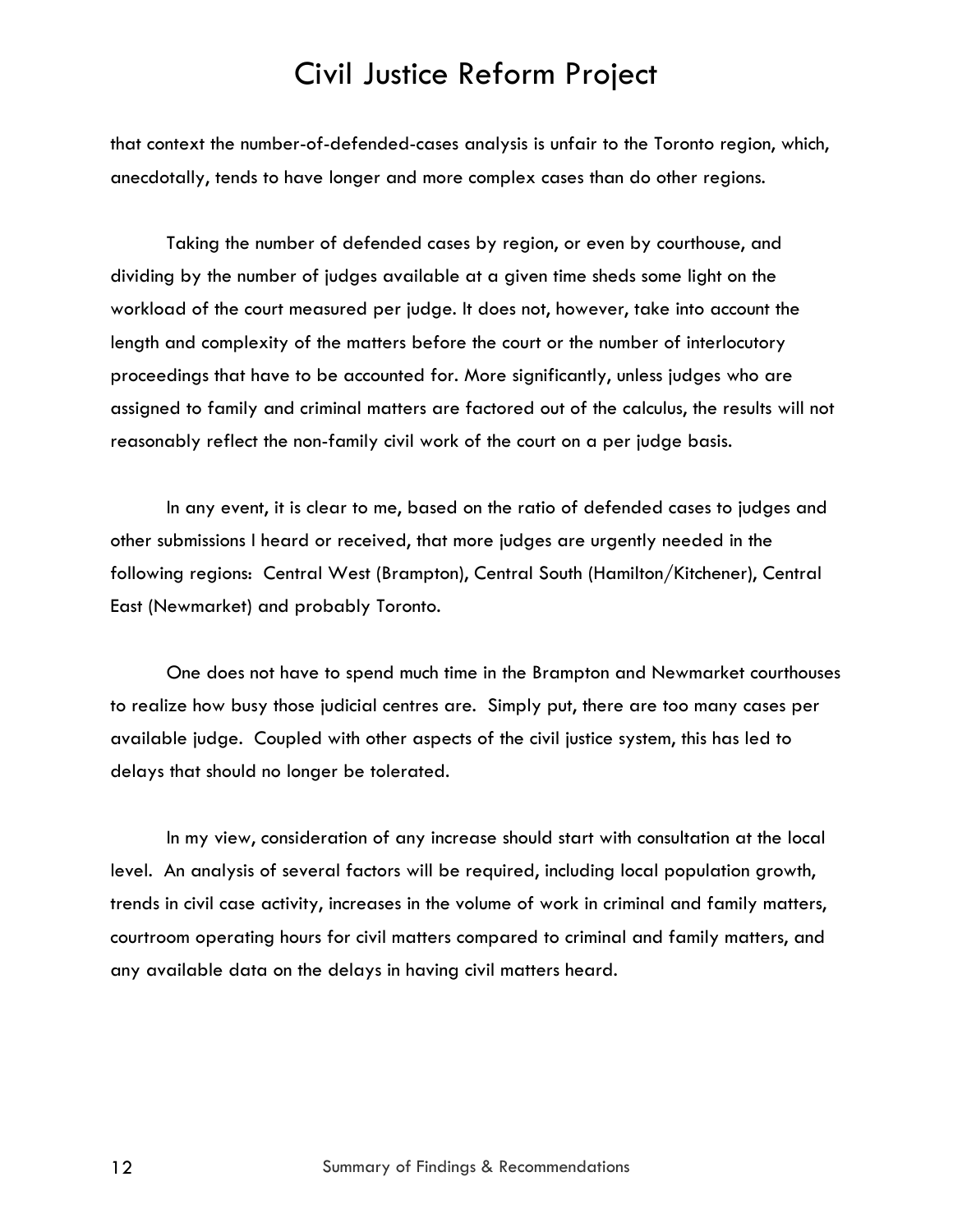I should say something about the specialization and assignment of judges. Where resources permit, the system will work more efficiently if, at the management, motion and trial level, assigned judges have some experience in relation to the issues that are being litigated. That happens systemically in Toronto where the court is subdivided (commercial list, family, criminal, etc.). This approach, which I endorse, only works if there is a sufficient number of judges to populate several branches of the court.

I would expand specializations to identified cases, or classes of case, where feasible. Medical malpractice and hospital negligence cases provide a useful example. The problem with these cases is not their number but rather their length and complexity. If managed and tried by judges with some experience in such matters, these cases would move through the system much more efficiently.

I would add that I see no reason why the management judge should not be the trial judge, and hear motions, unless that judge is somehow involved in, or informed of, settlement discussions. In any case, it seems to me that the rule, not the exception, should permit a case management judge to be the trial judge, subject veto rights of the parties and the judge.

If changes are made that will free-up resources, it would be useful for the court to consider, at least experimentally, individual dockets for trial judges, that is, assigning a case to a particular judge at the outset. Given the state of available technology, the fact that in some regions judges travel should not foreclose that option. It has proved to be workable and efficient in the United States. It should be considered here at least for complex, time consuming matters.

Finally, during consultations, an ongoing need was noted for the appointment of more bilingual judges, particularly in Toronto (including the Court of Appeal). Any future appointments should consider the need for bilingual judges in regions which at a practical level are required to provide bilingual trials.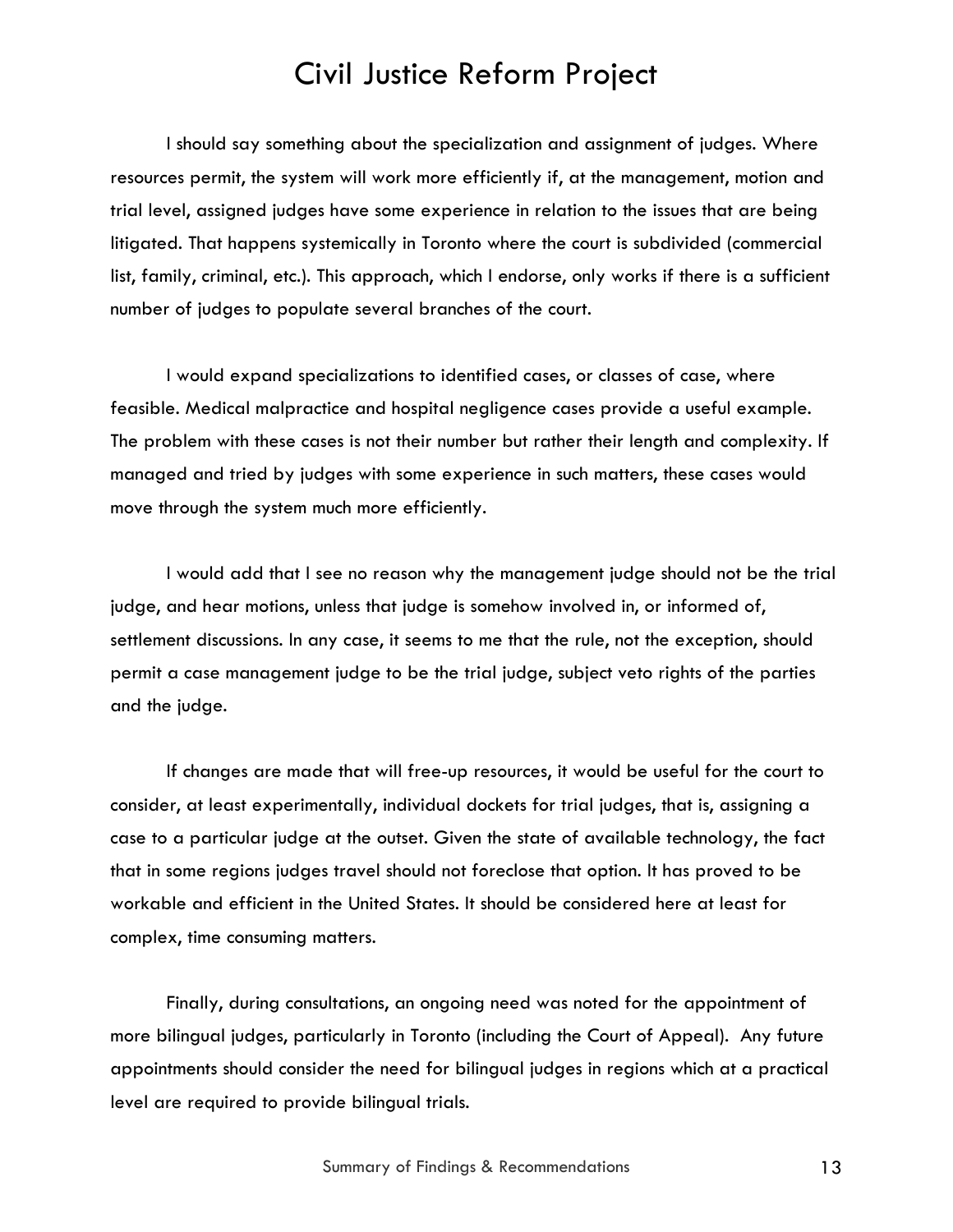#### **Recommendations (Judicial Resources)**

- **The need for additional Superior Court judicial resources in Central West (Brampton), Central South (Hamilton/Kitchener), Central East (Newmarket), and probably Toronto, is compelling. The federal government should forthwith give immediate consideration to an increase in the complement of Superior Court judges in those judicial centres. Any future appointments should expressly consider the need for bilingual judges within a given region.**
- **In the longer term, the needs of the civil justice system from the standpoint of number of judges required should be the subject matter of a structured analysis by the federal government. That analysis should be undertaken after broadly based consultation with the Ministry of the Attorney General in Ontario. That consultation is necessary since the Ministry of the Attorney General has much of the evidence to support, or otherwise, the case for more judges. In our constitutional scheme of things, the problems are provincial. The solution in relation to the number of judges reasonably required is a federal matter. The analysis should also take account of the impact of family law and criminal matters in relation to judge time and courtroom availability for civil matters, and the need for bilingual judges.**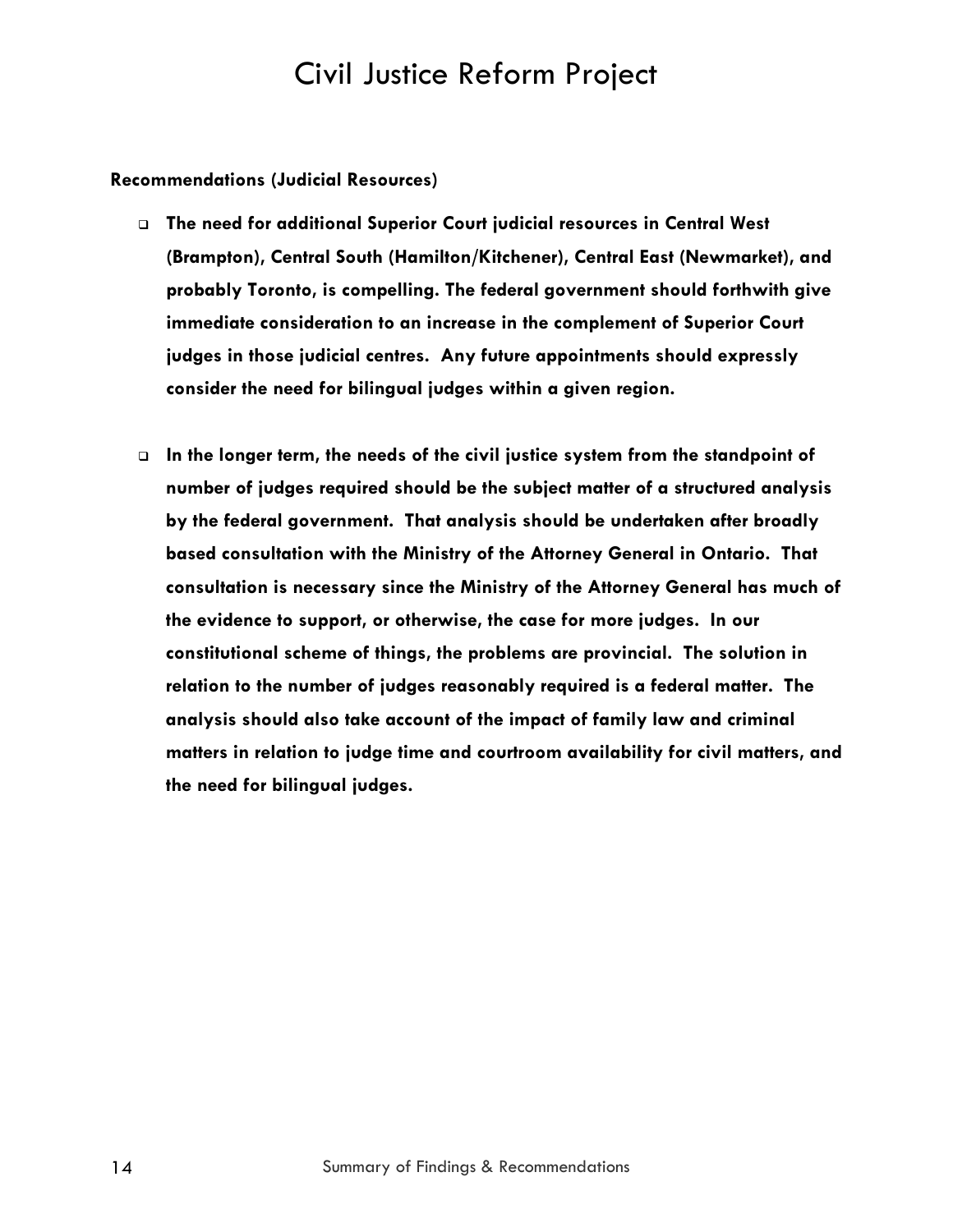#### **3. THE SMALL CLAIMS COURT**

This court is frequently referred to as the people's court. Measured by unit volume of business, it is the busiest civil court in Ontario. In 2005-2006, 75,041 new proceedings were commenced in the Small Claims Court. By comparison, in the same time frame 63,251 new proceedings were commenced in the Superior Court of Justice[.10](#page-42-0) Considering its volume of work, I heard few complaints about the Small Claims Court, including its judges and their decisions.

The Small Claims Court is hospitable to litigants who are not represented by counsel. Its procedures are straightforward. Twenty-one rules govern an action from commencement to trial and enforcement. Costs related to Small Claims Court matters are significantly lower than is the case in the Superior Court. The court is geared to, and does, dispense justice quickly.

There are limits in the Small Claims Court on the quantum of costs that may be recovered by a successful party, generally 15% of the value of the claim. In light of the court's existing monetary jurisdiction (\$10,000), this means that the maximum cost exposure of an unsuccessful party to a successful party is \$1,500, excluding disbursements and absent exceptional circumstances.

With four exceptions, Small Claims Court adjudicators are deputy judges. Deputy judges are lawyers appointed by the Regional Senior Judges in each region, subject to the approval of the Attorney General. There are approximately 400 deputy judges. They are paid a per diem of \$232. Ontario has recently established a Deputy Judges' Remuneration Commission. I expect it will report by the end of this year and that deputy judges' remuneration will increase.

<span id="page-42-0"></span><sup>10</sup> Ministry of the Attorney General, Court Services Division, *Civil and Small Claims Court Statistics 2005-06* [unpublished] at 7 and 50, citing FRANK data. Data from the Superior Court of Justice does not include bankruptcy or uncontested estate matters [hereinafter *Civil & Small Claims Court Statistics 2005-06*].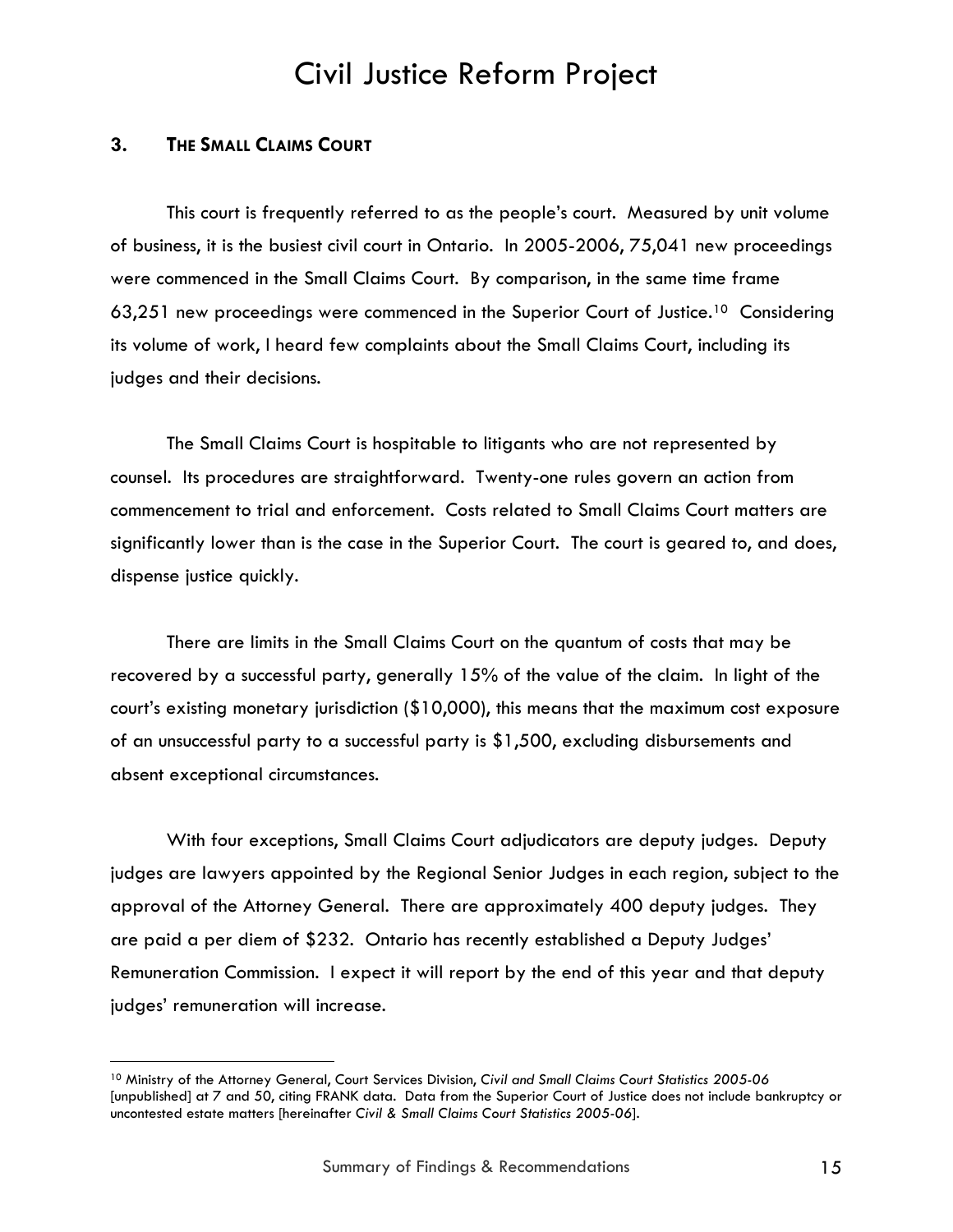In addition to the 400 deputy judges, there are currently two full-time Small Claims Court provincial judges (both in Toronto). They are expected to retire from full-time service in September 2007 and November 2009, respectively. These two judges play an active role in the administration of the Small Claims Court. As well, there are two supernumerary provincial judges who sit on a per diem basis in Small Claims Court (one in Toronto and one in Ottawa).

The *Courts of Justice Act* has no provision for the appointment of provincial judges to the Small Claims Court. Thus, within a relatively short time, absent structural change, adjudication in Small Claims Court matters will all be by members of the Ontario bar – deputy judges.

The monetary jurisdiction of the Small Claims Court is prescribed by regulation under the *Courts of Justice Act*.[11](#page-43-0) As of April 1, 2001, the jurisdiction of the court increased from \$6,000 to its current level of \$10,000.

The principal issues relating to the Small Claims Court are:

- i. Whether the court's monetary jurisdiction should increase and, if so, by how much.
- ii. Whether rights of appeal from decisions of the Small Claims Court should be changed.
- iii. Whether the on-the ground administration of the Small Claims Court can be improved.

<span id="page-43-0"></span><sup>&</sup>lt;sup>11</sup> O. Reg 626/00.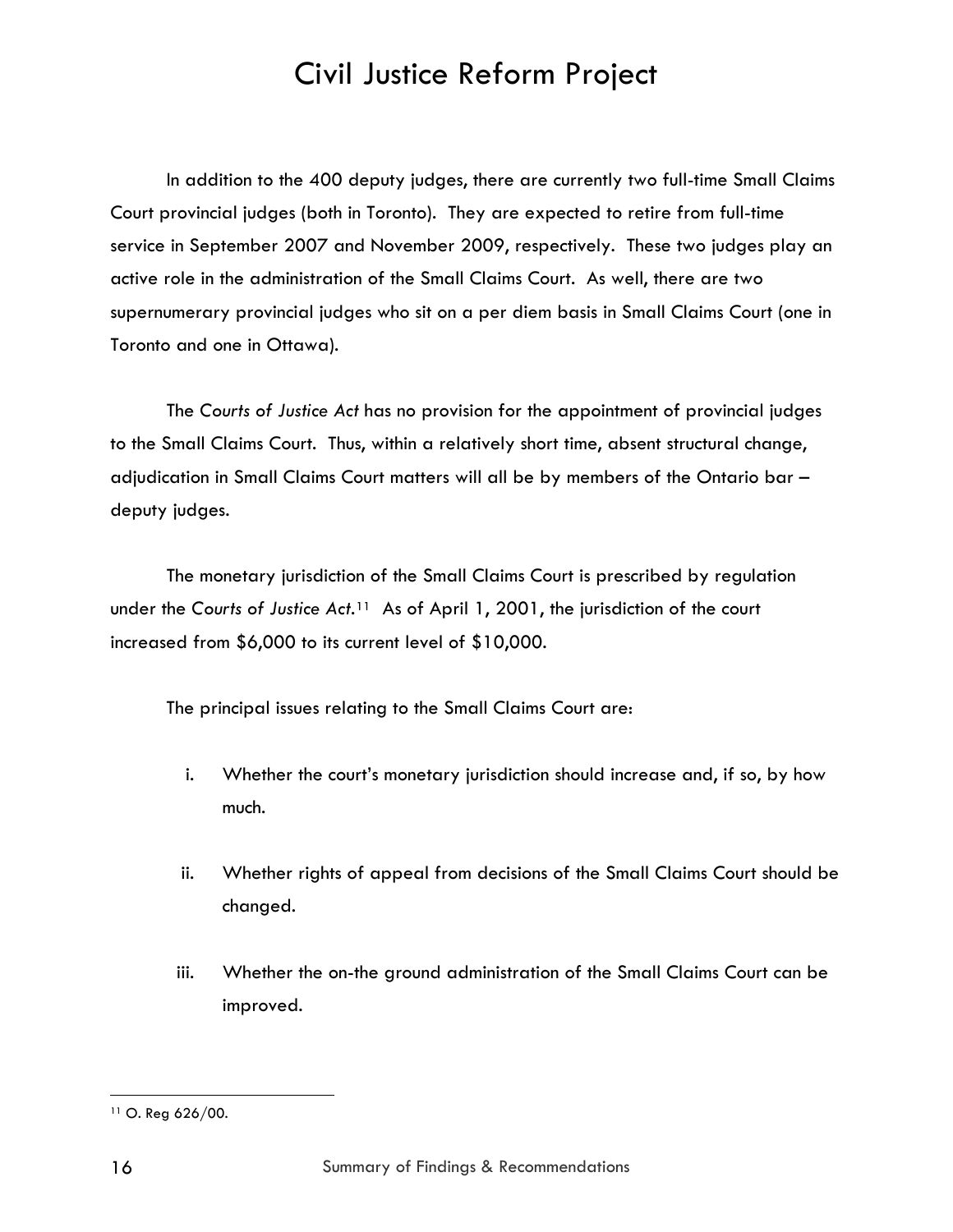On purely practical grounds, I have left the issue whether the Small Claims Court should be comprised exclusively of provincially appointed judges off the issues list. This is among the issues that I expect will be addressed by Ian Holloway who, at the request of the Attorney General, has conducted a review of the Small Claims Court. I understand that Mr. Holloway's report has been submitted to the ministry. It has not been released pending completion of this Review. Beyond that, as I noted in the introduction to this summary, I have tried to craft recommendations that, among other things, are implementable within a reasonable time. Thus I make no recommendation on whether the Small Claims Court bench should be provincially appointed full-time judges. I do, however, note that Ontario is not alone in having part-time, independent, non-judge Small Claims Court adjudicators.

#### *Monetary Jurisdiction of the Small Claims Court*

I think it is fair to say that there was a general consensus that the monetary jurisdiction of the Small Claims Court should be increased. To the extent that there was meaningful disagreement, it focused on the quantum of the increase. Most with whom I consulted supported an increase of the court's jurisdiction to \$25,000. This is consistent with British Columbia, Alberta, the Yukon and Nova Scotia, which all have a \$25,000 Small Claims Court limit. In addition, Saskatchewan has set in motion a process that will result in staged Small Claims Court limit increases to \$25,000.

If the Small Claims Court monetary jurisdiction were increased to \$25,000, the additional volume of cases resulting from the increase can be roughly estimated. In 2005- 2006, 6,555 civil proceedings were commenced in the Superior Court of Justice for monetary amounts between \$10,001 and \$25,000 (1,756 between \$10,001-\$15,000, and another 4,799 were between  $$15,001-\$25,000$ .<sup>[12](#page-44-0)</sup> I accept that this may not fully reflect possible additional case activity. Some cases that have not been commenced in the Superior Court – due to higher court fees, the complexity of procedural rules, and the

<span id="page-44-0"></span><sup>12</sup> *Civil and Small Claims Court Statistics 2005-06*, *supra* note 10 at 56.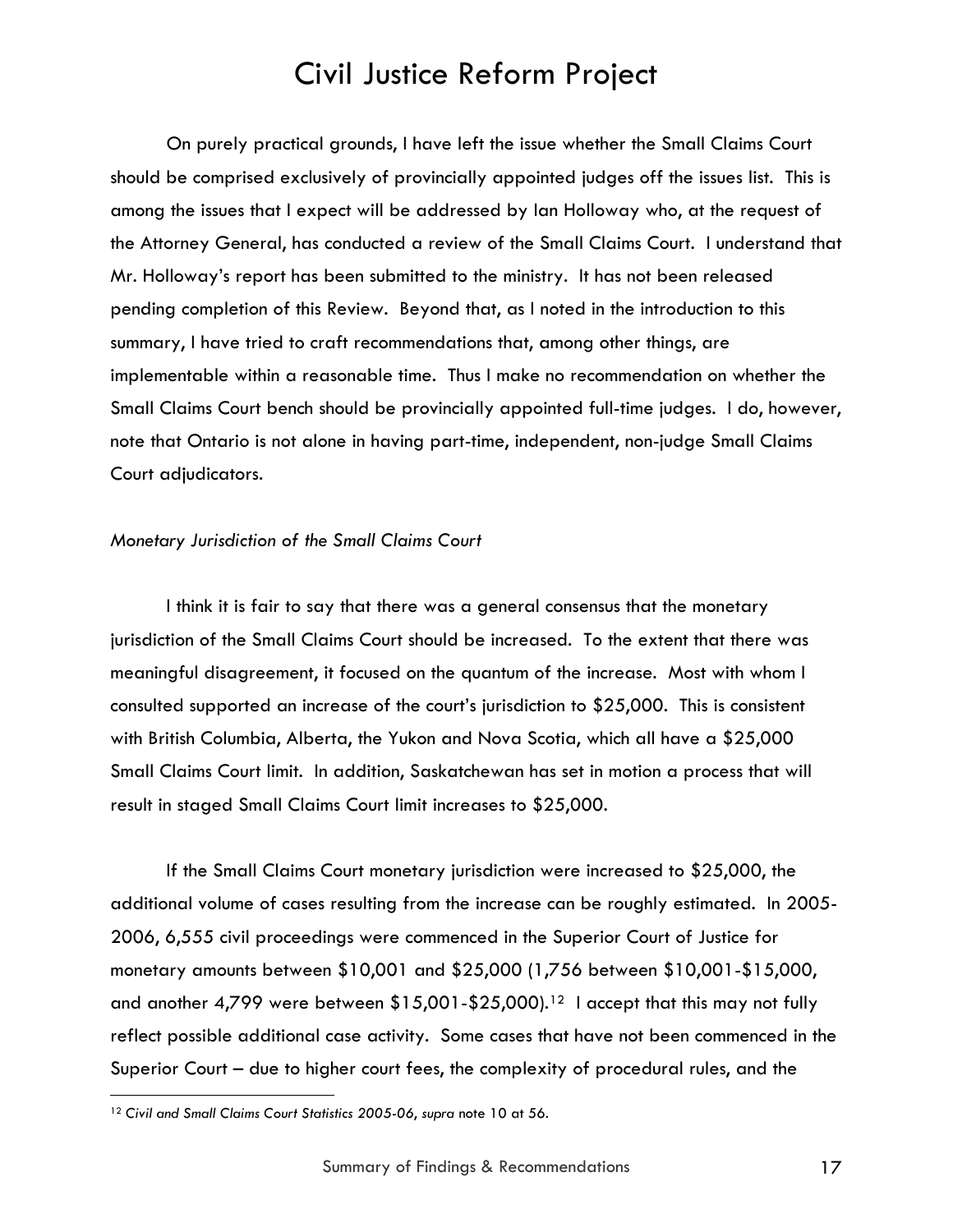inability to be represented by an agent or paralegal in that court – may be commenced in the Small Claims Court upon an increase in its monetary jurisdiction, given the simpler and cheaper process it offers.

Significant practical problems would arise if the court's jurisdiction were increased to \$25,000 immediately. Facilities would have to be expanded. Additional court staff and registrars would need to be hired. The cost of additional deputy judge per diems would have to be factored into the ministry's budget allocation, which could not be done accurately until the Deputy Judges' Remuneration Commission reports. More deputy judges would have to be appointed or the existing complement would have to allocate more of their time to Small Claims Court work. In the result, it seems clear to me that any meaningful increase in the monetary jurisdiction of the Small Claims Court should be staged.

 Accompanying any monetary increase, deputy judges should also be given limited jurisdiction to grant equitable relief in relation to matters heard by the Small Claims Court. Equitable relief is different from money damages. Types of equitable relief includes court orders requiring parties to do or refrain from doing certain acts, or a court declaring the rights or duties of a party under a contract or law. Section 96(3) of the *Courts of Justice Act* currently precludes the granting of equitable relief by the Small Claims Court, requiring litigants to obtain such relief from the Superior Court. While this may make sense for significant equitable orders, it does not make sense in cases where the equitable relief relates to matters within the monetary jurisdiction of the court. I note that in Alberta, under its *Provincial Court Act*, provincial judges who preside over Small Claims Court matters have a limited power to grant equitable remedies in respect of a claim for debt, damages, return of personal property and specific performance where the value of the claim is within the monetary jurisdiction of the court.<sup>[13](#page-45-0)</sup>

<span id="page-45-0"></span><sup>13</sup> *Provincial Court Act*, R.S.A. 2000, c. P-31, s. 9.6(1).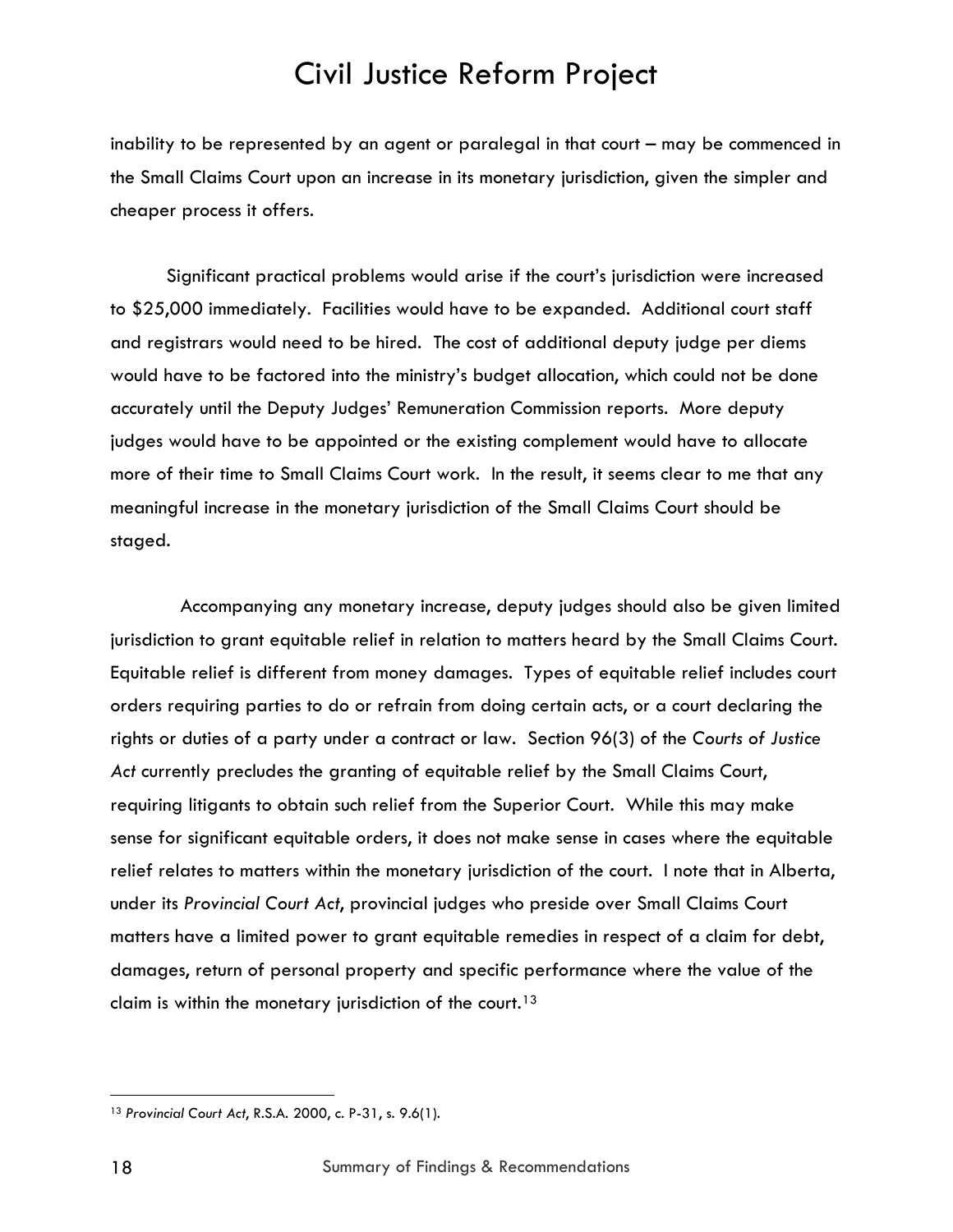*Small Claims Appeal Rights* 

The *Courts of Justice* Act provides that there is no right of appeal from a Small Claims Court judgment for the payment of money less than \$500 or the return of an item valued at less than \$500.

If the jurisdiction of the Small Claims Court is increased to \$25,000, should the monetary limit restricting appeals be raised? I think that the answer to that question is, yes.

The restriction on the right to appeal serves to provide finality for comparatively minor claims that would not be economically efficient to appeal. It also prevents an excess of lower value claims from creating caseload pressures on the Divisional Court (the appellate forum). Although no statistics are available on the monetary value of appeals from the Small Claims Court to the Divisional Court, we do know that there are relatively few appeals from the Small Claims Court (186 in 2005-06).

If the appeal restriction had been increased proportionately with the monetary jurisdiction of the Small Claims Court (currently \$10,000), there would now be no right of appeal from judgments of less than \$5,000. In my view, a restriction on the right of appeal from judgment less than \$5,000 is excessive. However, some restriction is justified. My recommendation is that there should be no appeal from judgments less than \$1,500.

#### *Small Claims Court Administration*

On the third issue, several said that the Small Claims Court could benefit from improved oversight in its on-the-ground administration. Without a judge or deputy judge administrator to oversee the scheduling of motions, trials and settlement conferences, lists are frequently open-ended and matters may not be reached. This can result in adjournments and unnecessary cost and inconvenience to litigants, those representing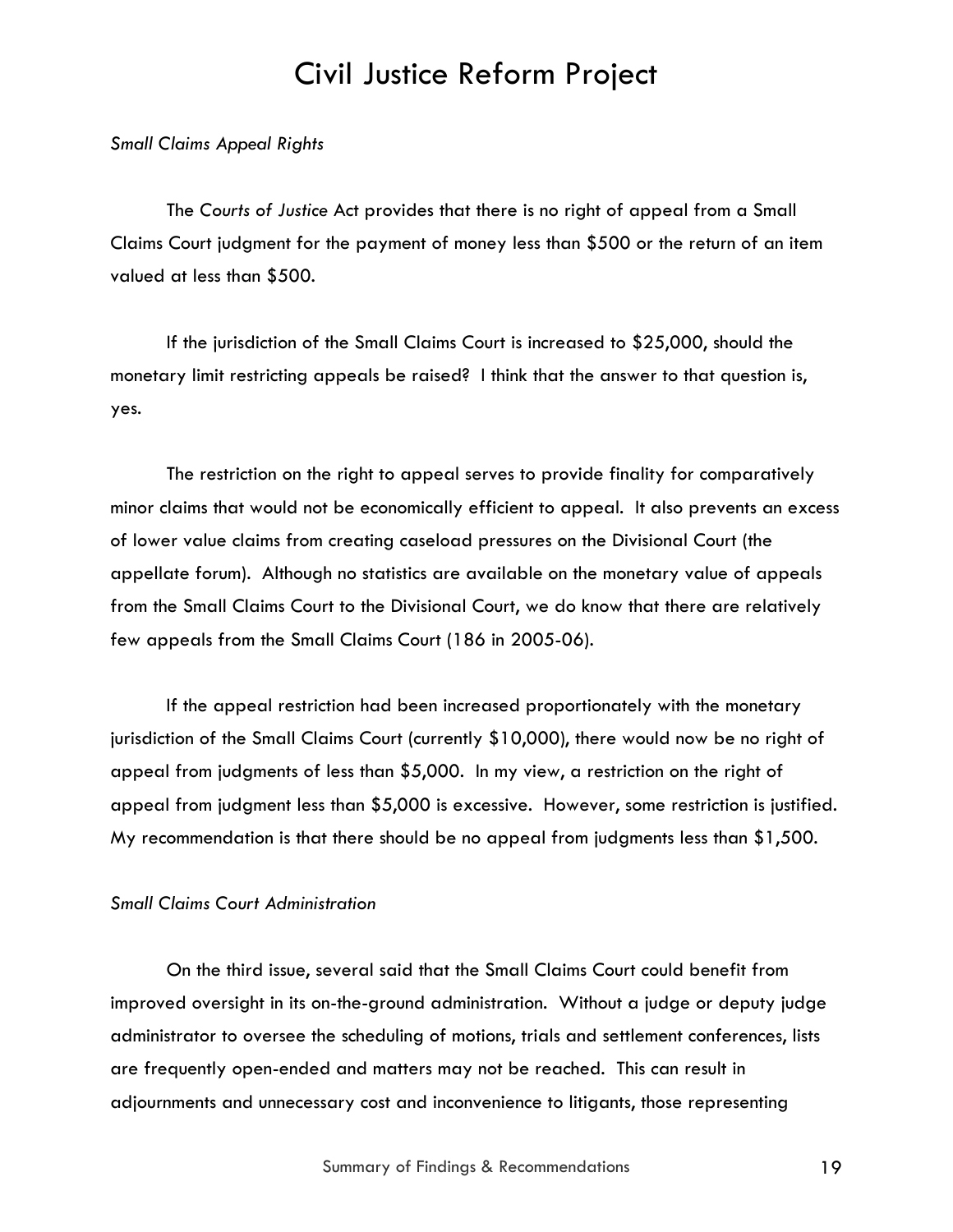litigants and witnesses. When the current provincially appointed judges who assist with the administration of the Small Claims Court retire, this problem can be expected to be more acute, especially in the higher volume court locations. It seems to me that new provincially appointed Small Claims Court administrative judges or deputy judge administrators ought to play a role in greater hands-on administration of the court.

Some identified person (my preference is that that person be a deputy judge) should be in charge from an administrative standpoint. Regional Senior Judges cannot reasonably be expected to be involved in that level of administration. If appointing administrative judges or deputy judge administrators is impractical, administrative officials should be put in place to ensure that all aspects of the on-the-ground operation of the Small Claims Court run efficiently. Over time, this would result in standardized procedures for filing claims and defences, avoiding delay at that point. It would also control the length of court lists and perhaps lead to morning and afternoon lists at least for short cases.

#### **Recommendations (Small Claims Court)**

- **The monetary jurisdiction of the Small Claims Court should be increased to \$25,000. The increase should be staged. The court's monetary jurisdiction should be increased immediately to \$15,000 with a further increase to \$25,000 within two years.**
- **Deputy judges should also be given limited jurisdiction to grant equitable remedies in relation to matters heard by the Small Claims Court.**
- **If the court's monetary jurisdiction is increased to \$25,000, there should be no right to appeal from a judgment of less than \$1,500.**
- **I would make no change in the Small Claims Court costs model.**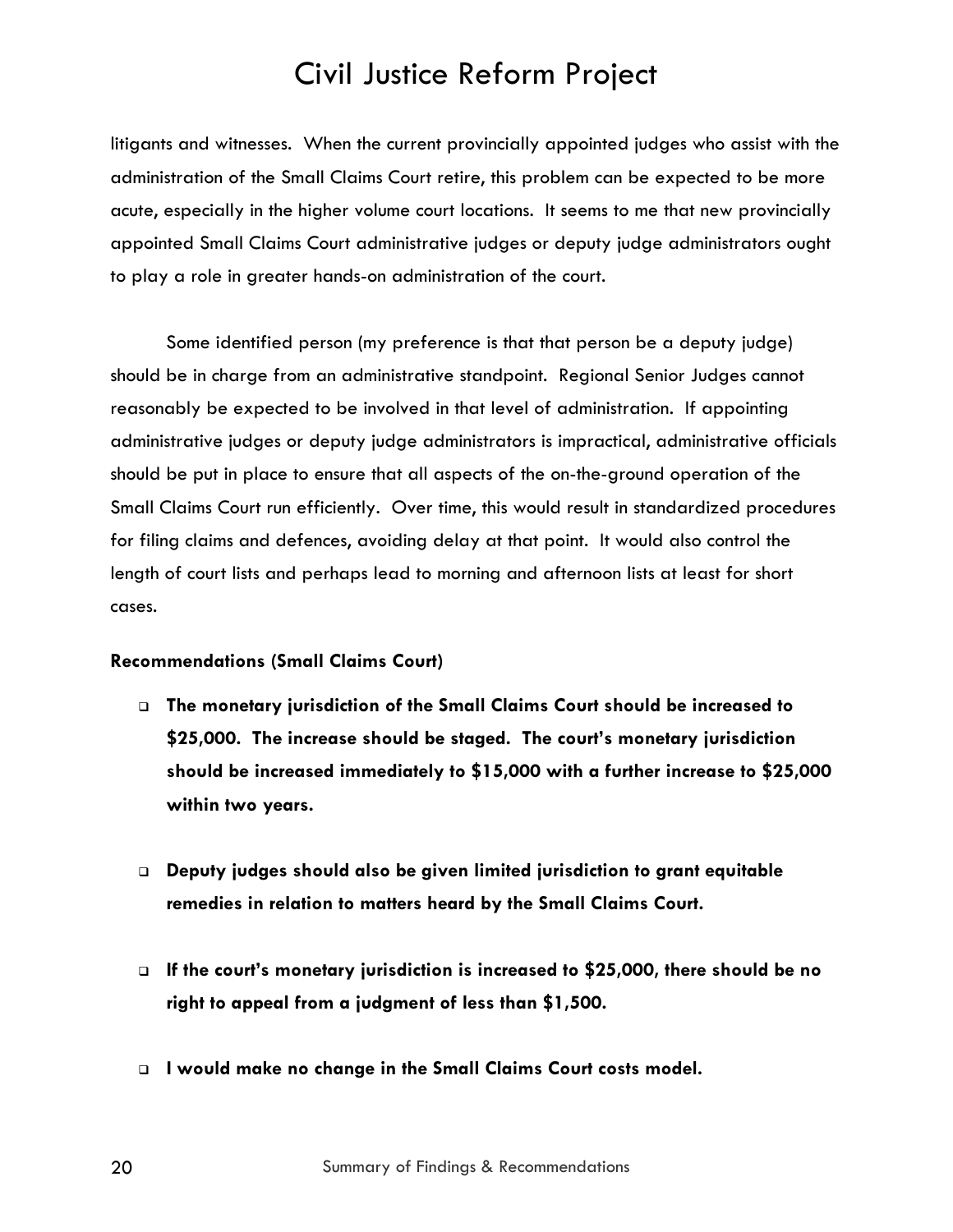- **I would urge the Office of the Chief Justice of the Superior Court, the Civil Rules Committee and the ministry, in consultation with the Law Society of Upper Canada, to consider whether a litigant should be able to be represented by an agent in Small Claims Court appeals and enforcement (contempt) matters in the Superior Court or the Divisional Court. This prospect is more palatable now that paralegals will be regulated by the Law Society. This requires an amendment to the** *Courts of Justice Act* **(s. 26), which references the** *Law Society Act***. Amendment of Law Society by-laws may also be required.**
- **I recommend that Small Claims Court administrative judges be appointed by the province either on a regional basis or on a basis determined by the volume of Small Claims Court business in particular geographic areas. Short of new judicial appointments, designated Small Claims Court deputy judge administrators should be made part of the Small Claims Court picture. These judges or deputy judge administrators would be responsible for ensuring, among other things, that Small Claims Court trial and settlement conference lists were manageable, i.e., not open-ended.**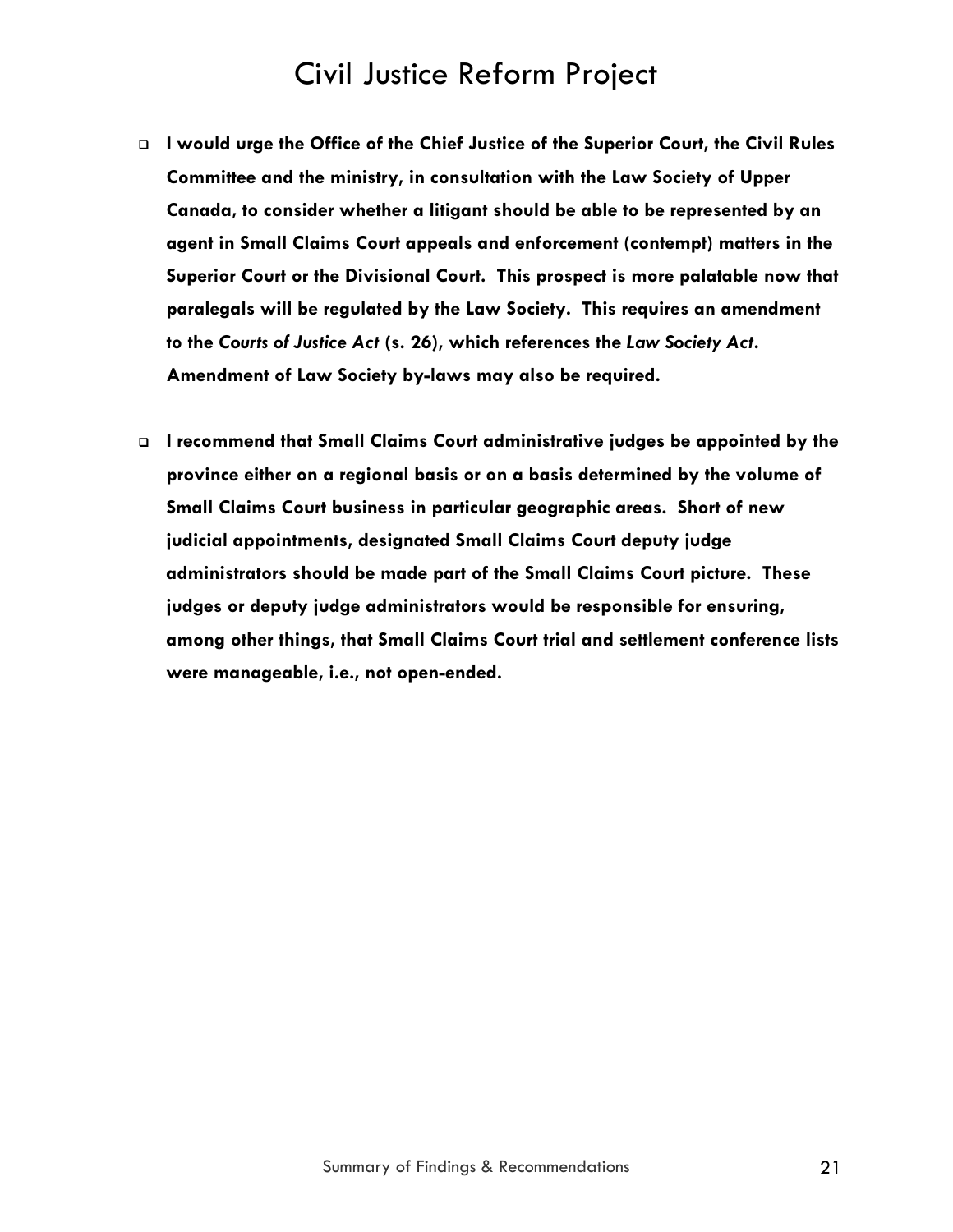#### **4. SIMPLIFIED PROCEDURE**

In the course of this Review I heard many different views on the simplified procedure established in rule 76. In assessing these issues, I think further context would be helpful.

In 1996, the Civil Rules Committee established simplified procedure rule 76 for cases claiming \$25,000 or less, as a four-year pilot project. At the time, there were concerns that lawyers and their clients were discouraged from pursuing smaller yet meritorious claims because of the disproportionately high cost of litigating them. The Ontario Civil Justice Review[14](#page-49-0) and the Canadian Bar Association's (CBA) *Systems of Civil Justice Task Force Report* both recommended that a simplified procedure be established for claims of relatively modest amounts.[15](#page-49-1) The CBA noted that simplified procedures were particularly suitable for simple contract cases (e.g. for services, employment, bills of exchange, cheques, promissory notes and acknowledgement of debt).<sup>[16](#page-49-2)</sup>

In 2000, the Simplified Rules Subcommittee of the Civil Rules Committee evaluated the pilot project and concluded that rule 76 worked well, resulted in more cost-effective litigation without compromising procedural fairness, and promoted the expeditious resolution of disputes and more economical use of judicial time.

Rule 76 is now a permanent feature of the Rules of Civil Procedure. Its use is mandatory for claims valued at \$50,000 or less. A plaintiff may commence an action under rule 76 for a claim over \$50,000 and the claim will continue under that rule unless the defendant objects in the statement of defence.

Concerns about the rule 76 processes were mainly practical. Four issues emerged:

<span id="page-49-1"></span><span id="page-49-0"></span>

<sup>14</sup> *Ontario Civil Justice Review, supra* note 1. 15 *CBA Systems of Civil Justice Report, supra* note 2 16 *Ibid*. at 41.

<span id="page-49-2"></span>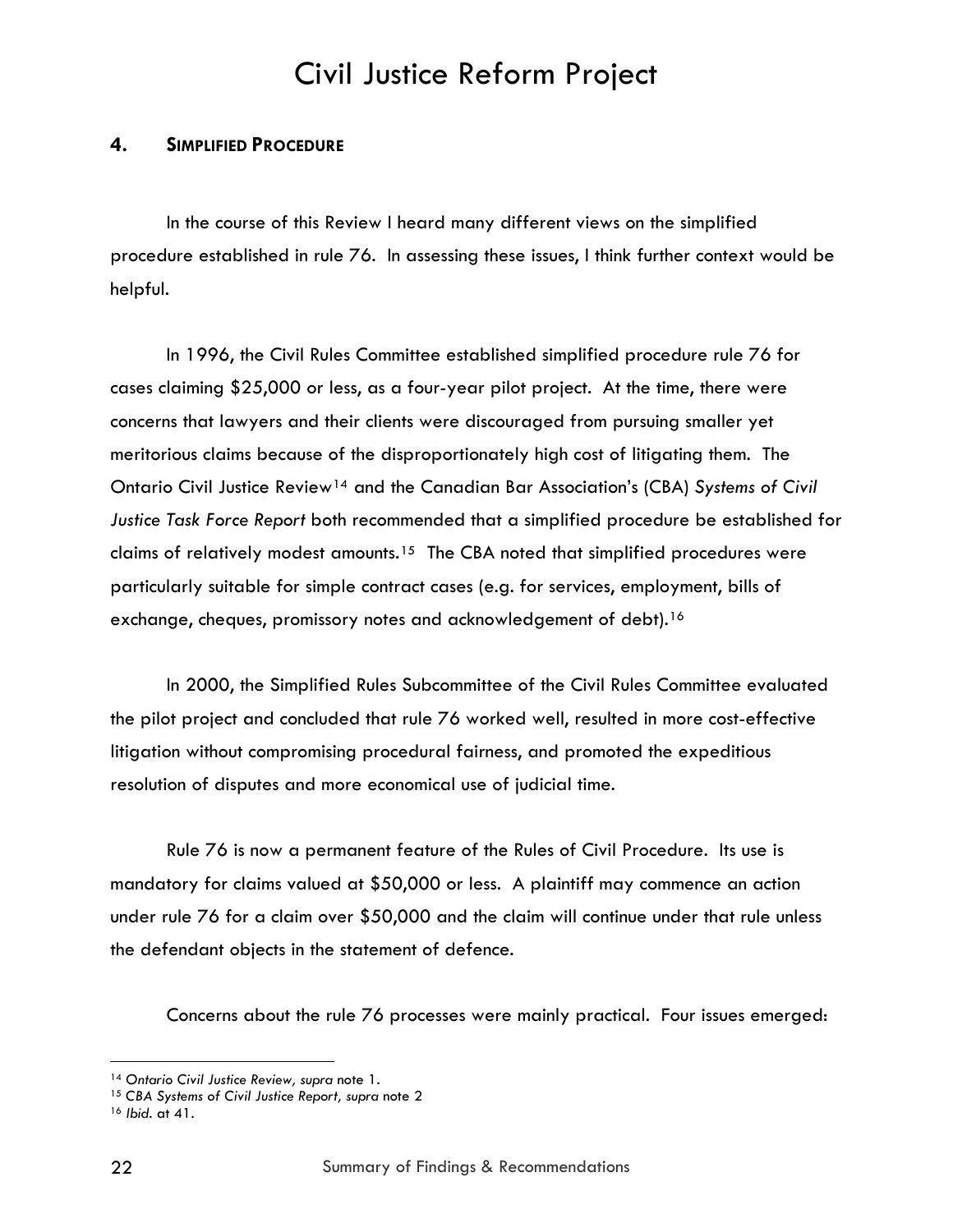- i. Should the monetary limit of the simplified procedure be raised?
- ii. Should time-limited discovery be permitted in simplified procedure cases?
- iii. Should the summary trial procedure be abolished or changed? And
- iv. Should appeals from interlocutory orders be prohibited or restricted in simplified procedure cases?

#### *Monetary Limit of the Simplified Procedure*

In my view, the simplified procedure monetary limit should be raised. At Toronto consultations, there was considerable support for a substantial boost – some advocated to \$250,000. Out-of-Toronto opinion favoured a more modest change. However, there was a general degree of support for some increase. Most of those consulted, in and out of Toronto, support an increase to \$100,000 and this is what I recommend. I considered whether any increase should be calibrated geographically, i.e., higher in Toronto and lower elsewhere. In the end, I rejected that approach, which would encourage venue shopping and fragment the province for little useful purpose.

The streamlined rule 76 procedures, I believe, ought to be applicable to more cases. The rule offers significant cost- and time-saving mechanisms, such as the ability to bring motions without filing full motion records and affidavits, a relaxed summary judgment test and early disclosure of documents and witness names. Furthermore, it seems inevitable that if the Small Claims Court jurisdiction is increased, as I have recommended, the monetary limit for the simplified procedure should also be increased in recognition of the same proportionality principle that drives the increase in the Small Claims Court's monetary jurisdiction.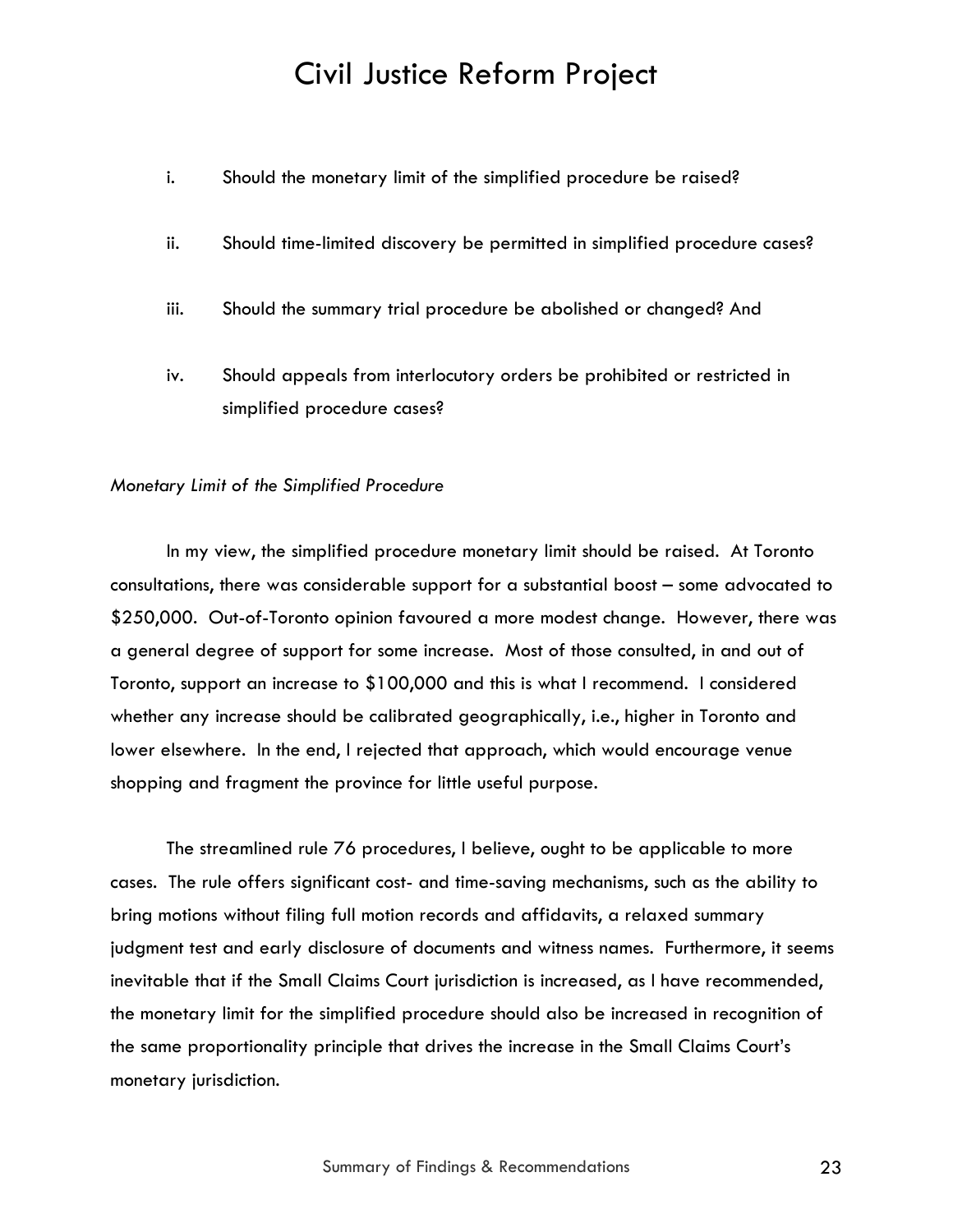The primary concern with an increase to the monetary limit of rule 76 is that more complex cases, such as personal injury, will be subject to it. While this may occur, I do not see it as a sufficient reason to maintain the current limit. With the introduction of timelimited discovery, discussed below, the key differences between the simplified procedure and the ordinary procedure are primarily access to the time- and cost-saving processes that rule 76 offers. I do not see how complex cases will be prejudiced under rule 76 or why they should not equally share its benefits.

 Currently, simplified procedure cases at the \$50,000 limit comprise approximately 25% of actions commenced in the Superior Court of Justice (approximately 14,037 actions).[17](#page-51-0) In 2005-06, 6,022 Superior Court cases were commenced seeking damages between \$50,001 and \$100,000. A straight-line calculation, without factoring in a reduction of cases from an increase in the Small Claims Court monetary jurisdiction, would result in an estimated 20,059 cases being subject to rule 76 (36% of all Superior Court actions). An increase in the Small Claims Court's monetary jurisdiction to \$25,000 is estimated to result in a reduction in claims commenced in the Superior Court by roughly 6,555. My admittedly rough estimate is that about 6,000 additional cases would be subject to the simplified procedure and the Small Claims Court rules upon increases of the monetary jurisdictions to \$100,000 and \$25,000, respectively.

I have considered whether an increase to the monetary limit of the simplified procedure ought to be staged. An incremental increase would permit an evaluation of the effectiveness of the simplified procedure at an initial monetary increase prior to any further change. However, in the extensive consultations we have had, significant support was expressed for increasing the limit to \$100,000 immediately so long as some oral discovery is permitted. A staged increase is more appropriate for the Small Claims Court. In the Small Claims Court, the volume of additional cases upon any increase may need to be carefully monitored on resource availability and planning grounds. An increase in the

<span id="page-51-0"></span><sup>17</sup> *Civil & Small Claims Court Statistics 2005-06, supra* note 10.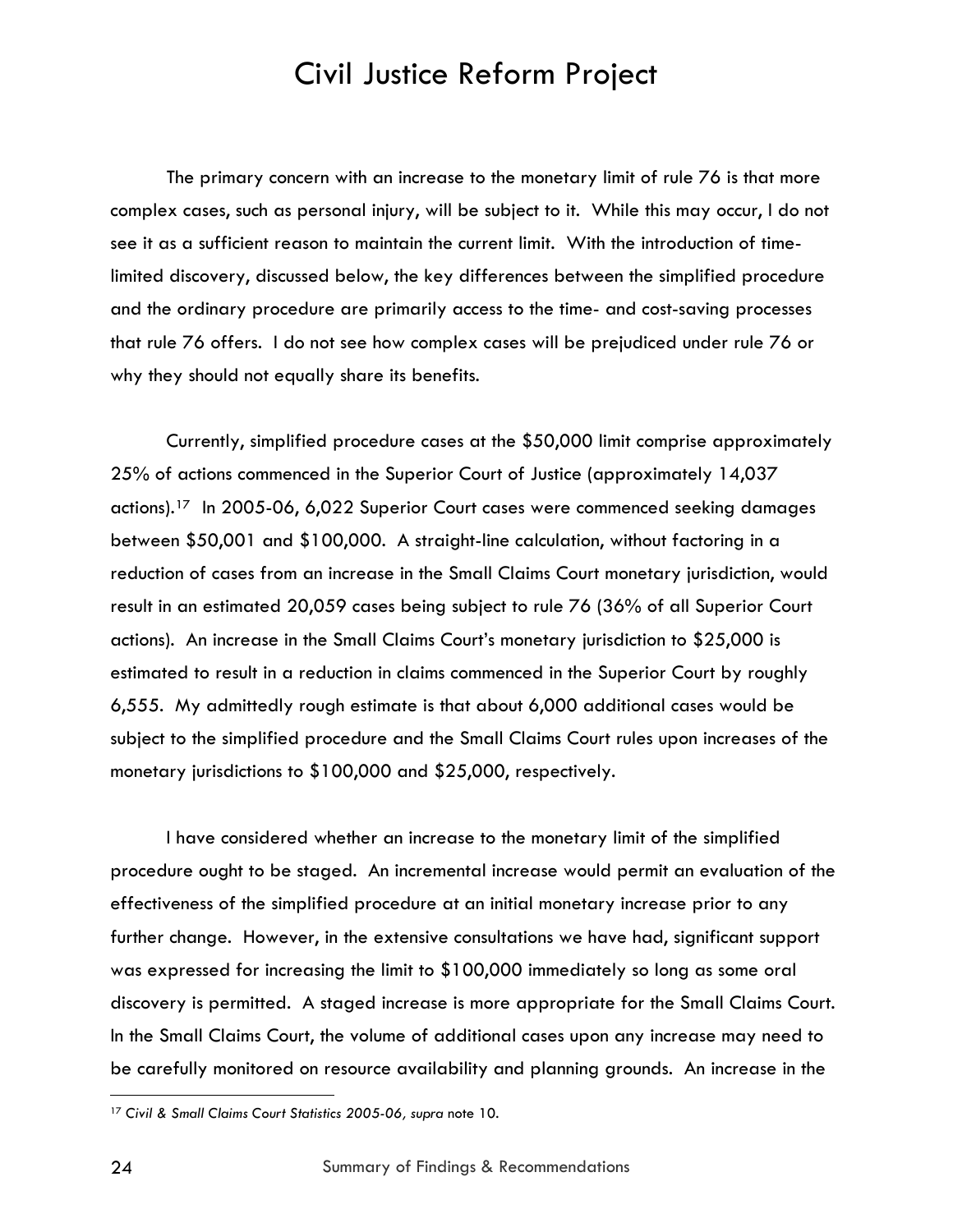monetary limit of the simplified procedure does not raise the same concerns. Actions would simply move from the ordinary procedure stream in the Superior Court of Justice to the simplified procedure stream, to be heard in the same court by the same pool of judges. In fact, moving more cases to the simplified procedure stream should help relieve already strained Superior Court judicial resources, since in simplified procedure cases interlocutory proceedings are typically fewer and less complex and trials tend to be shorter.

I wish to make two final observations. First, if the monetary limit of the simplified procedure rule 76 is increased, some consideration should be given to setting a cap in cases of multiple plaintiffs. Currently, subrule 76.02(2) provides that if there are two or more plaintiffs, the simplified procedure applies if each of the plaintiffs' claims, considered separately, is within the monetary limit. Thus, if there are two plaintiffs in the same action, each with a claim valued at \$50,000, that action must be commenced under the simplified procedure even though the plaintiffs' aggregated claims total \$100,000. This may be the proper approach even if the monetary limit is increased. However, the Civil Rules Committee may wish to consider whether an increase in the complexity and significance of cases that may come with an increase in the monetary limit also justifies a reconsideration of the effect of subrule 76.02(2).

Second, I note that amendments to s. 19 of the *Courts of Justice Act* enacted by s. 3 of Schedule A to the *Access to Justice Act* will, as of October 1, 2007, effectively increase the appellate jurisdiction of the Divisional Court to matters involving a final order of a judge for a single or periodic payments of not more than \$50,000. This change means that the Divisional Court will generally have jurisdiction over appeals of cases subject to the simplified procedure. If the monetary limit of the simplified procedure increases further, it may be appropriate to similarly amend the appellate jurisdiction of the Divisional Court in the *Courts of Justice Act*. Or it may make sense to allow the court's monetary appellate jurisdiction to be fixed and amended by regulation, rather than statute, to more easily accommodate future increases to the simplified procedure monetary limit.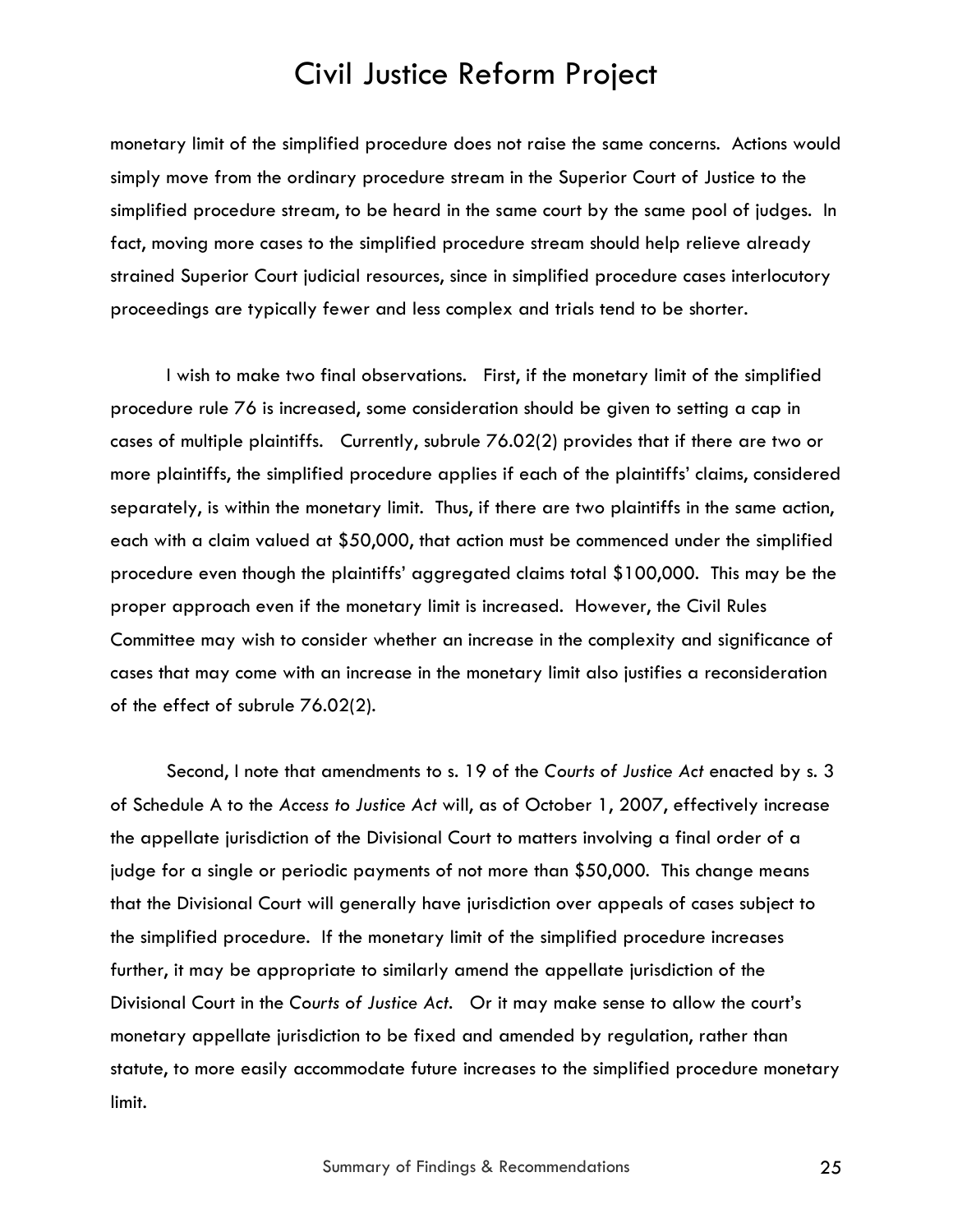#### *Discovery in Simplified Procedure Cases*

The prohibition on examinations for discovery was a key concern for many consulted. Judges and lawyers said that the absence of pre-trial discovery resulted in discoveries being conducted at trial and delayed meaningful settlement discussions. They noted that the problem is particularly acute where credibility is in issue. Some lawyers said that they feel that they are going to trial "blind." This concern was said to be especially relevant in personal injury litigation.

In approaching the discovery issue as related to simplified procedure cases, it makes considerable sense not to ignore the fact that most simplified procedure cases settle now.<sup>[18](#page-53-0)</sup> Adding discovery to the process will impose that cost on all simplified procedure cases, including those that would have settled in the ordinary course of events. However, I think discovery will be a more important issue if the simplified procedure monetary limit is increased, as I think it should be.

Some jurisdictions that have a form of simplified procedure permit limited discovery – e.g., up to six hours in Alberta and two hours in British Columbia, per party. These discovery time limits can be expanded on consent or by order. Prince Edward Island, New Brunswick and Saskatchewan permit no oral discovery.

In dealing with the discovery issue, I have assumed that my recommendation to increase the simplified procedure monetary limit to \$100,000 is accepted. This, in my view, strengthens the case for time-limited discoveries in simplified procedure cases. I also recognize that in the real world counsel in many simplified procedure cases are now having short discoveries on consent.

<span id="page-53-0"></span><sup>&</sup>lt;sup>18</sup> Civil & Small Claims Court Statistics 2005-06, supra note 10. In 2005-06, approximately 14,179 new simplified procedure cases were commenced, but only 2,026 simplified procedure cases were added to the trial list that year (or 14%). Accordingly, it would appear that about 85% settle before being set down for trial, and many more likely settle before trial.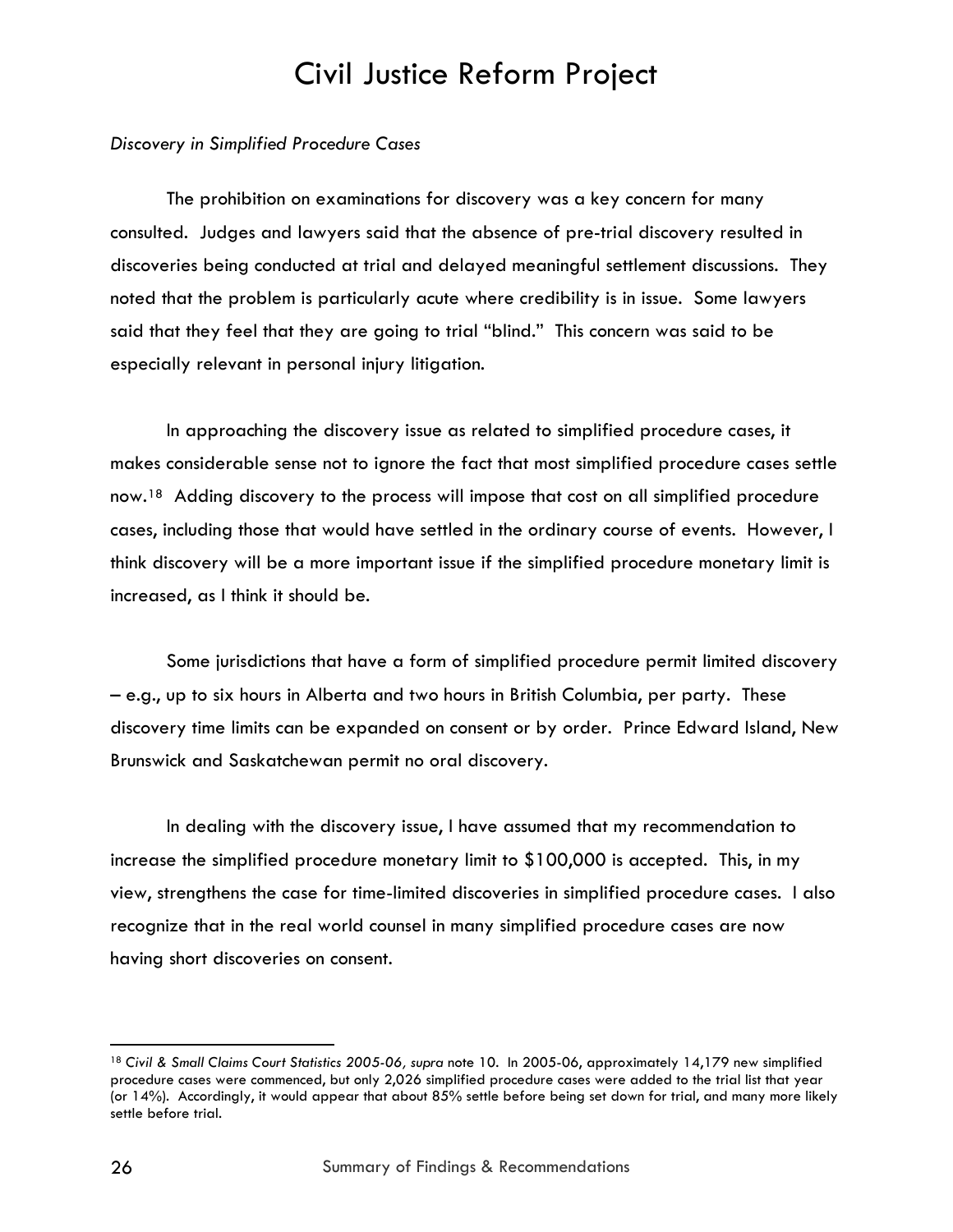I believe time-limited discoveries should be allowed in simplified procedure cases where the cost is in balance with the amounts or issues at stake. I do not think that discovery will be necessary in all cases. Counsel should be able to identify those cases where discovery would be a waste of time and money. I think, in particular, of debt collection cases where on a case-by-case assessment discovery may accomplish nothing beyond increasing costs.

#### *Summary Trials in the Simplified Procedure*

Lawyers and judges had divergent views on the summary trial procedure, although relatively few lawyers had any experience using it. Several said that the procedure for summary trials was still unfamiliar to many, and that the cost of preparing affidavits for summary trials can actually make them more expensive than traditional trials.

Some suggested that parties and counsel simply do not like summary trials because the process does not accommodate, at least to the usual degree, the ability of parties and witnesses to tell their story first hand. The concern expressed was that the first time the trial judge hears from witnesses is when they are being cross-examined. It was also suggested that reliance primarily on affidavit evidence is unfair, as evidence is submitted to the court in advance of the trial, before its credibility has been tested.

On the other hand, some cited the advantages of being able to carefully set out in writing the witnesses' evidence in chief, noting that some witnesses simply do not perform well on the stand. There were a handful of lawyers who liked the summary trial process and thought that it could work well for certain cases.

In several jurisdictions with a simplified stream for cases, the trial procedure is also simplified. A common feature of these simplified trials is that evidence is largely adduced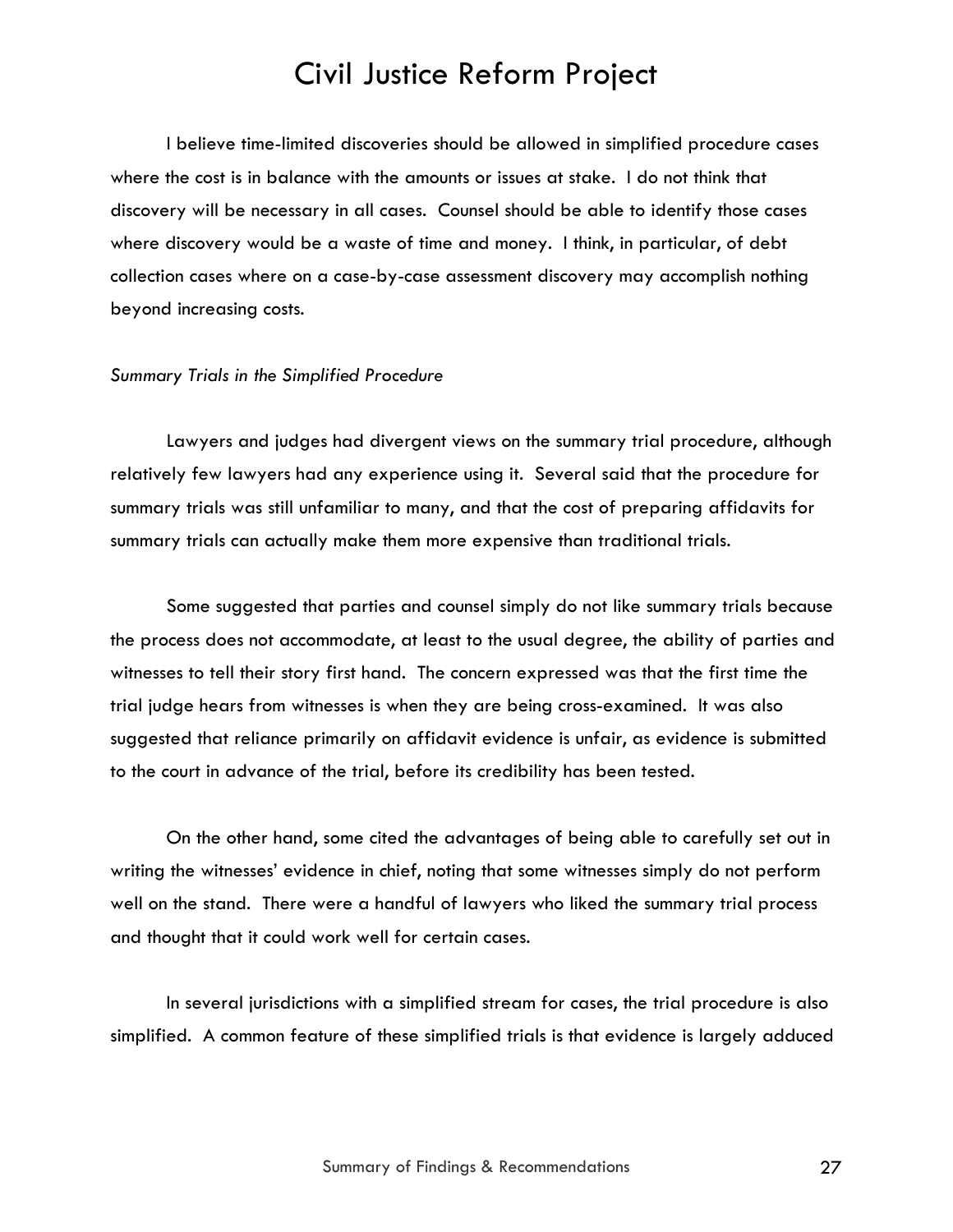by way of affidavit and cross-examination and oral argument at trial are time-limited.<sup>[19](#page-55-0)</sup> In Manitoba, it is left to the court to determine whether summary trial procedures of this kind should be imposed.[20](#page-55-1)

Approximately seven years ago, the 2000 Evaluation Report on rule 76 noted that summary trials were underused. It recommended that they be continued but that the rules be amended to allow the pre-trial judge, master or trial judge to permit more time to cross-examine on affidavits. This recommendation is now incorporated in rule 76.10(7) and 76.12(2), which confer authority to vary the times prescribed in the rules. The 2000 report also recommended simplifying the process for obtaining a summary trial. Now, parties may agree on the mode of trial (summary or ordinary trial) at the pre-trial conference. Where they are unable to agree, a pre-trial judge or master determines the mode of trial that is appropriate in the circumstances.<sup>[21](#page-55-2)</sup>

2005-06 data reveals that only 126 summary trials were held throughout the province.[22](#page-55-3) During consultations, unfamiliarity with the process and the cost of preparing affidavits were mentioned as reasons why the summary trial was avoided. While in some cases the cost of preparing an affidavit for a summary trial may be substantial, some lawyers did say that summary trials can be effective and cost-efficient. I recognize that summary trials may not be preferred or appropriate for all case types, but on balance I think it would be a step backwards to eliminate access to this mode of adjudication. Accordingly, I do not recommend the abolition of summary trials in simplified procedure cases. Nor do I think that it would make sense to eliminate the evidence by affidavit provisions of rule 76.

<span id="page-55-0"></span><sup>19</sup> See, *e.g.,* Alberta Rules of Court, Alta. Reg. 390/1968, r. 664 [hereinafter Alberta Rules]; New Brunswick Rules of Court, Regulation 82-73, r. 79.10 [hereinafter New Brunswick Rules]; Prince Edward Island Rules of Civil Procedure, r. 75.1.11 [hereinafter PEI Rules]; Saskatchewan Queen's Bench Practice Directive No. 8; Federal Court Rules S.O.R. 96/106, r. 299(1) [hereinafter Federal Rules].<br><sup>20</sup> Manitoba Court of Queen's Bench Rules, Reg. 553/88, r. 20A(16)(e), (i) [hereinafter Manitoba Rules].

<span id="page-55-1"></span>

<span id="page-55-2"></span><sup>&</sup>lt;sup>21</sup> Ontario Rules of Civil Procedure, R.R.O. 1990, Reg. 194, r. 76.10(6) [hereinafter Ontario Rules].<br><sup>22</sup> Civil and Small Claims Court Statistics 2005-06, supra note 10 at 37.

<span id="page-55-3"></span>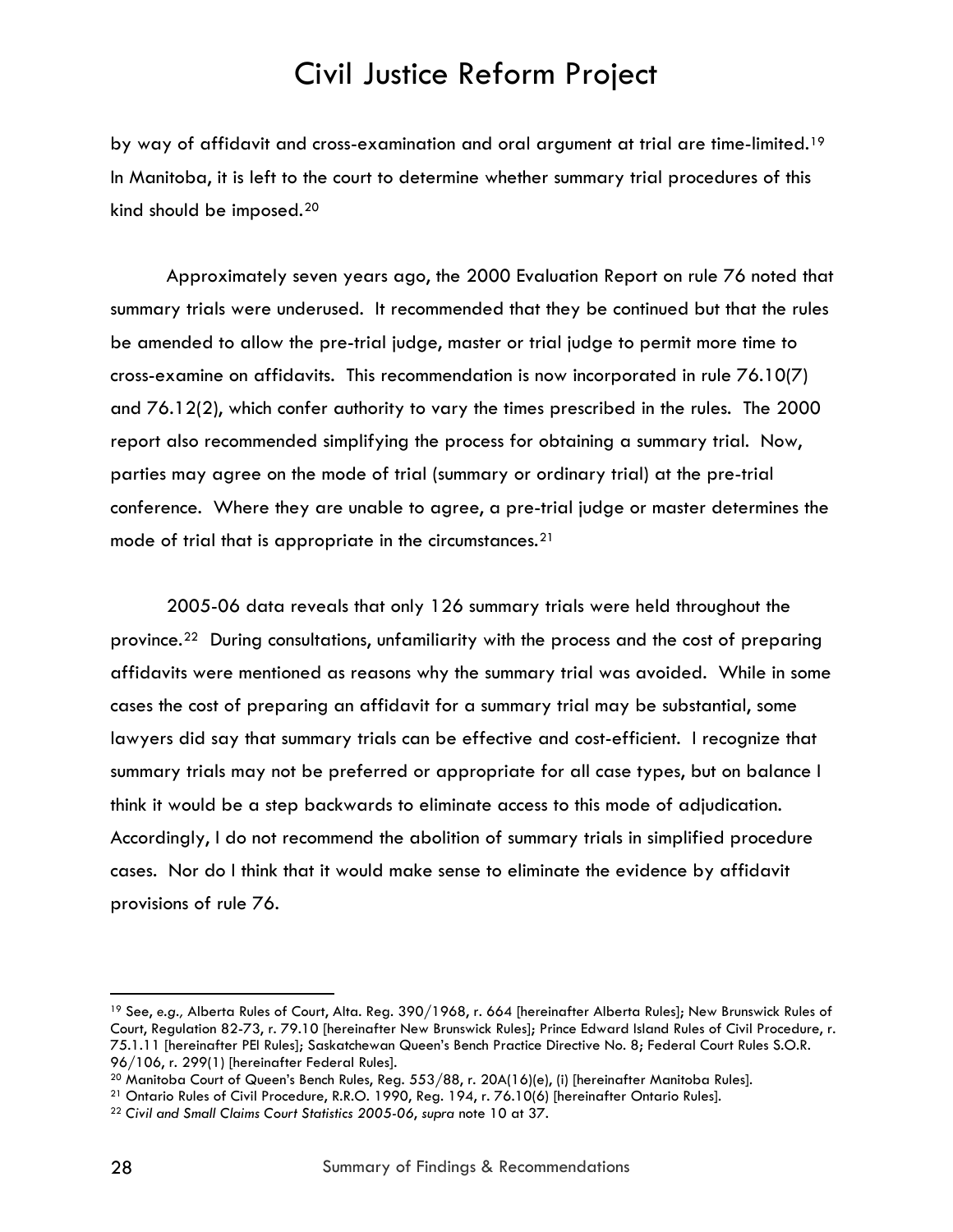In my view, the creation of multiple procedural tiers for different kinds of actions increases the complexity of the rules and often fosters confusion. I prefer to leave it to the parties to agree on the appropriate mode of trial, or where they are unable to agree, to have the presiding pre-trial judge or master make an order as to the mode of trial, as is currently prescribed in subrule 76.10(6). The summary trial process ought to be used more regularly in cases that are legally and factually straightforward. I would encourage the bench and bar at all pre-trials of simplified procedure cases to seriously consider its use.

The option of allowing some time-limited form of examination-in-chief may go some way to responding to the other key concerns about the summary trial. That is, allowing a brief examination-in-chief will permit a deponent to briefly tell his or her version of the events and become more comfortable in the witness box, and may assist counsel in setting up his or her case for the court. Moreover, where a deponent's credibility is in issue, judges may be better able to assess credibility where they have seen the deponent both examined in chief and cross-examined. I expect, however, that in many cases there will be no need for examinations-in-chief. Affidavit evidence may be more than sufficient, particularly in simpler or smaller cases, or where credibility is not in issue or where opposing parties do not need to cross-examine the deponent. All of these concerns become more relevant if the monetary limit for the simplified procedure is increased.

Any additional cost would be marginal. I hope that cost concerns, as well as considerations of proportionality, will result in parties conducting time-limited examinations-in-chief only where truly necessary and appropriate. I also believe that these changes to the summary trial procedure would allow flexibility in tailoring the features of the trial to the demands of each specific case, increase parties' confidence in the trial process by allowing them an opportunity to tell their stories, and render the summary trial procedure more workable for and appealing to counsel.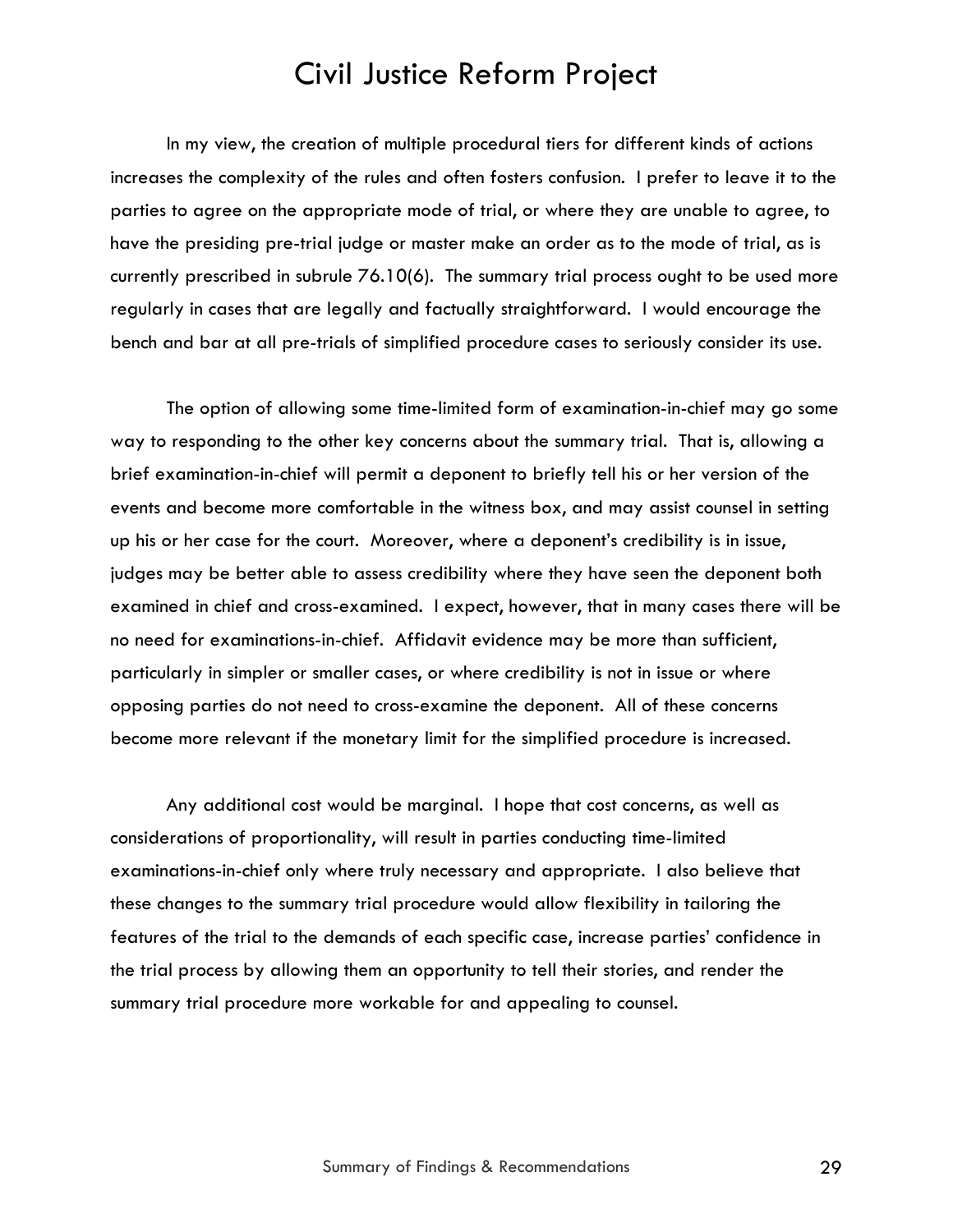#### *Appeals of Interlocutory Orders in Simplified Procedure Cases*

There may be some wisdom to limiting appeals of non-final orders in simplified procedure cases, in keeping with the principle of proportionality. I note that in Alberta an appeal to the Court of Appeal or from a master to a judge may be brought only from a judgment or order finally determining all or some part of the substantive rights in issue in the action.[23](#page-57-0) This rule, I understand, applies to all cases including the equivalent of our simplified procedure cases.

 The simplified procedure rule seeks to promote cost-effective litigation and the expeditious resolution of disputes without compromising procedural fairness. In my view, some restriction on appeal rights from interlocutory orders would be consistent with these objectives and the principle that time and expense of any proceeding should be proportionate to the amount in dispute and the importance of the issues at stake. A restriction on appeals may take the form of a strict leave requirement, a limited appeal route to only one higher court or judicial officer, or a prohibition on all such appeals. I leave it to the Civil Rules Committee to consider these and any other options and to recommend a proposal to limit appeals of interlocutory orders in simplified procedure cases that will not compromise procedural fairness.

 My preference is a model permitting appeals without leave if the order finally disposes of the action. If it does not finally dispose of the action, there should be no appeal unless leave is granted. In my view, such leave applications should be in writing. If leave is granted, the appeal should be heard by a single judge of the Divisional Court.

#### **Recommendations (Simplified Procedure)**

 **The monetary jurisdiction of rule 76 should increase to \$100,000 on a provincewide basis, to be implemented as soon as practicable.** 

<span id="page-57-0"></span><sup>23</sup> Alberta Rules, r. 671.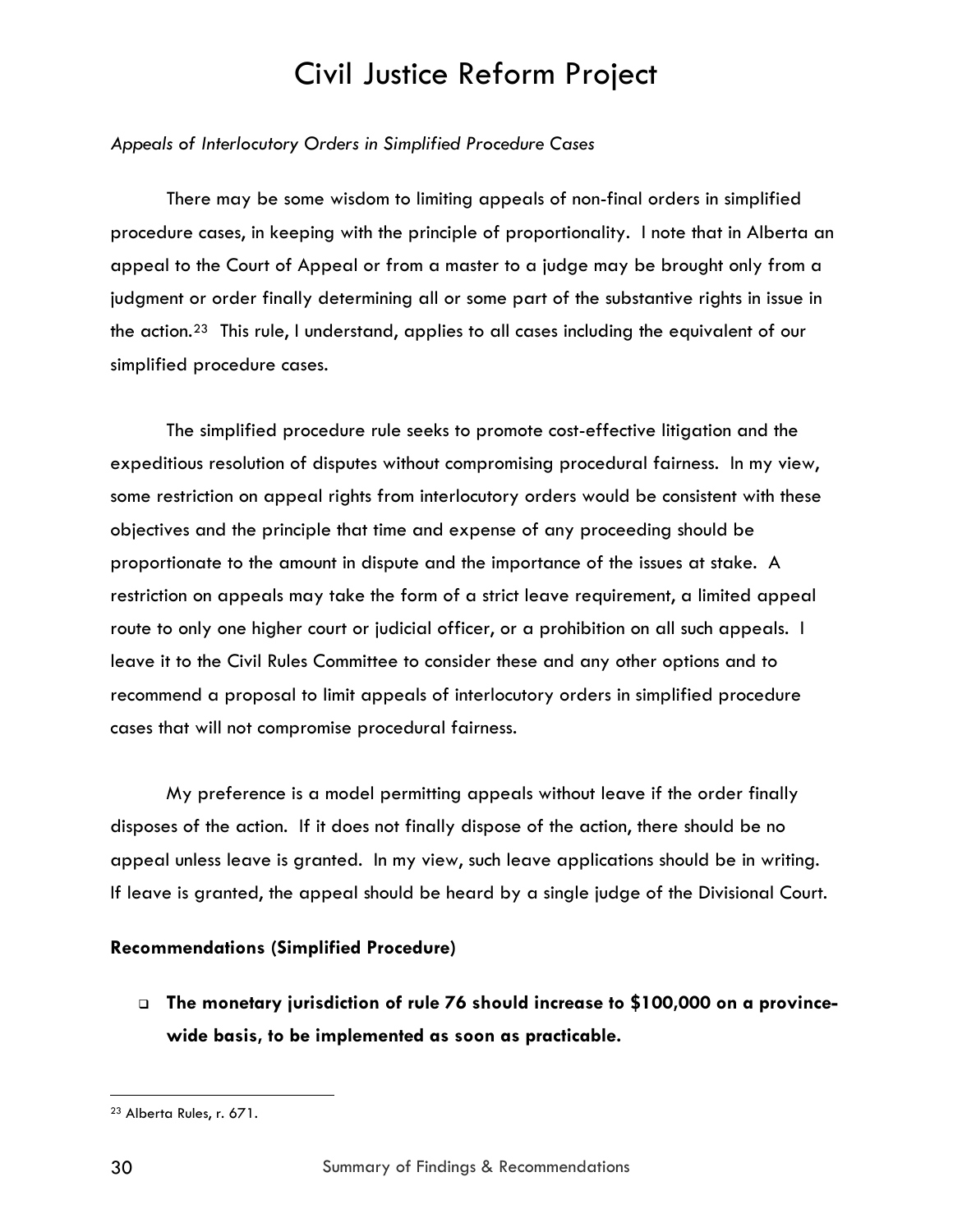- **Upon any increase to the monetary limit of rule 76, each party should be permitted to engage in up to two hours of discovery after giving due consideration to the cost of discovery in relation to the amounts or issues at stake.**
- **The summary trial option should remain in place for all simplified procedure cases. It should, however, be amended to permit a brief opportunity for examination-in-chief or general statement of any party who has sworn an affidavit for the summary trial. I would allocate no more than 10 minutes for this statement or examination-in-chief, subject to an order of the pre-trial judge or master or the trial judge to extend this time.**
- **The Civil Rules Committee should consider whether and how, in keeping with the principle of proportionality and without compromising procedural fairness, appeals from interlocutory orders made in simplified procedure cases ought to be prohibited or otherwise restricted.**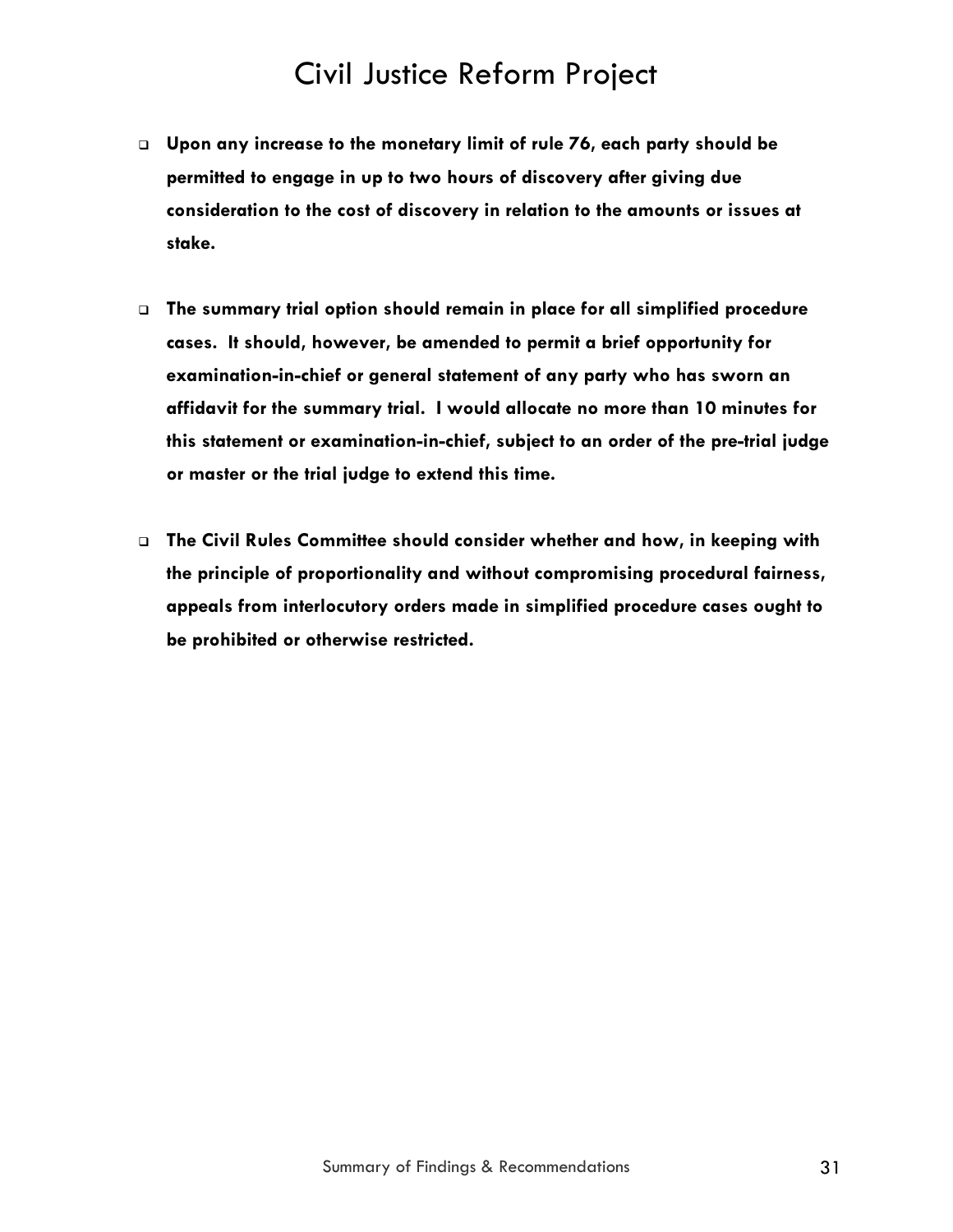#### **5. SUMMARY DISPOSITION OF CASES**

Rule 20 of the Rules of Civil Procedure governs motions for summary judgment. It provides a mechanism in cases where there is "no genuine issue for trial" for all or part of a claim to be disposed of in a summary manner without a full trial. The primary inquiry on a motion for summary judgment is whether there is a dispute over a material fact that requires resolution by trial. The onus rests on the party seeking summary judgment to establish that there is no genuine issue for trial. Specific cost consequences automatically apply where a party seeking summary judgment does not succeed or where a party acted in bad faith or for the purpose of delay.

Rule 21 also provides a mechanism to summarily dispose of an action, either by having questions of law determined prior to trial or by striking out a pleading on the basis that it discloses no reasonable cause of action or defence.

The following four issues were identified during the consultation process:

- i. Whether to change the "no genuine issue for trial" test, or broaden the power of a motions judge on a summary judgment motion, or both.
- ii. Whether the presumptive cost sanctions arising from unsuccessful summary judgment motions should be eliminated.
- iii. Whether a new summary trial mechanism ought to be introduced, similar to British Columbia's rule 18A.
- iv. Whether rule 21 ought to be amended to make it more effective in appropriate cases.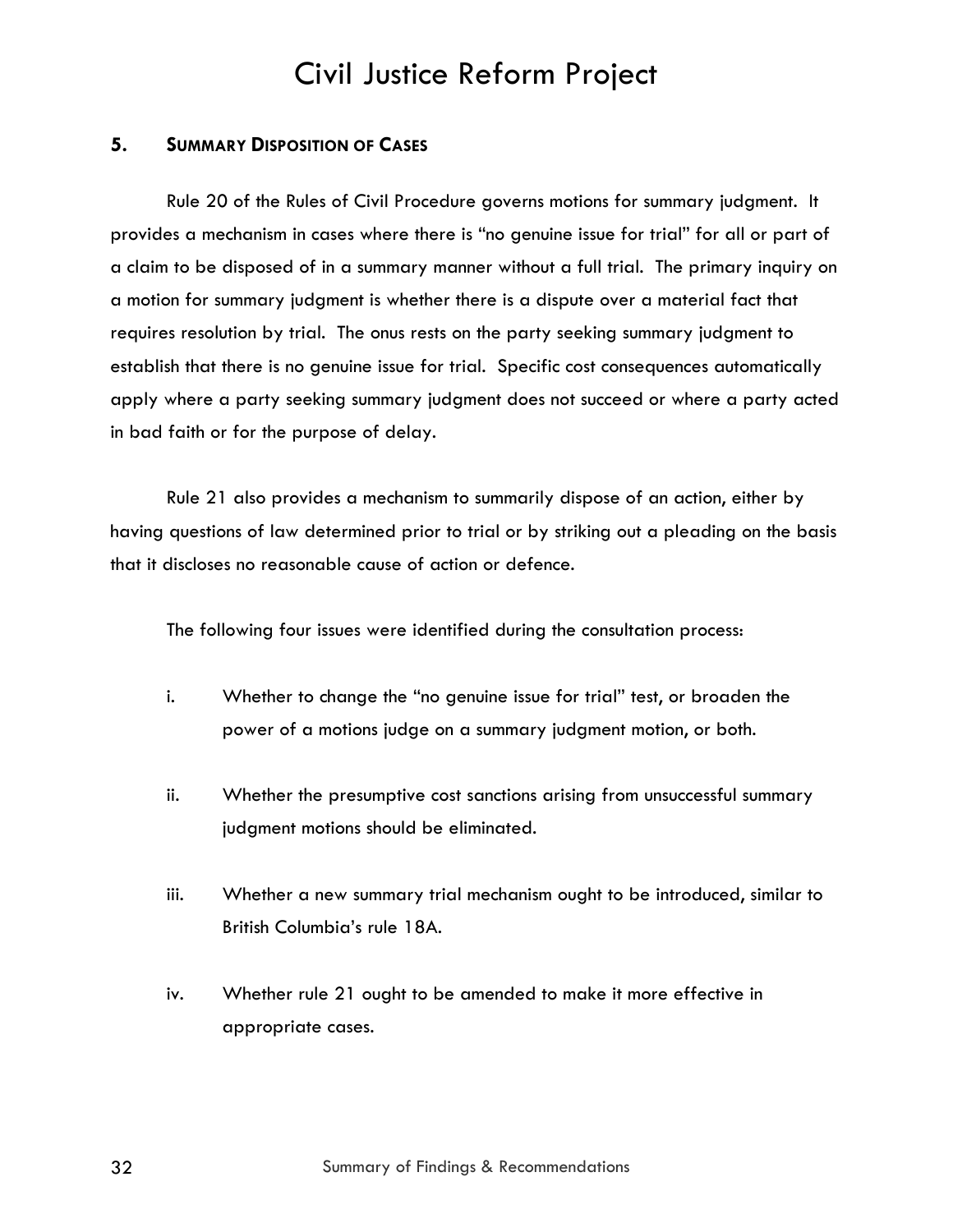*Rule 20 (Summary Judgment) Test* 

Some suggested that the test of "no genuine issue for trial," or at least the court's interpretation of it, ought to be modified to fulfil the basic purpose of rule 20. It was also suggested that the powers of the court hearing a summary judgment motion ought to be expanded to permit greater scope for rule 20 motion judges and masters to grant summary judgment.

There was general agreement that rule 20 is not working as intended. Both lawyers and Superior Court judges said that the Court of Appeal's view of the scope of motion judges' authority is too narrow. Whether this view is correct can be debated. Whether it exists is beyond debate. The cost consequences from a failed summary judgment motion have also been said to be too onerous, deterring many litigants and their counsel from using rule 20.

The bar reported, and ministry statistics confirm, that few summary judgment motions are brought today.[24](#page-60-0) A subcommittee of the Civil Rules Committee has proposed to replace the current "no genuine issue for trial" test to expand the application of rule 20. Several suggested that it is not the test itself, but the court's interpretation of it, that has limited rule 20's effectiveness. Both judges and lawyers noted that responding parties to a summary judgment motion may put facts in dispute if only to present the motion judge with an issue of credibility and to argue that, as a result, a trial is required. I was told that judges might be reluctant to grant summary judgment given the Court of Appeal decisions that say the court's role in determining such motions is narrowly defined.

A distinct minority did not think rule 20 needs any amendment. Some said it should remain a difficult threshold to meet and that the Court of Appeal has properly interpreted the test. The concern was that should the threshold test be set too low, many meritorious

<span id="page-60-0"></span><sup>24</sup> In 2005-06, summary judgment motions were commenced in only 642 of Ontario's 63,251 Superior Court civil cases (1%).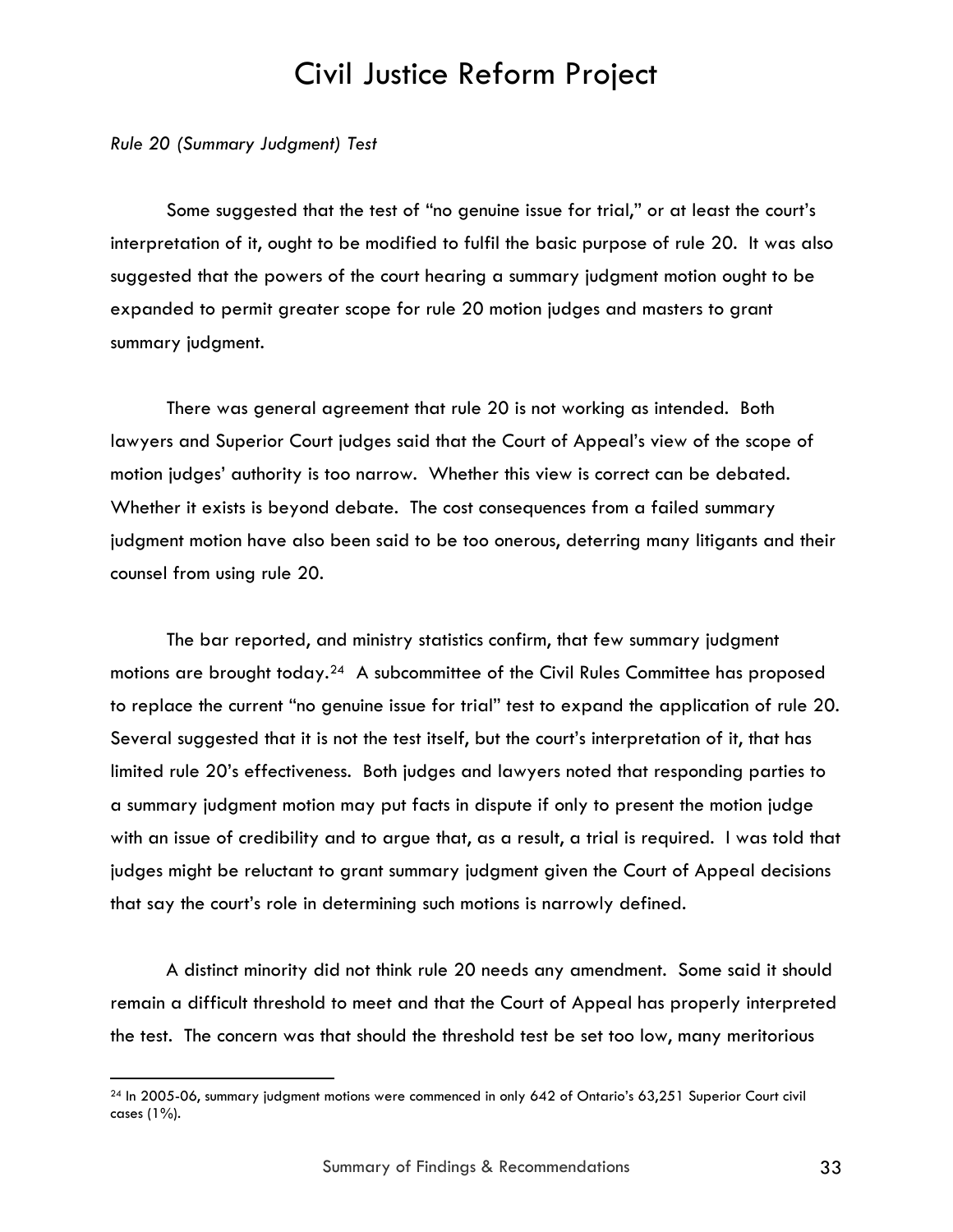claims or defences might be unjustly disposed of too early by way of summary judgment orders. Any new test should not inhibit the ability of parties to successfully bring forward new causes of action or otherwise arrest the development of the common law.

Quite apart from whether any rule 20 change is made, there was a clear call during consultations for an expedited mechanism for the resolution of straightforward disputed facts, other than a full trial. This is the mini-trial option. The mini-trial, with *viva voce* evidence, would be heard by the same judge hearing the summary judgment motion. I note that rule 20.05 already allows for a "speedy trial" of an action, in whole or in part, where summary judgment is refused; however, the speedy trial provisions of rule 20 appear not to be used with any regularity.

No Canadian jurisdiction uses the test of "no real prospect of success" in its summary judgment rule, but it is used in the Civil Procedure Rules (rule 24.2) in England and Wales, which states:

> The court may give summary judgment against a claimant or defendant on the whole of a claim or on a particular issue if ---

- (a) it considers that --
	- i. the claimant has no real prospect of succeeding on the claim or issue; or
	- ii. that defendant has no real prospect of successfully defending the claim or issue; and

(b) there is no compelling reason why the case or issue should be disposed of at a trial.

The courts in England have noted that while the test of "no real prospect of success at trial" can be stated simply, its application in practice is difficult.<sup>25</sup> Other

<span id="page-61-0"></span><sup>&</sup>lt;sup>25</sup> Doncaster Pharmaceuticals Group Ltd and others v Bolton Pharmaceutical Co 100 Ltd. [2006] EWCA Civ 661 at para. 5.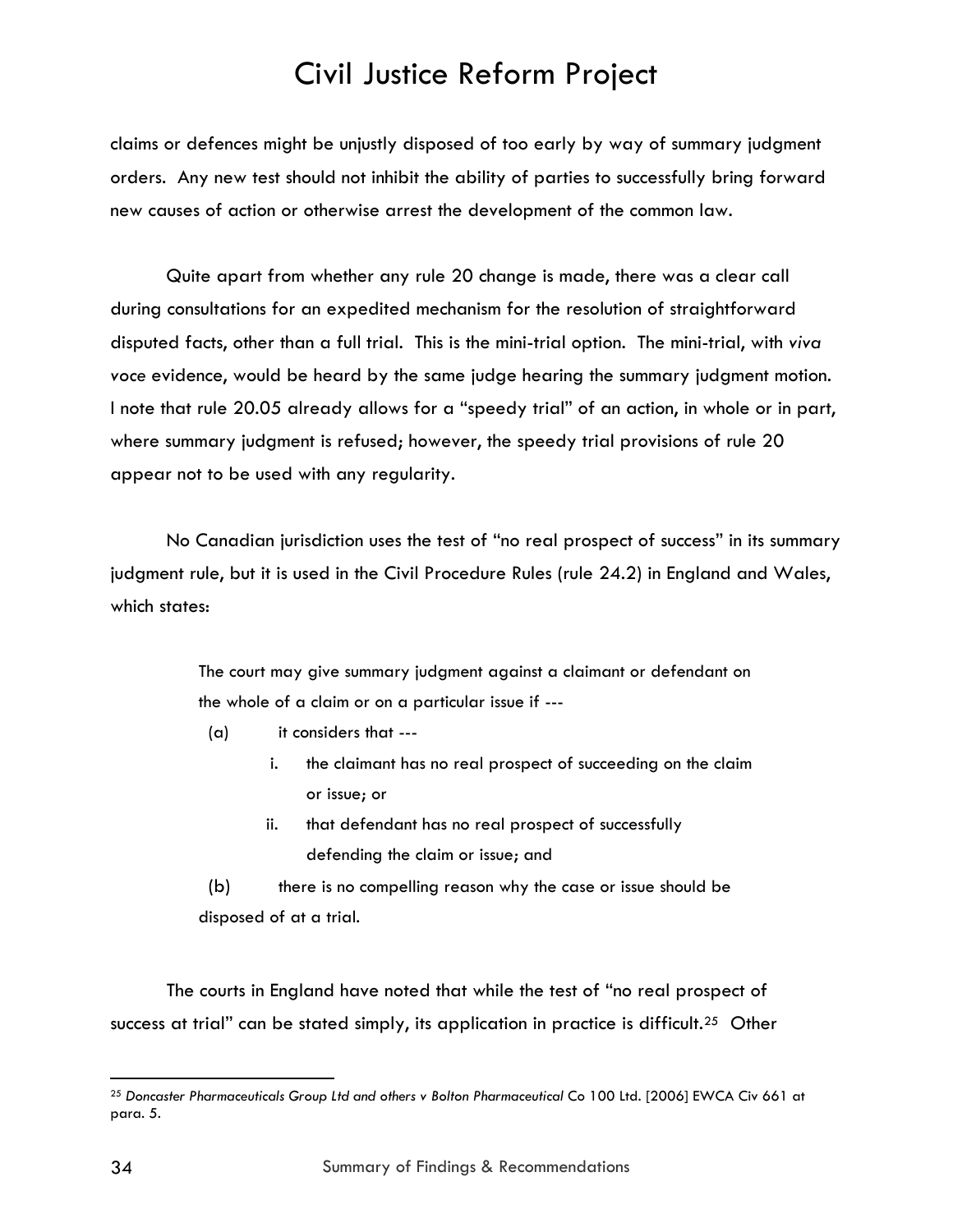English appellate decisions appear to have limited the impact of the rule, for reasons similar to those of the Court of Appeal for Ontario.

Changing the test in rule 20 from "no genuine issue for trial" to "no real prospect of success at trial" would, in theory, reduce the threshold for granting summary judgment. At a minimum, it would signal a more liberal approach to summary judgment motions. Should a test of "no real prospect of success" be adopted in Ontario, it would attract judicial interpretation and case law from England and Wales would likely be relied upon to guide the court. The English case law suggests an interpretation of "no real prospect of success" that is equally restrictive, if not more restrictive than the current "no genuine issue for trial" test and the Court of Appeal's interpretation of it. Accordingly, it seems to me that changing the "no genuine issue for trial" test to "no real prospect of success at trial" may well not work, if the goal is to expand the scope of summary judgment.

Moreover, from my reading of the Court of Appeal's decisions on summary judgment, it is how the court has confined the scope of the powers of a motion judge or master under rule 20, not the "no genuine issue for trial" test itself, that has limited the effectiveness of the rule.

If the objective is to provide an effective mechanism for the court to dispose of cases early where in the opinion of the court a trial is unnecessary after reviewing the best available evidence from the parties, then it seems to me to be preferable to provide the court with the express authority to do what some decisions of the Court of Appeal have said a motion judge or master cannot do. That is, permit the court on a summary judgment motion to weigh the evidence, draw inferences and evaluate credibility in appropriate cases. Therefore, any new rule 20 should provide a basis for the motion judge to determine whether such an assessment can safely be made on the motion, or whether the interests of justice require that the issue be determined by the trier of fact at trial.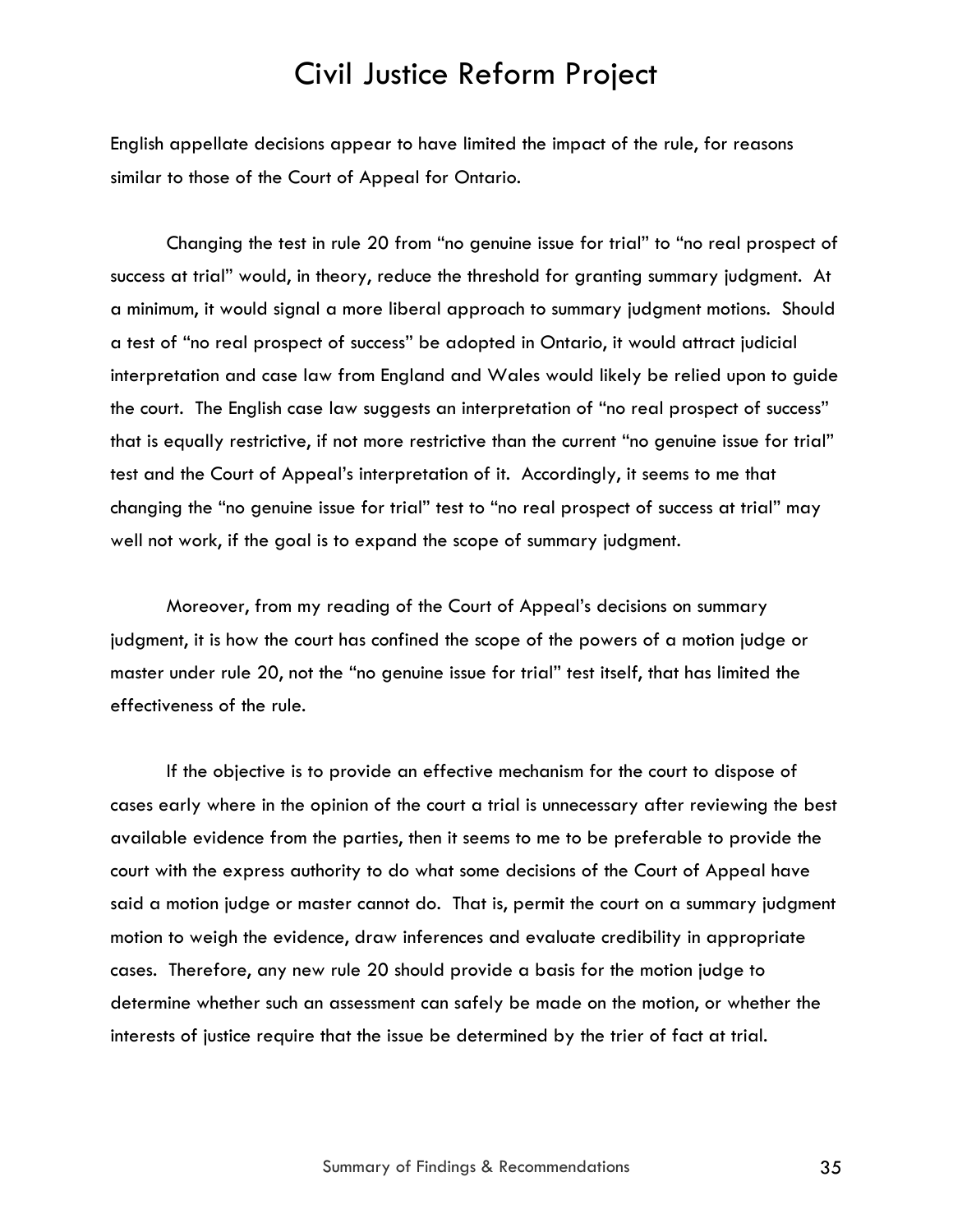As rule 20 matters now stand, the result of a rule 20 motion is binary: the motion is granted and the action ends, or it is dismissed and the parties are on the way to full trial. In my view, there should be more flexibility in the system. Where the court is unable to determine the motion without hearing *viva voce* evidence on discrete issues, the rules should provide for a mini-trial where witnesses can testify on these issues in a summary fashion, without having to wait for a full trial. This can be done in British Columbia through rule 18A. It could be done in Ontario through a similar rule, i.e., by amending rule 20.

As noted, at the conclusion of a summary judgment motion, subrule 20.05(1) already confers on the court the power to order matters to proceed to trial "forthwith" on a list of cases requiring speedy trial. In my view, amendments to rule 20 ought to be made to permit the court, as an alternative to dismissing a summary judgment motion, to direct a "mini-trial" on one or more discrete issues forthwith where the interests of justice require *viva voce* testimony to allow the court to dispose of the summary judgment motion. The same judge hearing the motion would preside over the mini-trial.

#### *Presumptive Cost Sanctions in Unsuccessful Summary Judgment Motions*

Rule 20.06 provides for substantial indemnity costs against a moving party who is unsuccessful in obtaining summary judgment. Where the moving party obtains no relief, the court shall fix the opposite party's costs on a substantial indemnity basis unless the court is satisfied that the making of the motion, although unsuccessful, was nevertheless reasonable.[26](#page-63-0) Substantial indemnity costs may also be imposed where the court finds that any party to a motion for summary judgment has acted in bad faith or primarily for the purpose of delay.[27](#page-63-1) Given the potentially significant cost consequences of an unsuccessful summary judgment motion, there is a concern that rule 20 is not being used in cases where it ought to be.

<span id="page-63-0"></span><sup>26</sup> Ontario Rules, r. 20.06(1).

<span id="page-63-1"></span><sup>27</sup> Ontario Rules, r. 20.06(2).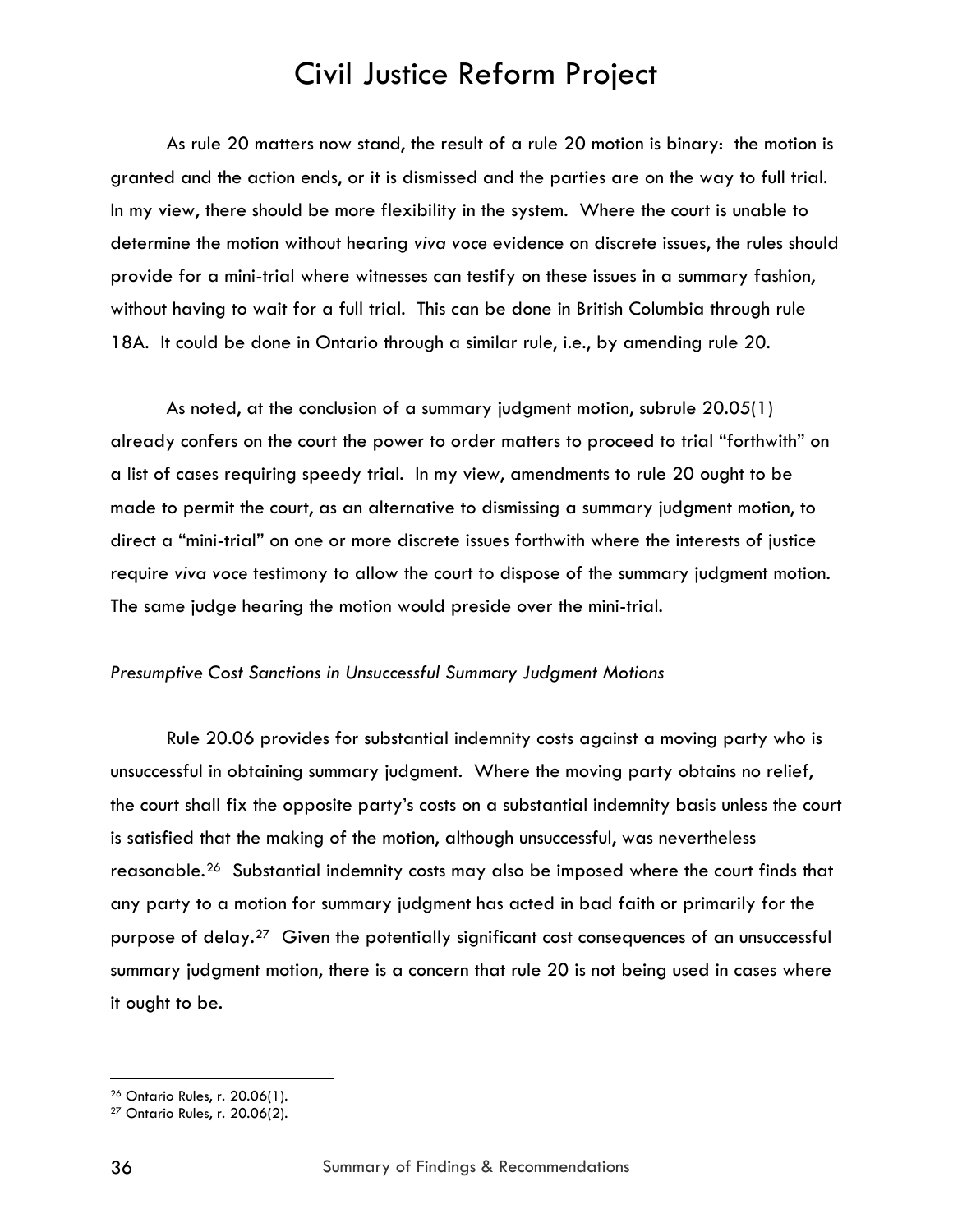In New Brunswick, the Northwest Territories, Nunavut and Prince Edward Island, there is a presumption of substantial indemnity costs against an unsuccessful moving party similar to Ontario's.<sup>[28](#page-64-0)</sup> No other Canadian jurisdiction has adopted a similar presumption.

 Many of those consulted thought the presumption of substantial indemnity costs should be eliminated. It was seen to be a key deterrent to bringing a summary judgment motion. At the Advocates' Society Policy Forum the presumption of substantial indemnity costs was seen to be unfair.[29](#page-64-1)

 I think that there is merit in making it clear within rule 20 that substantial indemnity costs may be awarded by the court where it is of the opinion that any party has acted unreasonably in bringing or responding to a summary judgment motion, or where a party has acted in bad faith or for the purpose of delay. In light of the significant costs associated with summary judgment motions, there ought to be some clear deterrent within rule 20 itself for those who wish to use summary judgment as a litigation tactic or who wish to use rule 20 to unduly delay the final resolution of the case. However, substantial indemnity costs should not be presumptive. Motion judges, I think, will have little difficulty in deciding whether substantial indemnity costs are appropriate in the circumstances of the motion.

#### *New Summary Trial Mechanism*

In addition to summary judgment and the mini-trial option previously discussed, a summary trial rule such as British Columbia's Rule 18A may provide an effective tool for the final disposition of certain cases on affidavit and documentary evidence alone. A significant number of actions in that province are tried under that rule. Unless the Civil

<span id="page-64-0"></span><sup>&</sup>lt;sup>28</sup> New Brunswick Rules, r. 22.06(1); PEI Rules, r. 20.06(1); Rules of the Supreme Court of the Northwest Territories, Regulation 010-96, r. 180(1) [hereinafter NWT Rules].

<span id="page-64-1"></span><sup>29</sup> The Advocates' Society, *Streamlining the Ontario Civil Justice System: A Policy Forum, Final Report*, (The Advocates' Society: March 2006) at 9, online: The Advocates' Society [<http://www.advocates.ca/pdf/Final\\_Report.pdf](http://www.advocates.ca/pdf/Final_Report.pdf)>.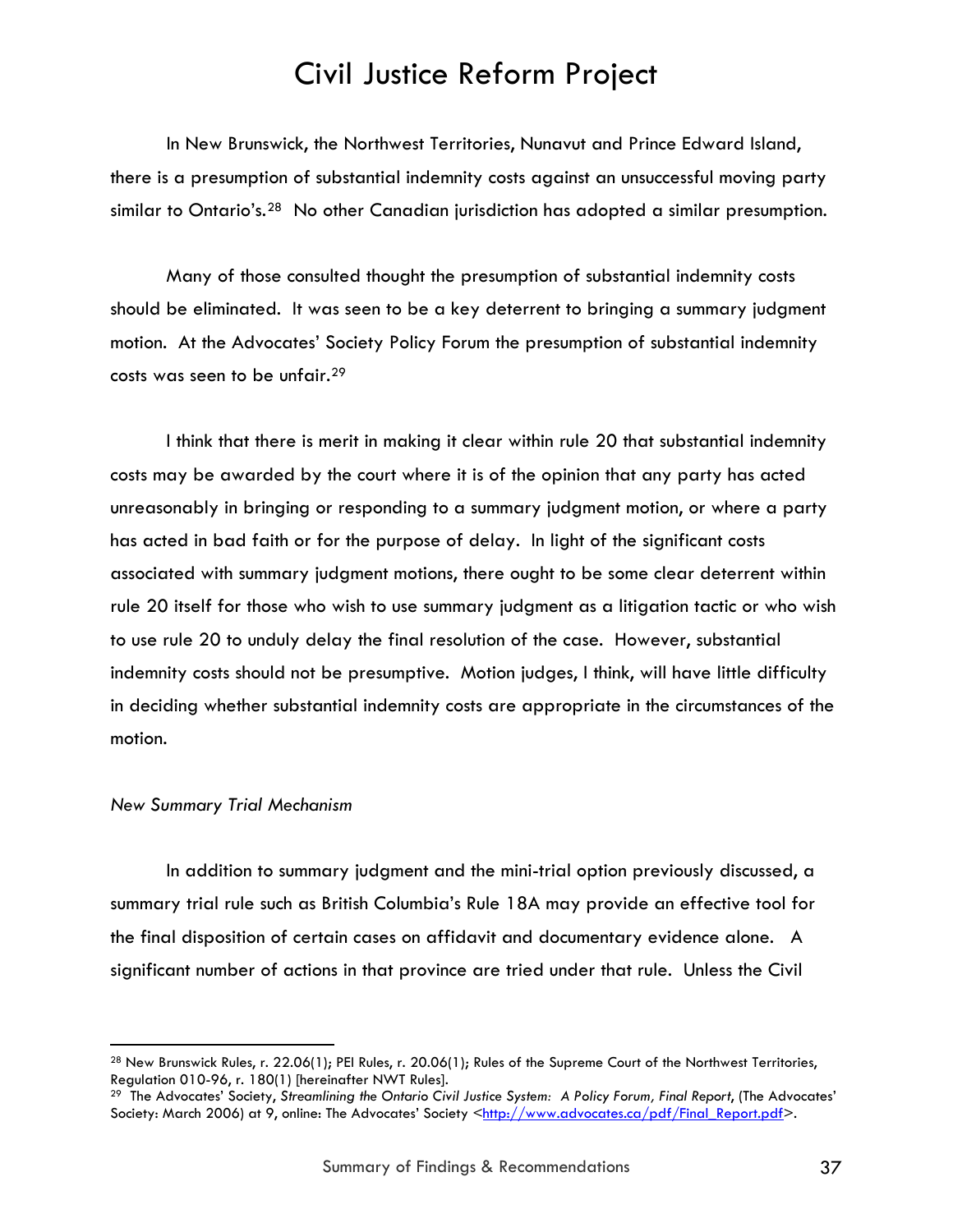Rules Committee concludes otherwise, I see no valid reason why Ontario should not import the text of British Columbia's rule 18A.

British Columbia's rule 18A allows a court to grant judgment in cases where there is an issue on the merits "unless the court is unable, on the whole of the evidence before it, to find the facts necessary to decide the issues of fact or law" or unless "the court is of the opinion that it would be unjust to decide the issues on the application."[30](#page-65-0) Affidavit and other documentary evidence, including evidence taken on an examination for discovery and written statements of an expert's opinion, may be used. The court may, at a preliminary hearing for directions, order cross-examination on affidavit evidence "either before the court or before another person as the court directs."[31](#page-65-1)

If the court is unable to grant judgment at the summary trial on the affidavit and documentary evidence alone, it may make a variety of orders to expedite the trial of the case (e.g., interlocutory applications to be brought within a fixed time, agreed statement of facts to be filed within a fixed time, a discovery plan with fixed timelines, and fixed duration of examinations for discovery).[32](#page-65-2) The court also has the power to adjourn or dismiss the summary trial application, before or at the hearing of the application, where "the issues raised are not suitable for disposition under this rule" or "the summary trial will not assist the efficient resolution of the action."[33](#page-65-3)

British Columbia's rule 18A has been very well received and is said to be successful. As noted by one commentator in British Columbia, "[N]ot since the introduction of the summary trial under rule 18A has such a versatile and useful tool been placed in the hands of litigators wishing to have a civil dispute of modest dimensions adjudicated in a speedy, comparatively inexpensive, yet just manner….When Rule 18A was first introduced, no one could have imagined the way, and the extent to which, it would change (for the good) the

<span id="page-65-0"></span><sup>&</sup>lt;sup>30</sup> B.C. Supreme Court Rules, B.C. Reg. 221/90, r. 18A(11) [hereinafter, BC Rules].<br><sup>31</sup> BC Rules, rule 18A(10).

<span id="page-65-1"></span>

<span id="page-65-2"></span><sup>32</sup> BC Rules, rule 18A(13).

<span id="page-65-3"></span><sup>33</sup> BC Rules, rule 18A(8).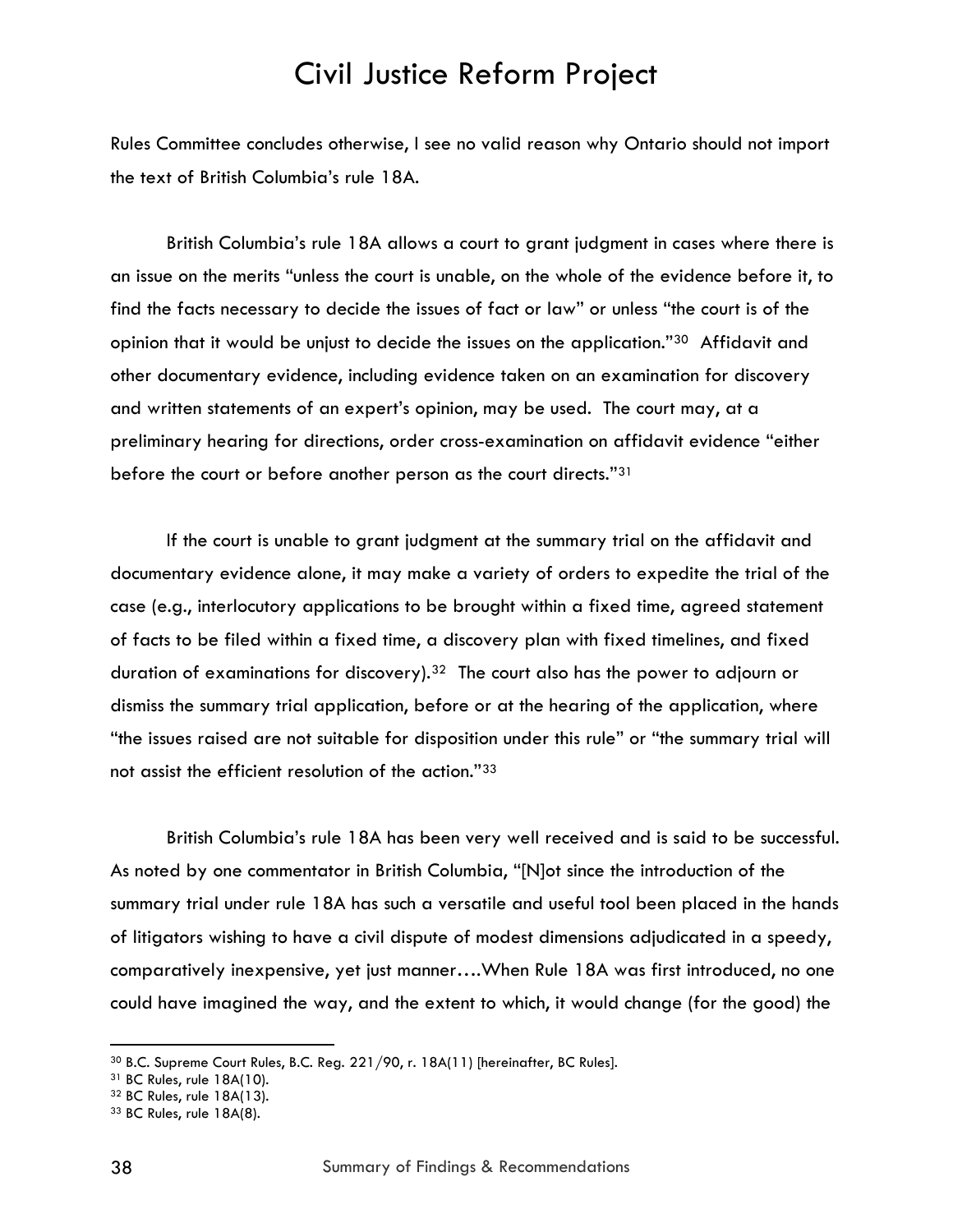practice of civil litigation in the province.["34](#page-66-0) Indeed, the British Columbia rule is being employed in 60% of cases; however, a similar rule in Alberta is not yet widely used.<sup>[35](#page-66-1)</sup>

Rule 18A was not an immediate success in British Columbia. When it was first introduced, it was designed to provide a motion judge with a mechanism to decide disputed questions of fact that would otherwise be an impediment to a successful summary judgment motion. Initially, there were a large number of rule 18A applications, which created delays. However, it now appears the benefits of the rule are being felt and there are no calls to reform it.[36](#page-66-2)

Alberta also has a summary trial procedure,[37](#page-66-3) which is largely based on British Columbia's rule 18A. Prince Edward Island and Saskatchewan have a summary trial procedure, although it is limited to actions governed by their simplified procedure as in Ontario under rule 76.[38](#page-66-4) Manitoba does not have an express summary trial rule. However, where the court finds a genuine issue for trial on a summary judgment motion, the judge may, in his or her discretion, conduct a trial on affidavit evidence and grant judgment "unless the judge is unable on the whole of the evidence before the court on the motion to find the facts necessary to decide the questions of fact or law, or it would be unjust to decide the issues on the motion."[39](#page-66-5)

Summary trial mechanisms were recommended by the CBA Systems of Civil Justice Task Force and commented on with approval at the Advocates' Society's Policy Forum in March 2006. The benefits of adopting a new summary trial rule include:

<span id="page-66-1"></span><span id="page-66-0"></span><sup>&</sup>lt;sup>34</sup> Vancouver Bar Association, The Advocate (Volume 61, Part 2 (March 2003)) at 169-170.<br><sup>35</sup> Alberta Law Reform Institute, "*Alberta Rules of Court Project - Summary Disposition of Actions,*" Consultation<br>Memorandum 12.1

<span id="page-66-2"></span><sup>&</sup>lt;sup>36</sup> See comments of Madam Justice Koenigsberg, referenced in the Advocates' Society, Final Report: Streamlining the *Ontario Civil Justice System* (Toronto) pg. 6. 37 Alberta Rules, r. 158.

<span id="page-66-3"></span>

<span id="page-66-4"></span><sup>&</sup>lt;sup>38</sup> PEI Rules, r. 75.1.11; Saskatchewan Queens' Bench Rules, Part 40 [hereinafter Saskatchewan Rules].<br><sup>39</sup> Manitoba Rules, r. 20.03(4).

<span id="page-66-5"></span>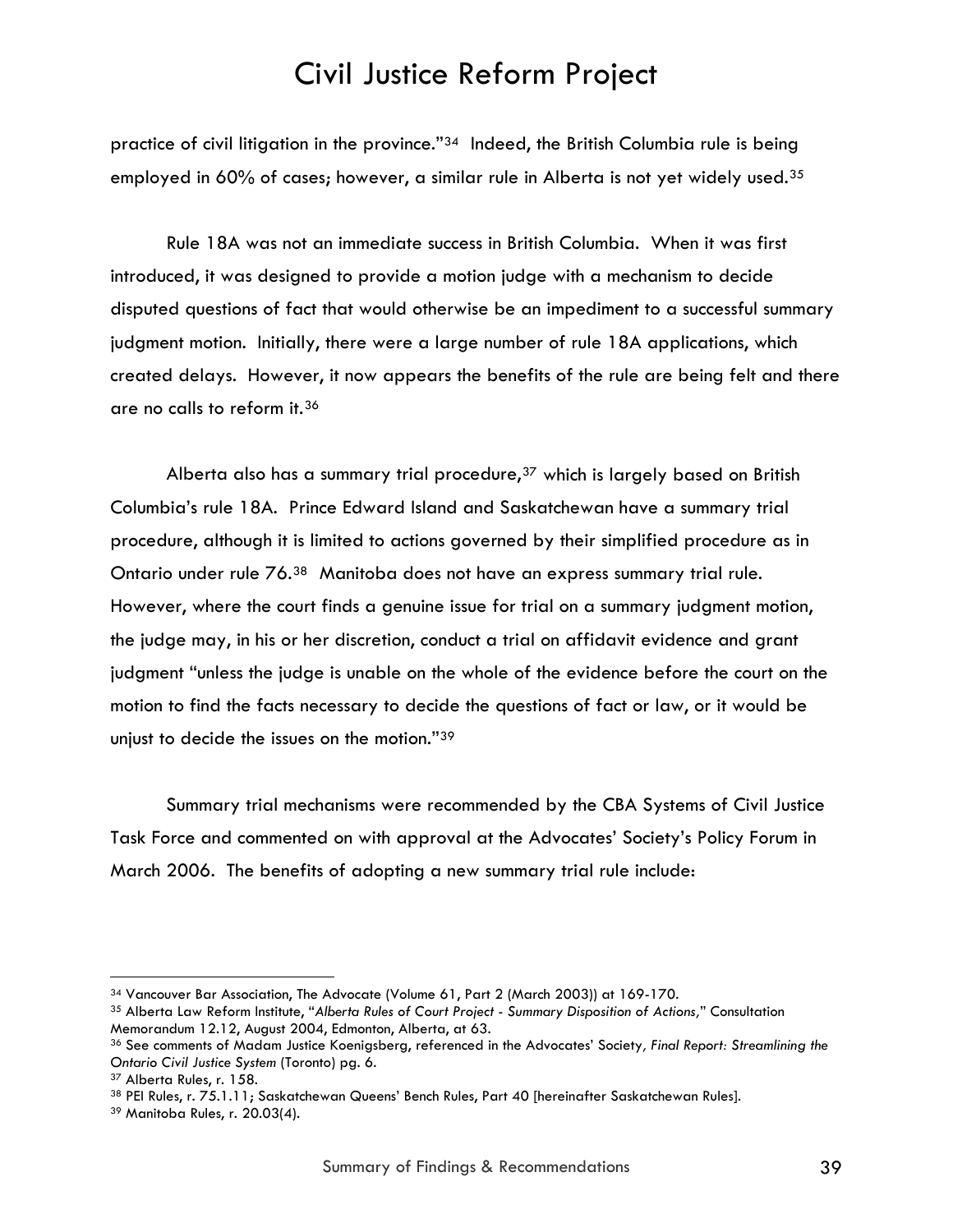- **Proportionality:** It would create a new mechanism for the final disposition of noncomplex cases in a summary manner, where a full *viva voce* trial is not warranted given the amounts or issues at stake. If brief *viva voce* evidence on a discrete issue is required, the motion judge as trial judge can hear that evidence.
- **Delay and cost reduction:** Where appropriate, the court may finally dispose of a case early without the delay and costs associated with other pre-trial steps (e.g., motions, discoveries, mediation). If discoveries have been completed, the transcripts will be part of the evidentiary record.
- **Final early disposition, with a resulting decrease in the number of cases on trial lists:** Currently, where a summary judgment motion is unsuccessful, the case proceeds to trial. A summary trial would finally and quickly dispose of the action without a full trial. This will reduce the number of cases on the trial list. Judgments from summary trials would be final, subject to appeal.
- **Greater access for unrepresented litigants:** Since evidence will largely be by way of affidavit and other documentary evidence, unrepresented litigants will have a forum to resolve their case and have their "day in court," without the need to be trained in the complexities of trial processes and the applicable rules of evidence. Also, matters may be resolved earlier at a forum before a judicial officer, with corresponding savings in time that judges and opposing counsel might otherwise spend trying to accommodate unrepresented litigants in the steps leading up to trial.
- **Flexibility:** Certain cases may not be appropriate for a summary trial determination, and a full trial with *viva voce* evidence may be needed. The objective of this rule is not to eliminate trials. Any new rule should ensure access to a full trial where a case is not suitable for a summary trial determination.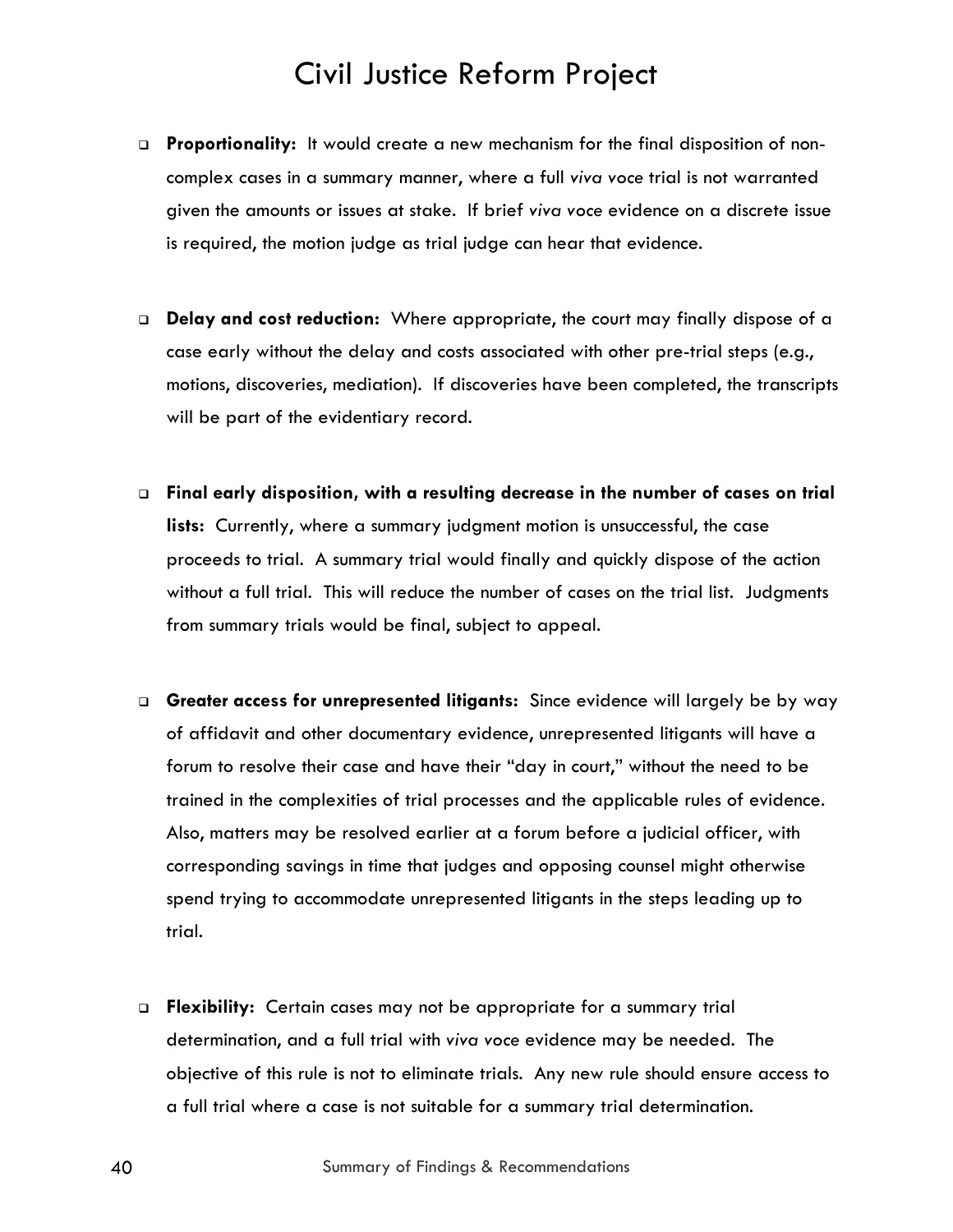Jurisprudence from B.C. and Alberta already exists as to when a case is appropriate for determination by way of summary trial, which will likely provide guidance to the Ontario courts.

#### *Rule 21(Determination of an Issue Before Trial)*

Rule 21 provides a further mechanism to summarily dispose of an action either by having questions of law determined prior to trial or by striking out a pleading on the basis that it discloses no reasonable cause of action or defence. The test on a rule 21 motion is whether it is "plain and obvious" that the claim cannot succeed.

Two concerns were identified with respect to the operation of rule 21. The first is the apparent tendency of the court to repeatedly grant leave to amend pleadings, rather than to strike them in appropriate cases. The second is the "plain and obvious" test. Some suggested that this test be amended to make it easier for the court to strike pleadings at an early stage.

I am not persuaded that a change to the "plain and obvious" test under rule 21 is required. Rule 21 serves a different purpose than rule 20: its objective is to eliminate at the outset those cases where the claim or defence will fail because it discloses no recognized or accurately pleaded cause of action or defence. From an access to justice perspective, I am concerned about making it too easy to dispose of cases too early in the litigation process through a more lenient test.

The practical problem with rule 21 motions, it was said, is that the court tends to regularly permit litigants to amend pleadings, instead of striking the claim or defence. This may happen after repeated motions to strike before several judicial officials. In my view the solution is, where practicable, to have the same judicial officer who grants leave to amend a pleading preside over any subsequent rule 21 motions involving the same pleading.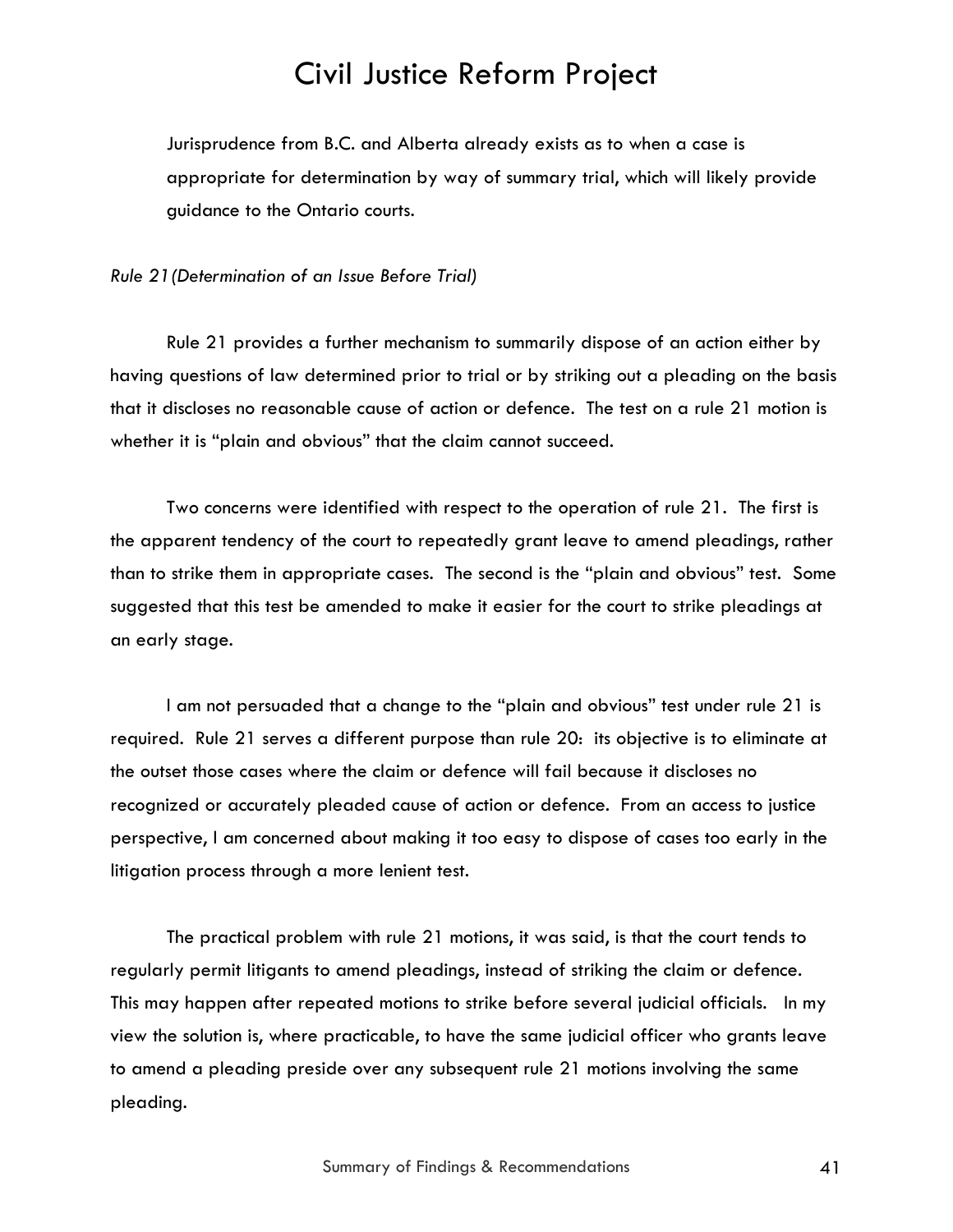#### **Recommendations (Summary Disposition of Cases)**

- **Do not amend the test of "no genuine issue for trial" in rule 20.**
- **Amend rule 20 to expressly confer on a motion judge or master the authority to weigh evidence, evaluate credibility and draw any reasonable inference from the evidence and documents filed, including adverse inferences where a party fails to provide evidence of persons having personal knowledge of contested facts. This power, however, ought not to be exercised where the interests of justice require that the issue be determined at trial.**
- **Amend rule 20 to permit the court to direct a "mini-trial" on one or more issues, with or without** *viva voce* **evidence, where the interests of justice require a brief trial to dispose of the summary judgment motion. The same judicial official hearing the summary judgment motion would preside at the "mini-trial."**
- **Eliminate the presumption of substantial indemnity costs against an unsuccessful moving party in a summary judgment motion in rule 20.06. Replace it with a rule conferring permissive authority on the court to impose substantial indemnity costs where it is of the opinion that any party has acted unreasonably in bringing or responding to a summary judgment motion, or where a party has acted in bad faith or for the purpose of delay.**
- **Adopt a new summary trial mechanism, similar to rule 18A in British Columbia.**
- **Confer on a judge hearing a summary judgment motion the authority to convert an unsuccessful summary judgment motion to a summary trial application for cases appropriate for summary trial determination. The judge should also be vested with the necessary powers to make appropriate trial management orders so as to get the case ready for summary trial determination.**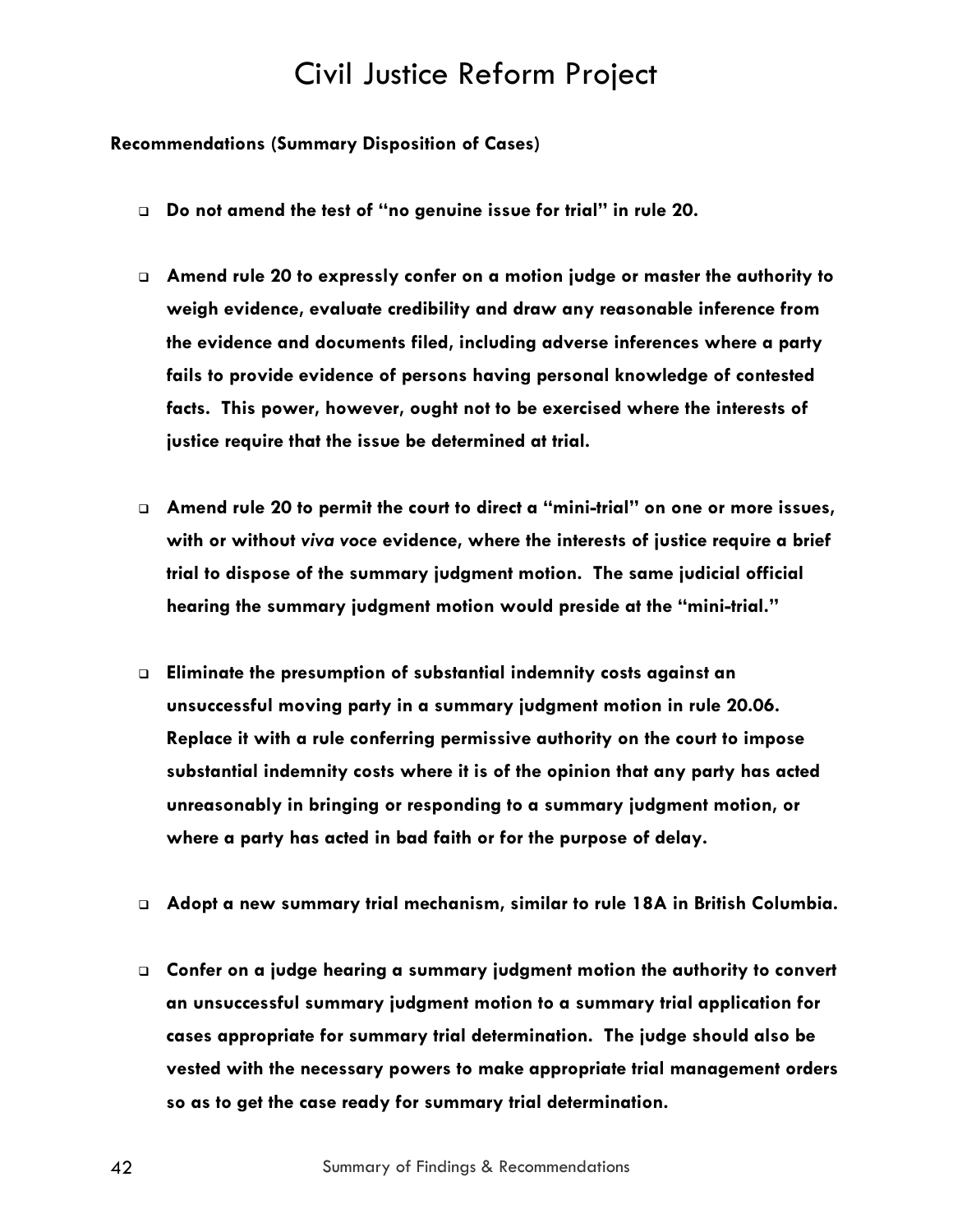**Where practicable, the same judicial officer who grants leave to amend a pleading should preside over any subsequent rule 21 motions involving the same pleading.**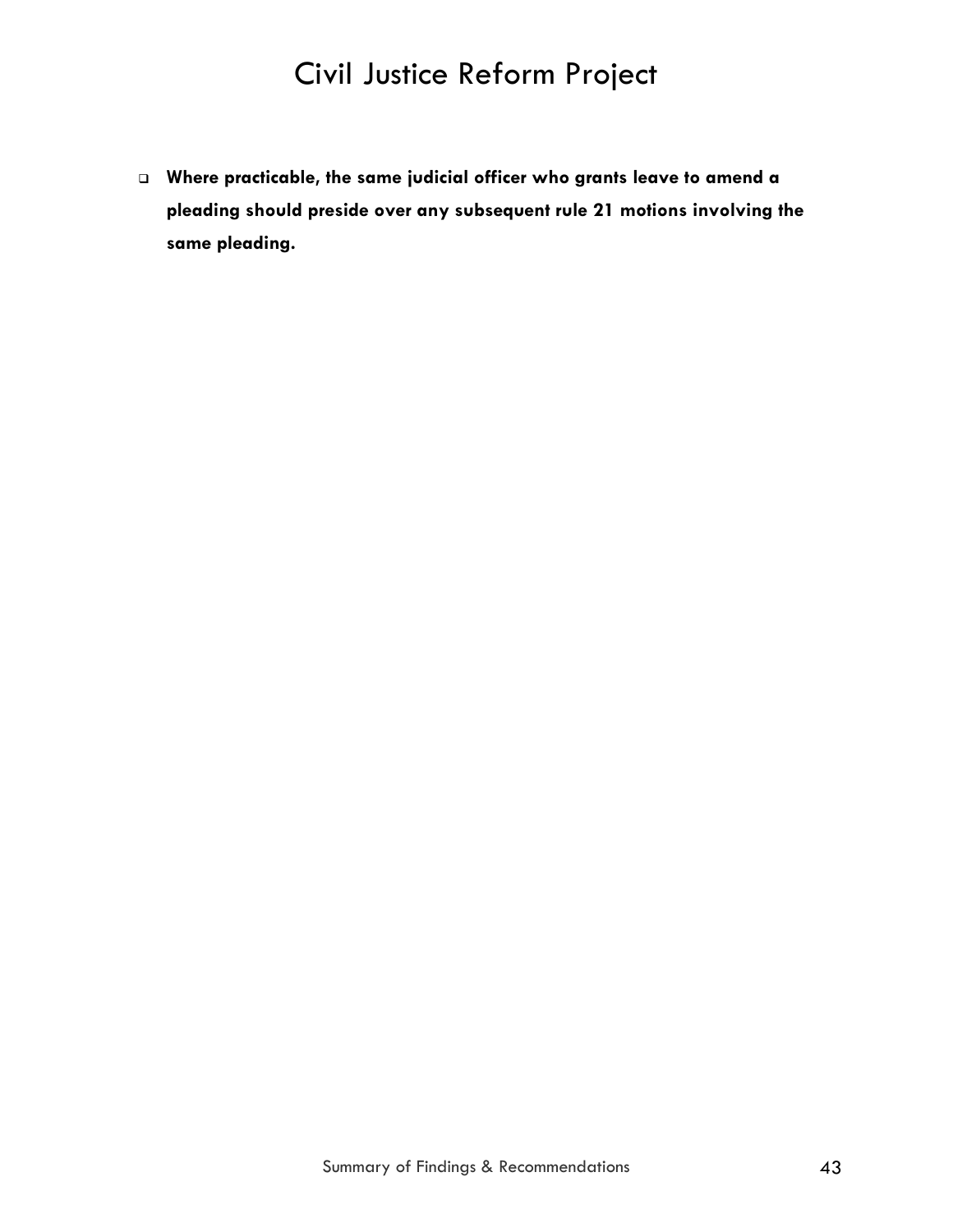#### **6. UNREPRESENTED LITIGANTS**

Recent media articles and speeches by senior members of the judiciary have reported a growing incidence of unrepresented litigants in Ontario's civil justice system. This view was shared by many lawyers, judges and court administrators with whom I met during consultations. However, no formal study has been conducted on the number of unrepresented litigants, their socioeconomic profile, the nature of the legal problems they face and the gaps in serving them. I am advised that the Ministry of the Attorney General is undertaking efforts to collect statistics on the number of unrepresented civil litigants in Ontario courts.

During the course of this Review, I heard several explanations as to why there are more unrepresented litigants, assuming this to be true, such as: the rising cost of legal fees making representation out of reach for low and middle-class Ontarians; the prevalence of a "do-it-yourself" attitude among some litigants; and litigants seeking to pursue a claim or defence on their own, despite the advice of formerly retained counsel. I also heard from judges, lawyers and court administrators about the unique challenges and problems they face when dealing with a case involving unrepresented litigants.

Whatever the cause and impact of unrepresented litigants on the civil justice system may be, I am of the view that the civil justice system must exist to serve members of the public – whether represented or not. The solution, in my mind, is not to create additional barriers to inhibit or restrict access to the system. Rather, a reasonable modicum of resources and assistance ought to be made available to assist those with legal problems who cannot afford counsel or choose not to retain counsel, to permit them to more easily represent themselves in a system that can be foreign and complex for those without formal legal training. At a minimum, they should be able to obtain basic information about the civil justice system and early summary advice as to whether it makes sense to pursue or defend a case.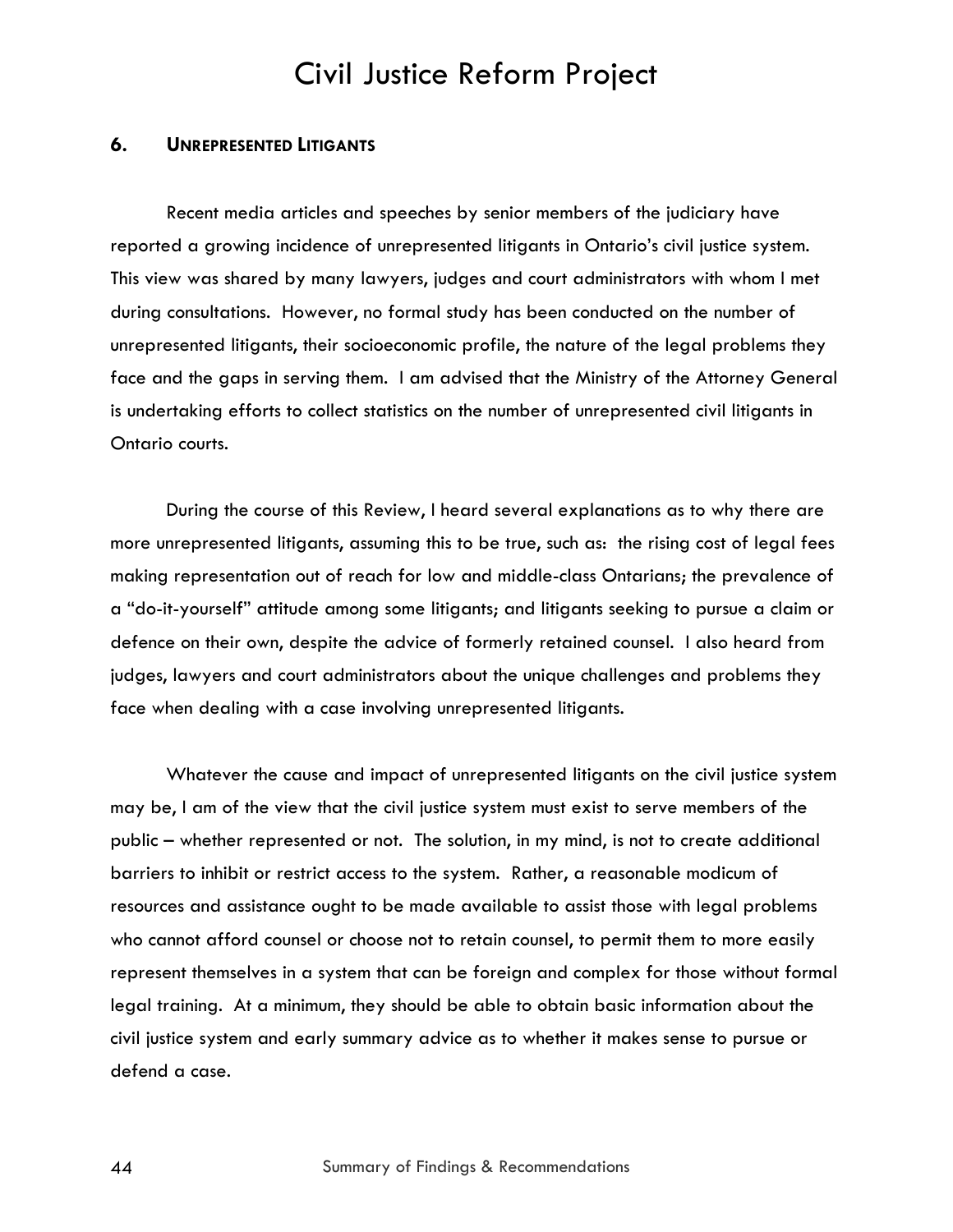#### *Assessment of Unrepresented Litigants' Needs*

In at least four other Canadian jurisdictions (Alberta, British Columbia, Nova Scotia, Quebec), studies have been conducted on the needs of unrepresented litigants and how to meet them. Depending on the study, they provide information about the profile of unrepresented litigants, the nature of the legal problems they face or present to other users of the system, where gaps exist in legal services and how services may be improved.

In my view, a similar needs assessment ought to be conducted in Ontario. Information obtained would be invaluable in improving access to justice and developing a strategy to respond to the unrepresented. It would permit limited resources to be targeted to those areas where the greatest procedural, substantive or geographic needs have been identified, and make it possible to prioritize improvements accordingly. It would also shed light on the best means of making legal information and resources available and communicating their existence to the public.

In some instances, litigants need early advice on the substantive merits of a claim or defence. Such advice may inform a decision to pursue or defend an action. For others, minimal guidance and direction to appropriate resources may be all that is needed. Some may be able to pursue their case through the Small Claims Court without representation. In other, more complex matters before the Superior Court of Justice, the services of a lawyer may be required. The issue then is how to provide legal assistance that is responsive to litigants' needs and cost-effective in a civil justice system that must operate in a world of limited resources.

As matters now stand, limited help is available to those with civil legal problems who cannot afford a lawyer. With the exception of a very few civil legal aid certificates, Legal Aid Ontario does not provide assistance to litigants with civil disputes before Ontario's courts. In 2004, the *Solicitors Act* was amended to permit contingency fee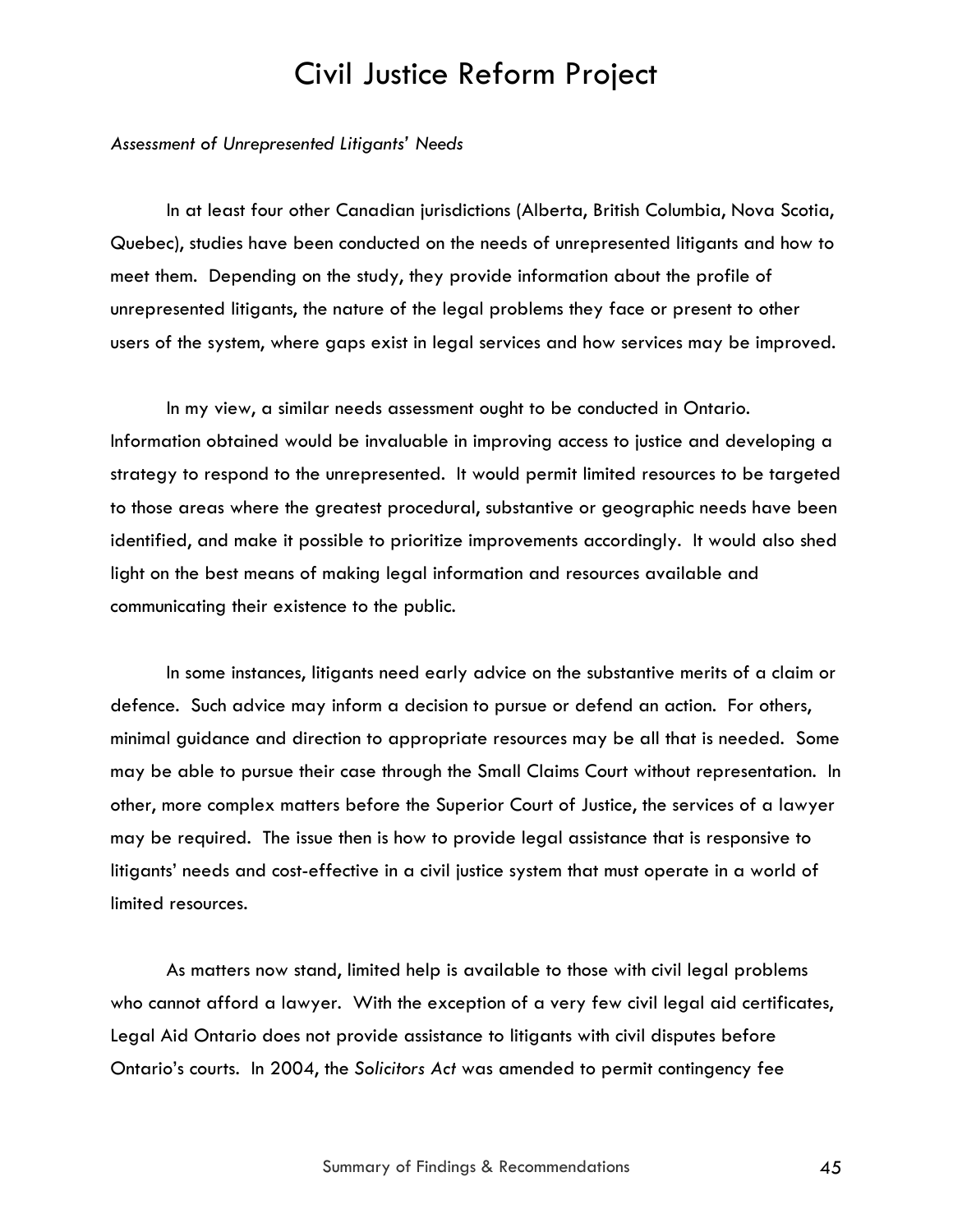arrangements in Ontario.[40](#page-73-0) The contingency fee arrangement is used in almost all personal injury litigation. It has limited use in other litigation. The Law Society of Upper Canada, through the Lawyer Referral Service, will supply an applicant with the name of a lawyer who will provide up to a half hour free consultation in a specified area of the law. However, given the 30-minute time period, there are obvious limits on the benefits this commendable initiative may deliver.

#### *Improving Information Resources for Civil Litigants*

The Ministry of the Attorney General and the Court of Appeal have produced various resources and step-by-step guides to help litigants understand the processes and procedures in the Small Claims Court, the Superior Court of Justice and the Court of Appeal. The most helpful are the Small Claims Court Guides, which are available at court locations and on the ministry's website and provide step-by-step plain language explanations. The material relating to proceedings before the Superior Court of Justice and the Court of Appeal could benefit from additional detail and plain language, to better assist litigants. What is also missing is plain-language material for the public on the civil justice system generally and on substantive areas of the law that commonly affect unrepresented litigants. Moreover, the material that is available may not be accessible or its existence may not be well known to the general public. I accordingly recommend improvements in these areas.

#### *Pro Bono Services*

Other initiatives have been undertaken in recent years to respond to the plight of the unrepresented. Pro Bono Law Ontario (PBLO), a charitable organization that creates opportunities for lawyers to provide pro bono legal services to persons of limited means, was created in 2002. Since it opened, it has created approximately 30 pro bono projects in Ontario, with two projects targeted at assisting those with civil legal problems: the

<span id="page-73-0"></span><sup>40</sup> R.S.O. 1990, c. S.15, s. 28.1.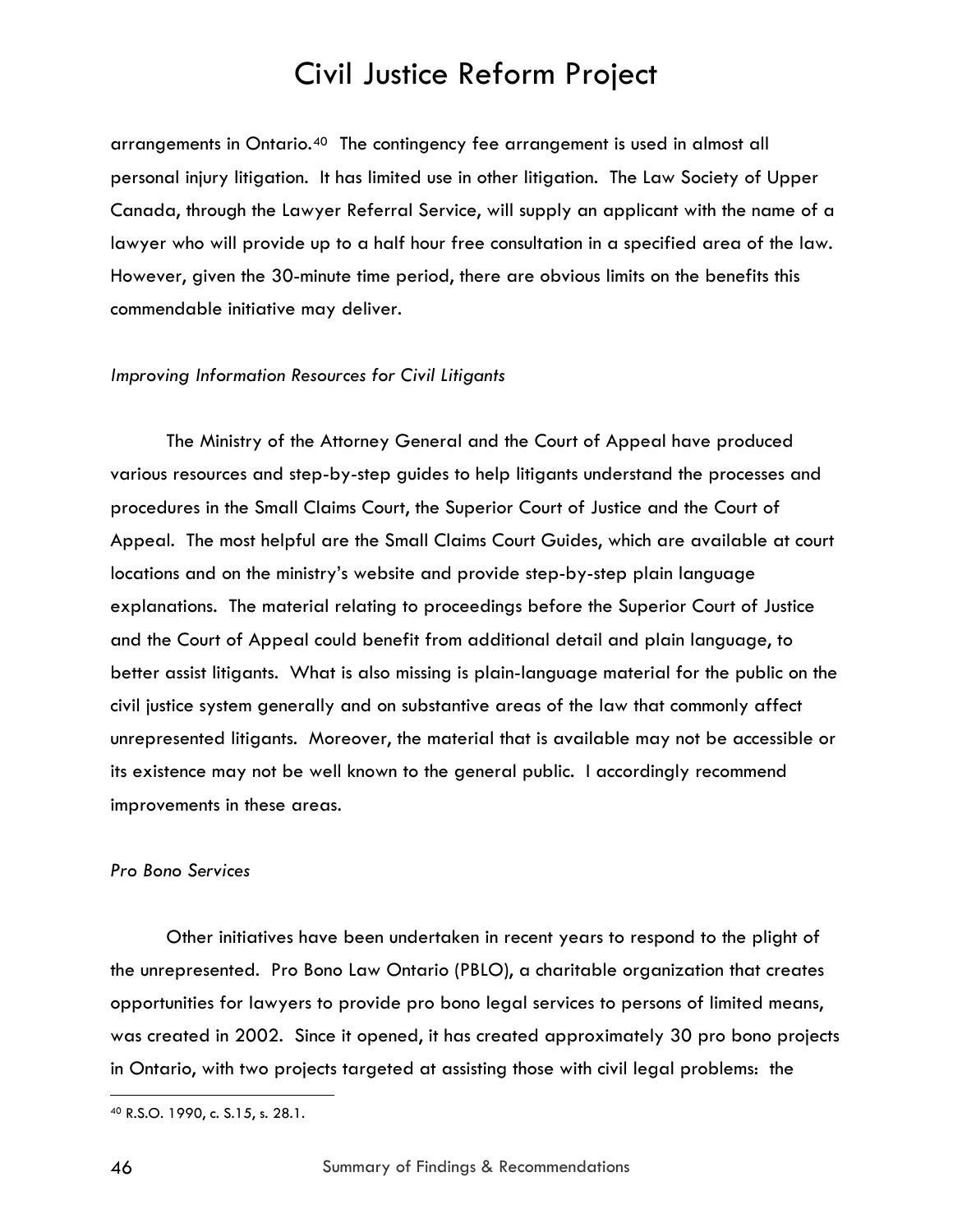Toronto Small Claims Court Pro Bono Duty Counsel Project, and the Appeals Assistance Project in the Divisional Court and Court of Appeal. Both connect volunteer pro bono lawyers with litigants of limited means in those courts.

Many lawyers have also responded to the call. Either through participation in formal pro bono projects or through individual representation on pro bono files, it appears to me that lawyers and law firms are providing more pro bono services than they have in the past. I note, however, that not all Ontario lawyers can afford to take on pro bono files. It is a financial reality that the larger Toronto firms can better afford to offer pro bono services. This may well make the firm more marketable to articling students and younger lawyers who want an opportunity for first-hand experience in having carriage of an action or defence. In smaller communities, lawyers provide assistance to those who cannot afford the full cost of legal services. As one lawyer from a smaller Ontario community said: "I already do a lot of pro bono work. It's called my accounts receivable." And according to a 2005 *Canadian Lawyer* survey, more lawyers are adopting innovative billing structures, such as contingency, flat fees and sliding scale fees.<sup>[41](#page-74-0)</sup>

I agree that pro bono services cannot adequately respond to all of the needs of unrepresented litigants. I do not think that imposing mandatory pro bono quotas or greater regulation of fees charged by lawyers is the solution. Market forces and the lawyers' sense of public duty will drive the amount of pro bono services that any one lawyer can offer and the fees he or she may charge. A recommendation to regulate these areas would have a chilling effect on the spirit of volunteerism that appears to be growing among the bar. I prefer to leave it to the Law Society of Upper Canada to examine these issues, should it see fit to do so. However, I encourage Ontario lawyers to continue to offer pro bono services and innovative billing options to enhance access to justice.

On the subject of legal aid in civil cases, there has been a healthy debate on the extent to which parties to a private civil dispute should be entitled to a government

<span id="page-74-0"></span><sup>41</sup> Kirsten McMahon, "The Going Rate 2005" *Canadian Lawyer* (June 2005) at 25.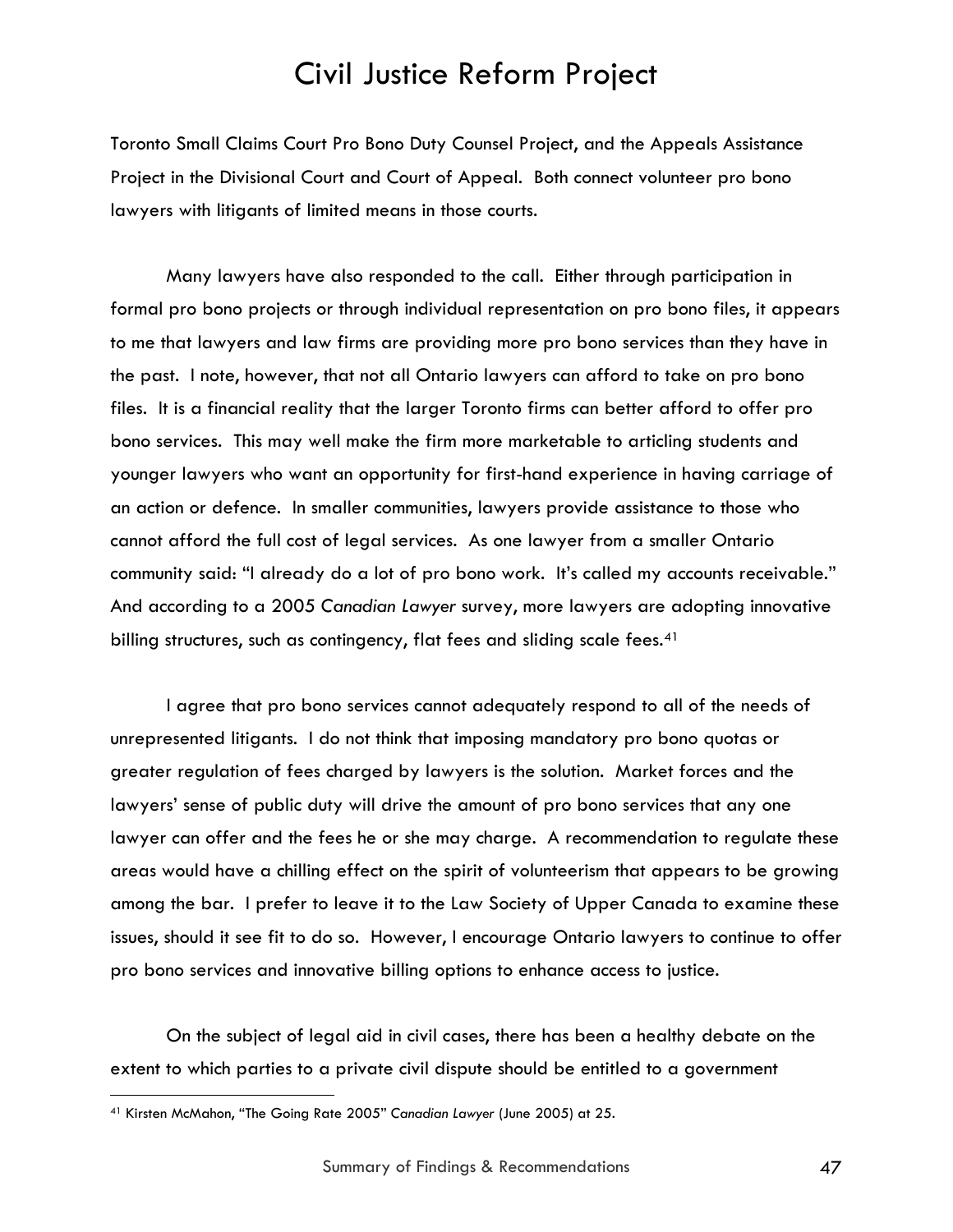(publicly) funded lawyer. In his 1997 *Report of the Ontario Legal Aid Review*, Professor John McCamus noted that there is a range of civil matters for which legal aid certificates were historically granted, but are no longer available. He found that "certificate coverage has been eliminated for most civil law matters," and made various recommendations for improved civil legal aid funding.

In September 2006, the Attorney General announced that an update of Professor McCamus' 1997 report will be undertaken. To avoid the potential for competing recommendations, it would not be appropriate for me to make specific recommendations with respect to civil legal aid funding. As a general finding, however, it is clear to me that the needs of the unrepresented should not and cannot be met by the spirit of volunteerism of the Ontario bar alone.

#### *A Model for a Self-Help Centre*

I think that meaningful immediate and direct assistance can be achieved by the creation of a civil law self-help centre. Self-help centres exist in many American jurisdictions, reportedly with much success. In Canada, civil self-help centres have been established in British Columbia, Quebec and Alberta. Ontario has adopted a self-help centre model for family litigants, known as Family Law Information Centres (FLICs).

The components of a given self-help centre may vary. It may provide services in a physical location at or near a courthouse, from a mobile unit or through a virtual location on the Internet – or a mix of these models. Services offered may include basic legal information and resources, referrals to other agencies, assistance with completion of forms, and summary legal advice by a staff or volunteer lawyer.

For example, the British Columbia model provides on-line, video and print resources, including self-help packages and forms; connects people with courthouse librarians to assist with legal resources; and provides information about alternative dispute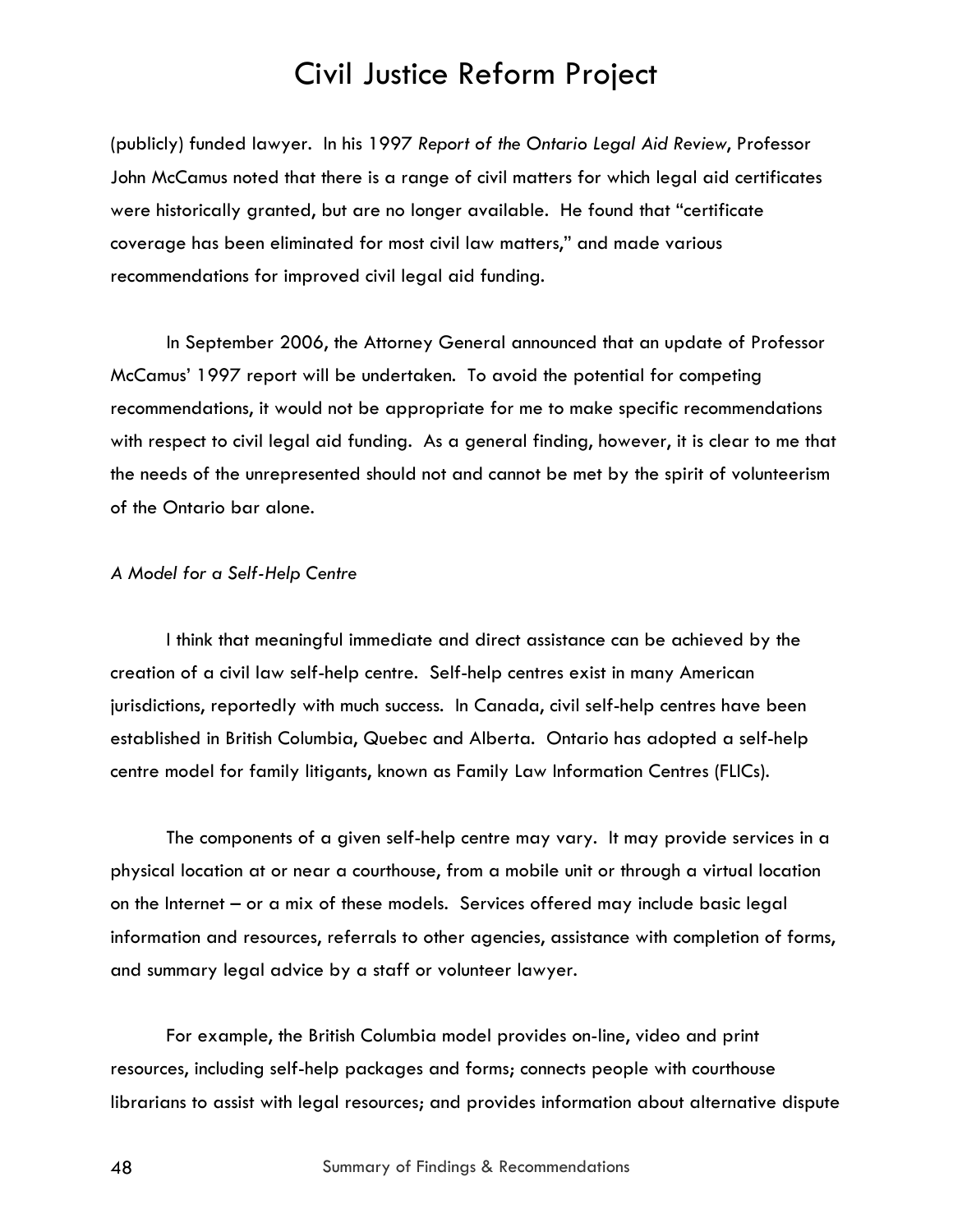resolution. The centre also provides information about what to expect when going to court, and directs people to free courses on court processes and procedures. In British Columbia, free legal advice is available through the telephone system LawLINE and a pro bono legal advice clinic. Members of the public must meet financial eligibility criteria to qualify for one of these free legal services. An evaluation in August 2006 found that "the Centre was providing a unique set of self-help services and was forming part of a larger context of emerging services for unrepresented litigants. Users reported the Centre as largely effective in satisfying their needs and in helping them prepare for court."<sup>[42](#page-76-0)</sup> It is funded by the British Columbia Ministry of the Attorney General.

PBLO has developed a model for a new civil law self-help centre, to be piloted in Toronto. Based on its experience, PBLO has found that – short of full representation being made available – unrepresented litigants require: assistance with pre-trial services (basic procedural information, help with completion of forms, summary advice that focuses on identification of legal issues and assessment of legal merits), trial services (representation) and post-trial services (information on enforcement and compliance).

With assistance from the Advocates' Society and the Ministry of the Attorney General's Pro Bono Task Force, PBLO has proposed a self-help centre at Toronto's Superior Court of Justice that would be staffed by a full-time, non-lawyer facilitator and a part-time staff lawyer. The proposed self-help centre would provide:

- Clear-language information and instruction on various Superior Court procedures, including enforcement and compliance (e.g., information kits on motions). The Ministry of the Attorney General's Pro Bono Task Force has agreed to assist in preparing plain language information material and resources.
- Referral information to existing programs and services (e.g., mediation).

<span id="page-76-0"></span><sup>42</sup> John Malcolmson, Gayla Reid, *BC Supreme Court Self-Help Information Centre Final Evaluation Report* (Law Courts Education Society of BC: August 2006) [unpublished] at 8, online: <[http://www.lawcourtsed.ca/documents/Research/SHC\\_Final\\_Evaluation\\_Sept2006.pdf>](http://www.lawcourtsed.ca/documents/Research/SHC_Final_Evaluation_Sept2006.pdf).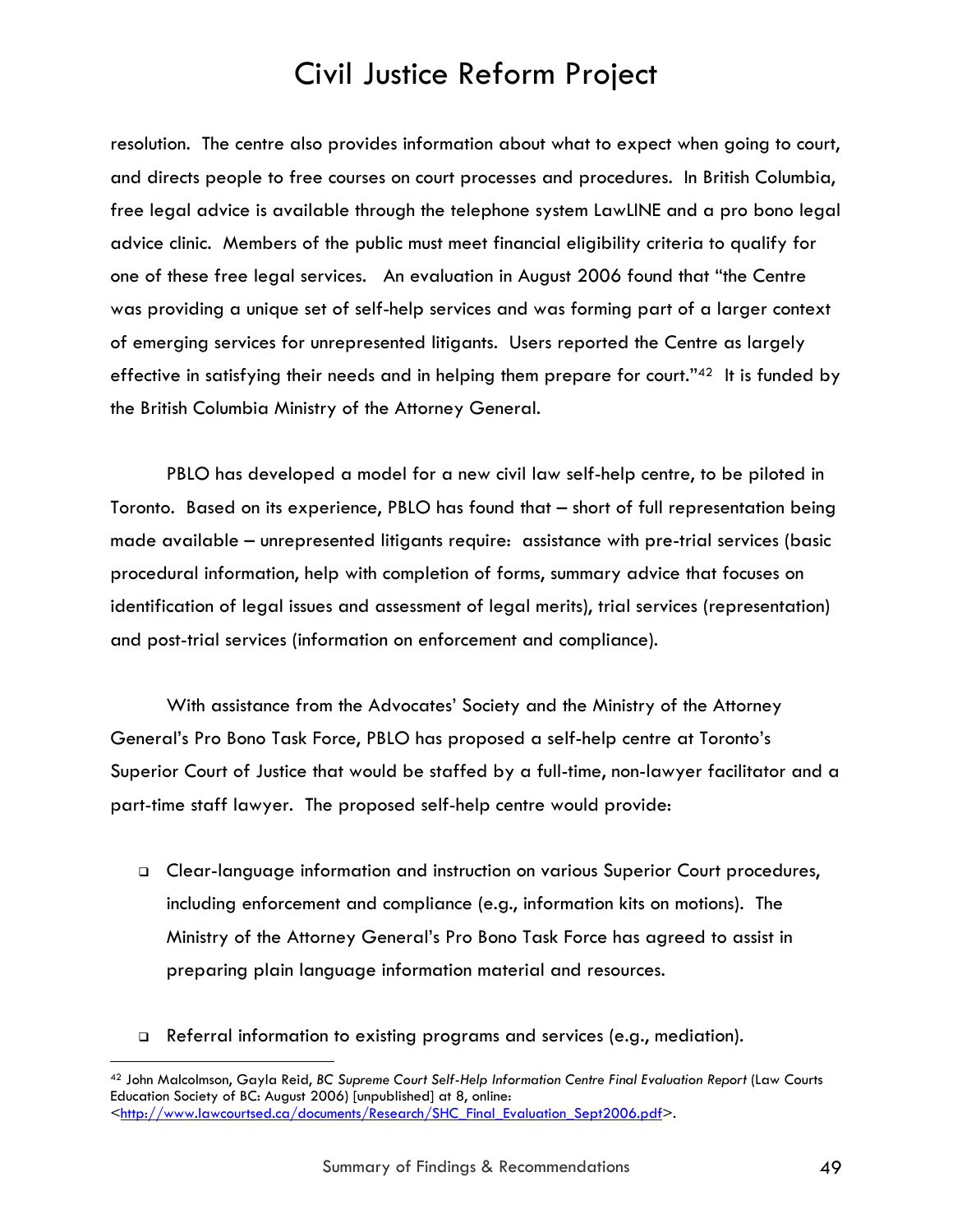- Assistance with completion of forms through the use of lawyer volunteers, online document assembly software or a combination of both.
- Summary advice and duty counsel services by volunteer lawyers, focusing on identification of legal issues and assessment of legal merits.
- Representation at hearings and settlement conferences by volunteer lawyers.

PBLO estimates the cost of the self-help centre to be approximately \$235,000 for the initial start-up and the first year of operation. No funding source has been secured for the self-help centre pilot project.

Based on the success of self-help centres elsewhere and their growing use in jurisdictions throughout Canada, PBLO's self-help centre pilot project in Toronto would appear to be part of a practical and cost-effective solution to improving access to justice for those who cannot afford a lawyer.

During consultations, judges, lawyers, court staff and unrepresented litigants have all identified the need for basic plain-language procedural information, summary legal information and advice, and the ability to refer unrepresented litigants to other information sources and services as needed. The self-help centre would provide this support. Since not all persons with legal problems will require full representation, the selfhelp centre can offer assistance and advice proportionate to user needs. In many instances, early assistance by the staff facilitator or a volunteer lawyer will reduce inconvenience and frustration and potentially avoid the costs of litigation altogether. With online access, it is hoped that those outside Toronto will also be able to benefit from the centre's services. Furthermore, as a pilot, its success can be evaluated to allow improvements to be made prior to any expansion elsewhere in the province.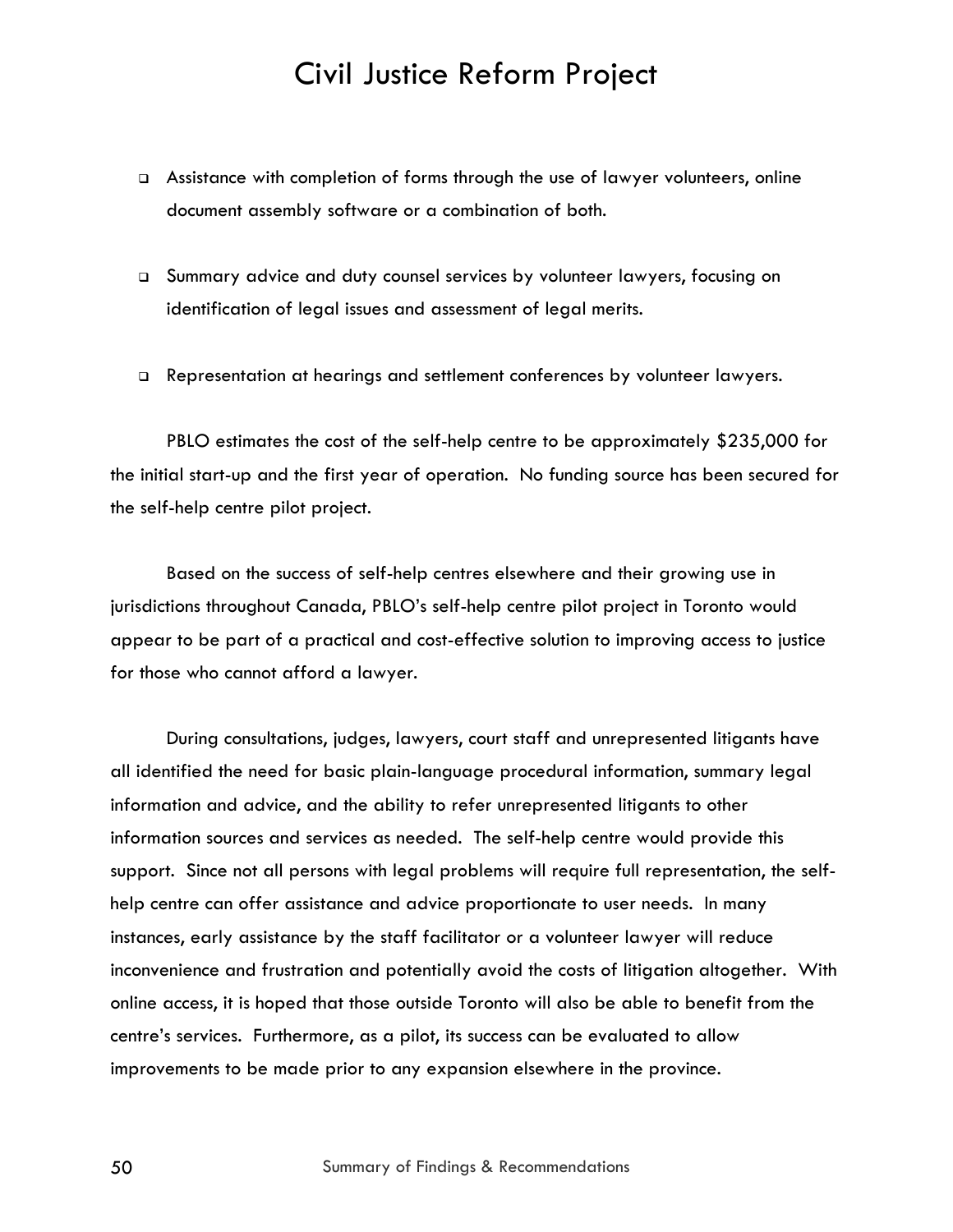#### **Recommendations (Unrepresented Litigants)**

- **Undertake an independent needs assessment study, guided by a steering committee of civil legal service providers and chaired by PBLO. Funding from possible sources, such as The Law Foundation and the Ministry of the Attorney General ("MAG") should be explored. The objectives of the study should be to:** 
	- **a) Develop a profile of civil unrepresented litigants in Ontario and their points of interaction with the civil justice system that give rise to difficulties for unrepresented litigants themselves, court administrators and the courts;**
	- **b) Determine the legal needs of unrepresented civil litigants, the scope and accessibility of existing legal services and where additional legal services may be provided to fill service gaps, geographically and in substantive civil practice areas; and**
	- **c) Recommend the most cost-efficient and -effective means of providing legal information and assistance.**
- **A committee of providers of legal information and resources (MAG, PBLO, Law Society of Upper Canada, Legal Aid), chaired by PBLO, should meet to coordinate the delivery of improved legal information and resources in the following four areas:** 
	- **a) General information about the civil justice system and its structure;**
	- **b) Step-by-step procedural information to assist unrepresented litigants;**
	- **c) Summaries of substantive areas of the law that would be of greatest assistance to most unrepresented litigants in civil proceedings;**
	- **d) Procedural information on enforcement and compliance with court orders.**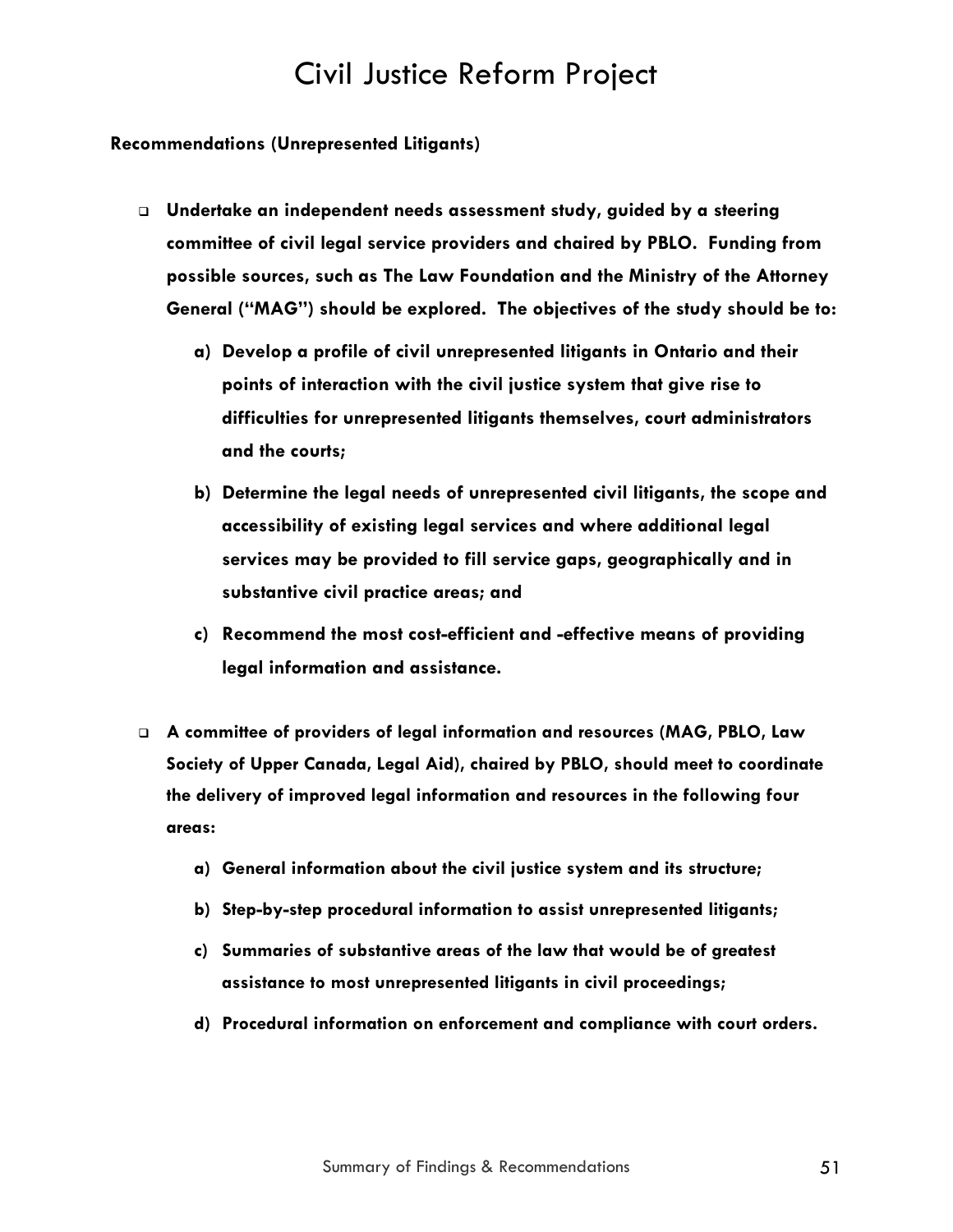- **The committee should consider the most effective and accessible media for communicating this information to the public (e.g., printed material available at courts or community legal clinics; electronically through the Internet; or videotaped displays of court processes and acceptable court conduct).**
- **Bar associations and civil litigators should continue to implement and offer pro bono services and programs where possible.**
- **Ontario lawyers should be encouraged to consider new and innovative billing methods that promote access to justice for litigants with civil legal issues who would not otherwise be able to afford counsel.**
- **As part of the review of legal aid announced in 2006, the 1997 McCamus recommendations with respect to civil legal aid should be revisited.**
- **PBLO's efforts to develop a civil law self-help pilot project in Toronto should continue to be assisted by the Ministry of the Attorney General's Pro Bono Task Force. Funding from possible sources, such as The Law Foundation and MAG, should be explored. Expansion of the pilot project to other regions of the province should be considered pending an evaluation of its success, and after considering cost-effective service delivery options that are responsive to the needs of those who would otherwise be unable to access legal representation.**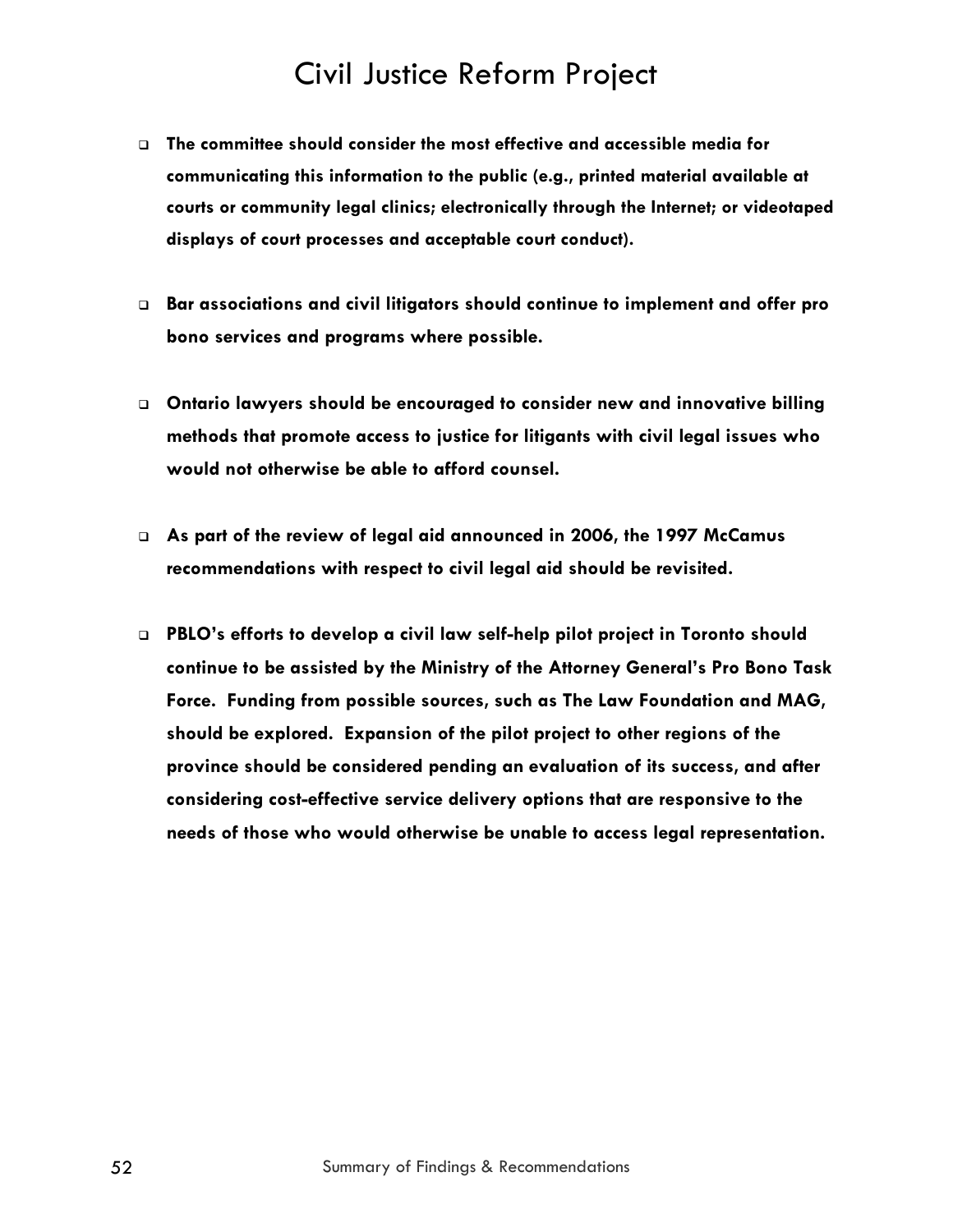### **7. CIVIL JURIES**

The issue whether there should be any change that would affect a party's right to a jury trial was controversial. Some advocated no change. Others, mainly judges, advocated the abolition of civil juries. From the standpoint of the personal injury bar, access to a jury trial is a unifying issue as both the plaintiff and defence sides want access to civil jury trials preserved.

In 2005 –2006, there were 6,839 civil trials heard.<sup>[43](#page-80-0)</sup> Of these trials heard,  $1,598$ or 23% were jury trials. The vast majority of these jury trials involved litigation arising from motor vehicle accidents (1,186 or 74% of civil jury trials heard).

 Although there is some opinion to the contrary, based on my experience and that of others, I think it is clear that most (not all) civil jury trials take longer than the same trial would have taken before a judge sitting without a jury. The offset is that the rate of settlement for civil jury trials is higher than for non-jury trials.

 On balance, I am not satisfied that a sufficiently strong case has been made to recommend that civil jury trials be abolished or available only on motion in specified circumstances. I recognize the unfortunate reality that insurers in most negligence actions require their counsel to deliver a jury notice. I refer to this as "unfortunate" because one clear aim of the strategy is to increase the risk to which the plaintiff is exposed, manifestly on the basis that the insurer can absorb the risk better than almost all plaintiffs.

 I do, however, think that some limitations on the statutory right to a jury trial should be imposed for at least some simplified procedure (rule 76) trials. I reach that conclusion for two general reasons. First, there is the matter of institutional resources: jury panels

<span id="page-80-0"></span><sup>43</sup> Note that a "trial heard" represents a day when a trial is being heard. Also, many trials that have commenced, may settle. Therefore, this figure does not represent the total number of trials that were commenced or trials that were commenced and completed. See *Civil & Small Claims Court Statistics 2005-06, supra* note 10 at 47.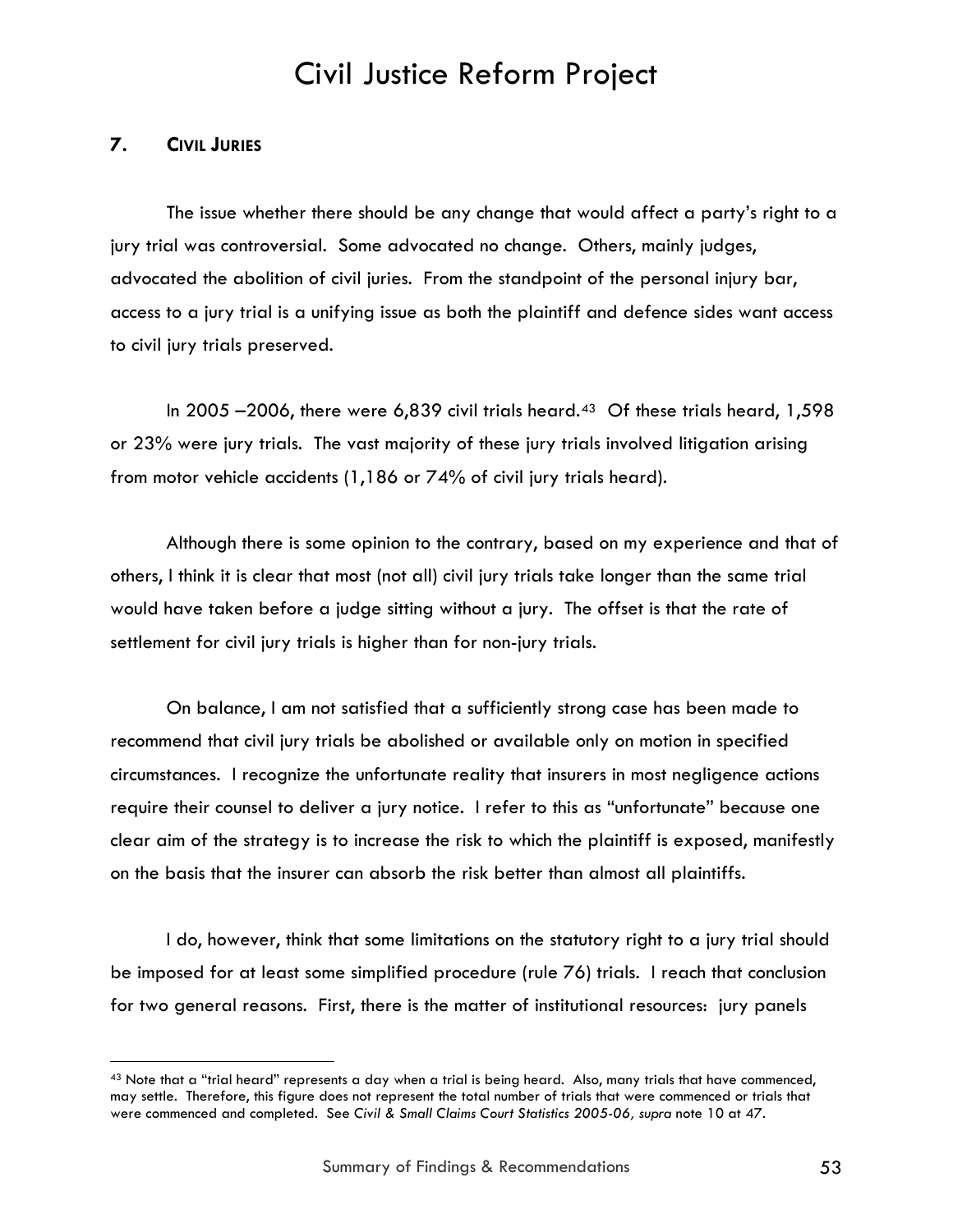have to be secured, jurors accommodated etc. Frequently, a relatively large panel has to be assembled for jury trials that typically settle shortly before trial. Second, there is the matter of juror inconvenience. I have been told that some jurors have raised the issue whether their civil duty should be engaged where the issue is whether the defendant should pay the plaintiff \$12,000. Even if that question has not been asked, it should be addressed.

 In my view, in simplified rules cases where the claim is \$50,000 or less, there should be no right to a jury, except on motion. For purposes of the motion, I think that there should be some broad public interest component in the action before an order is made for a jury trial.

 I would exempt the common law actions for defamation, malicious prosecution and false imprisonment, where there is a strong historical right to a jury in a case engaging community values. I considered but rejected the idea of requiring the party seeking a jury to, in effect, pay for the right as occurs in British Columbia.

 In the section on Simplified Procedure I have recommended raising the simplified rules monetary limit to \$100,000. If this is done, the existing access to a jury trial would apply to larger simplified rules claims – in the \$50,001-100,000 range.

 The trial judge is in the best position to determine whether the jury understands and is capable of understanding the essential issues in the action. Trial judges ought to be able to dispense with the jury, on the trial judge's own motion. The views of counsel should, of course, be received and considered. I think that it would be a rare case where the trial judge would discharge a jury when both the plaintiff and defendant oppose taking that step.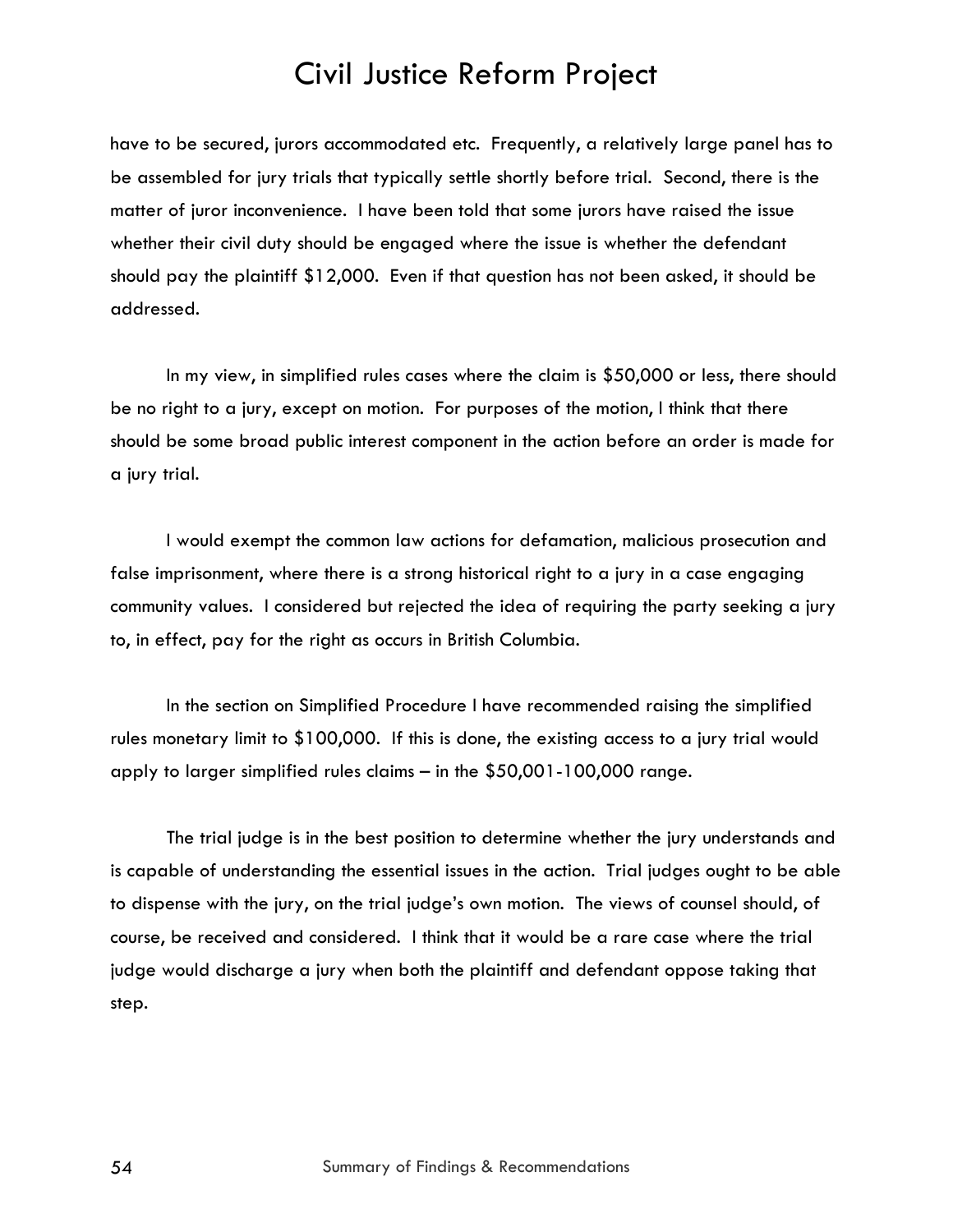#### **Recommendations (Civil Juries)**

- **The current regime governing the availability of civil juries set out in the** *Courts of Justice Act* **should be retained, except for simplified rule actions under rule 76 in which \$50,000 or less is claimed. In those cases a party must obtain an order, on motion, to obtain a jury based on broad public interest grounds.**
- **The** *Courts of Justice Act* **should be amended to permit the court to dispense with a jury on its own motion. It should prescribe the following test to be applied by the court when deciding whether or not to strike a jury notice:** 
	- **a) Whether justice will be served better with or without a jury, after considering all relevant factors, including the facts of the case, the technical nature of the evidence, the complexity or uncertainty of the relevant law, the predominance of substantive legal issues over factual issues, the interwoven issues of fact and law, and counsels' positions;**
	- **b) Whether a party would be able to obtain a fair trial before a jury;**
	- **c) Whether jury service would be an unwarranted inconvenience to jurors, considering the value, nature and importance of the matters, the parties' interests in a jury trial, and the likely duration of the trial; and**
	- **d) Where, in the opinion of the court, inflammatory conduct by a party or counsel or inadmissible evidence has been placed before the jury.**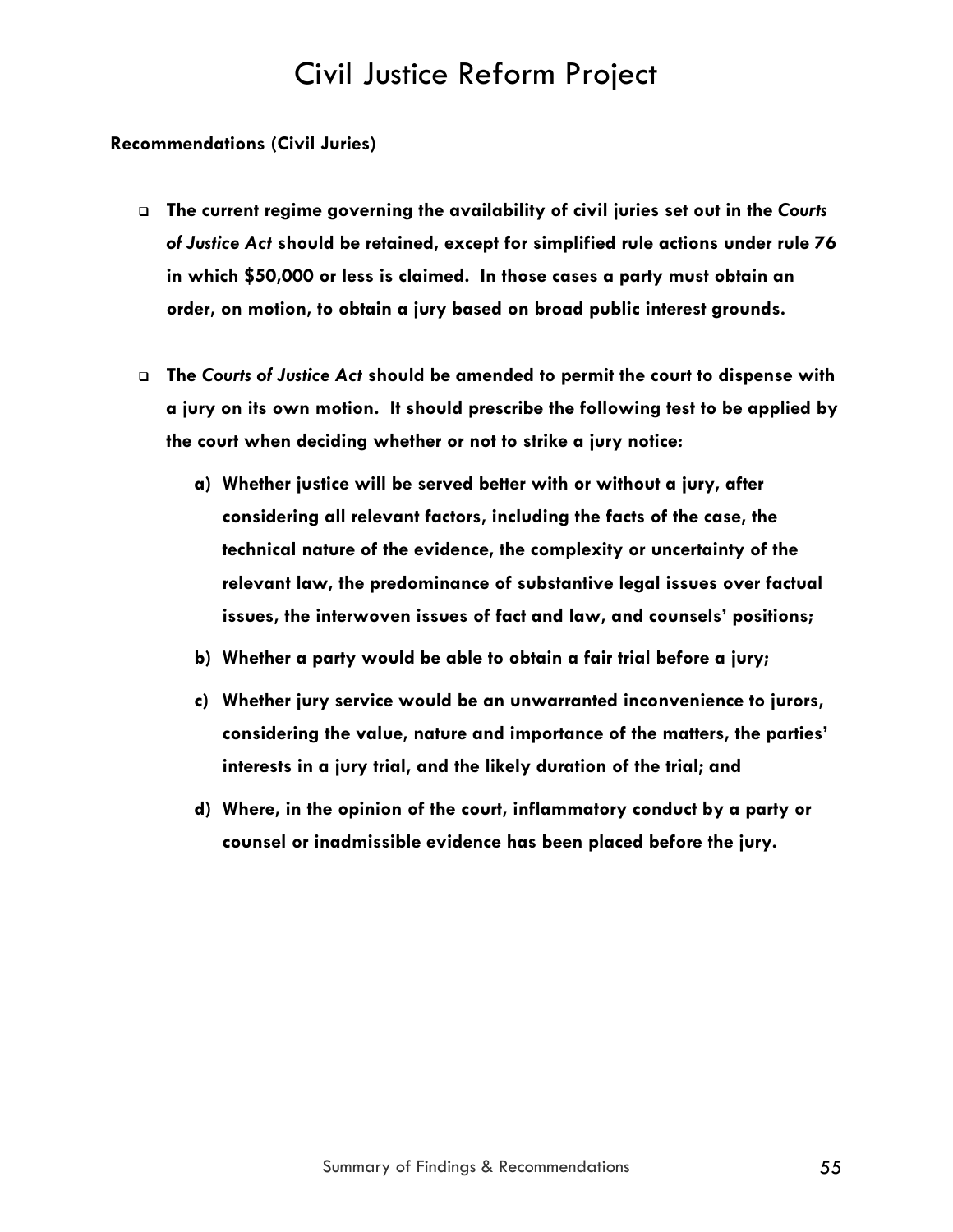### **8. DISCOVERY**

In 2003, the Task Force on the Discovery Process in Ontario ("Discovery Task Force") delivered recommendations on how Ontario's civil discovery process may be improved.[44](#page-83-0) It made recommendations on two fronts: (1) the development of best practices to promote among lawyers a broader acceptance of the value of collaboration and a better appreciation for cost-effective and efficient ways to conduct discovery; and (2) amendments to the Rules of Civil Procedure, including a narrower scope of discovery and default time limits on oral discovery. Few of the recommended amendments have been incorporated into the Rules of Civil Procedure.

The development of best practices was proposed in recognition of the fact that many problems with the discovery process arise from a culture of litigation that rule amendments would not be able to remedy. In its Supplemental Report the Discovery Task Force released best practices or guidelines for the conduct of discovery generally, as well as specific guidelines relating to the disclosure and production of electronic documents, discussed in greater detail below.

A conclusion reached by the task force, which I also reached during this Review, is that discovery problems do not exist everywhere in the province. They were found to arise primarily in larger, complex cases and most frequently in large urban centres such as Toronto. They rarely exist in smaller communities where the bar enjoys a spirit of collegiality and cooperation. In making my recommendations below, this reality of civil litigation in Ontario was duly considered.

Review consultations and the commendable work of the Discovery Task Force identified the following issues:

i. Whether to narrow the scope of discovery.

<span id="page-83-0"></span><sup>44</sup> *Discovery Task Force Report*, *supra* note 3.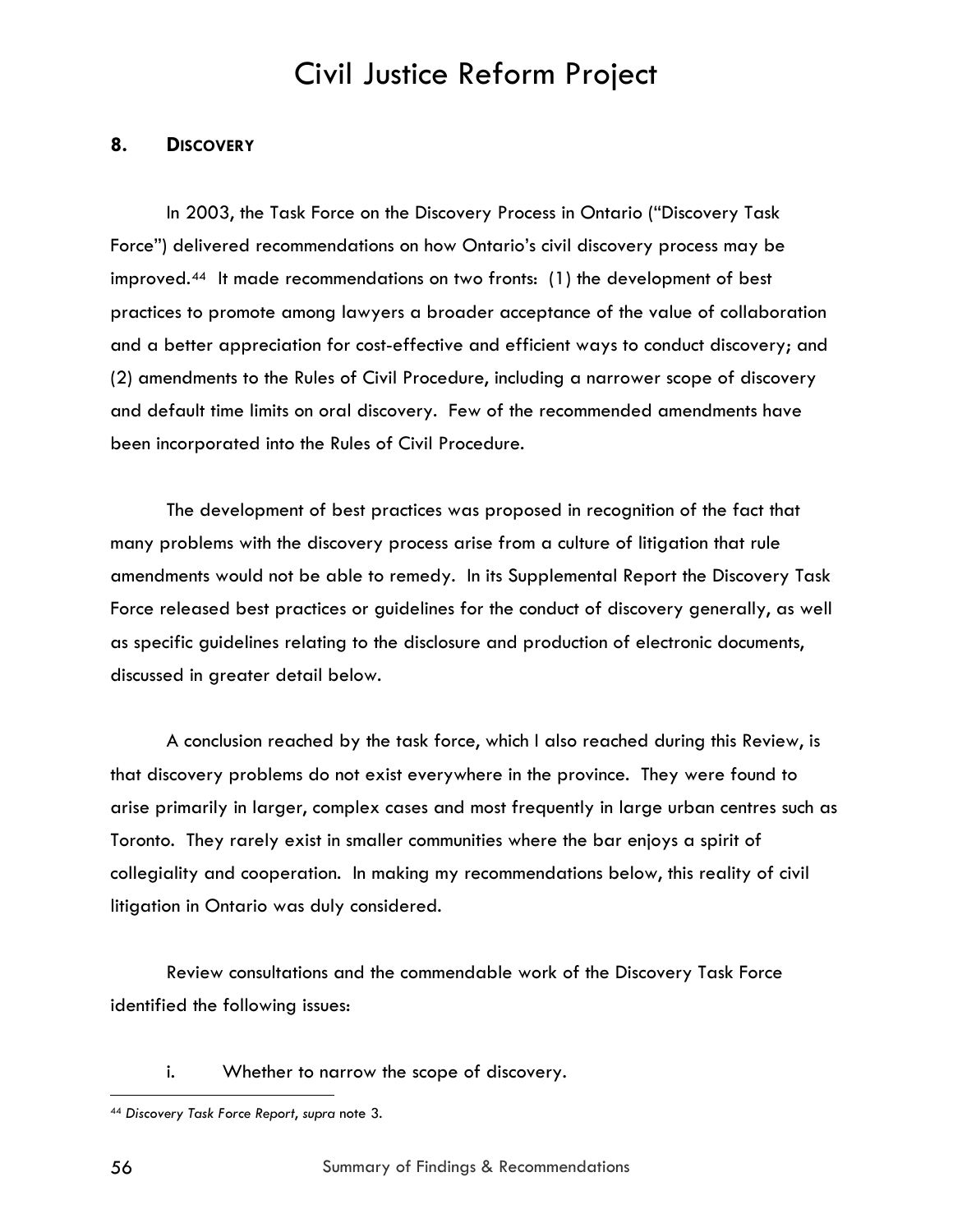- ii. Whether the duration of oral examinations for discovery should be limited.
- iii. Whether refusals based on relevance at an examination for discovery should be permitted.
- iv. How best to deal with the discovery and production of electronic documents.
- v. Whether discovery planning should be a requirement under the rules to promote more efficient discovery management.

#### *Scope of Discovery*

The scope of documentary discovery, as established in rule 30.02, encompasses "every document *relating to* any matter in issue in an action." This has widely been interpreted in case law to require production if a document has a "semblance of relevance."[45](#page-84-0) Similarly, rule 31.06 requires a person being examined for discovery to answer "any proper question *relating to* any matter in issue in the action." The "semblance of relevance" test applies to discovery questions, in the same way as it applies to production. Relevance under these rules is a much broader and looser test than is applicable at trial, and has led some to observe that "trial by ambush," the original concern, has been replaced by "trial by avalanche."

During consultations, the vast majority of those consulted agreed that the scope of discovery ought to be restricted and replaced with a simple test of "relevance." Indeed,

<span id="page-84-0"></span><sup>45</sup> See, e.g., *Kay v. Posluns* (1989), 71 O.R. (2nd ) 238 (H.C.). Interestingly, the broad "semblance of relevance" test appears to have originated from the British *Peruvian Guano* case, where the court rules that one must disclose every document that contains information that may, directly or indirectly, enable a party to advance his or her own case or to damage the opposing party's case. This includes documents that may fairly lead to a train of inquiry that would advance a party's own case or damage the case of the opposing party. See *The Compagnie Financière et Commerciale du Pacifique v. Peruvian Guano* (1882), 11 Q.B.D. 55 (C.A.) at 63. However, the *Peruvian Guano* approach in England and Wales has been replaced with a more restrictive test for the disclosure of documents: See UK Civil Procedure Rules, r. 31.6.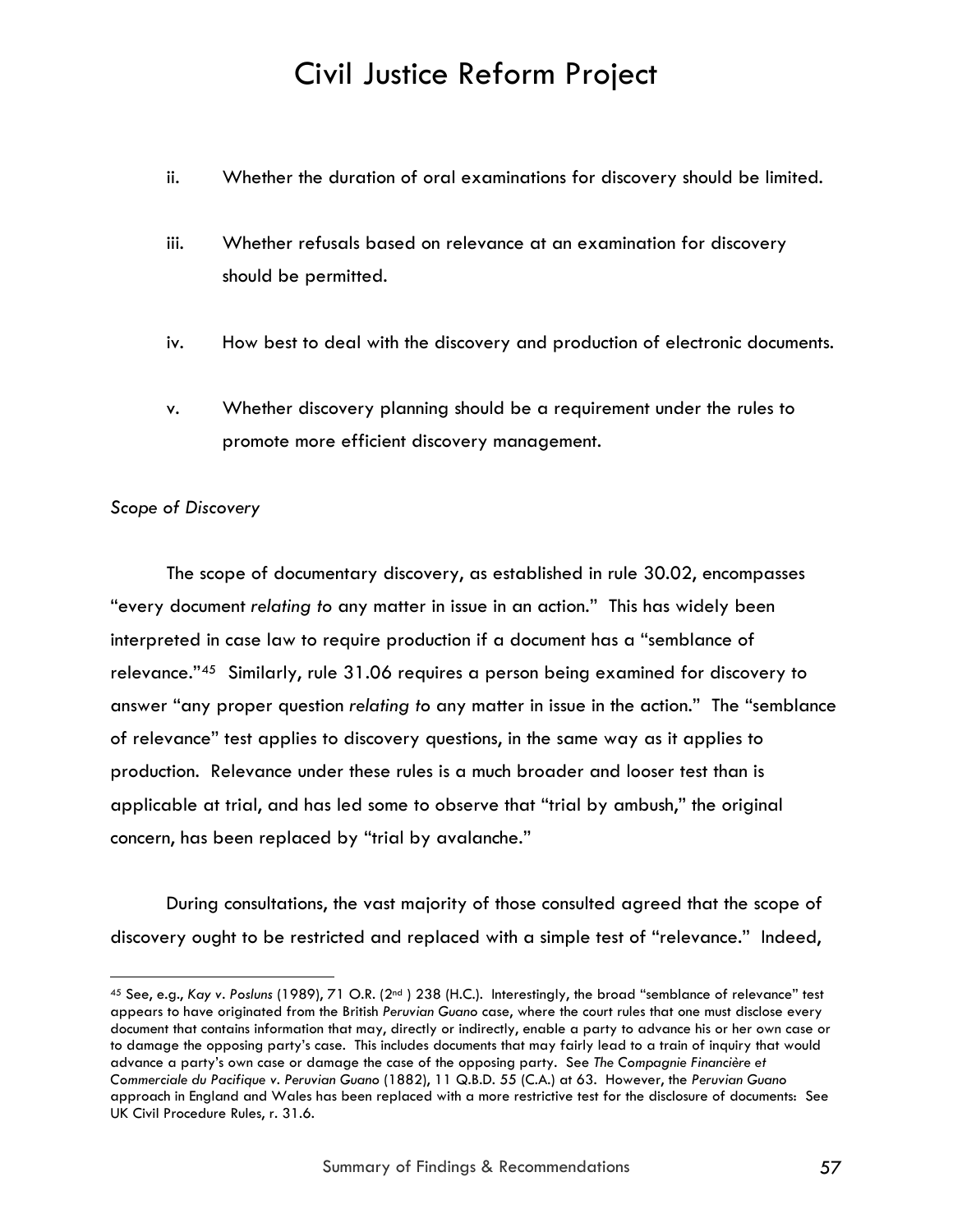this was the recommendation of the Discovery Task Force. The task force recognized that this change may lead to further motion activity and judicial interpretations of "relevant," and that any change is unlikely to end the debate over the proper scope of discovery. Nevertheless, it said a narrower test is required to help curb discovery abuse.

I agree with these views. The "semblance of relevance" test ought to be replaced with a stricter test of "relevance." This step is needed to provide a clear signal to the profession that restraint should be exercised in the discovery process and, as the Discovery Task Force put it, to "strengthen the objective that discovery be conducted with due regard to cost and efficiency."[46](#page-85-0) In keeping with the principle of proportionality, the time has come for this change to be made, which I hope in turn will inform the culture of litigation in the province, particularly in larger cities.

 This reform is not targeted at lawyers who make reasonable discovery requests, but rather at those who make excessive requests or otherwise abuse the discovery process. Therefore, a change from "relating to" to "relevant" would likely have little or no impact on those lawyers who already act reasonably during the discovery process. Its effects will be felt by those who abuse discovery or engage in areas of inquiry that could not reasonably be considered necessary, even though they currently survive "semblance of relevance" analysis.

### *Duration of Oral Discovery*

A variety of factors contribute to unduly long examinations for discovery, including lack of preparation or experience on the part of counsel, irrelevant or repetitious questions or, in some cases, lawyers' billing targets. The Discovery Task Force referred to "numerous scenarios in which individual or small business litigants were forced to abandon claims or accept less than adequate settlements as a result of excessive discovery costs."[47](#page-85-1)

<span id="page-85-0"></span><sup>46</sup> *Discovery Task Force Report*, *supra* note 3 at 92. 47 *Ibid.* at 57.

<span id="page-85-1"></span>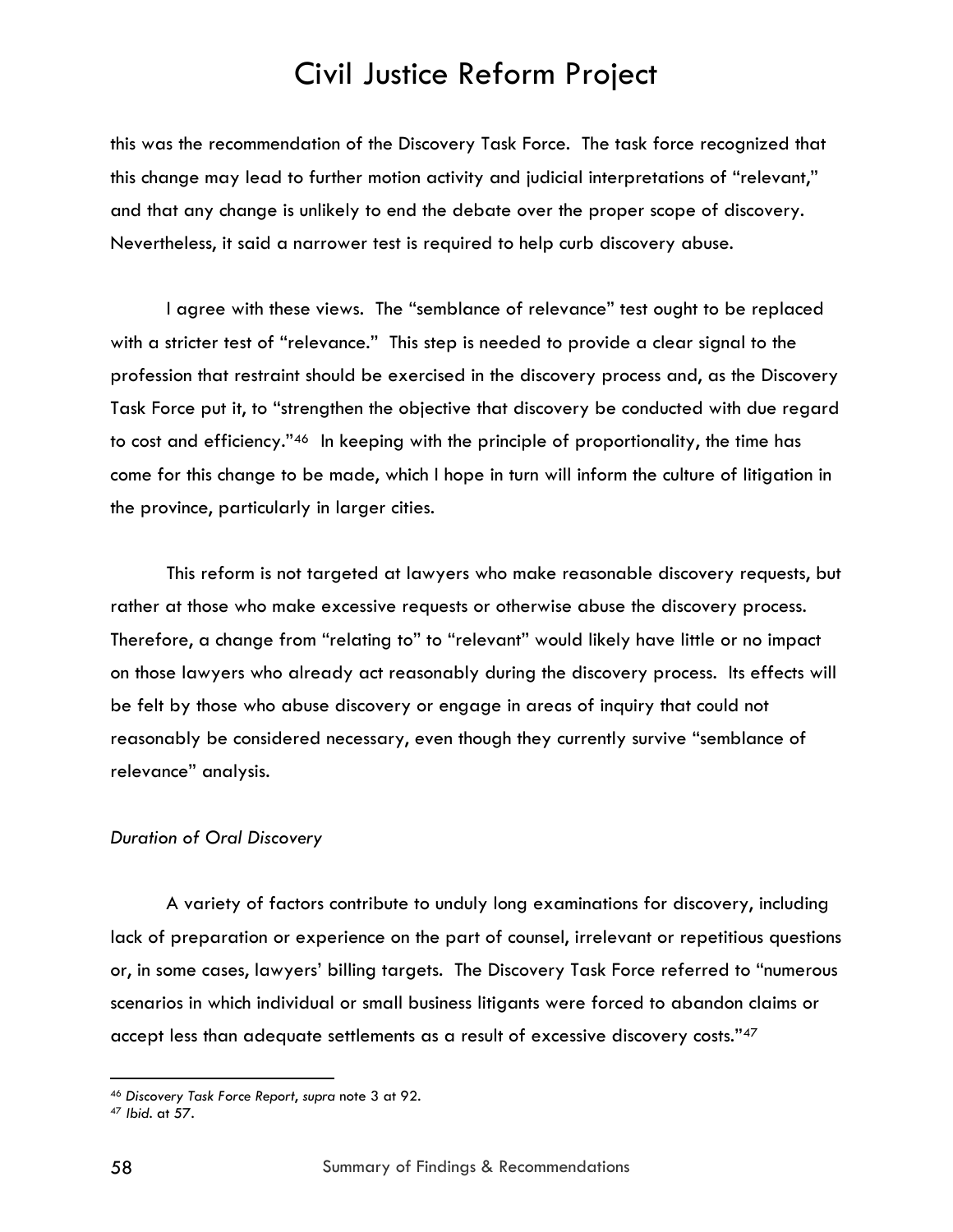Many with whom I met expressed similar concerns about oral discoveries being fishing expeditions, unfocused or conducted by poorly prepared counsel who are unduly concerned about overlooking potential facts and issues. A few also noted lawyers' selfinterest in prolonging examinations to achieve billing targets. As I have suggested, prolonged oral discoveries did not appear to be a problem in smaller Ontario communities.

However, what was consistent among the views I heard was that a default of one day (or seven hours) of examination per party is sufficient in most cases. I emphasize that the one-day limit should be a default time. There will be cases where more than one day will be required. The one-day default rule ought to permit parties to agree to more than one day for discoveries. Failing agreement, the court would determine the discovery time allocation.

In my view, this approach responds to concerns about unduly long and costly discoveries. It places reasonable limits on their duration for the typical case, and permits flexibility as needed for more complex cases. I recognize that this reform has the potential to generate motions seeking orders for more than one day of oral discovery. However, in most cases, counsel acting reasonably and having considered the cost of discovery and the importance, nature and value of the claim should be able to agree as to whether or not more than one day is needed. I would hope it would be in the rarest of cases that counsel would require the assistance of the court in determining the appropriate duration of examinations.

#### *Refusals Based on Relevance*

It was proposed that the rules should be amended to require parties to answer all questions at an examination for discovery, regardless of whether there is an objection on the basis of relevance. The only permissible objection would be on the basis of privilege,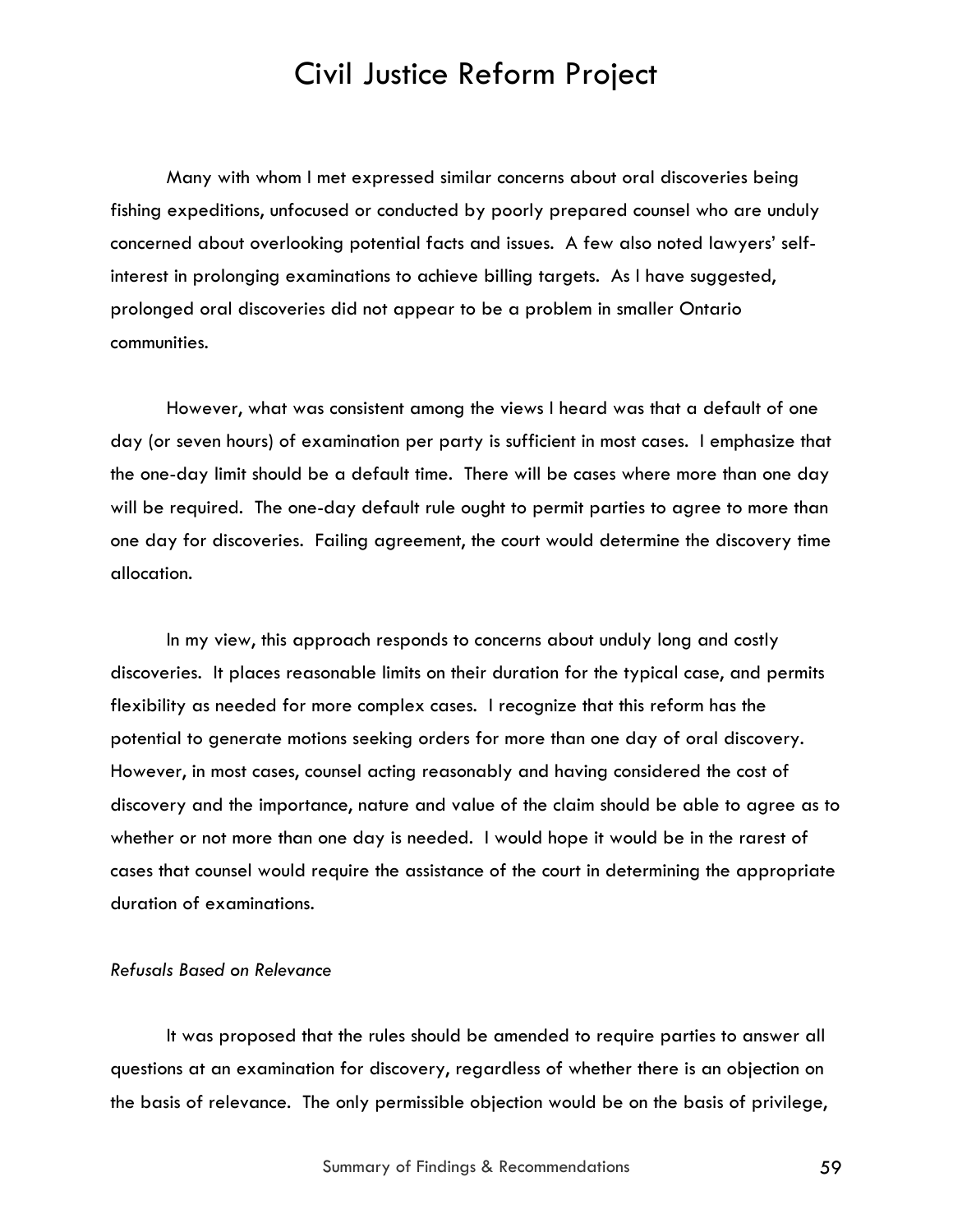although some would add an "egregiously irrelevant" exception. In this model, any objections on the basis of relevance would be noted by counsel during the examination and recorded in the transcript, but the party being examined would be required to answer the question. The trial judge would determine its relevance and admissibility, where required. This is the approach currently in place under the U.S. Federal Rules of Civil Procedure (rule 30(d)).

Although this reform is attractive in some respects, it has the clear potential for adding costs. It would also tend to broaden the scope of discovery, inconsistent with my recommendation to narrow its scope to that information which is "relevant." Parties would be required to answer questions that are only marginally relevant and, even worse, questions that are entirely irrelevant.

Moreover, there does not appear to be a significant call for reform in this area, except perhaps in some complex cases or in larger urban centres. I am reluctant to recommend a reform that will apply to all cases when the problem is experienced in a few. Instead, as observed by the Discovery Task Force, I would encourage parties, in cases where the scope of what is "relevant" is murky, to voluntarily answer such questions and note on the record the objection to the question on the basis of relevance. This process is already permitted under rule 34.12(2), which reads:

> A question that is objected to may be answered with the objector's consent, and where the question is answered, a ruling shall be obtained from the court before the evidence is used at the hearing.

Accordingly, I do not recommend the adoption of a new rule that would require parties to answer questions objected to on the basis of relevance.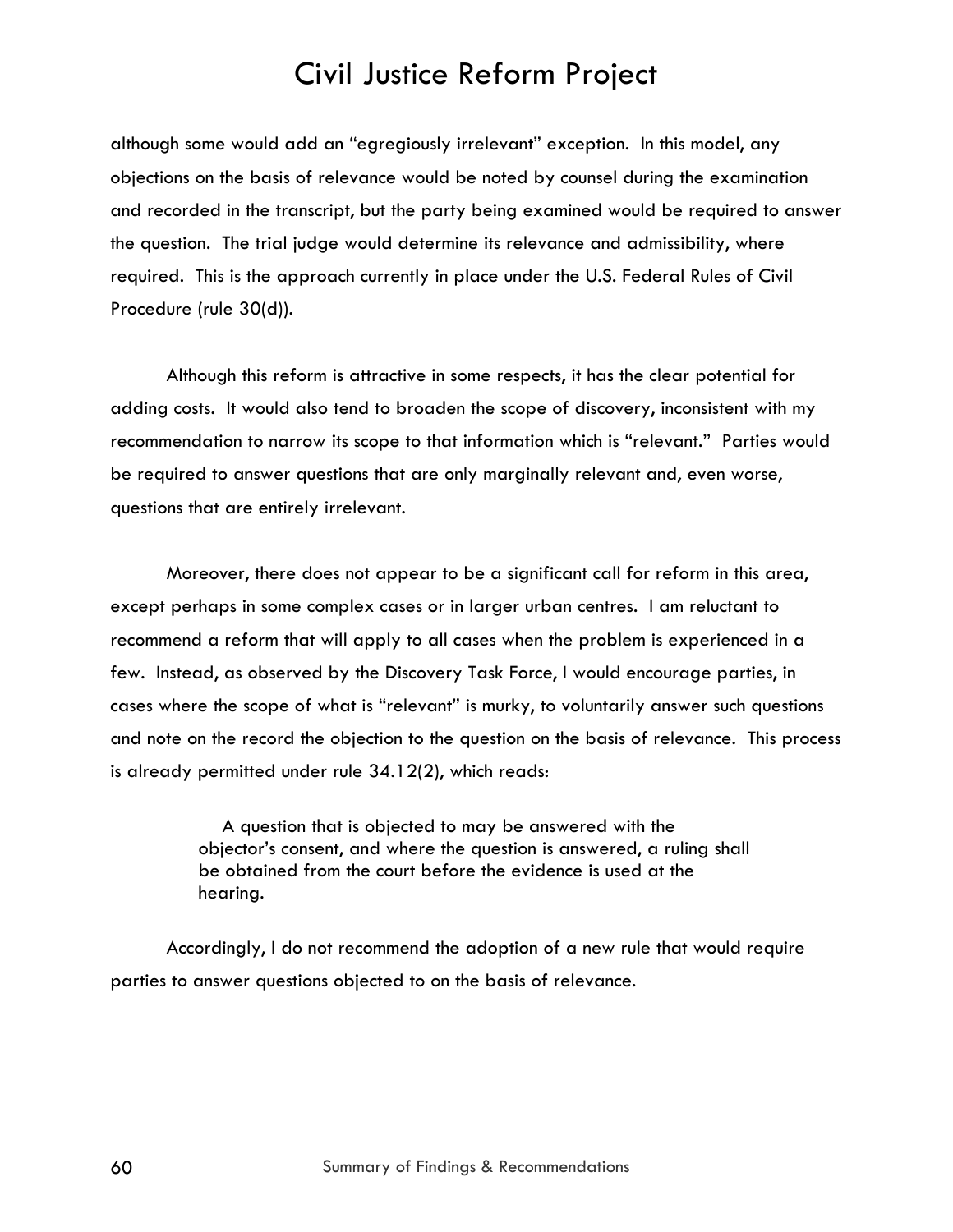*Discovery and Production of Electronic Documents* 

Discovery and production of electronically stored information (generally referred to as electronic discovery or "e-discovery") is an issue that poses new problems and complications for litigants, their counsel and the judiciary. It is not an issue that is confined to large litigation files. Useful work in this area has been done by Justice Campbell and his e-discovery subcommittee.

Under the rules, litigants have an obligation to disclose all "documents" relating to the matters in issue. The rules have defined "document" broadly to include "data and information stored in electronic form."

There are four key issues relating to e-discovery:

- **Scope of electronic documents:** When fulfilling an obligation to search and disclose documents, to what extent must a party search for and disclose information found in all electronic sources (e.g., computer hard drives, floppy disks, CDs, back-up tapes, BlackBerries)?
- **Preservation of electronic documents:** What measures should parties involved in litigation, or imminent litigation, follow to ensure that all relevant electronic data is preserved to avoid subsequent potential tort litigation?
- **Review of electronic documents**: What procedures should be adopted to review, efficiently and cost-effectively, electronic documents to determine which documents are relevant and which are not?
- **Production of documents in electronic form:** Under what circumstances should parties produce documents electronically (rather than in hard copy)? In what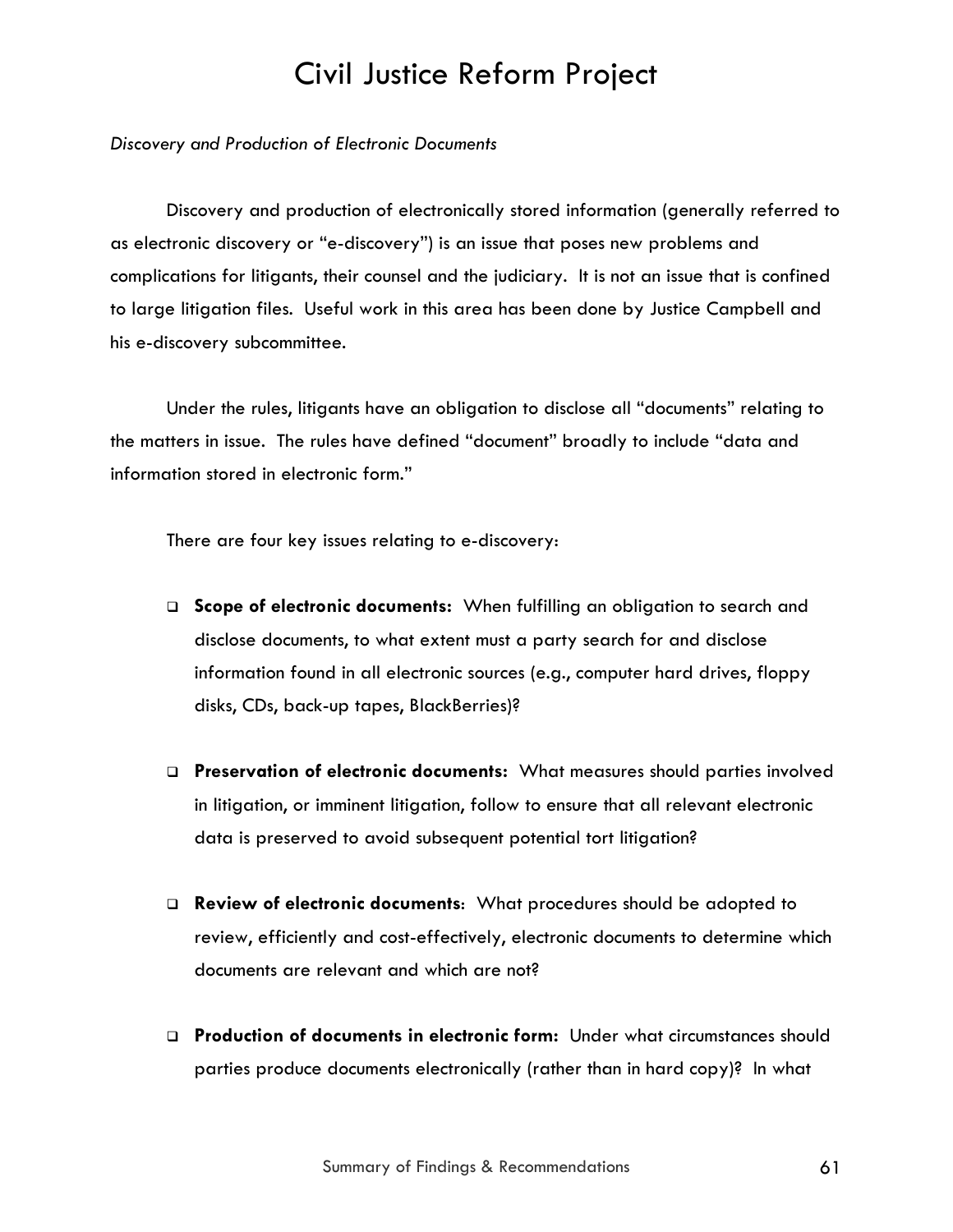electronic format should they be produced? Should documents in hard copy be produced electronically?

In 2005, the Discovery Task Force released its Supplemental Report, which included E-Discovery Guidelines.[48](#page-89-0) Rather than amendments to the Rules of Civil Procedure, the task force proffered guidelines in recognition of the fact that the culture of litigation was not yet ready for rules to mandate e-discovery. Instead, the guidelines set out a number of principles with commentary intended to guide lawyers, clients and the judiciary through the e-discovery process.

In 2007, Justice Campbell coordinated a national committee to establish ediscovery guidelines for all Canadian jurisdictions, based on national guidelines developed by The Sedona Conference® in the United States. National e-discovery guidelines for Canada were sought because commercial and class action proceedings are often multijurisdictional, and e-discovery practices may well inform business practices (including document retention policies) of national corporations.

A first draft of *The Sedona Canada Principles* has been prepared.[49](#page-89-1) The draft provides a set of principles for e-discovery with practical commentary. All of this is said, I think correctly, to be compatible with discovery rules in all Canadian jurisdictions. The draft draws heavily upon the Discovery Task Force's E-Discovery Guidelines.

Examples of the key principles and practices recommended in *The Sedona Canada Principles* include the following:

<span id="page-89-0"></span><sup>48</sup> Found in Task Force on the Discovery Process in Ontario, *Supplemental Report* (Toronto: Task Force on the Discovery Process in Ontario, 2005), accessible online at: Ontario Bar Association Discovery Task Force E-Discovery Guidelines and Resource Page <http://www.oba.org/en/main/ediscovery en/default.aspx>.

<span id="page-89-1"></span><sup>&</sup>lt;sup>49</sup> The Sedona Conference®, The Sedona Canada Principles: Addressing Electronic Document Production (February 2007 Public Comment Draft), online at: The Sedona Conference,

[http://www.thesedonaconference.org/dltForm?did=2\\_07WG7pubcomment.pdf](http://www.thesedonaconference.org/dltForm?did=2_07WG7pubcomment.pdf).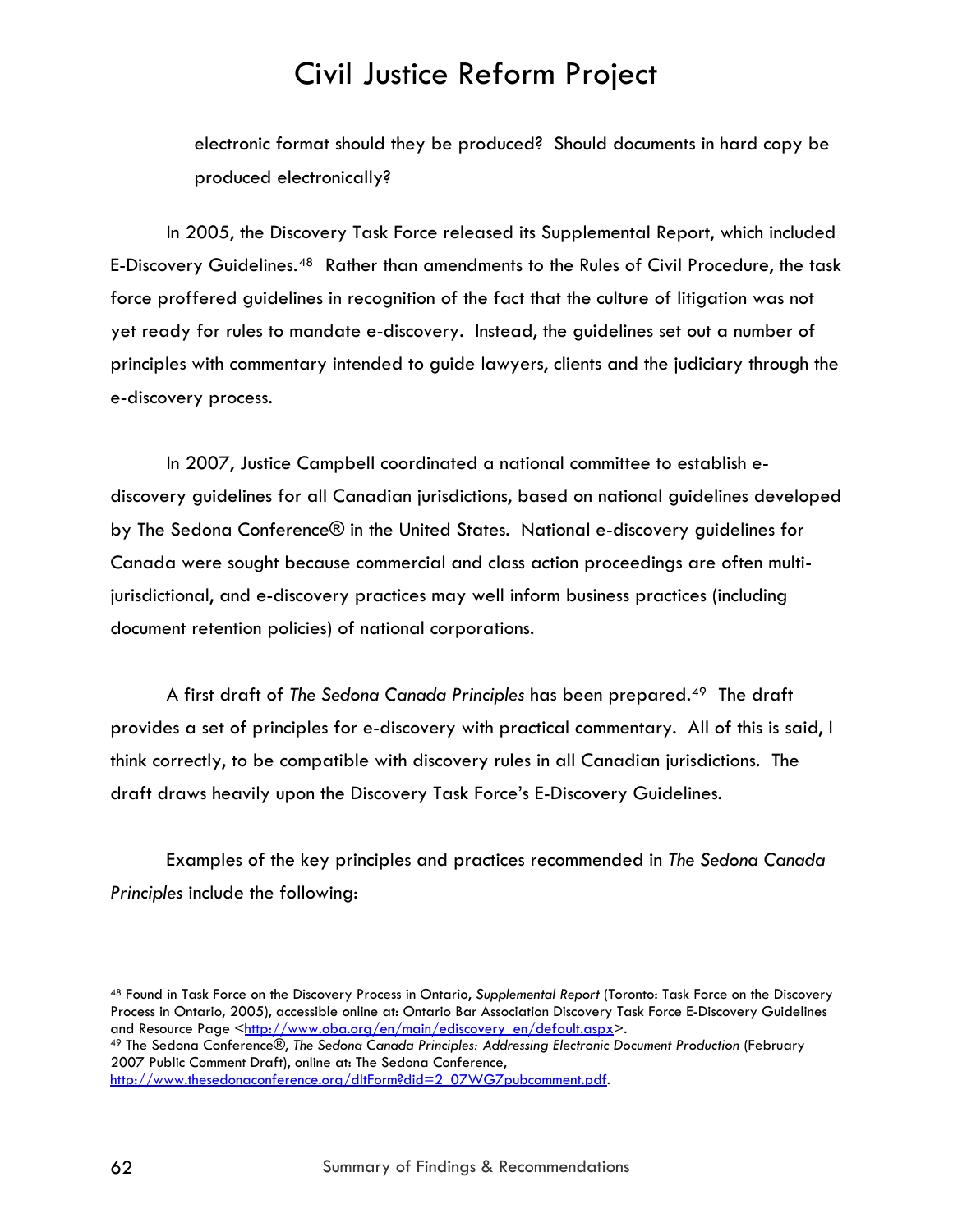- Parties should ensure that steps taken in the discovery process are proportionate, taking into account (i) the nature and scope of the litigation, (ii) the relevance of the available electronically stored information, (iii) its importance to the court's adjudication in a given case, and (iv) the costs, burden and delay that may be imposed on the parties to deal with electronically stored information.
- Counsel and parties should meet and confer as soon as practicable and on an ongoing basis regarding the identification, preservation, collection, review and production of electronically stored information.
- The parties should be prepared to disclose all relevant electronically stored information that is reasonably accessible in terms of cost and burden.
- Parties should agree as early as possible in the litigation process on the format in which electronically stored information will be produced.

I am not inclined to recommend a series of rules to deal with e-discovery issues. To do so would impose on every case mandatory e-discovery obligations that may not be necessary or sufficiently flexible to suit the needs of different cases. It may also be too soon in Ontario's litigation culture to introduce such a reform.

Instead, I would encourage greater use and reliance upon the E-Discovery Guidelines and *The Sedona Canada Principles*. *The Sedona Canada Principles* and accompanying commentary may be more effective than rules. They reflect the value of proportionality, flexibility and cooperation among parties in the context of e-discovery. These are central themes in this Review. They provide assistance to counsel on what issues should be considered. What is crucial is that parties consider e-discovery issues and tailor discovery plans and agreements to meet the needs of their case. At least for now, this is a better approach than having rule-based protocols that would be applicable in all cases.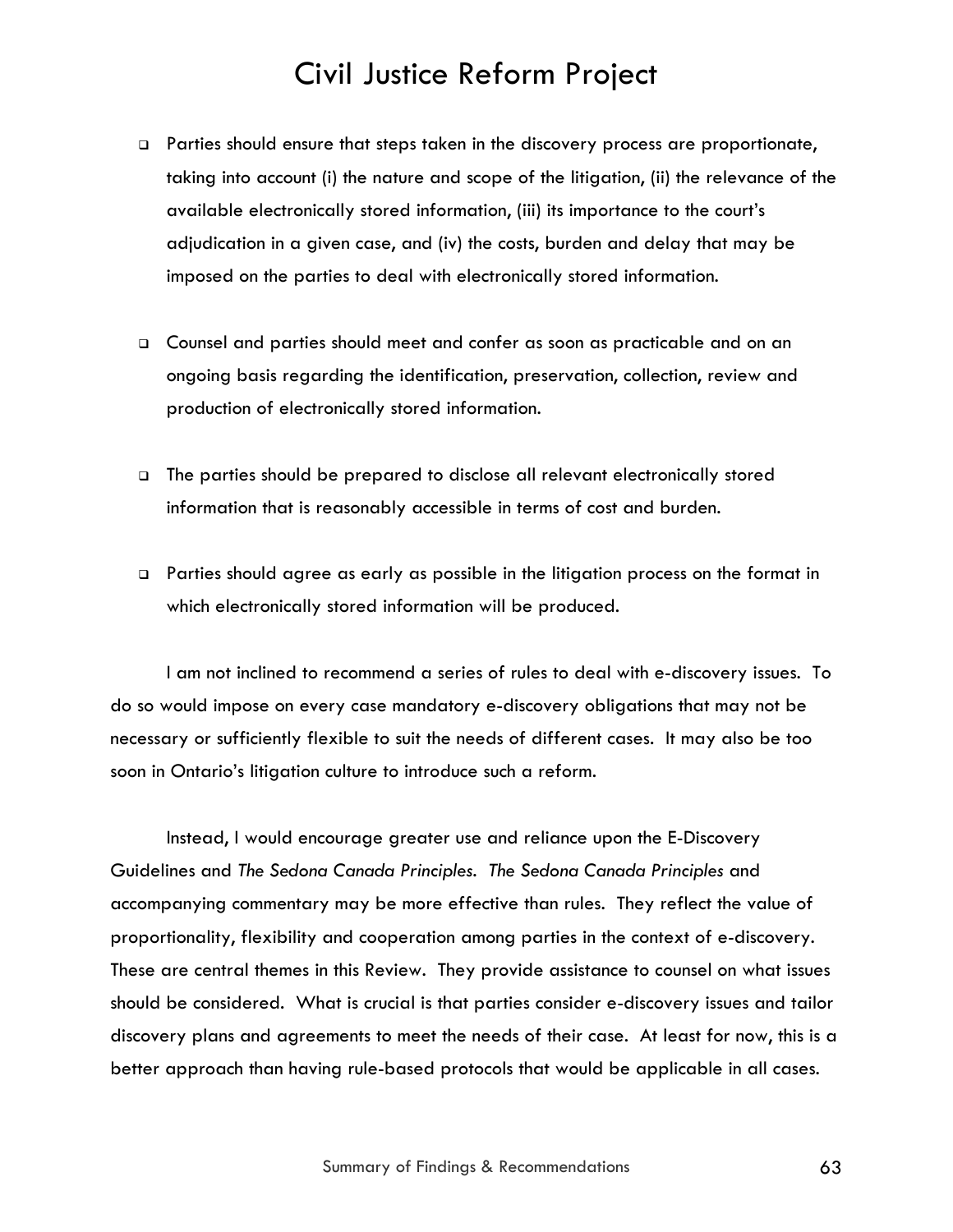However e-discovery issues are addressed, it is clear that lawyers and judges can no longer turn a blind eye to e-discovery, which can have a significant impact on the cost of litigation and its timely resolution.

I believe it would help if reliance on the E-Discovery Guidelines and *The Sedona Canada Principles* were encouraged through a Practice Direction. This would state that the court may refuse to grant discovery relief or may make appropriate cost awards on a discovery motion where parties have failed to consider and, to the extent reasonable, apply the E-Discovery Guidelines and *The Sedona Canada Principles* – in particular the requirement to meet and confer on the identification, preservation, collection, review and production of electronically stored information.

In the longer term, the Civil Rules Committee might consider ways to more fully incorporate e-discovery concepts into the Rules of Civil Procedure. This should only occur, in my view, after the profession has had time to familiarize itself with the E-Discovery Guidelines and *The Sedona Canada Principles*.

#### *Discovery Planning*

One proposal that I received was to amend the rules to require parties to agree upon a discovery plan early in the litigation process. The objective of a discovery plan would be to reduce or eliminate discovery-related problems by encouraging parties to reach an understanding early in the litigation process, on their own or with the assistance of the court if needed, on all aspects of discovery.

 During consultations, the need for such a rule amendment was questioned, given the time and cost associated with formalizing a discovery plan, especially in cases where parties do not have discovery problems. I do note, however, that this reform is in place in several American jurisdictions (Texas, New York, Arizona).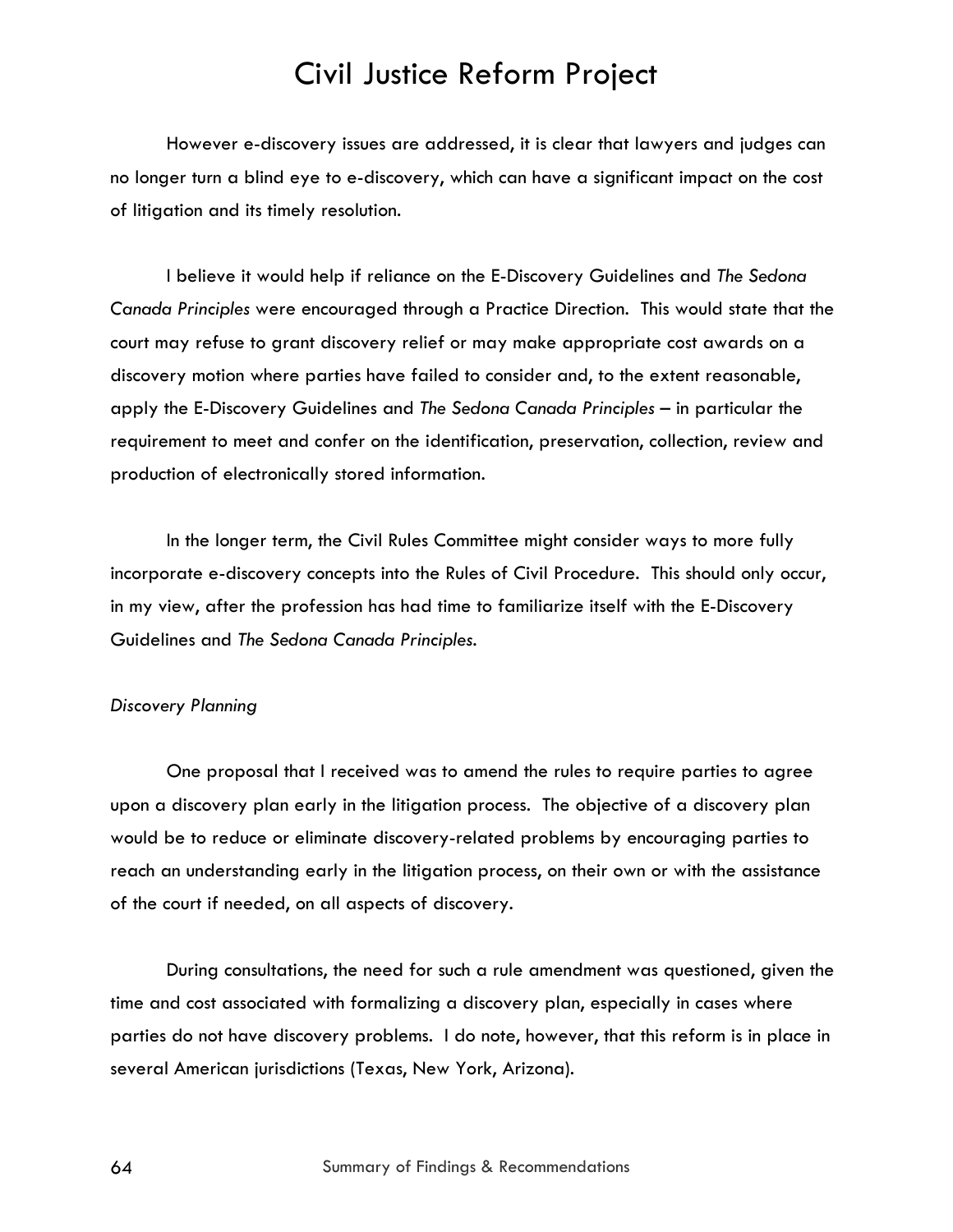In my view, parties should be encouraged to discuss early in the litigation how discovery will unfold, when and how production will occur and when oral discoveries will take place. It would be prudent to document areas of agreement and disagreement, if any. Early discovery/production planning will reduce costs in the long run.

 A Practice Direction to promote discovery planning should also be considered, along the lines suggested above regarding e-discovery. It would state that the court may refuse to grant discovery relief or may make appropriate cost awards on a discovery motion where parties have failed to produce a written discovery plan addressing the most expeditious and cost-effective means to complete the discovery process proportionate to the needs of the case, including:

- a) The scope of documents to be preserved;
- b) The issue of proportionality (i.e., the scope of discoverable documents and the associated costs of searches and production, balanced with the discoveryrelated needs of the case)
- c) Dates for the exchange of sworn affidavits of documents;
- d) Number of experts and timing of delivery of expert reports;
- e) Time, cost, and manner of production of documents from the parties and any third parties who may have relevant documents; and
- f) Names of individuals proposed for oral discovery and the expected date and duration of examinations, along with any agreement to examine a party for more than one day.

#### **Recommendations (Discovery)**

 **The phrase "relating to any matter in issue in the action" should be replaced with "relevant to any matter in issue in the action" in all rules relating to discovery. The**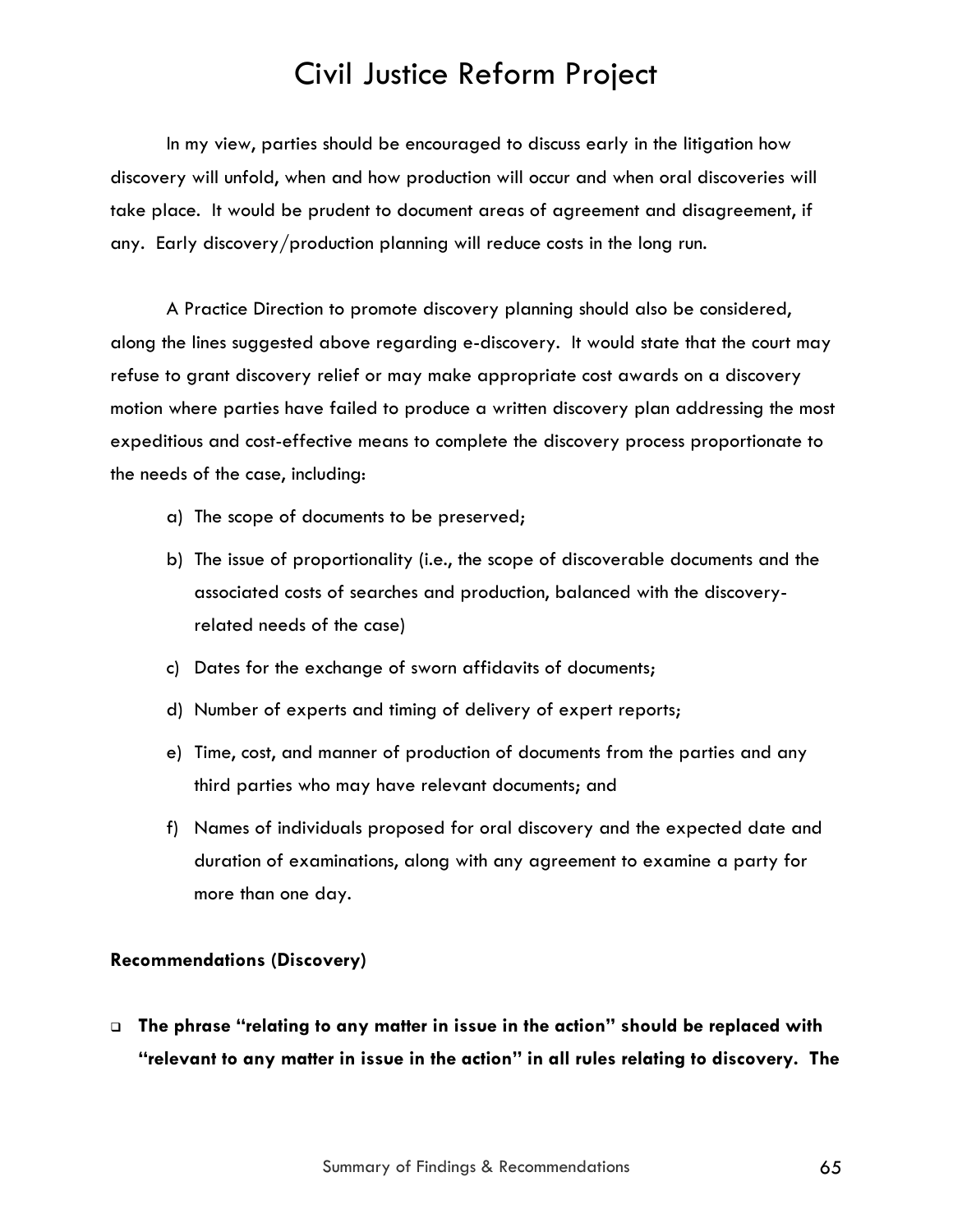**effect of this recommendation is to discard the "semblance of relevance" test and replace it with a simple relevance test.** 

- **Amend rule 31 to provide that each party have up to a maximum of one day (seven hours) to examine parties adverse in interest, subject to agreement otherwise or a court order.**
- **As a best practice, encourage parties to voluntarily answer questions at an examination for discovery that are objected to on the basis of relevance, as permitted under rule 34.12(2). In addition, encourage the court to consider the availability of the process in rule 34.12(2) when making the appropriate cost awards on refusals motions.**
- **The Office of the Chief Justice of the Superior Court of Justice should consider issuing a Practice Direction that would state the court may refuse to grant any discovery relief, or may make appropriate cost awards on a discovery motion, where parties have failed to:** 
	- **1. Consider and, to the extent reasonable, apply the E-Discovery Guidelines and**  *The Sedona Canada Principles*, **in particular, the requirement to meet and confer regarding the identification, preservation, collection, review and production of electronically stored information;**
	- **2. Develop a written discovery plan addressing the most expeditious and costeffective means of completing the discovery process in a manner that is proportionate to the needs of the action, including:** 
		- **a) The scope of documents to be preserved as determined by both relevance and application of the principle of proportionality (in the context of the costs associated with document searches and production being balanced with the needs of the particular case);**
		- **b) Dates for the exchange of sworn affidavits of documents;**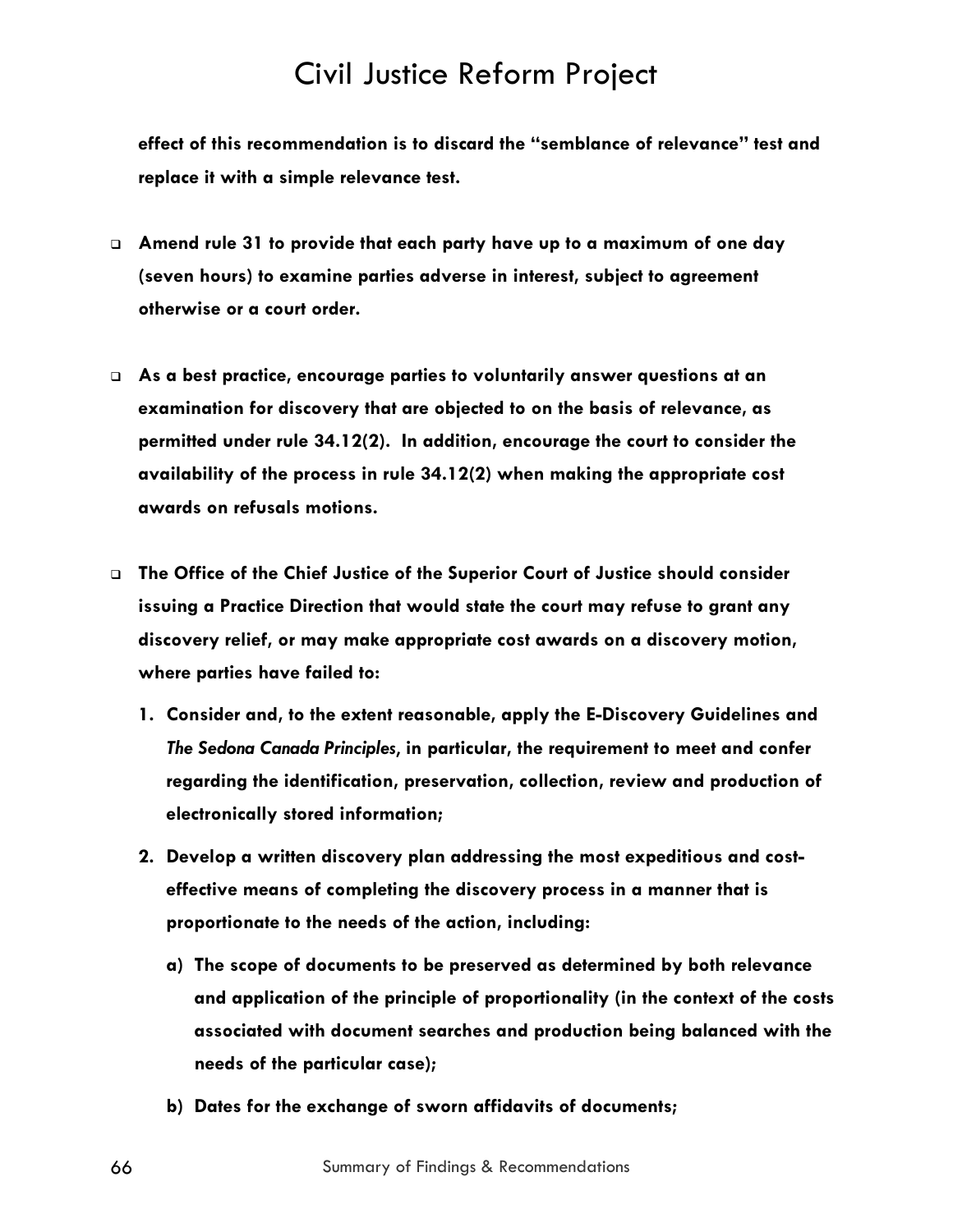- **c) Number of experts and timing of delivery of expert reports;**
- **d) Time, cost and manner of production of documents from the parties and any third parties who may have relevant documents; and**
- **e) Names of those to be produced for oral discovery (an issue which may be relevant if a party is a corporation) and the dates and length of examinations.**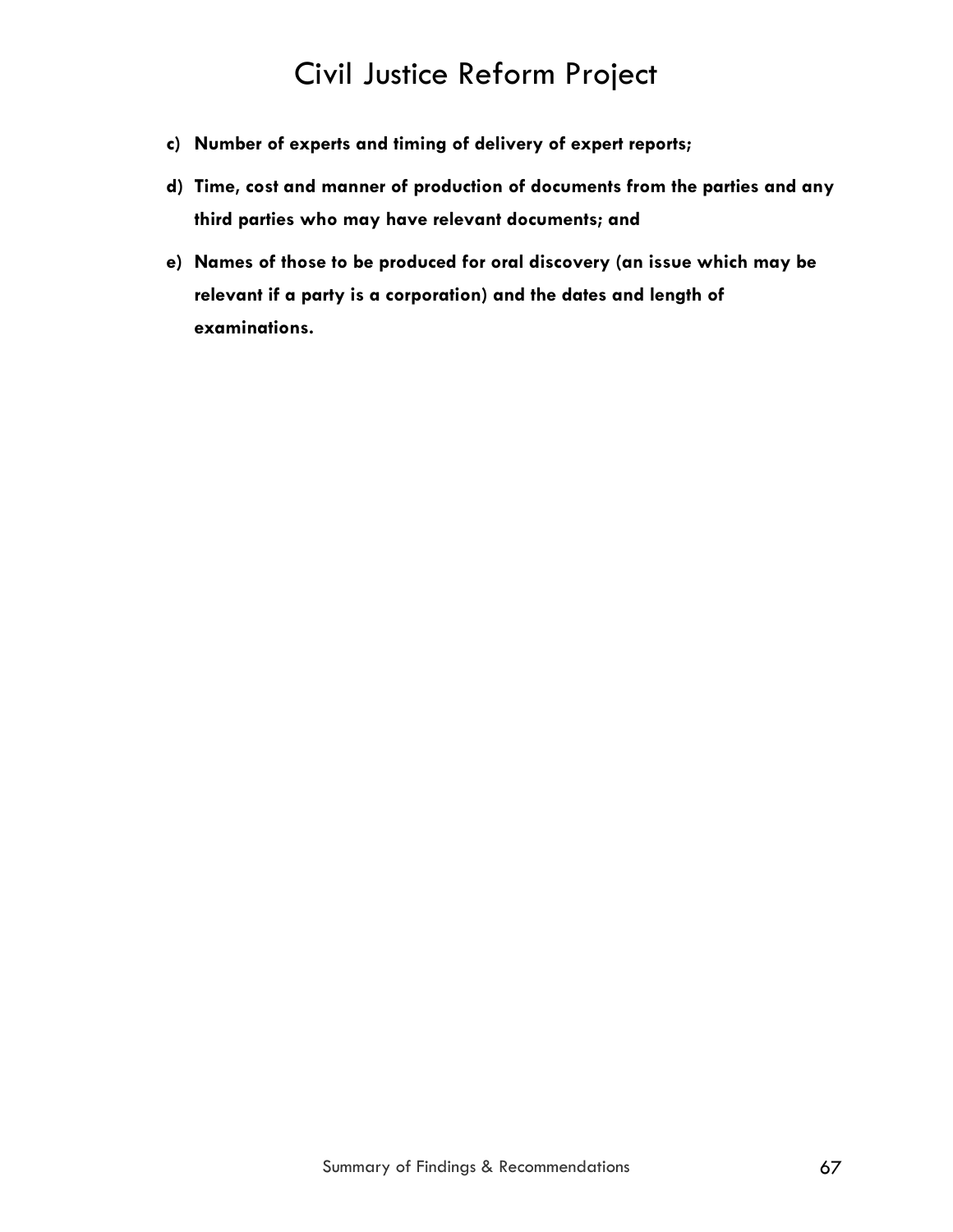### **9. EXPERT EVIDENCE**

There is general agreement that the increased use of experts is a factor that increases the cost of litigation and causes delay through trial adjournments. There is very little agreement on what to do about it.

During the consultation phase of this Review, I heard that s. 12 of the *Evidence Act*, which limits the number of experts "either side" may call to three, subject to leave of the presiding judge to call more, should be consistently enforced. I also heard that s. 12 should be repealed because trial judges never apply it. I think it is safe to say that most trial judges do not raise s. 12 on their own motion and most counsel seem to accept that in some cases more than three experts will be required.

Personal injury trials provide a useful example. In those actions it is frequently necessary to call more than three doctors. In addition, actuarial evidence is often required where there are future loss claims. Many personal injury claims raise "level of care" and more general "future care" cost issues. It is difficult to contemplate a serious personal injury case being presented (or defended) without more than three expert witnesses.

At the 2006 Advocates' Society Policy Forum on *Streamlining the Civil Justice System*, the expert evidence working group concluded that the proliferation of experts, expert bias and lengthy and uncontrolled expert testimony are major problems in Ontario.[50](#page-95-0) Concerns were also raised about the absence of any rule requiring a meeting of opposing experts to seek to narrow disputed issues prior to trial so as to encourage settlement.

The Discovery Task Force in its 2003 report made the following three findings with respect to expert evidence:

 $\overline{a}$ 

<span id="page-95-0"></span><sup>50</sup> Advocates' Society*, Streamlining the Ontario Civil Justice System, supra* note 4 at 13 – 14.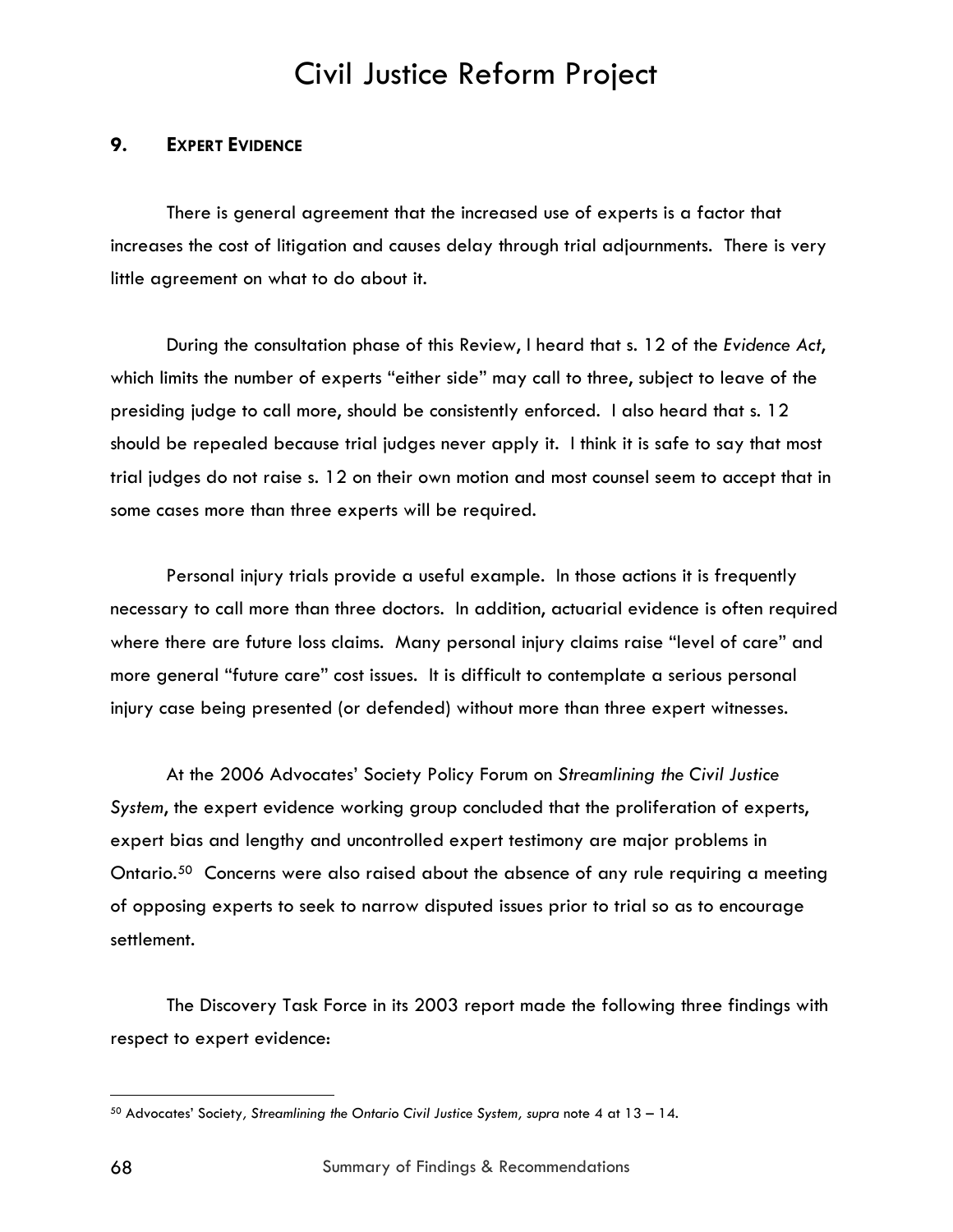- Expert reports are not produced on a timely basis. Many lawyers mistakenly assume experts can easily complete reports within the 90/60/30 days prescribed by the rules, but experts are rarely able to provide reports, particularly reply reports, within short time periods. As a result, the court often adjourns trials. This leads to additional costs and trial delays.
- There has been a proliferation of expert reports. The culture of litigation has resulted in an "industry" of competing experts, which unduly increases costs.
- Parties do not have an opportunity to question experts about their reports prior to trial.

In his 1996 report, Lord Woolf recommended wide-sweeping civil justice reforms for England and Wales.<sup>[51](#page-96-0)</sup> His recommendations relating to expert evidence have largely been implemented in the Civil Procedure Rules in the United Kingdom. The key reforms include the following:

- Experts have a duty to the court, which overrides any obligation to the person from whom the expert has received instructions or payment.<sup>[52](#page-96-1)</sup> Experts must certify, at the end of the expert report, that they understand and have complied with their duty to the court.<sup>[53](#page-96-2)</sup>
- The rules contain an express statement that expert evidence "is to be restricted to that which is reasonably required to resolve the proceedings."[54](#page-96-3)
- No party may call an expert or put an expert's report in evidence without the court's permission.[55](#page-96-4) Where two or more parties wish to submit expert evidence on a particular issue, the court may direct that only one expert give evidence on that

<span id="page-96-0"></span><sup>51</sup> Rt. Honourable Lord Woolf, *Access to Justice: Final Report to the Lord Chancellor on the civil justice system in England and Wales* (Department of Constitutional Affairs, UK: July 1996) online: Department of Constitutional Affairs  $\frac{\text{th}}{\text{t}}/ \text{www.dca.gov.uk/civil/final/index.htm}_{\text{in}}$ . See recommendations 156- 173 dealing with expert evidence.<br><sup>52</sup> Civil Procedure Rules, SI 1998 No. 3132 (as amended), r. 35.3 [hereinafter UK Rules].<br><sup>53</sup> UK Rules, r. 35.10.

<span id="page-96-1"></span>

<span id="page-96-2"></span>

<span id="page-96-3"></span><sup>54</sup> UK Rules, r. 35.1.

<span id="page-96-4"></span><sup>55</sup> UK Rules, r. 35.4.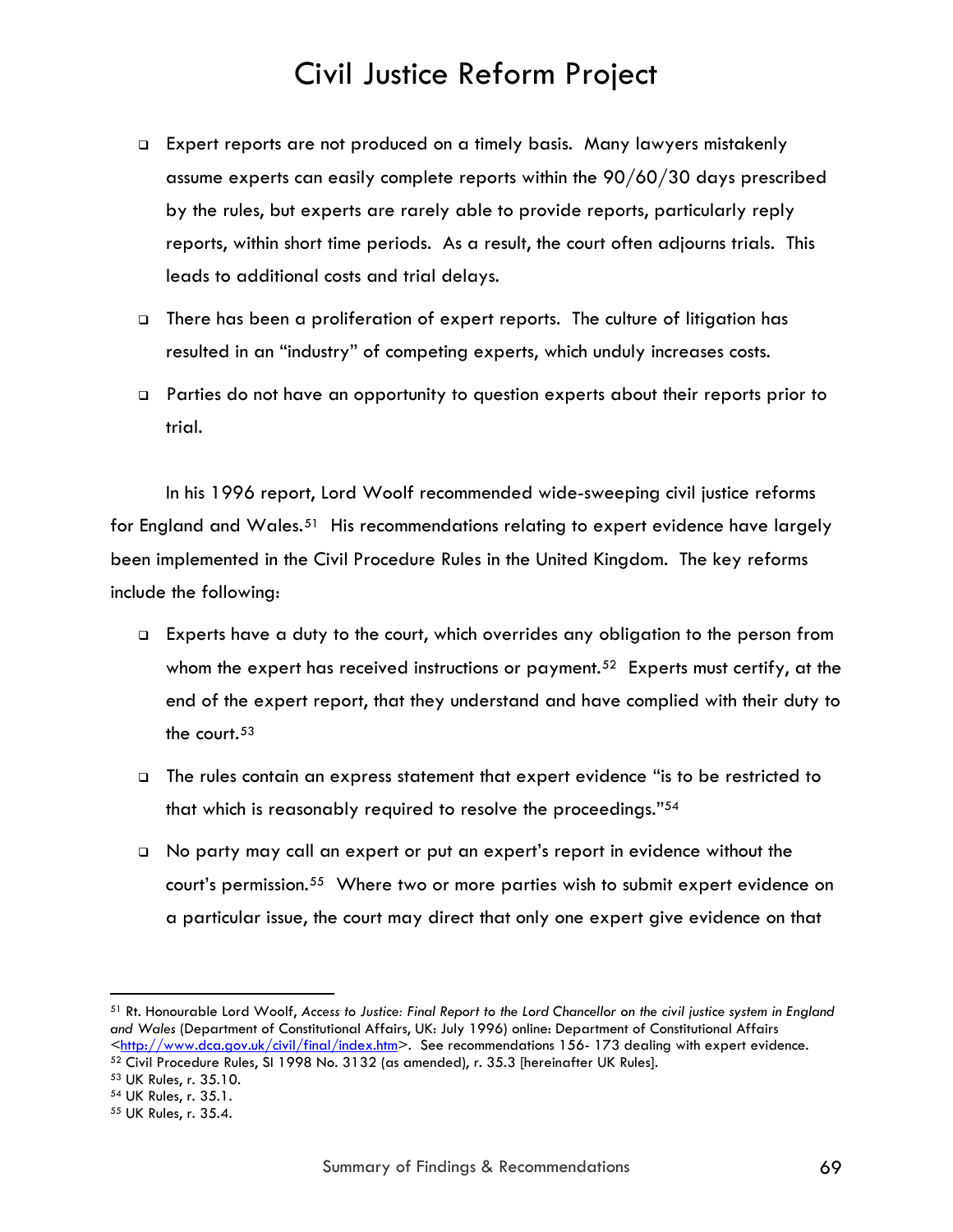issue. Where parties cannot agree, the court may select an expert from a list mutually provided by the parties or elsewhere.[56](#page-97-0)

- Where there is a single joint expert, each party may give instructions to the expert and the court may give directions about the payment of expert's fees and expenses.[57](#page-97-1)
- At any stage, the court may direct a discussion between experts for the purpose of reaching an agreed opinion on issues, or for preparation of a statement on those issues where they agree and disagree, along with their reasons for disagreeing.<sup>[58](#page-97-2)</sup>

Similar reforms were introduced in 2004 in Queensland, Australia.[59](#page-97-3) Their objective is to ensure a single expert gives evidence, to avoid unnecessary costs associated with the parties retaining different experts and to allow for more than one expert only if necessary to ensure a fair trial.

Three primary issues relating to expert evidence have been identified as requiring consideration:

- i. Whether new mechanisms should be introduced to control the proliferation of experts and expert bias.
- ii. Whether the time for delivery of expert reports should be altered.
- iii. Whether there should be greater disclosure of the information on which an expert's opinion is based.

 56 UK rules, r. 35.7.

<span id="page-97-1"></span><span id="page-97-0"></span><sup>57</sup> UK rules, r. 35.8.

<span id="page-97-2"></span><sup>58</sup> UK rules, r. 35.12.

<span id="page-97-3"></span><sup>59</sup> Queensland, Australia, Uniform Civil Procedure Amendment Rule (No. 1) 2004, section 7, Part 5 – Expert Evidence, online: Queensland Legislation <http://www.legislation.gld.gov.au/LEGISLTN/SLS/2004/04SL115.pdf>.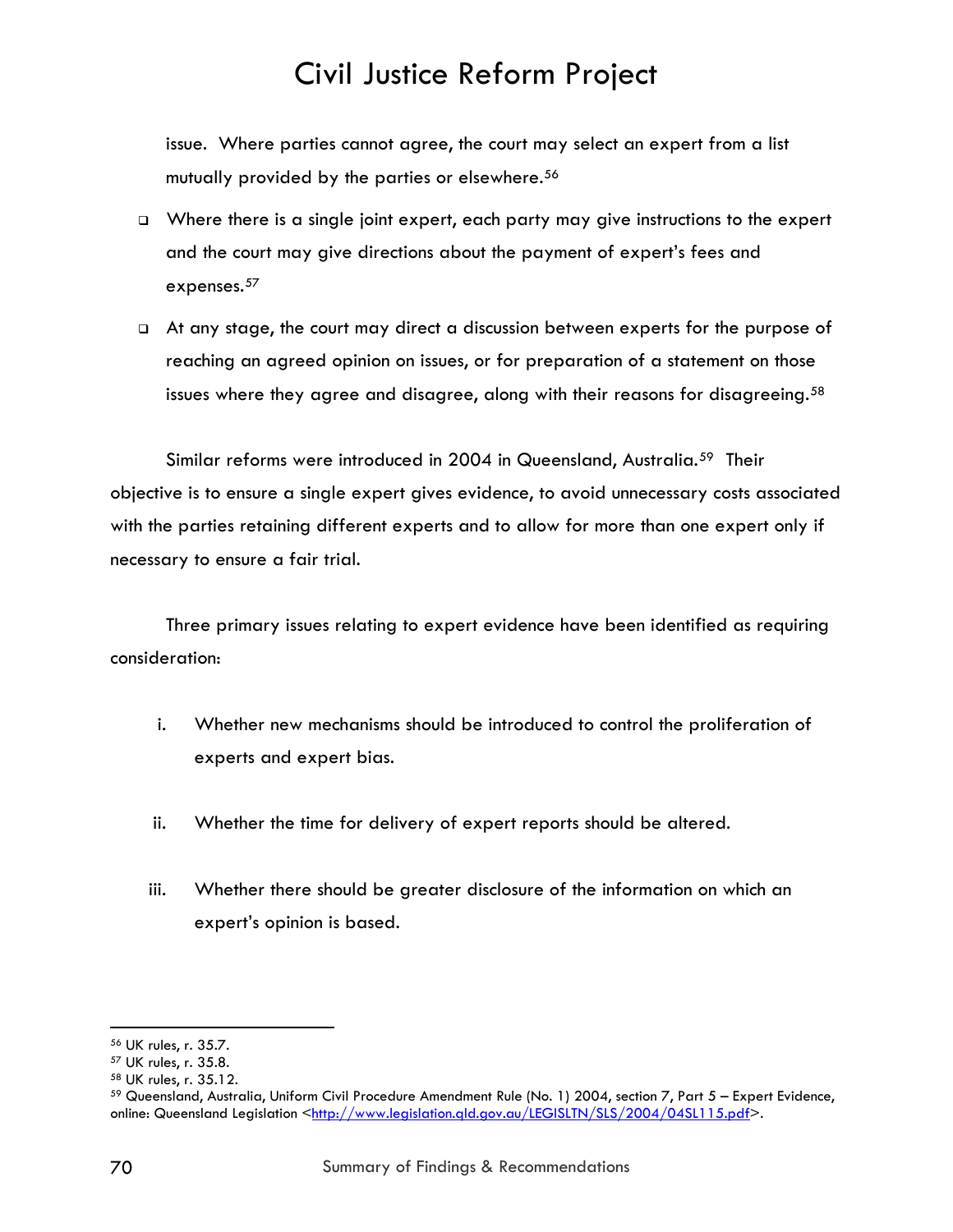*Proliferation and Bias of Experts* 

Consistent with the views of the CBA Task Force on Systems of Civil Justice, the Discovery Task Force and the Advocates' Society Policy Forum, the vast majority of those consulted in the course of this Review identified the proliferation of experts as a significant problem that often leads to a battle of competing experts. Some observed that as soon as one party retains an expert, an opposing party is forced to retain an expert. The expert witness merry-go-round bears with it an advantage to a litigant who has significant financial resources.

There is also the issue of partiality. A common complaint was that too many experts are no more than hired guns who tailor their reports and evidence to suit the client's needs. I know that this problem exists, but I hasten to add that not all experts should be tarred with the same brush.

As suggested above, numerous initiatives have been undertaken to improve the expert evidence process in recent years. The 2006 Advocates' Society Policy Forum included an expert-evidence working group that recommended a rule requiring opposing experts to meet before trial to narrow disputed issues. In 2003, the Discovery Task Force made recommendations in the context of the discovery process to adjust timelines regarding expert reports. The task force called for the establishment of best practices for the use of experts and their reports. It also said that consideration should be given to allowing limited examination for discovery of experts before trial, on the expert's consent or by order of the court. In addition, recent reforms regarding experts have occurred in both the United Kingdom and Australia with the goal of reducing costs by moving to a single-expert model. This model would permit multiple experts only if necessary to ensure a fair trial.

In my view, the increasingly popular single-expert model is a good idea that will not work in practice in too many cases. Frequently, the parties have different views on the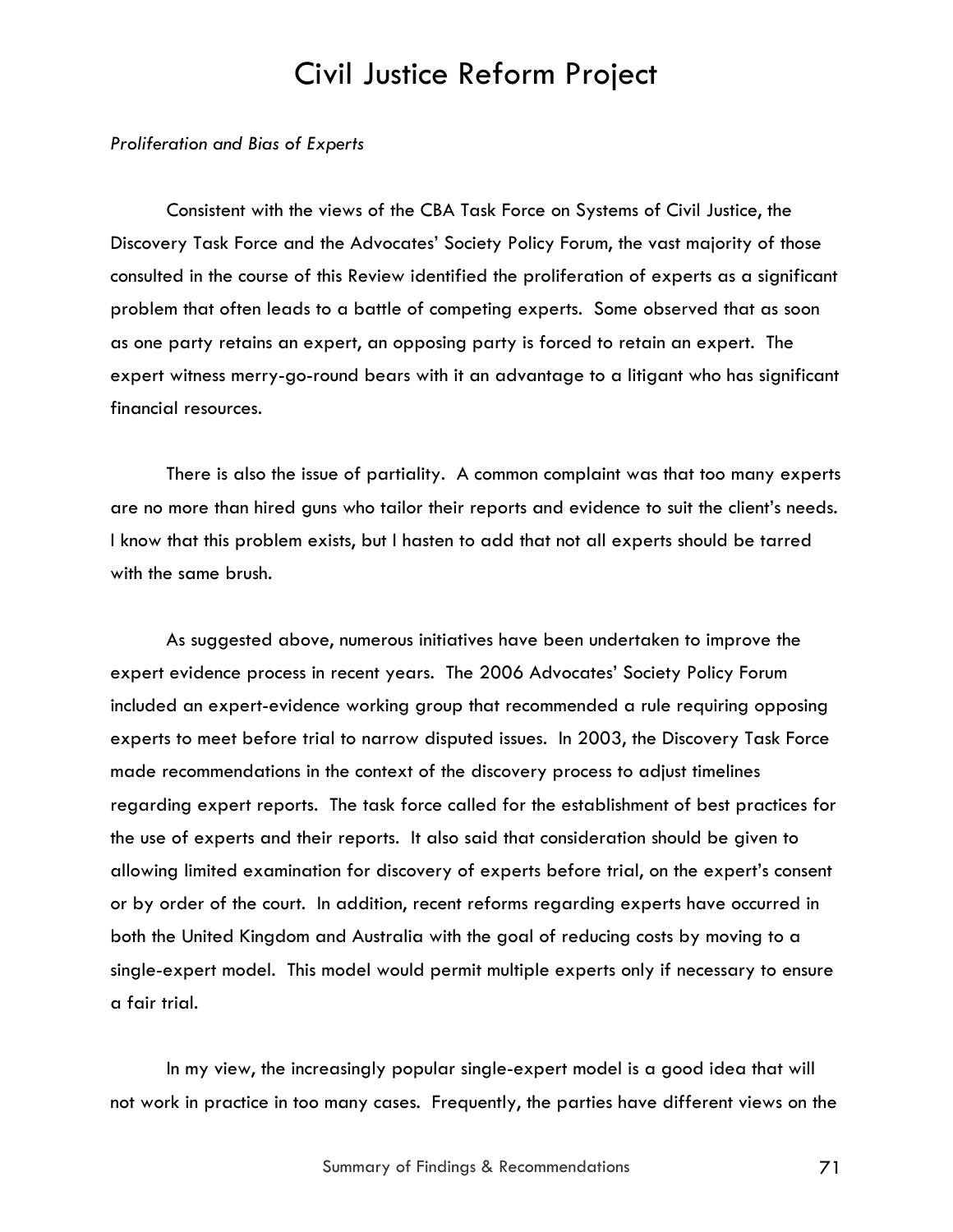factual foundation on which the expert's report will be based. There are, however, cases that cry out for a single expert. For example, I think of actuarial evidence in personal injury cases where the core "blank" to be filled in is the present value of the loss of \$1,000 per year calculated using a discount rate of X%.

I support a system where a particular case or issue that requires expert evidence can be accommodated by a single expert. However, I do not think that should be the rule. Deciding whether to go with a single expert is a matter best left to counsel to determine on a case-by-case basis. For those relatively few cases that get to trial, I think trial judges can sort out those matters where experts were retained unnecessarily when costs are dealt with.

In some jurisdictions that have explored or implemented the single-expert model, some reservations have been expressed. The Alberta Law Institute, in its 2003 consultation memorandum, suggested that choosing and instructing a joint expert could cause delay, result in numerous court applications and likely cause more problems than it would solve.<sup>60</sup>

There are also mixed reviews from England and Wales about the effectiveness of the single joint expert rule. The reform is said to have been successful "in terms of proportionality, costs, and driving out the 'hired gun' experts."[61](#page-99-1) However, it is not clear that it has had the effect of reducing costs, since some parties are still retaining their own "shadow expert" to opine on the joint expert's report.  $62$  This inevitably results in additional costs. Moreover, there appears to be case law at the appellate level resulting from the single expert model. The instructions to be given to the joint expert and the

<span id="page-99-0"></span><sup>60</sup> Alberta Law Reform Institute, *Expert Evidence and "independent" Medical Examinations* (Consultation Memorandum No. 12.3) (Edmonton: ALRI, 2003) at 23.

<span id="page-99-1"></span><sup>61</sup> Robert Musgrove, *Lord Woolf's Reforms of Civil Justice: The Reforms, their Impact, and the future for civil justice*  reform in England and Wales, Address to Advocates' Society Policy Forum (Toronto: March 9, 2006).<br><sup>62</sup> U.K., Department of Constitutional Affairs, Emerging Findings: An Early Evaluation of the Civil Justice Reforms (March

<span id="page-99-2"></span><sup>2001),</sup> <http://www.dca.gov.uk/civil/emerge/emerge.htm>, at paras 4.21 - 4.26.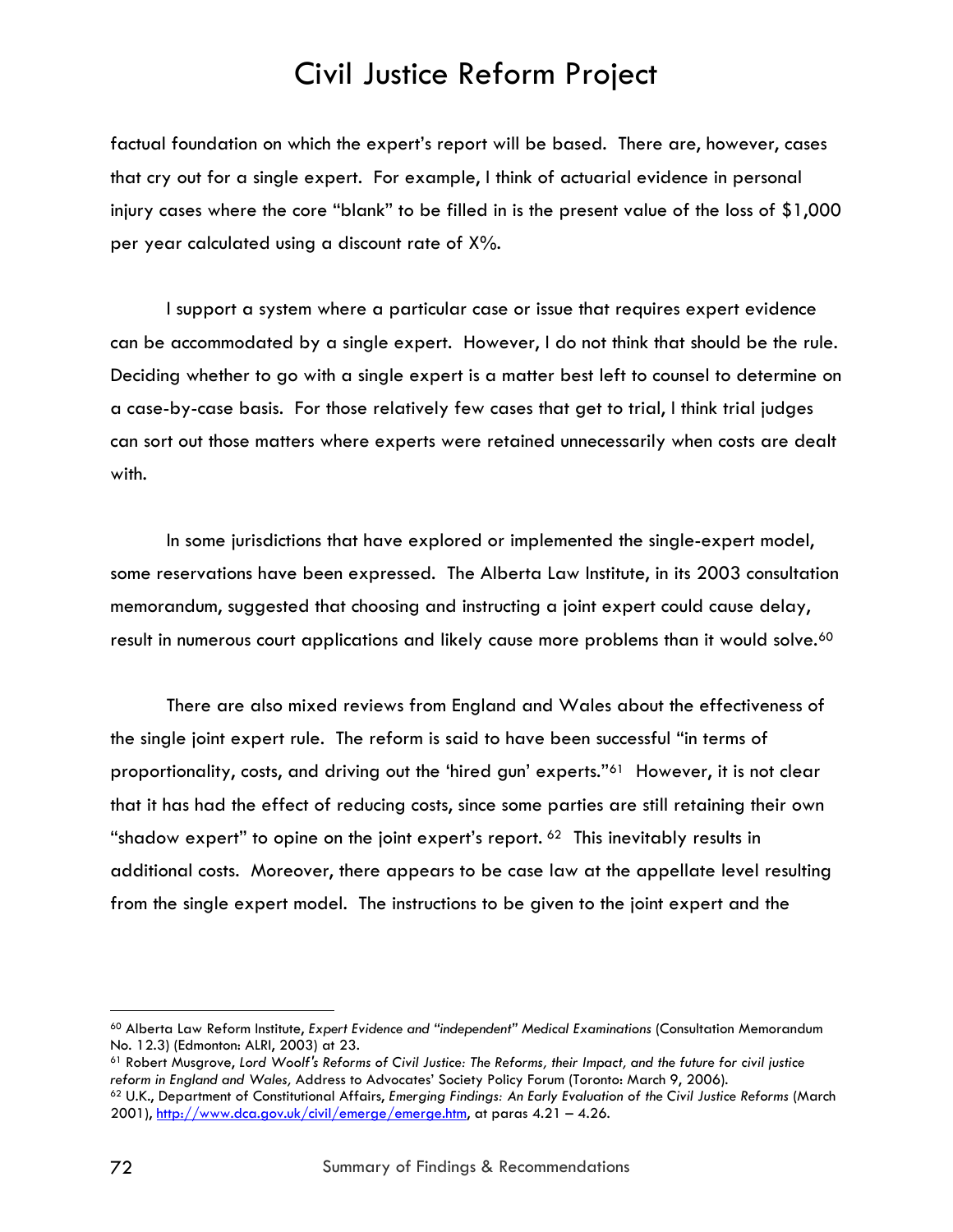desire of one party to appoint an additional expert are areas of concern in England and Wales.[63](#page-100-0)

British Columbia's Civil Justice Reform Working Group considered, but did not recommend, mandatory single joint experts in all cases.<sup>[64](#page-100-1)</sup> Instead, it recommended that a case planning judge give directions in appropriate cases as to whether parties must use a single joint expert on a given issue.<sup>[65](#page-100-2)</sup> Similarly, the Discovery Task Force did not recommend single joint experts in all cases. However, its Supplemental Report does include a best practice that encourages lawyers to discuss the possibility of jointly retaining a single expert to reduce costs and avoid the possibility of competing expert evidence.<sup>[66](#page-100-3)</sup>

Lastly on the single-expert issue, I note that rule 52.03 already permits a judge, on motion by a party or on the court's own initiative, to appoint an expert to inquire into and report on any relevant questions of fact or opinion. However, it appears this rule is rarely used.

Section 12 of the *Evidence Act* limits the number of experts that either party may call to three, unless leave of the judge is obtained. It reads:

> Where it is intended by a party to examine as witnesses persons entitled, according to the law or practice, to give opinion evidence, not more than three of such witnesses may be called upon either side without the leave of the judge or other person presiding.

Two other Canadian jurisdictions restrict the number of experts to three, unless leave of the court is obtained (Manitoba, New Brunswick).<sup>[67](#page-100-4)</sup> Alberta does not permit more than one expert on any one subject on behalf of a party, except with leave of the court.<sup>[68](#page-100-5)</sup>

<span id="page-100-0"></span><sup>63</sup> P. Wardle and D. Cappe, "Reforming Ontario's Expert Evidence Rules" [unpublished] at 13, citing Brian Thompson, *The Problem with single joint experts* (2004) N.L.J. 154.7138.

<span id="page-100-1"></span>

<span id="page-100-3"></span><span id="page-100-2"></span>

<sup>&</sup>lt;sup>65</sup> BC Civil Justice Reform Working Group Report, supra note 6 at 14.<br><sup>66</sup> Task Force on the Discovery Process in Ontario, Supplemental Report of the Task Force on the Discovery Process in

<span id="page-100-5"></span><span id="page-100-4"></span>*Ontario* (October, 2005) at 16.<br><sup>67</sup>Manitoba *Evidence Act*, CCSM c. E150, s. 25; New Brunswick *Evidence Act*, RSNB 1973, c. E-11, s. 23<br><sup>68</sup> Alberta Rules, r. 218.4(1)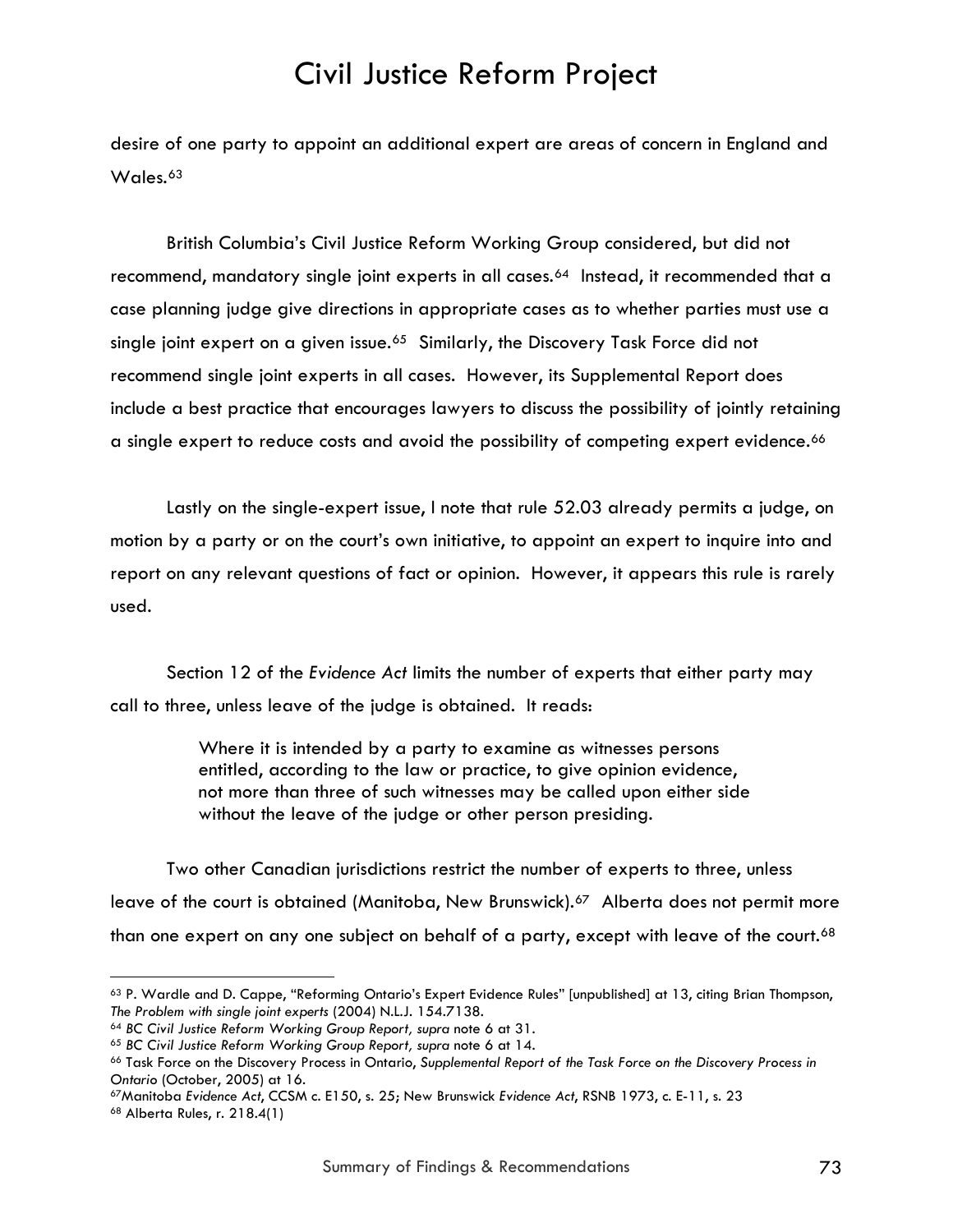Saskatchewan permits each party to call five experts.<sup>[69](#page-101-0)</sup> Quebec, Newfoundland and British Columbia appear to set no limit on the number of experts that may be called.<sup>[70](#page-101-1)</sup> Similarly, Nova Scotia sets no maximum, although it is left to the court to limit the number of expert witnesses.<sup>[71](#page-101-2)</sup>

During consultations, many called upon judges to consistently enforce the threeexpert rule or impose other limits on the number of experts, either at trial or at a point before trial where parties have not yet incurred expenses relating to unnecessary expert reports. In motor vehicle litigation, some noted that regulations under the *Insurance Act* encourage multiple medical experts in various disciplines to be called and this unduly adds to the cost of litigation.[72](#page-101-3)

Three mechanisms are considered below to better control the number of experts while permitting such evidence as is necessary to fairly dispose of a case: (i) strict enforcement of the three-expert rule, (ii) early judicial control on the number of experts and (iii) disallowing cost-recovery where in the view of the court the costs related to certain experts may have been incurred unnecessarily.

Section 12 of the *Evidence Act* seeks to limit the number of experts (to three), but with a balancing mechanism (leave from the trial judge to call more than three experts) that recognizes that more than three experts may reasonably be required in some cases. The problem is that, in practice, s. 12 is ignored by counsel and the courts. In addition, costs relating to an expert will have already been incurred before the trial judge deals with leave for more than three experts or with the issue whether any expert evidence on a particular issue is admissible. Thus, s. 12 does not appear to me to be effective in controlling the number of experts or costs related to experts.

<span id="page-101-1"></span><span id="page-101-0"></span><sup>&</sup>lt;sup>69</sup> Saskatchewan *Evidence Act, c.* S-16, s. 48<br><sup>70</sup> Quebec Code of Civil Procedure, RSQ c. C-25 [hereinafter Quebec Rules]; Newfoundland Rules of Supreme Court 1986, SNF 1986, c. 42, Sch. D [hereinafter Newfoundland Rules]; British Columbia Evidence Act, RSBC 1996, C. 124<br><sup>71</sup> Nova Scotia Civil Procedure Rules, E. 1/1, r. 31.06 [hereinafter Nova Scotia Rules].<br><sup>72</sup> O. Reg. 461/96

<span id="page-101-3"></span><span id="page-101-2"></span>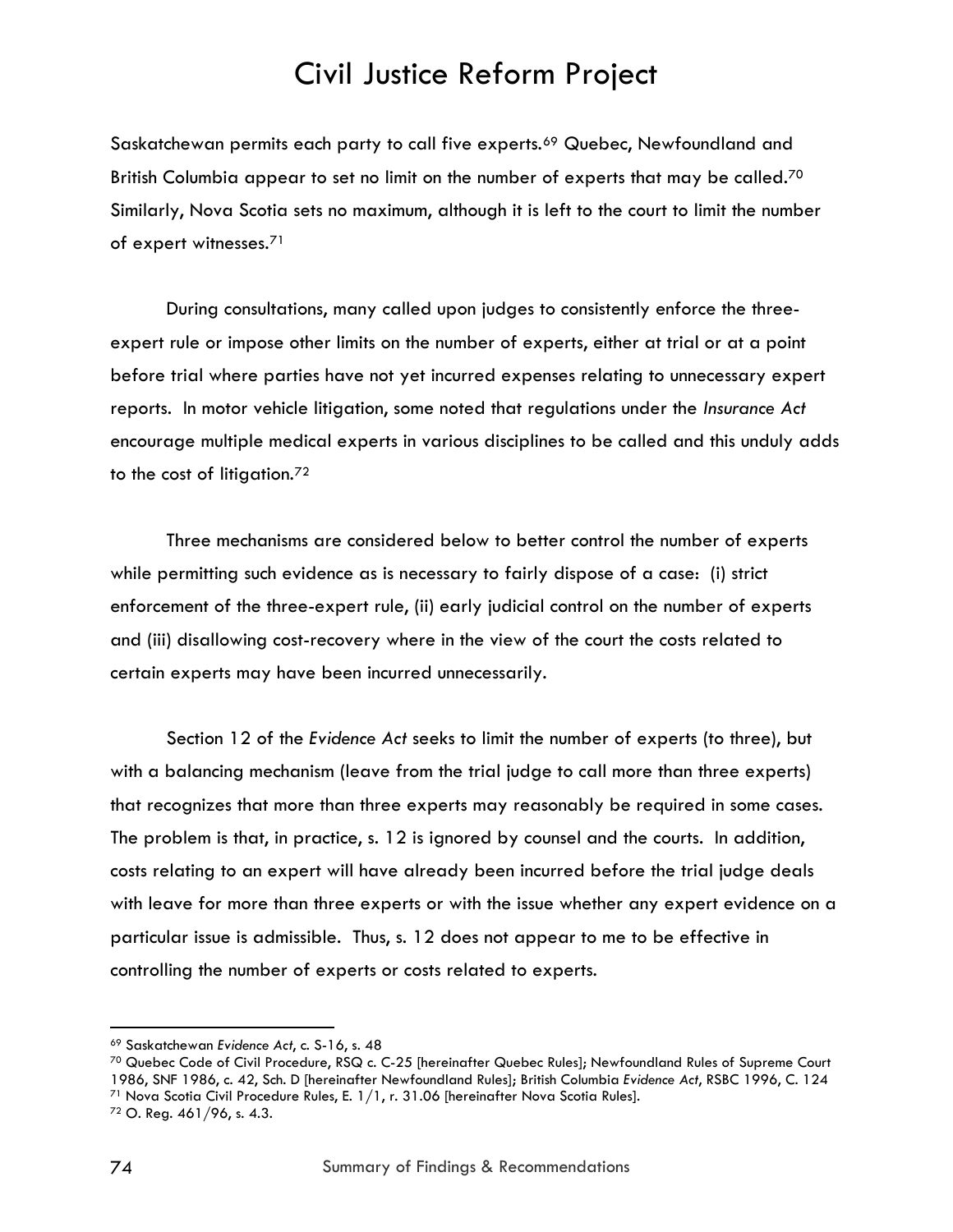Under the proposed reforms arising from the B.C. Civil Justice Reform Working Group, a case planning conference judge is to fix the appropriate number of experts early in the litigation process, in keeping with the overriding principle of proportionality.<sup>[73](#page-102-0)</sup> This ensures early judicial control over the number of experts, before costs have been incurred in obtaining expert reports. For cases under \$100,000 (the equivalent to our rule 76 simplified procedures cases), the B.C. report recommends each party be limited to one expert only, plus one expert to rebut the evidence of the opposing expert. In England and Wales, no expert evidence may be submitted unless the court's permission is first obtained,[74](#page-102-1) and expert evidence is restricted to that which is reasonably required to resolve the proceeding.[75](#page-102-2)

Given limited judicial resources and costs, I am reluctant to introduce further case conferences. However, discussion of expert-related issues can and ought to regularly occur at pre-trial conferences (rules 50.01, 76.10 and 78.10), settlement conferences (rule 77.14) and trial management conferences (rule 77.15). Clearly the number of experts to be called at trial is an issue that can be advanced and determined at the pre-trial/ settlement conference stage. Appropriate amendments to s. 12 of the *Evidence Act* should be made to permit a pre-trial/settlement conference judge or master to make binding orders as to the appropriate number of experts to be called at trial.

The issue of "hired guns" and "opinions for sale" was repeatedly identified as a problem during consultations. To help curb expert bias, there does not appear to be any sound policy reason why the Rules of Civil Procedure should not expressly impose on experts an overriding duty to the court, rather than to the parties who pay or instruct them. The primary criticism of such an approach is that, without a clear enforcement mechanism, it may have no significant impact on experts unduly swayed by the parties who retain them.

<span id="page-102-0"></span><sup>73</sup> *BC Civil Justice Reform Working Group Report, supra* note 6 at 32. 74 UK Rules, r. 35.4.

<span id="page-102-1"></span>

<span id="page-102-2"></span><sup>75</sup> UK Rules, r. 35.1.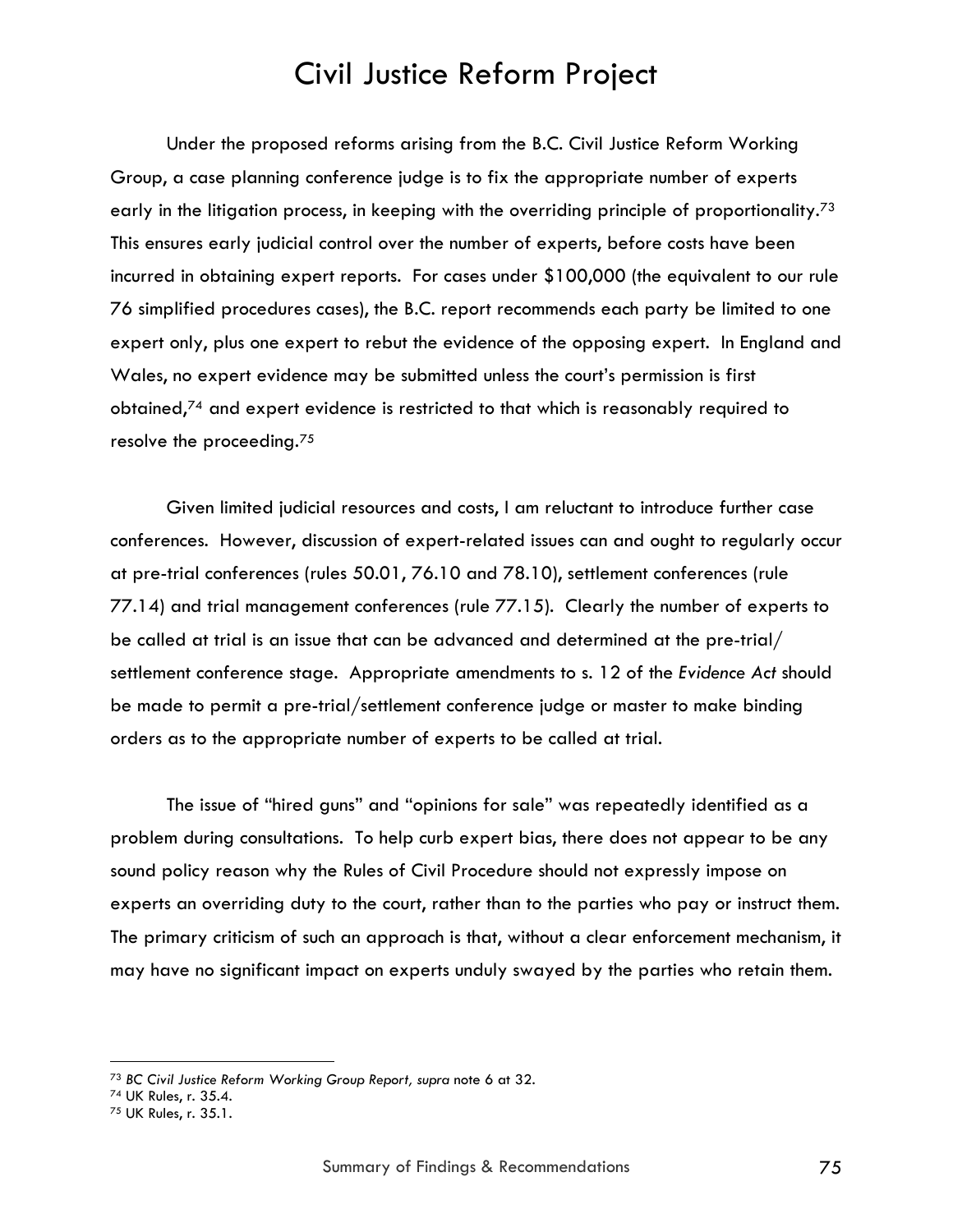An expressly prescribed overriding duty to provide the court with a true and complete professional opinion will, at minimum, cause experts to pause and consider the content of their reports and the extent to which their opinions may have been subjected to subtle or overt pressures. Matched with a certification requirement in the expert's report, it will reinforce the fact that expert evidence is intended to assist the court with its neutral evaluation of issues. At the end of the day, such a reform cannot hurt the process and will hopefully help limit the extent of expert bias.

Secondly, this reform would consistently apply a standard for all experts that is already prescribed for some. For example, Article 4150 of the Canadian Institute of Actuaries Standards of Practice – General Standards, provides that "an actuary's testimony should be objective and responsive," and that "the actuary's role…..is to assist the court…and the actuary is not to be an advocate for one side of the matter in a dispute." An express duty would reinforce existing professional obligations and ensure that this duty is consistently applied to all professions that provide expert evidence.

Finally, the most relevant organizations on this issue, including the medical experts and actuaries who participated in this Review, endorsed imposing an overriding duty to the court on experts, along with a certification that they understand that duty. England and Wales, Queensland, Australia and the B.C. Civil Justice Reform Working Group have all endorsed this approach.

Expert bias can, I think, best be reduced or somewhat controlled by a "meet and confer" requirement. In its Supplemental Report, the Discovery Task Force proposed this as a best practice where there are contradictory expert reports.<sup>[76](#page-103-0)</sup> The authority to require experts to meet and confer exists in other jurisdictions, including England and Wales,<sup>[77](#page-103-1)</sup> and in Australia<sup>[78](#page-103-2)</sup> under certain circumstances. In Alberta<sup>[79](#page-103-3)</sup> and New Brunswick<sup>[80](#page-103-0)</sup> the court

<span id="page-103-3"></span><span id="page-103-0"></span><sup>76</sup> Task Force on the Discovery Process in Ontario, *Supplemental Report of the Task Force on the Discovery Process in Ontario* (October, 2005) at 16. 77 U.K. Rules, r. 35.12.

<span id="page-103-1"></span>

<span id="page-103-2"></span><sup>78</sup> Australia Federal Court Rules, (Statutory Rules 1979 No. 140) r. 34A(3)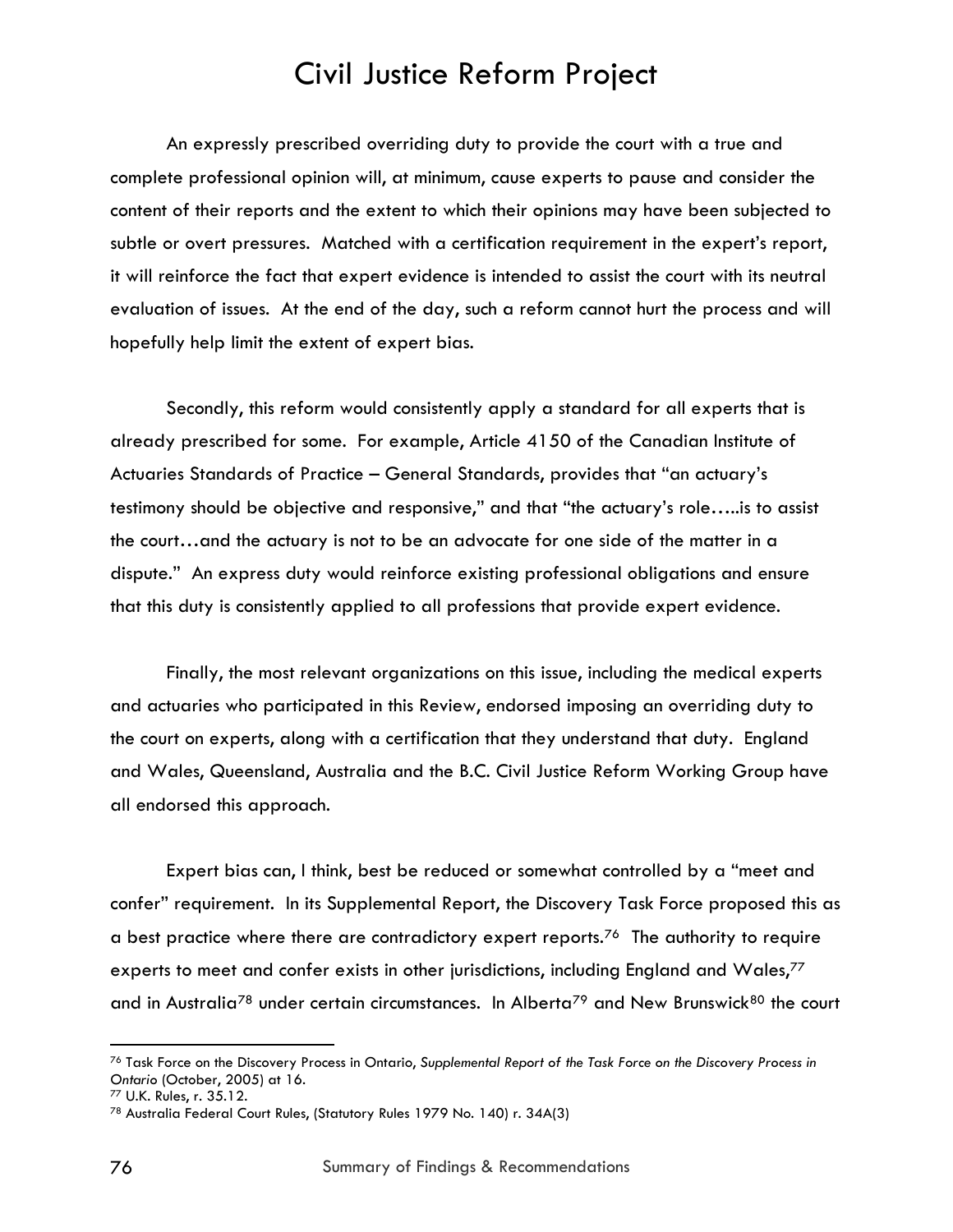may order experts to meet at the pre-trial stage. British Columbia's Civil Justice Working Group recommended that a case planning conference judge have the authority to order opposing experts to meet to identify areas of agreement or disagreement and narrow the issues.[81](#page-104-0)

During consultations, medical experts noted that doctors often work well in forming consensus. They suggested that it would be very useful to have experts meet to consider whether issues can be agreed upon and determine which are still in dispute. For all experts, this reform would provide a level of peer review that expert opinions do not now routinely undergo. It may also assist in clarifying disparate interpretations of underlying facts and assumptions and would introduce a level of accountability that may deter "hired guns."

#### *Time for Delivery of Expert Reports*

The timing of delivery of expert reports under the current rules does not promote early settlement and may result in late requests for trial adjournments. Rule 53.03 requires a party who intends to call an expert to serve opposing parties with a copy of the expert's report not less than 90 days before trial.<sup>[82](#page-104-1)</sup> A party who intends to call an expert to testify in response must serve a responding expert report not less than 60 days before trial.[83](#page-104-2) Any supplementary report must be served not less than 30 days before trial. Anchoring these tight timelines to the trial event has been cited as a problem for both litigants and experts, resulting in last-minute requests for trial adjournments.

There was much support among those consulted for delivering expert reports sooner in order to promote early settlement of cases. Without disclosure of these reports, parties

 $79$  Alberta Rules, r. 218.9(1). In very long trial matters, a case management judge may order experts to "consult on a without prejudice basis to determine any matters on which agreement can be reached."<br><sup>80</sup> New Brunswick Rules, r. 50.09(g).<br><sup>81</sup> BC Civil Justice Reform Working Group Report, supra note 6 at 32.<br><sup>82</sup> Ontario Rules, r. 53.0

<span id="page-104-1"></span><span id="page-104-0"></span>

<span id="page-104-2"></span><sup>83</sup> Ontario Rules, r. 53.03(2).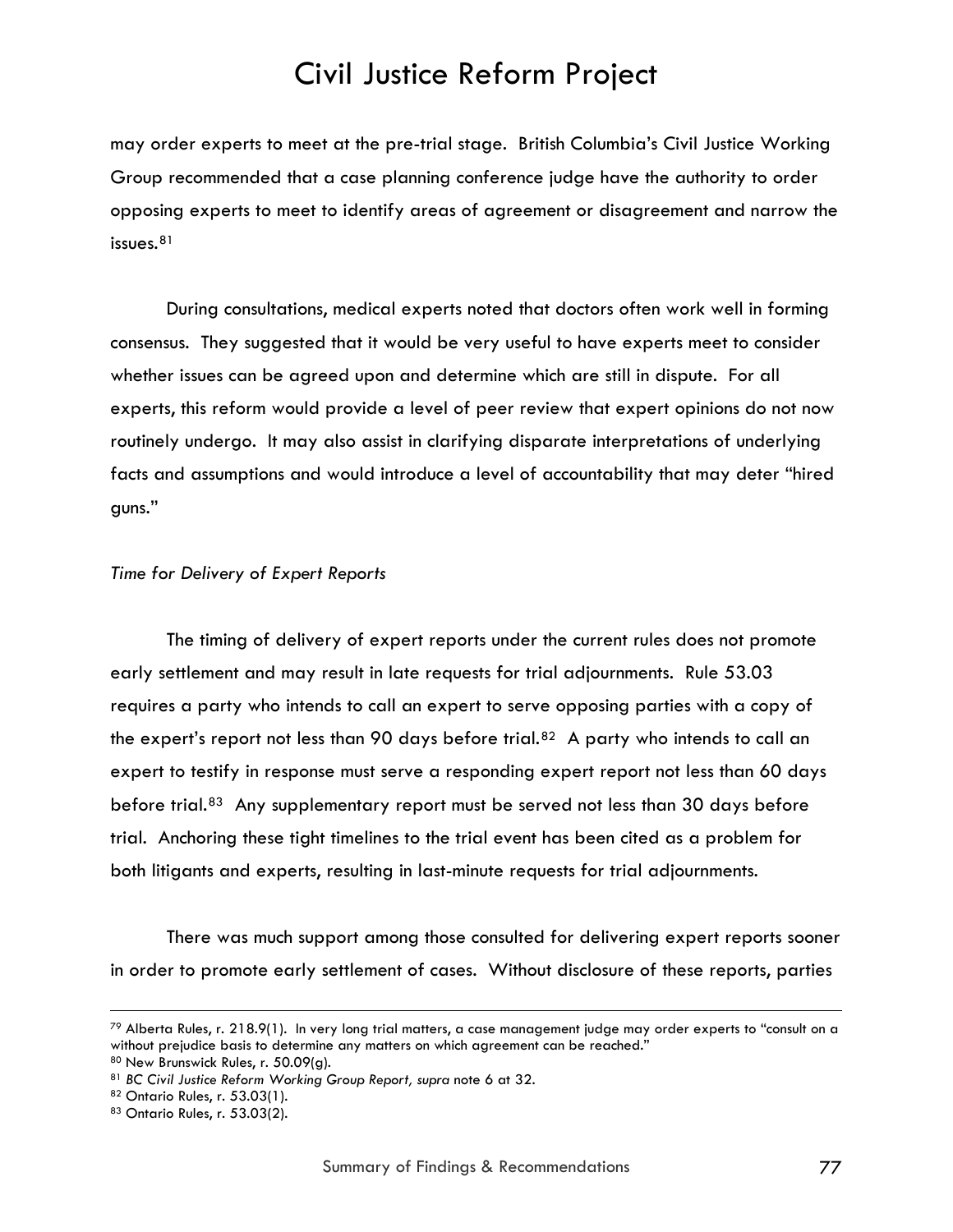are often unwilling or unable to enter into meaningful settlement discussions. It was also said that the 90/60/30 day rule does not work because experts are often too busy to prepare a reply report in 30 days. In bilingual proceedings, these limits can make timely translation difficult.

Several organizations were in favour of anchoring the 90/60/30 day rule to the date of the pre-trial or settlement conference. Personal injury lawyers were largely in favour of this reform, but said that if the pre-trial is too far in advance of the trial (i.e., more than six months), expert reports may not be current by the time of a trial, resulting in additional costs incurred to update the reports.

In its 1996 *Report of the Task Force on Systems of Civil Justice*, the Canadian Bar Association recommended early disclosure of expert reports and the exchange of expert critique reports in a timely fashion before trial. $84$  As mentioned earlier, the Discovery Task Force also considered this issue. It recommended the 90/60/30 day timelines be calculated from the date of the pre-trial or settlement conference, subject to a court order or the parties' agreement otherwise, provided that it remains possible to have meaningful pre-trial or settlement conference discussions.[85](#page-105-1)

I note that rule 50.05 already requires parties to make available at the pre-trial all documents that may assist at the pre-trial, "such as medical reports and reports of experts." Rule 76.10(4) also requires the disclosure of expert reports at the pre-trial for simplified procedure cases, as does rule 77.14(6) for settlement conferences in case managed actions.

Linking the delivery of expert reports to the pre-trial assumes that there will be a pre-trial (in some areas, actions go to trial without a pre-trial) and that the pre-trial is held at a time reasonably proximate to the trial.

<span id="page-105-0"></span><sup>84</sup> *CBA Systems of Civil Justice Report, supra* note 2 at 44. 85 *Discovery Task Force Report, supra* note 3 at 128-131.

<span id="page-105-1"></span>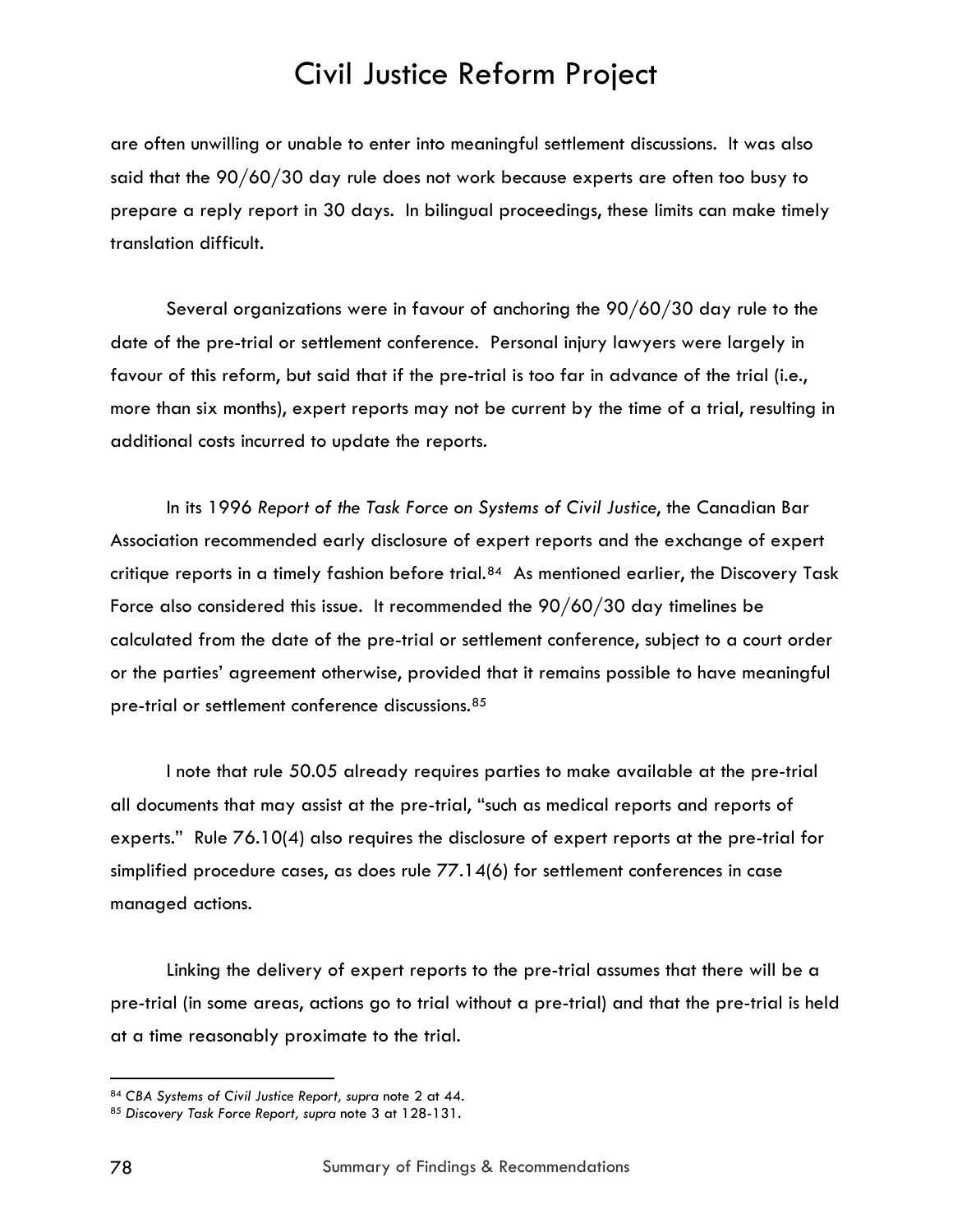In the end it seemed clear to me that one rule, be it the 90/60/30 day rule or some other trilogy of numbers, simply will not work in all cases. In many commercial cases the simultaneous exchange of expert reports is often agreed to by counsel, who include in their agreement a specified time for each side to reply to the other's reports. In negligence actions, that model becomes impractical since a defendant frequently needs to know on what expert evidence the plaintiff's claim is being advanced.

In my view, the timing for delivery of expert reports is best left to counsel. They should be required to determine on a case specific basis when and how experts' reports will be exchanged.

In Toronto, once an action is set down for trial, parties are required to jointly or separately complete a Certification Form to Set Pre-Trial and Trial Dates. This form requires parties to identify when expert reports will be exchanged. Similar to the practice in Toronto, I would recommend that counsel be required to consult and seek to reach agreement on the timing of exchange of expert reports within the 60 day period following an action being set down for trial. This agreement should be documented and be before the pre-trial judge or master.

Where no agreement has been reached, a general default period should be established. Accordingly, I think that rule 53.03 should be amended so that expert reports, responding reports and any supplementary reports must be delivered within 90, 60, and 30 days, respectively, prior to pre-trials and settlement conferences. Since this is a default period, it would apply only where there is no agreement or court order obtained on motion to extend or abridge the default time lines.

There will still be those who will seek late requests to file expert reports on the eve of trial. During Review consultations, some judges said they feel compelled to permit late delivery of expert reports given the language of 53.08(1), which states leave "shall" be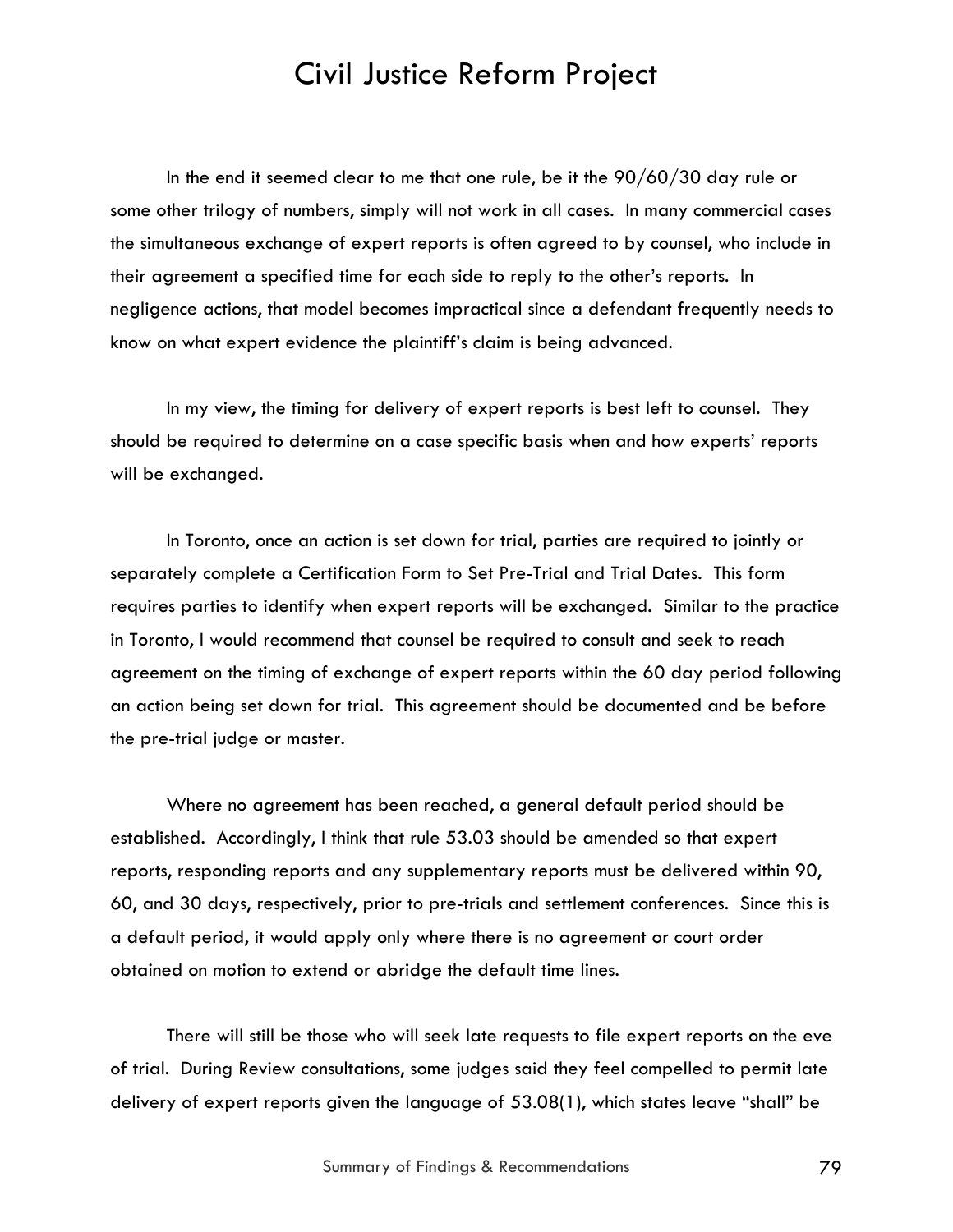granted unless to do so will cause prejudice to the opposite party or will cause undue delay in the conduct of the trial. Since time must be granted for the filing of reply reports, trial dates often have to be rescheduled. Thus, many proposed that the word "shall" be replaced by the word "may" in rule 53.08(1), so that judges do not feel compelled to allow late delivery of expert reports. I endorse this change, which would provide flexibility in appropriate cases and at the same time signal that allowing late delivery of expert reports should not be taken for granted.

During consultations it became clear that there was meagre support for rule changes that would permit some form of pre-trial oral examination of experts. In my view, this change would add yet another layer of cost in all cases involving experts for a questionable benefit. I do not recommend this reform. If, in a particular case, settlement discussions would be advanced if certain experts were examined, it would be open to counsel to agree to produce the experts for examination. This occurs now in some arbitrations.

### *Disclosure of Basis for Expert Opinion*

I do, however, think that there should be more regulation of the standard content of expert reports.

In Queensland, Australia, experts are required to include in their report a description of their qualifications, all material facts on which their report is based, references to material that has been relied upon in forming the opinion and, if there is a range of opinion, a summary of that range and the reasons why the expert adopted a particular opinion.[86](#page-107-0) Similarly, in its Supplemental Report, the Discovery Task Force recommended as a best practice that expert reports should include, at a minimum:

Expert's name, address and current curriculum vitae;

<span id="page-107-0"></span><sup>86</sup> Queensland, Australia, Uniform Civil Procedure Amendment Rule (No. 1) 2004, section 7, Part 5 – Expert Evidence, Division 2, online: Queensland Legislation [<http://www.legislation.qld.gov.au/LEGISLTN/SLS/2004/04SL115.pdf>](http://www.legislation.qld.gov.au/LEGISLTN/SLS/2004/04SL115.pdf).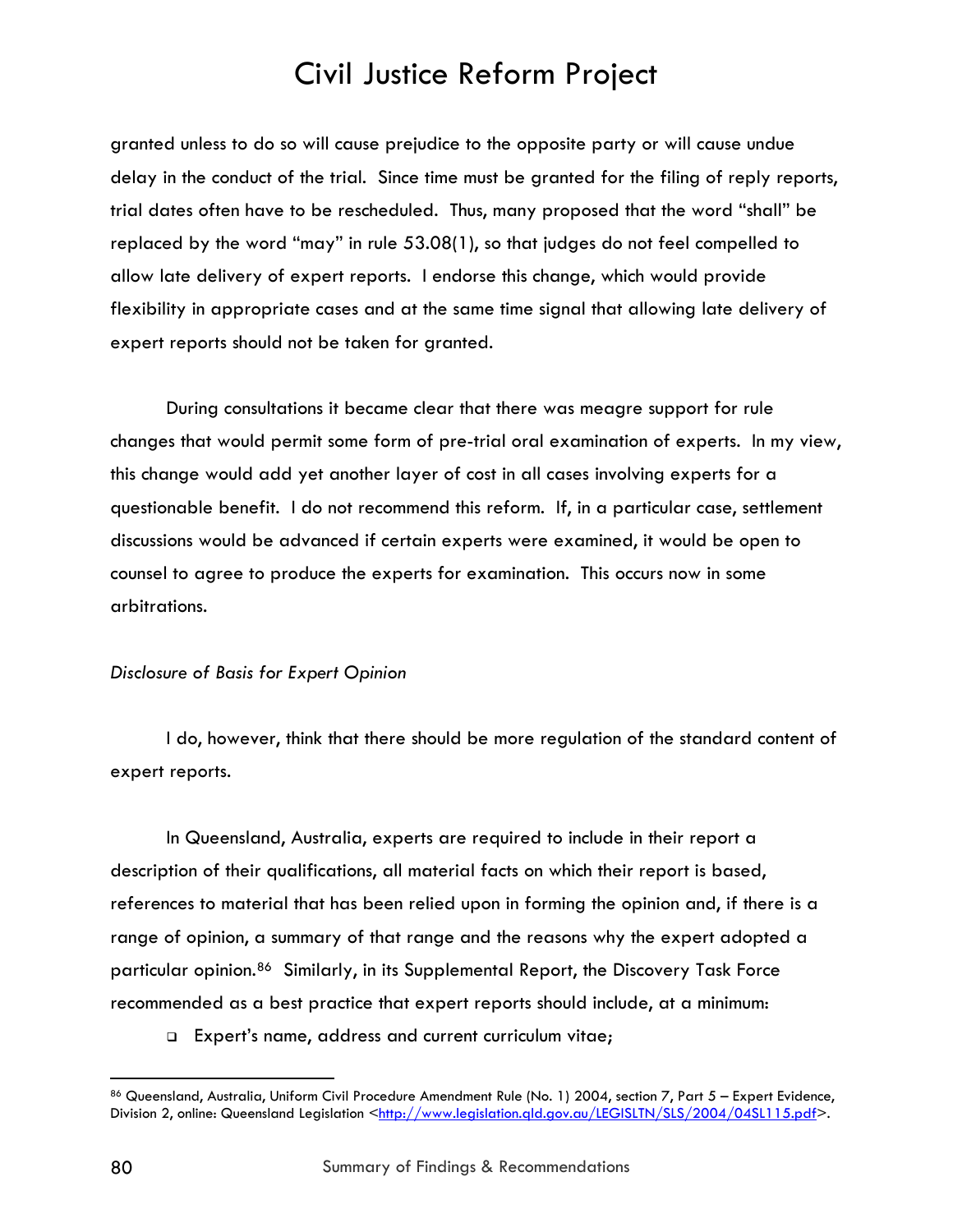- A detailed description of the expert's qualifications and area of expertise;
- $\Box$  A description of research conducted by the expert to be able to reach his/her opinion;
- The nature of the opinion being sought and the specific issues to which the opinion relates;
- $\Box$  A description of the factual assumptions on which the opinion is based;
- $\Box$  A list of any documents relied upon in formulating the opinion; and
- The opinion and the basis for the opinion.

In the U.K., a Practice Direction prescribes the contents of an expert's report. In addition to many of the items recommended in the Discovery Task Force's best practice, the U.K. Practice Direction also requires the expert report to:

- Contain a statement setting out the substance of all facts and instructions given to the expert which are material to the opinions expressed in the report or upon which those opinions are based;
- Make clear which of the facts stated in the report are within the expert's own knowledge;
- Say who carried out any examination, measurement, test or experiment which the expert has used for the report, give qualifications of that person, and say whether or not the test or experiment has been carried out under the expert's supervision; and
- $\Box$  Where there is a range of opinion on the matters dealt with in the report, summarize the range of opinion and give reasons for his/her own opinion.

Currently, rule 53.03 requires the expert only to set out his/her opinion, name, address, qualifications and the substance of his or her proposed testimony. It is silent about the degree of information to be provided in the report.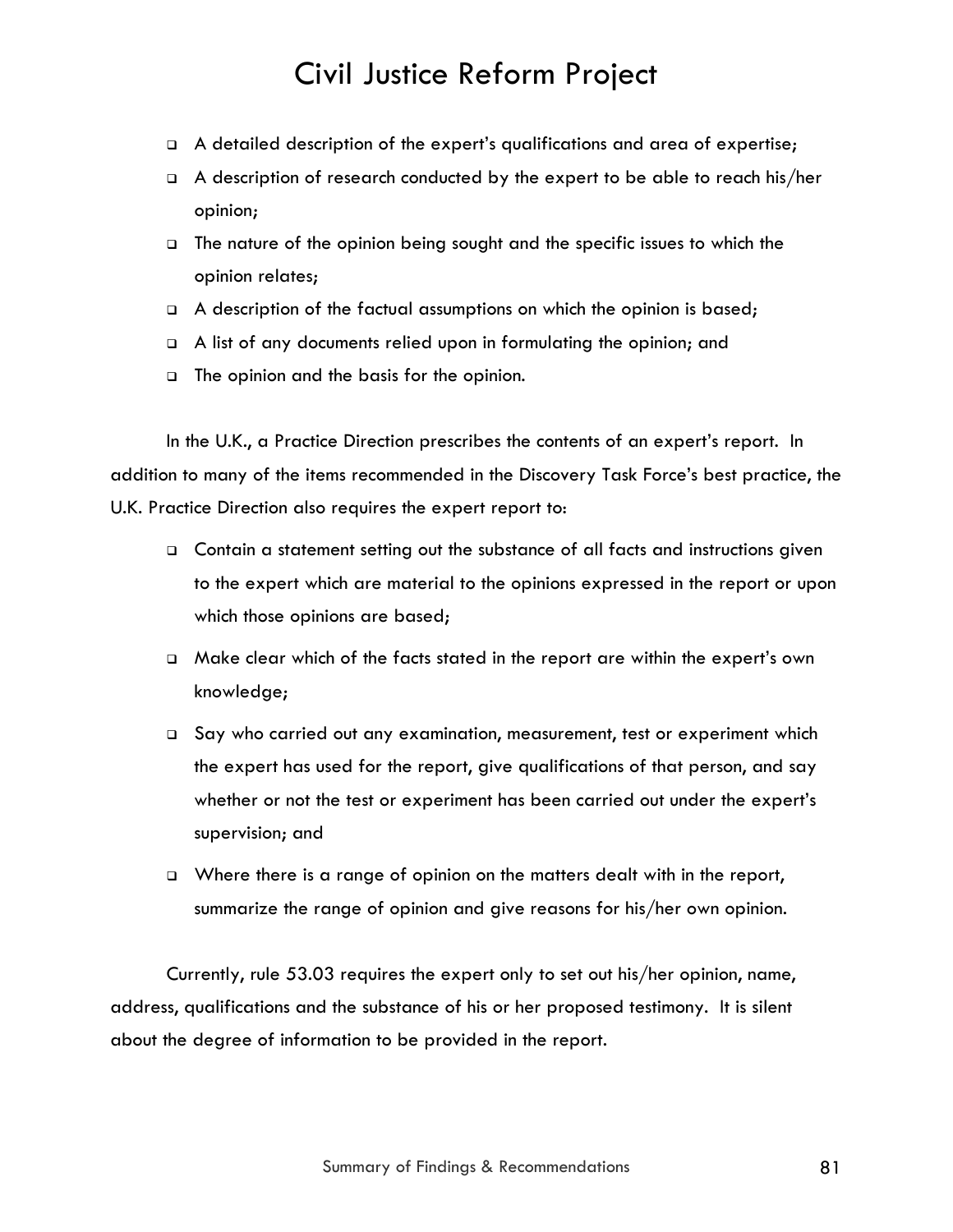#### **Recommendations (Expert Evidence)**

- **I do not recommend the mandatory use of joint experts. However, in appropriate circumstances, early in the litigation process, parties should discuss jointly retaining a single expert to reduce costs and avoid unnecessary competing expert reports, consistent with the Discovery Task Force's best practices.**
- **Amend rules 50.01, 76.10, 77.14, 77.15 and 78.10 to require the presiding judicial officer at pre-trials, settlement conferences and trial management conferences to consider and make orders as to the appropriate number of experts that may be called by each side and on particular issues and whether expert evidence is admissible.**
- **Amend section 12 of the** *Evidence Act* **to:** 
	- **Make clear that a judge (or officer) presiding at pre-trial events (i.e., pretrials, settlement conferences, trial management conferences), who may or may not be the presiding trial judge, may grant leave to call more than three experts (or fewer in simplified procedure cases). The residual discretion of the trial judge to vary a previous order on the number of experts will, I hope, be limited to situations where there has been a significant change in circumstances, or where manifest unfairness would result to a party at trial should they not be permitted to call additional experts.**
	- **List the following factors for the court to consider in exercising its discretion on the appropriate number of experts:** 
		- **Whether the proposed number of experts is reasonably required for the fair and just resolution of the proceeding;**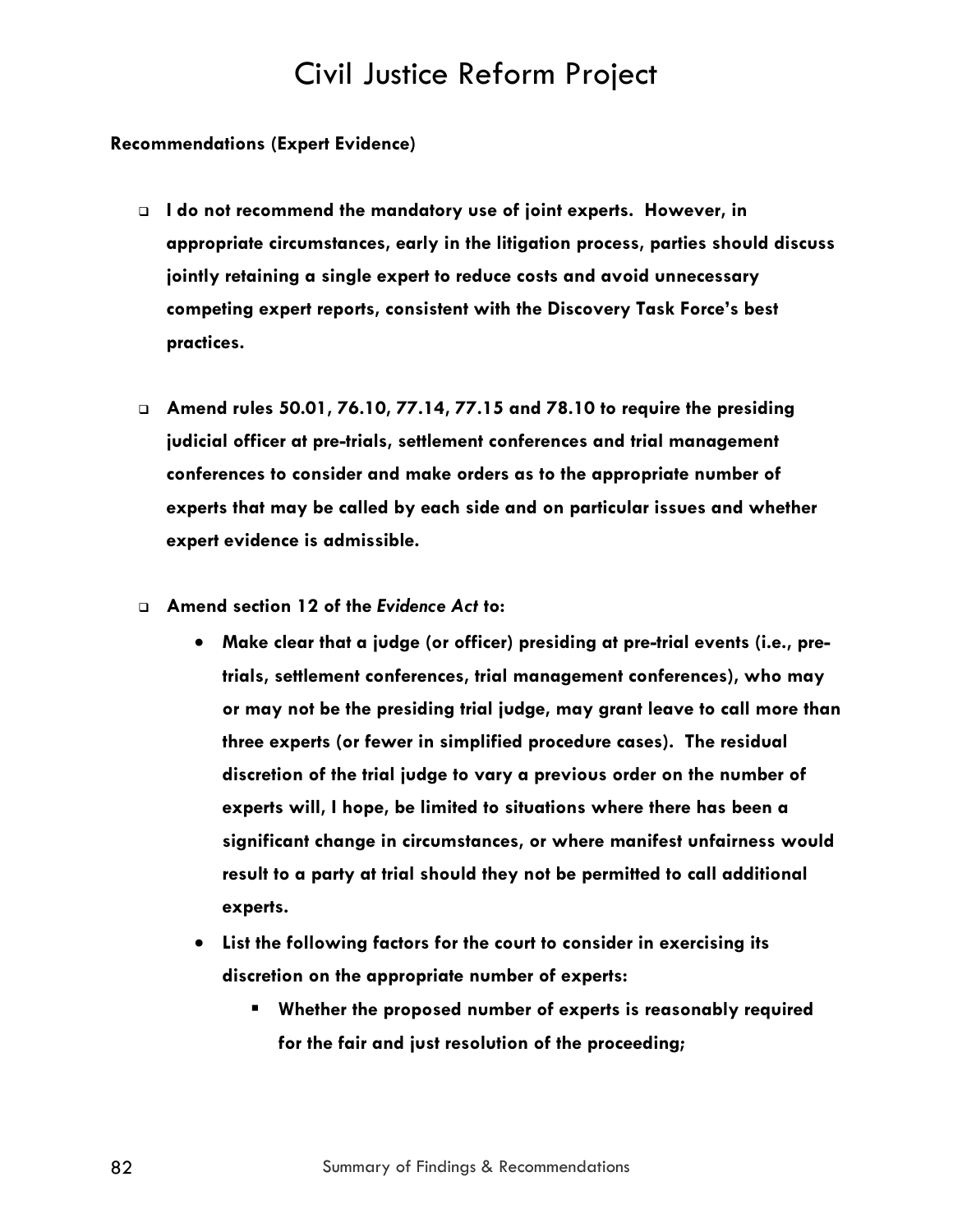- **Whether the proposed number of experts is consistent with the principle of keeping costs and the length of the proceeding proportionate to the amount or issues at stake;**
- **Any other factors relevant to the fair, just, expeditious and costeffective resolution of the proceeding.**
- **Adopt a new provision (in the Rules of Civil Procedure or** *Evidence Act***) to establish that it is the duty of an expert to assist the court on matters within his or her expertise and that this duty overrides any obligation to the person from whom he or she has received instructions or payment. Require the expert, in an expert report, to certify that he or she is aware of and understands this duty.**
- **Permit the presiding judicial official at pre-trials, settlement conferences and trial management conferences to order opposing experts in appropriate cases to:** 
	- **Meet, on a without prejudice basis, to discuss one or more issues in the respective expert reports to identify, clarify and, one would hope, resolve issues on which the experts disagree and**
	- **Prepare a joint statement as to the areas of agreement, or reasons for continued disagreement**

**where in the opinion of the court** 

- **there may be room for agreement on some or all issues,**
- **the rationale for opposing expert opinions is unknown and clarification on areas of disagreement would assist the parties or the court or**
- **cost or time savings or other benefits can be achieved proportionate to the amounts at stake or the issues involved in the case.**
- **Amend the rules to require parties to discuss the number of experts and the timing for delivery of expert reports within 60 days of the action being set**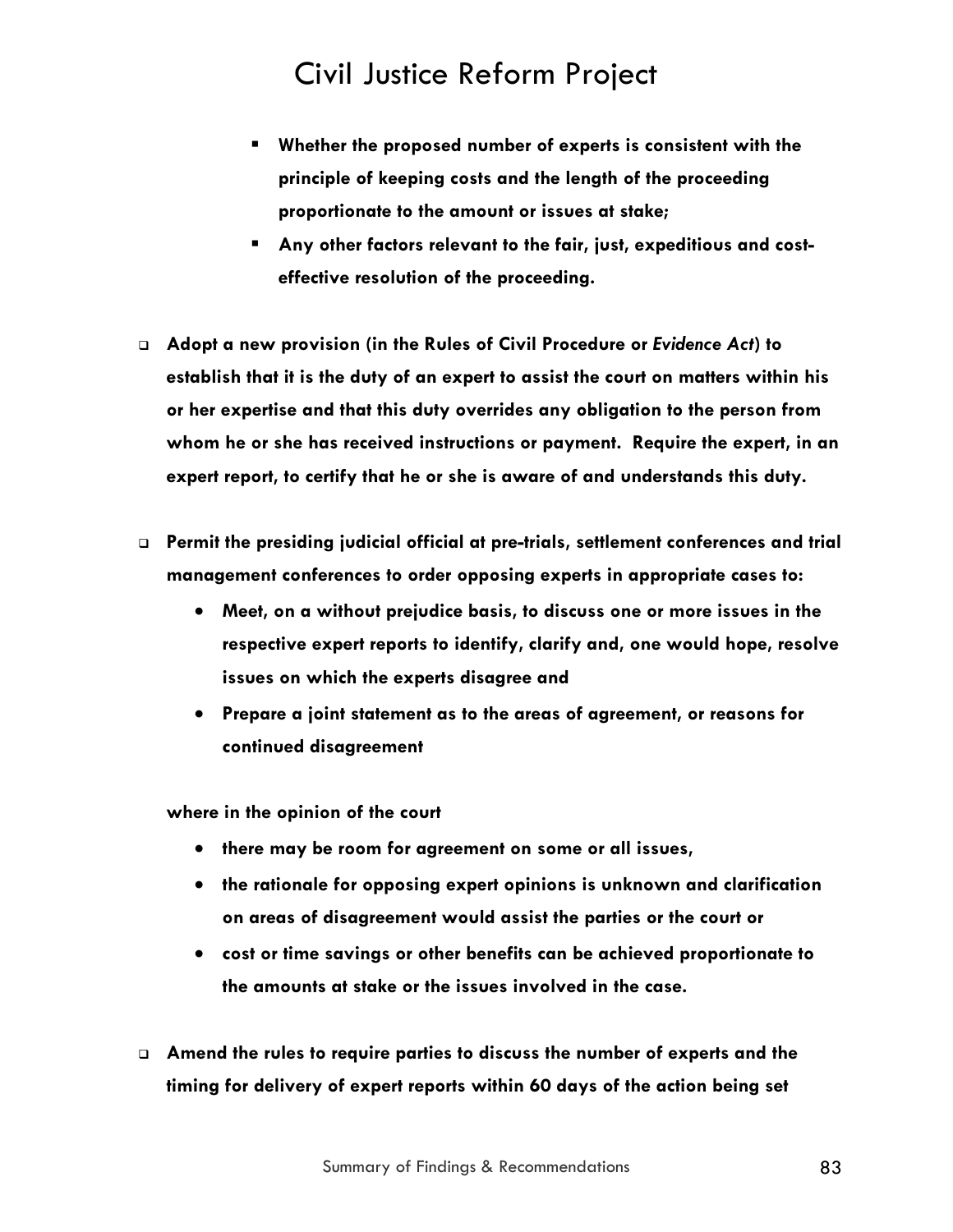**down for trial. As a default, rule 53.03 should be amended to require all expert reports to be exchanged within the 90/60/30 days before pre-trial or settlement conference, subject to the parties' agreement otherwise or court order.** 

- **Amend rule 53.03 to require all expert reports to include the following information:** 
	- **Expert's name, address and current curriculum vitae;**
	- **A detailed description of the expert's qualifications and area of expertise;**
	- **A description of the instructions provided to the expert;**
	- **The nature of the opinion being sought and the specific issues to which the opinion relates;**
	- **A description of research conducted by the expert to be able to reach his/her opinion;**
	- **A description of the factual assumptions on which the opinion is based;**
	- **The list of any documents relied upon in formulating the opinion; and**
	- **The opinion and the basis for the opinion. Where there is a range of opinion on the matters dealt with in the report, summarize the range of opinion and give reasons for his/her own opinion.**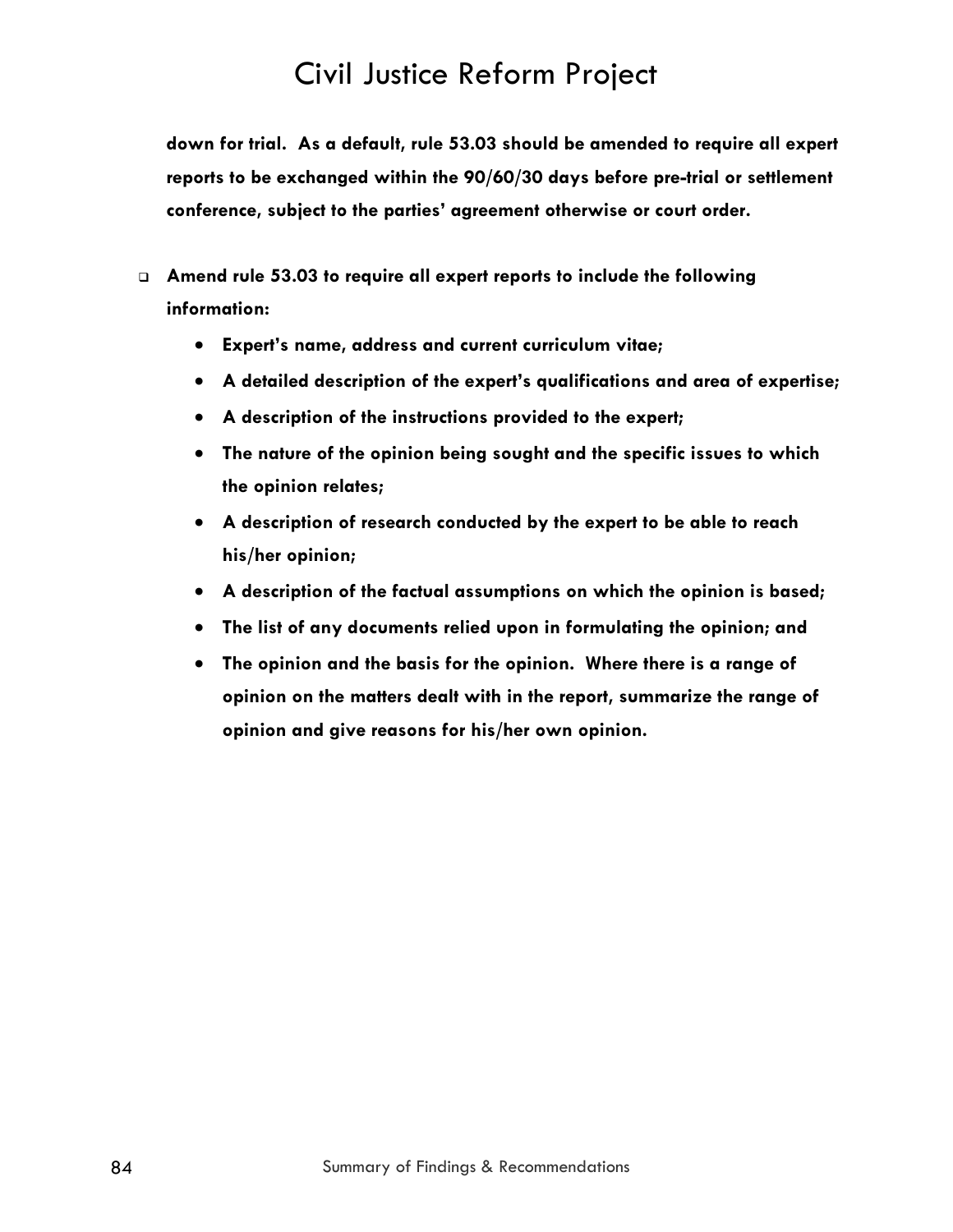#### **10. LITIGATION MANAGEMENT**

The Rules of Civil Procedure codify two general models for the management of litigation before trial. They are the ordinary procedure – the hands-off, traditional model – and the caseflow management model.

In the ordinary procedure, the parties themselves generally control the progression of an action as it moves, however quickly or slowly, to trial. The rules do contain three control devices: the status hearing (rule 48.l4), matters assigned to a specific judge for management purposes (rule 37.15) and the general authority of the court to make appropriate orders and directions under rules 1.04 and 1.05.

The caseflow management model is different. Under case management, certain steps must be completed within prescribed timelines, failing which the court may intervene. For example, under rule 77 (and 24.1) mandatory mediation and settlement conferences must occur within specified times.

Case management is not uniform throughout the province. It applies in civil proceedings commenced in Ottawa and Essex Country (Windsor), and it used to apply in Toronto. In December 2004, rule 77 (case management) ceased to apply in Toronto. It was replaced with a three-year pilot project set out in rule 78. Through rule 78, Toronto actions are subject to fewer case management timelines and reduced rule-based judicial control. They are, however, subject to status hearings (rule 48.14), mandatory mediation (rule 24.1) and the assignment of an action by a judge or case management master to rule 77 case management where the parties consent or where "a party has taken steps that amount to chronic and substantial obstruction of the action."

On the subject of litigation management, it seems clear that there are two central issues: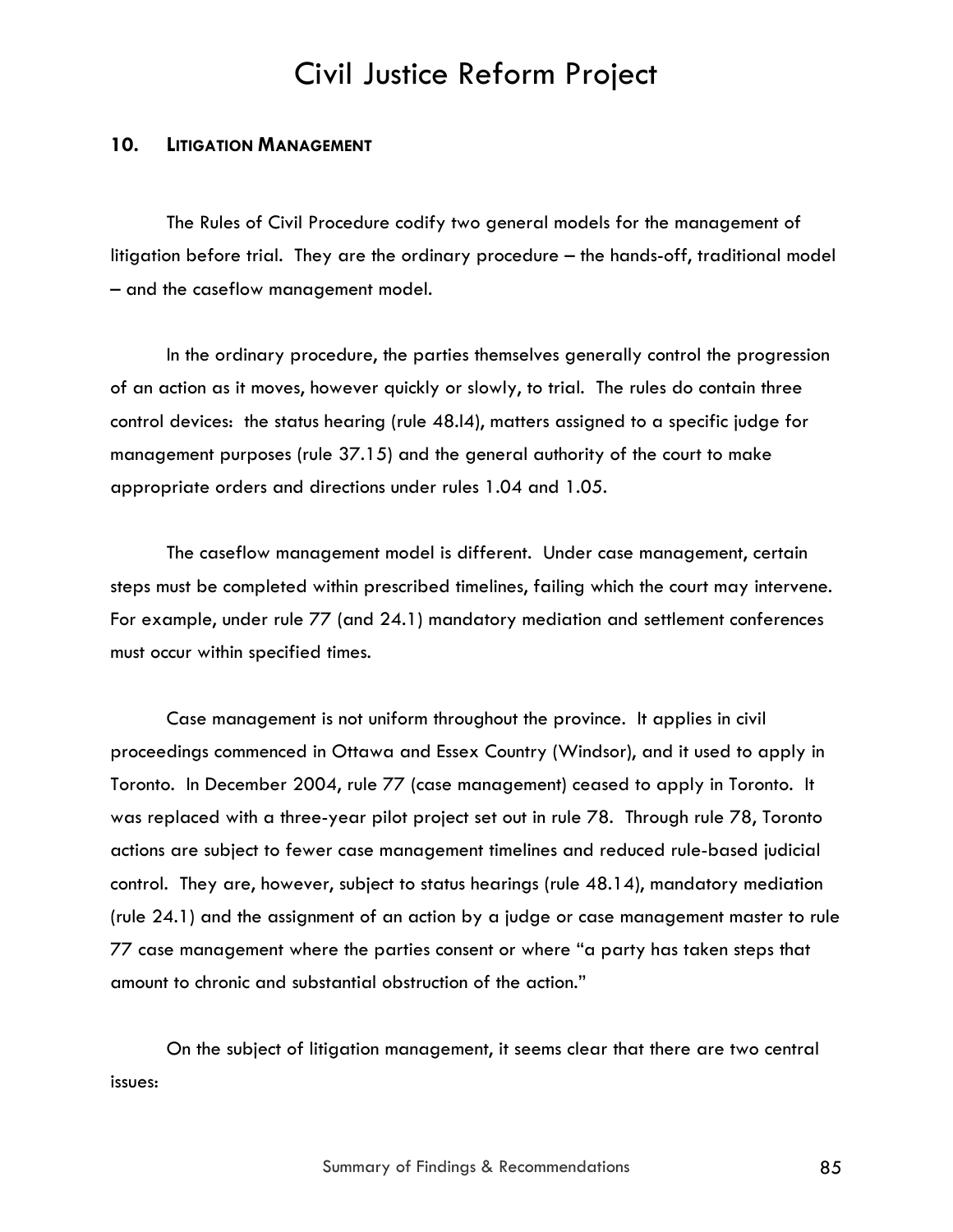- i. Whether a form of litigation management should be available for certain cases that are not subject to case management rules.
- ii. Whether any changes should be made to the case management rules (rules 77 or 78).

#### *Litigation Management Outside Case Management Rules*

Rules 48.14 and 37.15 permit active management by the court of ordinary procedure cases if certain conditions precedent are met. However, many question whether these rules confer sufficient authority to manage complex or otherwise difficult cases early enough in the litigation process. Some who responded in the consultation process expressed concern about the ability of a party to intentionally delay a proceeding with impunity. Many suggested that there should be immediate access to some form of case management in cases where there is a self-represented litigant.

Early judicial management is contemplated in the recommendations of the British Columbia Civil Justice Reform Working Group report. It recommended the introduction of a mandatory, early case-planning conference, to be presided over by a judge and held in each case where parties engage the civil justice system beyond initiating or responding to a claim. Its purpose would be to help manage the litigation early, proportionate to the needs of the case, and to canvas settlement.[87](#page-113-0)

Management of cases not subject to case management was also discussed in Ontario's Discovery Task Force Report. Since oral and documentary discovery tend to be the most significant pre-trial steps in the litigation process, the task force's discussion on discovery management is relevant here. The task force concluded that the introduction of discovery management mechanisms into Ontario's discovery process would assist in

 $\overline{a}$ 

<span id="page-113-0"></span><sup>87</sup> *BC Civil Justice Reform Working Group Report, supra* note 6 at 10.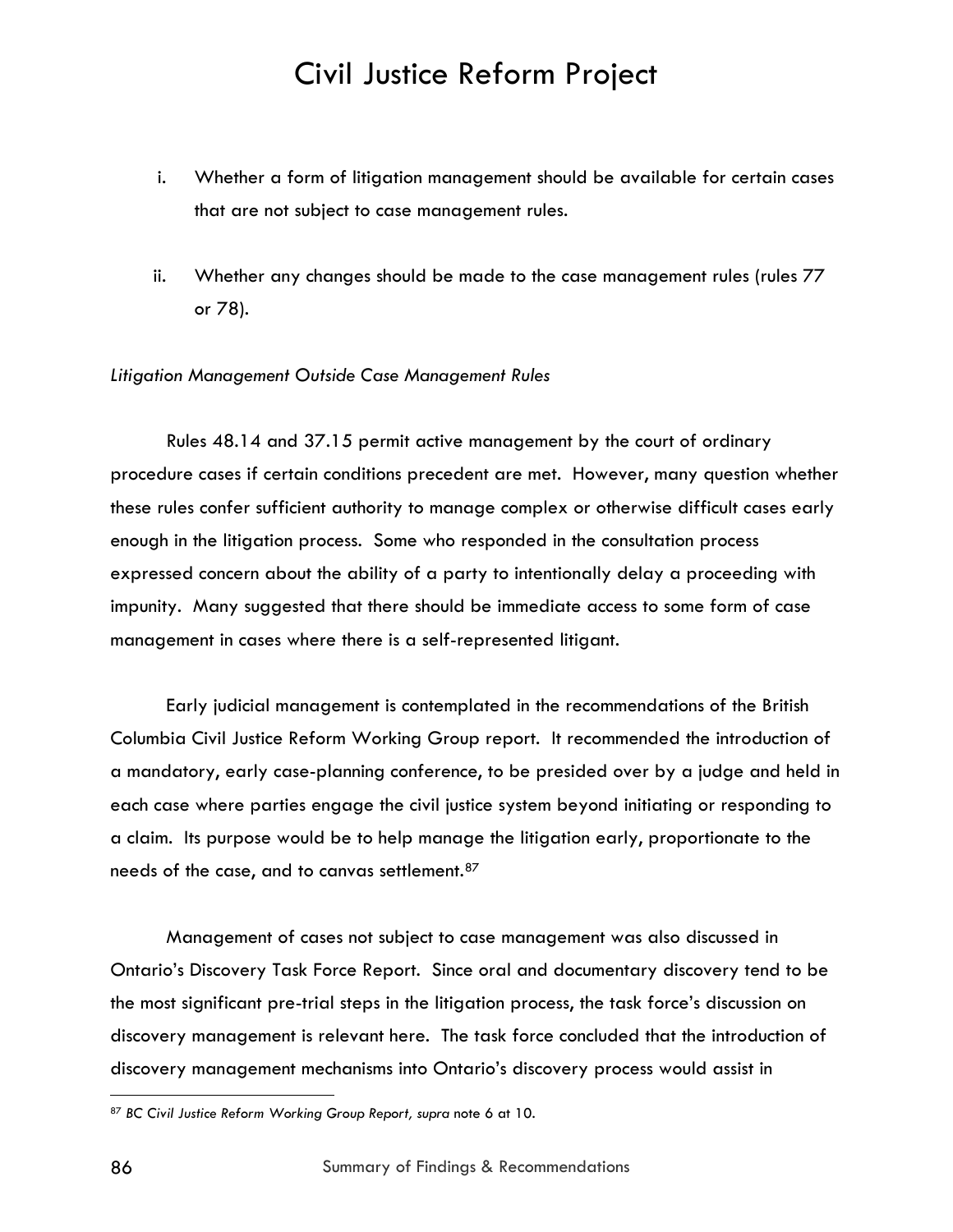reducing many of the key problems identified in its review. These problems include late delivery of affidavits of documents, incomplete and untimely production, excessive requests for information and documents, difficulties and delays in scheduling discoveries, improper refusals, delays in fulfilling undertakings, and disagreements as to the scope of discovery. The task force noted that parties in most cases are generally able to manage the discovery process efficiently without any court intervention, and it was therefore unwilling to impose a mandatory discovery management scheme for all cases. Instead, it found that court-assisted discovery management would be of greatest value in complex cases or those in which discovery problems can be anticipated.[88](#page-114-0)

Lawyers expressed general support for limited case management, that is, for casetailored management where required – not a one size fits all approach to the management of cases. Those who favour a case management model do so on the basis that some lawyers cannot be relied on to move cases to completion within a reasonable time. They argue that the success of case management in Ottawa provides evidence that case management works and that it would, therefore, be a mistake to return to the ordinary procedure model.

One obvious feature of case management is that, although it is helpful in some cases, it is not needed in all cases, on any reasonable assessment. In those cases where counsel can effectively move the case forward, case management adds layers of cost that some convincingly say are unnecessary. It seems to me that the success of case management in Ottawa is a direct product of the proportionality-driven approach of the case management master there, who recognizes that some cases need active intervention and others none.

Case management or no case management, there are cases where it is clear to me that quick access to a judge (or master) would be useful in combating tactical, or even unintentional, delay.

<span id="page-114-0"></span><sup>88</sup> *Discovery Task Force Report*, *supra* note 3 at 83.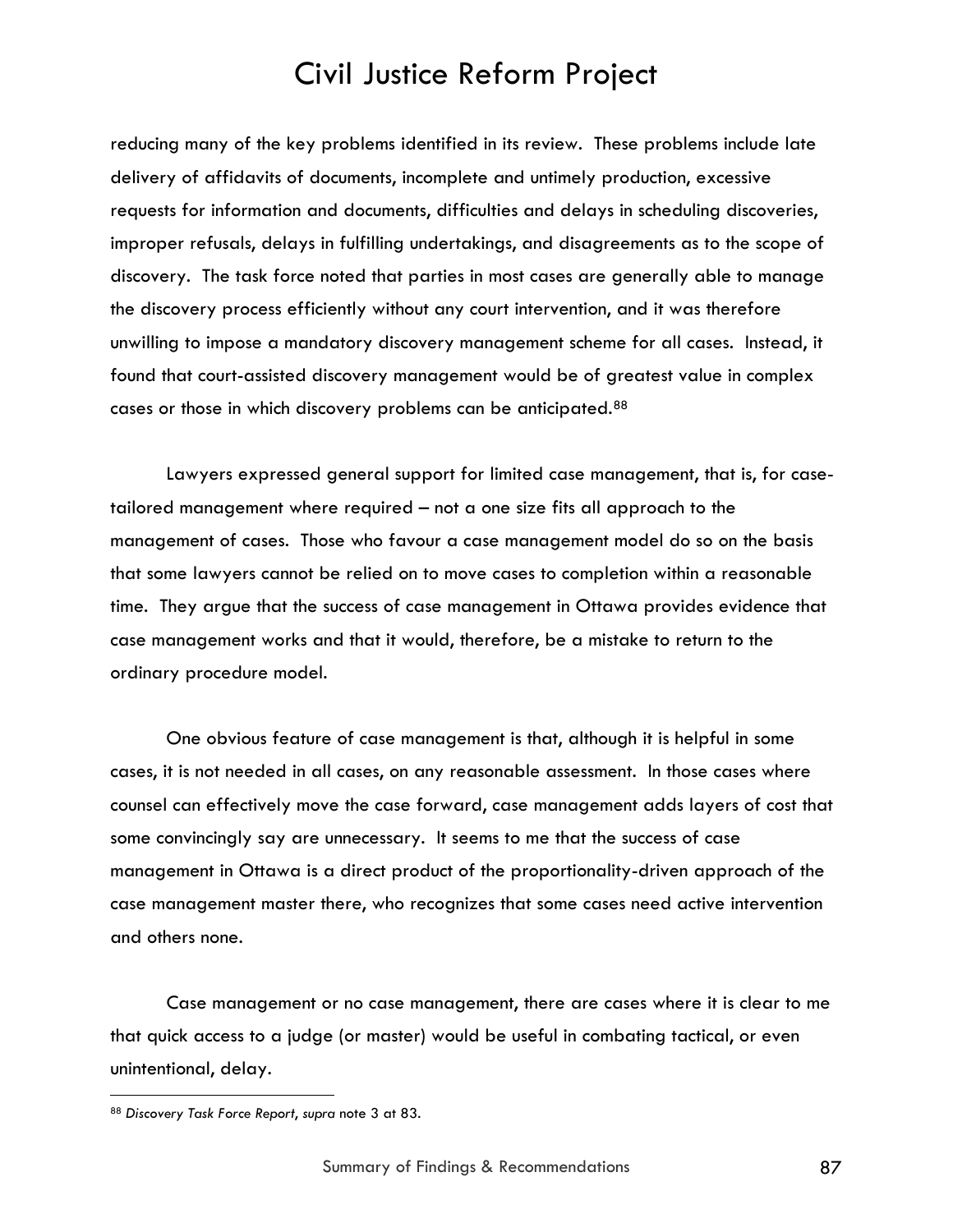Litigation management by a single judge or master for those cases that require it, as permitted under rule 37.15, has several benefits. It saves judicial time since parties will not have to get a different judge up to speed each time an issue arises in the case. It may also have a calming effect on the conduct of litigious parties and counsel, as they will come to predict how the judicial official assigned to the case might rule on a given issue. I was advised that this has been the experience of many lawyers who appear regularly before Master R. Beaudoin who, until recently, was the sole case management master dealing with case managed cases in Ottawa.

As a general matter, it would enhance the efficiency of the system if masters had a broad jurisdiction to act in response to matters assigned or delegated to them by a judge. The Rules Committee can consider what direct jurisdiction masters should have.

Lastly, on the subject of masters, it seems to me that no useful purpose is served by maintaining the distinction between masters and case management masters. All masters should exercise the same jurisdiction and receive the same salary. To avoid unseemly and costly disputes about remuneration, masters' remuneration should be linked to that of the Ontario Court judges.

Any amendment to rule 37.15 should therefore provide for speedy mechanisms to obtain direction from the managing judge, master or case management master. These mechanisms may include a telephone or in-person case conference or a simplified process for motions to be made in writing with or without affidavits – similar to mechanisms currently in place under rules 76 and 77. This approach is also consistent with recommendations found elsewhere in this report that encourage obtaining orders on certain issues early, such as early leave for more than three experts or bifurcation of actions. Since only one judicial official would be managing the case in the steps leading up to trial, he or she would be in a good position to make such pre-trial orders early, based on the needs of the case.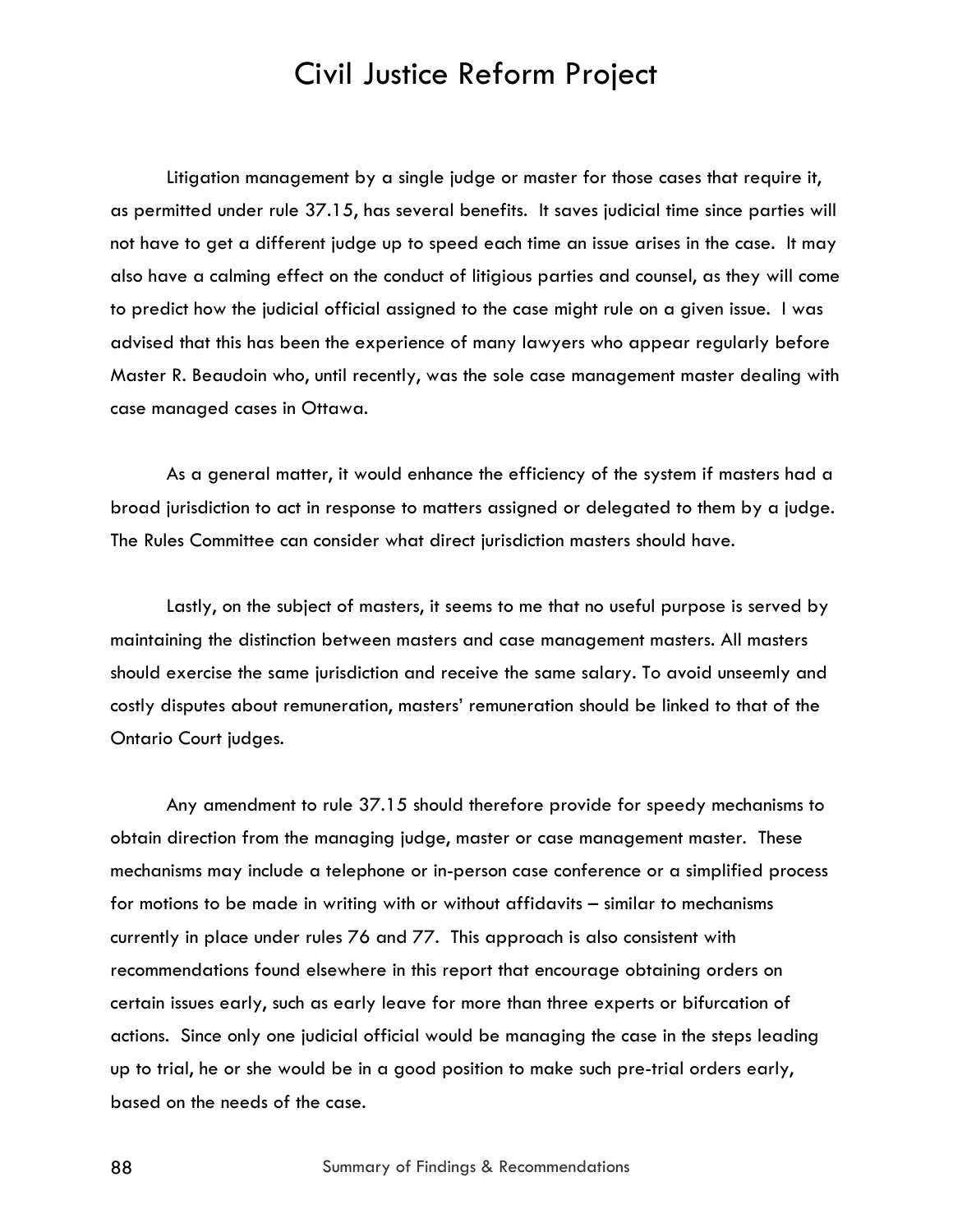No test is currently prescribed in rule 37.15 for the individualized management of "complicated proceedings" or a series of "proceedings that involve similar issues." The test to obtain case management under rule 78.12(3) is whether "a party has taken steps that amount to chronic and substantial obstruction of the action." In making this determination, the court is required to consider the factors set out in rule 77.09.1(5). The rule 78 test, however, may be set too high. For example, in cases without chronic and substantial obstruction, rule 78.12(3) would not permit case management where a case is inherently complex or where the unique nature of the case, witnesses or parties would likely result in frequent disputes during the proceeding. Rule 77.09.1(5) lists these and other factors that are often indicative of the types of matters that would benefit from individualized judicial management. In such cases, early direction from an assigned judge or master could assist in resolving procedural disputes.

My preference is that rule 37.15 should be used as the authority for case-tailored management where that kind of assistance is needed. The criteria contained in rule 77.09.1(5), in my view, provide an appropriate and non-exhaustive list of factors that the court should consider when deciding which cases are likely to need and benefit from individualized management. I note that these are the same criteria to be considered when deciding whether a rule 78 case involves "chronic and substantial obstruction." Accordingly, I think that these criteria should be considered when deciding whether a case would likely benefit from individualized management under rule 37.15.

In Chief Justice Smith's Practice Direction dated August 26, 2005, a party who seeks to be subject to rule 37.15 may make a request in writing to the Regional Senior Judge of their respective judicial region to have a judge appointed.<sup>[89](#page-116-0)</sup> I think that this process should be set out in a newly amended rule 37.15. The written request should

<span id="page-116-0"></span><sup>89</sup> Practice Direction issued by Chief Justice Heather J. Smith, Superior Court of Justice of Ontario, dated August 26, 2005, online at Ontario Courts, <[http://www.ontariocourts.on.ca/superior\\_court\\_justice/notices/august2005.htm>](http://www.ontariocourts.on.ca/superior_court_justice/notices/august2005.htm).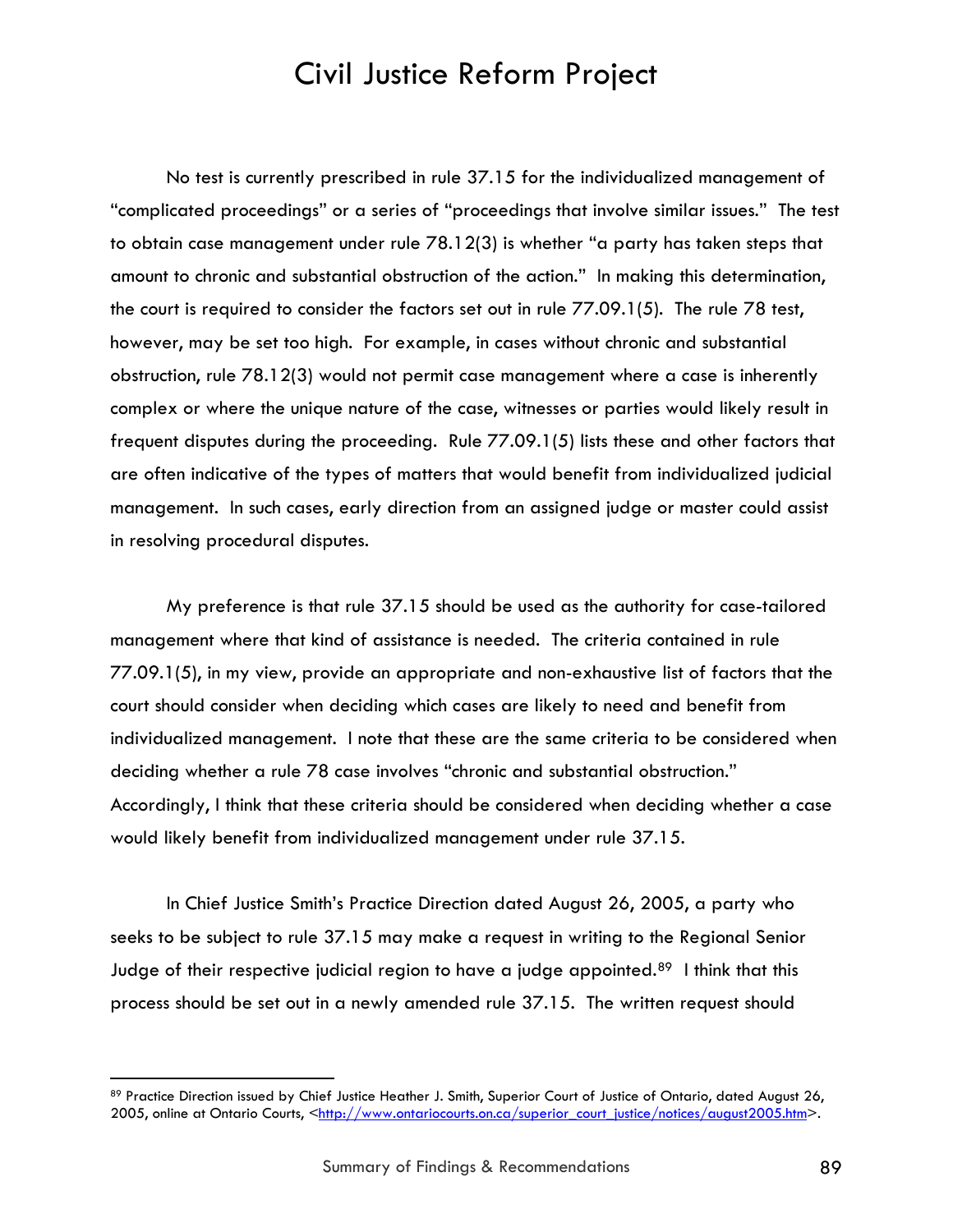describe how the case meets the criteria in rule 37.15 and should be copied to all other parties.

#### *Case Management Rules (77 and 78)*

Since rule 77 case management applies in both Ottawa and Windsor, how things have worked out in those judicial centres is instructive. According to the County of Carleton Law Association submission, case management in Ottawa was successful over its first six years. Cases requiring judicial intervention were given timely access to the case management master or a judge where necessary. Mandatory mediation was viewed as a success in promoting settlement.

However, in the last three or four years the efficiency of the civil case management system in Ottawa has decreased, largely as a result of the inadequate complement of judges to manage civil cases. I recognize and accept that these judges are being squeezed given the constitutional and societal pressures for a speedy trial in criminal and family matters. I believe this is a problem that is not unique to Ottawa.

In Windsor, the bar noted that the system should provide more flexibility in the timing of the mandatory mediation. The bar suggested that for cases involving more than \$50,000, the mediation should take place after examinations for discovery have been completed. The bar expressed some concern about rule 77 case management based on cost. Some suggested that the ordinary procedure is sufficient to move cases through the system. Those proposing a shift away from rule 77 case management in Windsor noted that case management has not been expanded throughout the province and that Toronto opted out of rule 77.

The Windsor Case Management Steering Committee may wish to seek further input from the local bench and bar as to whether any reforms to rule 77 in Essex County ought to be made. Similarly, the Civil Rules Committee may wish to reconsider the future role of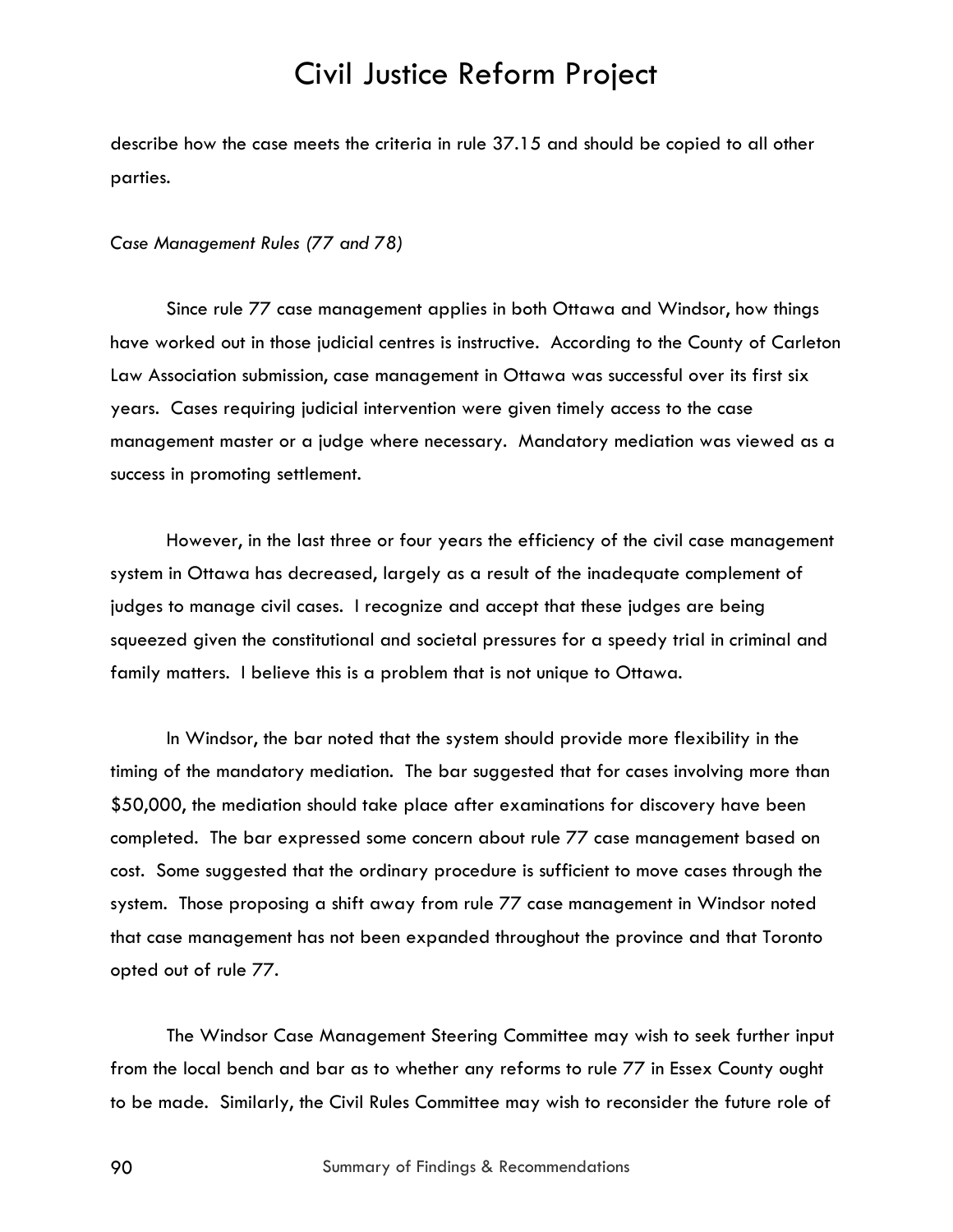rule 77 in the province. In Windsor, case management was originally introduced as a pilot project on September 4, 19[90](#page-118-0).<sup>90</sup> Civil case management under rule 77 came into force on February 3, 1997 in Toronto and Ottawa and was expanded to Windsor on December 31, 2002 to maintain a case management regime in Essex County and as part of an overall plan to expand rule 77 throughout the province.

In my view, a "case management if necessary, but not necessarily case management" model makes considerable sense. This is the process in place in Toronto, which has made substantial progress in reducing delay for both trials and motions. Some actions defined by type – such as medical/hospital negligence cases, which tend to be complex – would clearly benefit from case management or at least the appointment of a judge to address areas of ongoing disagreement.

Case management in Ottawa, as it works on the ground, and rule 78 case management in Toronto are closely related in practice. The master in Ottawa (now there are two masters) seems to know which cases require hands-on management and which do not. He responds quickly to requests from counsel for management assistance. That is how I think case management is supposed to work in Toronto under rule 78.

In my view, full-blown case management applicable to all cases is too costly. There is, as I have said, no doubt that case management is needed for some cases. However, it is not needed for all of them. The status hearing rule will control manifestly delinquent actions. An expanded rule 37.15 would permit counsel to obtain assistance from a judge (or master) when required. Simply put, those cases that do not require management will obviously not benefit from case management, and they should therefore not be forced to bear the extra costs that accompany it.

#### **Recommendations (Litigation Management)**

<span id="page-118-0"></span><sup>90</sup> Essex Civil Case Management Rules, R.R.O. 1990, Reg. 189 (revoked on December 31, 2002).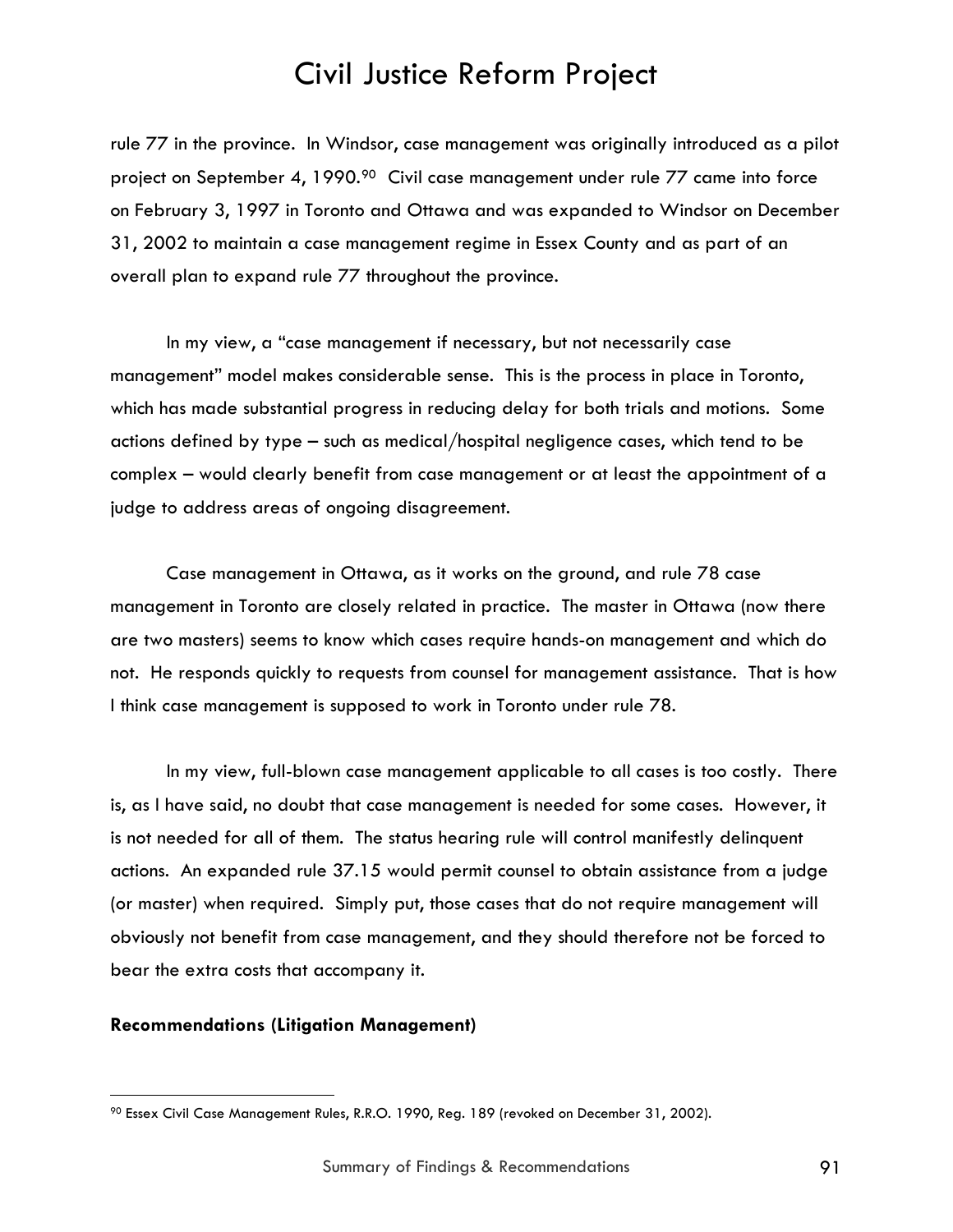- **Amend Rule 37.15 to:** 
	- **Permit the court to order that a case be subject to rule 37.15 management by an individual judge, master or case management master where it is of the opinion that the case could benefit from management by a single judicial official, after considering the criteria contained in rule 77.09.1(5). An order to make a case subject to rule 37.15 may be made by the court on its own initiative or on written request to the Regional Senior Judge of the respective judicial region where the case was commenced, copied to all other parties.**
	- **Allow for speedy mechanisms to obtain direction and orders on procedural matters from the managing judge, master or case management master for cases that are governed by rule 37.15. These mechanisms may include a telephone or in-person case conference or a simplified process for motions to be made in writing with or without affidavits, similar to the processes in rules 76 and 77.**
- **In the evaluation of rule 78, consider amending rule 78.12 to make the test and process to have a case subject to rule 77 case management consistent with the recommended process and test to have a case subject to individualized management under rule 37.15.**
- **The Office of the Chief Justice of the Superior Court of Justice and the Ministry of the Attorney General should monitor access to case management masters for civil case managed actions in Ottawa to ensure that the complement of case management masters is sufficient to meet the civil case management needs there.**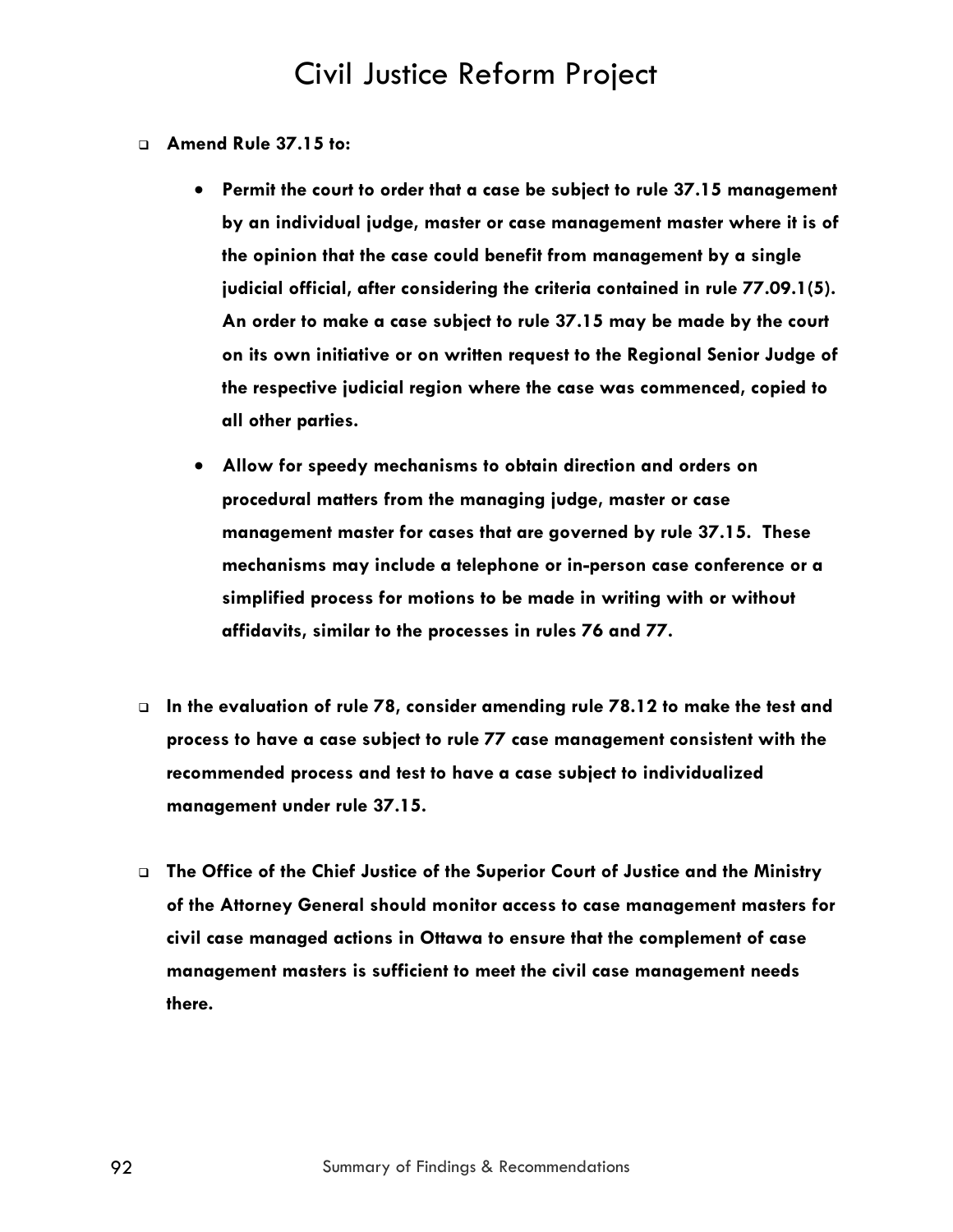- **The Windsor Case Management Steering Committee should seek input from the local bench and bar as to whether any reforms to rule 77 in Essex County ought to be made.**
- **The Civil Rules Committee should consider the future role of rule 77 in the province. Relevant to this investigation would be any plans to expand the operation of rule 77, an assessment of the current operation of rule 77 in Windsor and Ottawa as an effective time- and cost-savings mechanism, the evaluation of rule 78 in Toronto, and alternative case management and noncase management models that may possibly be used to replace rule 77 (e.g., the ordinary procedure, rule 78, other models).**
- **Any proceeding in which a party is self-represented should be managed to the extent required, either under an expanded rule 37.15 or under rules 77 and 78.**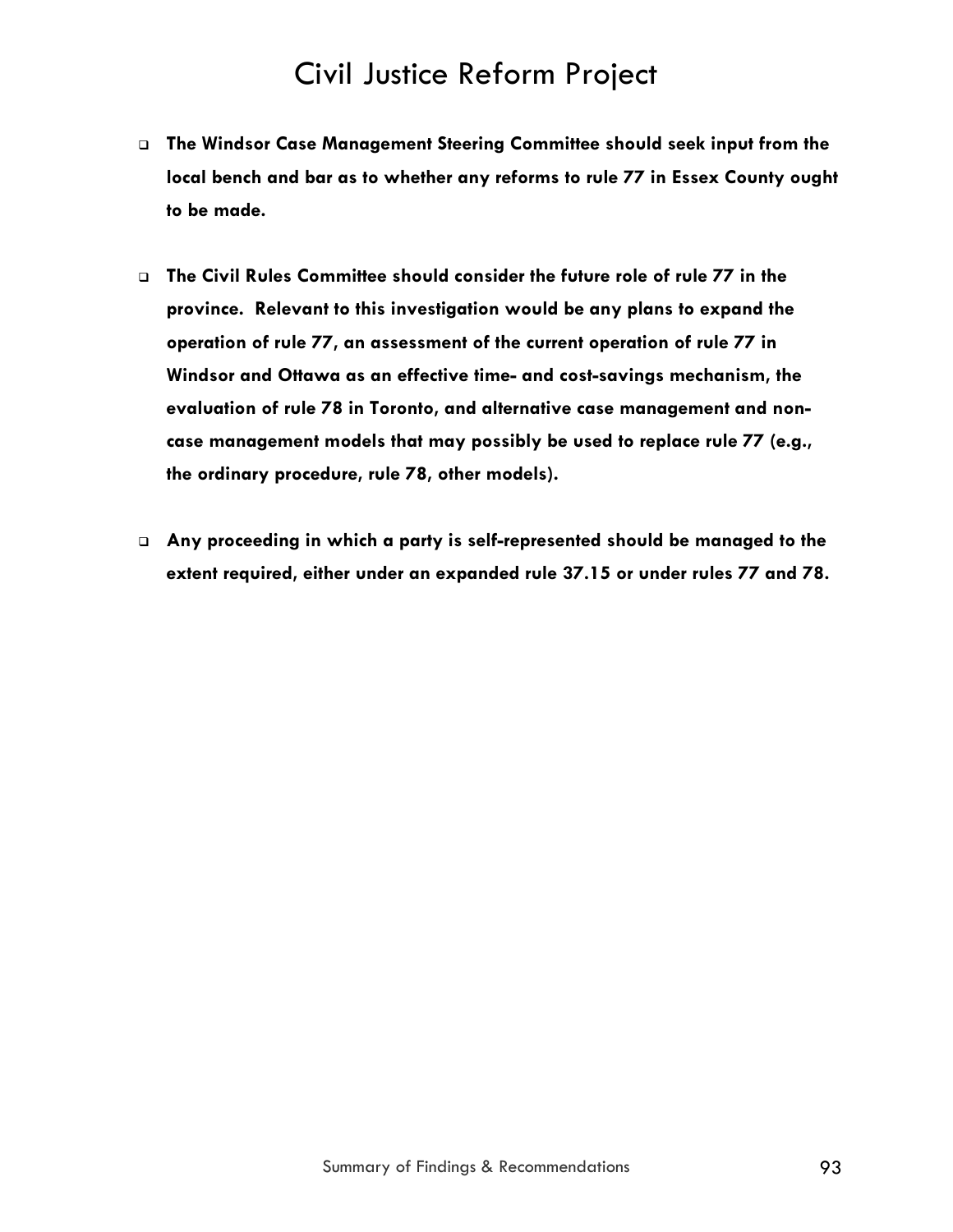#### **11. PRE-TRIALS AND TRIAL MANAGEMENT**

#### *Pre-Trial Conferences*

Pre-trials represent an important step in the litigation process. They encourage settlement and may assist in identifying or narrowing the actual issues for trial. Through the pre-trial process, trial management orders and directions may be obtained so that the trial will proceed more efficiently. To achieve these objectives, all pre-trials must be meaningful events. Otherwise, they will be an unnecessary expense for litigants and a waste of limited judicial resources.

During consultations, many said that pre-trial conferences are often ineffective and in need of reform. The bar consistently reported that the effectiveness of pre-trials is dependent on the skills of the pre-trial judge. All concerned recognize that some judges are more skilled negotiators than others. Some, in making orders and directions for trial, are more activist than others. Some require parties to attend the pre-trial conference; others do not. Some will meet with parties who do attend; others will not speak to the parties under any circumstances. To my surprise, I learned that pre-trials are mandatory in some court locations, but available only upon request in others.

Pre-trials should, in my view, be held in all actions set down for trial. I also believe the pre-trial would generally be more effective if the parties attended and if the pre-trial judge spoke to them at some point in the process, as determined by the pre-trial judge with advice of counsel. I think that counsel will be able to identify those rare cases where involving the parties would be counter-productive. Parties should hear what the judge has to say about the case, in most circumstances. This will encourage a more reasonable approach to settlement. Where insurers are involved, it may not be practicable for an adjuster/claims manager to be present. If that is the case, defence counsel should ensure that someone with settlement authority is available by telephone. For longer pre-trials it seems to me that a representative of the insurer should attend.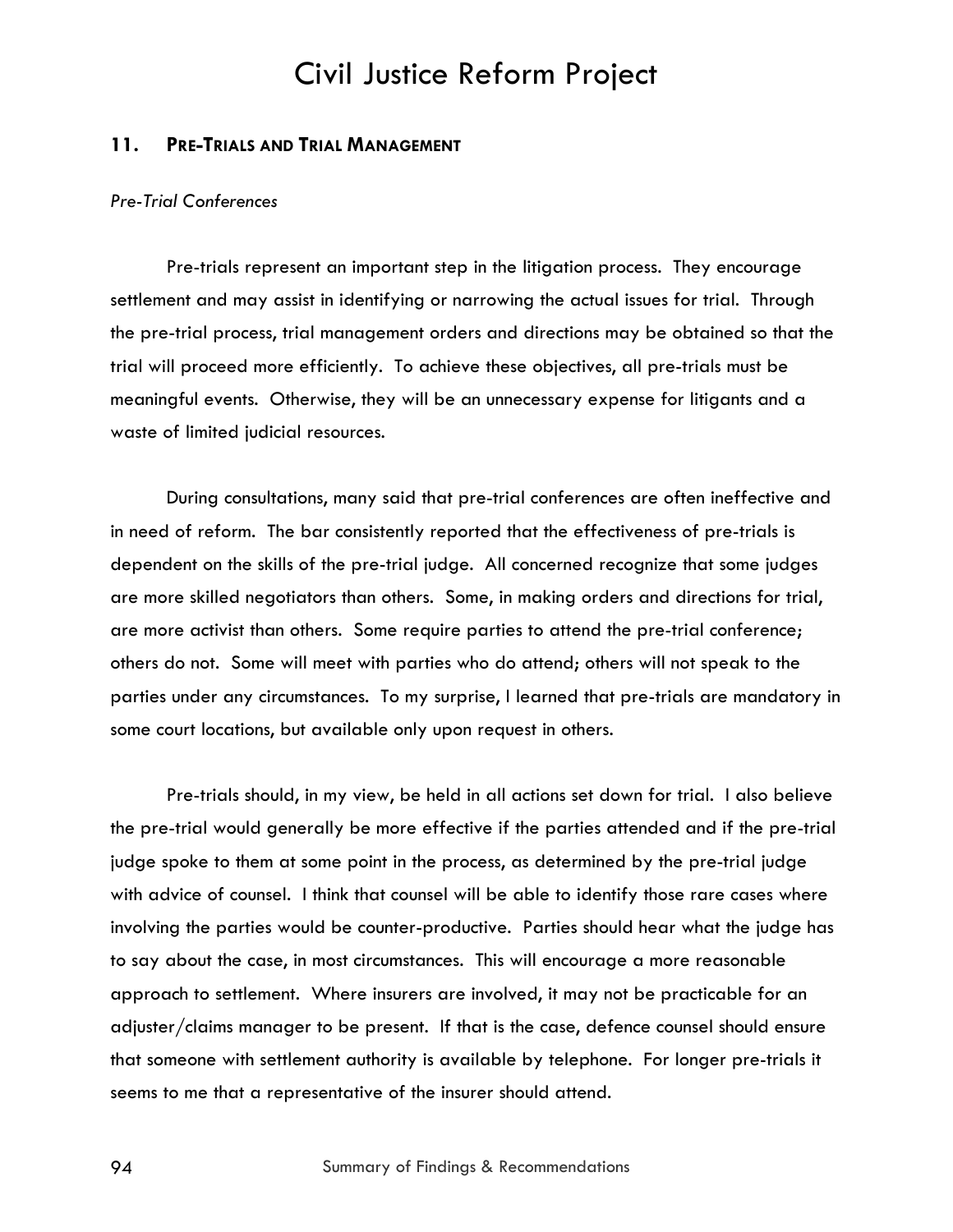*Trial Management at the Pre-Trial* 

Where settlement is not achieved, I think that pre-trial judges should be more aggressive in setting out timetables for any remaining steps needed to get the action ready for trial. Judges should also make whatever orders are reasonably necessary to identify and narrow the trial issues and promote the most efficient use of trial time. This would include dealing with motions for leave to call more than three experts and issuing orders on the number of witnesses each side plans to call and how long each side will have to present its case.

During consultations, lawyers generally agreed that orders as to how long each side will have to present their case ought to be made at the pre-trial conference. The use of time limits for oral argument in the Court of Appeal has proven to be effective. It has improved the quality of advocacy and has been well received by the court. It has also been a significant factor in eliminating the court's backlog. As well, it is a feature of court business in several U.S. jurisdictions. I see no reason why trials should not be subject to scheduling orders. The scope of the time limit orders should include:

- $\Box$  the total allocated time for the trial;
- $\Box$  the time each side will have to present its case;
- how long each side will be allowed for discrete parts of its case, e.g., opening statements; and
- □ limitations on how, and how much, evidence may be presented.

I recognize that there are inherent uncertainties with trials that can make it difficult to fix time limits. Witnesses may take longer to testify than expected, the time needed for cross-examination is difficult to estimate and answers may have to be clarified during reexaminations. Accordingly, the trial judge must have discretion to alter any time limits imposed. However, if time limits ordered at the pre-trial are to be meaningful, trial judges should not too easily interfere with them. I would suggest that the trial judge should alter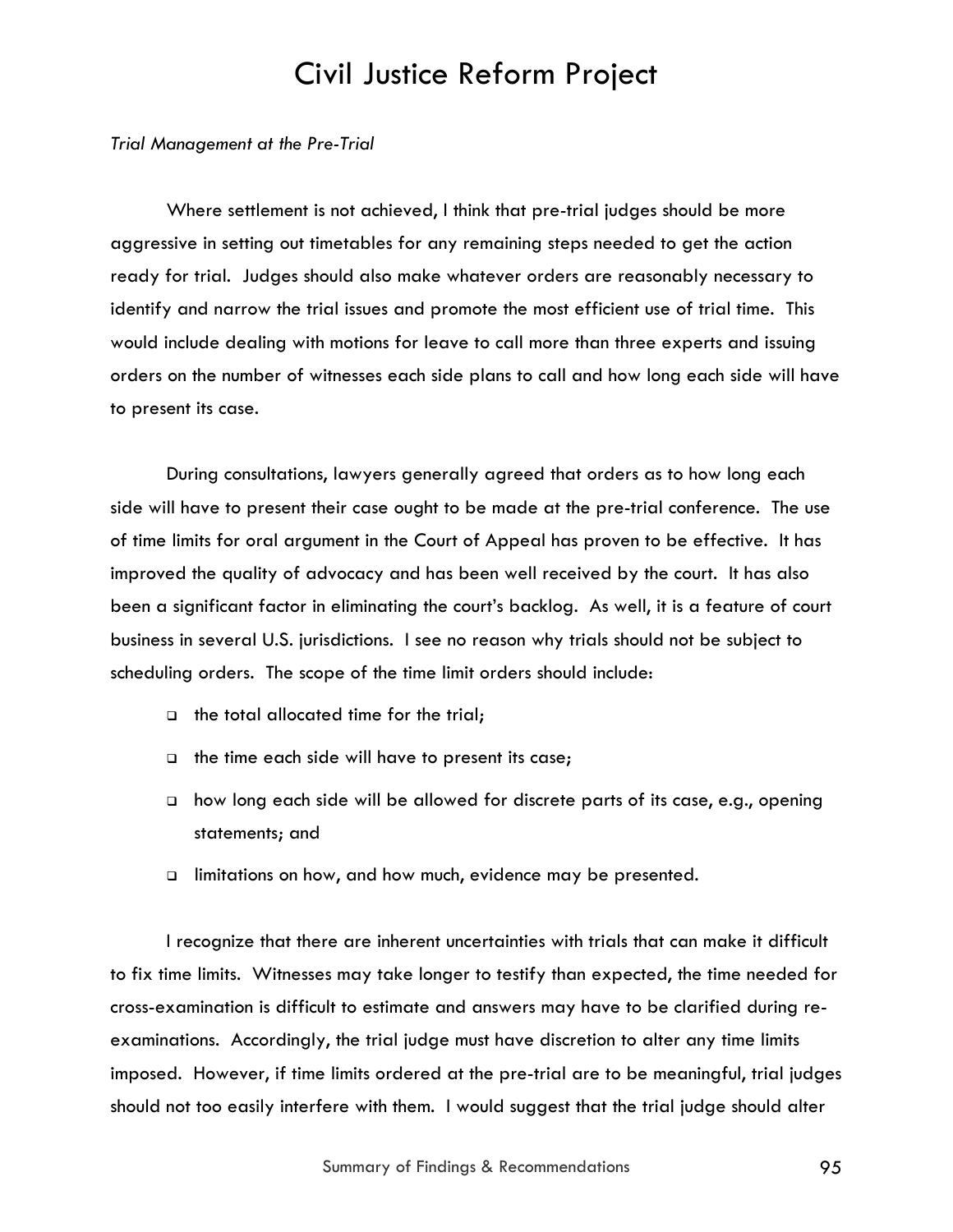such orders only where unanticipated circumstances arise or in otherwise clear cases where the overall interests of justice require that they be amended.

The timing of the pre-trial conference was said to be important. If there is a long delay between the pre-trial and the trial, the pre-trial is less likely to be effective. As well, enough time must be made available for the pre-trial if it is to be effective for purposes of settlement and general trial management. In certain locations, pre-trials are scheduled for only 30 minutes, which was said to be insufficient for meaningful settlement or trial management discussions in most cases.

In most regions, pre-trials are scheduled at Assignment Court. In the section on Motion and Trial Scheduling, I find Assignment Court to be an inefficient use of judges' and counsels' time, which unnecessarily adds to the cost of litigation. An alternative administrative practice is therefore needed so that the court knows how much time counsel think will be required for an effective pre-trial and when it should be scheduled.

Although I have some reservations on the timing of pre-trials in Toronto, Assignment Court has been replaced in that region with a new process for scheduling pre-trials and trials that has much to commend it. Once the trial record is filed, the trial coordinator sends a Certification Form to Set Pre-Trial and Trial Dates to the parties. Each party must complete the form (either jointly or separately) and return it. The purpose of the form is to allow the trial coordinator to fix a date for the pre-trial and a tentative trial date, which is confirmed at the pre-trial conference. The form is not complicated. It asks for information on a variety of issues, including:

- the type of case;
- $\Box$  the time required for the pre-trial;
- $\Box$  the number of witnesses expected to be called at trial;
- whether expert reports have been exchanged and if not, when they are expected to be delivered;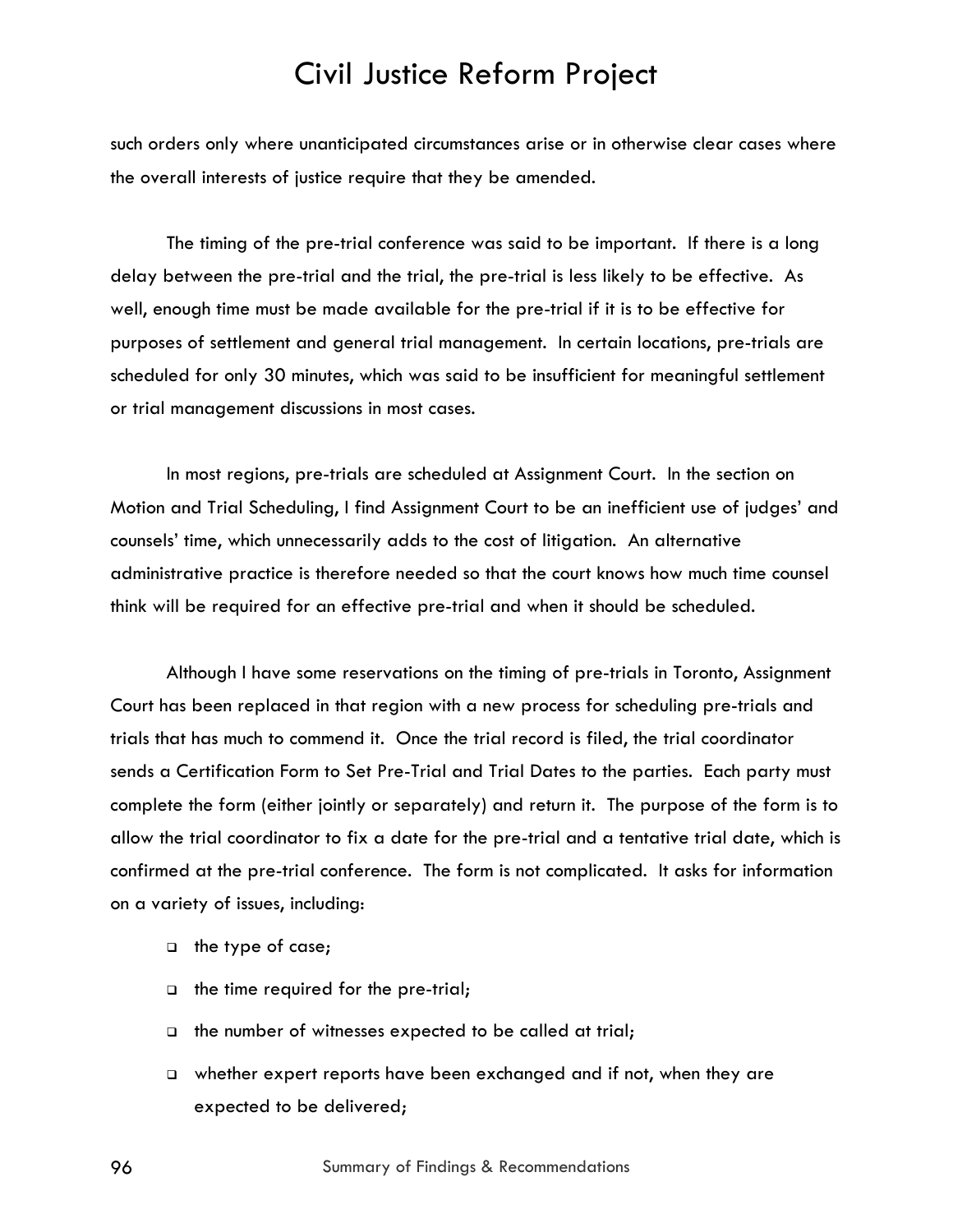- whether mediation has occurred; and
- $\Box$  the estimated length of time for trial.

Parties are then advised of the pre-trial date and the tentative trial date, which is confirmed at the pre-trial.

In my view, each region should consider adopting a similar administrative practice for scheduling pre-trials and tentative trial dates. The Toronto scheduling practice permits a sufficient block of time to be scheduled for pre-trials, based on input from counsel, and avoids the necessity of parties having to appear in Assignment Court. Tentative trial dates should be confirmed at the pre-trial. Beyond that, I would leave it to each region to determine the pre-trial and trial scheduling practice that works best there.

I think that pre-trials will be more effective if they are scheduled within the four to six months before trial in all regions. Also, as noted in the section on Expert Evidence, any expert reports filed by the time of pre-trial may become outdated by the time of trial if the pre-trial is scheduled too far out from the trial.

In particularly complex cases, where settlement or trial management discussions have not concluded, an informal process ought to be available to permit parties to return before the original pre-trial judge for a second pre-trial. While unnecessary in most cases, a second pre-trial will likely be of assistance when requested by counsel or ordered by the court. An informal administrative practice should be adopted in each region to permit parties to request a second pre-trial conference, preferably before the original pre-trial judge, to deal with any last-minute or outstanding settlement or trial management issues.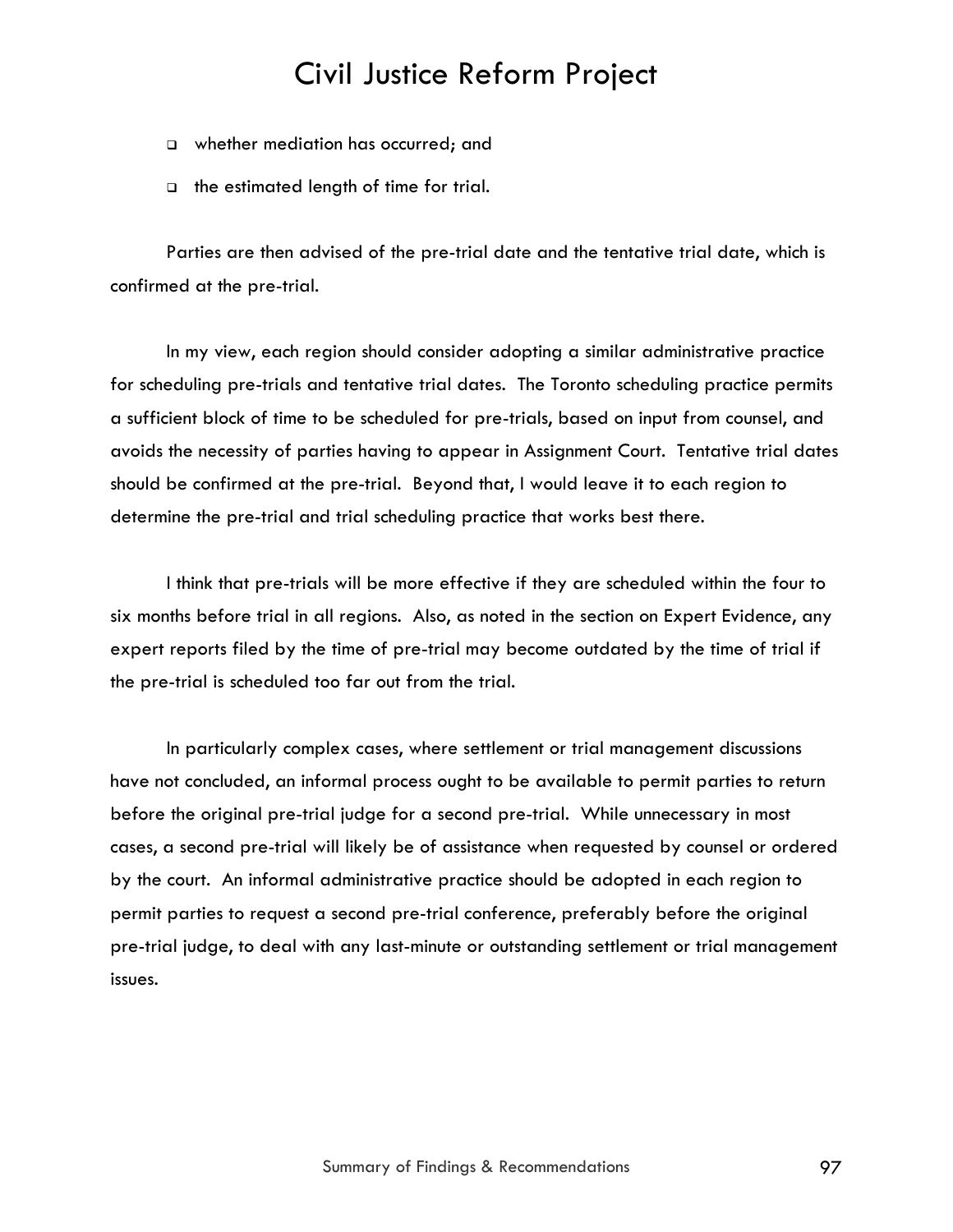*Trial Management During the Trial* 

At the Advocates' Society Policy Forum in March 2006, there was widespread consensus that all too frequently trials greatly exceed their estimated length. It was noted that this is often the result of poor trial management by both the bench and the bar and that greater discipline is required. Accordingly, considerable support was expressed for having the judiciary exercise more aggressive trial management before and during the trial.[91](#page-125-0)

In the Court of Appeal's decision in *R*. v. *Felderhoff*, Justice Rosenberg commented on the important trial management function that trial judges ought to exercise. Relying on the court's inherent jurisdiction to control its own process, he said, "[I]t would undermine the administration of justice if a trial judge had no power to intervene at an appropriate time and, like this trial judge, after hearing submissions, make directions necessary to ensure that the trial proceeds in an orderly manner."[92](#page-125-1)

Although *Felderhoff* was a criminal trial, in my view Rosenberg J.A.'s reasons apply with equal force, or more, to civil proceedings. No rule amendments are required for a trial judge to make orders during the trial to control its duration, or to control the conduct of counsel that unnecessarily prolongs or unduly complicates the trial. In addition, rules 52 and 53 give judges certain express powers to control the manner in which a trial unfolds, including the appointment of an expert,  $93$  the order of presentation during a jury trial  $94$ and the power to disallow questions of a witness that are vexatious or irrelevant.<sup>[95](#page-125-4)</sup>

Efficiencies at trial may also be achieved by having the pre-trial judge preside at the trial. Pre-trial judges often become familiar with the facts and issues in a case, and time would be wasted having to get a new trial judge up to speed, particularly in complex

<span id="page-125-0"></span><sup>&</sup>lt;sup>91</sup> Advocates' Society, Streamlining the Ontario Civil Justice System, supra note 4 at 18.<br><sup>92</sup> 2003 CanLII 37346 (ON C.A.), para 40.

<span id="page-125-1"></span>

<span id="page-125-2"></span><sup>93</sup> Ontario Rules, r. 52.03.

<span id="page-125-3"></span><sup>94</sup> Ontario rules, r. 52.07(1).

<span id="page-125-4"></span><sup>95</sup> Ontario rules, r. 53.01(2).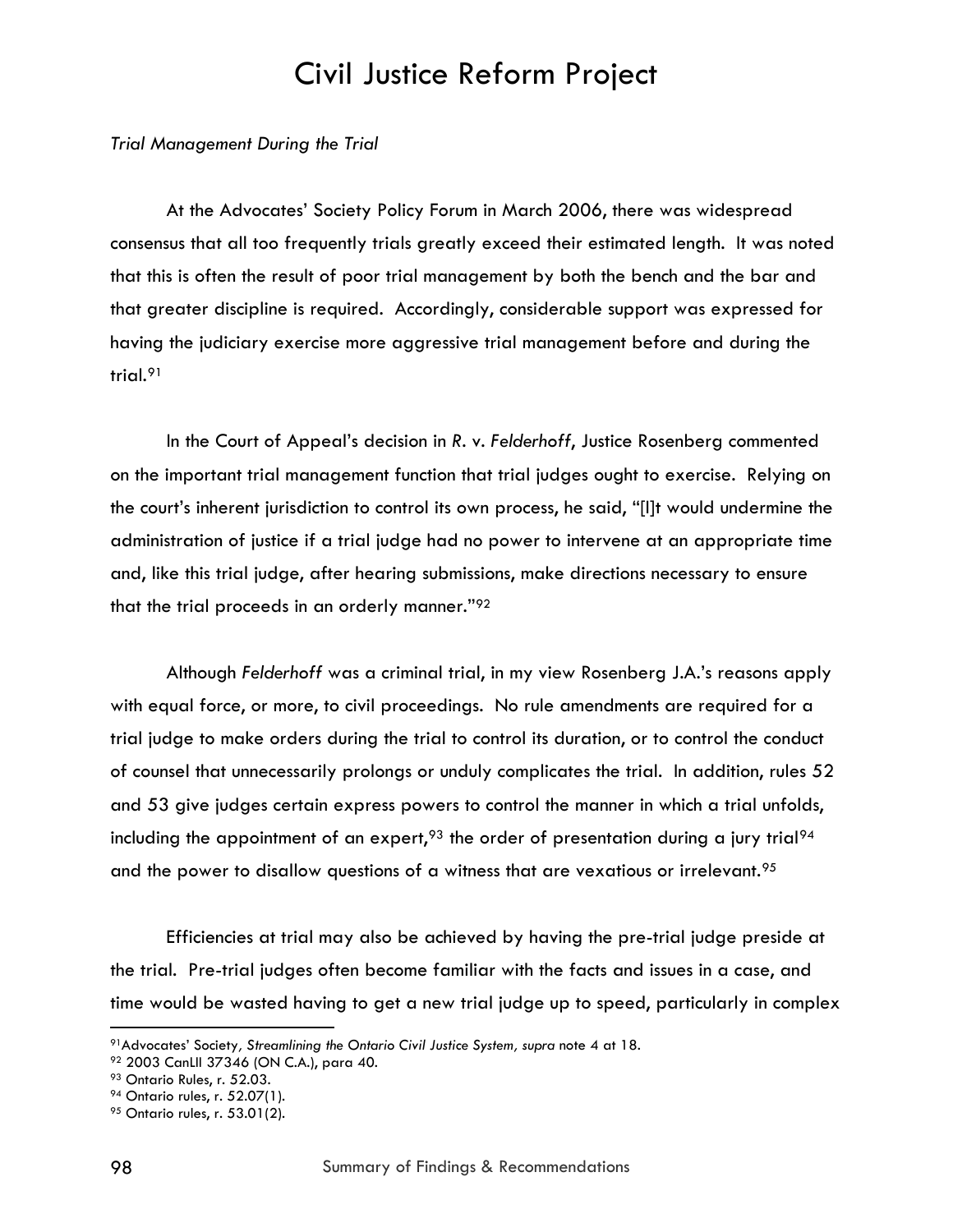cases. The pre-trial judge may have expertise in a given area of law that may assist in the resolution of the case. Continuity by the same judicial official can also help ensure that trial management orders made at the pre-trial are fulfilled and that the trial proceeds as planned. However, under rule 50.04, a judge who conducts the pre-trial conference shall not preside at trial.

I recognize that this rule is intended to protect settlement discussions at pre-trial. In complex cases, it may be advisable to separate the settlement and trial management parts of the pre-trial so that a pre-trial judge dealing with trial management issues may serve as trial judge. In any event, I recommend that rule 50.04 be amended to permit the pre-trial judge to serve as trial judge, where the parties consent. Virtually all those consulted saw no impediment to the trial judge dealing with motions and trial management issues, similar to what arbitrators do in arbitration proceedings. Having the trial judge involved earlier in long complex cases will, in my view, enhance the efficiency of the process.

One trial management issue – bifurcation – requires separate comments. The power to order issues in an action to be split into two or more trials is not expressly conferred by statute or the Rules of Civil Procedure. The power to order bifurcated proceedings appears to exist as part of the inherent jurisdiction of the court. In the leading case, the Court of Appeal held that it is a "basic right" of a litigant to have all issues in dispute resolved in one trial and that bifurcation must therefore be regarded as "a narrowly circumscribed power." [96](#page-126-0) In a later case*, Bourne v. Saunby,* the Ontario Court (General Division) listed fourteen criteria that the court should consider when evaluating the merits of a motion to sever liability from damages.<sup>[97](#page-126-1)</sup> The catalogue of factors set out

<span id="page-126-0"></span><sup>%</sup> Elcano Acceptance Ltd. et al. v. Richmond, Richmond, Stambler & Mills, (1986), 55 O.R. (2d) 56 (C.A.).<br><sup>97</sup> Bourne v. Saunby (1993), 38 O.R. (3d) 555 (Gen. Div.). Factors to be considered when determining whether to

<span id="page-126-1"></span>bifurcate a proceeding, based on *Bourne v. Saunby* are:

i. are the issues to be tried simple;

ii. are the issues of liability clearly separate from the issues of damages;

iii. is the factual structure upon which the action is based so extraordinary and exceptional that there is good reason to depart from normal practice requiring that liability and damages be tried together;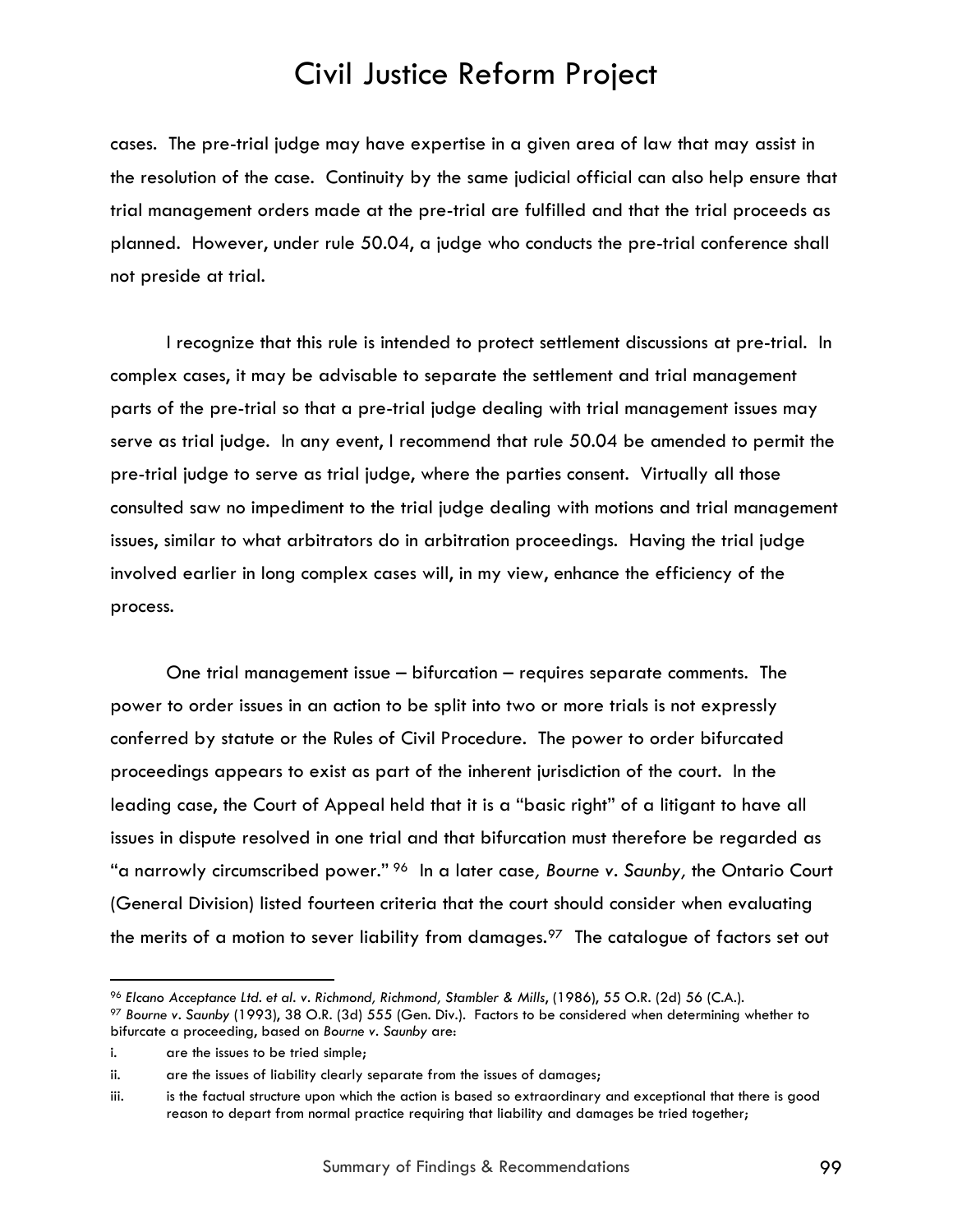in *Bourne*, though not an exhaustive list, is generally taken into account in determining whether bifurcation should be allowed. A decision of the Divisional Court suggests that a party's inability to fund the litigation is an "extraneous" factor that should not be considered when deciding whether to bifurcate a trial.[98](#page-127-0)

While I view bifurcation to be the exception, cost considerations militate in favour of bifurcation in some cases. In commercial litigation, for example, when dealing with damages will expose a party and sometimes all parties to significant costs, it may make sense to separate the issues of liability and damages and deal with liability first. Upon the determination of one issue, parties may be inclined to settle the balance of the issues in dispute. This can result in a significant savings of time, money and judicial resources. It would also be of particular benefit to those litigants who cannot afford a trial of all issues. There is no doubt that bifurcation can delay the final resolution of the entire proceeding and, where issues overlap, evidence and testimony may need to be repeated. Where these concerns apply, a bifurcation order should not be made.

The Civil Rules Committee should consider prescribing, at least in general terms, when it is open to the court to make a bifurcation order. In the end, the court's discretion in

iv. does the issue of causation touch equally upon the issues of liability and damages.

v. will the trial judge be better able to deal with the issues of the injuries of the plaintiff and his financial losses by reason of having first assessed the credibility of the plaintiff during the trial of the issue of damages;

vi. can a better appreciation of the nature and extent of injuries and consequential damage to the plaintiff be more easily reached by trying the issues together;

vii. are the issues of liability and damages so inextricably bound together that they ought not to be severed;

viii. if the issues of liability and damages are severed, are facilities in place which will permit these two separate issues to be tried expeditiously before one court or before two separate courts, as the case may be;

ix. is there a clear advantage to all parties to have liability tried first;

x. will there be a substantial saving of costs;

xi. is it certain that the splitting of the case will save time, or will it lead to unnecessary delay;

xii. has there been an agreement by the parties to the action on the quantum of damages;

xiii. if a split be ordered, will the result of the trial on liability cause other plaintiffs in companion actions, based on the same facts, to withdraw or settle; and

xiv. is it likely that the trials on liability will put an end to the action.

<span id="page-127-0"></span><sup>98</sup> *Duffy v. Gillespie* (1997), 36 O.R. (3d) 443 (Div. Ct.).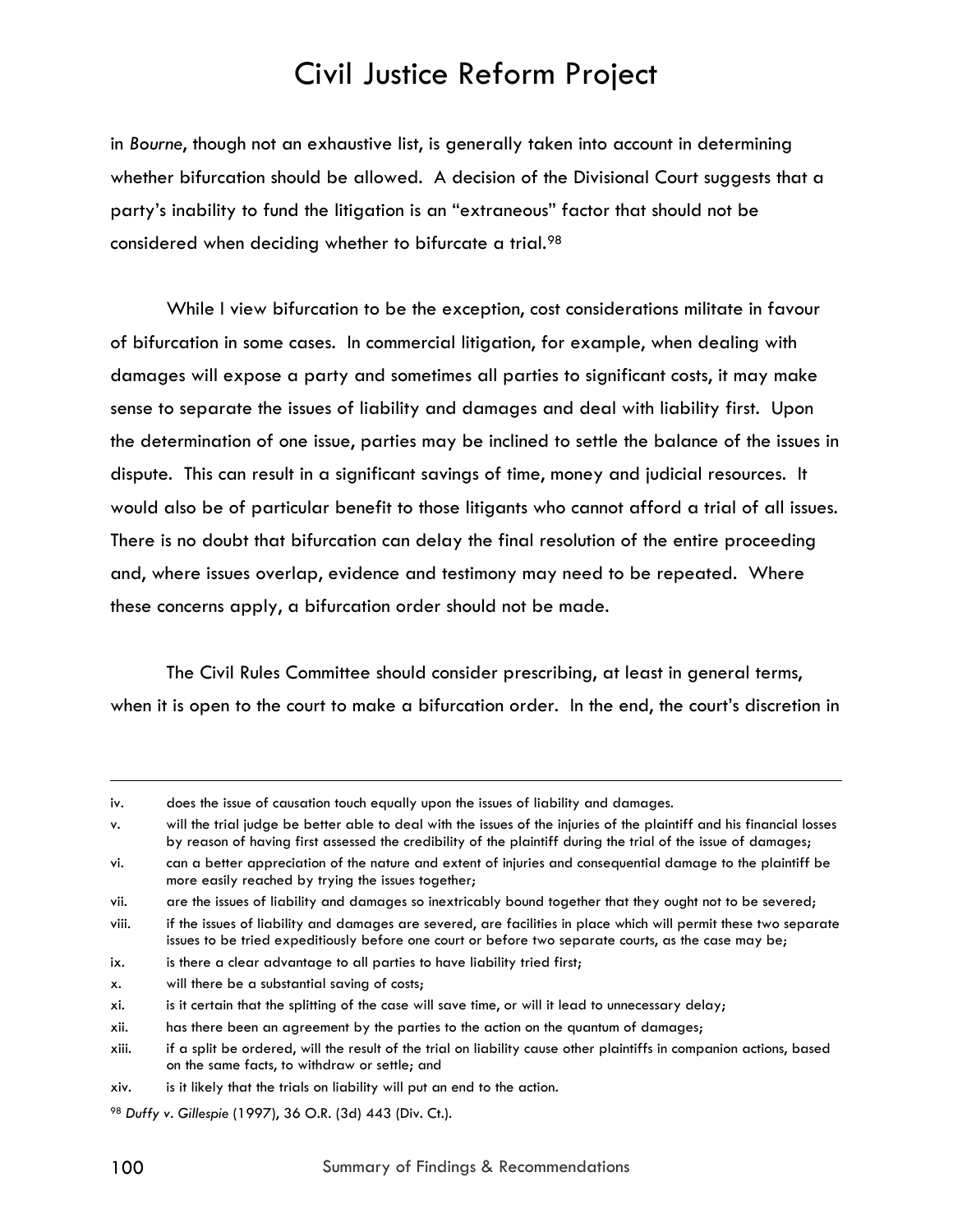making bifurcation orders should be expanded while recognizing that bifurcation remains the exception, not the rule.

#### **Recommendations (Pre-trials and Trial Management)**

- **Amend rule 50 to prescribe the dual purpose of a pre-trial conference: to discuss settlement of some or all of the issues, and to obtain any necessary orders and directions to ensure that the action is ready for trial and that the trial proceeds in an orderly and efficient manner.**
- **Judges skilled in negotiation and with expertise in the relevant subject matter should, where possible, preside over pre-trial conferences.**
- **Parties (or those with settlement authority) should be required to attend pre-trial conferences (or be available by telephone where physical attendance is not practicable).**
- **Pre-trial judges should make any necessary trial management orders that promote the most efficient use of trial time and, in particular, should be vested with the authority to impose time limits on the presentation of each side's case, subject to a residual discretion in the trial judge to alter such orders where unanticipated circumstances arise or in otherwise clear cases where the overall interests of justice require that they be amended.**
- **Each region should adopt an administrative practice, similar to the approach used in Toronto, for scheduling pre-trials and tentative trial dates, to permit a sufficient block of time to be scheduled for pre-trials and trials and to avoid the necessity of parties having to appear in Assignment Court. Tentative trial dates should be confirmed at the pre-trial.**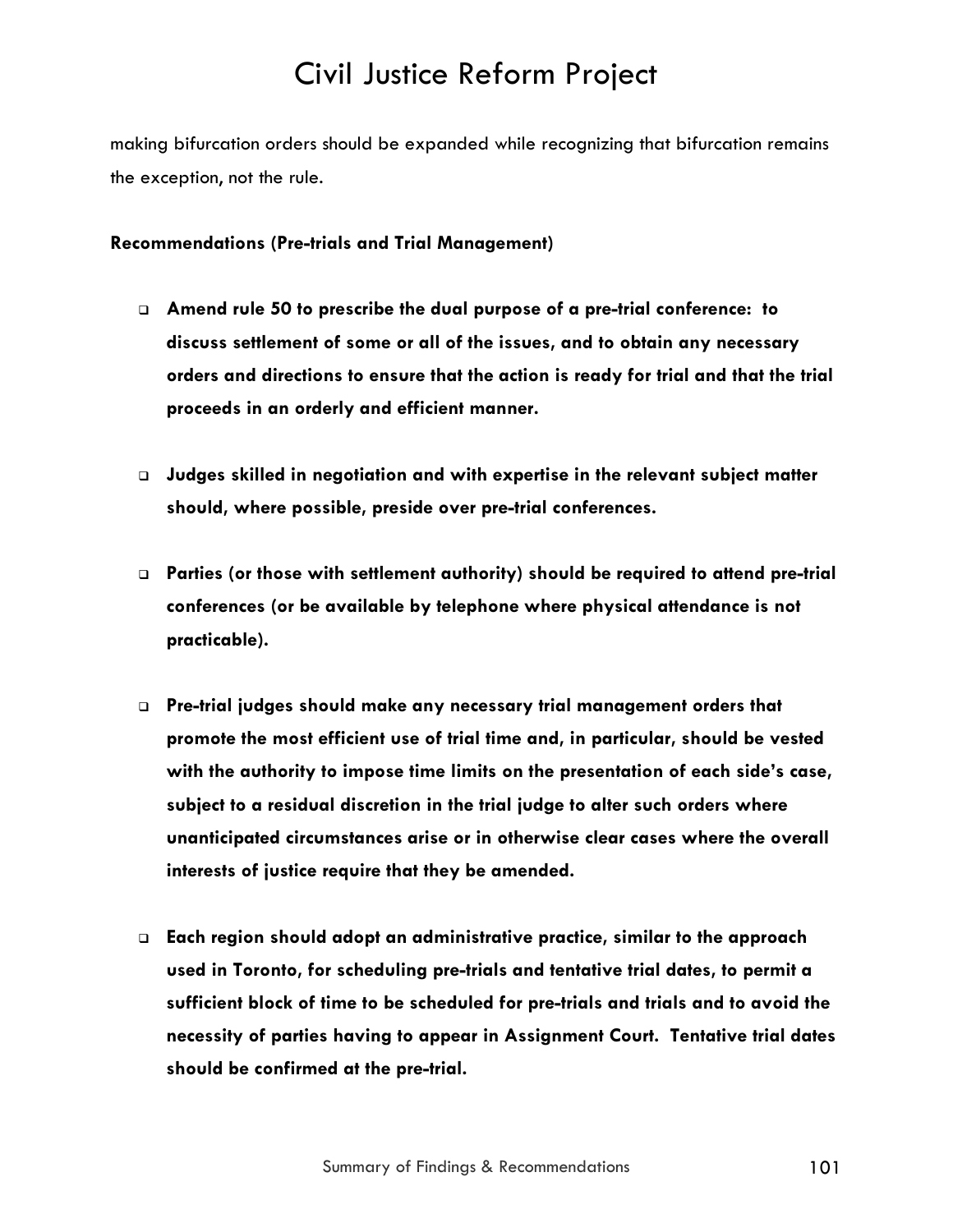- **Pre-trials should be scheduled within four to six months of the trial.**
- **The judiciary should be encouraged to use their inherent authority to better regulate the conduct of trials so that trials proceed in an orderly and efficient manner.**
- **Amend rule 50.04 to permit the pre-trial judge to preside at trial where the parties consent.**
- **The Civil Rules Committee should consider addressing bifurcation in a rule that would permit an order for bifurcation to be made on motion by any party or on the court's own initiative, after hearing from the parties. Any rule permitting bifurcation could reference some or all of the 14 factors listed in** *Bourne v. Saunby***.**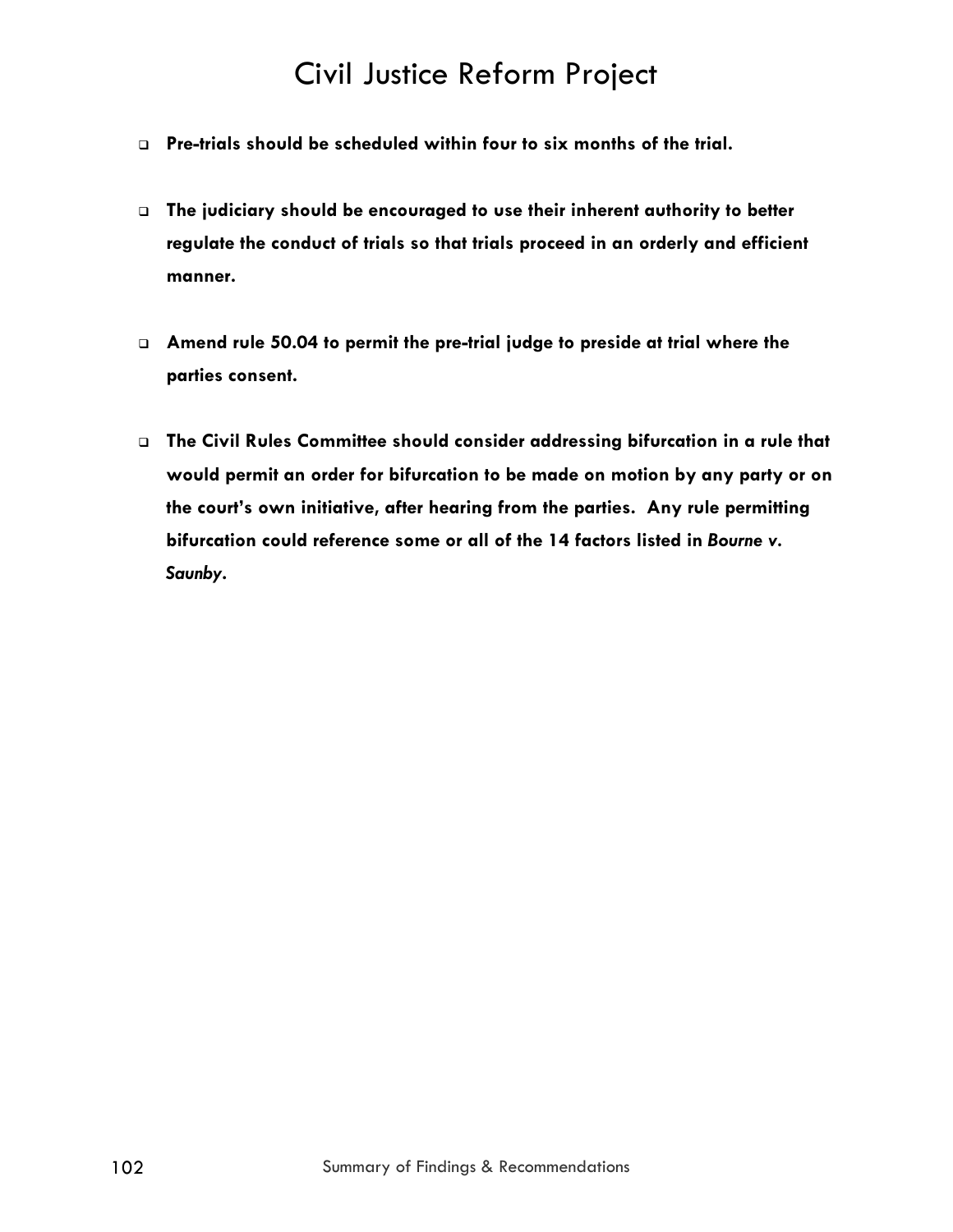#### **12. APPEALS**

Ontario's current system of appeal routes is complicated. Three courts – the Court of Appeal, the Divisional Court and the Superior Court of Justice – have appellate jurisdiction in civil matters. Appeal routes differ depending on the court appealed from, the monetary amount at issue and whether the order appealed from is final or interlocutory.

In the mid- to late1990s, the unacceptable backlog in the Court of Appeal for Ontario was brought under control. For all practical purposes, it currently has no civil appeal backlog, except in those cases where there are trial transcript problems. (The latter may be an unintended consequence of the court's initiative to expedite transcript preparation in criminal proceedings.)

The Divisional Court, part of the Superior Court of Justice, exercises a substantial appellate jurisdiction in addition to its judicial review jurisdiction. Although Divisional Court resources are stretched, delay is not a pressing problem. I note, however, that when the Divisional Court appellate jurisdiction increases from \$25,000 to \$50,000 on October 1, 2007, the Divisional Court will inherit more appellate work. Inevitably, this will put more pressure on the Superior Court of Justice, particularly in Toronto, since more judges or more judge time will have to be committed to the Divisional Court at the expense of other Superior Court business.

As far back as I can recall, there has been a debate about what the Divisional Court should be doing and whether the generalist Superior Court (which provides the Divisional Court judges) should adjust so that judges with expertise in administrative law and judicial review preside in the Divisional Court. The debate includes the role of the Divisional Court. A frequently asked question is whether there should be more emphasis on the Divisional Court's judicial review jurisdiction and less on its appellate jurisdiction. Less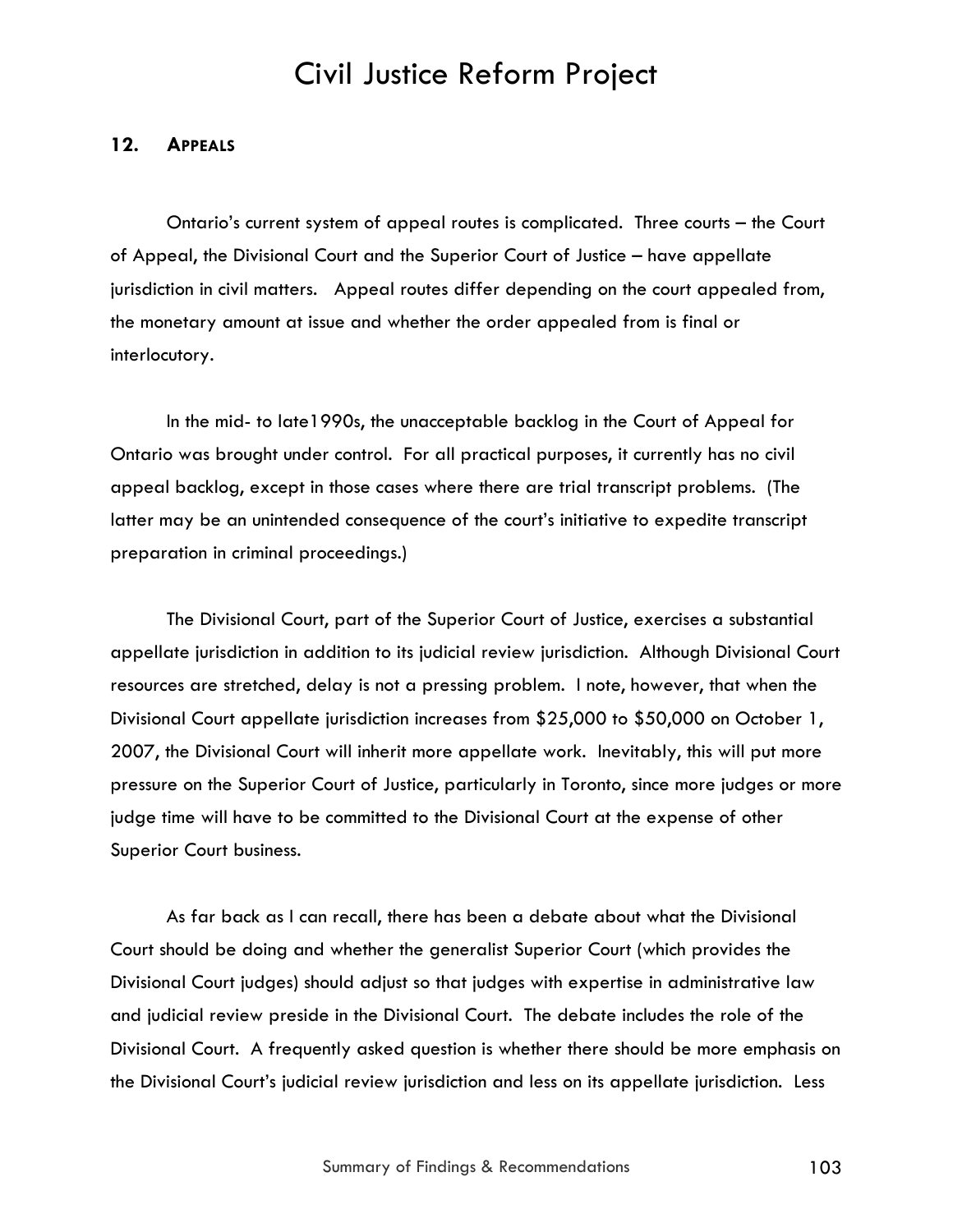frequently asked is whether there may be another way to deal with judicial review applications (the principal area of concern expressed about the Divisional Court), leaving the Divisional Court as an intermediate appellate court. This Review did not directly deal with these issues. This is something that the Law Commission of Ontario might consider addressing.

Where an appeal goes, as matters now stand, requires consideration of the unfascinating distinction between a final and interlocutory order. If the order is final, the appeal from it is to the Court of Appeal. If the order is interlocutory, the appeal is to the Divisional Court. That would present no problem if it were relatively easy to determine whether an order is final or interlocutory.

The most recent and, I think, useful example of the final/interlocutory order problem is found in *Capital Forms Income Steams Corp. v. Merrill Lynch Canada Inc.*, [2007] O.J. No. 2606. In that case, the entire 23-page judgment considered one issue – whether the order appealed from was final or interlocutory. The appeal was argued by two experienced counsel who both thought that the order in issue was final. In the end, after reserving judgment, the majority (Doherty and Jurianz JJ.A.) held that the order appealed from was interlocutory and that the appeal must therefore be quashed since the Court of Appeal had no jurisdiction to hear appeals from interlocutory orders. In dissent, Laskin J.A. disagreed. He concluded that the order appealed from was final. In his dissenting reasons he advanced the final/interlocutory order distinction. He wrote at para. 36:

> The distinction between final and interlocutory orders bedevils this court. Far too much ink has been spilled over the pages of the Ontario Reports, grappling with this distinction. Even when the parties themselves do not raise the issue, the court itself often feels compelled to do so  $-$  as it did in this case  $-$  because the court's jurisdiction to hear an appeal turns on the distinction: final orders are appealable as of right to this court; interlocutory orders are not.

And yet, despite the very large number of decisions on whether a particular order is final or interlocutory, our court's jurisprudence on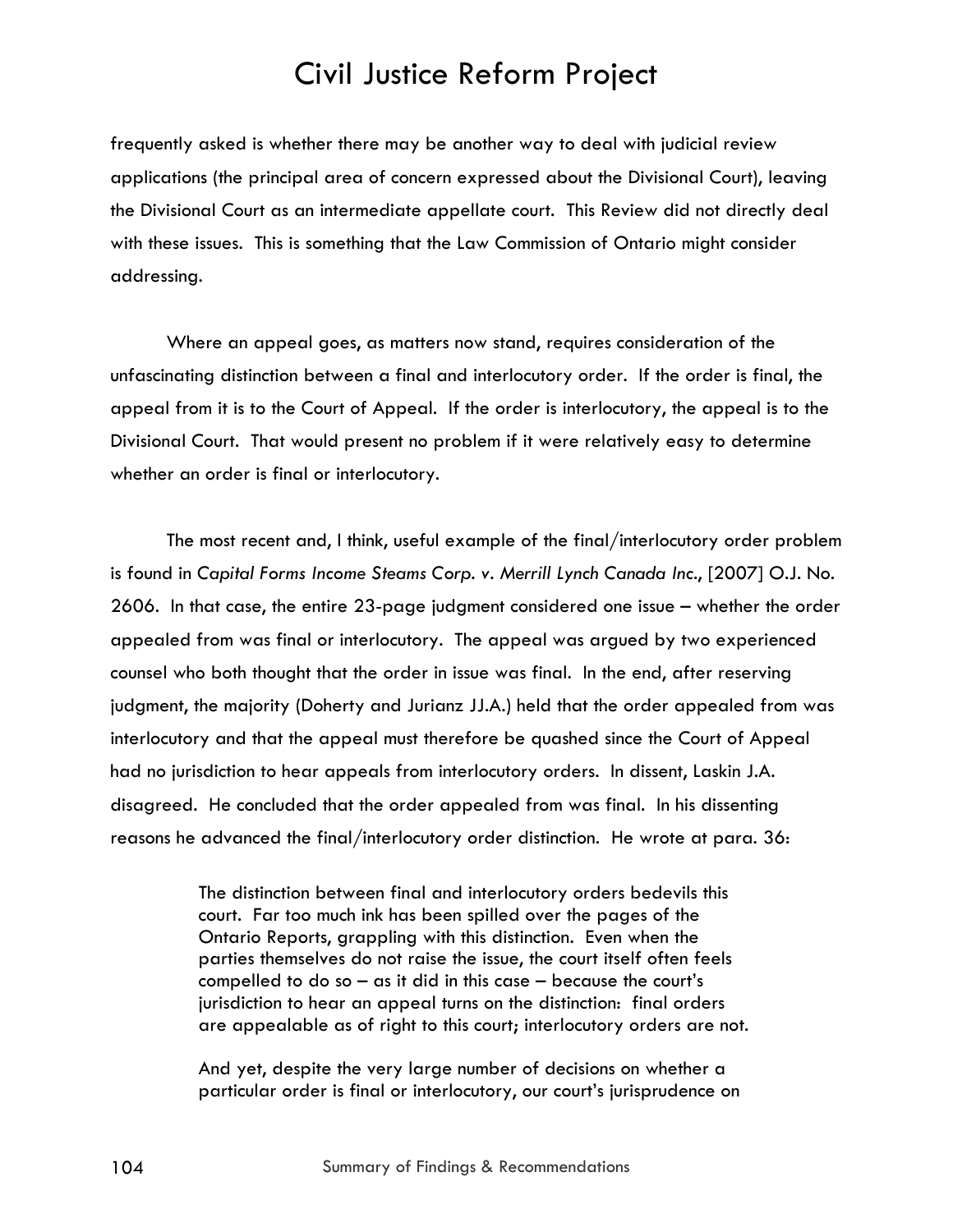the distinction has been anything but a model of consistency …. The litigation bar – even the experienced members of that bar – cannot always fathom whether an order is final or not. There is no better example than this case. [footnote omitted]

I agree with Laskin J.A. that too much ink has been spilled over this issue. Would it not be better to confer jurisdiction on the Court of Appeal if the order appealed from finally disposes the action or application? If it does not, that is if the action will continue notwithstanding the order, the appeal is to the Divisional Court, in my view, with leave. The Civil Rules Committee should review this core issue and in the end, I hope, make a recommendation to the Attorney General for a legislative amendment to the *Courts of Justice Act* that would jettison the final/interlocutory distinction.

There are two other appeal-related issues that I think should be considered. The first concerns dismissed summary judgment motions and the second concerns appeals from certain awards in arbitrations.

Consultations revealed considerable support for singling out summary judgment orders by having appeals from those orders go to the Court of Appeal whether or not summary judgment is granted or dismissed. Currently, the appeal from a dismissed summary judgment motion is to the Divisional Court, with leave, while the appeal from a granted summary judgment order is to the Court of Appeal. The policy rationale for this distinction finds its home in the rationale for the distinction between interlocutory and final order.

There was also considerable support for having appeals from arbitration awards of more than \$50,000 go to the Court of Appeal. This would establish a parallel process with s. 19 of the *Courts of Justice Act*, which provides the Court of Appeal with jurisdiction to hear appeals from trial judgments over \$50,000 (as of October 1, 2007).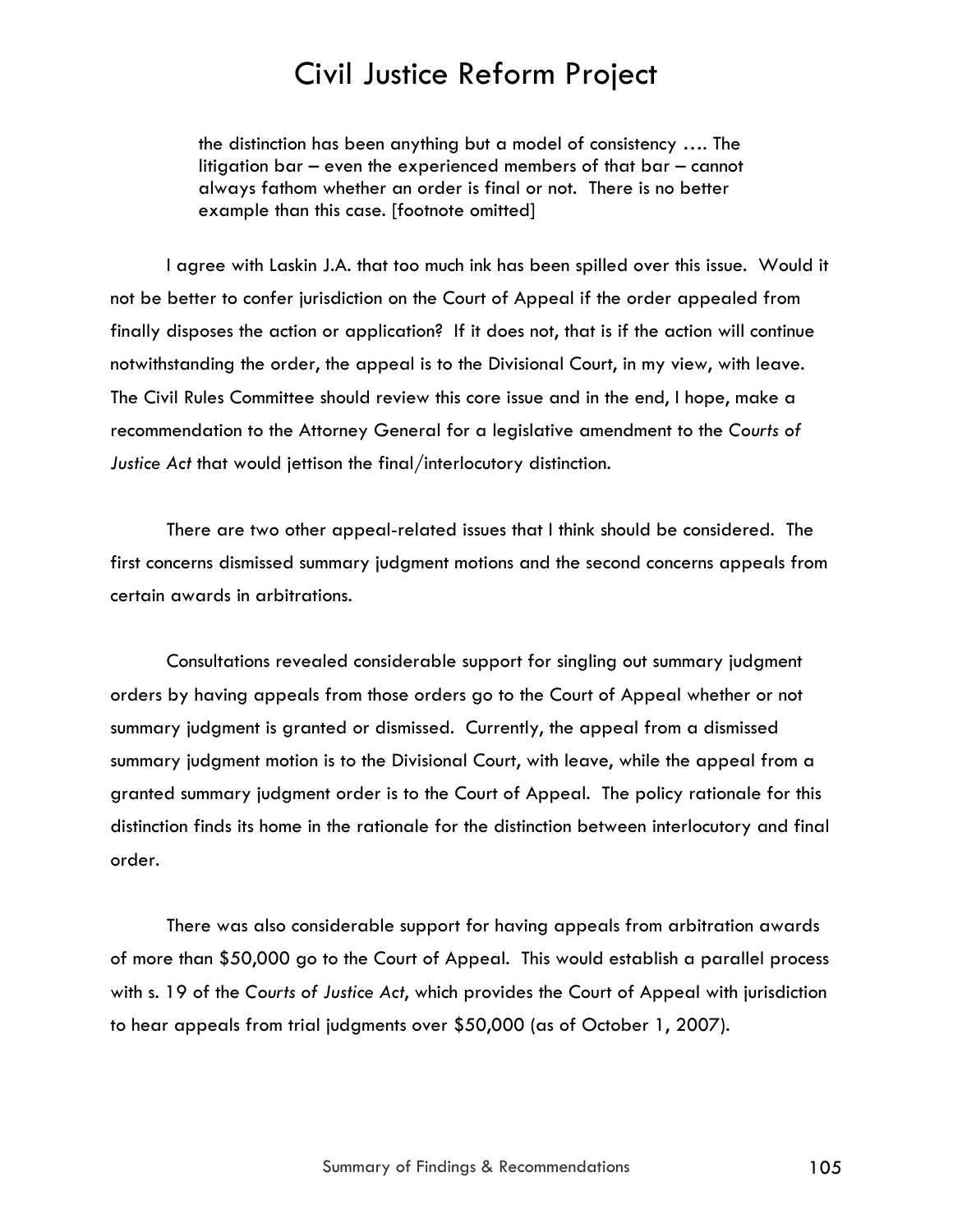#### **Recommendations (Appeals)**

- **The Law Commission of Ontario should undertake a review of the role of the Divisional Court as a court of intermediate appellate jurisdiction and make recommendations regarding the court's future role and jurisdiction. This review should consider both the judicial review and appellate jurisdiction of the Divisional Court.**
- **The Civil Rules Committee should consider and recommend to the Attorney General changes to the** *Courts of Justice Act* **so that only orders finally disposing of an action/application would be appealable to the Court of Appeal. Appeals from all other orders would be to the Divisional Court. The Civil Rules Committee can best determine if leave should be required and, if so, on what basis leave would be granted.**
- **Appeals from summary judgment orders issued under rule 20 should be to the Court of Appeal if the amount in issue is otherwise within the jurisdiction of the Court of Appeal.**
- **Appeals from awards through the** *Arbitration Act* **should be to the Court of Appeal if the amount involved (more than \$50,000) brings the award within the monetary jurisdiction of the Court of Appeal.**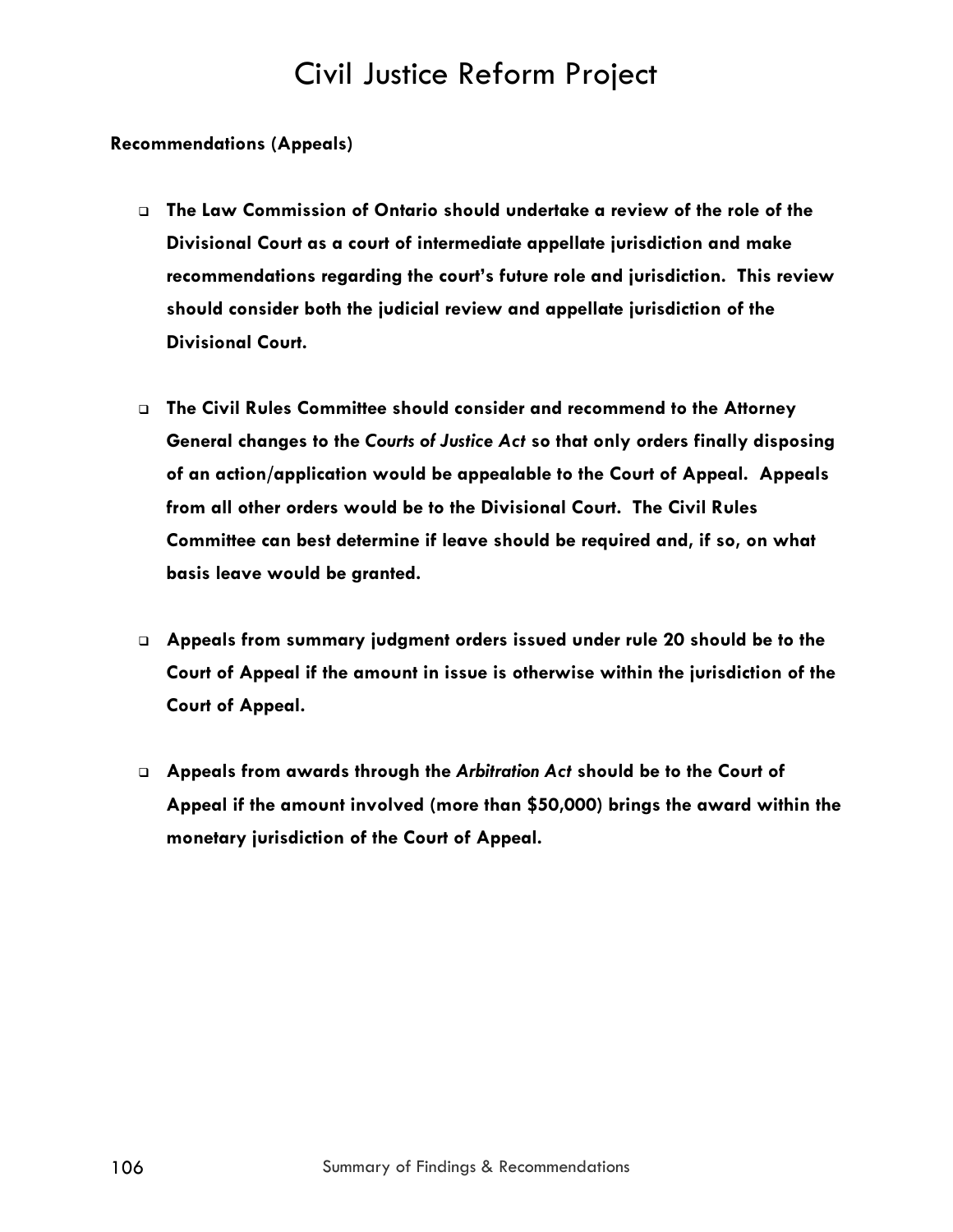#### **13. MOTION AND TRIAL SCHEDULING**

The judiciary has exclusive authority over the scheduling of matters heard before the court. This section identifies, for consideration by the judiciary, some of the problems and possible reform options that were identified with respect to trial and motion scheduling. Two principal issues were highlighted in the course of this Review:

- i. How might trial scheduling practices be improved to reduce costs and improve access to a timely trial?
- ii. How might motion scheduling practices be improved to reduce costs and improve access to a timely motion?

#### *Trial Scheduling Practices*

Trial scheduling has often been said to be an art, rather than a science. Judges and trial coordinators go to some length to balance numerous and unpredictable factors when scheduling trials to optimize the use of judicial and courtroom resources. Their efforts are to be commended. Yet the potential for further improvements to trial scheduling should be considered to reduce costs to litigants and improve access to the justice system.

Delays in scheduling trials were noted in many, but not all, regions. The most egregious delay was in Brampton, when as of November 2006 trial dates were not being fixed until 2010. This is unacceptable by any reasonable standard of measurement. The appointment of additional judges, as recommended elsewhere, is essential. It should also be noted that when earlier trial dates become available, for example because of settlements, the lawyers' schedules frequently make it impossible to take advantage of the opening.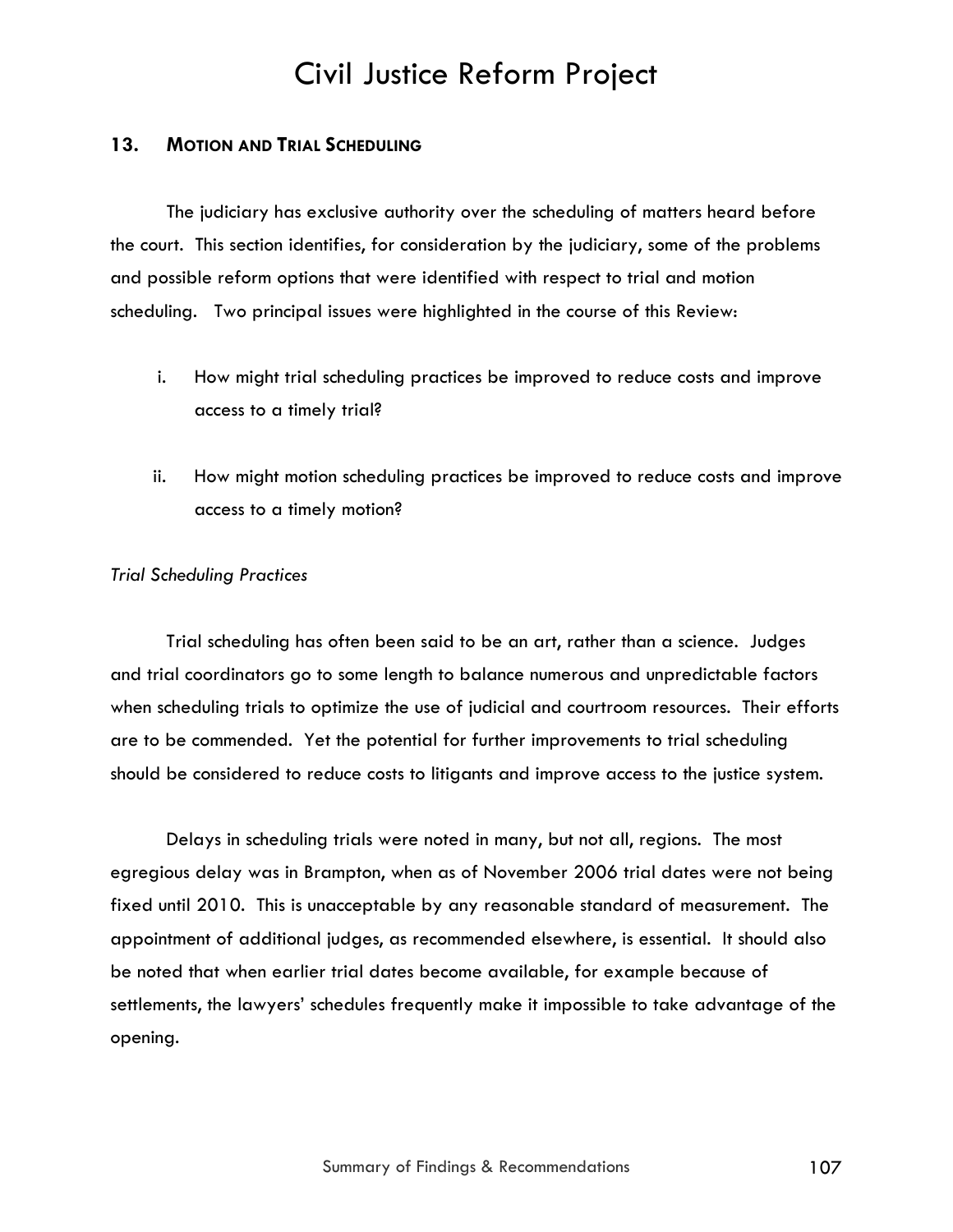During consultations, many recommended the elimination of Assignment Courts. Attendance at Assignment Court was said to be a waste of counsel's time that unnecessarily adds to the cost of litigation. It was also said to be a waste of the judge's time, since trial scheduling is primarily an administrative task that can be performed by trial coordinators.

From my experience, I agree with these comments. I recall Assignment Courts to be little more than a cattle call of lawyers, for which the appearance of counsel added nothing except costs to their clients. The judiciary should consider other methods of setting trial dates.

One option is to vest trial coordinators with sufficient authority to fix trial dates, with judicial oversight and direction called upon as needed. Parties could be required to jointly submit a form to the trial coordinator to confirm that a case is ready to proceed to trial and estimate trial duration, permitting a tentative trial date to be scheduled. A judge could subsequently confirm the actual trial date administratively or at the pre-trial conference. This is similar to the process currently used in Toronto region, where Assignment Court has been eliminated. A further option is to convene Assignment Court by way of teleconference, given that appearances are usually brief.

During consultations, lawyers complained of cases being repeatedly bumped from running lists because previously scheduled trials took longer than expected or because judges were otherwise unavailable. In the section on Pre-Trials and Trial Management, I recommend that pre-trial judges fix time limits on trials. If this were implemented, the length of trials, although inherently uncertain, would be more predictable with the result that scheduled trials would proceed on the date set.

Several groups strongly encouraged the adoption of fixed trial dates. Fixed trial dates, while preferred by lawyers and parties because they provide more trial date certainty, are effective only if there is a sufficient supply of judges and courtrooms so the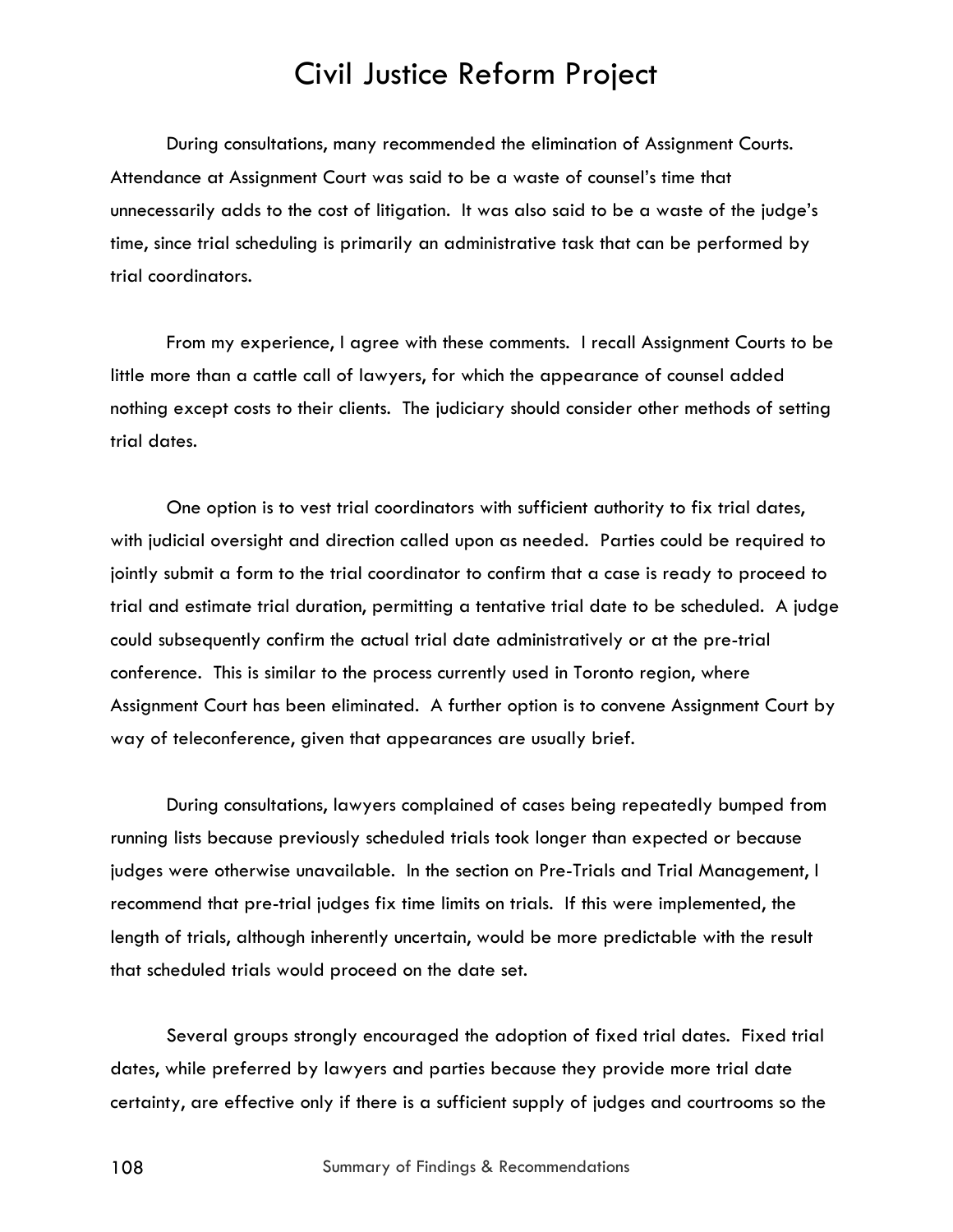trial can commence on the date promised. The success of fixed trial dates is entirely dependent upon the ability to accurately predict the number of cases that will proceed on a given date. Given the reality of a limited pool of judicial resources and the inherent and significant challenges faced by trial schedulers trying to maximize those resources, it may be difficult to move to a fixed trial date system at this time. Nonetheless, the goal must be to provide counsel and the parties with fixed, certain trial commencement dates.

Adjournments were also identified as a problem, given the havoc they create for judicial and court calendars. If fixed trial dates, or something close to it, is provided, adjournments should be much more difficult to obtain than they are now, even on consent. The notion of one free adjournment should be discarded.

The judiciary on its own may also wish to establish a standard or benchmark within which trials will be heard that would become a factor when setting regional calendars and trial dates. Such a standard would reflect the court's views on how long parties ought to wait to have a trial heard. Of course, given the challenges inherent in trial scheduling and changes to available judicial resources, any standard adopted would not be met in all cases. However, it would inform scheduling practices, promote earlier trial dates and provide some assurance to lawyers and litigants that trial dates will be available within a reasonable time of the case being ready for trial.

#### *Motion Scheduling Practices*

Delays in hearing motions varied among the regions, ranging from a few weeks to three months for short motions (i.e., one hour or less) and three to four months for longer motions.

In Ottawa, the delay in having motions heard was said by the bar to be growing, with short motions before a judge taking about six weeks to be heard, and long motions (one to two hours) about three months to be heard. Very long motions (more than two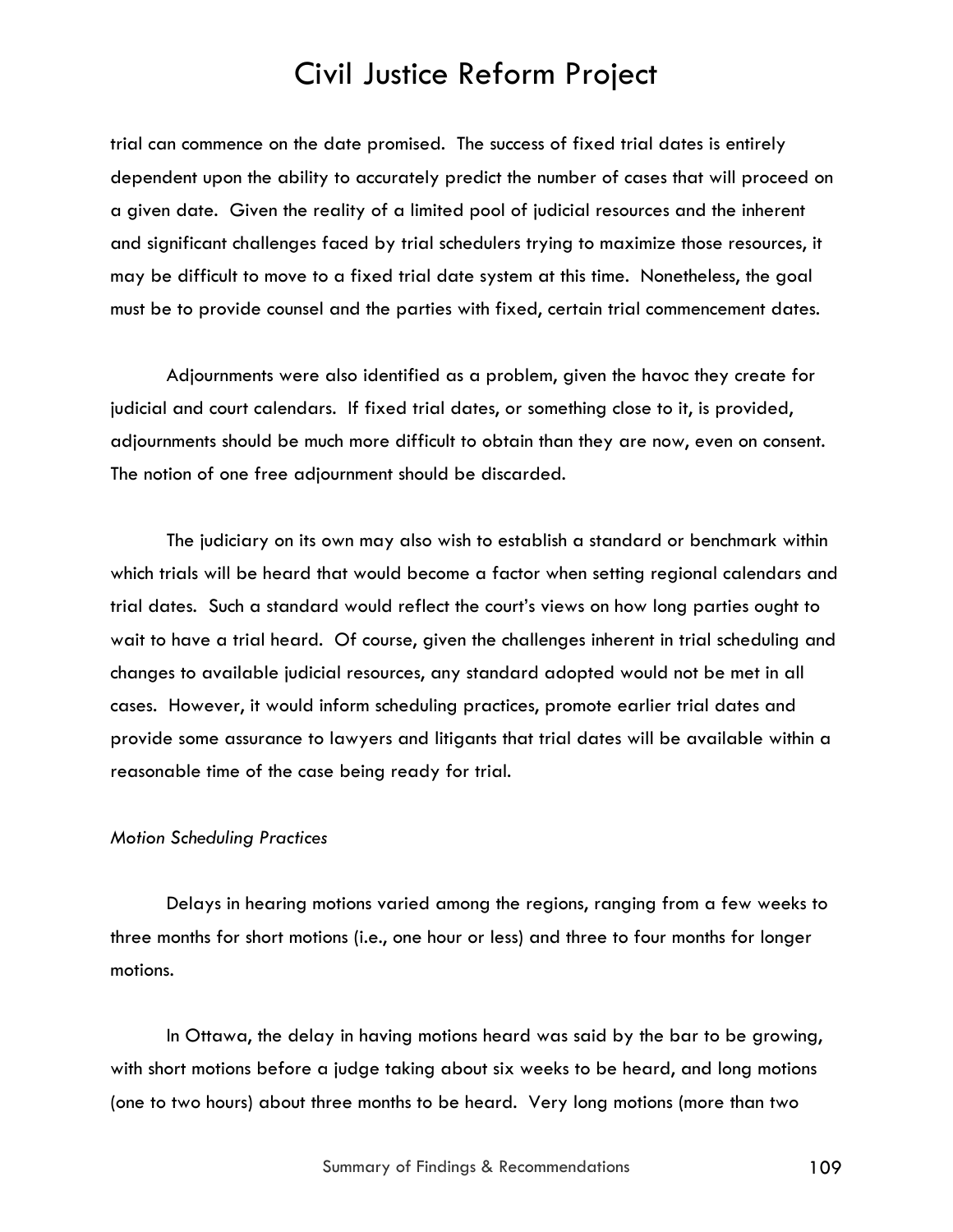hours) were heard within six months, which was said to be the amount of time needed in order to permit counsel to exchange motion records, conduct cross-examinations and deliver factums. Short motions before masters were about two months out, and long motions before masters were about four months out.

In the Central East region – and in particular in Whitby, Newmarket and Barrie – the volume of civil motions was said to be on the increase. In Newmarket, long motions (over two hours) are heard at the next civil trial sitting and, as of June 14, 2007, the next civil sitting (October 8-26) was four months away.

In locations where there was no apparent delay, often the list was open-ended and overbooked so short motions scheduled to be heard could not be reached. This was reported to be a problem in Newmarket and Brampton, where additional judges were not always available to hear motions that were not reached.

In Toronto, the wait time to have a motion heard has decreased. Short motions (under two hours) before a judge are now heard within two to three months (down from three to four months), and long motions were generally heard within four months (down from five to six months). A five-minute appearance at the aptly named triage court is required in order to schedule a long motion. Motions to be heard by a master are heard within two to three weeks. These wait times were seen to be acceptable, except for matters of manifest urgency where scheduling problems were sometimes encountered.

The appointment of additional judges, particularly in those court locations experiencing significant delays in having long motions heard, can be expected to have the most significant and direct impact on improving access to the civil justice system. Until such time, the judiciary may wish to consider other improvements to motion scheduling to reduce cost and delay.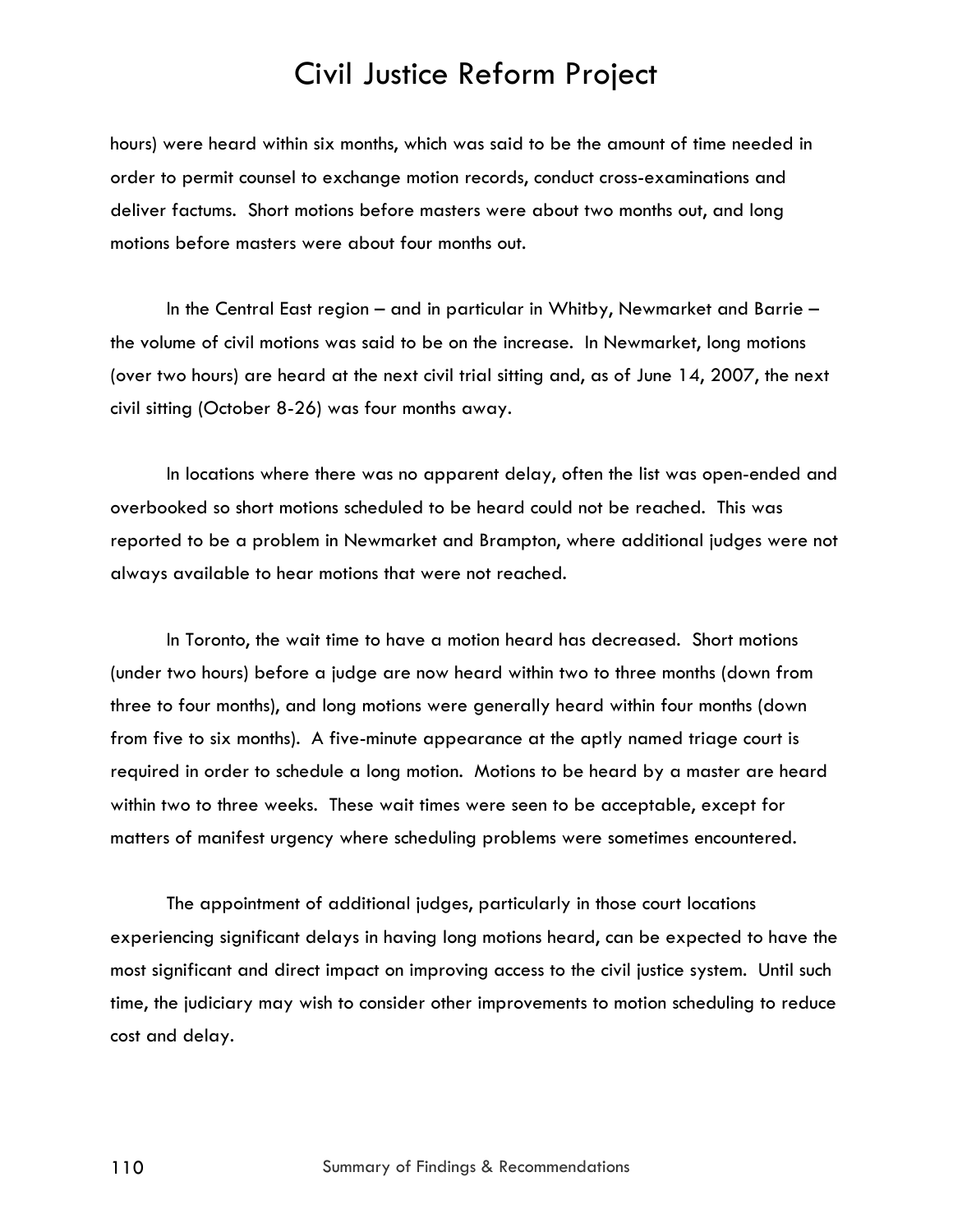For example, to reduce the volume of short motions, very short motions might be heard at 9:30 a.m. chamber hearings, as done in the Commercial List and the 9:00 a.m. triage court. I understand some judges in other regions offer similar brief hearing times. Brief *ex parte*, scheduling, consent or other matters that need less than 10 minutes might be heard during this period, freeing up time on the ordinary short-motion list. This may help reduce the frequency of matters getting bumped off the short-motion list. To help further reduce the cost of such motions, these matters should be heard by teleconference (see the teleconference recommendations in the Technology section).

Having lawyers wait in court all day to argue a motion, however long the motion will be, is unacceptable on cost grounds. If motions were scheduled during fixed time slots, or even for the morning or afternoon court session, there would be a significant savings in cost to litigants. Many suggested that more motions be heard by teleconference so that time is not wasted attending court, especially for matters where clients usually do not attend. In Toronto, telephone case conferences under rule 77 case management were said to be an effective and efficient manner of resolving procedural matters in an action. Otherwise parties must bring a motion and typically appear in order to get the relief requested. It was also suggested that the judiciary move toward an individualized calendaring system so that the same judge would hear all substantive motions in a case.

A unique problem was also identified in Toronto. Short motions are booked through the motions scheduling unit, without any material being filed in advance. This is done so that time estimates can be considered at the time of booking and to prevent short-motion lists from becoming overbooked. However, this practice has resulted in the problem of "phantom motions" being scheduled. It is only at 2 p.m. two days before the motion is to be heard, when no confirmation form or other material is filed, that the court realizes that a scheduled motion will not be proceeding. I was advised that this is a regular occurrence, with three to four motions being scheduled per day without any material filed, resulting in considerable wasted time.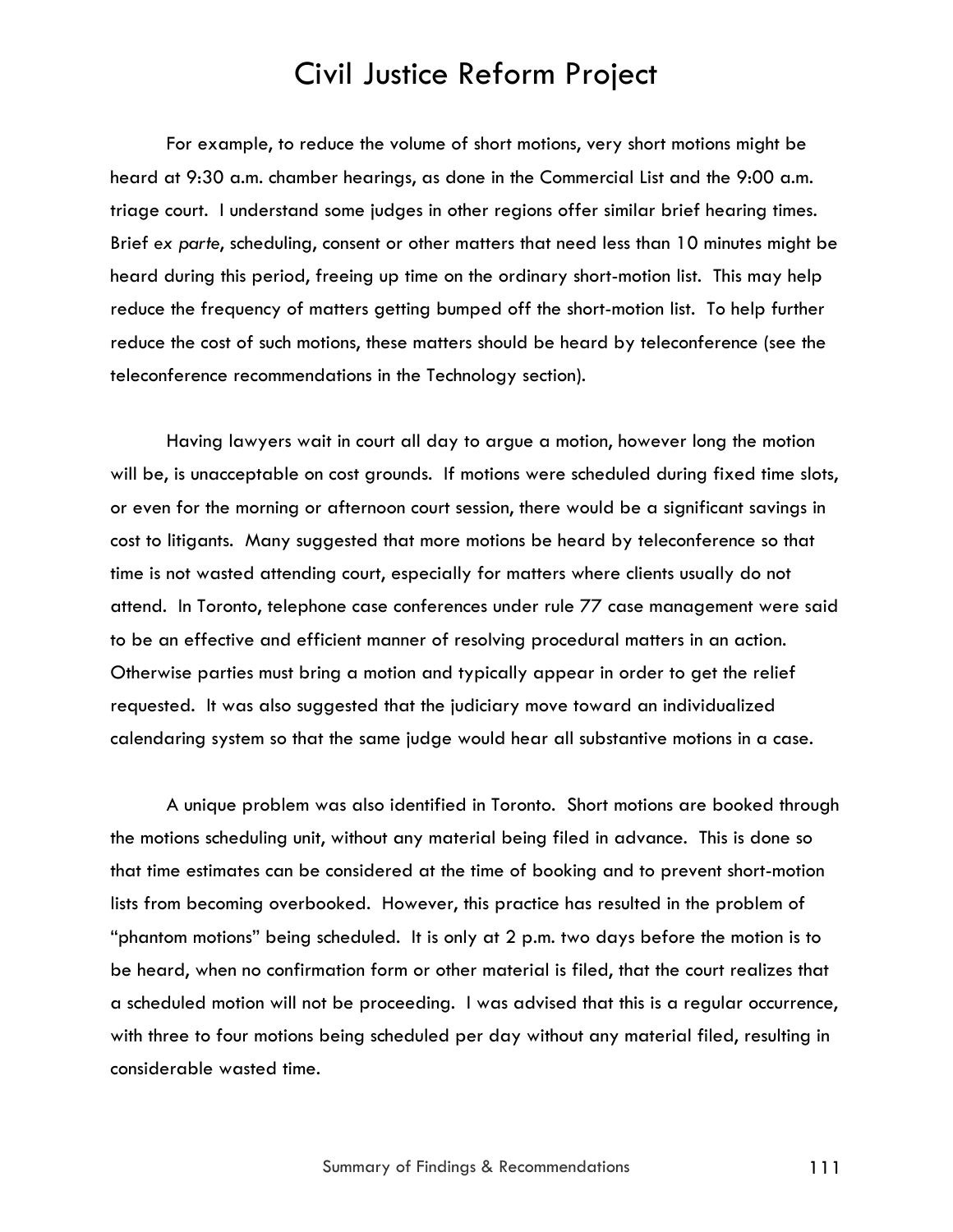Timing of delivery of motion material and the motion confirmation form might also be reconsidered as a tool to improve motion scheduling. Under the rules, a moving party's motion material must be filed three days before the motion date, responding motion material filed two days before, and the confirmation form which includes the time estimate for the motion must be filed at 2 p.m. two days before. As a result, the list of motions scheduled to proceed cannot be finalized until two days before the motion is to be heard. This is too late to deal with an overbooked list. These time periods should be changed so that parties may be contacted to attend on another date in the event of an overbooked list. Moving these time periods back may also assist with the problem of "phantom motions" in Toronto. For example, if parties file material seven days in advance of the proposed motion date, and the motion confirmation form is due five days before the motion, this would provide the motions clerk time to re-schedule matters on overbooked lists or to fill lists that are underbooked due to phantom motions.

I see no reason why time limits for oral argument in long motions should not be imposed. This requires an early vetting of the motion. This procedure has proved to be effective in the Court of Appeal, where time limits are set for oral argument in all appeals. The vetting in the Court of Appeal is done by staff lawyers. There is a process in place for the staff lawyer's time allocation to be reviewed by a judge. This system has worked. It has helped eliminate the Court of Appeal's backlog. Most (including me) think time limits improved the quality of advocacy by making arguments more focused. In addition, the time allocation system, since it applies to all appeals, has made it easier to enforce time limits where a party is self-represented.

In Ottawa and Toronto (triage court), a case management master or a judge already vets motions estimated to be over two hours, to determine a timetable to ensure the motion is ready to proceed and to assign a date for the hearing of the motion. This procedure might be adopted in other regions with delays in hearing long motions (e.g., Brampton and Newmarket). It may involve a judge, master or possibly a staff lawyer (as in the Court of Appeal) reviewing a draft notice of motion or a one-page summary of the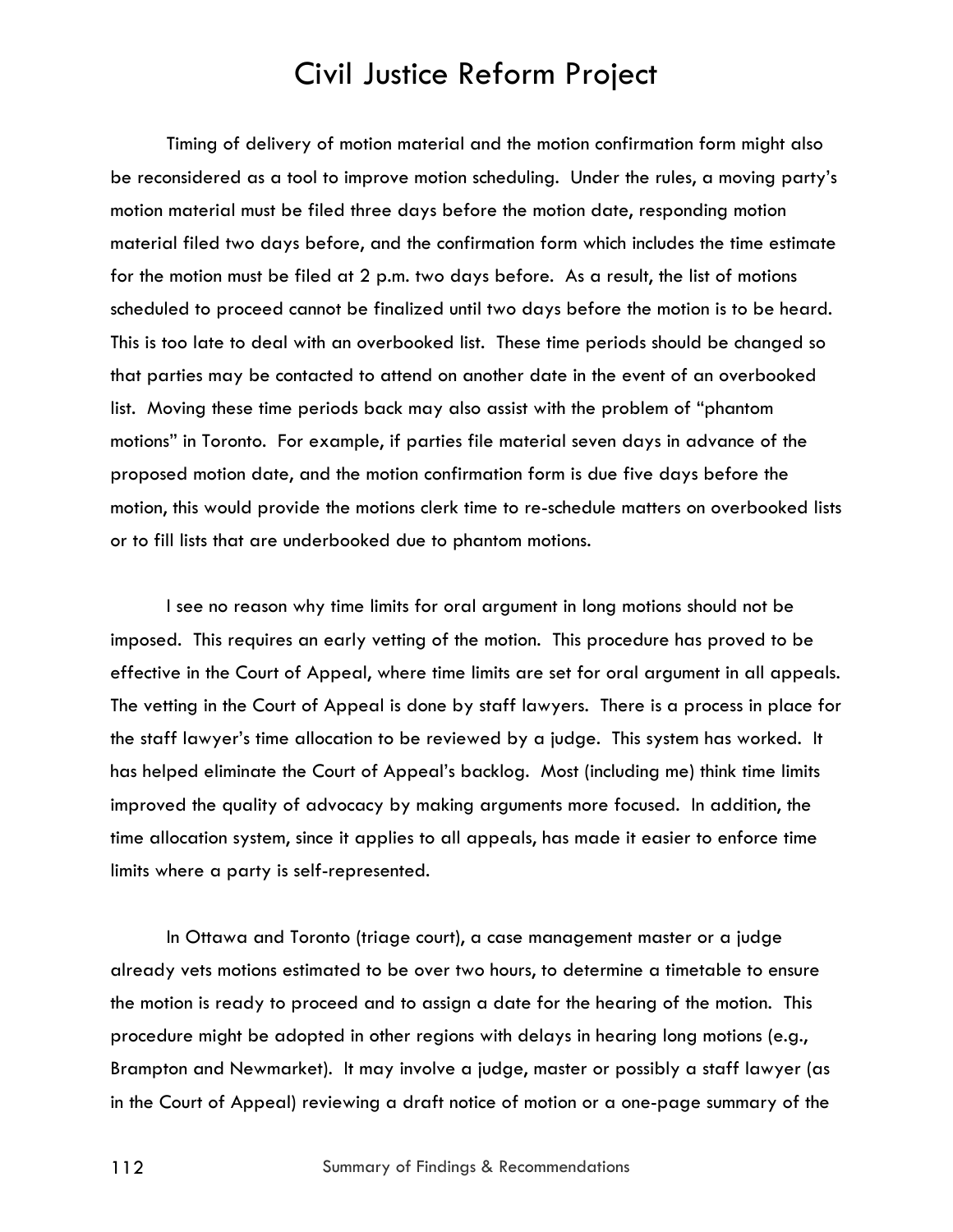evidence and issues to be determined, and assigning time limits for oral argument. A 9:00 or 9:30 a.m. appointment, if adopted in the region, might be used for the purpose of developing a timetable for long motions and assigning time limits for oral argument.

#### **Recommendations (Motion and Trial Scheduling)**

- **The Office of the Chief Justice of the Superior Court and the Regional Senior Justices of each region consider options to:** 
	- **Eliminate the requirement of personal attendance at Assignment Court and replace it with a new practice for setting trial dates (e.g., vest trial coordinators with the authority to set trial dates; use of an administrative form, jointly submitted by the parties, to permit trial dates to be set; use of teleconference hearings for Assignment Court; use of the Internet for fixing tentative trial dates).**
	- **Direct and enforce time limits on trials, to ensure greater certainty in trial duration and improved trial scheduling.**
	- **Adopt and consistently enforce a policy with respect to adjournments.**
	- **Establish outside time standards within which trials ought to be heard, to be considered when scheduling trials and to provide a benchmark for litigants to know when a trial date is likely to be available upon the case being set down for trial.**
- **The Office of the Chief Justice of the Superior Court and the Regional Senior Justices of each region consider:** 
	- **The introduction of 9:00 or 9:30 a.m. chamber hearings to deal with** *ex parte***, scheduling, consent or other matters that need less than 10 minutes and that would otherwise appear on motion lists. The chamber hearing would be in person or by teleconference.**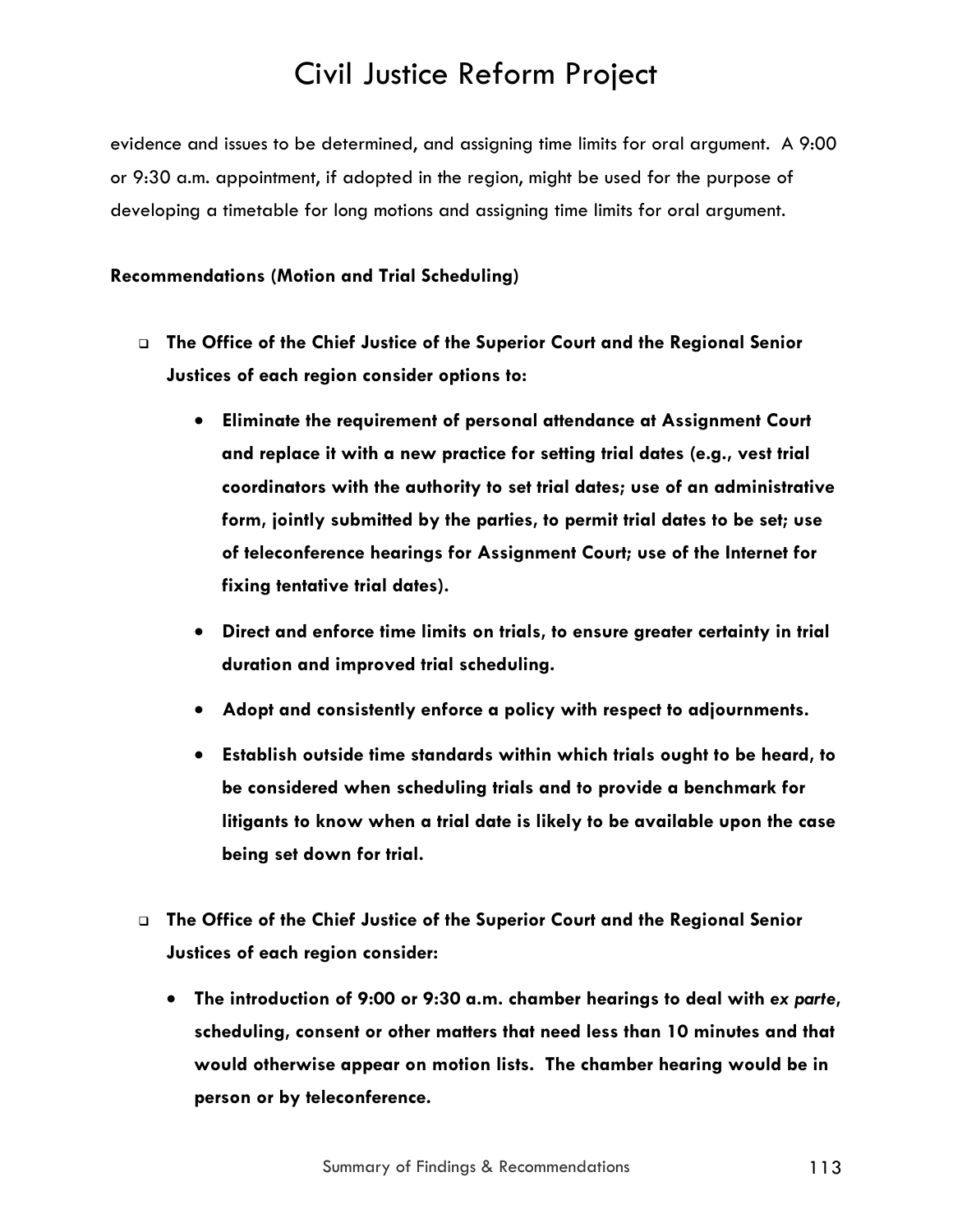- **The use of more specific time slots for the hearing of motions (e.g., morning and afternoon slots) to reduce wasted waiting time in court.**
- **Greater use of teleconferencing for short motions. Amend rules 1.08 and 37 to permit the court to schedule and hear a matter by teleconference on its own initiative, or where requested by a party.**
- **The Civil Rules Committee should consider changing the times for delivery of motion materials and the motion confirmation form by moving those times further back (e.g., seven and five days, respectively, before the motion is to be heard).**
- **An early vetting procedure for long motions be introduced in court locations with busy long-motion lists (e.g., Brampton and Newmarket) and other locations as needed. This process would help ensure that the motion will be ready to proceed and would help in allotting an appropriate block of time for the hearing. Time limits for oral argument may also be set.**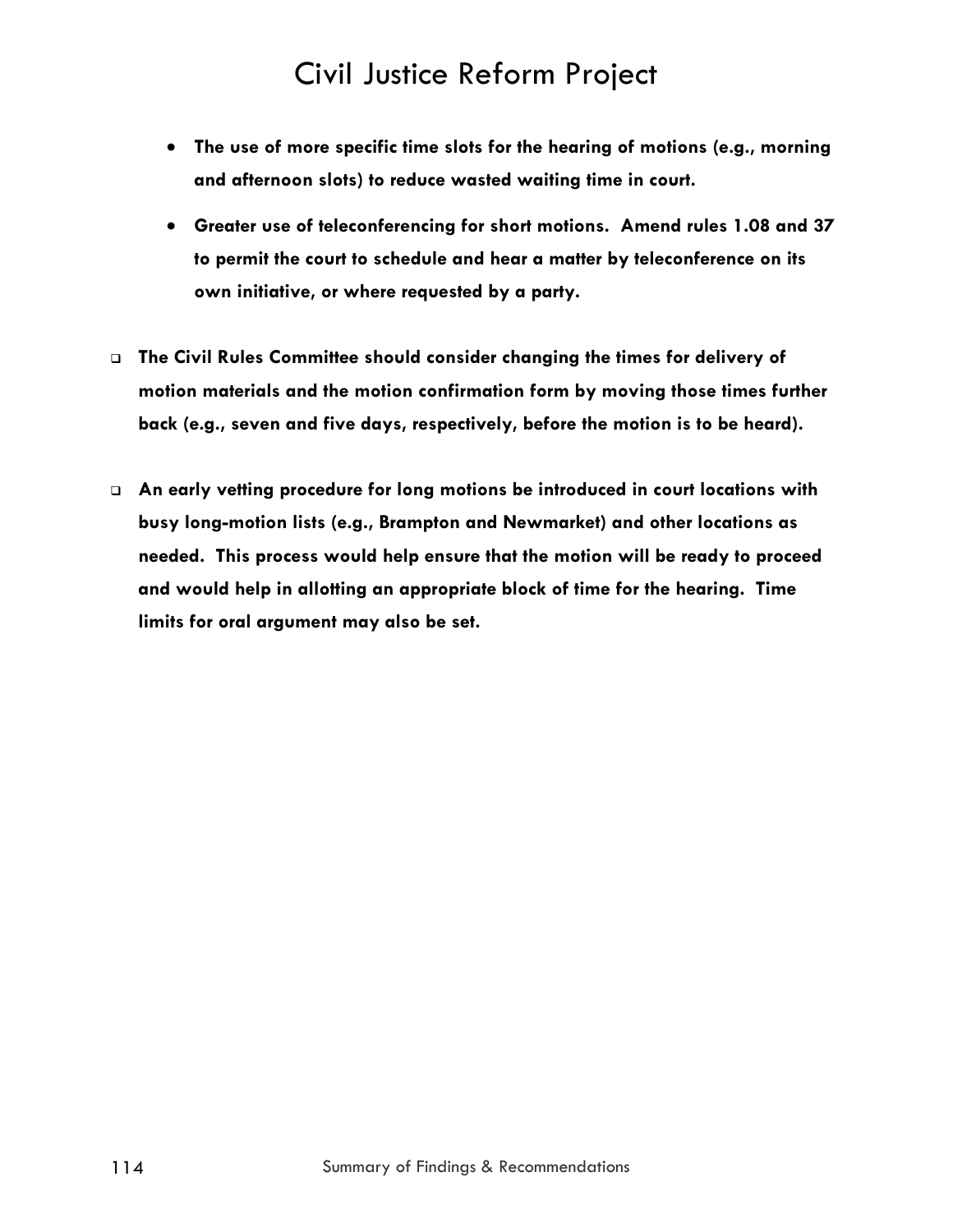#### **14. VENUE**

In July 2004, a new venue rule (rule 13.1) was introduced in the Rules of Civil Procedure. Under the former rule, regardless of the place where a proceeding was commenced, the plaintiff could choose the place of trial, which could be anywhere in Ontario. A defendant could then seek a change of venue for the trial if the balance of convenience or considerations of fairness favoured holding the trial elsewhere. Generally, motions to change venue were heard in the county where the plaintiff's solicitor's office was located.

Under the new venue rule, a plaintiff may still commence a proceeding anywhere and the place of commencement then determines where any motions will be heard. However, the new venue rule includes expanded authority to change venue on motion of any party, based on the interests of justice.

During consultations lawyers, particularly in northern Ontario, complained about the costs to which their clients are exposed in seeking an order to change venue. The complaints were not about the substance of the venue rule, but rather about the process engaged – and its cost – when a change of venue is sought. An example will illustrate this concern. An action is started in Toronto in circumstances where the debtor and the security are in Sudbury, which is also where the contract creating the debt was made. The venue should be Sudbury, not Toronto. To change the venue, the motion must be brought in Toronto and, of course, a motion record with affidavit evidence is required, absent a court order. All of this costs money and, in this example, the moving party resents having to incur these costs and the related inconvenience.

I recognize that bulk users of the system (typically creditors) also want to reduce costs by starting all of their actions for recovery of money in one centre, in the example above, Toronto. I have no problem with this. The narrow issue is how to change venue in the most cost-efficient, fair way.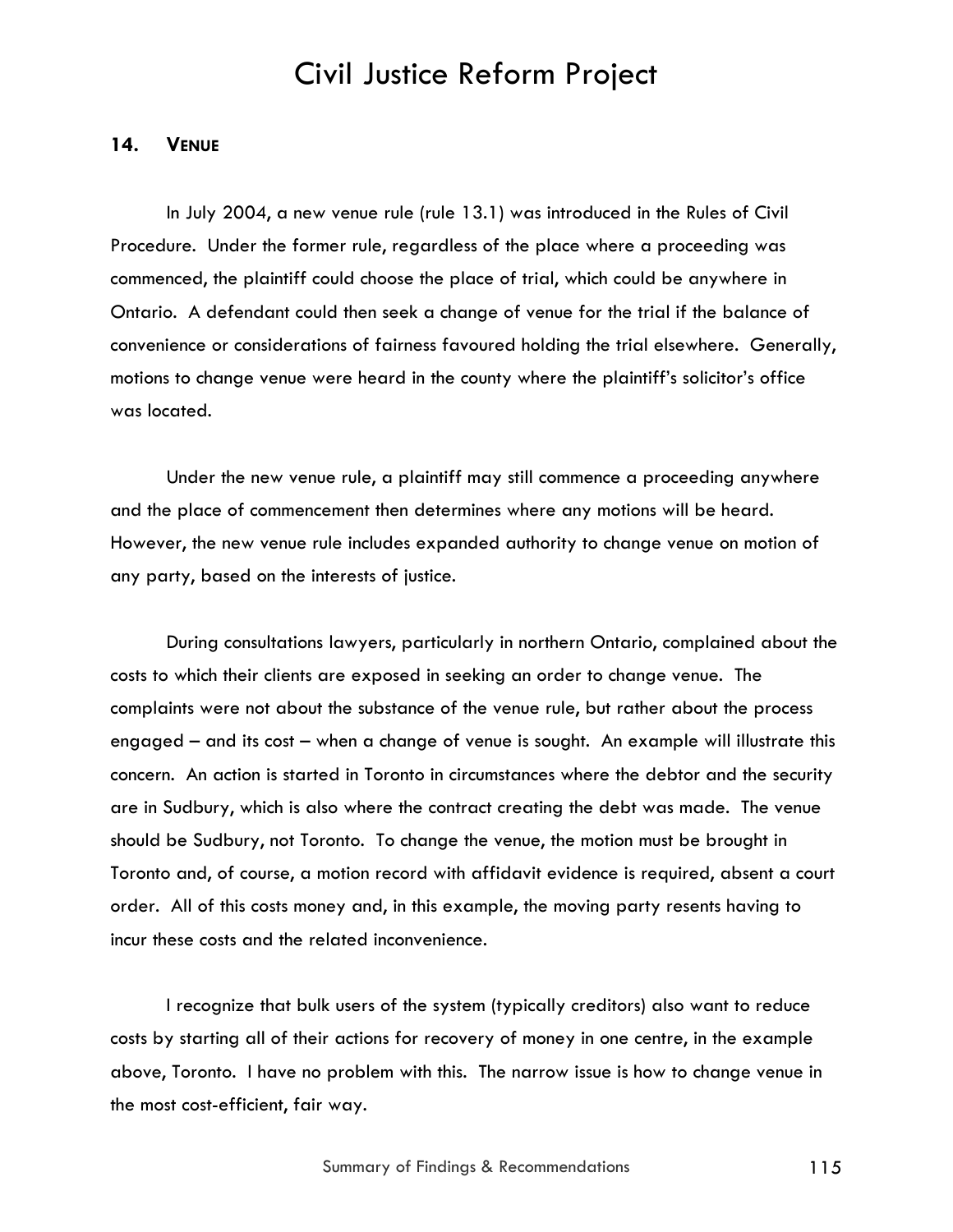#### **Recommendations (Venue)**

- **It seems to me that in a better world, plaintiffs should be able to start an action anywhere by filing the claim electronically. To the extent feasible, the claim should then electronically be moved to the venue stated in the claim.**
- **There should be a more streamlined way of securing a change of venue (e.g., by filing a two-page simplified motion form with or without affidavit evidence, modeled after the simplified procedure and case management rules).**
- **Venue change motions should be heard in writing or by telephone conference call, subject to a direction to the contrary if any oral argument is required. In clear cases, such as in the example cited above, the moving party should receive full indemnity costs payable forthwith.**
- **In the alternative, amend rules 37.03(1), 38.03(1), 77.01(5) and 76.05(2) to permit a party to bring a motion to change venue at any court location.**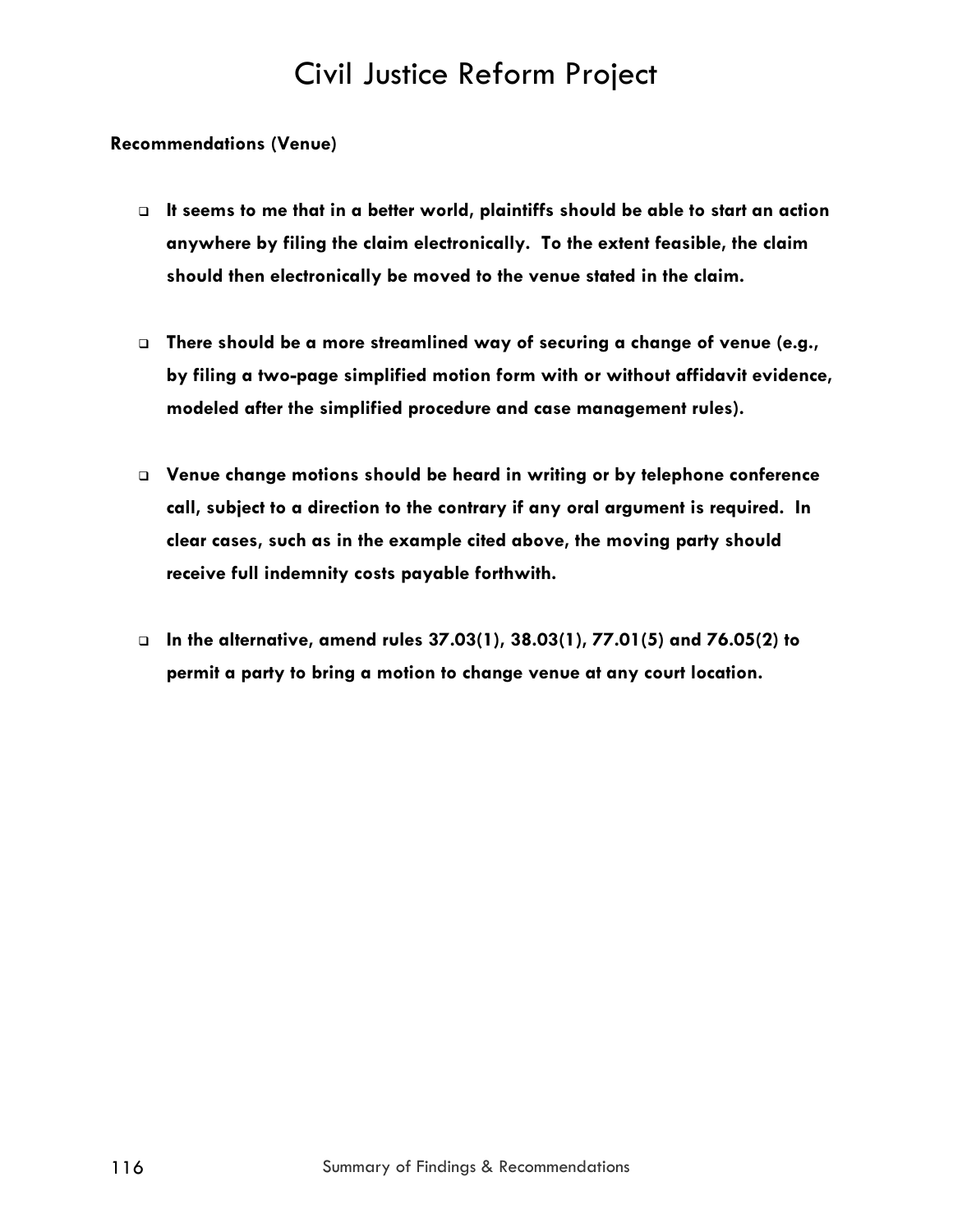#### **15. CIVILITY**

Litigation in the adversary system too frequently gives rise to underlying partisan conduct by members of the bar. Too often, the "I'm the toughest gun in town" mentality is a part of some lawyers' marketing of their services and conduct. The overworked maxim – "a lawsuit is not a tea party" – should not remotely be taken to justify uncivil or unethical behaviour.

Judges have every right to *demand* that counsel act in a civil manner in court in dealing with both the court and opposing counsel. Unacceptable in-court conduct should give rise to sanctions, which include contempt citations and cost orders. Having been there, it continues to amaze me how some lawyers (a very distinct minority) seem to think that conduct that will reasonably be seen by others, including the trial judge and jury, as unduly aggressive actually benefits their clients.

Out-of-the-courtroom incivility is more difficult to control. The Law Society of Upper Canada as the regulator of the profession obviously has a role in dealing with complaints about lawyers' conduct. Its Rules of Professional Conduct prohibit uncivil behaviour and sharp practice. The need is enforcement, not more rules.

In addition, in July 2006 the Canadian Bar Association updated its Code of Professional Conduct (first adopted in 1920) by introducing principles of civility for advocates. The code includes a caution advising lawyers that rude or disruptive conduct may merit disciplinary action.[99](#page-144-0)

<span id="page-144-0"></span><sup>99</sup> The Canadian Bar Association, *Code of Professional Conduct*, *Principles of Civility for Advocates* at p 129, online at: Canadian Bar Association [<http://www.cba.org/CBA/activities/pdf/codeofconduct06.pdf>](http://www.cba.org/CBA/activities/pdf/codeofconduct06.pdf).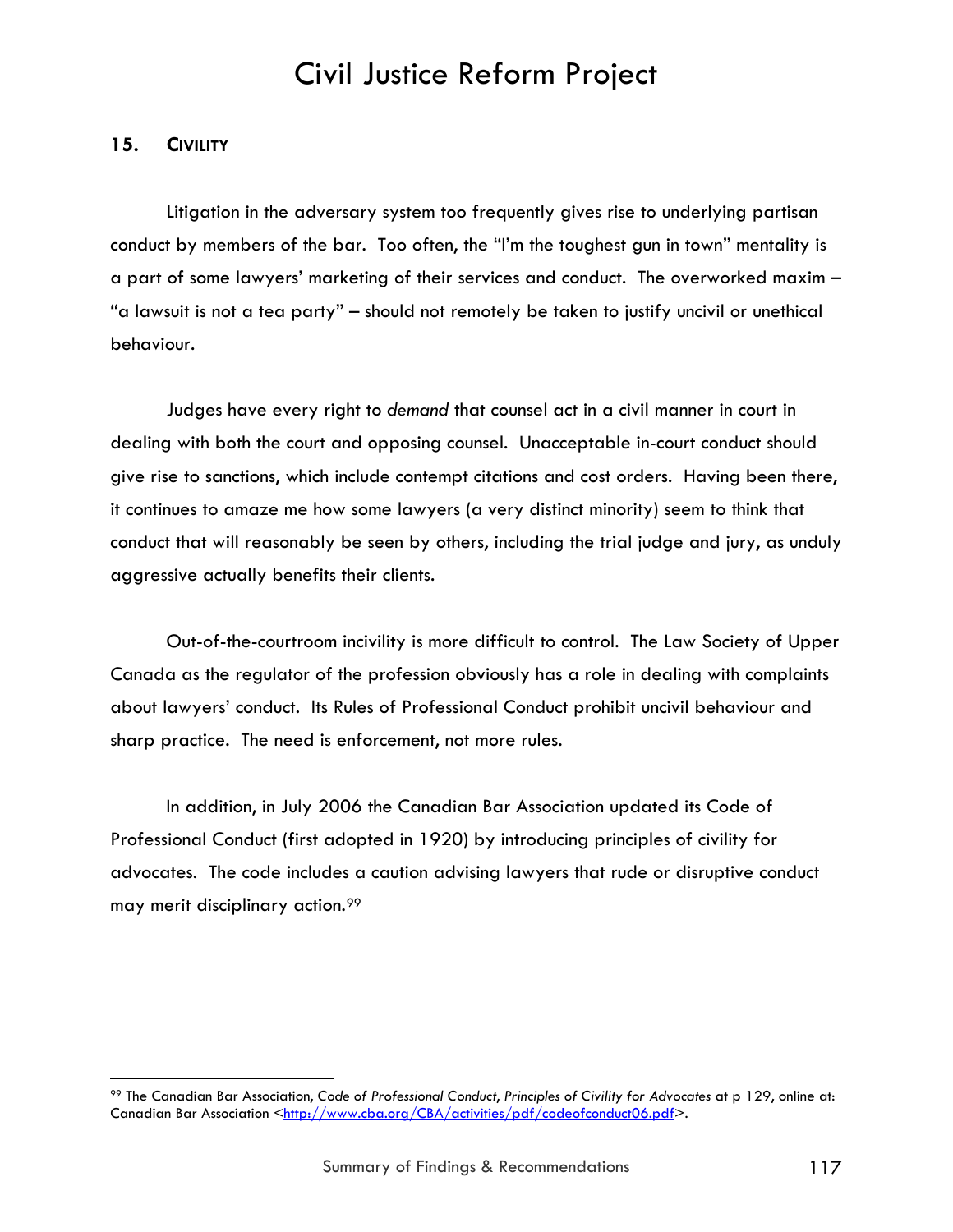The Advocates' Society has also prepared *The Principles of Civility for Advocates*, which provides substantial guidance on relations with opposing counsel, communications with others, trial conduct and counsel's relations with the judiciary.<sup>[100](#page-145-0)</sup>

If a lawyer's professional standing is not enough incentive to promote civil conduct, the Rules of Civil Procedure allow the court to monitor the conduct of lawyers and, where appropriate, make cost orders against them. Rule 57.07 provides that where a solicitor for a party has caused costs to be incurred without reasonable cause or to be wasted by undue delay, negligence or default, the court may: disallow costs between the solicitor and client or direct the solicitor to repay the client money paid on account of costs; direct the solicitor to reimburse the client for any costs that the client has been ordered to pay to any other party; or require the solicitor to personally pay the costs of any party. The Lawyer's Professional Indemnity Corporation (LawPro) has recently advocated that lawyers behave in a civil manner in order to avoid rule 57.07 claims for costs, noting that such claims have been on the rise in the past three years.<sup>[101](#page-145-1)</sup>

I recognize that the Law Society does not have the resources to conduct a full investigation of every reported instance of uncivil conduct. However, I would think that a letter from the Law Society may well have a considerable therapeutic effect in those cases where a full investigation is not warranted. So will cost orders made in those relatively rare cases where the court concludes that the solicitor personally pay the costs of a party.

Despite the increased focus in recent years on civility in continuing legal education, in some law schools and in codes of conduct drafted by professional associations, stories of uncivil behaviour among lawyers are all too common. The issue of civility is particularly important for a self-regulating profession in which rules and standards are developed and collectively applied by members of the profession itself. The rules regulating conduct are

<span id="page-145-0"></span><sup>&</sup>lt;sup>100</sup> The Advocates' Society, *Principles* of Civility for Advocates online at: The Advocates' Society<br><http://www.advocates.ca/civility/principles.html>.

<span id="page-145-1"></span><sup>&</sup>lt;sup>101</sup> LawPro, A Special Report: Litigation Tidal Wave, Your Liability for Costs, Part 4 of 6, online at: LawPro, <[http://www.lawpro.ca/News/archive\\_sections/Special\\_Report4.asp](http://www.lawpro.ca/News/archive_sections/Special_Report4.asp)>.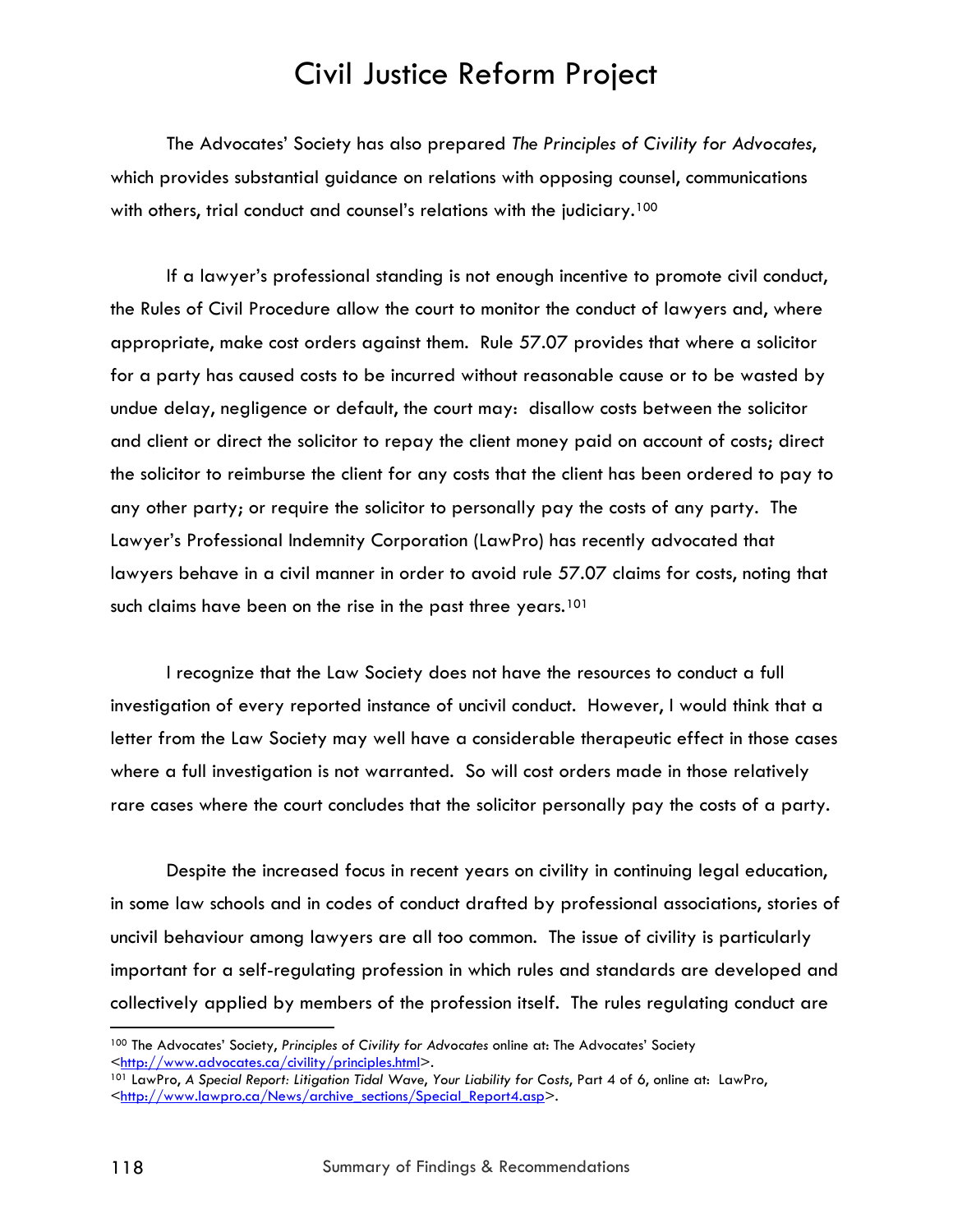already in place, and there are ample resources for lawyers to learn more about professional conduct and civility issues. As a result, lawyers who fail to adhere to these rules should not be easily excused from their breaches.

#### **Recommendations (Civility)**

- **The need for ethical behaviour is part of the curriculum in law schools now. Civility is a subset of ethical behaviour that should be emphasized in law schools where this does not now occur.**
- **Law firms should provide instruction to articling students that would emphasize the importance of civility. Uncivil conduct by articling students should not be tolerated.**
- **Judges should move to zero tolerance mode when confronted with uncivil behaviour in the courtroom. There is an array of remedies available, including moral suasion, reporting the offending counsel to the Law Society, cost orders and, in egregious circumstances, the contempt process.**
- **Lawyers should not be reluctant to report instances of uncivil behaviour to the Law Society. If the Law Society does not know about uncivil conduct, it can hardly be blamed for not responding to it.**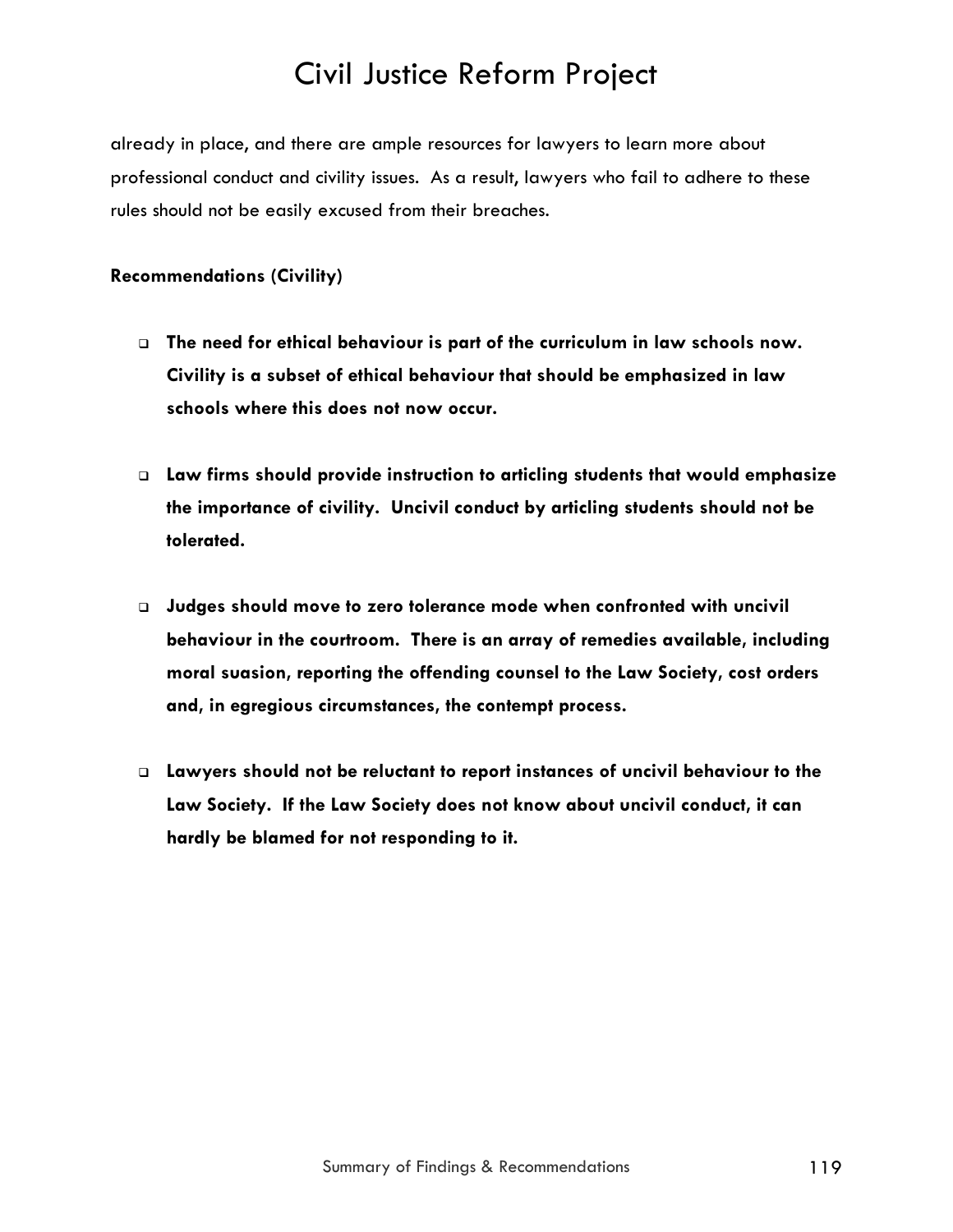#### **16. TECHNOLOGY IN THE CIVIL JUSTICE SYSTEM**

What became clear to me in my meetings with the Technology Advisory Committee is that there are three aspects to the use of technology in civil litigation: (a) between lawyers/parties; (b) by the court; and (c) by courts administration.

#### *Technological Solutions between Lawyers*

It appears to me that the bulk of technological solutions that can assist in reducing cost in civil litigation are those used by and between the parties. I wish to point out only a few examples to explain the potential benefits.

As referenced in the section on Discovery and recommended in the E-Discovery Guidelines and *The Sedona Canada Principles*, parties are encouraged to discuss the use of technology early in the litigation process. In particular, they should address how documents are to be produced electronically and how information will be shared. Once electronic production is agreed on, documents may be imported into the litigation management software employed by the respective lawyers. This software may be used to quickly search and retrieve all documents relevant to the case and make cross-references to pleadings, transcripts and other notes made by counsel. It offers significant time savings that simply cannot be achieved in a paper world. Producing paper (hard copy) will frequently result in significantly higher costs to the parties. There often is a better way.

Large volumes of paper documents may be scanned as image files and exchanged on CDs, often at substantially less cost than would be involved in producing a similar number of photocopied sets. For example, in a case involving 50,000 documents, the cost of producing five copies of each document at \$0.25 per page is \$62,500. In contrast, scanning the documents by a company offering document and litigation management services may cost approximately \$12,000. Parties should be encouraged to agree upon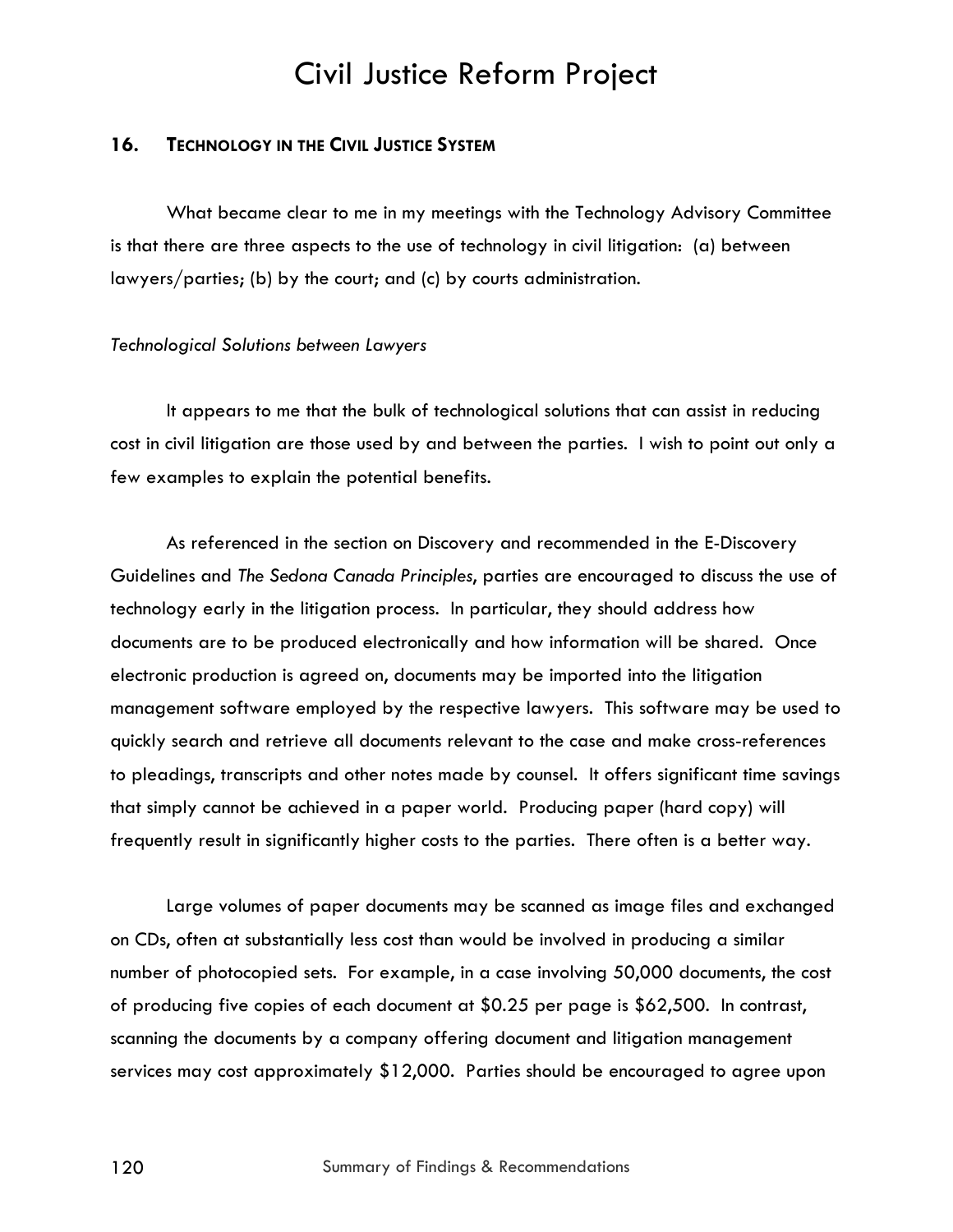a company providing these services to achieve these cost savings. Once scanned, the documents may be imported into litigation management software applications.

I believe that many lawyers are increasingly taking advantage of these technologies. They should be encouraged to use them more where cost or time savings can be achieved. The failure to handle documents in a cost-efficient way should be taken into account when the costs of the proceeding are dealt with.

#### *Technological Solutions in the Courts*

The second aspect of technology in the civil justice system is technology that is used by the presiding judge or master. For example, under rule 1.08(1) all or part of certain hearings may be heard or conducted by telephone or videoconference, if these facilities are available at the court or provided by a party. The court may direct the proceeding to be heard by telephone or videoconference where parties make such a request on consent or where a party brings a motion for such an order.<sup>[102](#page-148-0)</sup> There is, however, no express authority for the court to order that a matter be heard by telephone or videoconference on the court's initiative. This ought to be corrected, and this authority exercised particularly for short procedural matters or where significant travel by counsel or the parties may be required.

Technology may also be used for the presentation of evidence. In some document intensive cases, the parties and the presiding judicial official have made arrangements to use technology during a motion, trial or other hearing. For example, the judge may be provided with a CD containing all relevant documents to be referred to at the hearing. In some cases, the parties have arranged for the judge to be trained on litigation management software so he or she can retrieve and make notes on the files in the CD.

<span id="page-148-0"></span><sup>102</sup> Ontario Rules, r. 1.08(2) and (3). Note that events in rule 77 case managed actions may also be heard by telephone or video conference, see, e.g., R. 77.12 (2.1).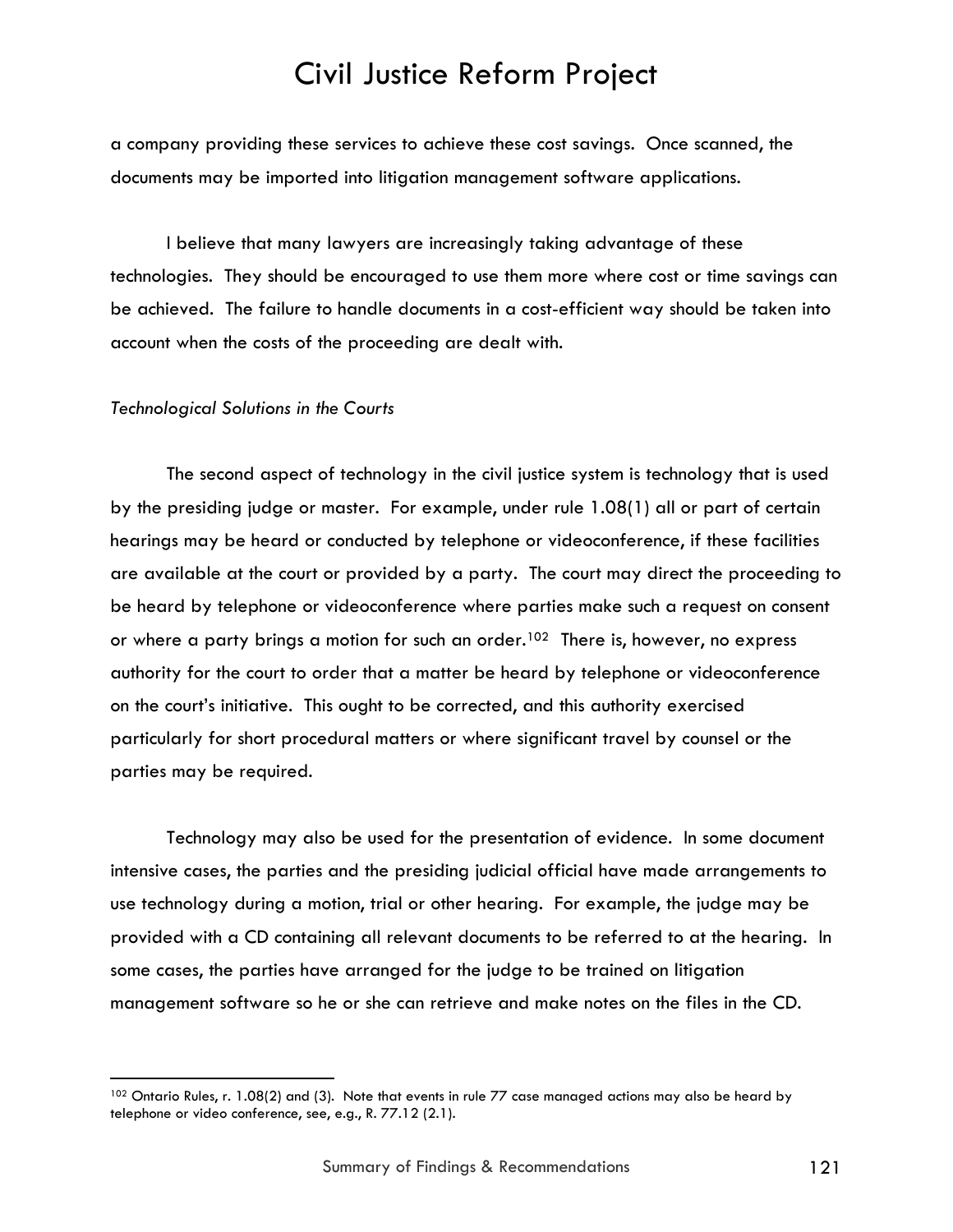#### *British Columbia Model Practice Direction*

In July 2006, Chief Justice Donald Brenner of the Supreme Court of British Columbia issued a practice direction on electronic documents and evidence in that province.<sup>[103](#page-149-0)</sup> It sets out a framework for both the electronic exchange of documents between the parties and the presentation of electronic documents to the court at trial. It applies where parties agree or where the court has made an order. Parties are encouraged to adopt the Practice Direction where a substantial part of the discoverable documents is in an electronic form, where there are more than 1,000 potentially discoverable documents or where there are more than three parties to the proceeding. The Practice Direction includes checklists and a glossary of terms to assist with effective implementation. The Judges Technology Advisory Committee of the Canadian Judicial Council is monitoring the British Columbia Practice Direction and is considering it as a model for adoption by other jurisdictions throughout Canada.

#### *Technological Solutions in Courts Administration*

The Court Services Division (CSD) of the Ministry of the Attorney General is responsible for the technology used by courts administration. Since 2001, CSD has developed a plan for several technological advances, following the demise of the Integrated Justice Project that was to deliver very ambitious technological improvements for all justice ministries. The plan focuses on the gradual introduction of technology into the justice system, as opposed to the quick and massive change contemplated by the Integrated Justice Project. It seeks to phase in technological improvements over a multiyear period to directly support identified business priorities.

<span id="page-149-0"></span><sup>103</sup> Chief Justice Donald Brenner, *Practice Direction re: Electronic Evidence* (The Supreme Court of British Columbia, July 1, 2006), online at: British Columbia Courts Website, <[http://www.courts.gov.bc.ca/sc/practice%20directions%20and%20notices/Civil/Practice%20Direction%20-](http://www.courts.gov.bc.ca/sc/practice%20directions%20and%20notices/Civil/Practice%20Direction%20-%20Electronic%20Evidence%20-%20July%201,%202006.pdf) [%20Electronic%20Evidence%20-%20July%201,%202006.pdf>](http://www.courts.gov.bc.ca/sc/practice%20directions%20and%20notices/Civil/Practice%20Direction%20-%20Electronic%20Evidence%20-%20July%201,%202006.pdf).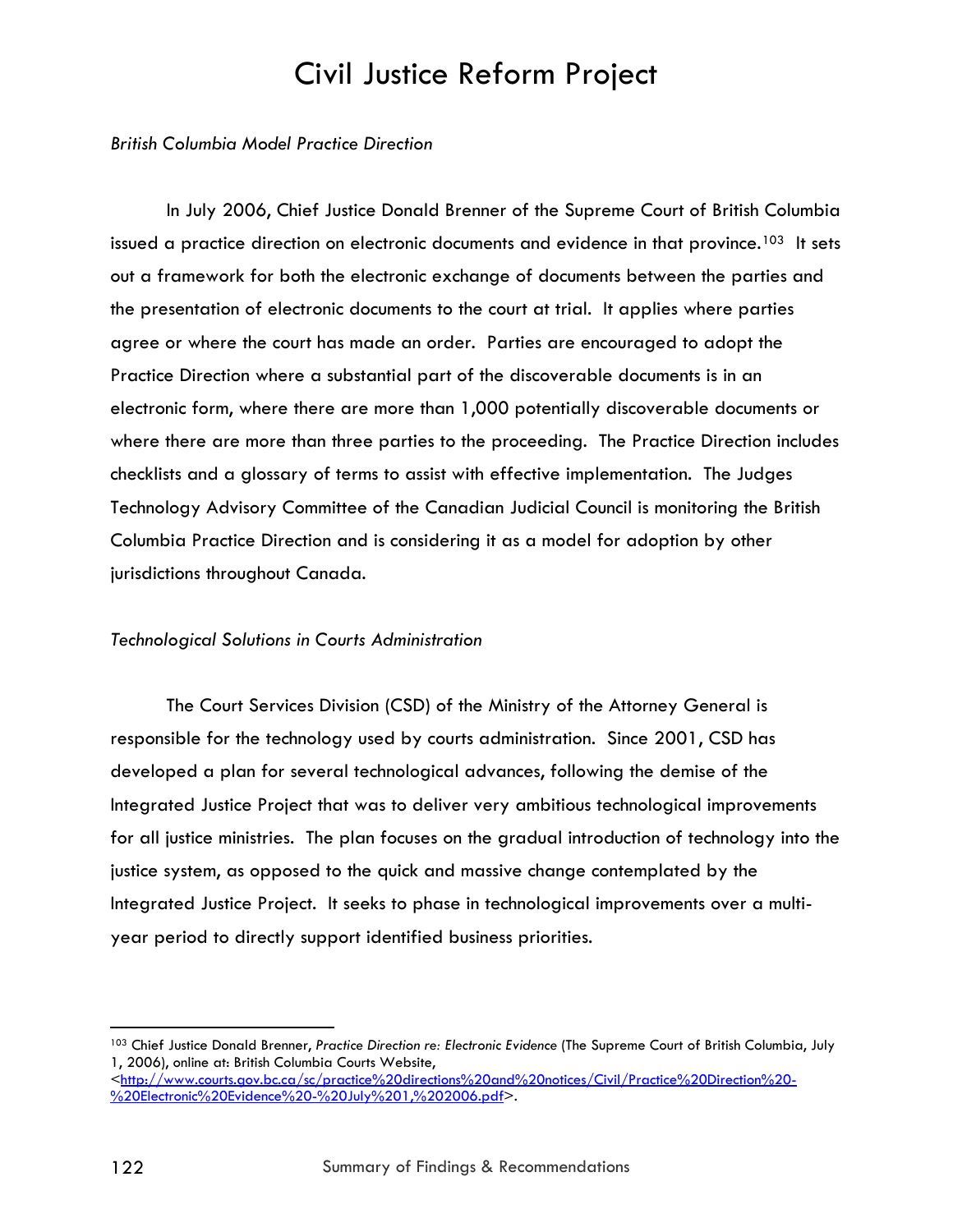Since 2001, CSD has introduced a number of significant technological advances in Ontario's courts. Those that have an impact on civil cases include:

- **A provincial case tracking system (FRANK):** FRANK provides a single, centrally managed case tracking system for use by court staff in civil, family, small claims and Divisional Court cases as well as Superior Court criminal cases. It automatically monitors regulated time periods for individual cases as prescribed by the rules; provides an automated index of cases; generates many required forms, notices and court lists; and also provides a calendaring and scheduling tool for trial schedulers.
- **Video conferencing:** Video conferencing equipment and hard wiring has been installed in 51 court locations.
- **Electronic Courtroom in Toronto region:** A model electronic courtroom was created in the Toronto Superior Court of Justice to service a high-volume commercial court and support large volumes of evidence, electronic evidence presentation and remote witness testimony, particularly in multi-jurisdictional hearings.
- **Document cameras:** Document cameras capture paper and other physical evidence and project the image in the courtroom. They are the modern equivalent of an "overhead" projector, and they are available at 62 court locations.
- **Mobile IT cart:** A portable cart delivers a laptop computer, video projection and playback, audio amplification, a document camera and laser printer. The carts are available at 57 court locations.
- **Internet access:** Plans are in place to expand Internet access over the next year with the move to a new government telecommunications vendor of record.
- **Audio amplification for hearing impaired:** Sound systems are available in 32 court locations to amplify sound in a courtroom for those with hearing impairments.

A key element of CSD's future plan is to add document management functionality to FRANK in 2008-09, which will then permit the re-introduction of electronic filing of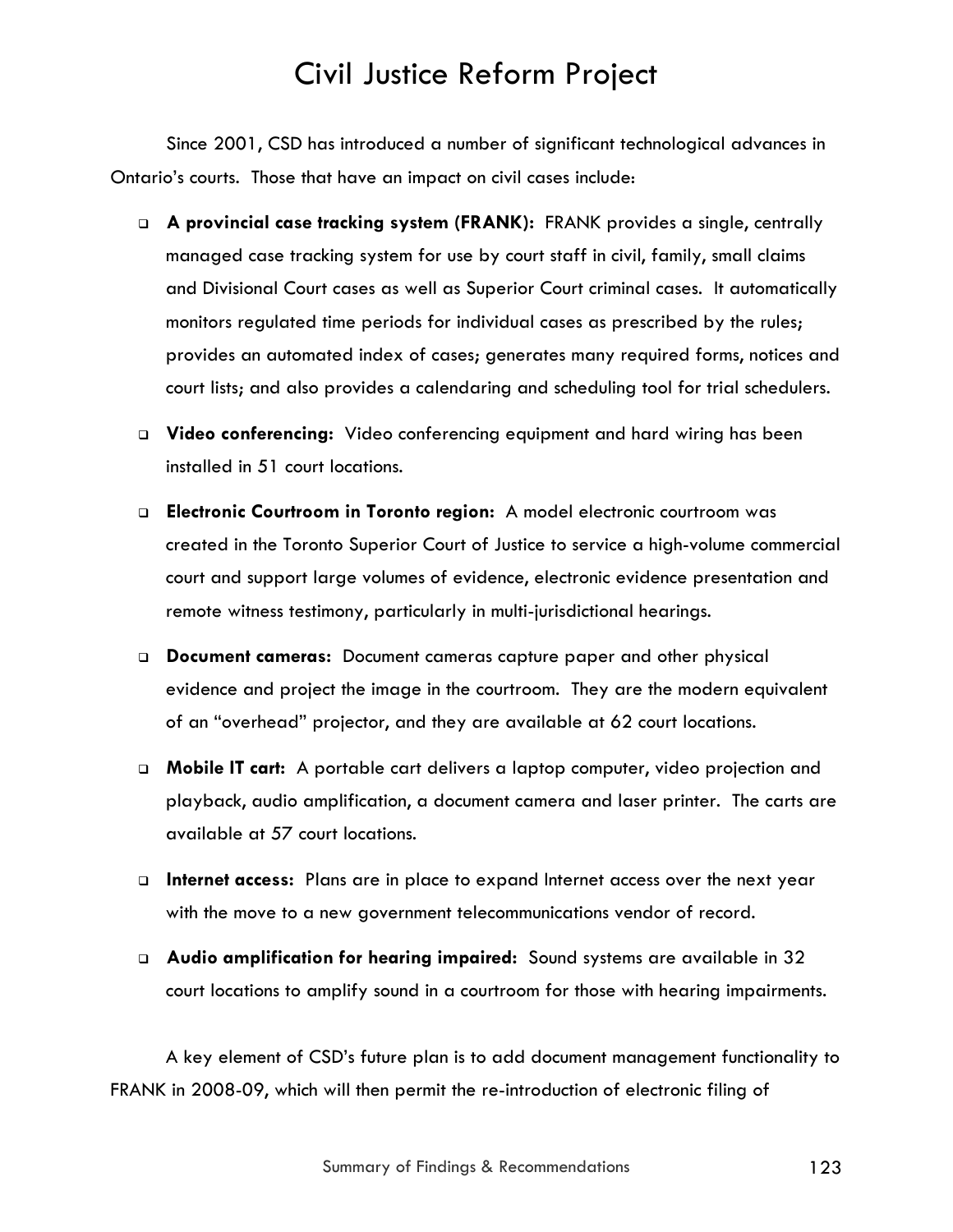documents in the civil justice system. Once in place, the capacity to file documents electronically will be a major advance. I hope that this project can be accelerated.

The ministry has also established a Court Reporting Review, guided by an External Advisory Committee, to assess options and technology to improve the taking of the record and transcript production for Ontario's courts. In the fall of 2007, recommendations are to be submitted to the Deputy Attorney General on an improved model to modernize court reporting and transcript production services. Given the pervasive concerns about delay in transcript production in both criminal and civil matters, I endorse this initiative. Transcript preparation in civil matters has been compromised because of the priority given to the preparation of criminal transcripts. There is, in my view, a clear need to determine whether there are better ways to produce a trial transcript – criminal or civil.

#### *Collective Action Essential*

Justice stakeholders (the bench, the bar and the ministry) have explored technological initiatives, mainly on a case-by-case basis. These initiatives should be commended, encouraged and expanded. That said, further progress in the area of technology will also require collective action from the bench, the bar and the ministry. I think it is important that judges not only be part of, but also lead, these collective efforts. In what I view to be an interim period in which the use of technology is advanced on a case-by-case basis, the bench and courts administration should do everything within reason to accommodate technology-related requests from the bar.

I believe it is beyond the scope of this Review to propose broad system-wide changes to mandate the use of technology in civil litigation. Moreover, based on the expensive lessons of the Integrated Justice Project, I believe it would be unwise for me to propose broad systemic technological reforms. But that does not mean that the many clearly identified technology-related issues should be put on the shelf or otherwise unreasonably deferred.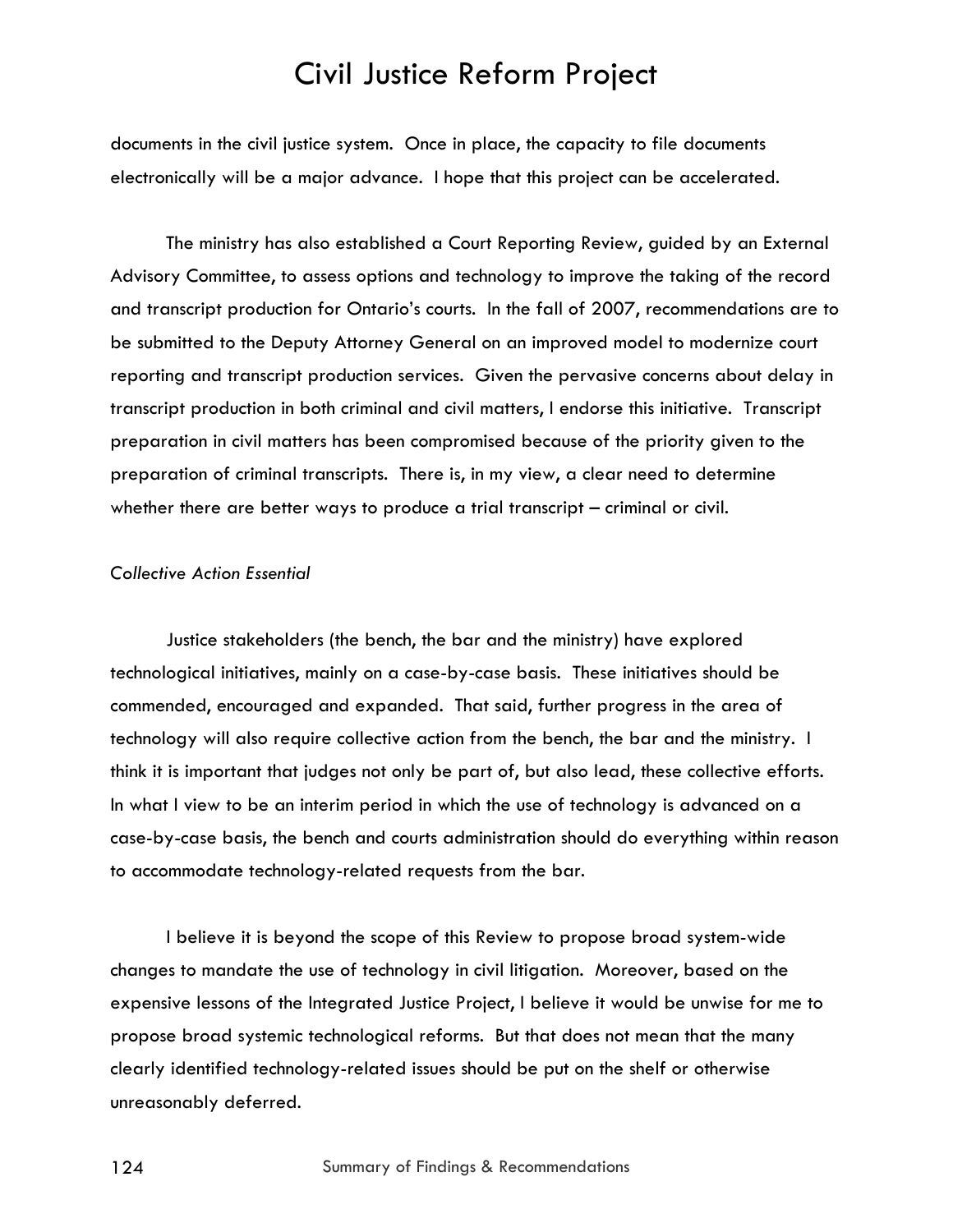Accordingly, I recommend that a committee be struck to determine what incremental technological improvements should be introduced at three pilot court locations – a small, medium and large Ontario court. This proposal recognizes the fact that different court locations may have different technological needs. I suggest that the committee be comprised of nine members, with one member representing each of the bench, bar and courts administration from each of the three sites. The committee should deliver recommendations jointly to the Attorney General, the Chief Justice of Ontario and – since many technological improvements will likely have an impact on courts administration and the functions of the trial judiciary – the Chief Justice of the Superior Court of Justice.

Recommendations should be detailed, taking into consideration policy, legal, cost and operational impacts. They should also include processes to evaluate any reforms implemented. A non-exhaustive list of issues to be considered includes:

- Whether a technological improvement will enhance or impede access to justice;
- The implications for court security and a litigant's privacy interests should broad and unrestricted access to court files, dockets and schedules become available through the Internet;
- The impact of any technological improvement on current business practices of the courts;
- Whether there is a broad appetite for a given technological solution. If not, the solution may not be used and would represent a waste of resources. Local versus provincial implementation should be considered as an option;
- □ The cost, benefits and resources available to fund any technological reform; and
- □ The tools available to evaluate the success of the reform.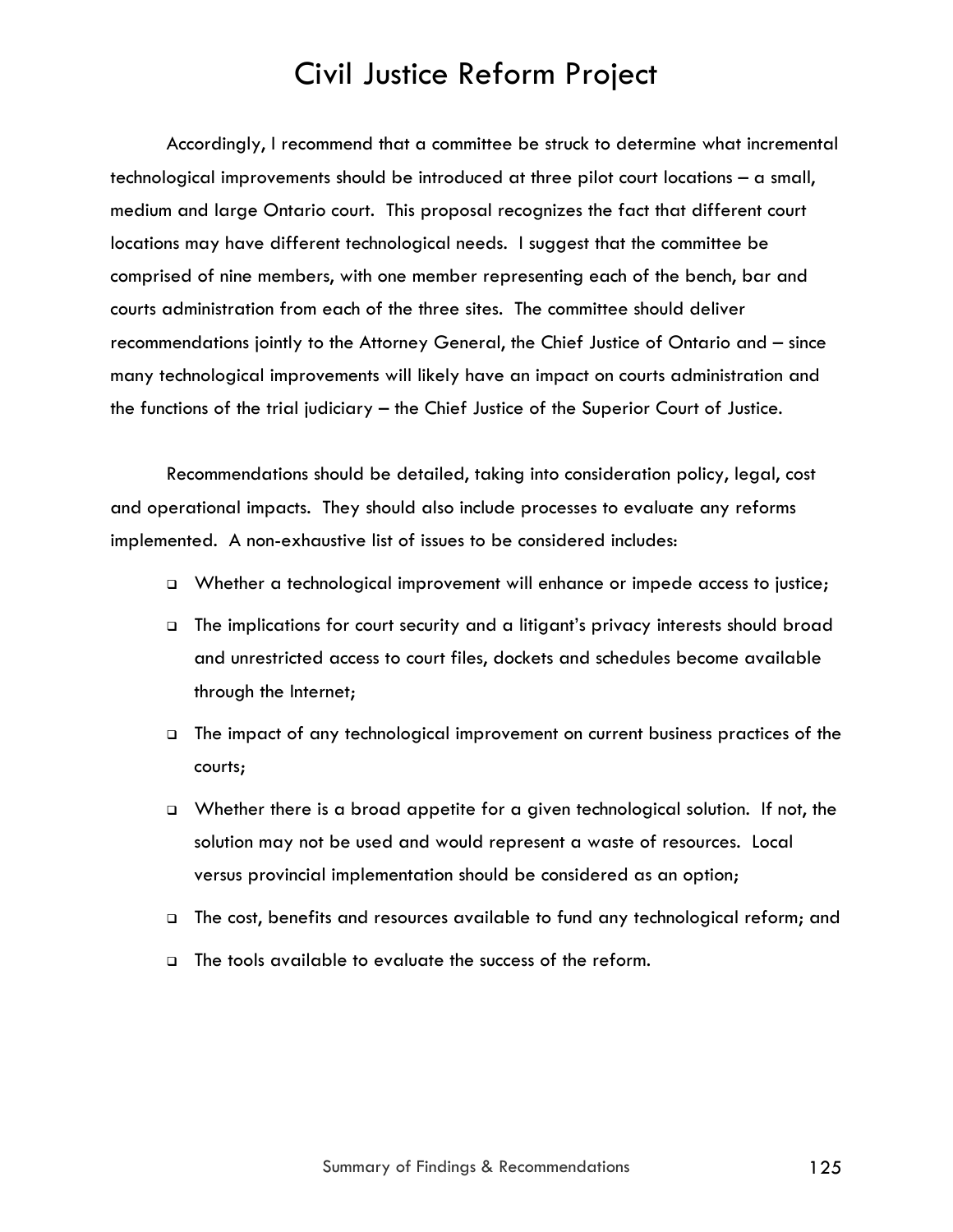#### **Recommendations (Technology)**

- **Parties and their counsel should be encouraged to explore methods of using technology to share information electronically to achieve time and cost savings. The judiciary and courts administration should make every reasonable effort to accommodate requests for the use of technology in individual cases, where possible.**
- **Rules 1.08 and 37 should be amended to permit a party to propose, or the court to order on its own initiative, that any matter referred to in rule 1.08 be heard by telephone or video conference.**
- **A committee of nine comprised of a member of the bench, bar and courts administration from a small, medium and large court location in Ontario – be struck to make recommendations, jointly to the Attorney General, the Chief Justice of the Superior Court of Justice and the Chief Justice of Ontario, on technological improvements that may be made at each of the three court locations. Recommendations should be detailed, taking into consideration policy, legal, cost and operational impacts. They should also include a process to evaluate any improvements implemented.**
- **Additional training should be provided to judges on all aspects of the use of technology in and out of the courtroom. This is a matter that is being addressed by the Judges' Technology Advisory Committee of the Canadian Judicial Council. The National Judicial Institute and the Ministry of the Attorney General should participate, where possible, in assisting with such training.**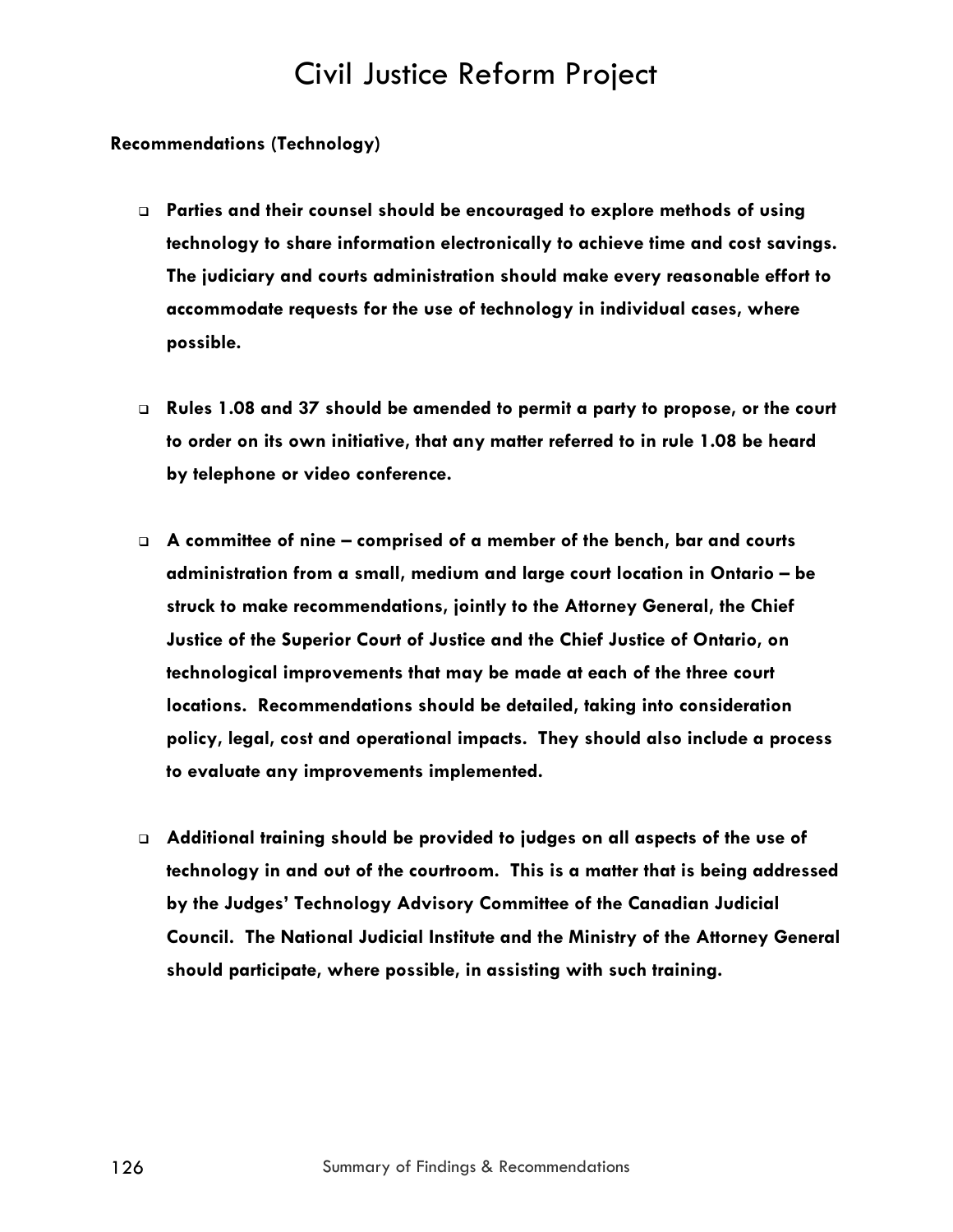#### **17. CIVIL RULES COMMITTEE**

The Civil Rules Committee's mandate is to make recommendations to the Attorney General for rules in relation to civil practice and procedure for the Court of Appeal, the Superior Court of Justice and the Small Claims Court, which is a branch of the Superior Court of Justice. The committee is comprised of 29 members and is divided into four subcommittees responsible for considering reforms in discrete areas of procedure.

The committee also has a secretariat comprised of a private bar counsel, an academic, a judge and a lawyer from the Ministry of the Attorney General. Currently, the secretariat reviews and analyzes all proposed rule changes and provides commentary before forwarding submissions to the committee for review. It also occasionally consults with stakeholders where directed by the committee. It is reactive in the sense it does not generally advance new proposals to the committee or engage in long-term justice reform planning. Anyone can request a rule amendment by writing to the committee's secretary.

The secretariat has provided invaluable support to the Civil Rules Committee. Its four members have significant expertise in civil procedure and they have diligently considered potential reforms to the Rules of Civil Procedure. Proposed changes are analyzed in carefully written memoranda. Although the secretariat's work is commendable, it seems to me that the secretariat, guided by the chair of the committee, could play a larger, more proactive role in rule reform.

 In the course of this Review, three primary issues relating to the Civil Rules Committee have been identified:

i. Whether the size of the committee should be reduced to make its operation more efficient, and if so, to what extent.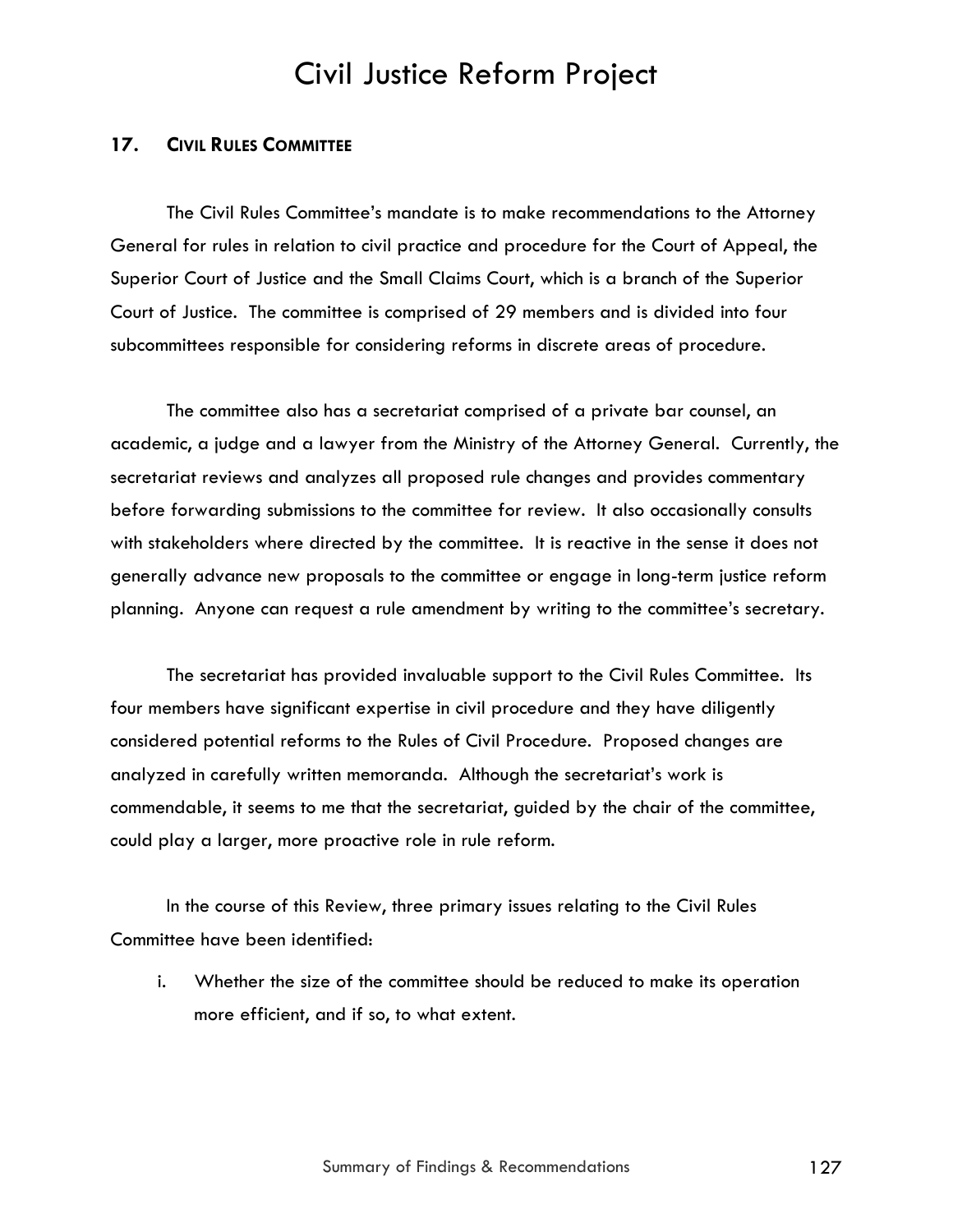- ii. Whether the committee should be more transparent, and if so, how to provide greater transparency.
- iii. Whether improvements to the role and function of the secretariat may be made.

Several Canadian jurisdictions do not have a formal Civil Rules Committee (e.g., Quebec, Nunavut, the Northwest Territories, Saskatchewan and the Yukon). All Canadian jurisdictions that have a formal rules committee have smaller committees than Ontario does. After Ontario's 29 members, the next highest level of committee membership is Manitoba with 16 members (though only 12 members vote). Other than Manitoba and Ontario, no other Canadian jurisdiction has more than 11 committee members, while most have 10 or less.

While I accept that civil justice stakeholders should be represented on the Rules Committee, it seems to me that the committee would be more effective if it were smaller. As a first step, the Rules Committee itself should consider this issue and make recommendations to the Attorney General concerning downsizing the committee.

The agenda and minutes of the Civil Rules Committee are not publicly available. Although committee membership is not a secret, it is difficult to determine. While there are private bar members on the committee, the lack of disclosure of committee activities limits transparency in the committee's agenda and decision-making process.

Manifestly, transparency could be improved immediately by making the committee's membership, agenda and minutes public. This would provide interested parties with a more complete picture of the committee's composition, deliberations and issues under active consideration. Publishing such information on a website would provide a cost-effective mechanism to keep lawyers and other interested parties informed. It would also improve the consultation process and allow those interested to engage in the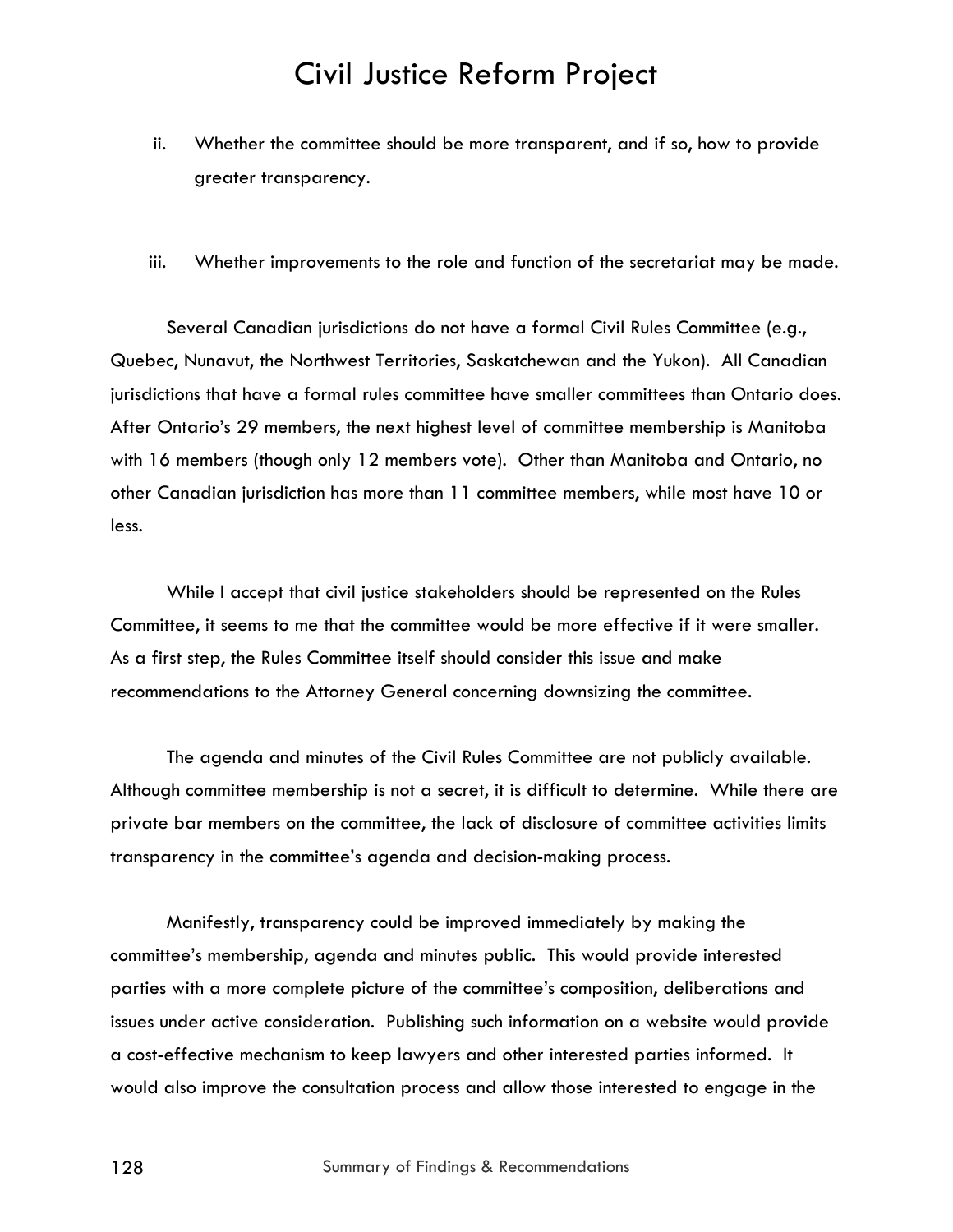committee's work. It might well result in higher quality submissions for consideration by the committee's secretariat.

There may well be some reasonable concern about publishing the full and detailed minutes of committee meetings or even a summary of its deliberations. Members may not be frank in discussing their experiences and revealing their views on a proposed reform if all aspects of committee meetings were published. I understand that concern. To the extent that this concern about minutes is legitimate, it does not apply to the committee's meeting agendas or to its composition.

#### **Recommendations (Civil Rules Committee)**

- **The Civil Rules Committee itself should make recommendations to the Attorney General on the downsizing of the committee.**
- **Committee membership lists and meeting agendas should be posted on the Ontario Courts website. The Civil Rules Committee should consider whether and to what extent minutes of its meetings might also be posted on the website.**
- **The Civil Rules Committee, with input from the secretariat, should recommend options to the Attorney General, the Chief Justice of Ontario and the Chief Justice of the Superior Court for a strengthened secretariat mandate that is both responsive to immediate calls for rule reform and proactive in considering and analyzing potential short- and long-term civil justice reforms for Ontario.**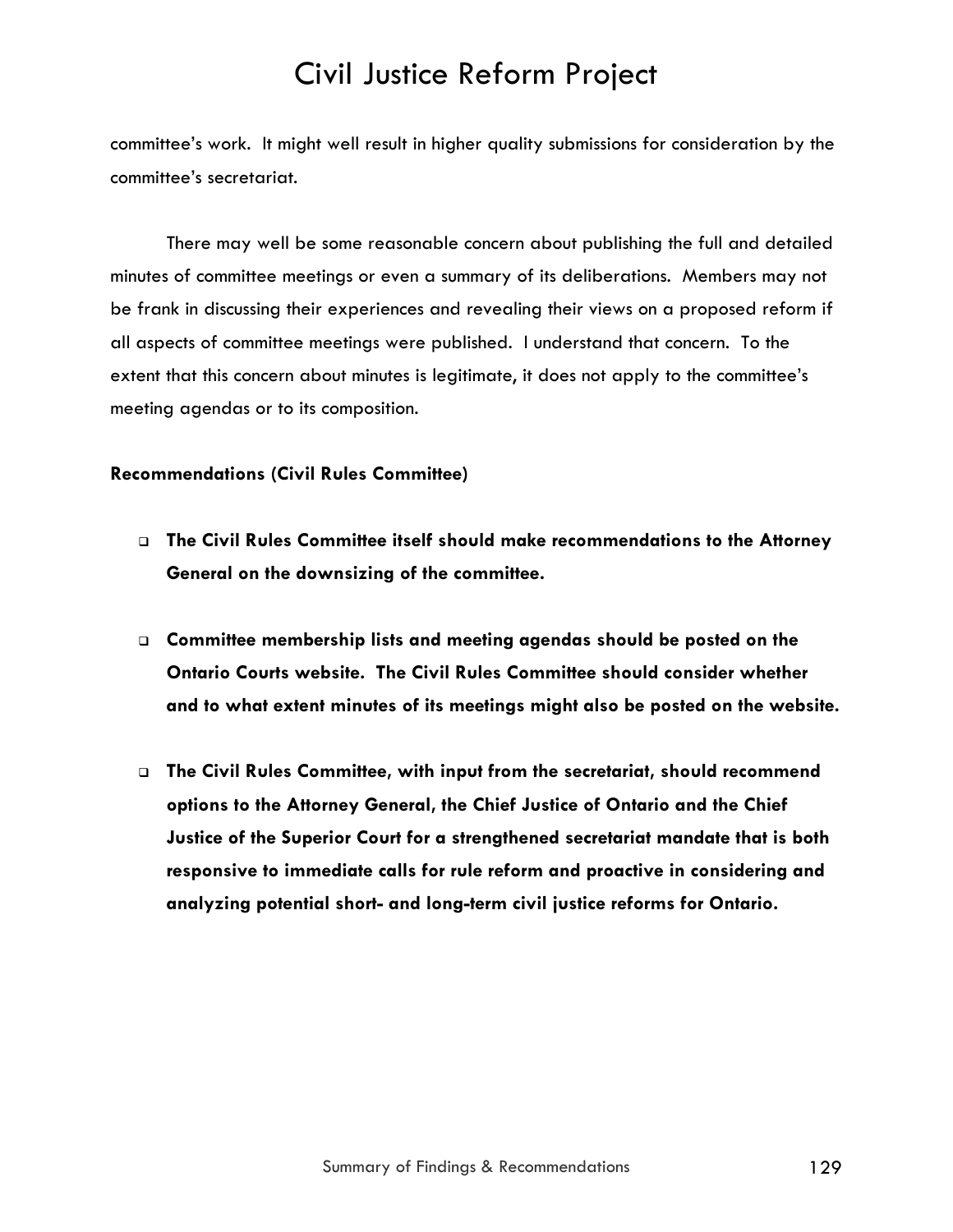#### **18. AUTOMOBILE NEGLIGENCE CLAIMS**

I have considered negligence claims arising out of the ownership, use or operation of an automobile separately from other types of claims simply because there are so many of them. They represent the most common case type commenced in the Superior Court of Justice (21%).<sup>[104](#page-157-0)</sup> Although a substantial majority of automobile negligence actions settle, these claims are a major consumer of institutional and judicial resources. They are frequently complicated by accident benefit and verbal threshold issues. Many of them are tried with a jury.

As matters now stand, through Bill 198 amendments to the *Insurance Act* in 1996 and regulations thereunder, these claims are subject to a \$30,000 deductible unless the judgment exceeds  $$100,000$ .<sup>[105](#page-157-1)</sup> Where applicable, this deductible is a tax on damages, obviously intended to lower loss costs and thus premiums by discouraging plaintiffs and their counsel from pursuing smaller claims. Put crassly, no one of sound mind is likely to pursue a \$30,000 or \$40,000 claim if \$30,000 of it is to be deducted at the end. I am certain that insurers can provide estimates of the impact of the \$30,000 deduction on premiums. That exercise is beyond the scope of this Review.

In addition to the \$30,000 deduction, through amendments to Regulation 461/96,[106](#page-157-2) Ontario introduced a verbal threshold that seems to require that plaintiffs must prove that their injuries are serious and permanent. The verbal threshold, through s. 4.2(1) of the regulation, requires that plaintiffs establish that they sustained a permanent serious impairment of an important physical, mental or psychological function. The regulation sets out: a detailed definition of the criteria for impairment hinging on a test of substantial interference; detailed criteria for determining when a function that is impaired

<span id="page-157-0"></span><sup>&</sup>lt;sup>104</sup> Civil & Small Claims Court Statistics 2005-06, supra note 10 at 10. Of the 62,251 cases commenced in 2005-06, 13,196 were motor vehicle cases (21%), followed by 11,399 collection of liquidated debt cases (18%), and 8,585 mortgage cases (14%).

<span id="page-157-1"></span><sup>105</sup> *Insurance Act*, RSO 1990, c. I.8, s. 267.5(7); O. Reg 461/96, s. 5.1, as amended by O. Reg. 312/03 and 381/03.

<span id="page-157-2"></span><sup>106</sup> O. Reg. 381/03 amended O. Reg. 461/96.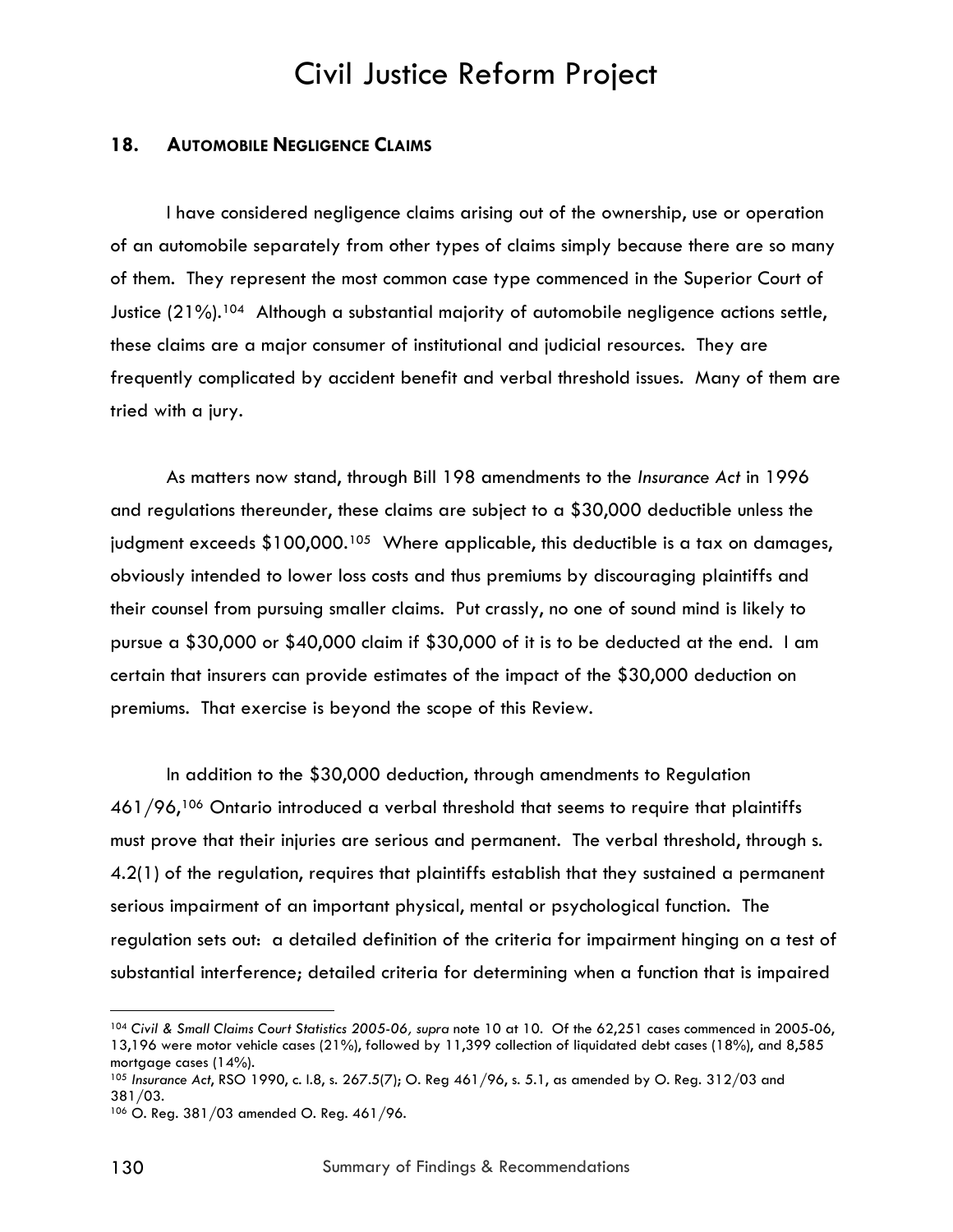may be considered an important function; and further detailed criteria for assessing whether the impairment is permanent. Section  $4.3(1)$  then sets out the medical evidentiary requirements that must be met to support a claim of permanent serious impairment.

The threshold issue is for the trial judge, not the jury. When the threshold is an issue, and where the trial is by jury, the trial judge typically will deal with the threshold issue after the jury charge and while the jury is deliberating. If the trial judge concludes that the plaintiff has not met the threshold test, the plaintiff has no right to sue. This is simple enough except for the fact that this revelation occurs after the entire trial has been completed with its attendant costs.

I should note that the new threshold (under Bill 198 and the amended regulation 461/96) is relevant to what, I was told, is a large number of cases in the pipeline. To date, the Bill 198 threshold has not been considered by the Court of Appeal. It has, of course, been applied in settlement negotiations in many cases in which it is an issue.

I think that it is clear that the objective of the verbal threshold is to keep smaller cases out of the system by denying plaintiffs the right to sue in such cases. If that sounds familiar, it is because that is generally the purpose of the \$30,000 deductible. I accept that there is a substantial public and government interest in keeping automobile premiums under control. I also accept the inevitable correlations between insurers' bodily injury loss costs and premiums – as one goes up, so does the other. What automobile claims costs are, and whether automobile insurers are making or losing money, is not for me to determine.

I thus limit the expression of my concern to the efficacy of the verbal threshold. In that context I ask two questions. First, and in light of the generally similar purposes of the deductible and the verbal threshold, what claims are excluded by the verbal threshold that would not be excluded by the deductible? Second, one direct beneficiary of the verbal threshold regulation is the medical profession that provides medical-legal reports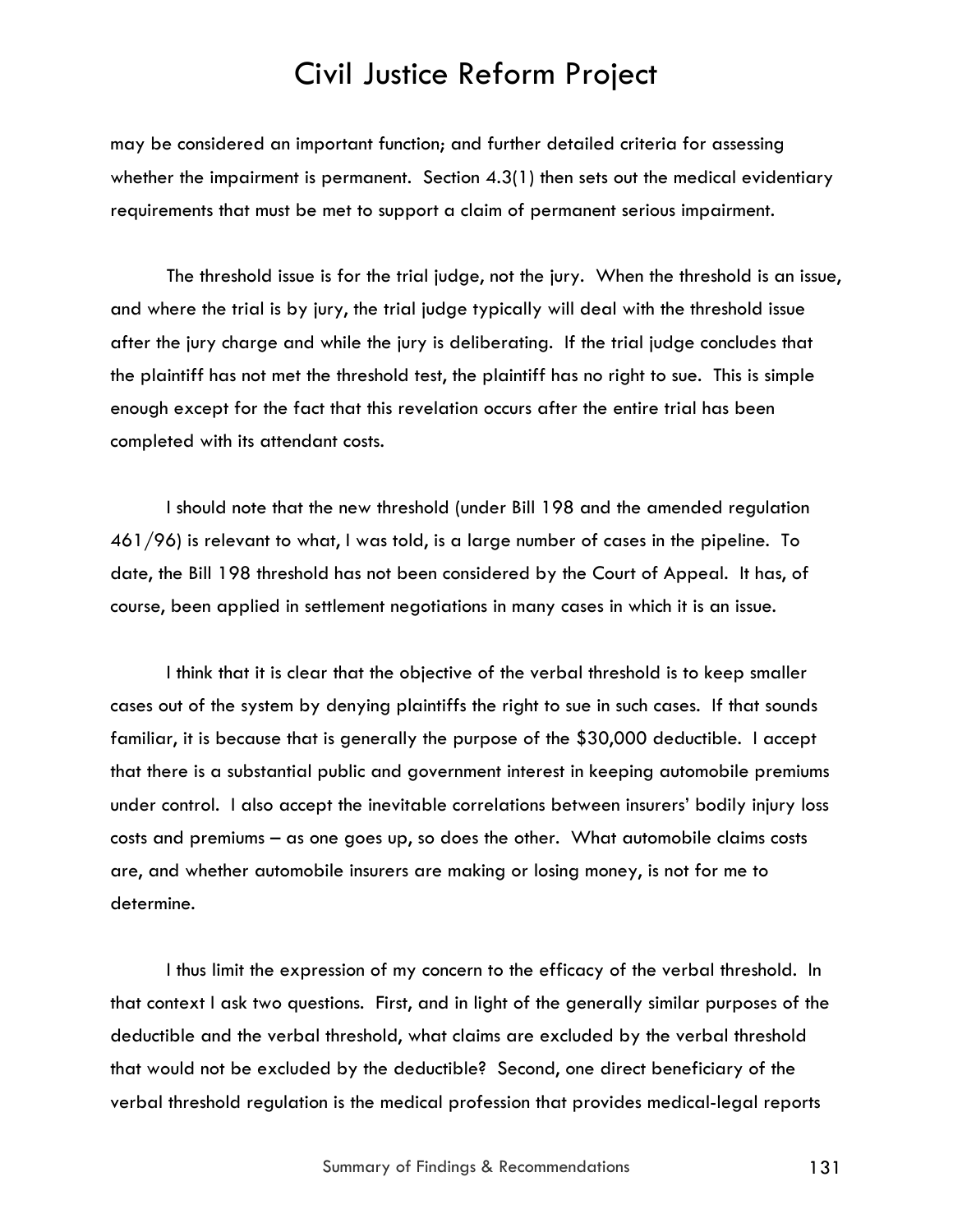on the threshold issue. It would be interesting to know what costs are incurred by both plaintiffs and insurers in developing evidence relevant to the threshold issue. I have no idea exactly what those costs are. However, I feel safe in saying many millions of dollars are involved. By contrast, the \$30,000 deductible carries almost no transaction costs since it essentially involves an arithmetic exercise.

Both the deductible and the verbal threshold have access to justice implications. Both work to restrict access to the courts by providing an economic disincentive to making a claim. At the end of the day, for those cases that do proceed, the deductible where applicable saves claims costs (by lopping \$30,000 from the plaintiff's damages) and the verbal threshold, if not met, means that the plaintiff's action is dismissed.

Under s. 289.1 of the *Insurance Act*, the Superintendent of Financial Services is required to undertake at least every five years (or more often as requested by the Minister of Finance) a review of Part VI of the Act and regulations and to recommend "any amendments that the Superintendent believes will improve the effectiveness and administration" of Part VI and the regulations. It seems to me that this would be the appropriate avenue for a more thorough study of all elements of Bill 198, including the deductible and the threshold.

I would urge the Superintendent to include in his deliberations what net benefit accrues from the existence of the verbal threshold in circumstances given the existence of the \$30,000 deductible. If there are claims excluded by the verbal threshold that would not have been excluded by the deductible, is it in the public interest that such claims be excluded? If, for example, claims of children or the unemployed elderly are excluded, considerable thought might be given to the integrity of that exclusion.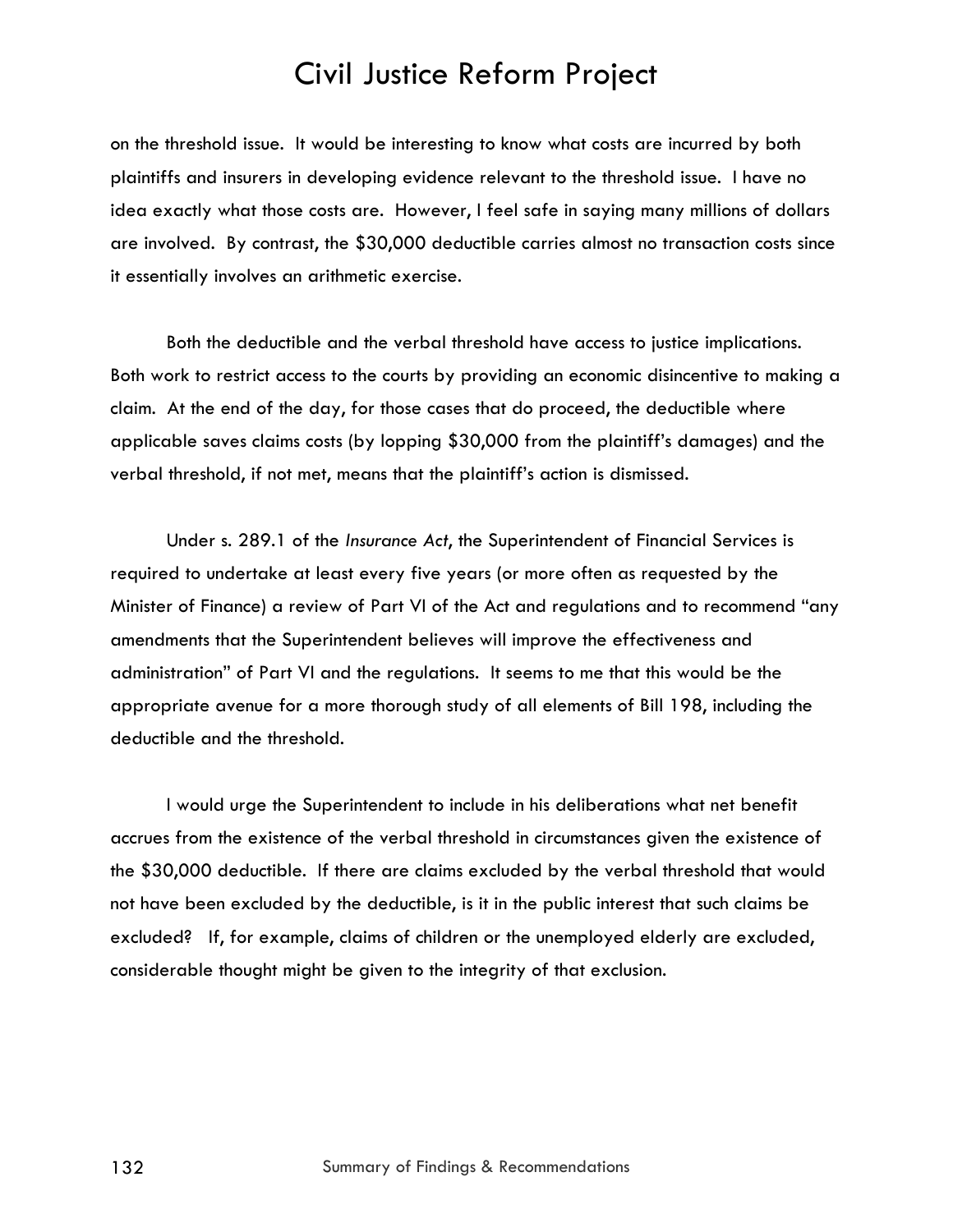#### **Recommendations (Automobile Negligence Claims)**

- **The Superintendent of Financial Services, in conducting the next review of Part VI of the** *Insurance Act* **and the regulations under it, should consider the following questions:** 
	- **a) What has been the actual impact on loss costs and premiums of the transition from the earlier verbal threshold to the current threshold?**
	- **b) If it is found that some claims were excluded by the verbal threshold that would not be excluded by the deductible, who are the claimants excluded from pursuing remedies in the civil justice system and what are their injuries? These are both important public interest considerations; and**
	- **c) Should the deductible, now \$30,000, applicable to some actions be increased, decreased or abandoned?**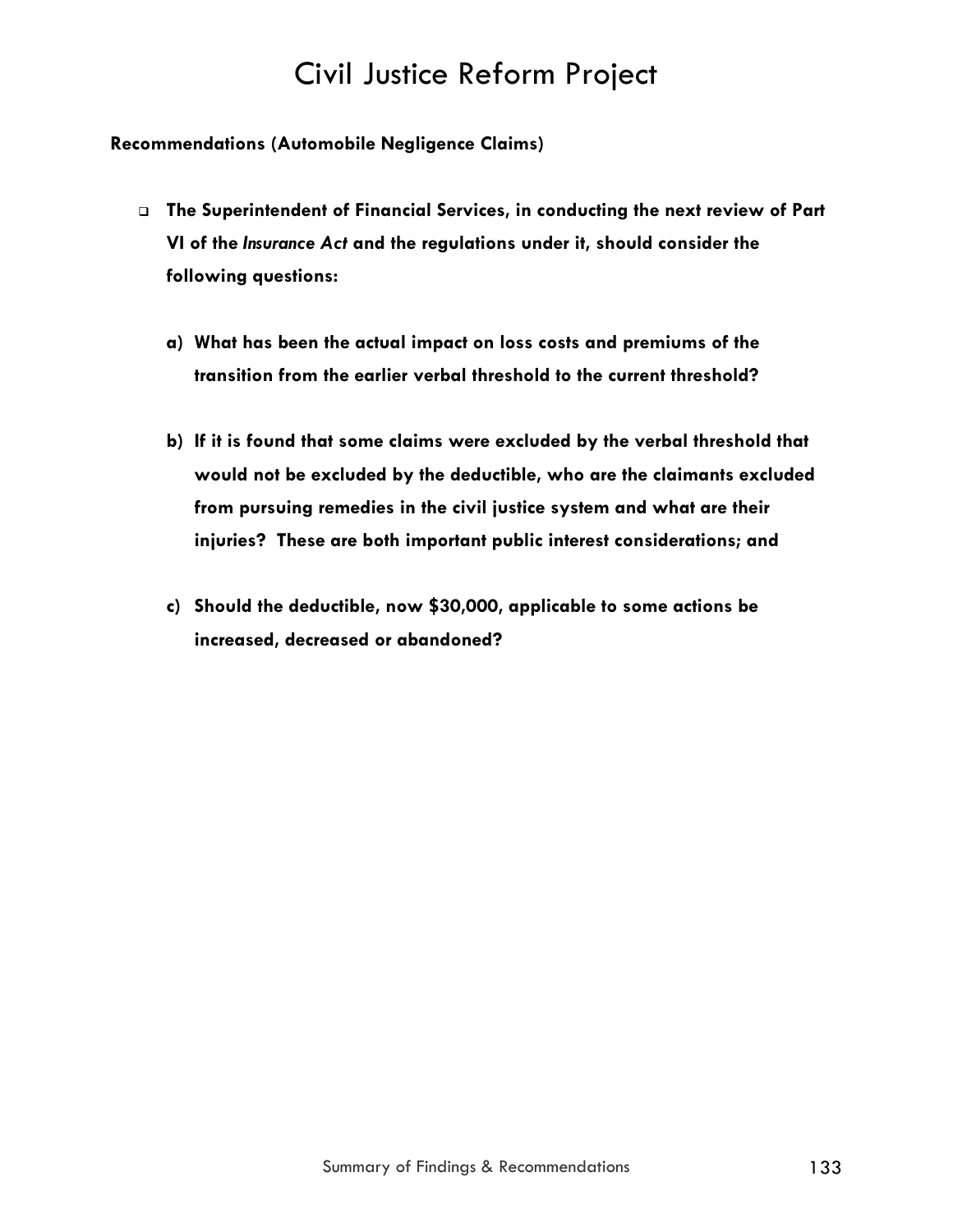#### **19. PROPORTIONALITY AND COSTS OF LITIGATION**

I referred to the proportionality principle in the introduction to this Summary of Findings and Recommendations. Although this section is somewhat repetitious, the issue of proportionality is central to this undertaking. Proportionality, in the context of civil litigation, simply reflects that the time and expense devoted to a proceeding ought to be proportionate to what is at stake. It should be expressly referenced in the Rules of Civil Procedure as an overarching, guiding principle when the court makes any order.

In my view, the civil justice system somehow has to recognize the principle of proportionality as having a broad application to all civil proceedings, so that courts and parties deal with cases in a manner that reflects what is involved in the litigation, its jurisprudential importance and the inherent complexity of the proceeding. To that end, costs rules should be amended to clearly direct courts to consider, in awarding costs at the conclusion of a proceeding, not only what time and expense may be involved in the proceeding but also what time and expense were justified, given the circumstances of the case.

In addition, counsel should as a matter of routine provide clients with a pro forma budget setting out, albeit in a somewhat imprecise way, the estimated cost (legal fees and disbursements, including expert witness fees) of commencing or defending a proceeding. Periodic updates should also be provided. There is, of course, no need for this in personal injury litigation where contingency fee arrangements are typical. Nor would this requirement be applicable to defence counsel retained by property (casualty) insurers who have developed their own methods of controlling solicitor and client cost exposure.

I stop short of specifically recommending that distributive cost orders (based on a party's relative success in the litigation) should be open to the court to a degree that does not apply now. It does, however, seem odd that a litigant who raises eight issues and loses on seven of them should receive a full set of costs if successful only on issue eight. Perhaps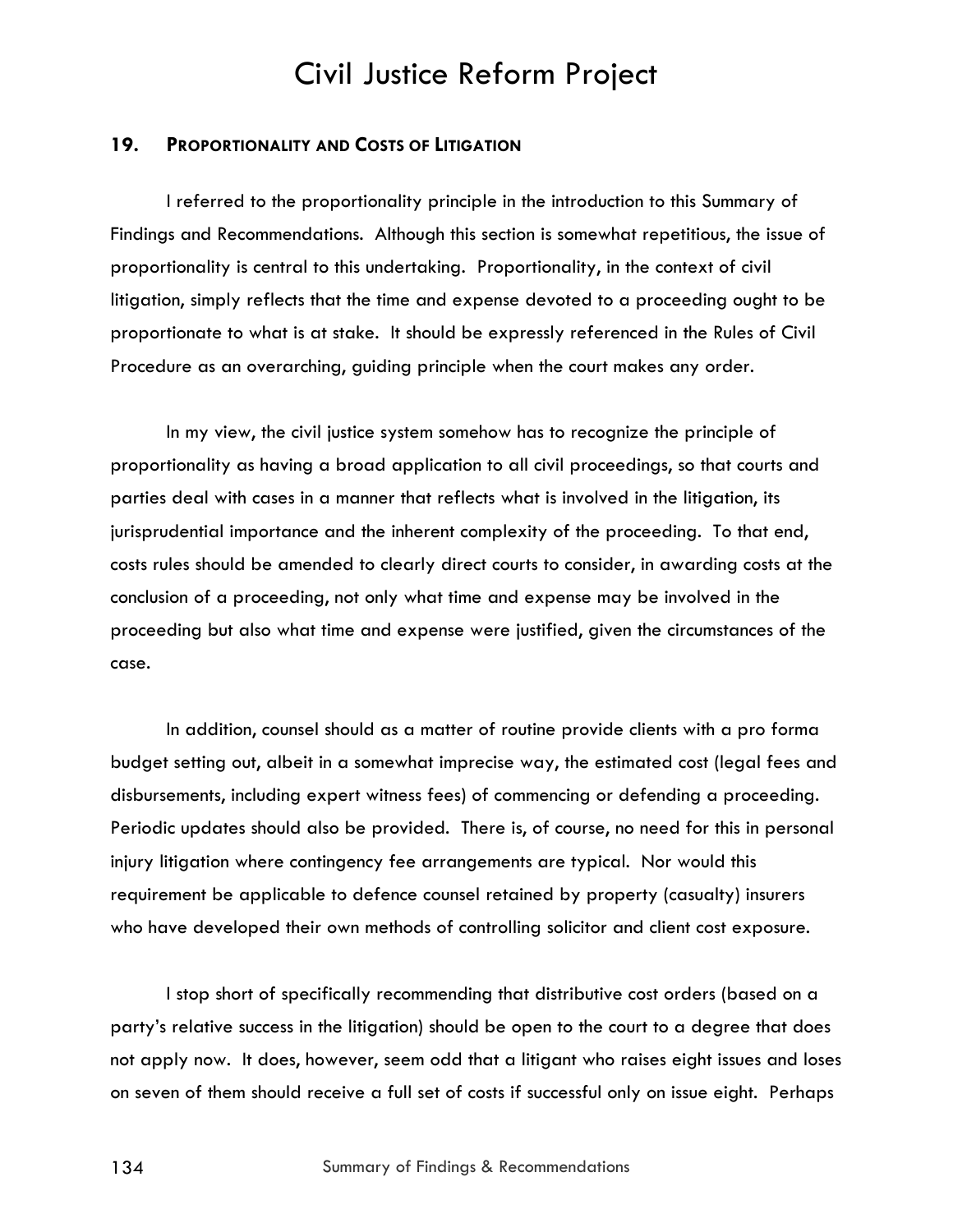the settlement offer provisions of the rules provide a good enough answer. It is my hope that the Civil Rules Committee will see fit to revisit this issue.

#### **Recommendations (Proportionality)**

- **The Rules of Civil Procedure should include, as an overarching principle of interpretation, that the court and the parties must deal with a case in a manner that is proportionate to what is involved, the jurisprudential importance of the case and the complexity of the proceeding.**
- **Counsel should be required to prepare a litigation budget and review it with a client prior to commencing or defending any proceeding. This budget should be updated at least when examinations for discovery are completed. The Law Society of Upper Canada should also consider making this an express requirement for the profession under the Rules of Professional Conduct.**
- **The Civil Rules Committee should consider whether rule 57.01 should be amended to add, as a factor for the court to consider when making a cost award, the relative success of a party on one or more issues in the litigation in relation to all matters put in issue by that party. I make this recommendation not in the context of distributive cost orders (a subject on which the Court of Appeal has spoken), but rather in the context of court time which has been wasted in advancing frivolous claims or defences. It is one thing to advance claims or defences that manifestly have no merit. It is another thing to waste time doing it. Perhaps rule 57.01 (1) (e) is broad enough to capture my concern. I leave that to the Rules Committee.**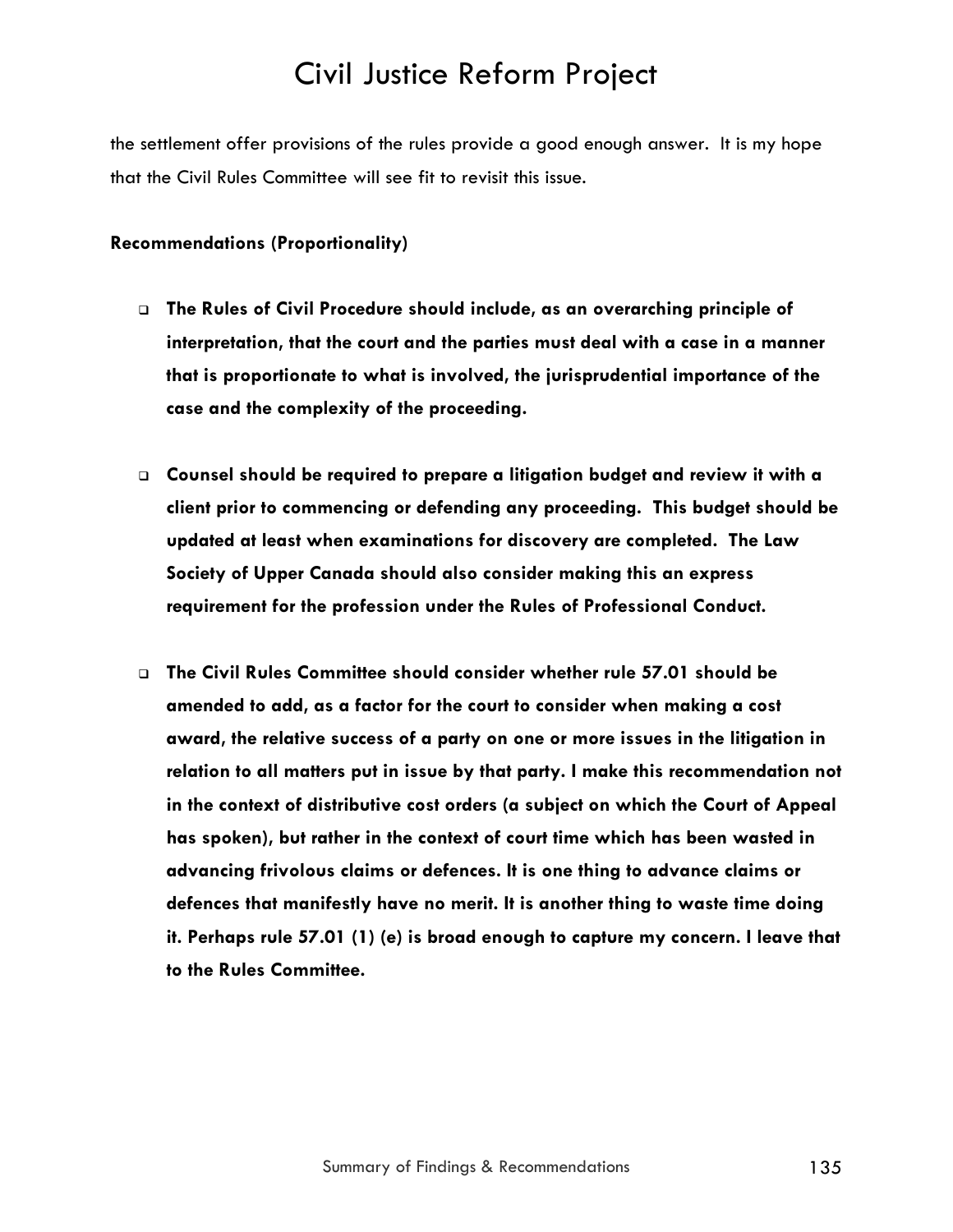#### **Appendix A: Terms of Reference Civil Justice Reform Project**

#### **Background**

In 1996, the Ontario Civil Justice Review released its final report setting out an overall strategy to make Ontario's civil justice system speedier, more streamlined and more efficient. At around the same time, the Canadian Bar Association's (CBA) *Systems of Civil Justice Task Force Report* made recommendations, on a national basis, to develop strategies and mechanisms to assist in the continued modernization of the civil justice system. Since then, significant reforms have been implemented in Ontario to enhance access and affordability, including the introduction of simplified procedures, case management and mandatory mediation, as well as the increase in the monetary limit of the Small Claims Court to \$10,000.

In 2001, the Government of Ontario and the Superior Court of Justice jointly appointed the Task Force on the Discovery Process in Ontario to identify problems with discovery and to make reform recommendations. In its 2003 Report, the Task Force made recommendations on two fronts. First, the Task Force recommended that enhanced cost- and time-saving mechanisms be incorporated into the Rules of Civil Procedure. At the same time, the Task Force acknowledged that not all discovery problems could be addressed simply by the imposition of more rules, and noted that many could be attributed to the adversarial "culture of litigation" or the conduct of particular lawyers. Accordingly, the Task Force made a second set of recommendations for the development of best practices to be adopted by the bench and the bar as appropriate conventions or norms for the conduct of discovery.

Ten years have now passed since the Civil Justice Review and the CBA released their respective reports. Many of their recommendations have been implemented throughout Canada with positive results. Ontario's ongoing civil justice reform strategy has been applauded for significantly enhancing access to justice.

Yet cost and delay continue to be cited in national and provincial reports as formidable barriers that prevent average Canadians from accessing civil justice. Recent conferences and policy forums have sought to further assess the state of Ontario's civil justice system and reform options. In March of 2006, the Advocates' Society held a Policy Forum, entitled *Streamlining Justice,* to search for creative ways to promote efficient, less expensive dispute resolution in our courts so that access to justice may be enhanced.<sup>[1](#page-163-0)</sup> And in May of 2006, the Canadian Forum on Civil Justice hosted a national conference, entitled *Into the* 

<span id="page-163-0"></span> 1 A copy of a the Advocates' Society report arising from this policy forum, entitled *Streamlining the Ontario Civil Justice System: A Policy Forum, Final Report*, may be accessed at: [http://www.advocates.ca/pdf/Final\\_Report.pdf](http://www.advocates.ca/pdf/Final_Report.pdf)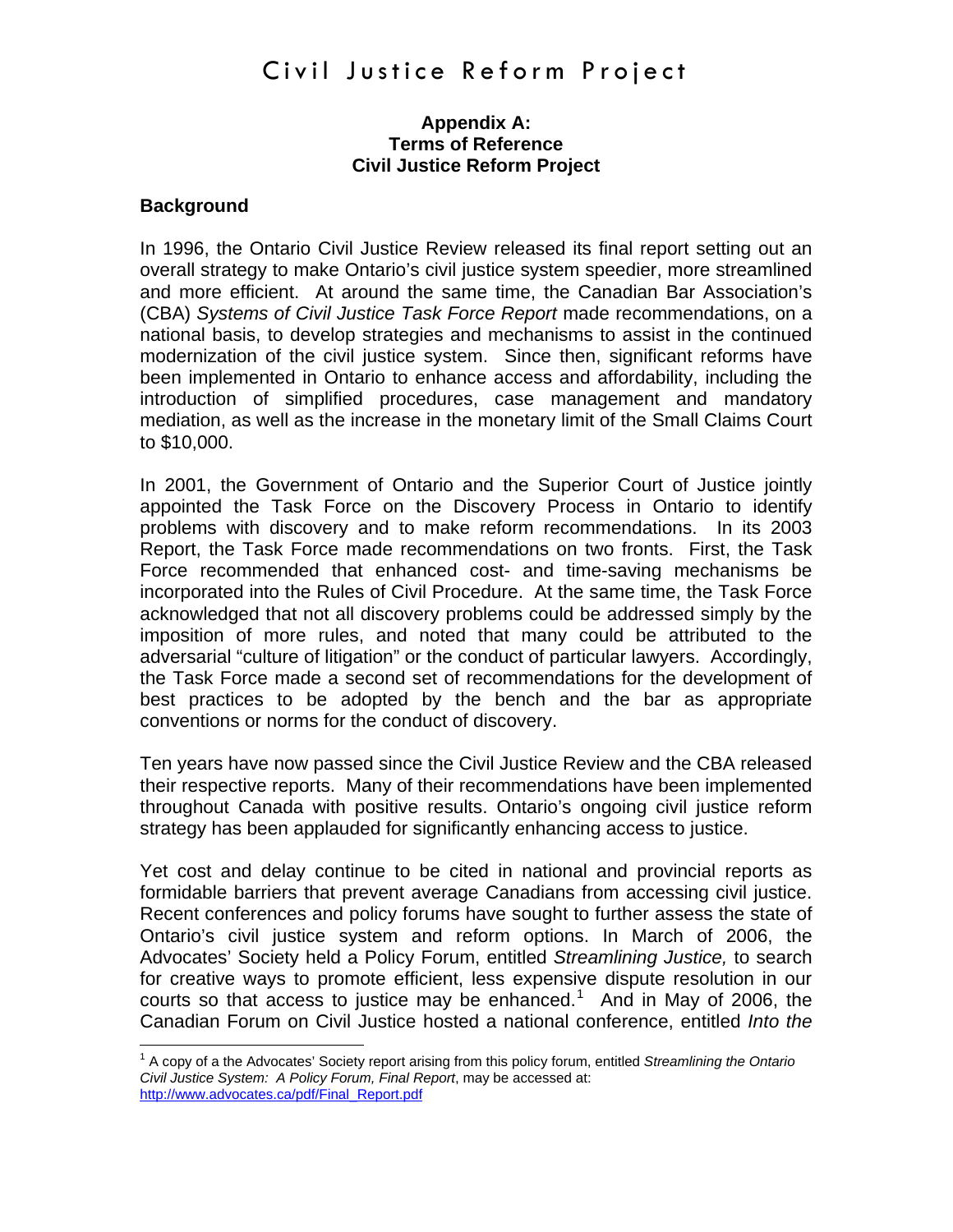*Future: the Agenda for Civil Justice Reform*. The Conference sought to examine a variety of issues, including the status of civil justice reforms in Canada, impediments to effective reform, and the development of a national direction for civil justice reforms in the future. $2$ 

#### **Mandate**

The Honourable Mr. Coulter Osborne will lead the Civil Justice Reform Project (CJRP). Its mandate is to review potential areas of reform and deliver recommendations for action to make the civil justice system more accessible and affordable for Ontarians. The proposals should be suitable for implementation within a reasonable amount of time and provide meaningful results in enhancing access to justice for Ontarians. Mr. Osborne has been asked to submit a final report to the Attorney General by the late spring of 2007.

In conducting its review, the CJRP will (a) identify key areas for reform; (b) develop reform options; and (c) make specific recommendations as to which of the proposed options would best achieve the CJRP's objectives. Possible areas of reform for consideration include:

- **Expert evidence**
- Discovery
- Adversarial litigation culture
- Simplified procedure
- Summary judgment
- **Pre-action protocols**

### **Guiding Principles**

The work of the CJRP will take into account the following principles and considerations:

- **Access**: Recommendations should promote access to justice for both represented and unrepresented litigants.
- **Proportionality**: Recommendations should reflect the principle that the time and expense devoted to civil proceedings should be proportionate to the amount in dispute and/or the importance of the issues at stake.
- **One size does not fit all**: Recommendations should recognize diversity and the different issues facing different jurisdictions, particularly larger urban centres such as Toronto.
- **Culture of Litigation**: Recommendations should recognize that rule and other regulatory reform alone might not adequately respond to problems in

<span id="page-164-0"></span> 2 Papers from the Canadian Forum on Civil Justice's *Into the Future* Conference may be accessed at: <http://www.cfcj-fcjc.org/IntoTheFuture-VersLeFutur/>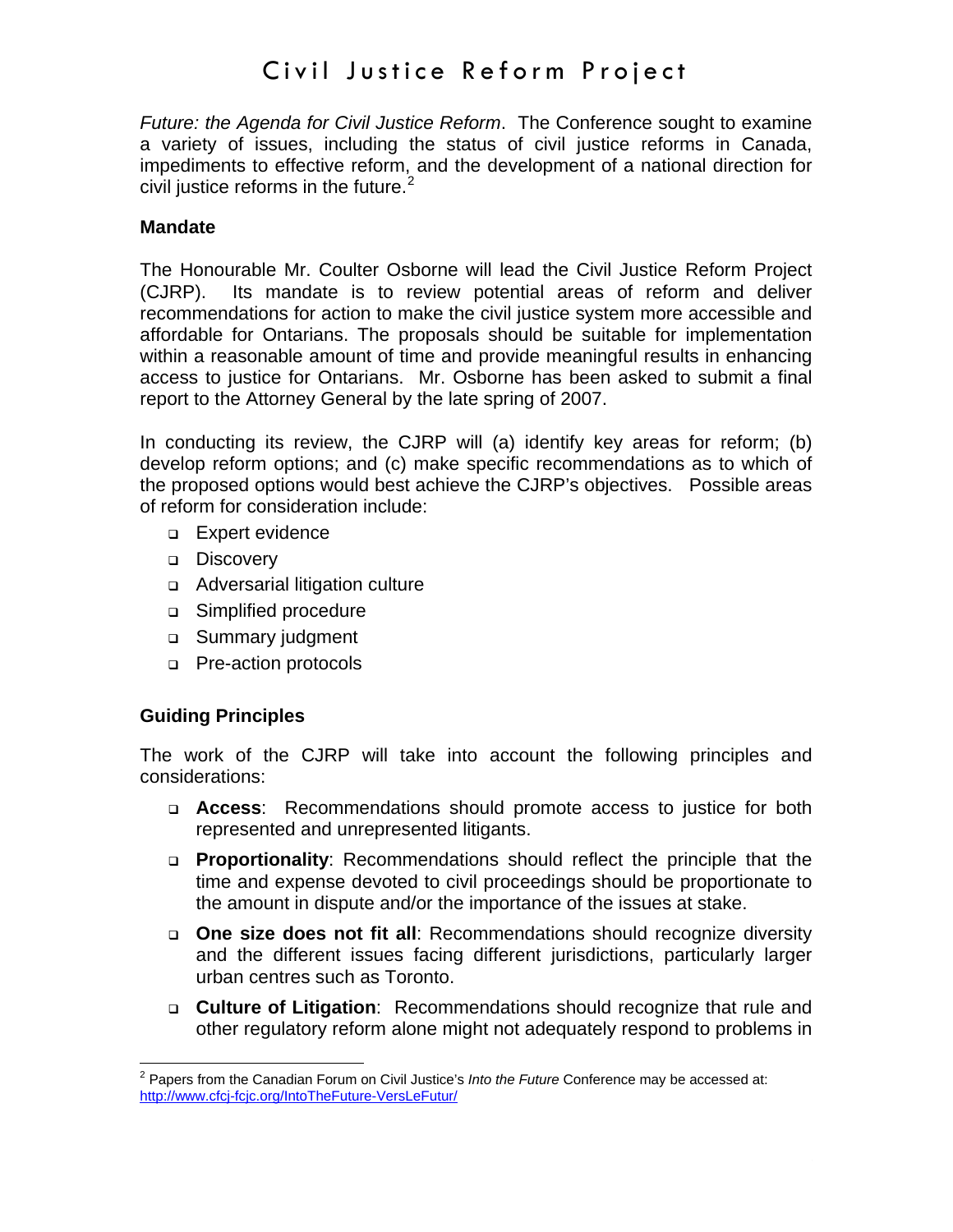the system. Ways to foster "cultural change" among the bench and bar should be considered.

#### **Methodology**

In conducting this review, the CJRP will engage in province-wide consultations, research relevant civil justice studies and literature, including recent reforms in other jurisdictions, and consider available quantitative and qualitative data.

#### **Support**

An Advisory Committee will assist Mr. Osborne. Members of the Advisory Committee will be selected by Mr. Osborne and are to be representative of the diversity of the province. A Project Director and other counsel at the Ministry of the Attorney General will also provide assistance.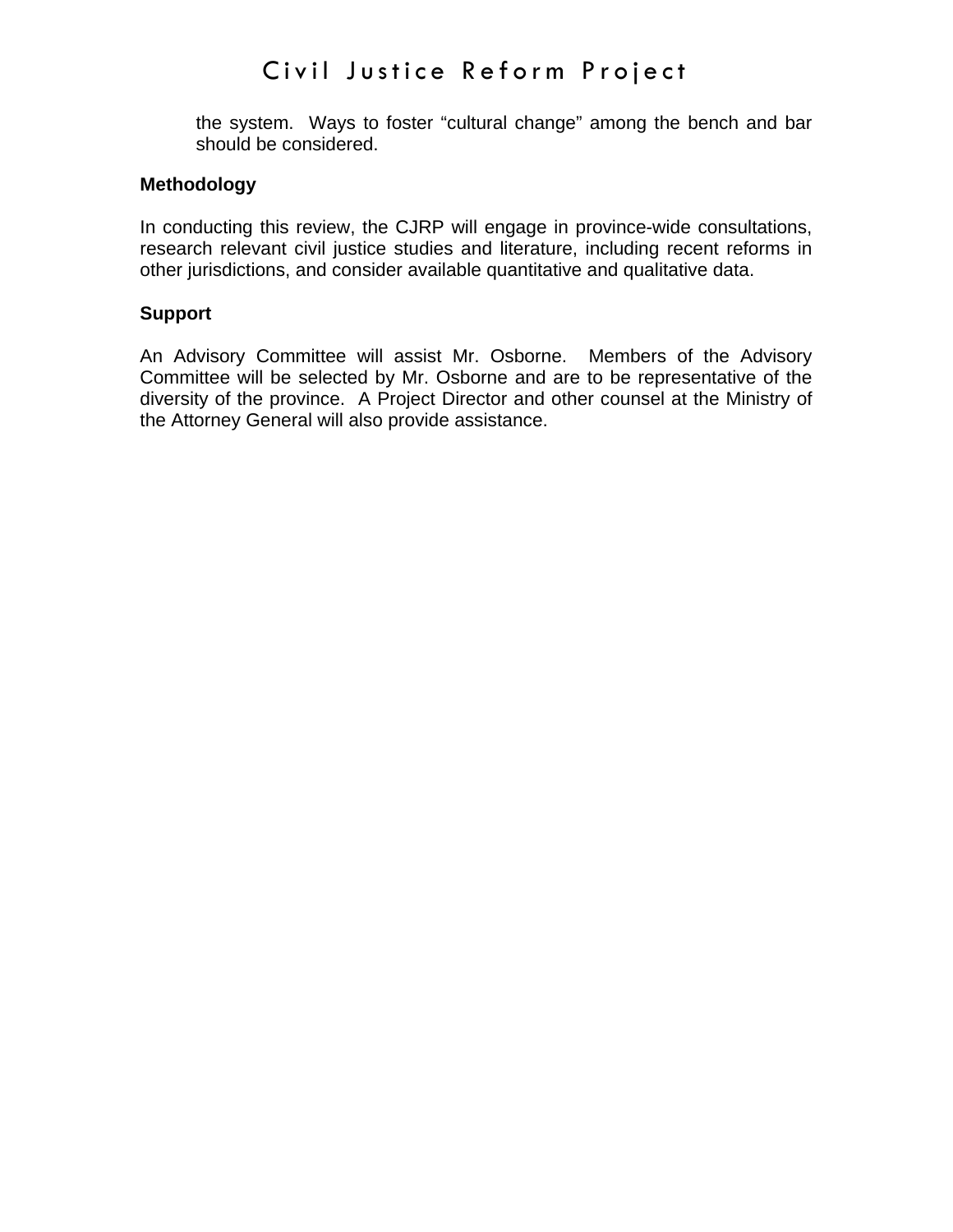#### **APPENDIX B: CONSULTATION PAPER**

### **Civil Justice Reform Project Mandate**

On June 28, 2006, Attorney General Michael Bryant asked the Honourable Coulter Osborne, former Associate Chief Justice of Ontario, to lead the Civil Justice Reform Project (CJRP). Mr. Osborne has been asked to propose options to reform the civil justice system to make it more accessible and affordable for Ontarians. Recommendations for action are to focus on proposals which will produce meaningful results in enhancing access to justice for Ontarians and which will be suitable for implementation within a reasonable amount of time.

In conducting this review, the CJRP will engage in province-wide consultations, research relevant civil justice studies and literature, recent reforms in other jurisdictions, and consider available quantitative and qualitative data. A final report is anticipated in the late spring of 2007.

The work of the CJRP will take into account the following principles and considerations:

- **Access:** Recommendations should promote access to justice for both represented and unrepresented litigants.
- **Proportionality:** Recommendations should reflect the principle that the time and expense devoted to civil proceedings should be proportionate to the amount in dispute and the importance of the issues at stake.
- **One size does not fit all:** Recommendations should recognize diversity and the different issues facing different jurisdictions, particularly larger urban centres such as Toronto.
- **Culture of litigation:** Recommendations should recognize that rule and other regulatory reform alone might not adequately respond to problems in the system. Ways to foster "cultural change" among the bench and bar should be considered.

### **Comments & Suggestions Sought**

This consultation paper outlines in general terms some of the problems that have been identified as areas where reform may be needed, as well as possible reform options. The CJRP invites comments on the issues canvassed below, and any other suggestions for improving the civil justice system in Ontario. Please take the time to respond by **November 17, 2006**. The views of those who use the civil justice system are very important to the CJRP, including both represented and unrepresented litigants. You may send your comments to Mohan Sharma, Project Director:

- By e-mail to **[CJReform@jus.gov.on.ca](mailto:CJReform@jus.gov.on.ca)**
- By fax to: (416) 326-4289
- **By mail to:** Mohan Sharma Project Director, Civil Justice Reform Project Ministry of the Attorney General 720 Bay St., 2<sup>nd</sup> Floor Toronto, ON M5G 2K1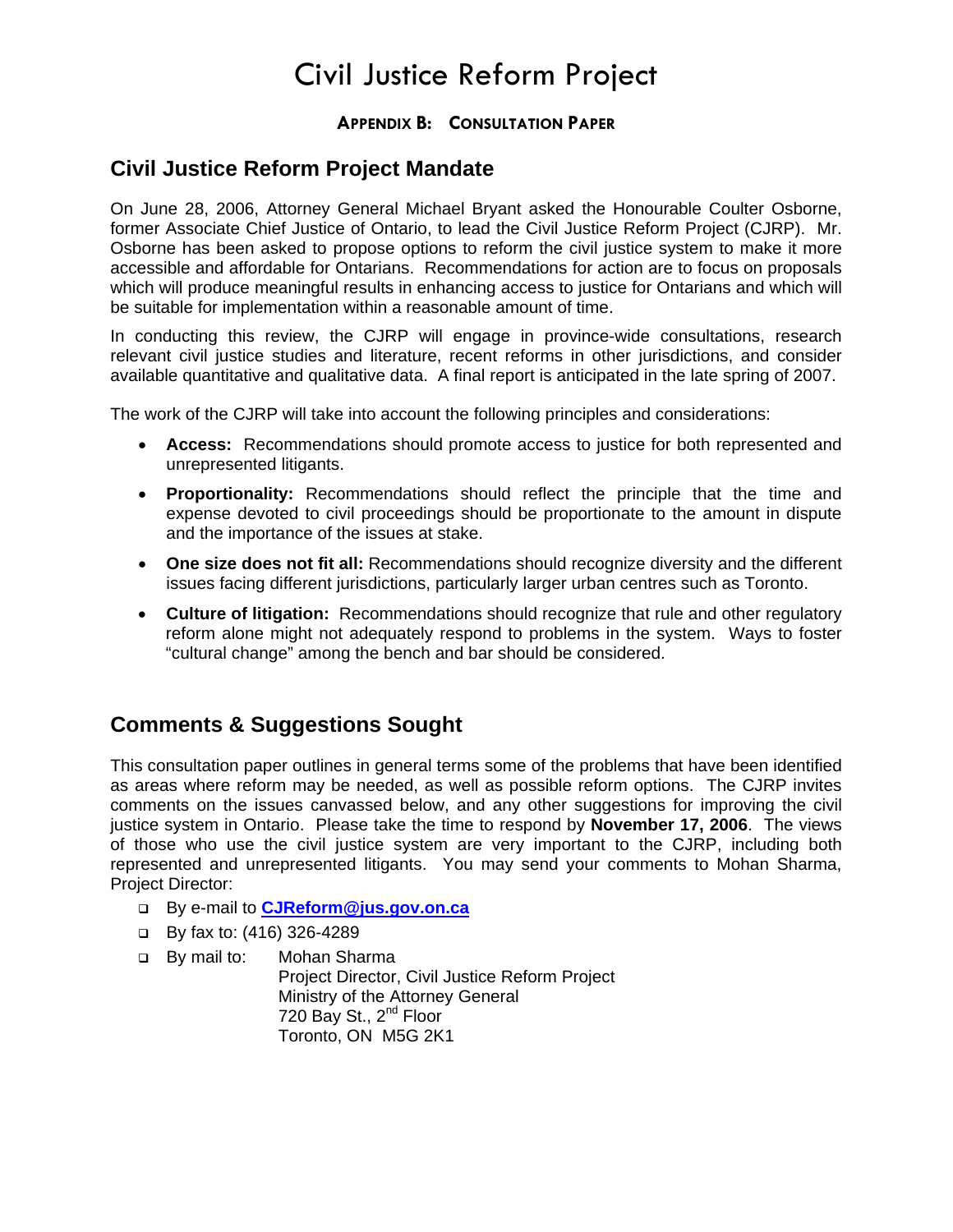### <span id="page-167-0"></span>**Background**

In 1996, the Ontario Civil Justice Review released its final report setting out an overall strategy to make Ontario's civil justice system speedier, more streamlined and more efficient.<sup>[1](#page-167-0)</sup> At around the same time, the Canadian Bar Association's (CBA) *Systems of Civil Justice Task Force Report* made recommendations, on a national basis, to develop strategies and mechanisms to assist in the continued modernization of the civil justice system.<sup>[2](#page-167-1)</sup> Since then, significant reforms have been implemented in Ontario to enhance access and affordability, including the introduction of simplified procedures, as well as the increase in the monetary limit of the Small Claims Court to \$10,000. In addition, case management and mandatory mediation were introduced in Toronto, Ottawa and Windsor. In May of 2005, the rules relating to case management and mandatory mediation were modified in Toronto on a three-year pilot basis by virtue of rule 78. Its operation is currently the subject of ongoing evaluation. $3$ 

In 2001, the Government of Ontario and the Superior Court of Justice appointed the Task Force on the Discovery Process in Ontario to identify problems with discovery and to make reform recommendations. In its 2003 Report, the Task Force found that discovery can result in unacceptable cost and delay in large complex cases, or where there is a lack of cooperation between opposing counsel, which can thereby impede access to justice. $4$  The Task Force made recommendations on two fronts. The first was the incorporation of enhanced cost and time saving mechanisms into the Rules of Civil Procedure. However, the Task Force acknowledged that not all discovery problems could be addressed simply by the imposition of more rules, and noted that many could be attributed to the adversarial "culture of litigation", or the conduct of particular lawyers. Accordingly, the Task Force made a second set of recommendations for the development of best practices to be adopted by the bench and the bar as appropriate conventions or norms for the conduct of discovery.

Ten years have now passed since the Civil Justice Review and the CBA released their respective reports. Many of their recommendations have been implemented throughout Canada, with positive results. Ontario's ongoing civil justice reform strategy has been applauded for significantly enhancing access to justice.

Yet cost and delay continue to be cited in national and provincial reports as formidable barriers that prevent average Canadians from accessing the system. Recent conferences and policy forums have sought to further assess the state of Ontario's civil justice system and reform options. In March of 2006, the Advocates' Society held a Policy Forum, entitled *Streamlining Justice,* to search for creative ways to promote efficient, less expensive dispute resolution in our

<span id="page-167-2"></span> $3$  Given the ongoing evaluation of rule 78 in Toronto, case management will not be a primary focus of the CJRP. However, comments are welcome on methods to improve or expand upon the use of mandatory mediation and other ADR mechanisms. See the section under "Litigation culture" below.

 $140$  Summary of Findings  $\mathcal{L}_\mathcal{B}$  ,  $\mathcal{L}_\mathcal{B}$  ,  $\mathcal{L}_\mathcal{B}$  ,  $\mathcal{L}_\mathcal{B}$  ,  $\mathcal{L}_\mathcal{B}$  ,  $\mathcal{L}_\mathcal{B}$  ,  $\mathcal{L}_\mathcal{B}$  ,  $\mathcal{L}_\mathcal{B}$  ,  $\mathcal{L}_\mathcal{B}$  ,  $\mathcal{L}_\mathcal{B}$  ,  $\mathcal{L}_\mathcal{B}$  ,  $\mathcal{L}_\$ 

 $\overline{1}$ <sup>1</sup> Ontario Civil Justice Review, *Civil Justice Review: Supplemental and Final Report* (Toronto: Ontario Civil Justice Review, November 1996). Posted at: Hhttp://www.attorneygeneral.jus.gov.on.ca/english/about/pubs/cjr/H

<span id="page-167-1"></span><sup>2</sup> Canadian Bar Association, *Systems of Civil Justice Task Force Report* (Ottawa: Canadian Bar Association, August 1996). Posted at: Hhttp://www.cba.org/CBA/cba\_Reports/pdf/systemscivil\_tfreport.pdfH

<span id="page-167-3"></span><sup>4</sup> Task Force on the Discovery Process in Ontario, *Report of the Task Force on the Discovery Process in Ontario* (Toronto: Task Force on the Discovery Process in Ontario, November 2003). Posted at: Hhttp://www.ontariocourts.on.ca/superior\_court\_justice/discoveryreview/index.htmH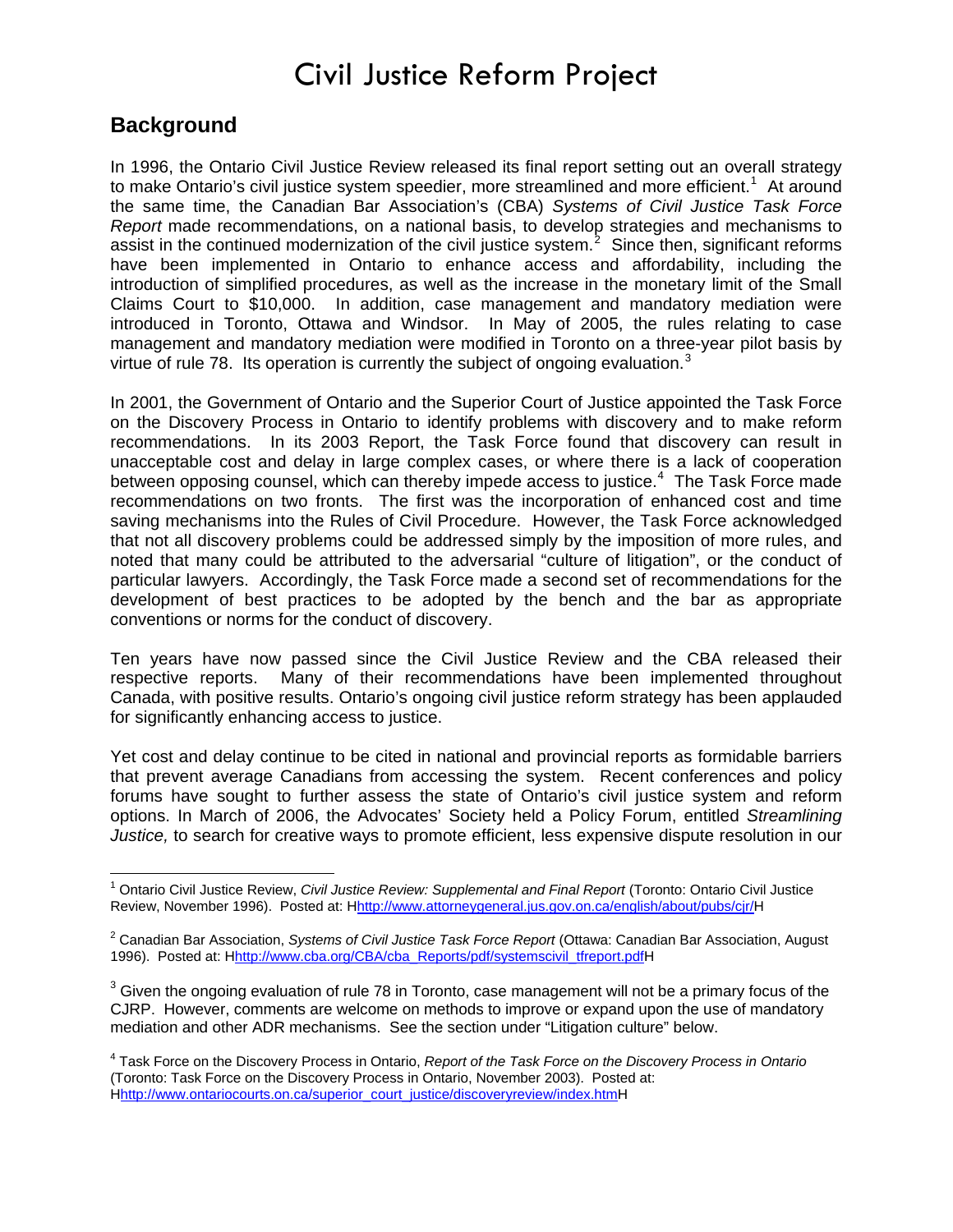courts so that access to justice may be enhanced.<sup>[5](#page-168-0)</sup> And in May of 2006, the Canadian Forum on Civil Justice hosted a national conference, entitled *Into the Future: the Agenda for Civil Justice Reform*. The Conference sought to examine a variety of issues, including the status of civil justice reforms in Canada, impediments to effective reform, and the development of a national direction for civil justice reforms in the future.<sup>[6](#page-168-1)</sup>

As we mark the ten-year anniversary of the Civil Justice Review and the CBA report, it is appropriate to assess whether further refinements can result in meaningful improvements for those who use the system.

### **Issues for Consultation**

The following discussion highlights areas in the civil justice system that may be in need of reform, as well as potential reform options. Respondents are invited to comment on any or all of these issues and in so doing, to consider the following questions:

- Which solutions are likely to have the most positive impact on making the civil justice system more accessible and affordable for Ontarians?
- Are the problems identified more acute in certain regions of Ontario than in others, or in certain case types than in others (e.g. medical malpractice, commercial)? Why?
- What reforms might best respond to the needs of unrepresented litigants?
- Are there feasible options to introduce greater technology into the civil justice system to help reduce the cost of litigation or to make it more accessible?
- Are there other areas of reform that should be addressed but are not mentioned in this consultation paper?
- Are there other solutions that you would recommend that are not mentioned in this consultation paper?

### **Simplified procedure**

Lawyers, judges and litigants frequently observe that the simplified procedures in Rule 76 are not working as intended. Three key problems have been identified. First, counsel often disregard the prohibition on the use of discoveries in the rule, either by engaging in pre-trial discoveries or in effect conducting discoveries at trial. The result is that the cost- and time-saving benefits of this rule are not realized. Second, while Rule 76 allows parties to elect to proceed by way of summary trial, this method of hearing is rarely selected by the parties or ordered by the court. Accordingly, litigants are not reaping the cost- and time-saving benefits of the summary trial option. Third, the jurisdictional limit of Rule 76 is currently set at \$50,000 (although Rule 76 may be used at the plaintiff's option for claims over \$50,000 unless the defendant objects). Where a claim of a relatively modest value (e.g. between \$50,000 and \$100,000) does not

<span id="page-168-0"></span> 5 A copy of a the Advocates' Society report arising from this policy forum, entitled *Streamlining the Ontario Civil Justice System: A Policy Forum, Final Report*, may be accessed at: Hhttp://www.advocates.ca/pdf/Final\_Report.pdfH

<span id="page-168-1"></span><sup>&</sup>lt;sup>6</sup> Papers from the Canadian Forum on Civil Justice's *Into the Future* Conference may be accessed at: Hhttp://www.cfcj-fcjc.org/IntoTheFuture-VersLeFutur/H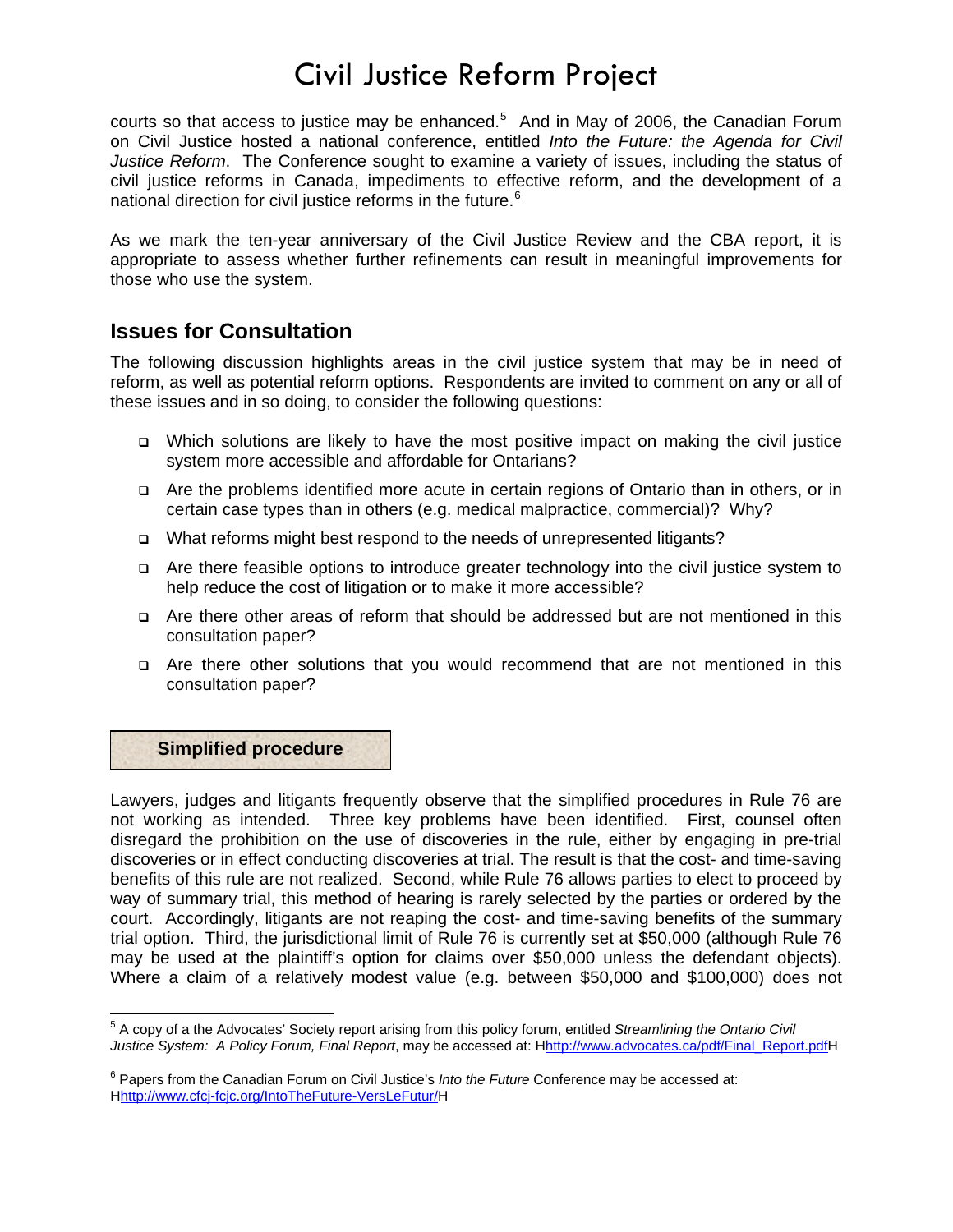proceed under Rule 76, the ordinary procedures regarding disclosure, discovery, experts, interlocutory motions and trials apply, and litigants may spend more time and money litigating such claims than is proportionate to the amount or issues at stake.

Reform options include:

- Restrict length of oral discovery to a prescribed time limit (e.g. 2 hours per party).
- Require or encourage parties to proceed by summary trial in certain case types.
- Raise the monetary limit of Rule 76 to \$100,000.

#### **Use of expert evidence**

The increased use of expert evidence in civil cases is generally regarded as contributing to the increased time and cost of litigation. In addition, it has been argued that experts increasingly adopt the polarized, adversarial bias of the parties who hire them, rather than assist the court in a neutral evaluation of an issue. The United Kingdom and Australia have both introduced reforms to the practices and procedures applicable to expert evidence. Some of these reforms require parties to agree upon a single jointly-appointed expert, impose obligations on opposing experts to consult and to produce a single joint report, or require an order of the court before any expert evidence may be adduced.

Reform options include:

- Require parties to retain a single, joint expert, except in cases where there is a compelling reason for separate experts. Alternatively, enhance the pre-trial or trial judge's power to exclude expert evidence.
- Where opposing parties retain different experts, require those experts to consult and prepare a single joint expert report for the court, or specifically identify the matters on which they disagree, and if practicable, the financial consequences on those areas where there is disagreement.
- Require experts to affirm that their duties are owed to the court, and not to a particular party.
- Require parties to file expert reports prior to the pre-trial conference. In addition, require experts to attend pre-trial conferences to permit the court to assist the parties in reaching a settlement of some or all of the issues.
- Require counsel to notify opposing parties where there is a dispute about the qualifications of an expert to give opinion evidence in accordance with all or part of the expert's report.
- Permit oral or written examination for discovery of experts on the content of their reports.
- Dedicate pre-trial hearings to issues relating to expert evidence.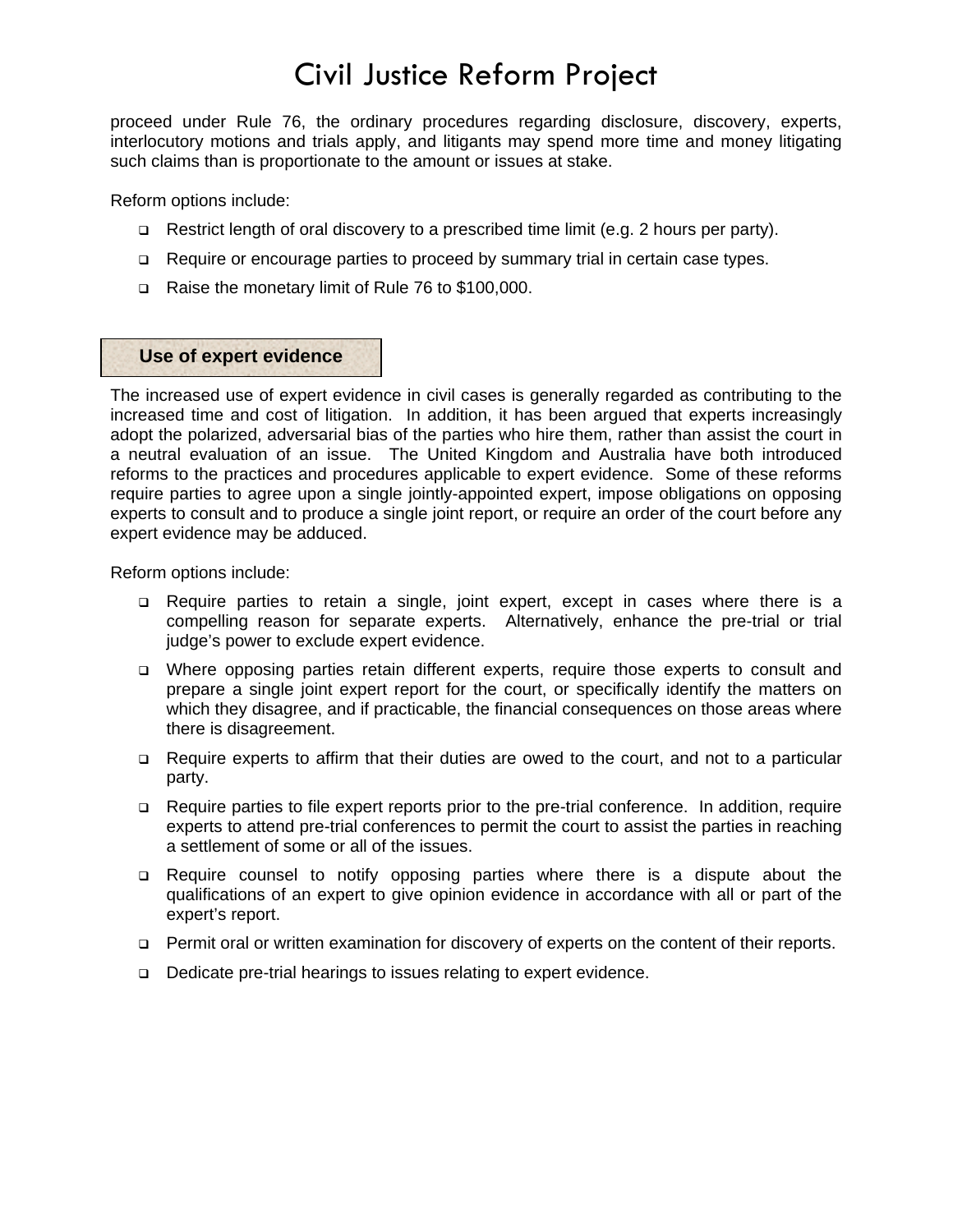### **Discovery**

The Task Force on the Discovery Process in Ontario released its Report in November 2003.<sup>[7](#page-170-0)</sup> The Task Force made recommendations for specific rule amendments intended to save time and cost. Several of these recommendations have not yet been incorporated into the Rules of Civil Procedure. The Discovery Task Force also recommended the development of best practices to provide lawyers and the court with practical suggestions on how best to manage discoveryrelated issues. Best practices for the conduct of electronic discovery were released in the fall of 2005.

Reform options include:

- Impose a default time limit of 7 hours per party on oral discovery, subject to the parties' agreement otherwise or a court order.
- Require parties to participate in early discovery planning, and to commit to a plan in writing.
- Narrow the scope of discovery (eliminate the "semblance of relevance" test and replace it with a standard "relevant" or "relating to" test).
- Encourage greater use of written discovery (e.g. allow both oral and written discovery on parties' consent, or by court order, provided there will not be duplication and discovery will be conducted in a cost-effective manner).
- Increased sanctions and greater consistency in sanctions for abuse of the discovery process.

**Litigation culture** 

Numerous studies in Canada and abroad have identified the adversarial nature of litigation as a key factor contributing to cost and delay in the civil justice system. The notion that legal disputes are best resolved through a contest between competing adversaries remains strongly held by lawyers in common law jurisdictions. This emphasis on adversarialism results in demands for more disclosure, more experts, more discovery, more interlocutory motions, and longer trials. A related concern is an increasing lack of civility among the civil litigation bar, which appears to be particularly acute in large urban centres. There is a general consensus that lawyers in smaller communities and specialty practices tend to be more collegial than those in large urban centres.

Reform options include:

- Introduce new rules that restrict opportunities for adversarialism and encourage early resolution of disputes (e.g. use of joint experts, early discovery planning, pre-action protocols).
- □ Greater opportunities for alternative dispute resolution ("ADR") (e.g. make ADR mandatory as a pre-condition to commencing litigation, increased use of mandatory mediation or voluntary mediation).

<span id="page-170-0"></span> $\overline{a}$ 7 See Task Force on the Discovery Process in Ontario, supra.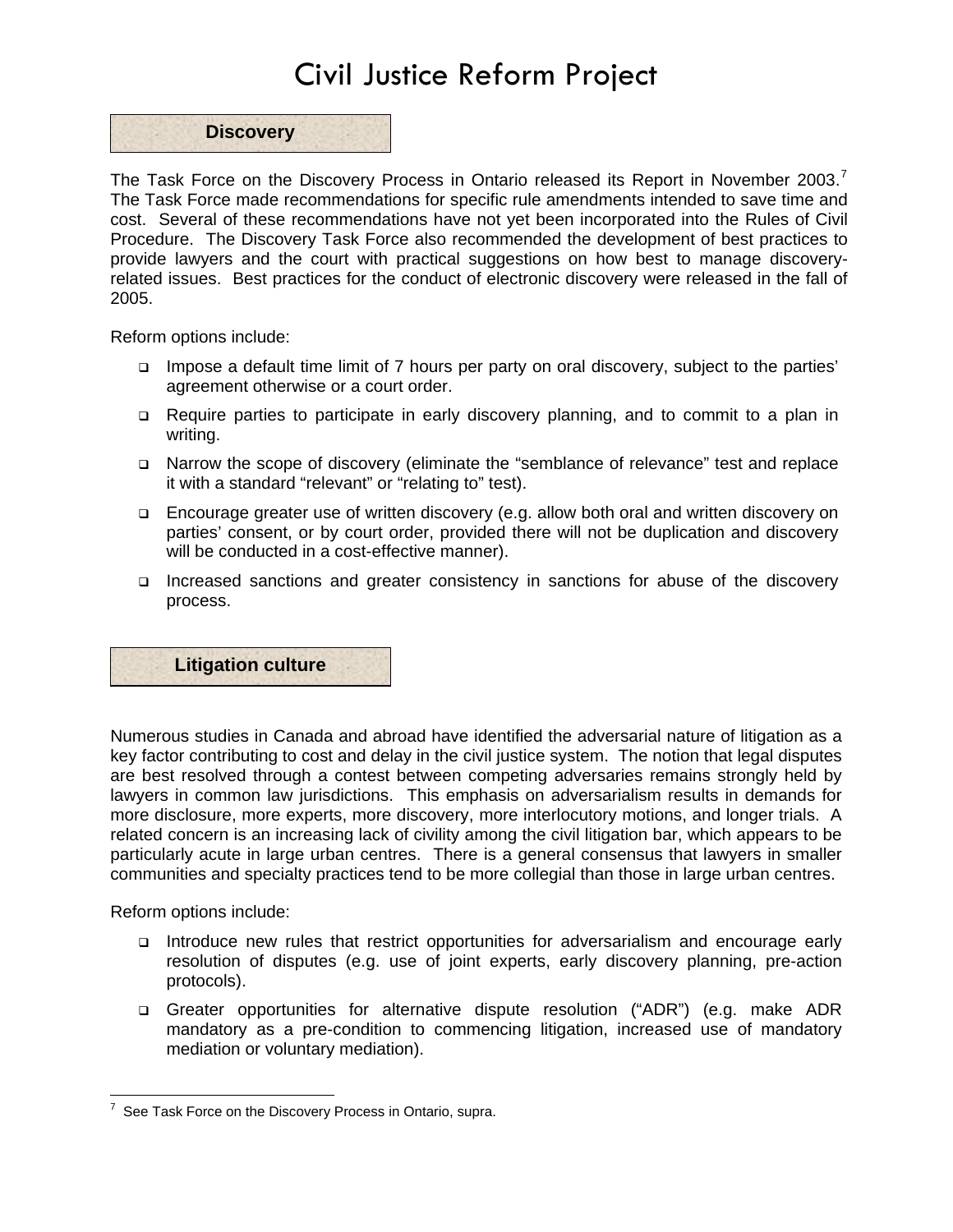- Encourage bench and bar to participate in the development of best practices to minimize impact of adversarial litigation culture.
- More active role played by the Law Society of Upper Canada in overseeing lawyers' conduct that results in additional cost and delay to litigants.
- Greater imposition of personal cost sanctions against lawyers who cause delays through intransigence and a lack of civility.
- Emphasize civility and more cooperative dispute resolution in legal education.

#### **Summary judgment**

Rule 20 permits a court to grant summary judgment if there is "no genuine issue for trial." Many complain that this rule is not working as was intended because the common law threshold for establishing that there is no genuine issue for trial is extremely high. The result is that there is not an effective mechanism for screening out frivolous or unmeritorious claims.

Reform options include:

- Amend Rule 20 to set a new threshold. For example, "no genuine issue for trial" could be replaced with "no real prospect of success."
- Amend Rule 20 to allow a court to order summary judgment, even when there are disputed facts, after undertaking a limited review of affidavit evidence addressing the disputed facts.
- Where there is a factual issue in dispute that would prevent the court from granting summary judgment, improved trial scheduling practices could be implemented to permit the court to hold a "mini-trial", forthwith, that is restricted to the disputed factual issue.

#### **Pre-action protocols**

Pre-action protocols set out rules and timelines for the exchange of certain information before a party can commence an action. They are premised on the idea that civil actions are not resolved at an early stage because parties lack adequate information about their opponent's case. Accordingly, pre-action protocols are intended to provide for the early exchange of information to permit early settlement of cases before the court even becomes involved. Certain pre-action protocols may work to weed out cases early, or at least unnecessary parties, at the front-end of the litigation process.

Pre-action protocols were a cornerstone of the Lord Woolf reforms introduced in the U.K. At present, there are protocols in place for eight types of civil disputes, including professional negligence, personal injury, and housing and repair. Pre-action protocols have also been introduced in Australia (Queensland) for personal injury disputes. The Queensland rules also require parties to exchange offers to settle as well as information about the dispute, with cost consequences for parties who reject unreasonable offers.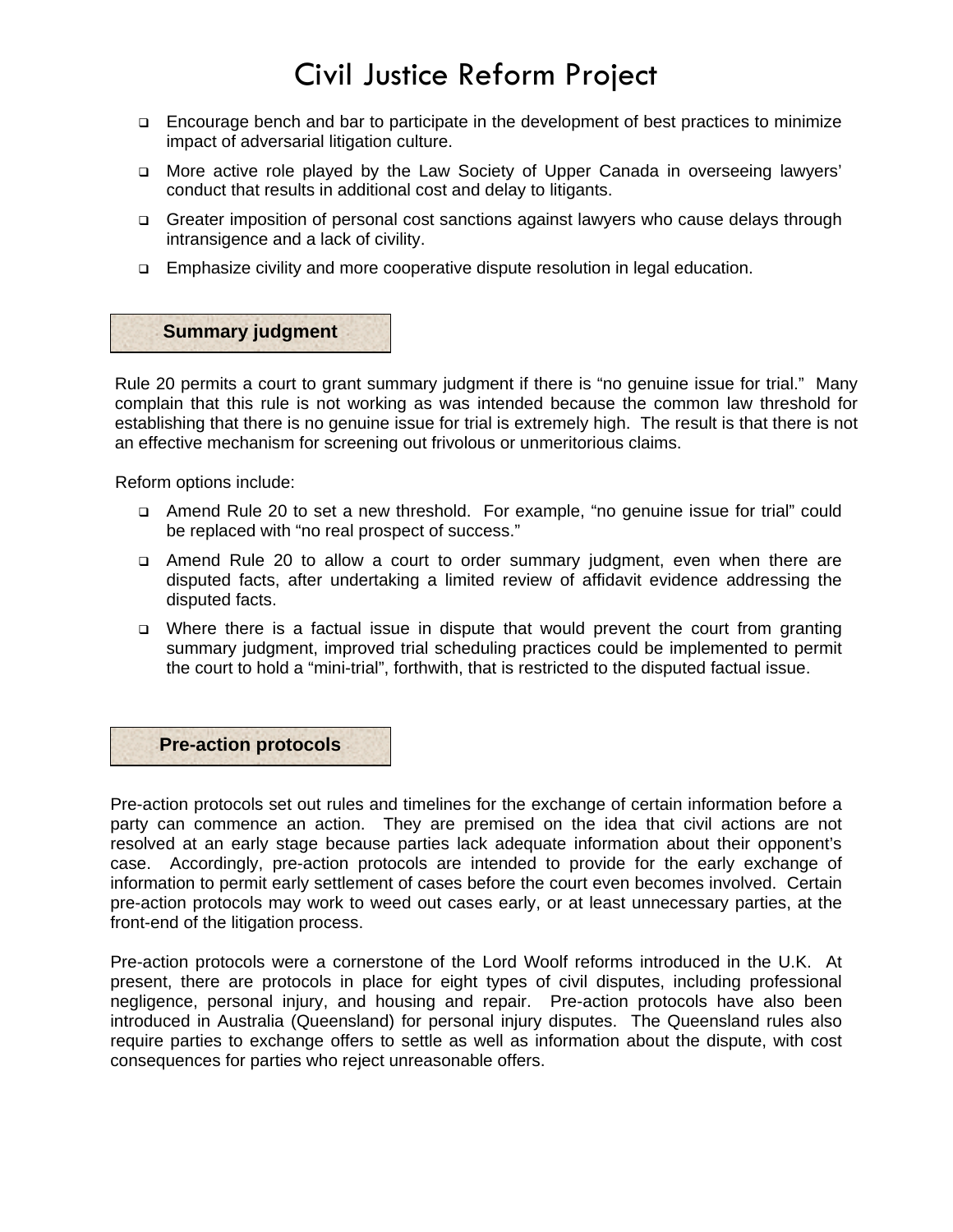Pre-action protocols have been very effective in promoting early settlement of cases. However, they have also been criticized for raising litigants' costs for certain case types early in the litigation process.<sup>[8](#page-172-0)</sup>

Reform options include:

 Introduce pre-action protocols for specific case types on a pilot basis (i.e. case types determined to involve the greatest amount of delay)



The *Courts of Justice Act* permits a party, as of right, to have a civil jury trial to assess damages or decide issues of fact in most civil actions in the Superior Court of Justice. A party may select a jury trial by delivering a jury notice. While there is some authority for the court to dispense with a jury on the motion of a party, case law suggests that trial judges do not have the authority to dispense with a jury on their own initiative.

Jury trials may add to the cost and complexity of a trial, which may be disproportionate to the amounts or importance of matters in issue. Furthermore, where the issues in a trial are so complex that a typical jury would not be able to discharge its responsibilities effectively, the merits of having a jury trial are questionable. On the other hand, given the history of jury trials, they may now be seen to be a substantive right which also ensures public participation in the civil justice system.

Reform options include:

- Eliminate access to civil jury trials in all civil cases.
- Eliminate access to civil jury trials in all cases, except those where the predominant issues in the action concern the values, attitudes or priorities of the community.
- Eliminate access to civil jury trials in all civil cases below a fixed monetary threshold (*i.e.* \$50,000, or a larger amount).
- Provide trial judges with the authority to dispense with a jury trial where they are of the view that the trial will be so complex that the jury will be unable to discharge its duties, or where a jury trial is otherwise unwarranted given the nature and importance of the matters.

#### **Cost of civil litigation**

 $\overline{a}$ 

A tension exists between the bar's stated intention to confront the problem of cost and delay in the civil justice system on the one hand, and the hourly billing structure common among the profession that arguably discourages efficiency and early problem solving on the other. Allowing market forces to fully dictate the cost of legal services reduces lawyers' ability to provide pro bono services, impedes access to justice, and erodes the public's confidence in the legal profession.

<span id="page-172-0"></span><sup>&</sup>lt;sup>8</sup> See, Robert Musgrove, Civil Justice Council, "Lord Woolf's Reforms of Civil Justice. The reforms, their impact, and the future for civil justice reform in England and Wales" (Paper presented to the Advocates' Society Policy Forum, 9 March 2006) [unpublished].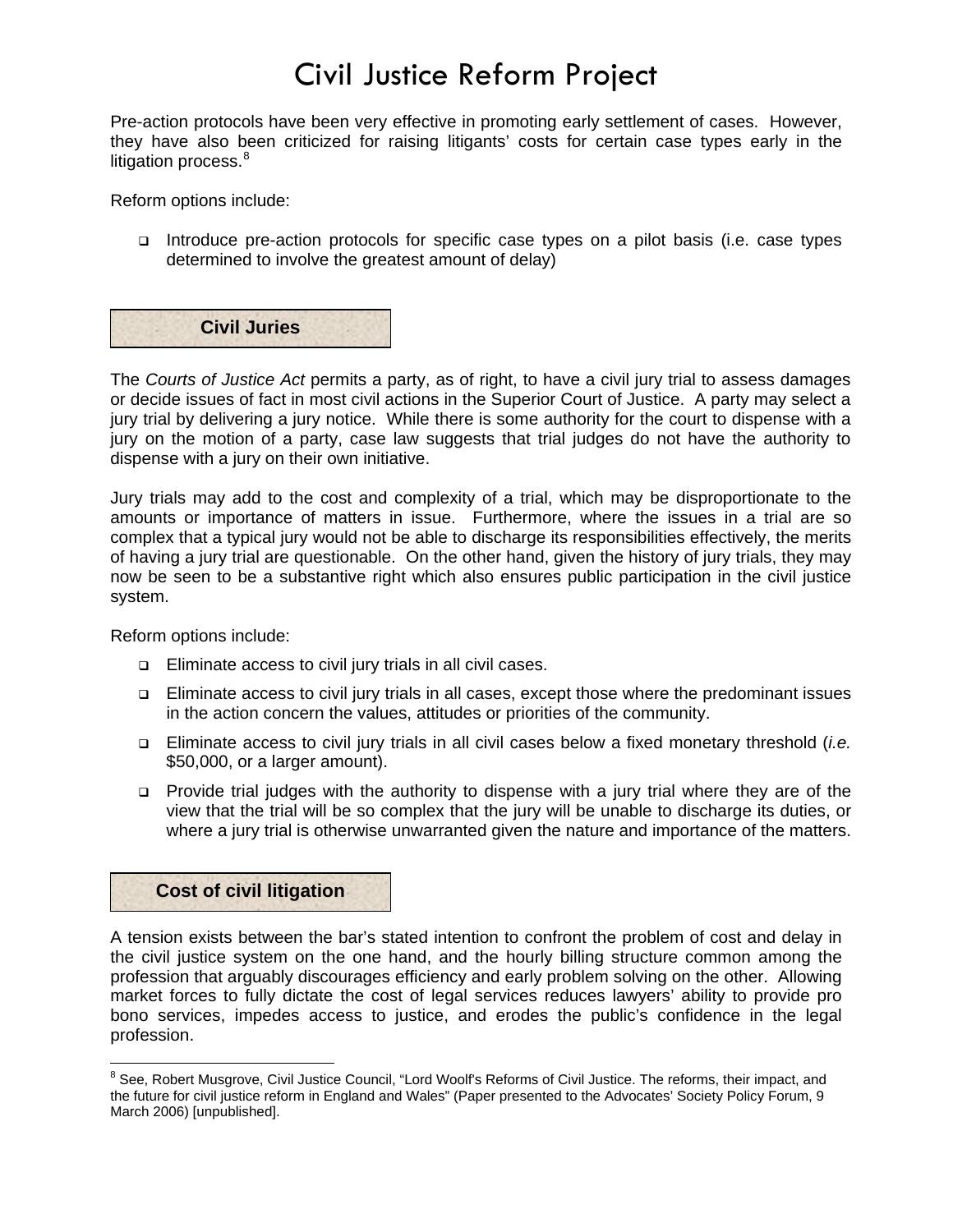Reform options include:

- Explore alternatives to the hourly billing model, including fee-for-service billing.
- Require lawyers to provide their clients with a detailed litigation plan for each case. Litigation plans would include time and cost estimates for each step and may include penalty clauses for non-compliance.
- Require lawyers/law firms to devote a prescribed number of hours to pro bono work annually. This could include providing civil duty counsel services at the Superior Court.

#### **Trial Management**

The number of actions that actually go to trial is estimated at approximately 2% of all actions commenced. However, it has been argued that cases are increasingly complex, involving more parties, more documents, and more experts, which can result in an increase in the length of time it takes to hear those cases that do proceed to trial. In some cases a lengthy trial is the inevitable result of complex issues and facts. However, anecdotally, some say that more long trials are being held even when the amount or issues at stake do not warrant it. $9$  Poor trial management, late requests for trial adjournments, late disclosure of expert reports, and the presence of unrepresented litigants may also contribute to lengthier trials or delays in obtaining trial dates.

Reform options include:

- Enforcement of fixed trial dates, without opportunity for adjournment, except in cases of emergency (e.g., illness or death of a lawyer or witness).
- Greater involvement by the pre-trial judge in trial management. Examples include the issuance of pre-trial orders fixing the time for completion of all pre-trial steps, and time limits for the trial (i.e*.* each party is allotted a fixed number of hours to complete all steps within a trial, or a time limit for each step of the trial is ordered).
- □ Impose sanctions on parties who fail to adhere to time limits.
- Require examinations-in-chief and expert evidence to be submitted by way of affidavit.
- Promote and seek greater judicial control over the trial process during the trial.
- □ Provide more resources to unrepresented litigants (e.g. civil duty counsel).

<span id="page-173-0"></span> 9 See Advocates' Society Report, supra at p. 18.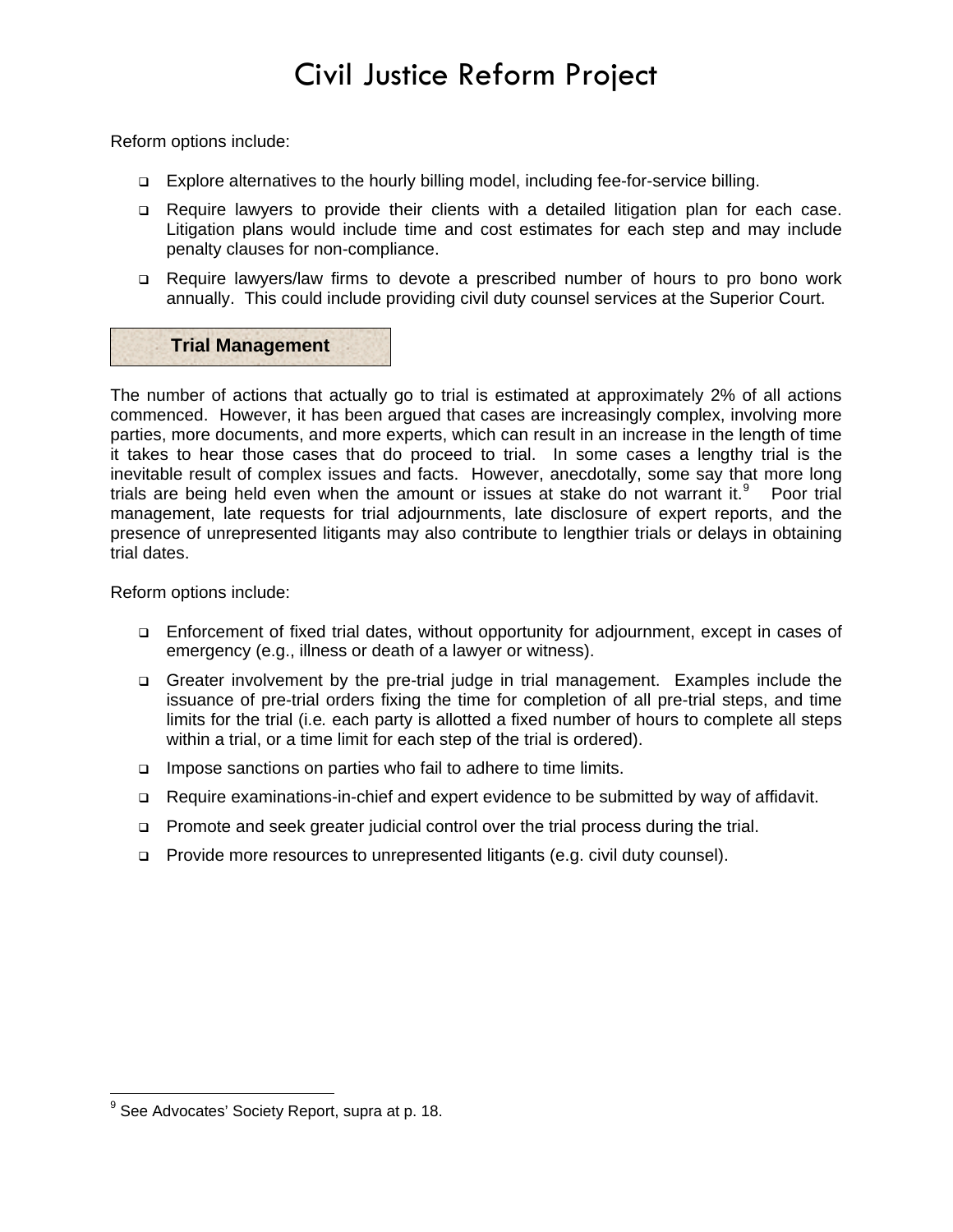#### **Appendix C List of Organizations Consulted**

The organizations and groups with which consultation meetings were held are (in alphabetical order):

- ADR Professionals
- Algoma District Law Association
- Association des juristes d'expression française de l'Ontario
- Association of Canadian General Counsel
- Benchers of the Law Society of Upper Canada
- Canadian Bankers Association
- Canadian Defence Lawyers
- Canadian Medical Protective Association
- **B** Case Management Masters
- **Q** Central East Judges
- **Q** Central West Judges
- Civil Rules Committee
- Commonwealth Legal
- County and District Law Presidents Association
- □ County of Carleton Law Association, with eight East Region Bar Associations
- □ Court Services Division Court Managers, Ministry of the Attorney General
- Crown Law Office Civil, Ministry of the Attorney General
- Department of Justice (Canada)
- East Region Judges
- **Elgin Law Association**
- **Essex Law Association**
- Financial Services Commission of Ontario
- **u** Hamilton Law Association
- Insurance Bureau of Canada
- Lawyers' Professional Indemnity Company (LawPRO)
- Medico-Legal Society of Toronto
- Middlesex Law Association
- Municipal Lawyers Association
- **Q** Ontario Bar Association
- Ontario Deputy Judges' Association
- Ontario Trial Lawyers' Association
- Paralegal Society of Ontario